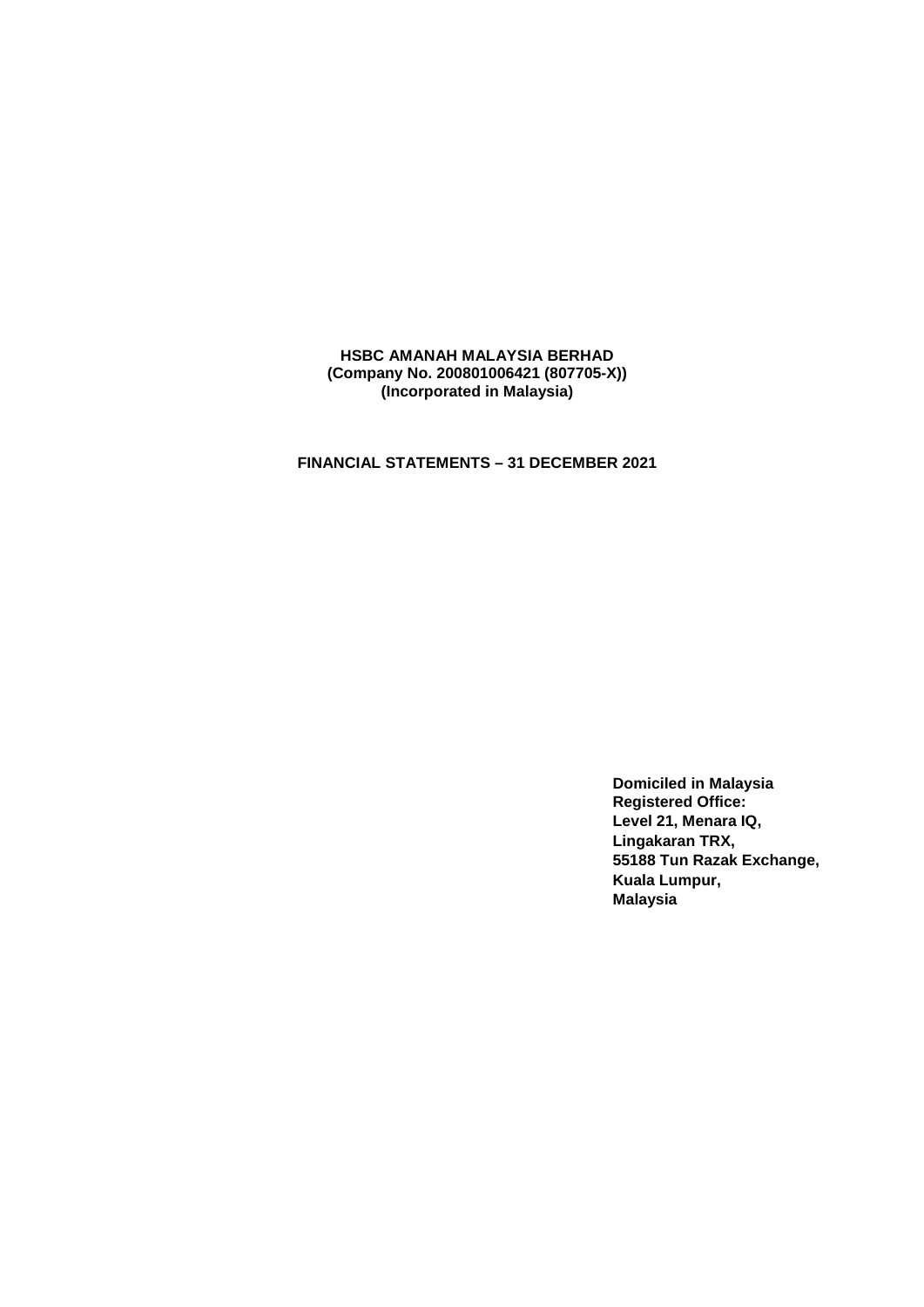# **CONTENTS**

| 1  | <b>Board of Directors</b>                                                                         |
|----|---------------------------------------------------------------------------------------------------|
| 2  | <b>Corporate Governance Disclosures</b>                                                           |
| 6  | <b>Board Responsibility and Oversight</b><br><b>Board of Directors</b><br><b>Board Committees</b> |
| 12 | <b>Management Reports</b>                                                                         |
| 13 | <b>Internal Control Framework</b>                                                                 |
| 16 | <b>Remuneration Policy</b>                                                                        |
| 17 | Rating by External Rating Agencies                                                                |
| 18 | Directors' Report                                                                                 |
| 26 | <b>Directors' Statement</b>                                                                       |
| 27 | <b>Statutory Declaration</b>                                                                      |
| 28 | <b>Shariah Committee's Report</b>                                                                 |
| 30 | <b>Independent Auditors' Report</b>                                                               |
| 35 | <b>Statement of Financial Position</b>                                                            |
| 36 | Statement of Profit or Loss                                                                       |
| 37 | Statement of Comprehensive Income                                                                 |
| 38 | Statement of Changes in Equity                                                                    |
| 40 | <b>Statement of Cash Flows</b>                                                                    |
| 43 | Notes to the Financial Statements                                                                 |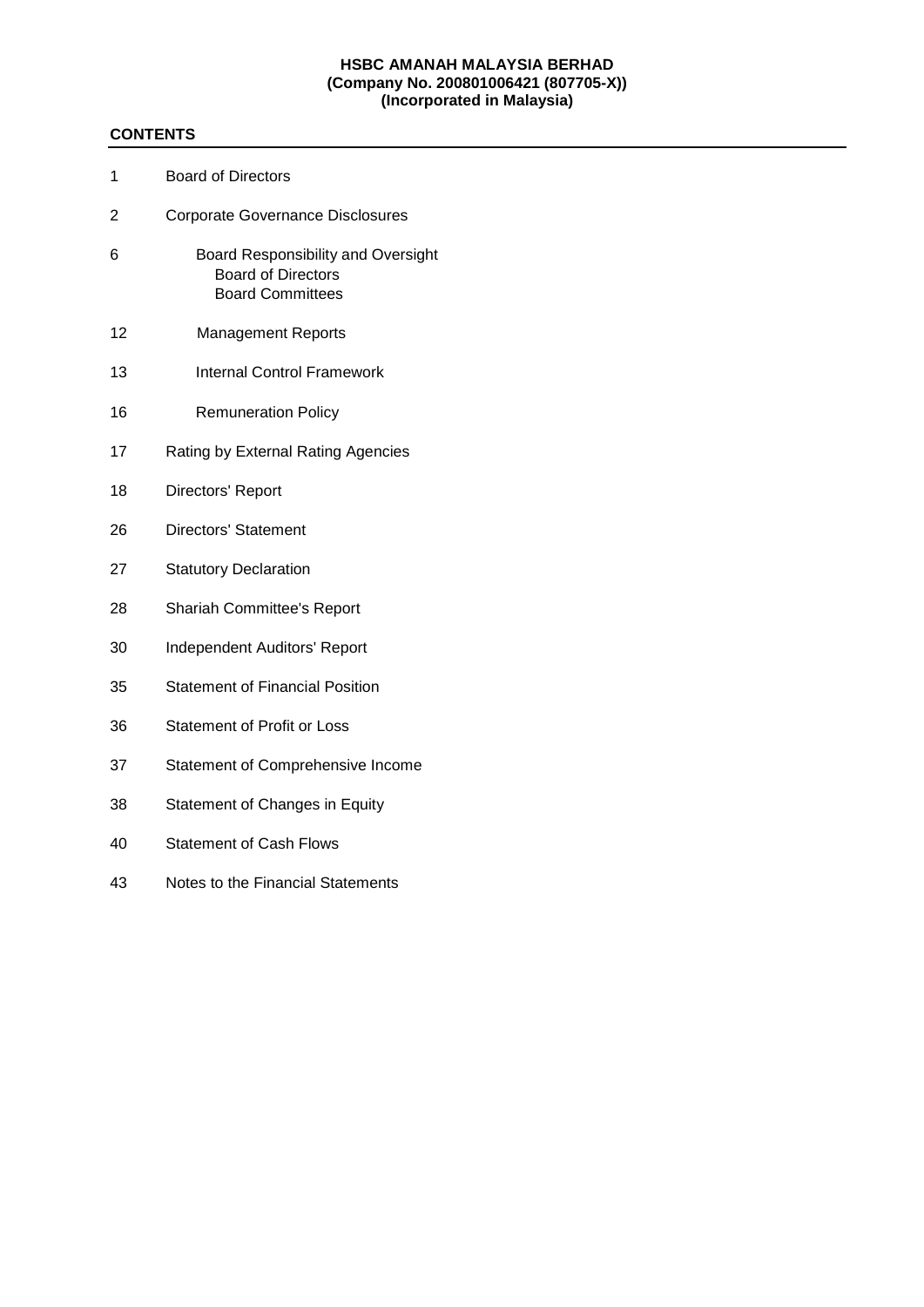## **BOARD OF DIRECTORS**

Datin Che Teh Ija binti Mohd Jalil Independent Non-Executive Chairperson (Appointed on 1 January 2022)

Stuart Paterson Milne Non-Independent Executive Director

Mukhtar Malik Hussain Non-Independent Non-Executive Director (Re-designated on 1 August 2021)

Adil Ahmad Independent Non-Executive Director

Lee Choo Hock Non-Independent Non-Executive Director

Albert Quah Chei Jin Independent Non-Executive Director

Ho Chai Huey Independent Non-Executive Director

Datuk Kamaruddin bin Taib Independent Non-Executive Chairman (Resigned with effect from 1 January 2022)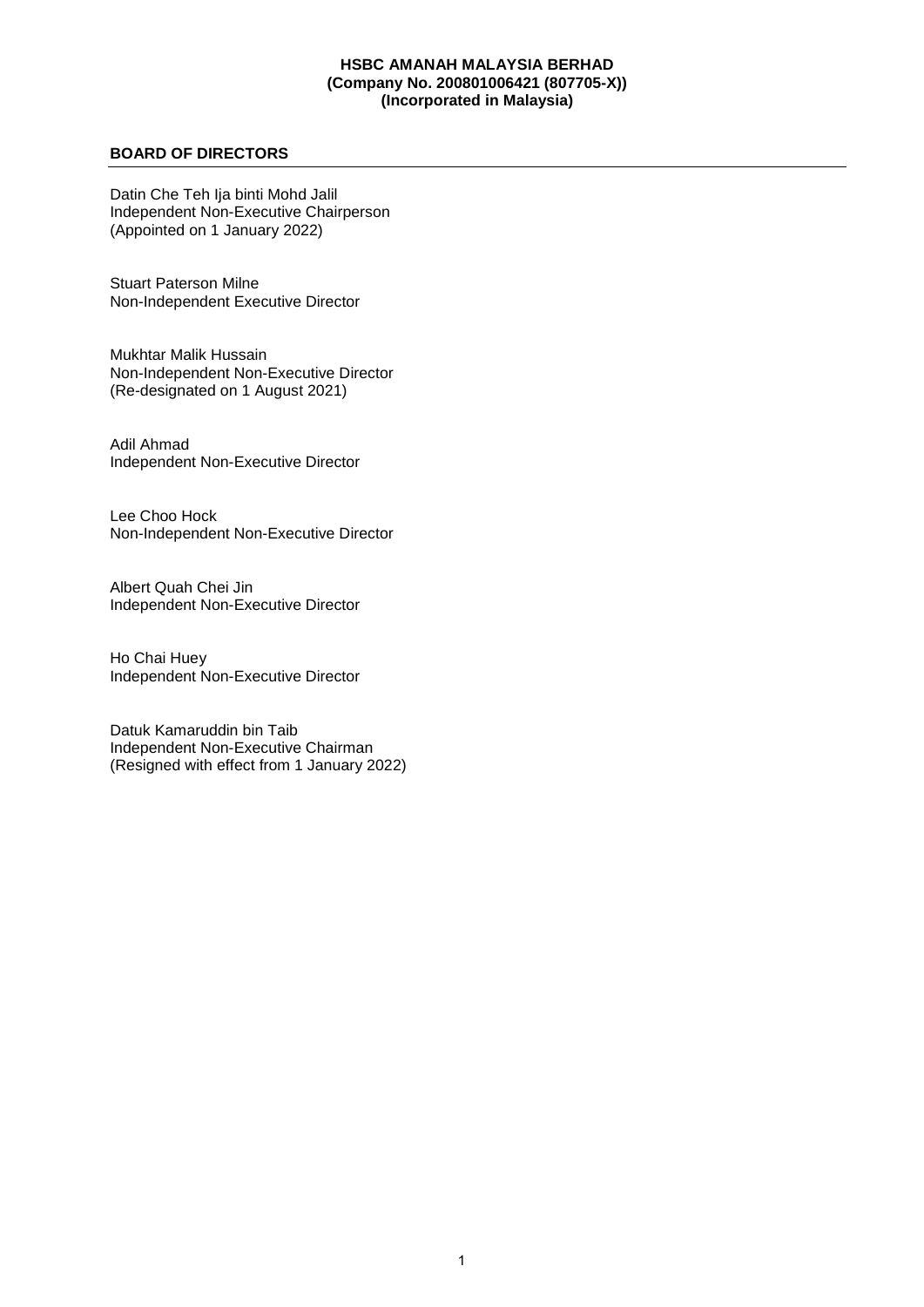### **CORPORATE GOVERNANCE DISCLOSURES**

The corporate governance practices set out on pages 2 to 16 and the information referred to therein constitute the Corporate Governance Report of HSBC Amanah Malaysia Berhad (the Bank). As a banking institution licensed under the Islamic Financial Services Act 2013, the Bank complies with the corporate governance standards set out in the Bank Negara Malaysia (BNM) Policy Document on Corporate Governance (BNM Corporate Governance Policy).

### **Directors**

The Directors serving as at the date of this report are:

**Datin Che Teh Ija binti Mohd Jalil, 69 Independent Non- Executive Chairperson**  *Member of the Risk Committee*  Appointed to the Board: January 2022

Datin Teh was appointed as Independent Non-Executive Chairperson and member of the Risk Committee of HSBC Amanah Malaysia Berhad on 1 January 2022.

Datin Teh holds a Bachelor of Arts (Honours) from University of Malaya and Master of Business Administration from Southern New Hampshire University. She began her career in the civil service and built her competency in the area of economic policy-making and international trade and finance through her 24 years in service. She retired from the Securities Commission of Malaysia (SC) where she had served for 17 years since 2000 in various capacities, including as Executive Director and Advisor of Special Projects in the Chairperson's Office. During her stint in the SC, she was involved in capital market policies and regulations development, human capital development and training and education. She also co-led in the establishment of the Securities Industry Dispute Resolution Centre, Private Pension Administrator and the Capital Markets Promotion Council.

Her other experiences included her involvement in the financial services negotiations as Lead Negotiator in the World Trade Organization, Association of Southeast Asian Nations and Asia–Pacific Economic Cooperation as well as representing the Ministry of Finance ("MoF") in World Bank, International Monetary Fund, APEC Finance Ministers meetings during her tenure with MoF from 1990 to 1999.

She is currently a Director of Securities Industry Development Corporation and Finance Accreditation Agency Berhad.

Datin Teh does not have any shareholding in the Bank.

### **Stuart Paterson Milne, 62 Non-Independent Executive Director**  Appointed to the Board: May 2018

Mr Milne was appointed as the Non-Independent Executive Director on 24 May 2018.

Mr Milne graduated from the University of Durham, United Kingdom with a Bachelor of Arts (Honours) in Oriental Studies (Modern Arabic Studies). He joined HSBC in 1981. Since then, he has worked in a variety of businesses in the United Arab Emirates, Hong Kong, the Philippines, France, United States, Japan and India.

Prior to his appointment in Malaysia, he was the Chief Executive Officer (CEO) of HSBC Japan and HSBC India respectively.

Mr Milne is a Non-Independent Executive Director and CEO of HSBC Bank Malaysia Berhad.

Mr Milne does not have any shareholding in the Bank. His interest in the Bank's related corporation is as disclosed in the Directors' Report on page 19.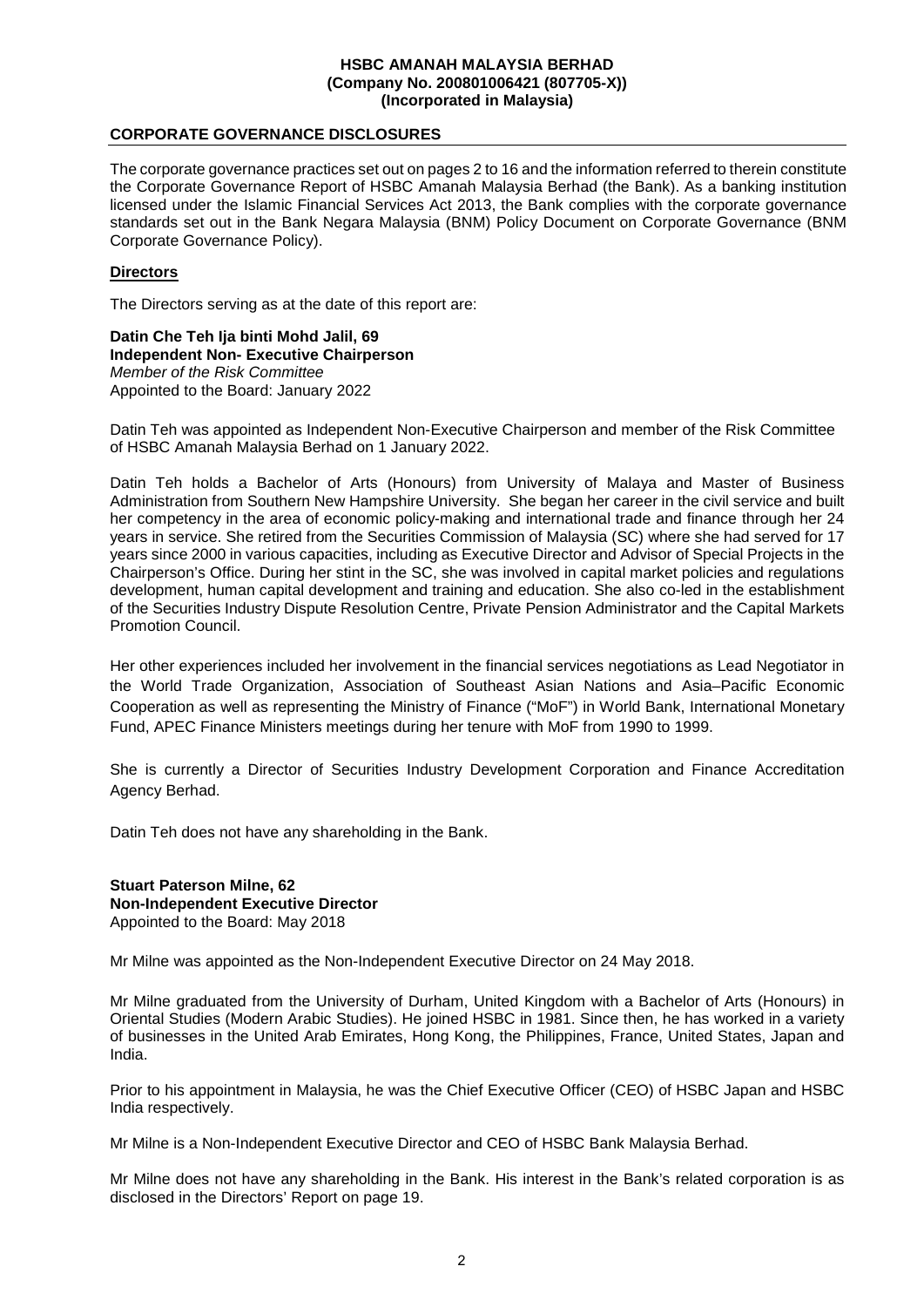## **CORPORATE GOVERNANCE DISCLOSURES (Cont'd)**

## **Directors (Cont'd)**

**Mukhtar Malik Hussain, 62 Non-Independent Non-Executive Director**  Member of Nominations and Remuneration Committee Appointed to the Board**:** December 2009

Mr Mukhtar was appointed as Non-Independent Executive Director on 15 December 2009 and subsequently re-designated to Non-Independent Non-Executive Director on 1 August 2021. Mr Mukhtar is a member of Nominations and Remuneration Committee of the Bank effective 1 January 2022.

Mr Mukhtar graduated from the University of Wales with a Bachelor of Science in Economics. He first joined the HSBC Group in 1982 as a graduate trainee in Midland Bank International. He was then appointed as Assistant Director in Samuel Montagu in 1991. After more than 10 years of working in the HSBC Group's London offices, Mr Mukhtar held numerous posts in Dubai, including CEO of HSBC Financial Services (Middle East) Limited from 1995 to 2003. He established the initiative to create the first foreign investment bank in Saudi Arabia for HSBC.

In 2003, Mr Mukhtar assumed the position of CEO, Corporate and Investment Banking. He then headed back to London as the Co-Head of Global Banking in 2006. He was the Global Head of Principal Investments in London from 2006 to 2008. Between 2008 to 2009, he was the Deputy Chairman of HSBC Bank Middle East Limited and Global CEO of HSBC Amanah Malaysia Berhad. He was also the CEO, Global Banking and Markets for Middle East and North Africa before assuming his role as the CEO of the Bank from 2009 to 2018. Mr Mukhtar was HSBC Group General Manager and Head of Belt & Road Initiatives for HSBC Asia Pacific until his retirement on 30 July 2021.

Mr Mukhtar is a Non-Independent Non-Executive Director of HSBC Bank Malaysia Berhad.

Mr Mukhtar does not have any shareholding in the Bank. His interest in the Bank's related corporation is as disclosed in the Directors' Report on page 19.

#### **Adil Ahmad, 65**

#### **Independent Non-Executive Director**

*Chairman of the Risk Committee and member of Audit Committee and Nominations and Remuneration Committee* 

Appointed to the Board: May 2014

Mr Adil was appointed as Independent Non-Executive Director on 5 May 2014. He is the Chairman of Risk Committee and member of the Audit Committee and Nominations and Remuneration Committee of the Bank.

Mr Adil holds a Masters in Business Administration (Finance & Accounting) and BA in Economics from Cornell University, Ithaca, New York. He has 35 years of international banking experience and began his career in the 1980s at ANZ Grindlays Bank Pakistan. He was the Director and Head of Global Islamic Finance of ANZ Investment Bank in London from 1993 to 1997 and thereafter Executive, Group Strategy of ANZ Banking Group Ltd in Melbourne from 1997 to 2000. He assumed the position as the Chief Executive Officer of ANZ Banking Group Ltd Vietnam from 2000 to 2005. In 2006, he left the ANZ Banking Group to become CEO of Kuwait International Bank, from where he retired in 2009.

Since retiring to Malaysia, Mr Adil has advised international clients on strategic and financial matters for projects in Vietnam, Malaysia and Pakistan and has provided Islamic and conventional banking training programs for banks and other financial institutions.

Mr Adil is currently a council member of GLG (Gerson Lehrman Group), an Independent Director of FIDE Forum, Independent Chairman/Director of FWD Takaful Berhad. and Non-Executive Director of Vingroup Joint Stock Company (Vietnam).

Mr Adil does not have any shareholding in the Bank. His interest in the Bank's related corporation is as disclosed in the Directors' Report on page 19.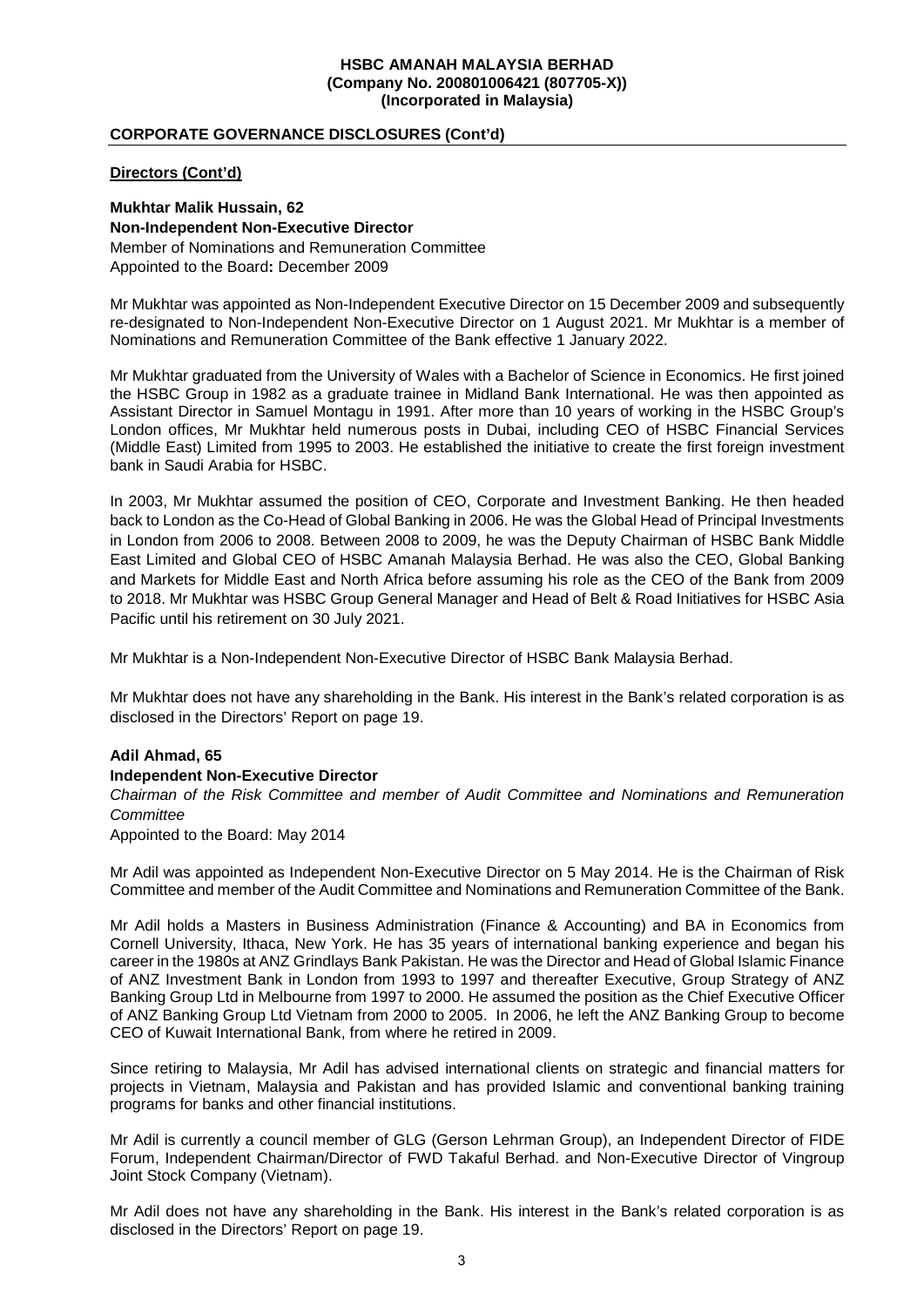## **CORPORATE GOVERNANCE DISCLOSURES (Cont'd)**

## **Directors (Cont'd)**

## **Lee Choo Hock, 69 Non-Independent Non-Executive Director**

*Member of the Audit Committee, Risk Committee and Nominations and Remuneration Committee*  Appointed to the Board: May 2016

Mr Lee was appointed as Independent Non-Executive Director on 30 May 2016 and was subsequently redesignated as Non-Independent Non-Executive Director on 30 May 2019. He is a member of the Audit Committee, Risk Committee and Nominations and Remuneration Committee of the Bank.

He is a member of the Institute of Chartered Accountants in England and Wales as well as the Malaysian Institute of Accountants. He began his career with Miller, Brener & Co., London, a professional accounting firm in 1975 and joined Malayan Banking Berhad (Maybank) in 1982. Having worked with Maybank for 27 years, Mr Lee has built a successful career as a professional accountant. He served various management positions during his tenure with Maybank until he retired in 2008 and his last position was as the Executive Vice President, Head of Accounting Services and Treasury Back Office Operations. He has also served as a Director in a number of subsidiaries of Maybank.

He is a Director of Kossan Rubber Industries Berhad, a member of the Board of Trustees of Yayasan Kossan and Independent Non-Executive Director of HSBC Bank Malaysia Berhad.

Mr Lee does not have any shareholding in the Bank.

## **Albert Quah Chei Jin, 69**

#### **Independent Non-Executive Director**

*Chairman of Audit Committee and member of Risk Committee and Nominations and Remuneration Committee* 

Appointed to the Board: September 2016

Mr Albert Quah was appointed as Independent Non-Executive Director on 5 September 2016. He is the Chairman of Audit Committee and member of the Risk Committee and Nominations and Remuneration Committee of the Bank.

Mr Albert Quah holds a Masters Degree in Accounting and Finance from the London School of Economics and Political Science. He is a Fellow Member of the Institute of Chartered Accountants in England and Wales and a member of The Malaysian Institute of Accountants. He was with Touche Ross & Co, Chartered Accountants in London before returning to Malaysia.

Mr Albert Quah has more than 30 years banking experience. Mr Albert Quah began his banking career with Southern Bank Berhad in 1982 where he served in various management positions including as a Card Centre Manager as well as a Corporate Banker. He joined Standard Chartered Bank Malaysia Berhad as Senior Corporate Banker in 1989 and was the Chief Financial Officer (CFO) of Standard Chartered Bank Malaysia Berhad from 1993 to 2001. He later served as Group CFO in the AmBank Group from 2004 to 2006. He retired as CFO of United Overseas Bank Malaysia Berhad in 2013.

In addition to his current role, Mr Albert Quah also sits on the Board of Indah Water Konsortium Sdn Bhd and is a Non-Executive Trustee of Methodist Education Foundation.

Mr Albert Quah does not have any shareholding in the Bank.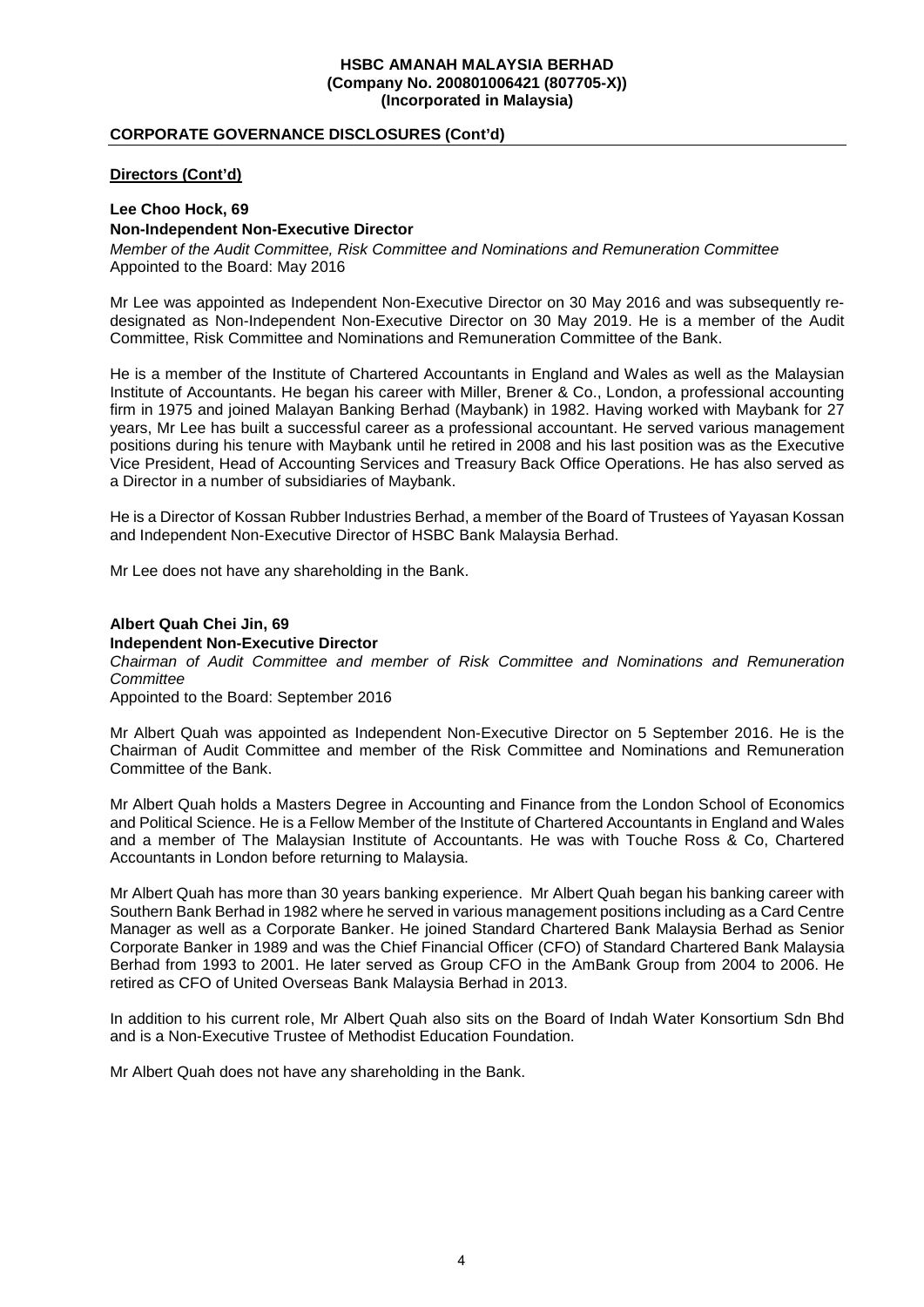## **CORPORATE GOVERNANCE DISCLOSURES (Cont'd)**

## **Directors (Cont'd)**

# **Ho Chai Huey, 62 Independent Non-Executive Director**

*Chairperson of Nominations and Remuneration Committee and Member of Risk Committee and Audit Committee* 

Appointed to the Board: January 2018

Ms Ho was appointed as Independent Non-Executive Director on 2 January 2018. She is the Chairperson of Nominations and Remuneration Committee, member of the Risk Committee and Audit Committee of the Bank effective 1 January 2022.

Ms Ho graduated from the University of Malaya with a Bachelor of Economics, Honours Class 1 Statistics in 1983. Her career started with Bank Negara Malaysia (BNM) as an Information Technology (IT) Analyst on 1 August 1983 until she retired as an IT Director on 5 July 2016.

She has been a passionate IT management professional with 33 years of hands-on experiences in formulating and implementing IT business plans and transformation, leading and advising the implementation of many IT projects and managing the day-to-day IT Services and IT Operations in BNM.

During her career with BNM, she drove the planning and implementation of IT Plan and managed a resilient IT infrastructure in BNM in conformity with international industry standards and best practices. She provided strategic and operational direction for the planning, designing, implementation and maintenance of IT systems in BNM, including managing strategic IT projects and technology risk and IT crisis situations as well as ensuring strong IT governance processes and practices.

Ms Ho is currently an IT and project management consultant to an outsourcing company which provides advisory and business support functions to affiliated professional institutes in the financial sector.

In addition to her current role, Ms Ho also sits on the Board of Cagamas Berhad.

Ms Ho does not have any shareholding in the Bank.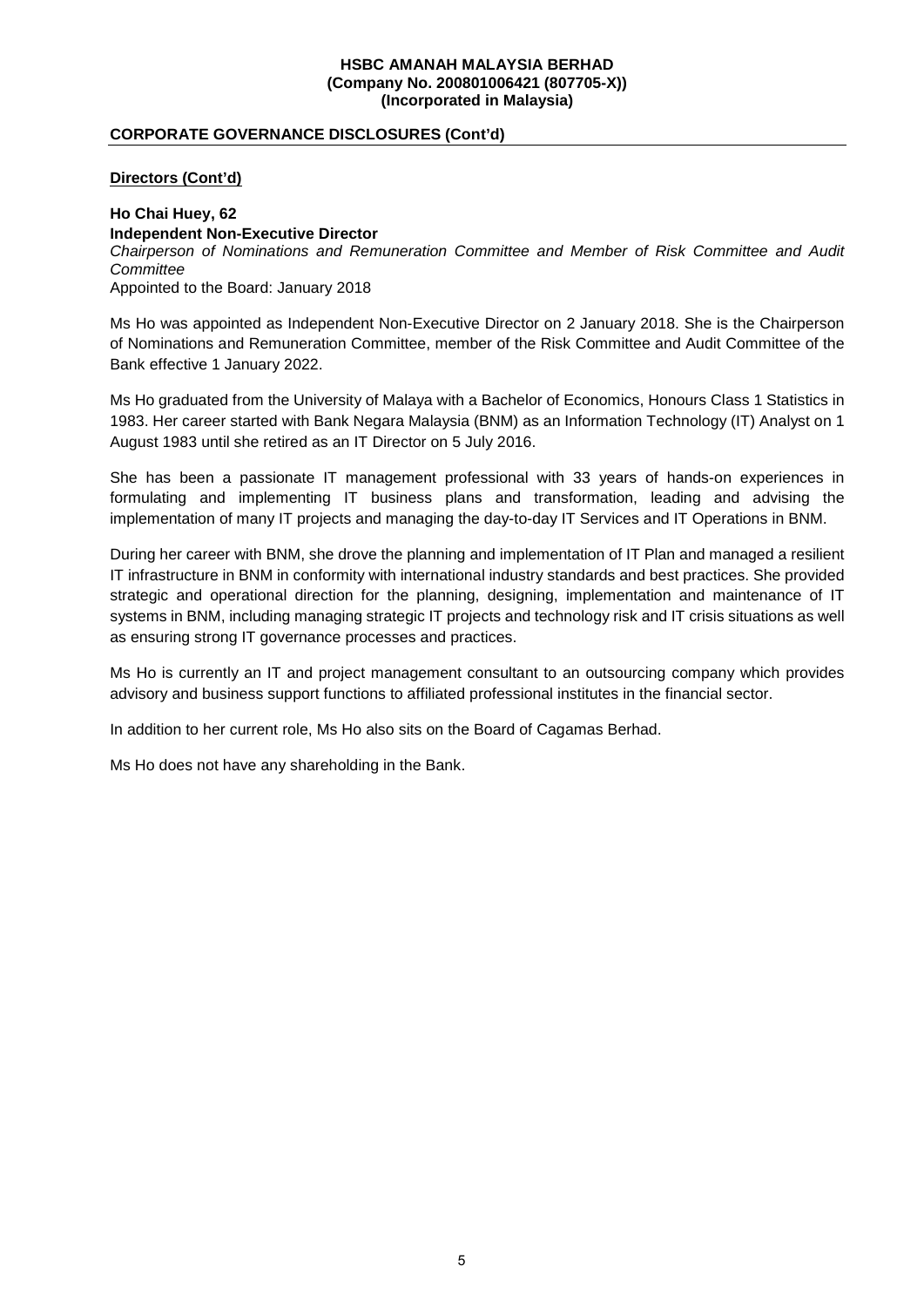## **CORPORATE GOVERNANCE DISCLOSURES (Cont'd)**

## **BOARD RESPONSIBILITY AND OVERSIGHT**

#### **Board of Directors**

The management structure of the Bank is headed by the Board of Directors and is led by the Independent Non-Executive Chairman. The objectives of the Board are to deliver sustainable value to shareholders and promote a culture of openness and debate. The Board is responsible for overseeing the management of the Bank and reviewing the Bank's strategic plans and key policies. Although the Board delegates the day-today management of the Bank's business and implementation of strategy to the Executive Committee, certain matters, including Financial Resources Planning (FRP), risk appetite and performance targets, procedures for monitoring and controlling operations, approval of credit or market risk limits, specified senior appointments and any substantial change in balance sheet management policy are reserved by the Board for approval.

The Board meets regularly to review reports on performance against financial and other strategic objectives, key business challenges, risk, business developments, and investor and external relations. Directors have full and timely access to all relevant information and are encouraged to have free and open contact with management at all levels. Directors may take independent professional advice, if necessary, at the Bank's expense.

At the date of this report, the Board consists of seven (7) members; comprising one (1) Non-Independent Executive Director, two (2) Non-Independent Non-Executive Directors and four (4) Independent Non-Directors. The names of the Directors serving at the date of this report and brief biographical particulars for each of them are set out on pages 2 to 5.

Appointments to the Board are based on merit, and candidates are selected based on agreed criteria to ensure the Board's diversity. The Nominations and Remuneration Committee will oversee the rigorous selection process to ensure the agreed requirements, including those guidelines prescribed under the BNM Corporate Governance Policy, are strictly adhered to.

All Directors, including those appointed by the Board to fill a casual vacancy, are subjected to annual reelection by the shareholder at the Bank's Annual General Meeting. Non-Executive Directors are appointed for an initial three-year term and, subject to re-election by shareholder at Annual General Meetings, are typically expected to serve two three-year terms. Any term beyond six (6) years is subject to rigorous review. Tenure of Independent Non-Executive Directors shall not exceed a cumulative term of nine (9) years.

The terms and conditions of appointment of Non-Executive Directors are set out in a letter of appointment, which include the expectations required of them and the time estimated for them to meet their commitment to the Bank. The current anticipated minimum time of commitment, which is subject to periodic review and adjustment by the Board, is 30 days per year and with appointment in not more than 5 public listed companies. Time devoted to the Bank could be considerably more, particularly if serving on Board committees. All Non-Executive Directors have confirmed they can meet this requirement.

Independent Non-Executive Directors are not HSBC employees and do not participate in the daily business management of the Bank. Instead, they provide views from an external perspective, challenge constructively as well as help the management in the development of the Bank's strategy. They also scrutinise the performance of management in meetings, and monitor the risk profile and reporting of performance of the Bank. The Board has determined that each Non-Executive Director is independent in character and judgement, and there are no relationships or circumstances likely to affect the judgement of the Independent Non-Executive Directors.

The roles of the Independent Chairman/Chairperson and CEO are separate, with a clear division of responsibilities between the running of the Board and executive responsibility for running the Bank's business.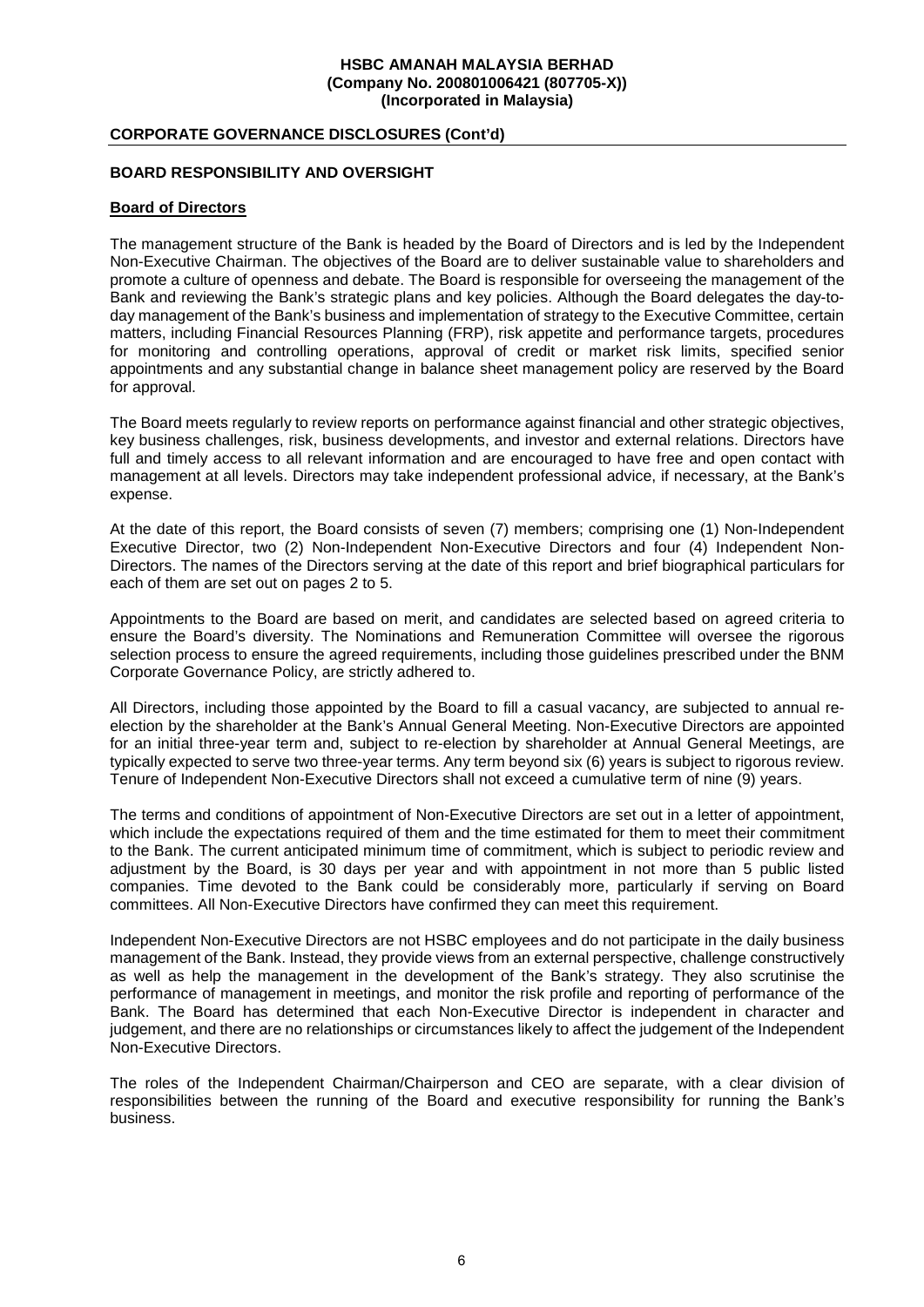## **CORPORATE GOVERNANCE DISCLOSURES (Cont'd)**

## **BOARD RESPONSIBILITY AND OVERSIGHT (Cont'd)**

#### **Board of Directors (Cont'd)**

#### **Board and Committee Meetings**

Eight (8) Board meetings were held in 2021. The table below shows each Director's attendance (including attendance via video conferencing) at meetings of all Board and Committees' meetings during 2021. All Directors have complied with the Bank Negara Malaysia requirements that Directors must attend at least 75% of Board meetings held in the financial year.

| 2021 Board and Committee meeting<br>attendance                                    |              |                                  |                                 | <b>Nominations</b><br>and               |
|-----------------------------------------------------------------------------------|--------------|----------------------------------|---------------------------------|-----------------------------------------|
|                                                                                   | <b>Board</b> | <b>Audit</b><br><b>Committee</b> | <b>Risk</b><br><b>Committee</b> | <b>Remuneration</b><br><b>Committee</b> |
| <b>Total number of meetings held</b><br><b>Independent Non-Executive Chairman</b> | 8            | 5                                | 6                               | 7                                       |
| Datuk Kamaruddin bin Taib <sup>[1]</sup>                                          | 8            | 4                                |                                 | 7                                       |
| <b>Non-Independent Executive Directors</b>                                        |              |                                  |                                 |                                         |
| <b>Stuart Paterson Milne</b>                                                      | 7            |                                  |                                 |                                         |
| <b>Independent Non-Executive Directors</b>                                        |              |                                  |                                 |                                         |
| Adil Ahmad                                                                        | 8            | 5                                | 6                               | 7                                       |
| Albert Quah Chei Jin                                                              | 8            | 5                                | 6                               | 7                                       |
| Ho Chai Huey                                                                      | 8            |                                  | 6                               | 7                                       |
| <b>Non-Independent Non-Executive</b><br><b>Director</b>                           |              |                                  |                                 |                                         |
| Lee Choo Hock                                                                     | 8            | 5                                | 6                               |                                         |
| Mukhtar Malik Hussain                                                             | 8            |                                  |                                 |                                         |

[1] Resigned as Independent Non-Executive Chairman and ceased as member for Audit Committee and Nominations and Remuneration Committee with effect from 1 January 2022.

#### **Directors' Emoluments**

Details of the emoluments of the Directors of the Bank for 2021, disclosed in accordance with the Companies Act 2016, are shown in Note 34(b) to the financial statements.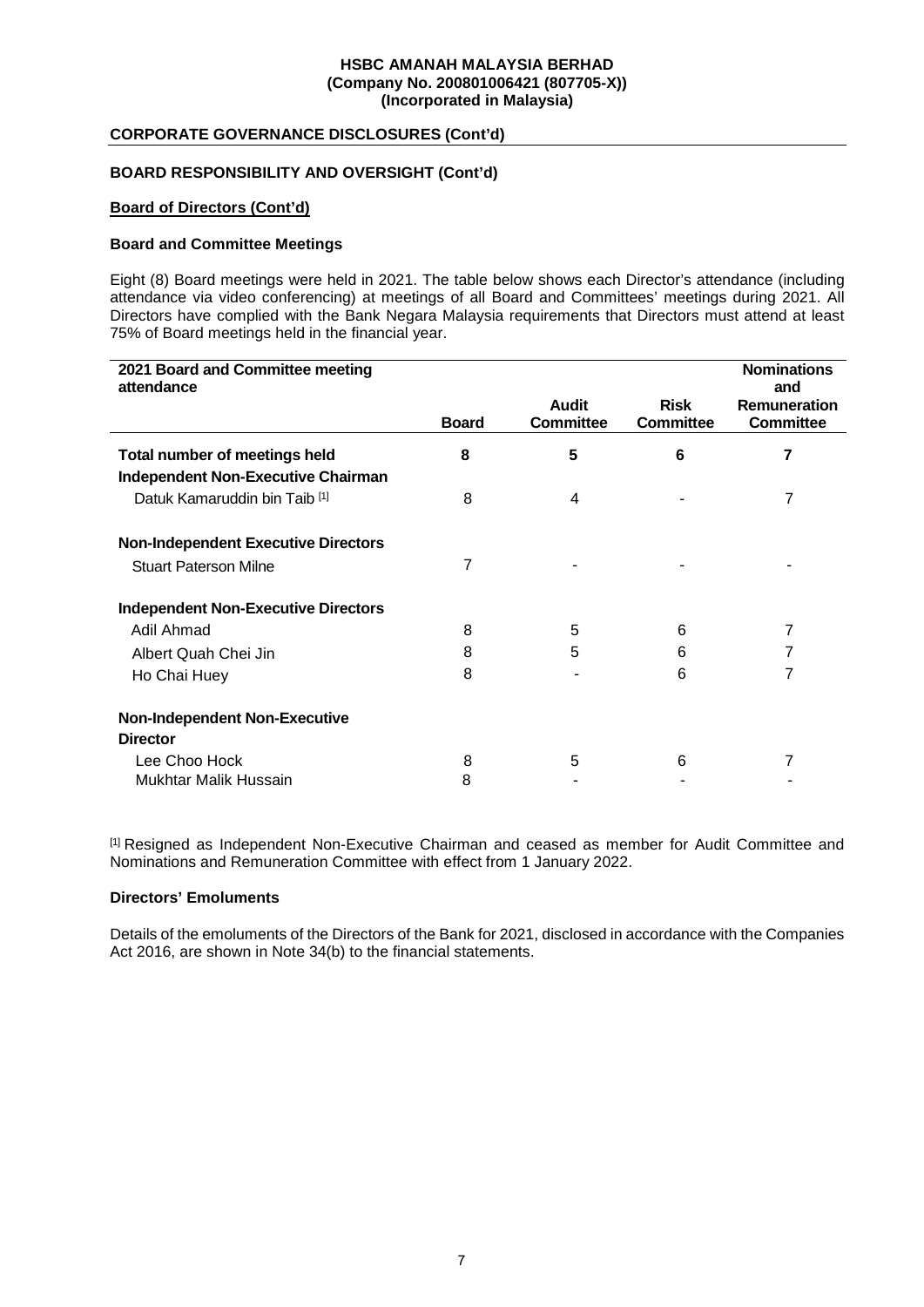## **CORPORATE GOVERNANCE DISCLOSURES (Cont'd)**

## **BOARD RESPONSIBILITY AND OVERSIGHT (Cont'd)**

### **Board of Directors (Cont'd)**

#### **Training and Development**

Formal, induction programmes are tailored for newly appointed Directors. The programmes consist of series of meetings with senior executives to enable new Directors to familiarise themselves with the Bank's business. Directors also receive comprehensive guidance from the Company Secretary on Directors' duties and responsibilities.

Directors are provided continuous training and their development requirements are reviewed regularly by the Nominations and Remuneration Committee with the support of the Company Secretary. Executive Directors develop and refresh their skills and knowledge through day-to-day interactions and briefings with senior management of the Bank's businesses and functions. Non-Executive Directors have access to external training and development resources under the Directors' training and development framework that is approved by the Board.

During the year, Directors attended talks, dialogue sessions and focus group sessions organised by Financial Institutions Directors' Education (FIDE) Forum, and received refresher training and courses related to New/Existing Products Approval and Development Process, Climate Risk, Governance on Data Analytics, Internal Liquidity Adequacy Assessment, Managing Cyber Risk, Cybersecurity updates and Clouds application. In addition, they attended the HSBC Group's Non-Executive Directors Summit held in July 2021.

They were also kept updated with current development/issues relating to emerging technologies, financial crime compliance, regulatory initiatives and other business developments via awareness and discussion sessions that were conducted by senior executives and subject matter experts.

## **Board Committees**

The Board has established a number of committees, which members comprise Independent Non-Executive Directors who have the skills, knowledge and experience relevant to the responsibilities of the committees. The Board and each Board committee have terms of reference that document their responsibilities and governance procedures. The details of the Board Charter comprising the Board committees' Terms of Reference are available at https://www.hsbcamanah.com.my/amanah-and-you/board-of-directors/

The key roles of the Board committees are described in the paragraph below. The Chairman of each Board committee reports to each subsequent Board meeting on the activities of the Board committee. Each Board committee will evaluate its terms of reference and its own effectiveness annually.

As at the date of this report, the following are the principal Board committees:

#### **1. Audit Committee**

The Audit Committee is accountable to the Board and has a non-executive responsibility for oversight of and advice to the Board on financial reporting related matters including Pillar 3 Disclosures and internal financial controls. The Audit Committee reviews the financial statements of the Bank before submission to the Board. It also monitors and reviews the effectiveness of the internal audit function and the Bank's financial and accounting policies and practices. The Audit Committee advises the Board on the appointment of the external auditors and is responsible for the oversight of the external auditors.

The Audit Committee reviews and approves internal audit's annual plan and also discuss on the internal audit resources.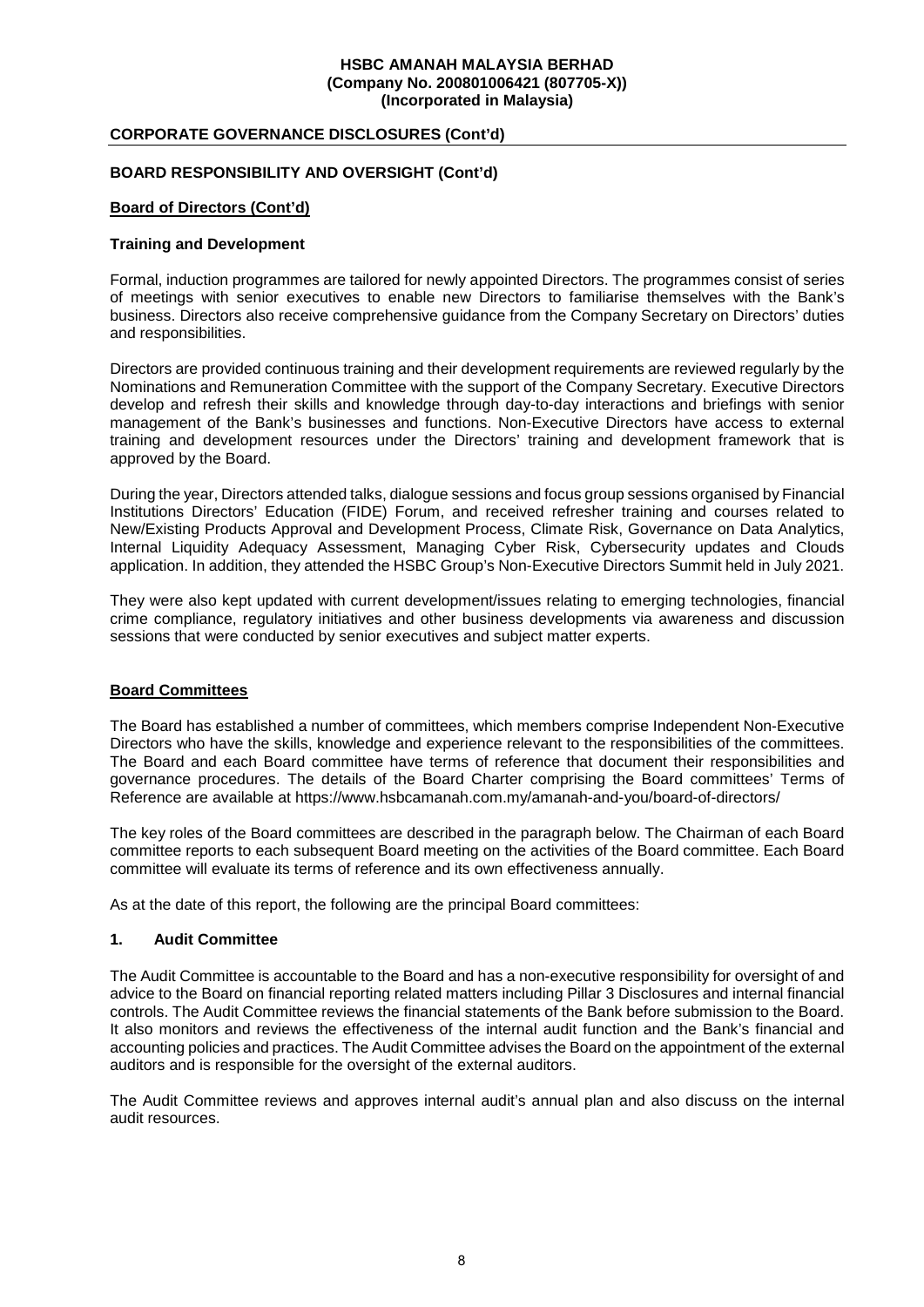## **CORPORATE GOVERNANCE DISCLOSURES (Cont'd)**

## **BOARD RESPONSIBILITY AND OVERSIGHT (Cont'd)**

#### **Board of Directors (Cont'd)**

## **1. Audit Committee (Cont'd)**

The Audit Committee meets regularly with the senior management of the Bank's finance and internal audit department as well as the external auditor to consider, inter alia, the Bank's financial reporting, the nature and scope of audit reviews and the effectiveness of the systems of internal control relating to financial reporting.

The current members of the Audit Committee, majority being Independent Non-Executive Directors, are:

- Albert Quah Chei Jin (Chairman)
- Adil Ahmad
- Lee Choo Hock
- Ho Chai Huey (appointed with effect from 1 January 2022)
- Datuk Kamaruddin bin Taib (resigned with effect from 1 January 2022)

During 2021, the Audit Committee held 5 meetings. The attendance is set out in the table on page 7.

## **2. Risk Committee**

The Risk Committee is accountable to the Board and has a non-executive responsibility for oversight of and advice to the Board on risk related matters impacting the Bank, risk governance and internal control systems (other than internal financial control systems).

The Risk Committee meets regularly with the Bank's senior financial, risk, internal audit and compliance management to consider, inter alia, risk reports and the effectiveness of compliance.

The Board and the Risk Committee oversee the maintenance and development of a strong risk management framework by continually monitoring the risk environment, top and emerging risks facing the Bank and mitigation actions planned and taken. The Risk Committee recommends the approval of the Bank's risk appetite statement to the Board and monitors performance against the key performance/risk indicators included within the statement. The Risk Committee monitors the risk profiles for all of the risk categories within the Bank's business.

The current members of the Risk Committee, majority being Independent Non-Executive Directors, are:

- Adil Ahmad *(Chairman)*
- Lee Choo Hock
- Albert Quah Chei Jin
- Ho Chai Huey
- Datin Che Teh Ija binti Mohd Jalil (appointed with effect from 1 January 2022)

During 2021, the Risk Committee held 6 meetings. The attendance is set out in the table on page 7.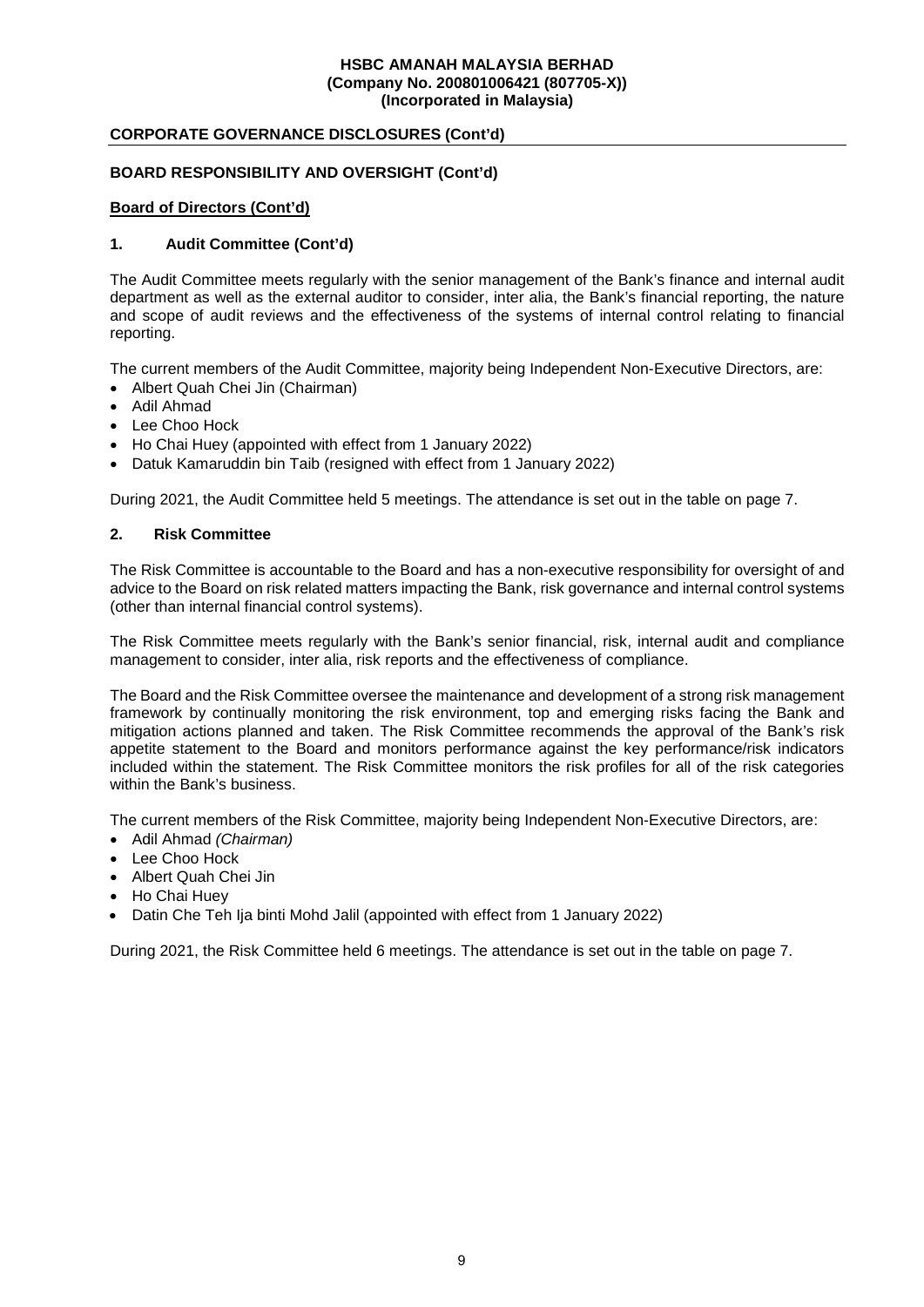## **CORPORATE GOVERNANCE DISCLOSURES (Cont'd)**

## **BOARD RESPONSIBILITY AND OVERSIGHT (Cont'd)**

#### **Board of Directors (Cont'd)**

#### **3. Nominations and Remuneration Committee**

The combined Nominations and Remuneration Committee is accountable to the Board and has a nonexecutive responsibility (i) to lead the process for Board appointments, i.e. to identify and nominate candidates for the approval by the Board, (ii) to review the candidates for appointment to the senior management team, (iii) to appoint and reappoint of Shariah Committee members; and (iv) to support the Board in overseeing the operation of the Bank's remuneration system and to review the remuneration of Directors on the Board.

The Nominations and Remuneration Committee also consider plans for orderly succession to the Board by taking into consideration the appropriate balance of skills, knowledge and experience on the Board. The Nominations and Remuneration Committee assists the Board in the evaluation of the Board's own effectiveness and that of its committees annually. The findings of the performance evaluation and the actions to be taken to address the gaps, are reported to the Board during 2021.

CEO's performance evaluation is undertaken as part of the performance management process for all employees. The results will be considered by the Nominations and Remuneration Committees when reviewing the variable pay awards.

The current members of the Nominations and Remuneration Committee, majority being Independent Non-Executive Directors, are:

- Ho Chai Huey *(Chairperson)*
- Adil Ahmad
- Albert Quah Chei Jin
- Lee Choo Hock
- Mukhtar Malik Hussain (appointed with effect from 1 January 2022)
- Datuk Kamaruddin bin Taib (resigned with effect from 1 January 2022)

During 2021, the Nominations and Remuneration Committee held 7 meetings. The attendance is set out in the table on page 7.

#### **Delegations by the Board**

#### *Shariah Committee*

The Shariah Committee is established with delegated authorities of the Board to provide objective and sound advice to the Bank to ensure that strategy, business activities and operations are in compliance with Shariah.

The current members of the Shariah Committee are:

- Asst. Prof Dr Ziyaad Mahomed (Chairman)
- Dr Aida binti Othman
- Dr Mohamed Ashraf bin Mohamed Iqbal
- Dr Muhamad Syahmi bin Mohd Karim
- Aminuddin Abu Bakar (appointed on 1 January 2022)
- Prof. Dr. Younes Soualhi (resigned on 31 December 2021)
- Dr. Khairul Anuar bin Ahmad (term ended on 31 March 2021)
- Dr. Nermin Klopic (appointed on 1 April 2021 and resigned on 31 July 2021).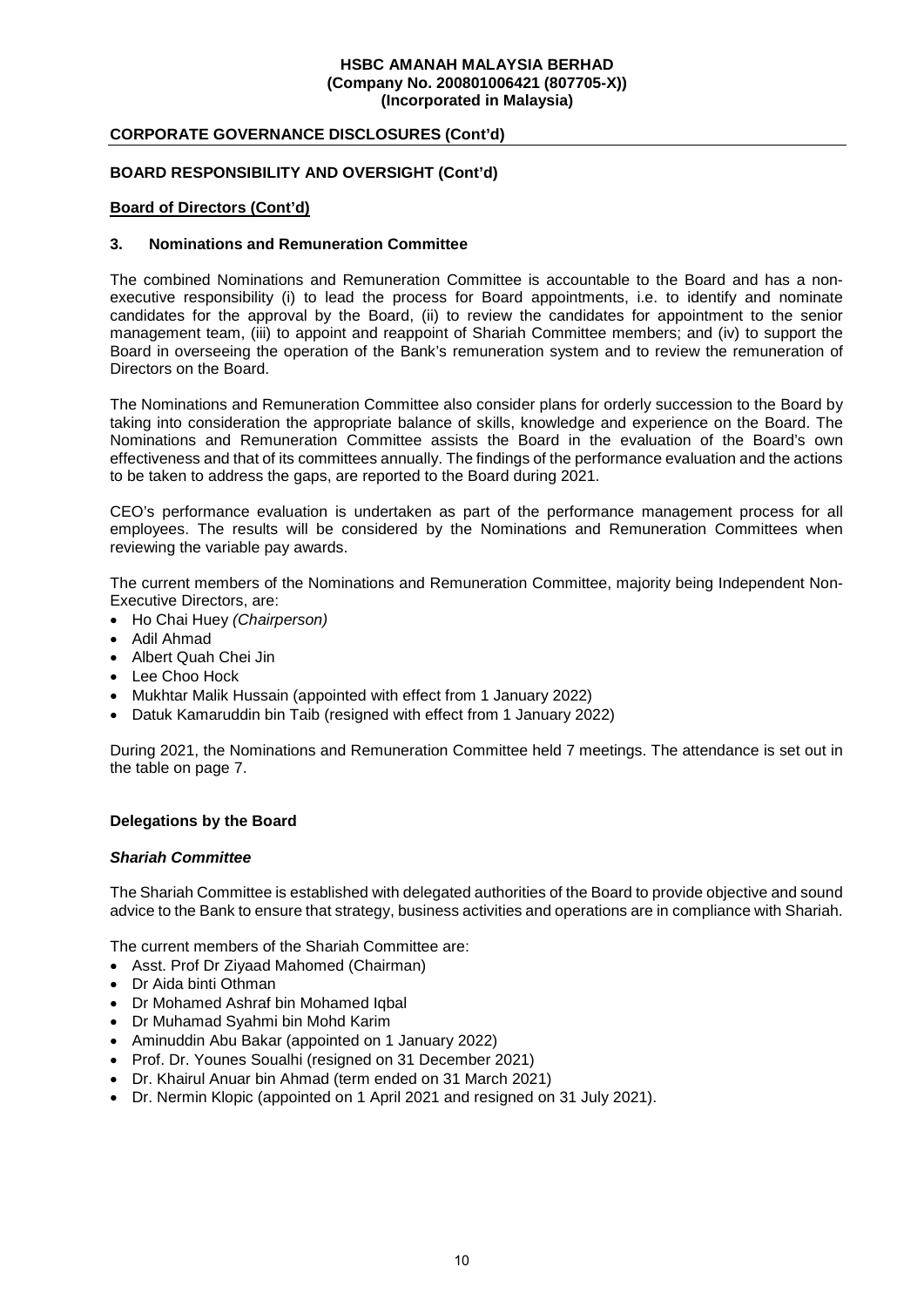## **CORPORATE GOVERNANCE DISCLOSURES (Cont'd)**

## **BOARD RESPONSIBILITY AND OVERSIGHT (Cont'd)**

### **Board of Directors (Cont'd)**

### **Delegations by the Board (Cont'd)**

#### *Connected Party Transactions Committee*

The Connected Party Transactions Committee is delegated with the authority of the Board to approve transactions with a connected party of the Bank.

The current members of the Connected Party Transactions Committee are:

- Adil Ahmad
- Albert Quah Chei Jin
- Ho Chai Huev
- Chief Risk Officer
- Head of Wholesale Credit and Market Risk

### *Executive Committee*

The Executive Committee which consists of key senior management members, meets regularly and operates as a general management committee under the direct authority of the Board. The committee exercises all the power, authorities and discretions of the Board in so far as they concern the management and day-today running of the Bank and these are performed in accordance with the policies and directions set by the Board. The Bank's CEO, Raja Amir Shah bin Raja Azwa, chairs the Executive Committee.

To strengthen the governance framework in anticipation of structural and regulatory changes that affect the Bank, the following sub-committees of the Executive Committee are established:

#### **(i) Asset and Liability Management Committee**

The Asset and Liability Management Committee is responsible for the efficient management of the Bank's balance sheet and the prudent management of risks pertaining to capital, liquidity and funding as well as profit rate risk, structural foreign exchange and structural/strategic equity risk.

#### **(ii) Risk Management Meeting**

The Risk Management Meeting is responsible for the oversight of the risk framework. Regular Risk Management Meetings (RMM) which are chaired by the Chief Risk Officer are held to establish, maintain and periodically review the policy and guidelines for the management of risk within the Bank. It serves as the governance body for enterprise-wide risk management with particular focus on risk culture, risk appetite, risk profile and integration of risk management into the Bank's strategic objectives including the management of all financial crime risks.

#### **(iii) IT Steering Committee**

The IT Steering Committee is responsible for the oversight of the implementation and development of IT strategy. The Committee is accountable for reviewing, challenging and approving the financial planning and IT performance.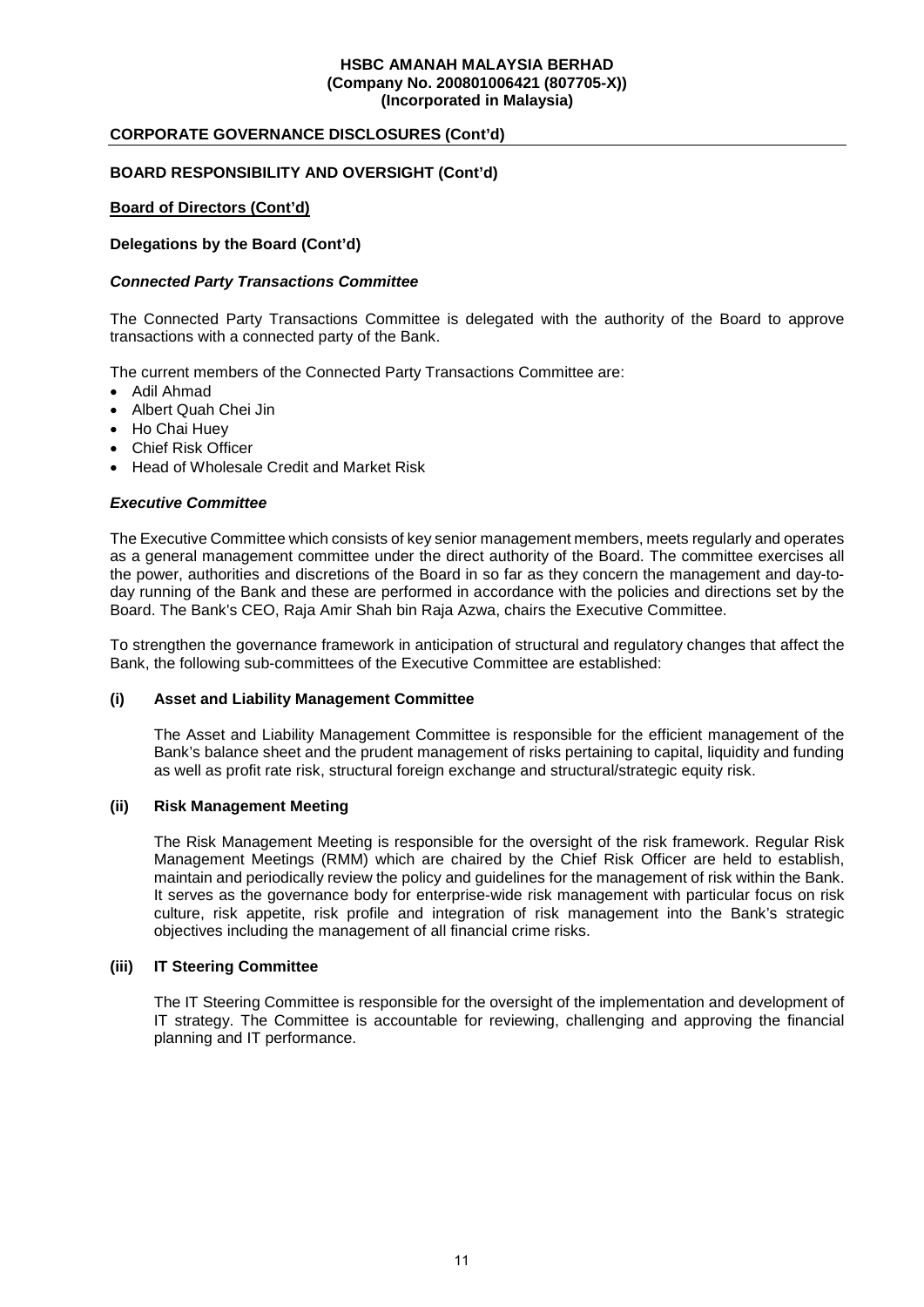## **CORPORATE GOVERNANCE DISCLOSURES (Cont'd)**

## **BOARD RESPONSIBILITY AND OVERSIGHT (Cont'd)**

#### **Board Committees (Cont'd)**

#### **Conflicts of Interest and Indemnification of Directors**

The Board has adopted policy and procedures relating to Directors' conflicts of interest. Where conflicts of interest arise, the Board has the power to authorise them. A review of those conflicts which have been authorised, and the terms of those authorisations, is undertaken by the Audit Committee annually.

The Bank maintains on a group basis, a Directors' and Officers' Liability and Company Reimbursement Insurance which provides adequate insurance cover for the Directors and Officers of the Bank against any legal liability incurred by the Directors and officers in the discharge of their duties while holding office for the Bank. The Directors and officers shall not be indemnified by such insurance for any deliberate negligence, fraud, intentional breach of law or breach of trust proven against them. During the financial year, the limit of indemnity of the Directors' and Officers' Liability and Company Reimbursement Insurance of HSBC Malaysia was USD25,000,000 for any one claim and in the aggregate for all claims. The amount of insurance premium paid by HSBC Bank Malaysia Berhad for the Directors and Officers Liability and Company Reimbursement Insurance for the financial year 2021 was RM341,000.

During the year, none of the Directors had any material interest, directly or indirectly, in any contract of significance with the Bank. All Directors are regularly reminded of their obligations in respect of disclosure of conflicts or potential conflicts of interest in any transactions with the Bank.

#### **MANAGEMENT REPORTS**

The Board and Board Committee meetings are structured around a pre-set agenda and reports for discussion, notation and approvals are circulated in advance of the meeting dates. To enable Directors to keep abreast with the performance of the Bank, key reports submitted to the Board and Board Committees during the financial year include:

- Minutes of the Board Committees
- Financial Resource Plan (FRP) (formerly known as Annual Operating Plan)
- CEO Updates
- Capital Plan
- Credit Transactions and Exposures to Connected Parties
- Financial Crime Compliance, Anti-Money Laundering and Counter Terrorist Financing Reports
- Quarterly and Annual Financial Statements
- Quarterly Internal Audit Progress Reports
- Internal Capital Adequacy Assessment Process
- Risk Appetite Statement
- Risk and Compliance Reports
- Stress Testing Results
- Human Resource Update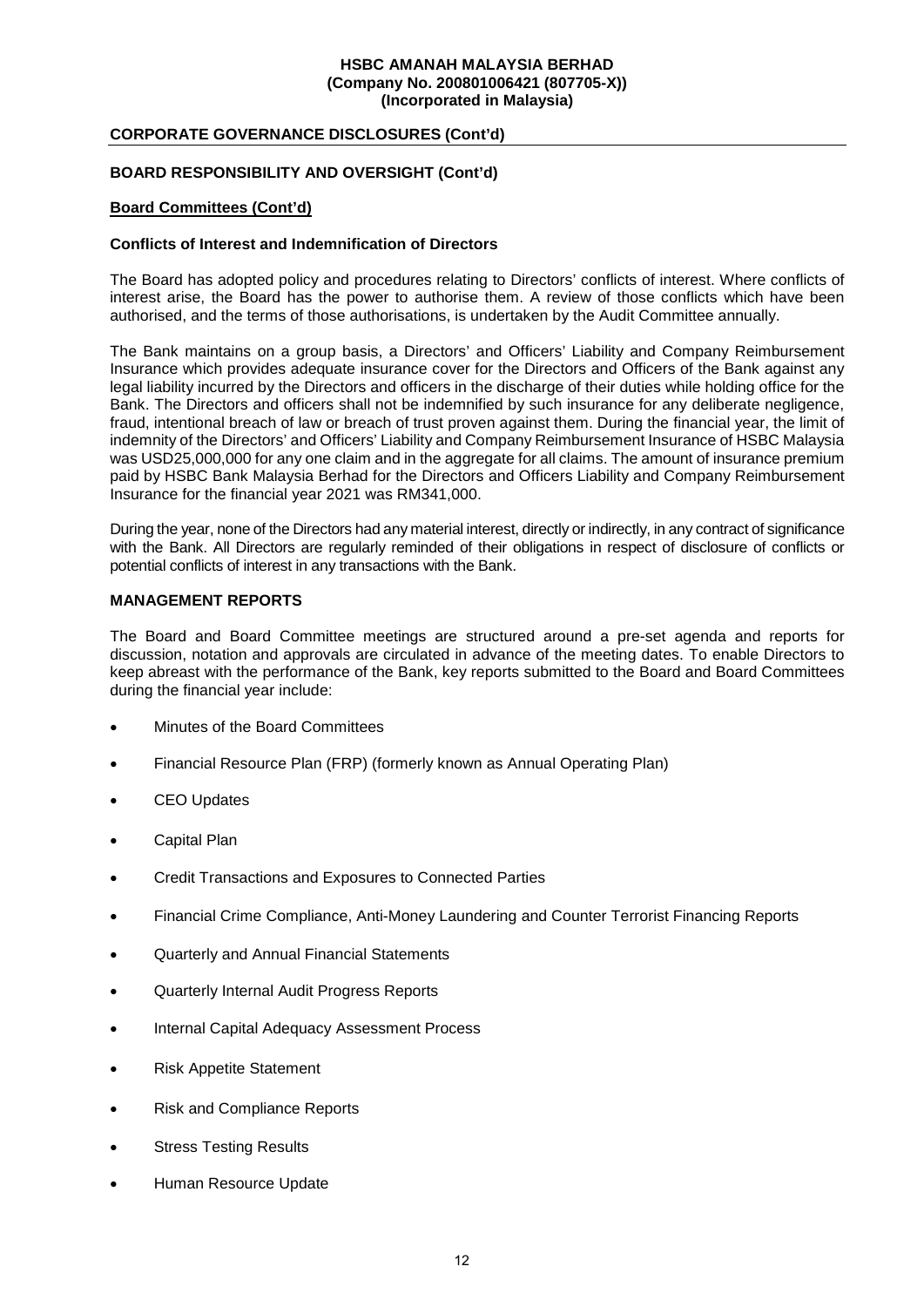## **CORPORATE GOVERNANCE DISCLOSURES (Cont'd)**

## **INTERNAL CONTROL FRAMEWORK**

The Board is responsible for maintaining and reviewing the effectiveness of risk management and internal control systems, and for approving the aggregate levels and types of risks the Bank is willing to take in achieving their strategic objectives.

To meet this requirement and to discharge its obligations, procedures have been designed: for safeguarding assets against unauthorised use or disposal; for maintaining proper accounting records; and for ensuring the reliability and usefulness of financial information used within the business or for publication.

These procedures provide reasonable assurance against material misstatement, errors, losses or fraud. They are designed to provide effective internal control within the Bank. The procedures have been in place throughout the year and up to 9 February 2022, the date of approval of the audited financial statements of the Bank for the financial year ended 31 December 2021.

The key risk management and internal control procedures include the following:

## **Group's Global Principles**

The Global Principles set an overarching standard for all other policies and procedures throughout the HSBC Group and are fundamental to the Bank's risk management structure. They inform and connect, our purpose, values, strategy and risk management principles, guiding on what is right and the manner to treat our customers and our colleagues fairly at all times.

## **Risk management framework (RMF)**

The RMF supports our Global Principles. It outlines the key principles and practices that we employ in managing material risk. It applies to all categories of risk, and supports a consistent approach in identifying, assessing, managing and reporting the risks we accept and incur in our activities.

The management of risk faced by the Bank, predominantly on Shariah risk / Shariah non-compliance risk, is governed by the Bank's RMF which serves as an addendum to the Group's RMF. The Bank has an internal Shariah Governance structure to ensure all its processes and business operations are in accordance with Shariah, and it provides comprehensive guidance to the Board, Shariah Committee and Management of the Bank in discharging its duties on matters relating to Shariah. The roles and responsibilities of the Shariah Committee are governed by the Bank's Shariah Governance Policy ("SGP") and Shariah Committee's Terms of Reference ("TOR").

## **Delegation of authority within limits set by the Board**

Subject to certain matters reserved for the Board, the Bank's CEO, Chief Risk Officer and other authorised persons, have been delegated authority limits and powers within which to manage the day-to-day affairs of the Group, including the right to sub-delegate those limits and powers. Each relevant Executive Committee member or Executive Director has delegated authority within which to manage the day-to-day affairs of the business or function for which he or she is accountable.

Delegation of authority from the Board requires those individuals to maintain a clear and appropriate apportionment of significant responsibilities and to oversee the establishment and maintenance of systems of control that are appropriate to their business or function. Authorities to enter into credit and market risk exposures are delegated with limits to line management of the Bank. However, credit proposals with specified higher-risk characteristics require the concurrence of the appropriate regional and global function. Credit and market risks are measured and reported at subsidiary company level and aggregated for risk concentration analysis on a Group-wide basis.

#### **Risk identification and monitoring**

Systems and procedures are in place to identify, assess, control and monitor the material risk types facing the Bank as set out in the enterprise-wide risk framework. The Bank's risk measurement and reporting systems are designed to help ensure that material risks are captured with all the attributes necessary to support well-founded decisions, that those attributes are accurately assessed and that information is delivered in a timely manner for those risks to be successfully managed and mitigated.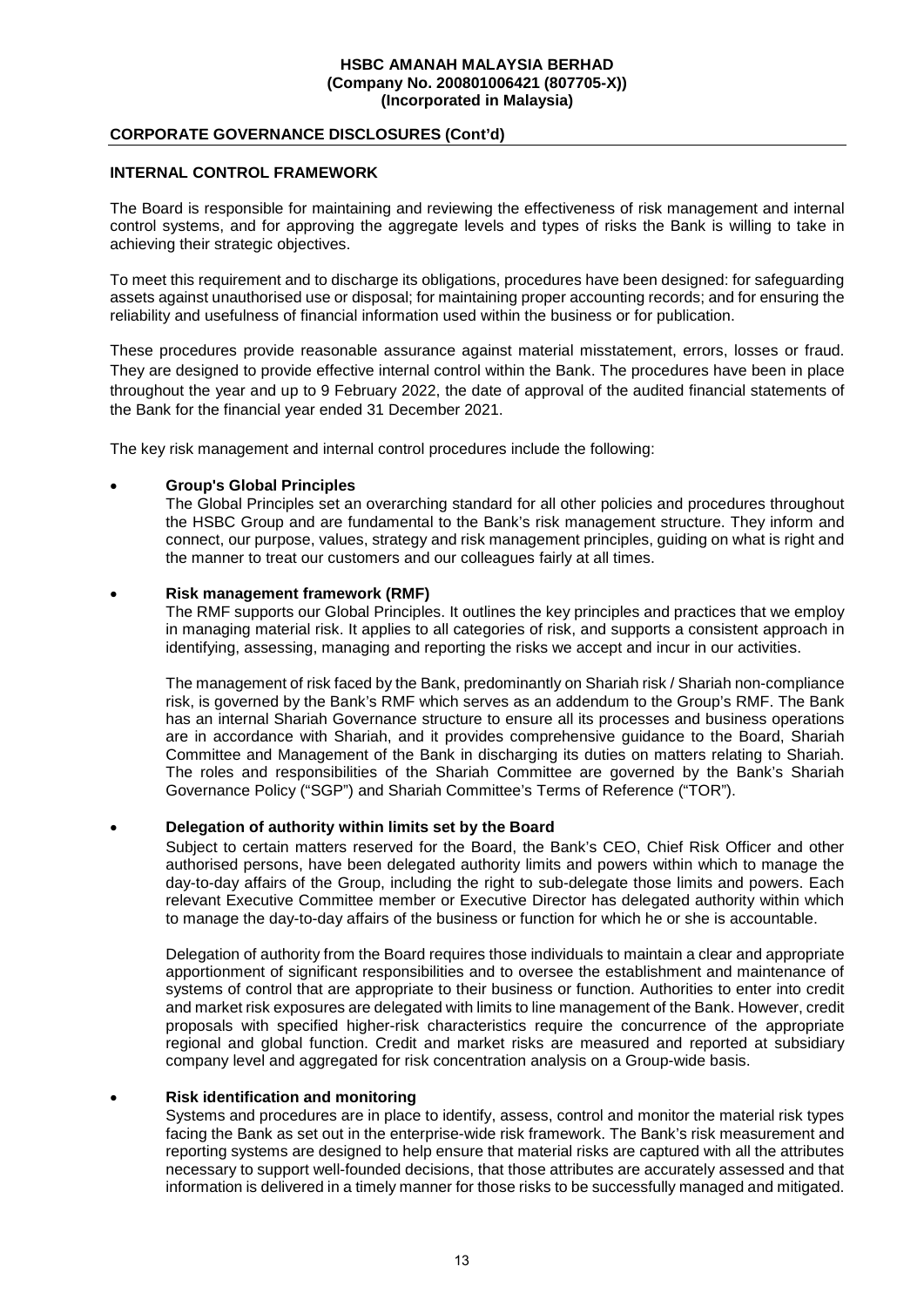## **CORPORATE GOVERNANCE DISCLOSURES (Cont'd)**

## **INTERNAL CONTROL FRAMEWORK (Cont'd)**

#### **Risk identification and monitoring (Cont'd)**

Shariah risk is presently not defined in the Group's risk taxonomy but it is a key risk regulated in the Bank. Shariah risk is an identified and separate type of operational risk, uniquely applicable to the Bank. Its identification and independent management is imperative from local regulatory perspective. The risk steward for Shariah risk is the Head of Shariah Department, who as the subject matter expert ("SME") responsible for the oversight of Shariah non-compliance risk faced by the Bank. This includes setting Shariah compliance related policies and guidelines, providing advice to risk and control owners on implementation of policies, providing independent review, challenging the risk reporting by control owners, setting key control expectations, as well as reviewing and advising on Risk and Control Assessment ("RCA").

#### **Changes in market conditions/practices**

Processes are in place to identify new risks arising from changes in market conditions/practices or customer behaviours, which could expose the Bank to heightened risk of loss or reputational damage. The Bank employs a top and emerging risks framework, which contains an aggregate of all current and forward-looking risks and enables it to take action that either prevents these risk from materialising or to limit their impact.

During 2021, due to the prolonged impact of the COVID-19 pandemic on the economy, banks continued to play an expanded role to support society and customers. The pandemic and its impact on the economy have impacted many of our customers' business models and income, requiring significant levels of support from both governments and banks. To meet the additional challenges, we supplemented our existing approach to risk management with additional tools and practices and these continue to be in place. We continue our focus on the quality and timeliness of the data used to inform management decisions, through measures such as early warning indicators, prudent active risk management of our risk appetite, and ensuring regular communication with our Board and other key stakeholders.

#### **Responsibility for risk management**

All employees are responsible for identifying and managing risk within the scope of their role as part of the three lines of defence model, which is an activity-based model to delineate management accountabilities and responsibilities for risk management and the control environment. The second line of defence sets the policy and guidelines for managing specific risk areas, provides advice and guidance in relation to the risk, and challenges the first line of defence (the risk owners) on effective risk management.

The Board delegated authority to the Audit Committee (AC) and it reviewed the independence, autonomy and effectiveness of the firm's policies and procedures on whistleblowing, including the procedures for the protection of staff who raise concerns of detrimental treatment.

The Shariah Committee has delegated selected responsibilities to the Shariah Department, but the Committee remains as the ultimate approver, and is fully accountable for the decisions and any ensuing implications arising from the delegated authority.

## **Strategic plans**

Strategic plans are prepared for global businesses, global functions and geographical region within the framework of the HSBC Group's overall strategy. Financial resource plan, informed by detailed analysis of risk appetite describing the types and quantum of risk that the Bank is prepared to take in executing its strategy, are prepared and adopted, and set out the key business initiatives and the likely financial effects of those initiatives.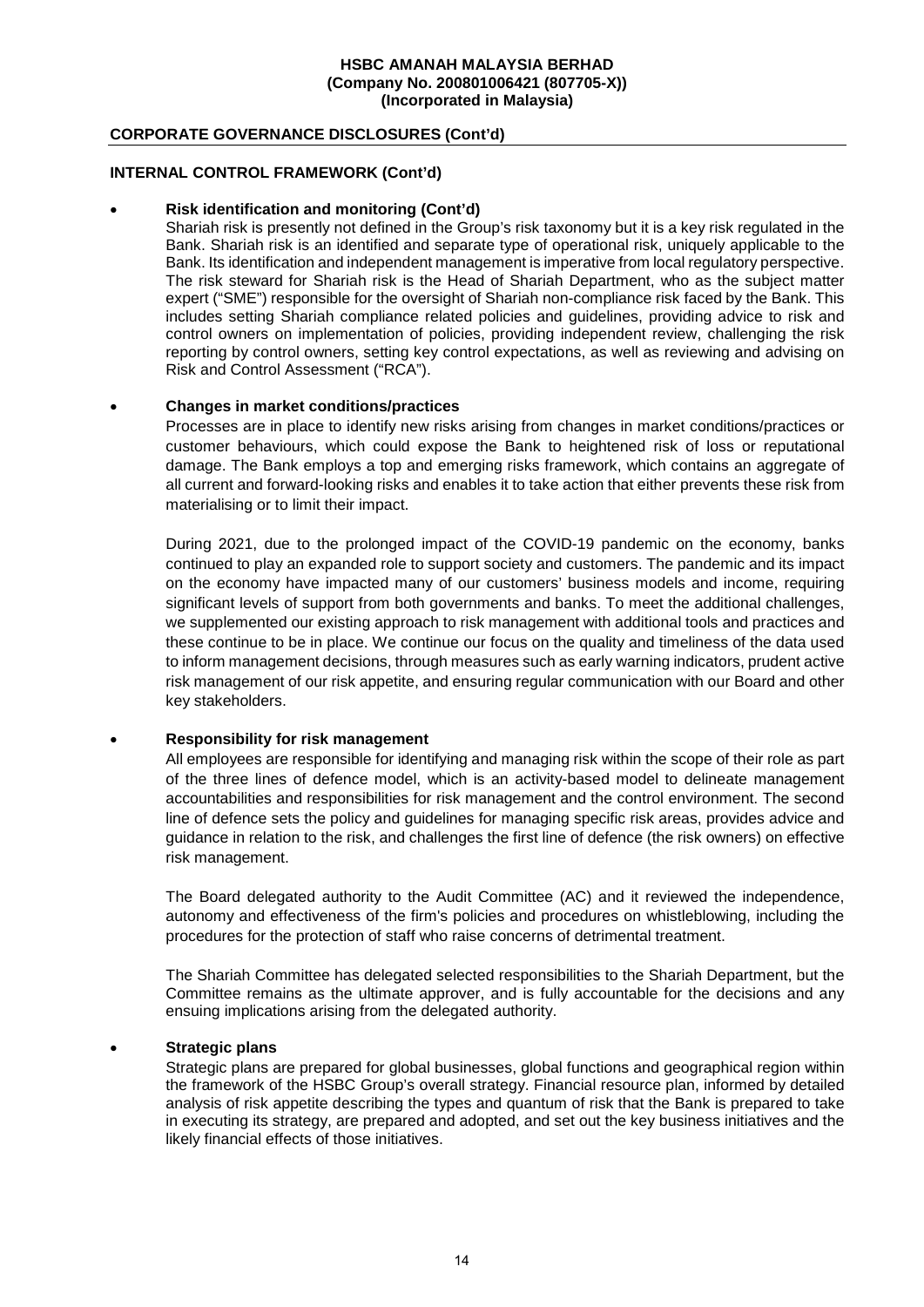## **CORPORATE GOVERNANCE DISCLOSURES (Cont'd)**

### **INTERNAL CONTROL FRAMEWORK (Cont'd)**

#### **Internal control over financial reporting**

As subsidiaries of HSBC, the Bank is required to comply with section 404 of the US Sarbanes- Oxley Act of 2002 and assess its effectiveness of internal control over financial reporting at 31 December 2021. In 2014, HSBC Group Audit Committee (GAC) endorsed the adoption of the Committee of Sponsoring Organisations of the Treadway Commission (COSO) 2013 framework for the monitoring of risk management and internal control systems to satisfy the requirements of section 404 of the Sarbanes-Oxley Act.

The key risk management and internal control procedures over financial reporting include the following:

#### **Entity level controls**

The primary mechanism through which comfort over risk management and internal control systems is achieved is through assessments of the effectiveness of entity level controls, and the reporting of risk and control issues on a regular basis through the various risk management and risk governance forums. Entity level controls are internal controls that have a pervasive influence over the entity as a whole. They include controls related to the control environment, such as the Bank's values and ethics, the promotion of effective risk management and the overarching governance exercised by the Board and its non-executive committees.

The design and operational effectiveness of entity level controls are assessed annually as part of the assessment of the effectiveness of internal controls over financial reporting. If issues are significant to the Bank, they are escalated to the Audit Committee for financial reporting issues and/or the Risk Committee for all other risk types.

#### **Process level transactional controls**

Key process level controls that mitigate the risk of financial misstatement are identified, recorded and monitored in accordance with the risk framework. This includes the identification and assessment of relevant control issues, against which action plans are tracked through to remediation. The Audit Committee and Risk Committee have continued to receive regular updates on the Bank's ongoing activities for improving the effective oversight of 'end-to-end' business processes, which continues to identify opportunities for enhancing key controls, such as through the use of automation technologies.

#### **Financial reporting**

The Bank's financial reporting process for preparing the financial statements is in accordance with the Malaysian Financial Reporting Standards, International Financial Reporting Standards, Companies Act 2016 in Malaysia and guidelines issued by Bank Negara Malaysia. The financial reporting process is further supported by documented accounting policies and reporting formats with detailed instructions and guidance on the reporting requirements issued by Global Finance to the Bank in advance of each reporting period end, as well as analytical review procedure. The financial reports of the Bank are subjected to certification by the Chief Financial Officer and Board's approval.

#### **Subsidiary Certifications**

Half yearly confirmations are provided to the parent bank's Audit Committee from the Audit Committee of the Bank regarding whether the financial statements have been prepared in accordance with HSBC Group policies, present fairly the state of affairs of the Bank and are prepared on a going concern basis.

Half yearly confirmations are also provided to the parent bank's Risk Committee by the Risk Committee of the Bank regarding the Committee's oversight activities that are consistent with and in alignment to the HSBC Risk Management Framework (RMF), and the effectiveness of the risk management and internal control systems within the scope of the Committee.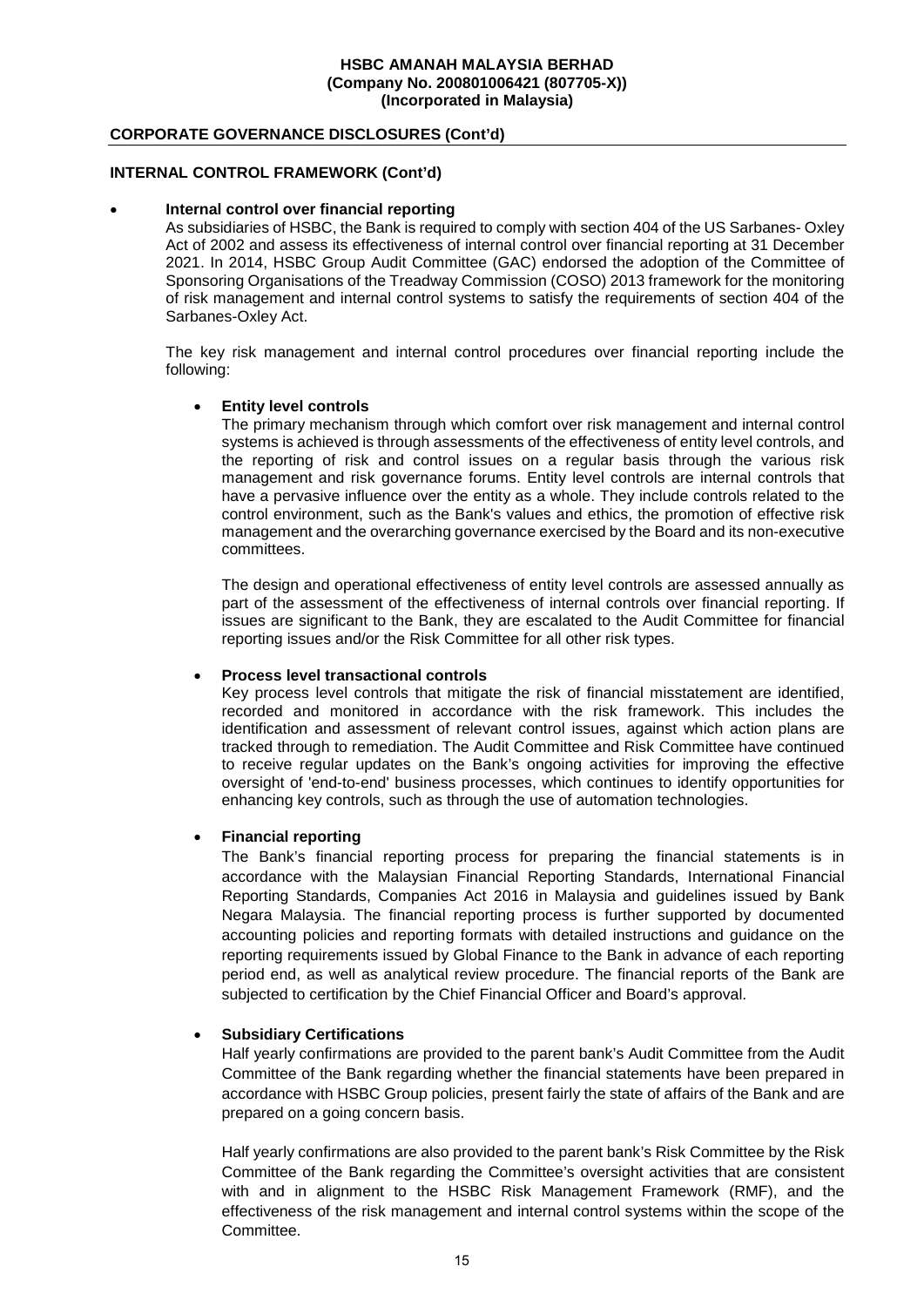## **CORPORATE GOVERNANCE DISCLOSURES (Cont'd)**

## **INTERNAL CONTROL FRAMEWORK (Cont'd)**

During 2021, the Bank continued to focus on operational resilience and invest in the non-financial risk infrastructure. There was a particular focus on material and emerging risks and areas undergoing strategic growth. In response to the prolonged COVID-19 pandemic, our business continuity responses have been successfully implemented and the majority of service level agreements continue to be maintained.

The annual review of the effectiveness of the Bank's system of risk management and internal control over financial reporting was conducted with reference to the COSO 2013 framework, and is reviewed regularly by the Board, the Risk Committee and the Audit Committee. The Risk Committee and the Audit Committee have received confirmation that executive management has taken or is taking the necessary actions to remedy any failings or weaknesses identified through the operation of the framework of controls.

## **REMUNERATION POLICY**

Our pay strategy is designed to attract and motivate the very best people, regardless of gender, ethnicity, age, disability or any other factor unrelated to performance or experience. We aim to attract and motivate the very best people who are committed to maintaining a long-term career with us and to performing their role in the long-term interests of stakeholders. The following key principles guide our remuneration decisions. We aim to:

- Focus on total compensation with a strong link between pay and performance.
- Judge not only what is achieved, but also how it is achieved, and whether it is in line with the HSBC Values.
- Operate a thorough performance management and HSBC Values assessment process.
- Recognise and reward our employees for outstanding positive behavior.
- Design our policy to align compensation with long-term stakeholder interests.
- Apply consequence management to strengthen the alignment between risk and reward.

The Bank adopts the remuneration policy of HSBC Holdings plc. Please refer to the HSBC remuneration practices and governance at http://www.hsbc.com/our-approach/remuneration for more details of the governance structure and the remuneration strategy of the HSBC Group.

In recognition to the local regulations, the materiality of definition needs to be taken into consideration to ensure a robust corporate governance framework is duly applied for the Bank.

Quantitative disclosures on remuneration of the Bank's key management and other material risk takers are in Note 34 to the financial statements.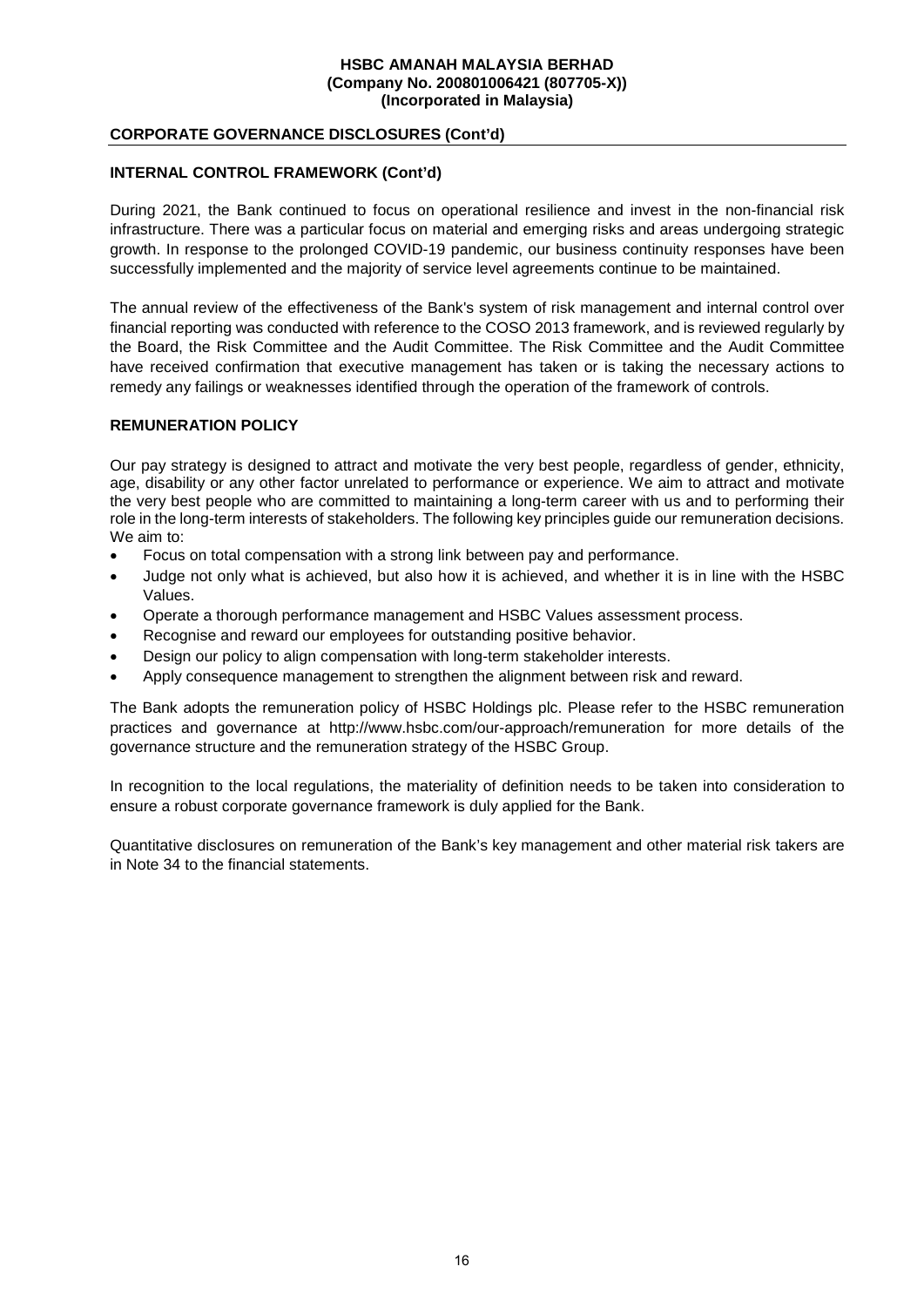# **RATING BY EXTERNAL RATING AGENCIES**

Details of the Bank's ratings are as follows:

| <b>Rating Agency</b>               | Date             | <b>Rating Classification</b>          | <b>Ratings</b><br><b>Received</b> |
|------------------------------------|------------------|---------------------------------------|-----------------------------------|
| <b>RAM Ratings Services Berhad</b> | <b>July 2021</b> | Long term                             | AAA                               |
|                                    |                  | Short term                            | P1                                |
|                                    |                  | <b>Multi-currency Sukuk Programme</b> | AAA                               |

Multi-currency Sukuk Programme

Stable

**Outlook**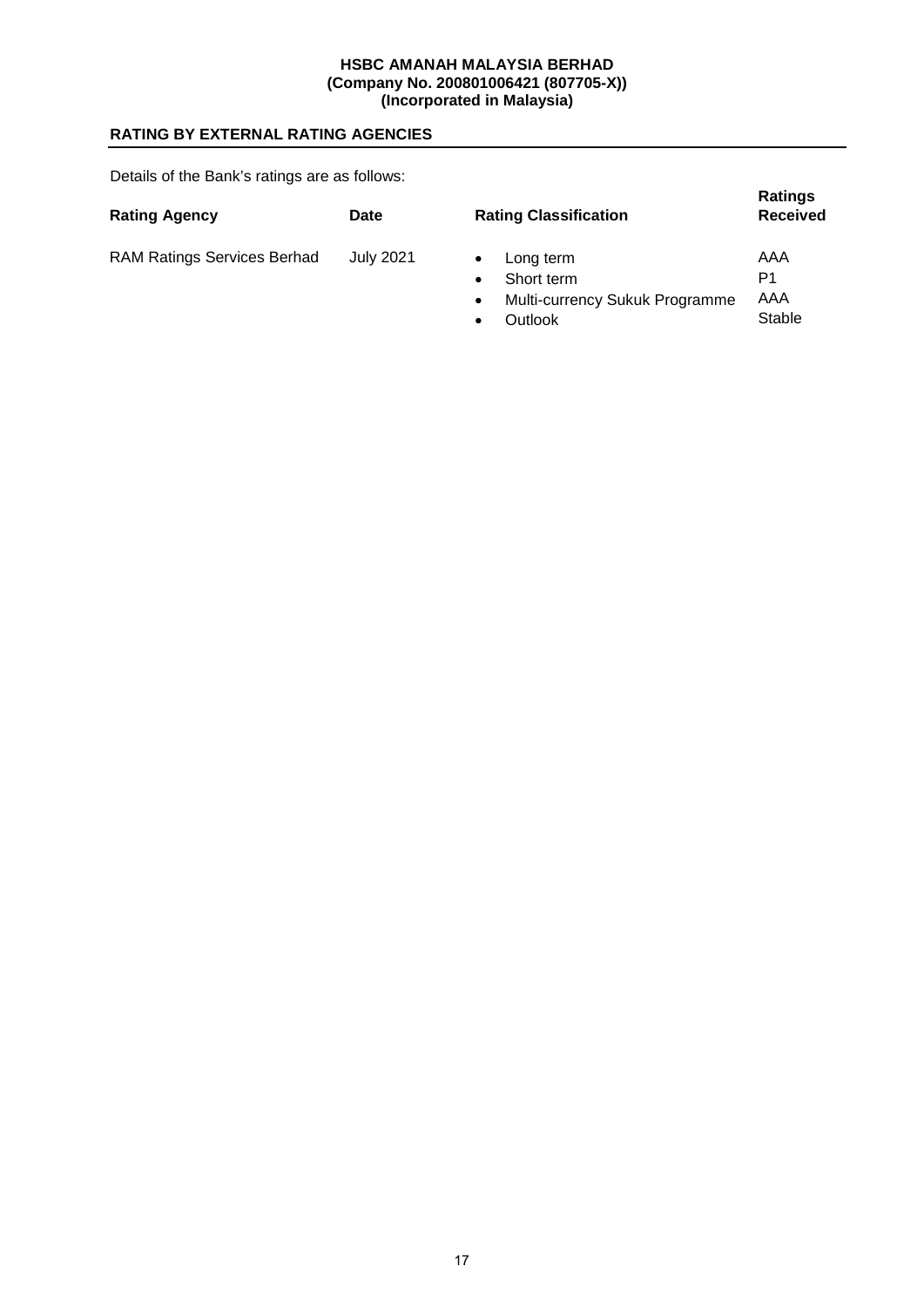## **DIRECTORS' REPORT**

The Directors hereby submit their report and the audited financial statements of HSBC Amanah Malaysia Berhad (the Bank) for the financial year ended 31 December 2021.

## **DIRECTORS**

The Directors in office during the financial year and during the period from the end of the financial year to the date of the report are:

- Stuart Paterson Milne
- Mukhtar Malik Hussain
- Adil Ahmad
- Lee Choo Hock
- Albert Quah Chei Jin
- Ho Chai Huey
- Datin Che Teh Ija binti Mohd Jalil (appointed on 1 January 2022)
- Datuk Kamaruddin bin Taib (resigned with effect from 1 January 2022)

In accordance with Rule 21.6 of the Constitution, all Directors shall retire from the Board at the forthcoming Annual General Meeting and, being eligible, offer themselves for re-election.

## **PRINCIPAL ACTIVITIES**

The principal activities of the Bank are Islamic banking business and related financial services. There have been no significant changes in these activities during the financial year.

## **FINANCIAL RESULTS**

| Profit for the financial year attributable to the owner of the Bank | <b>RM'000</b> |  |
|---------------------------------------------------------------------|---------------|--|
| Profit before tax                                                   | 53.993        |  |
| Tax expense                                                         | (5,614)       |  |
| Profit for the financial year                                       | 48.379        |  |

### **RESERVES AND PROVISIONS**

There were no material transfers to or from reserves or provisions during the financial year under review other than those disclosed in the financial statements.

### **ISSUE OF SHARES AND DEBENTURES**

There were no issues of shares or debentures during the financial year under review.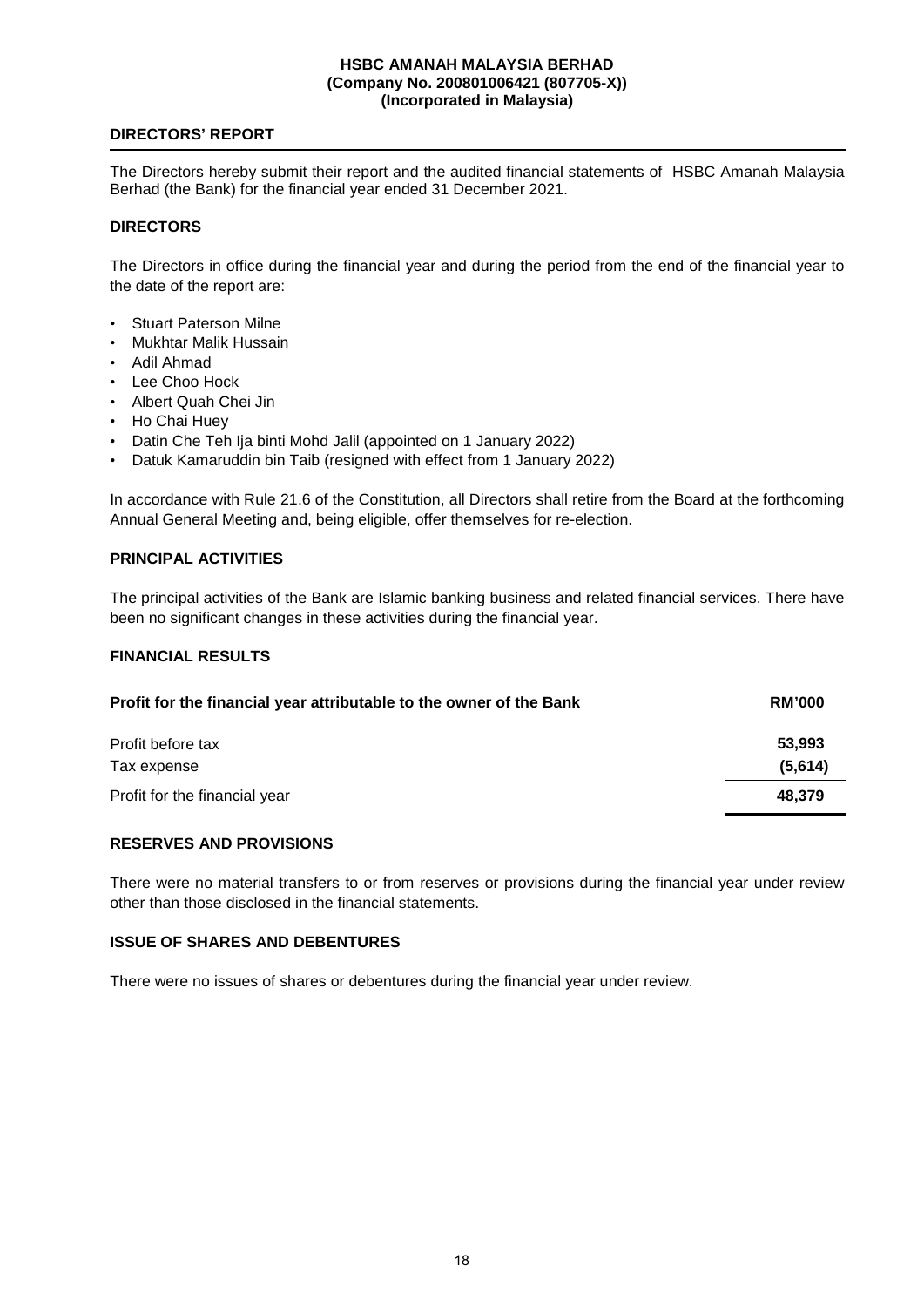### **DIRECTORS' REPORT (Cont'd)**

### **DIRECTORS' BENEFITS**

Since the end of the previous financial year, no Director has received or become entitled to receive a benefit (other than the benefits shown under Directors' Remuneration) by reason of a contract made by the Bank or by a related corporation with the Director or with a firm of which the Director is a member, or with a company in which the Director has a substantial financial interest.

Neither during nor at the end of the financial year was the Bank a party to any arrangements whose object was to enable the Directors to acquire benefits by means of the acquisition of shares in, or debentures of, the Bank or any other body corporate, except for:

- (i) Directors who were granted the option to subscribe for shares in the ultimate holding company, HSBC Holdings plc, under Executive/Savings-Related Share Option Schemes at prices and terms as determined by the schemes, and
- (ii) Directors who were conditionally awarded shares of the ultimate holding company, HSBC Holdings plc, under its Restricted Share Plan/HSBC Share Plan.

## **DIRECTORS' INTERESTS IN SHARES OR DEBENTURES**

According to the Register of Directors' Shareholdings required to be kept under Section 59 of the Companies Act 2016, none of the Directors who held office at the end of the financial year held any shares or debentures in the Bank or its holding company or subsidiaries of the holding company during the financial year except as follows:

|                                                        | <b>Number of Ordinary Shares</b> |          |                 |            |  |
|--------------------------------------------------------|----------------------------------|----------|-----------------|------------|--|
|                                                        | As at                            |          |                 | As at      |  |
|                                                        | 1.1.2021                         | Acquired | <b>Disposed</b> | 31.12.2021 |  |
| <b>HSBC Holdings plc</b><br>Ordinary shares of USD0.50 |                                  |          |                 |            |  |
| Mukhtar Malik Hussain                                  | 1,713,853                        | ۰        | ۰               | 1,713,853  |  |
| Stuart Paterson Milne [1]                              | 279,378                          | 117.215  | ۰               | 396,593    |  |
| Adil Ahmad                                             | 3,200                            | ۰        | $\blacksquare$  | 3,200      |  |

|                           | <b>Number of Shares</b>              |                                                   |                                               |                                        |
|---------------------------|--------------------------------------|---------------------------------------------------|-----------------------------------------------|----------------------------------------|
|                           | <b>Shares</b><br>held at<br>1.1.2021 | <b>Shares</b><br>issued<br>during the<br>year [2] | <b>Shares</b><br>vested<br>during the<br>year | <b>Shares</b><br>held at<br>31.12.2021 |
| <b>HSBC Holdings plc</b>  |                                      |                                                   |                                               |                                        |
| <b>HSBC Share Plan</b>    |                                      |                                                   |                                               |                                        |
| Mukhtar Malik Hussain     | 182,681                              | ۰                                                 | ۰                                             | 182,681                                |
| Stuart Paterson Milne [1] | 130,517                              | 40.481                                            | ۰                                             | 170,998                                |

[1] *Including the interest of spouse* 

[2] *Including scrip dividends.* 

None of the other Directors holding office at 31 December 2021 had any interest in the ordinary shares and options over shares of the Bank and of its related corporations during the financial year.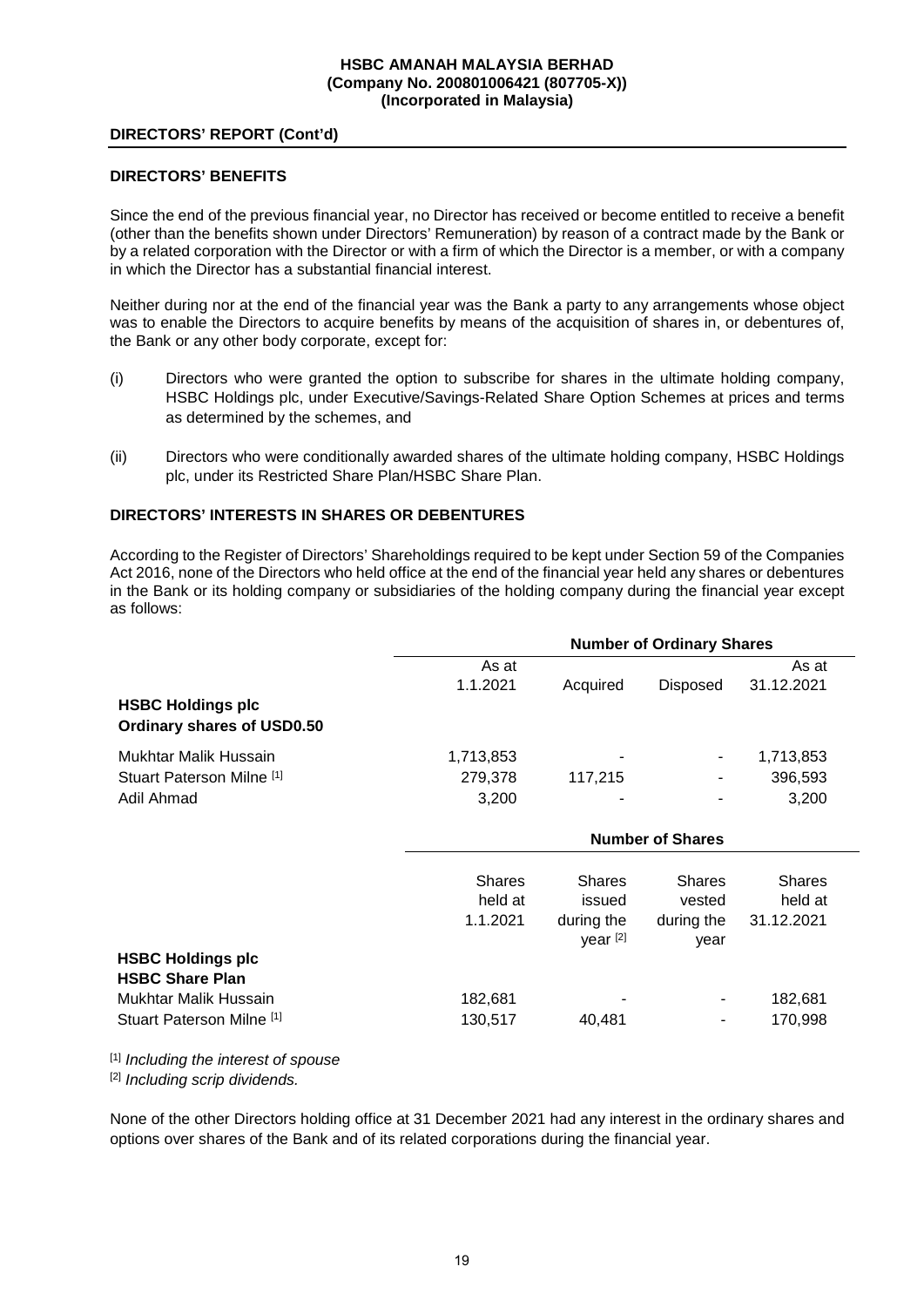## **DIRECTORS' REPORT (Cont'd)**

## **DIVIDENDS**

Since the end of the previous financial year, the Bank paid a final dividend of RM0.50 per share, amounting to net dividend payment of RM50 million in respect of the financial year ended 31 December 2020. The dividend was paid on 27 April 2021.

The Directors do not recommend any dividend payment in respect of the current financial year.

## **HOLDING COMPANIES**

The Directors regard HSBC Bank Malaysia Berhad, a company incorporated in Malaysia, and HSBC Holdings plc, a company incorporated in United Kingdom, as the immediate and ultimate holding companies of the Bank respectively.

## **OTHER STATUTORY INFORMATION**

Before the financial statements of the Bank were prepared, the Directors took reasonable steps:

- i) to ascertain that proper action had been taken in relation to the writing off of bad debts and the making of provision for doubtful debts and satisfied themselves that all known bad debts had been written off and that adequate provision had been made for doubtful debts; and
- ii) to ensure that any current assets which were unlikely to be realised in the ordinary course of business including the value of current assets as shown in the accounting records of the Bank had been written down to an amount which the current assets might be expected so to realise.

At the date of this report, the Directors are not aware of any circumstances:

- i) which would render the amount written off for bad debts, or the amount of the provision for doubtful debts inadequate to any substantial extent, or
- ii) which would render the values attributed to current assets in the financial statements of the Bank misleading, or
- iii) which have arisen which would render adherence to the existing method of valuation of assets or liabilities of the Bank misleading or inappropriate.

At the date of this report, there does not exist:

- i) any charge on the assets of the Bank which has arisen since the end of the financial year which secures the liabilities of any other person, or
- ii) any contingent liability in respect of the Bank which has arisen since the end of the financial year.

No contingent liability or other liability of the Bank has become enforceable, or is likely to become enforceable within the period of twelve months after the end of the financial year which, in the opinion of the Directors, will or may affect the ability of the Bank to meet their obligations as and when they fall due.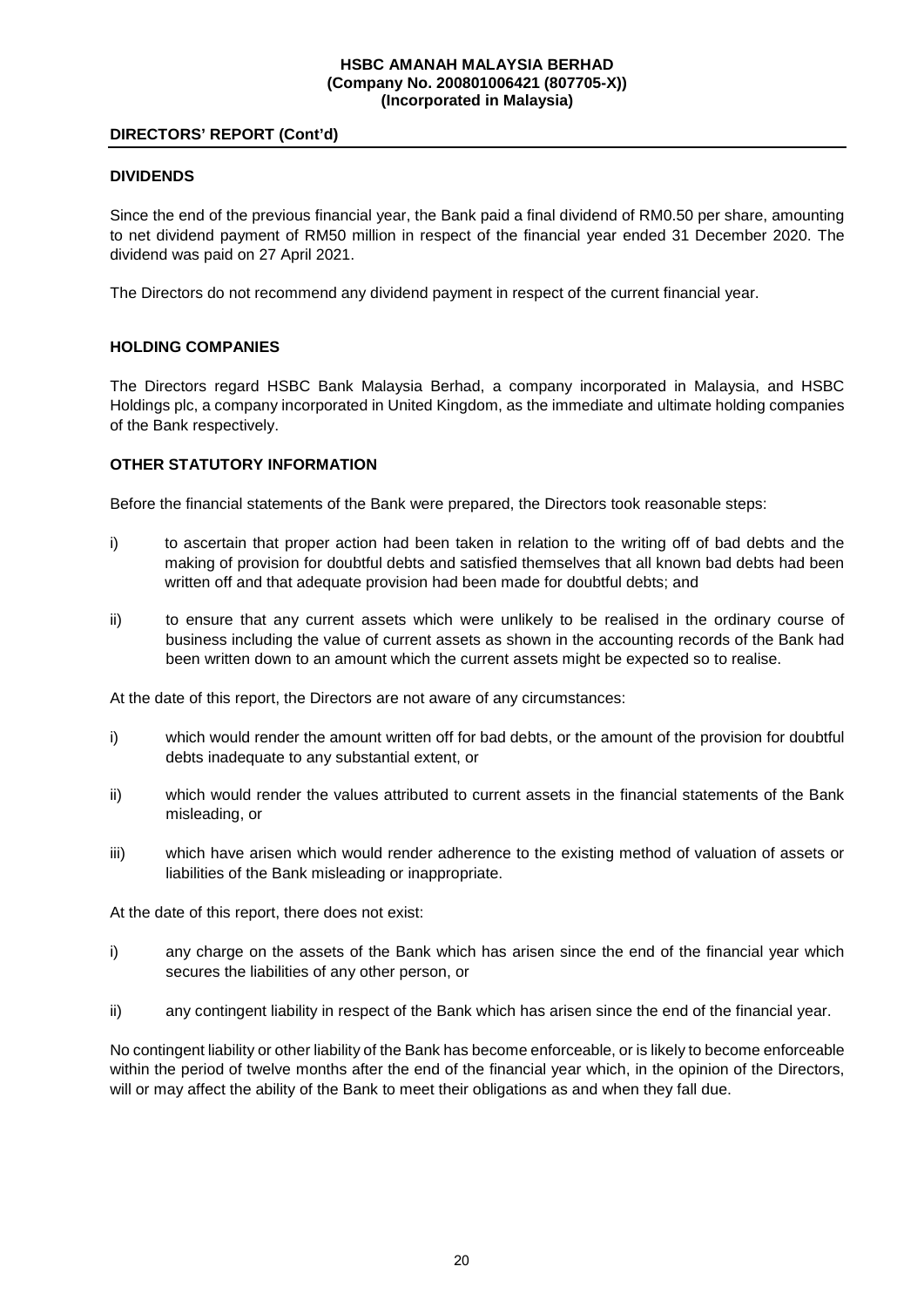### **DIRECTORS' REPORT (Cont'd)**

## **OTHER STATUTORY INFORMATION (Cont'd)**

At the date of this report, the Directors are not aware of any circumstances not otherwise dealt with in this report or the financial statements of the Bank which would render any amount stated in the respective financial statements misleading.

In the opinion of the Directors:

- i) the results of the operations of the Bank during the financial year were not substantially affected by any item, transaction or event of a material and unusual nature; and
- ii) there has not arisen in the interval between the end of the financial year and the date of this report any item, transaction or event of a material and unusual nature likely to affect substantially the results of the operations of the Bank for the financial year in which this report is made.

## **SIGNIFICANT AND SUBSEQUENT EVENTS**

There were no significant events and events subsequent to the date of the statement of financial position that require disclosure or adjustment to the audited financial statements.

#### **SUBSIDIARIES**

The Bank does not have any subsidiary company.

## **ZAKAT OBLIGATION**

The Bank is not obliged to pay zakat for the financial year ended 31 December 2021.

### **DIRECTORS' REMUNERATION**

Details of Directors' remuneration are set out in Note 34(b) to the financial statements.

#### **AUDITORS' REMUNERATION**

Details of auditors' remuneration are set out in Note 31 to the financial statements.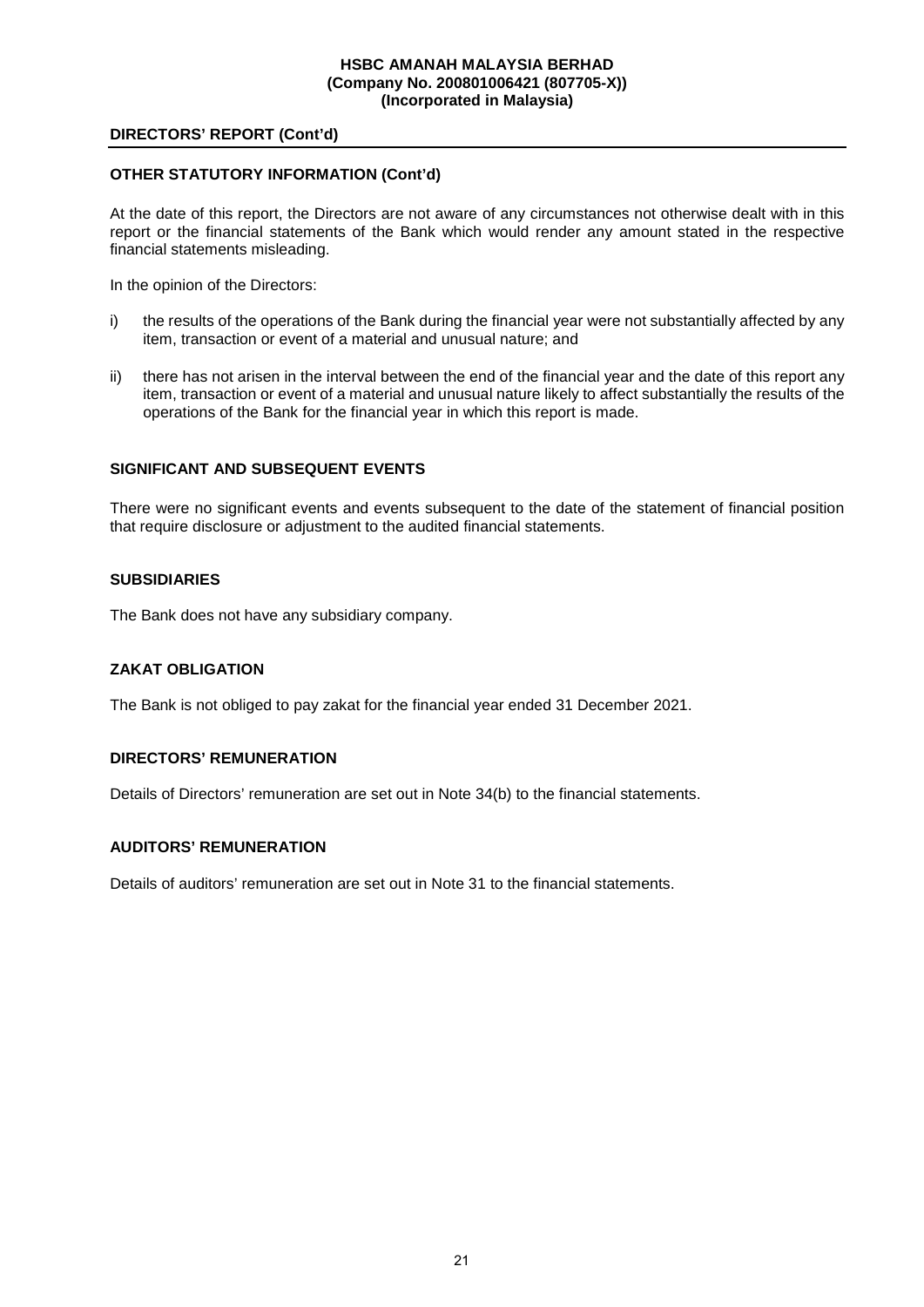### **DIRECTORS' REPORT (Cont'd)**

## **PERFORMANCE REVIEW, BUSINESS HIGHLIGHTS AND OUTLOOK**

## **Performance Review**

The Bank recorded profit before tax of RM54.0 million for the financial year ended 31 December 2021, a decrease of RM67.3 million or 55.5% compared to previous financial year. This was attributed to higher impairment provision by RM52.6 million and lower operating income by RM13.0 million.

The higher impairment provision was mainly driven by stage 3 downgrade of financing exposures, while the decrease in operating income was primarily attributed to lower net financing income due to the spill-over impact of the 2020 rate cuts into 2021, partially offset by higher net non-financing income.

Total assets size as at 31 December 2021 stood at RM19.4 billion, an increase of RM1.0 billion or 5.4% compared to 31 December 2020 of RM18.4 billion. The Bank's capital and liquidity ratios remained strong and were well above the regulatory requirements.

## **Business Highlights during the Year 2021**

The year of 2021 was an especially challenging year for Malaysia as the country battled with the surge of COVID-19 cases that peaked in August 2021. The rapid spread of the highly infectious virus has put tremendous pressure on the healthcare system and the nationwide movement restrictions implemented to control the situation have heavily affected the economy. Malaysia has finally emerged from that wave and the economy has reopened gradually according to the National Recovery Plan towards Q421.

During this unprecedented journey, the Government and Bank Negara Malaysia (BNM) have further implemented various relief actions and economic stimulus packages to alleviate the people's burden by supporting household income, safeguarding jobs as well as spurring the economy. Both the Government and BNM have adopted a balanced fiscal and monetary policy approach whereby the Overnight Policy Rate remained unchanged after a 125 basis point reduction in 2020.

On a full year basis, the gross domestic product (GDP) growth is expected to be between 3% and 4% for 2021 compared to a contraction of 5.6% in 2020.

The Bank has continued to support the Government and BNM's initiatives with specific emphasis on those most vulnerable to the current conditions, helping them build financial resilience. In the meantime, we have continued our investment plan and introduced many innovative products and propositions as well as digital solutions.

On the retail front, Wealth and Personal Banking (WPB) has automated transactional banking processes, optimised self-service channels and reduced carbon footprint through branch transformation and streamlined operations, such as the following:

- launched the EZInvest and Wealth on Mobile, where customers can conveniently access and monitor their wealth products including unit trust, structured investment and bonds on mobile.
- being the first credit card issuer in Asia to launch Visa Instalment, a Buy Now Pay Later (BNPL) payment service.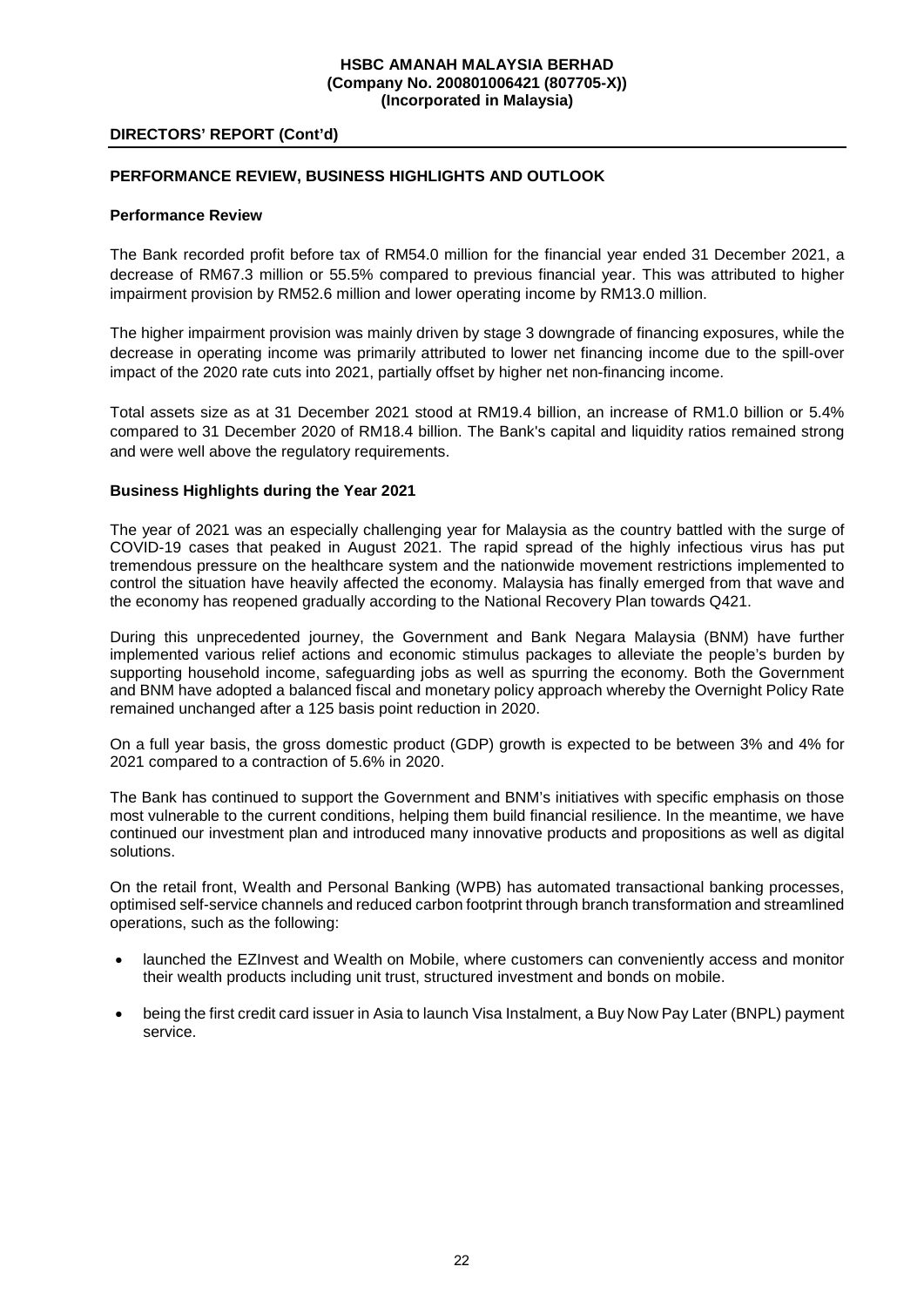## **DIRECTORS' REPORT (Cont'd)**

## **PERFORMANCE REVIEW, BUSINESS HIGHLIGHTS AND OUTLOOK (Cont'd)**

### **Business Highlights during the Year 2021 (Cont'd)**

On the wholesale banking front, in addition to supporting the customers impacted by COVID-19, Commercial Banking (CMB) and Global Banking (GB) have rolled out various initiatives, including the following:

- launched a new proposition ("HSBC Corporate ReINVENT") to support the Malaysia's corporates in navigating the journey of building resilience, business scalability and sustainability.
- becoming the first international bank in Malaysia to launch the DuitNow Request for its business customers – a real time payment service which allows streamlining the collection of repetitive payments from multiple customers.
- launched HSBC Global Wallet an international payment and multi-currency account solution.
- implemented Digital Service Request, deployed LiveChat, enhanced on-boarding and credit & lending journey through Application Program Interface (API) and robotic process automation.
- focused on sustainability initiatives through technology proposition and data analytics.

Markets and Securities Services (MSS), together with WPB, launched Sophis - a new system which reintroduces the equity-linked quanto structured products to our retail customers. During the year, MSS has also enhanced our offshore FX capability via expansion of product offerings, improved our FX e-banking penetration rate and maintained our market volume leadership for FX Forwards/Dynamic Hedging activities.

The Bank's strong liquidity and capital position amidst the ongoing impacts of COVID-19 was well recognised by external parties including RAM Ratings Services Berhad. In 2021, RAM reaffirmed the Bank's long and short term ratings of AAA and P1 ratings respectively.

Regarding sustainability, the Bank has completed several Environmental, Social and Governance (ESG) initiatives, including the following:

- HSBC Amanah Credit Card was launched with a charity feature whereby for every donation made by cardholders, the Bank will match 1% of the spend to donate to selected charities/ non-profit organisations.
- new credit cards issued are produced using 85% recycled PVC materials. This makes the Bank the first Islamic international bank in Malaysia to link a charity feature with its recycled plastic credit cards.
- the Bank issued Green Bank Guarantee to a biogas-to-energy player in Malaysia alongside Green Trade Financing facilities for two companies to source sustainable cocoa in Malaysia and acquire stake in a solar project in Vietnam.
- the Bank was the first bank in Malaysia to publish the Task Force on Climate-Related Financial Disclosures (TCFD) report in April 2021, demonstrating its commitment to transparency in reporting climate-related financial risks.
- in August 2021, the Bank was awarded the highly coveted "Islamic ESG Bank of the Year" for the 2<sup>nd</sup> consecutive year, from The Asset Triple A Islamic Finance Awards 2021, in addition to multiple sustainability awards which can be seen on page 24 under Directors' Report section.

2021 was also a landmark year for HSBC Malaysia as we commenced the relocation of our head office from Leboh Ampang to the brand new Menara IQ building at Tun Razak Exchange. The building, designed according to LEED Gold Standard (Leadership in Energy and Environmental Design), upholds our commitment to providing the best environment for our customers as well as employees.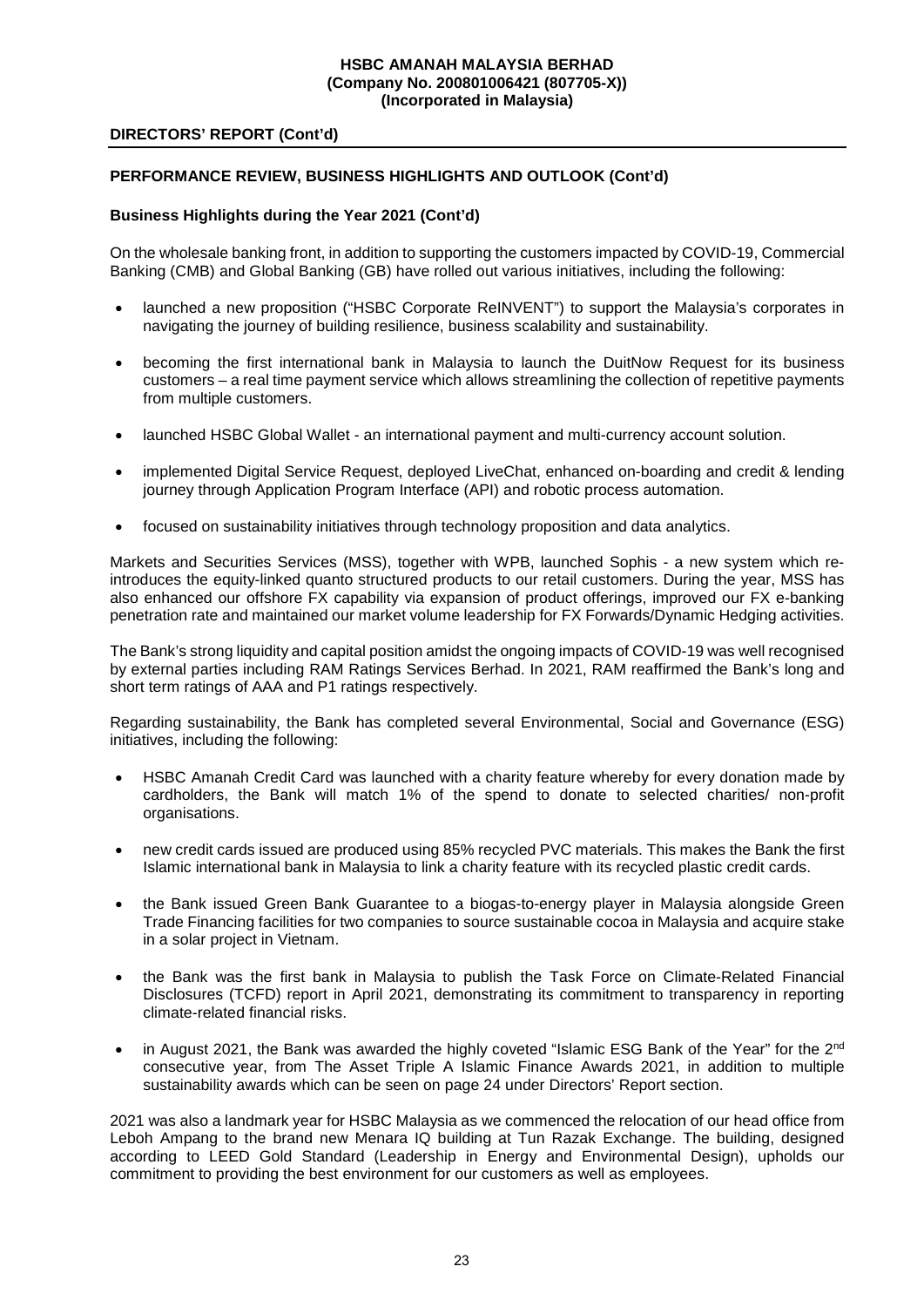#### **DIRECTORS' REPORT (Cont'd)**

## **PERFORMANCE REVIEW, BUSINESS HIGHLIGHTS AND OUTLOOK (Cont'd)**

#### **Outlook for 2022**

Progress in vaccination, booster coverage and relaxation of containment measures, along with the expected expansion in global demand and higher private sector expenditure will support overall growth prospects for Malaysia in 2022.

HSBC Malaysia remains committed to serving our customers, creating even better digital solutions and investing in our employees, aligning with HSBC Group's vision to build "A bank fit for the future". We will also continue to support HSBC Group's strategy to become the leading wealth manager in Asia.

With a key focus on sustainability and ESG initiatives, we endeavour to help customers in their sustainability transition journey.

We are creating a culture that enables us to be at our best and deliver exceptional outcomes for our customers – a culture that promotes flexibility, collaboration, learning and wellbeing in both the physical and virtual workplace. We will continue to support our people by developing their skills for the changing world around us.

Malaysia is uniquely positioned to capture increasing opportunities arising from supply chains that are moving to the ASEAN region. The high vaccination rate and robust external engine will allow the economy to outperform, while allowing the country to continue opening up. The positive outlook, together with our strong capital position, enables us to continue executing our transformation plans and growth initiatives in 2022 and beyond.

#### **Awards won during the financial year:**

- 1. **ESG Islamic Bank of the Year** The Asset Triple A Islamic Finance Awards 2021 (2nd consecutive year)
- 2. **Best Islamic Trade Finance Bank** The Asset Triple A Islamic Finance Awards 2021 (4<sup>th</sup> consecutive year)
- 3. **Best ASEAN Sustainability SRI Sukuk Quasi-Sovereign** The Asset Triple A Islamic Finance Awards 2021
- 4. **Best ASEAN Green SRI Sukuk Renewable Energy** The Asset Triple A Islamic Finance Awards 2021
- 5. **Best ASEAN Sustainability SRI Sukuk Quasi-Sovereign (Malaysia**) The Asset Triple A Islamic Finance Awards 2021
- 6. **Best ASEAN Green SRI Sukuk Renewable Energy (Malaysia**) The Asset Triple A Islamic Finance Awards 2021
- 7. **Best Green Financing (Malaysia)** The Asset Triple A Islamic Finance Awards 2021
- 8. **Best Local Currency Sukuk (Malaysia)**  The Asset Triple A Islamic Finance Awards 2021
- 9. **Outstanding Credit Card Initiative of the Year Malaysia** Asian Banking and Finance (ABF) Retail Banking Awards 2021
- 10. **Best Islamic Finance Deal Award for the Government of Malaysia's Dual Tranche Issuance** FinanceAsia Achievement Awards 2021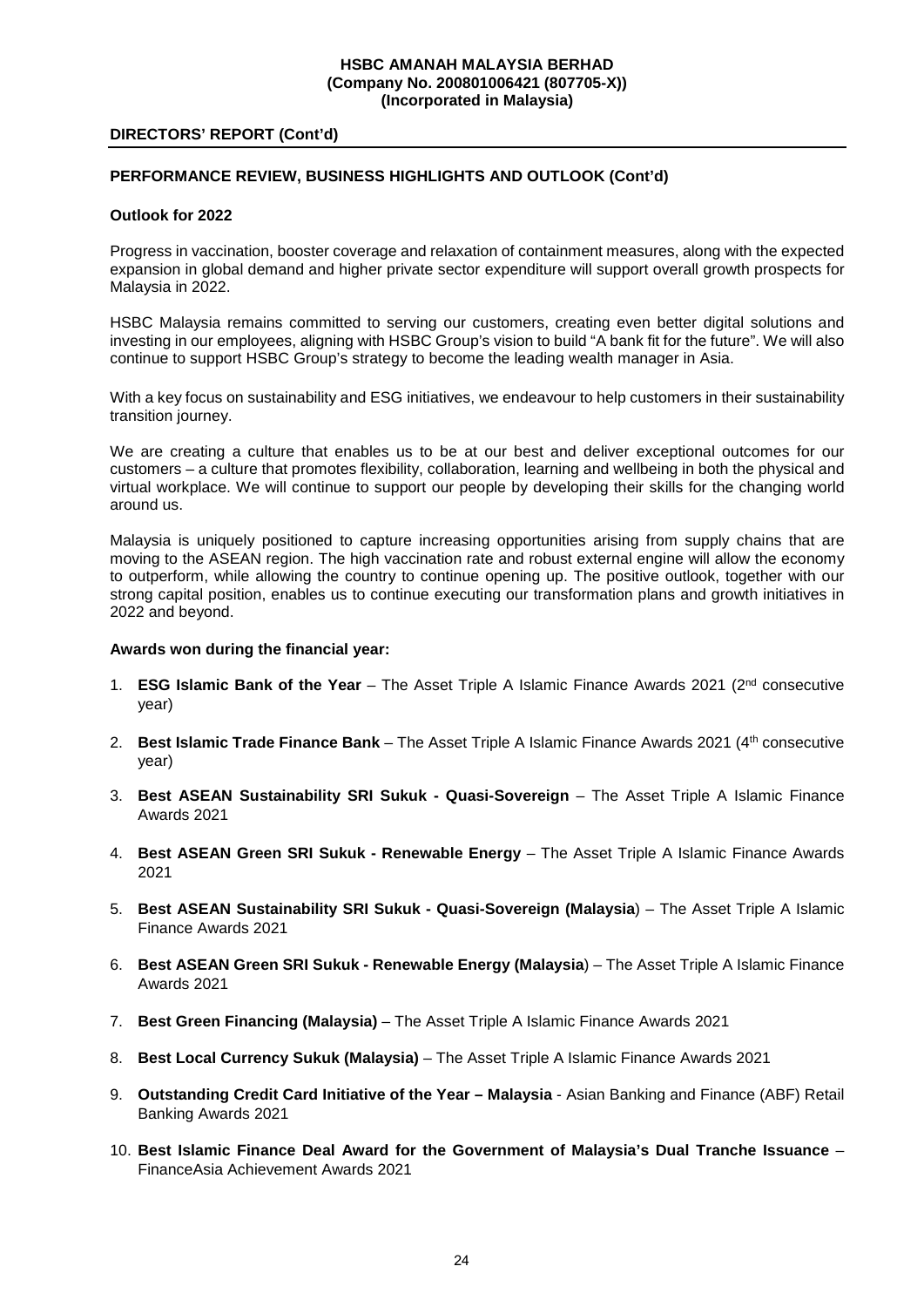### **DIRECTORS' REPORT (Cont'd)**

## **AUDITORS**

The auditors, PricewaterhouseCoopers PLT (LLP0014401-LCA & AF 1146), have expressed their willingness to accept re-appointment as auditors. A resolution to re-appoint PricewaterhouseCoopers PLT as auditor of the Bank will be proposed at the forthcoming Annual General Meeting.

This report was approved by the Board of Directors on 9 February 2022.

Signed on behalf of the Directors in accordance with a resolution of the Directors:

…………………….……………….…..…. …………………….……………….…..….

**STUART PATERSON MILNE ALBERT QUAH CHEI JIN** Director **Director** Director

Kuala Lumpur, Malaysia 9 February 2022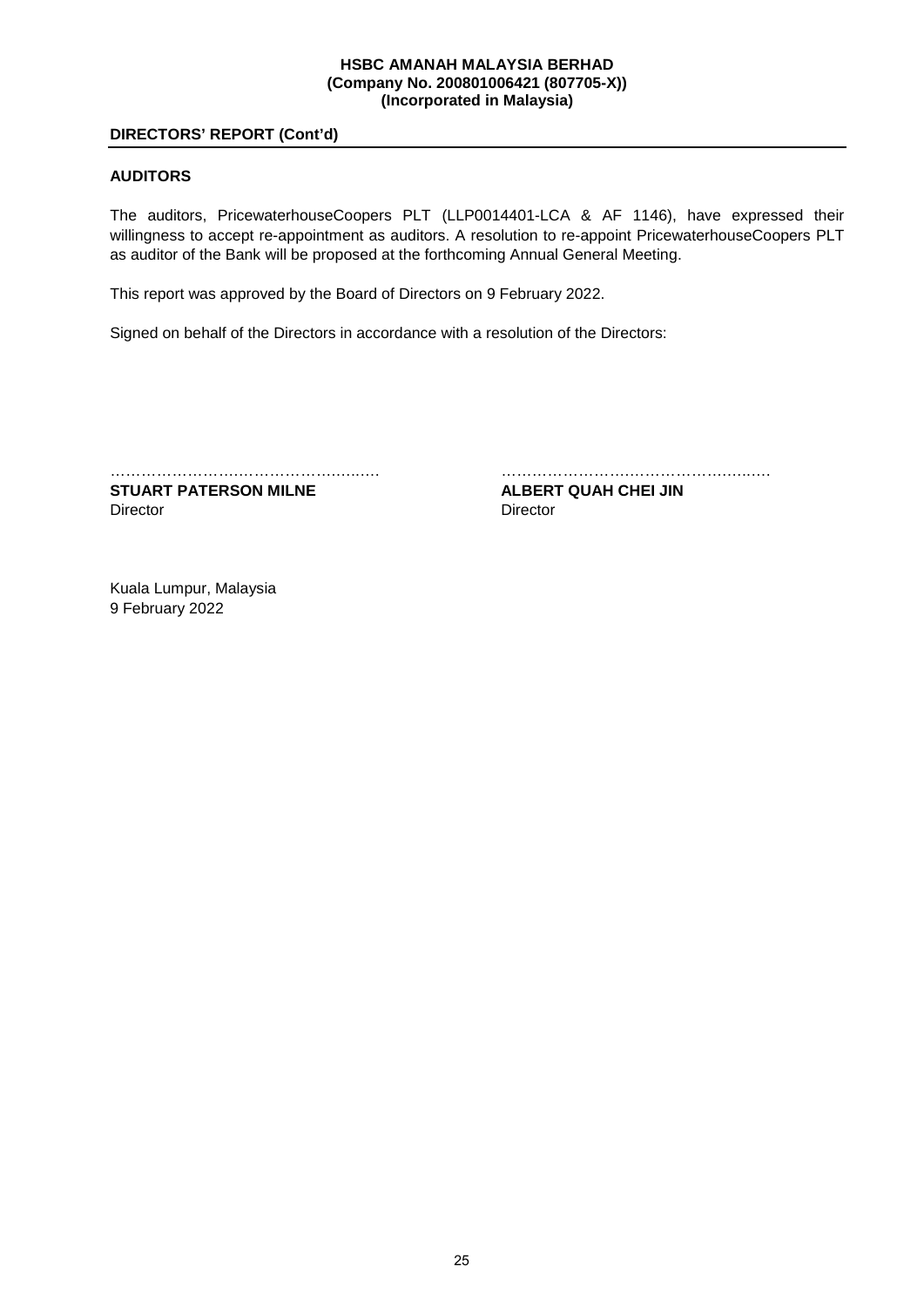## **STATEMENT BY DIRECTORS PURSUANT TO SECTION 251(2) OF THE COMPANIES ACT 2016**

In the opinion of the Directors:

We, Stuart Paterson Milne and Albert Quah Chei Jin, being two of the Directors of HSBC Amanah Malaysia Berhad, do hereby state that, in the opinion of the Directors, the accompanying financial statements set out on pages 35 to 152 are drawn up so as to give a true and fair view of the financial position of the Bank as at 31 December 2021 and financial performance of the Bank for the financial year ended 31 December 2021 in accordance with the Malaysian Financial Reporting Standards, International Financial Reporting Standards and the requirements of the Companies Act 2016 in Malaysia.

Signed on behalf of the Board of Directors in accordance with a resolution of the Directors dated 9 February 2022.

…………………….……………….…..…. …………………….……………….…..…. **STUART PATERSON MILNE ALBERT QUAH CHEI JIN** 

Director **Director** Director

Kuala Lumpur, Malaysia 9 February 2022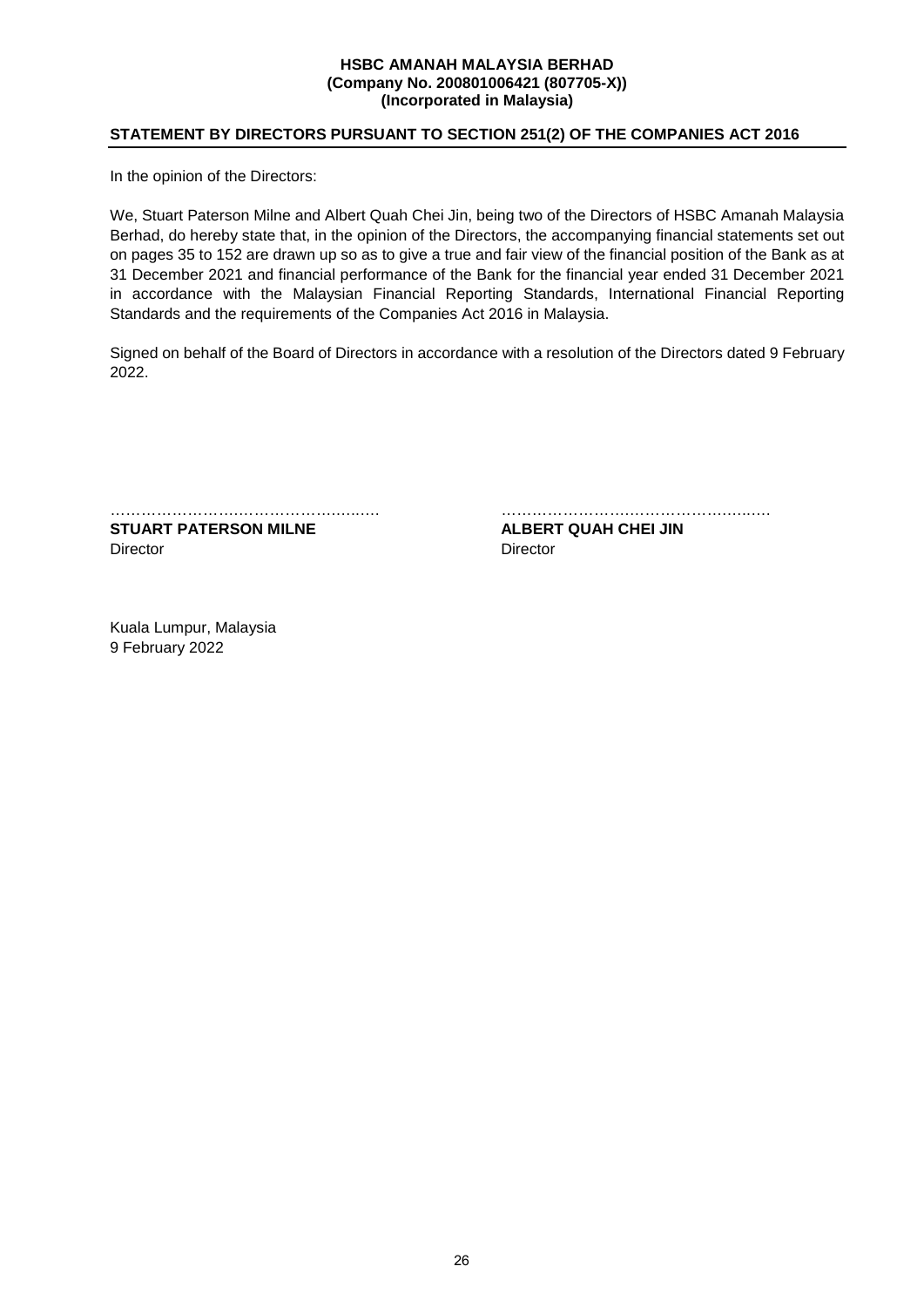## **STATUTORY DECLARATION PURSUANT TO SECTION 251(1) OF THE COMPANIES ACT 2016**

I, Sun Wenyun, being the officer primarily responsible for the financial management of HSBC Amanah Malaysia Berhad, do solemnly and sincerely declare that, to the best of my knowledge and belief, the financial statements set out on pages 35 to 152 are correct, and I make this solemn declaration conscientiously believing the same to be true, and by virtue of the provisions of the Statutory Declarations Act 1960.

Subscribed and solemnly declared by the abovenamed

at Kuala Lumpur, Malaysia on 9 February 2022.

................................................................................ **SUN WENYUN** 

BEFORE ME:

……………………………………………. Signature of Commissioner for Oaths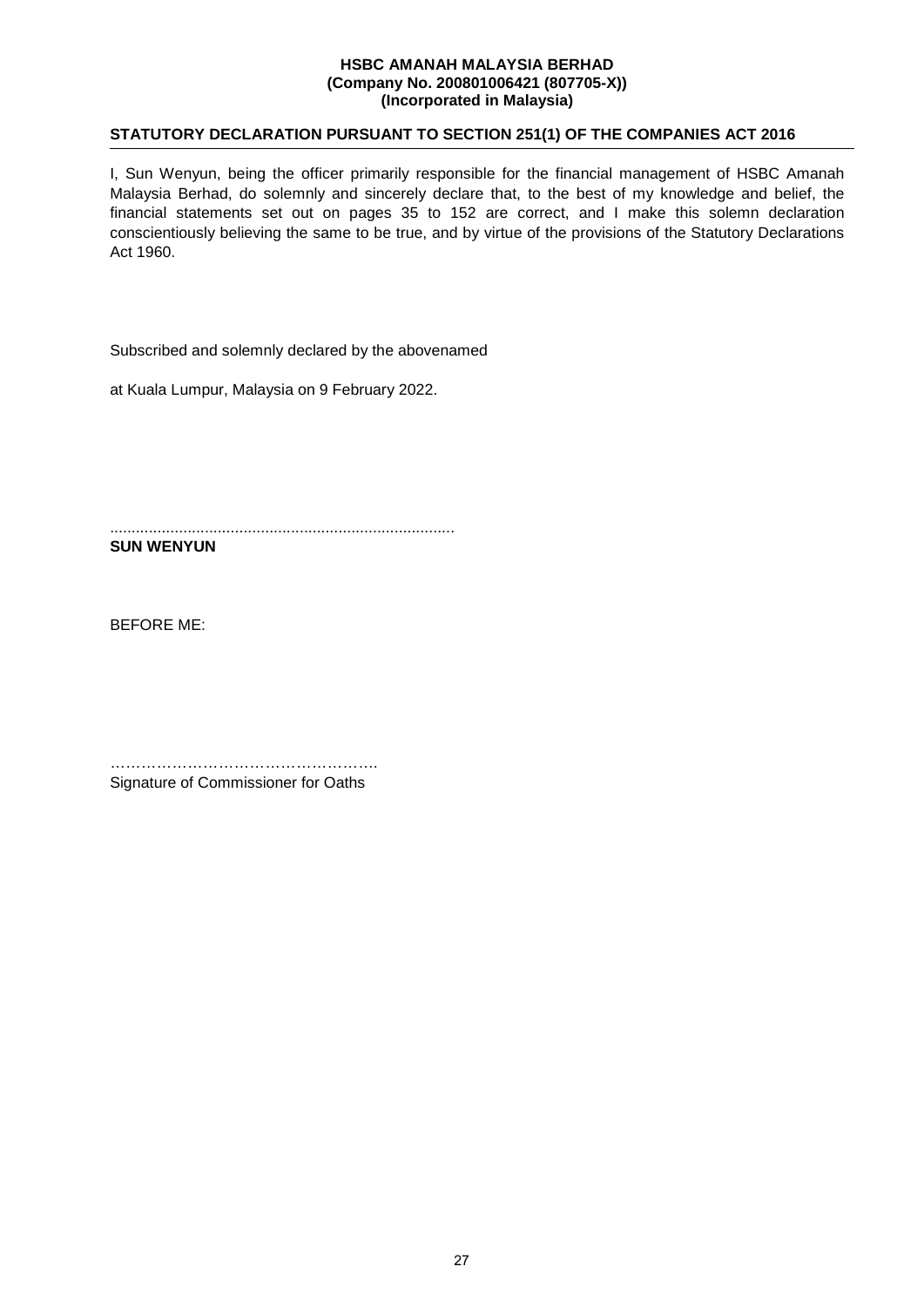### **SHARIAH COMMITTEE'S REPORT**

In the name of God, the most Beneficent, the most Merciful.

Praise be to God, the Lord of the Worlds and peace and blessings be upon Prophet Muhammad, his family and companions.

Assalamu 'Alaikum Warahmatullahi Wabarakatuh

In carrying out the roles and responsibilities as Shariah Committee of HSBC Amanah Malaysia Berhad as prescribed in the Shariah Governance Policy Document issued by Bank Negara Malaysia, the Bank's Shariah Governance Policy as well as the Shariah Committee's Terms of Reference, we hereby submit the following report for the financial year ended 31 December 2021:

1. We have conducted eight (8) meetings for the whole year of 2021. The attendance of the members at the Shariah Committee meetings held are as follows:

| Name of Member                                            | <b>Designation</b> | Attendance/No. of<br><b>Meetings</b> |
|-----------------------------------------------------------|--------------------|--------------------------------------|
| Asst. Prof. Dr. Ziyaad Mahomed                            | Chairman           | 8/8                                  |
| Dr. Aida binti Othman                                     | Member             | 8/8                                  |
| Dr. Mohamed Ashraf bin Mohamed Iqbal                      | Member             | 8/8                                  |
| Dr. Muhammad Syahmi Mohd Karim                            | Member             | 8/8                                  |
| Prof. Dr. Younes Soualhi (resigned on 31 December 2021)   | Member             | 8/8                                  |
| Dr. Khairul Anuar bin Ahmad (term ended on 31 March 2021) | Member             | 2/2                                  |
| Dr. Nermin Klopic (resigned on 31 July 2021)              | Member             | 3/3                                  |

- 2. The Committee has reviewed the products, services and transactions offered by the Bank based on the approved Shariah principles and the contracts relating to the transactions and applications introduced by the Bank during the financial year ended 31 December 2021 to ensure conformity with Shariah requirements.
- 3. The management of the Bank is responsible for ensuring that the financial institution conducts its business in accordance with Shariah principles.
- 4. It is our responsibility to form an independent opinion, based on our oversight of the operations of the Bank, and to report to you.
- 5. We have overseen the work carried out by Shariah Department and assessed its effectiveness to implement the Shariah Governance Policy which includes pre and post examination, on a test basis, each type of transaction across business lines, the relevant documentations and procedures adopted and/or entered into by the Bank.
- 6. We have performed our oversight role through the Shariah review and Shariah audit functions in ensuring that the Bank has complied with all the Shariah principles and rulings issued by both the Shariah Advisory Council of Bank Negara Malaysia and by us.
- 7. In performing our duties, we planned and performed our review and had obtained all the information and explanations which we considered indispensable and necessary in order to provide us with satisfactory evidence to arrive at sound Shariah decisions and to give reasonable assurance that the Bank has complied with all of the Shariah requirements and has not breached any of the Shariah rules and principles based on the evidences which have been disclosed and tabulated before us.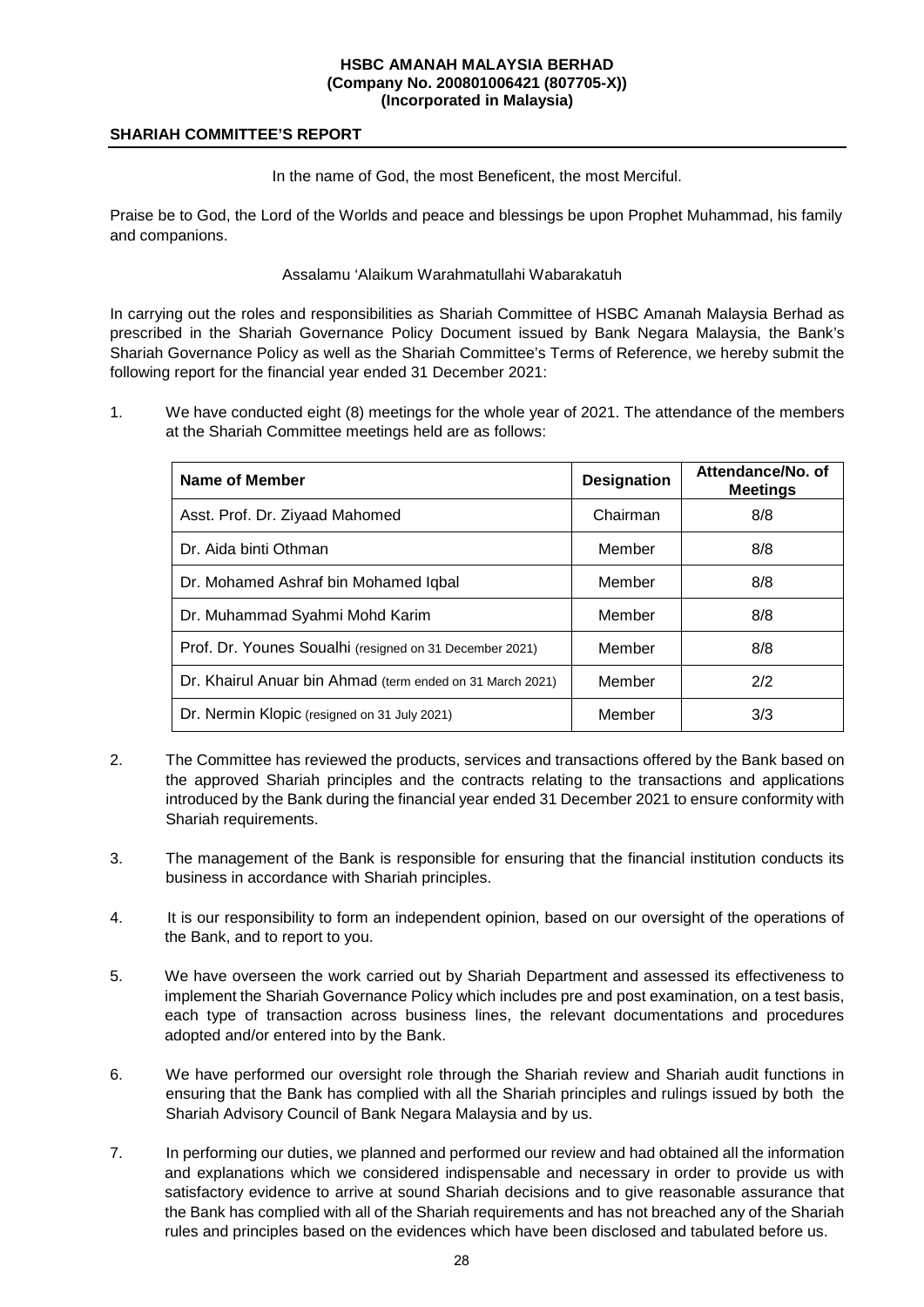### **SHARIAH COMMITTEE'S REPORT (Cont'd)**

On that note, we, being the members of the Shariah Committee of HSBC Amanah Malaysia Berhad, do hereby confirm that, with the exception of identified breaches that are being remedied, in our opinion:

- a) nothing has come to the Shariah Committee's attention that causes the Shariah Committee to believe that the operations, business, affairs and activities of the Bank involve any material Shariah non-compliances;
- b) the contracts, transactions, dealings entered into by the Bank during the financial year ended 31 December 2021 that have been reviewed by us, are in compliance with Shariah rules and principles;
- c) the recognition of profit and losses relating to the Bank's assets and liabilities conform to the basis that had been approved by us in accordance with Shariah principles;
- d) all earnings that have been realised from sources or by means prohibited by the Shariah principles have been considered for disposal to charitable causes; and
- e) the Bank is not required to pay zakat for the financial year ended 31 December 2021 because its shareholder has no obligation to pay zakat.

We, the members of the Shariah Committee of HSBC Amanah Malaysia Berhad, do hereby confirm that with the exception of identified breaches that are being remedied, the operations of the Bank for the financial year ended 31 December 2021 have been conducted in conformity with the Shariah principles.

We pray to Allah the Almighty to grant us success and the path of continued guidance.

Wassalamu 'Alaikum Warahmatullahi Wabarakatuh

| Chairman of the Shariah Committee<br>Asst Prof Dr Ziyaad Mahomed       |  |
|------------------------------------------------------------------------|--|
| Member of the Shariah Committee<br>Dr Aida binti Othman                |  |
| Member of the Shariah Committee<br>Dr Mohamed Ashraf bin Mohamed Iqbal |  |
| Member of the Shariah Committee<br>Dr Muhamad Syahmi bin Mohd Karim    |  |

Kuala Lumpur, Malaysia 9 February 2022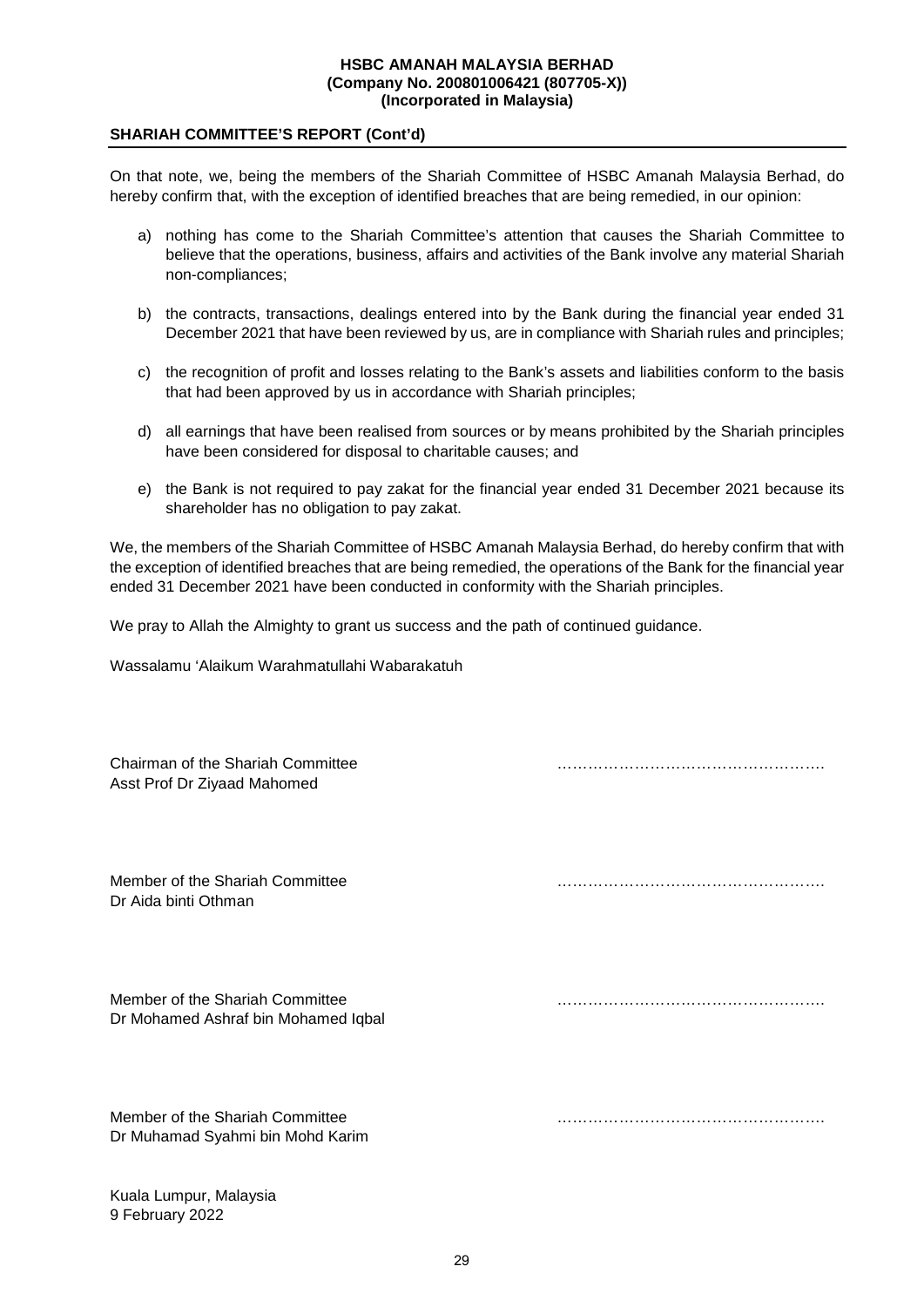## REPORT ON THE AUDIT OF THE FINANCIAL STATEMENTS

#### Our opinion

In our opinion, the financial statements of HSBC AMANAH MALAYSIA BERHAD ("the Bank") give a true and fair view of the financial position of the Bank as at 31 December 2021, and of its financial performance and its cash flows for the financial year then ended in accordance with Malaysian Financial Reporting Standards, International Financial Reporting Standards and the requirements of the Companies Act 2016 in Malaysia.

#### What we have audited

We have audited the financial statements of the Bank, which comprise the statement of financial position as at 31 December 2021, and the statement of profit or loss, statement of other comprehensive income, statement of changes in equity and statement of cash flows for the financial year then ended, and notes to the financial statements, including a summary of significant accounting policies, as set out on pages 35 to 152.

### Basis for opinion

We conducted our audit in accordance with approved standards on auditing in Malaysia and International Standards on Auditing. Our responsibilities under those standards are further described in the "Auditors' responsibilities for the audit of the financial statements" section of our report.

We believe that the audit evidence we have obtained is sufficient and appropriate to provide a basis for our opinion.

#### *Independence and other ethical responsibilities*

We are independent of the Bank in accordance with the By-Laws (on Professional Ethics, Conduct and Practice) of the Malaysian Institute of Accountants ("By-Laws") and the International Ethics Standards Board for Accountants' International Code of Ethics for Professional Accountants (including International Independence Standards) ("IESBA Code"), and we have fulfilled our other ethical responsibilities in accordance with the By-Laws and the IESBA Code.

*PricewaterhouseCoopers PLT (LLP0014401-LCA & AF 1146), Chartered Accountants, Level 10, 1 Sentral, Jalan Rakyat, Kuala Lumpur Sentral, P.O. Box 10192, 50706 Kuala Lumpur, Malaysia T: +60 (3) 2173 1188, F: +60 (3) 2173 1288, www.pwc.com/my*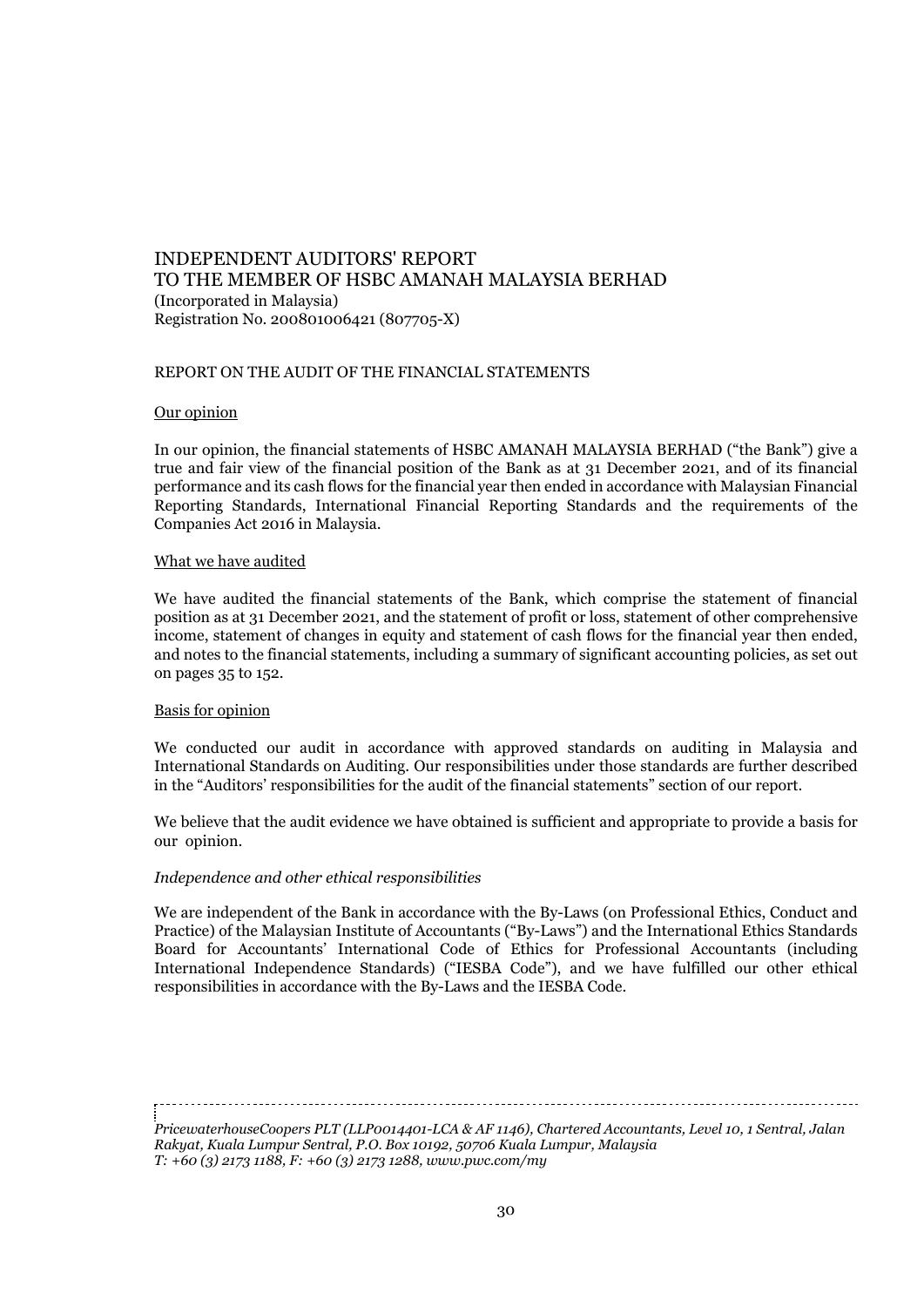#### REPORT ON THE AUDIT OF THE FINANCIAL STATEMENTS (CONTINUED)

#### Information other than the financial statements and auditors' report thereon

The Directors of the Bank are responsible for the other information. The other information comprises the list of Board of Directors, Corporate Governance Disclosures, Rating by External Rating Agencies, Directors' Report and Shariah Committee's Report, but does not include the financial statements of the Bank and our auditors' report thereon.

Our opinion on the financial statements of the Bank does not cover the other information and we do not express any form of assurance conclusion thereon.

In connection with our audit of the financial statements of the Bank, our responsibility is to read the other information and, in doing so, consider whether the other information is materially inconsistent with the financial statements of the Bank or our knowledge obtained in the audit or otherwise appears to be materially misstated.

If, based on the work we have performed, we conclude that there is a material misstatement of this other information, we are required to report that fact. We have nothing to report in this regard.

#### Responsibilities of the Directors for the financial statements

The Directors of the Bank are responsible for the preparation of the financial statements of the Bank that give a true and fair view in accordance with Malaysian Financial Reporting Standards, International Financial Reporting Standards and the requirements of the Companies Act 2016 in Malaysia. The Directors are also responsible for such internal control as the Directors determine is necessary to enable the preparation of financial statements of the Bank that are free from material misstatement, whether due to fraud or error.

In preparing the financial statements of the Bank, the Directors are responsible for assessing the Bank's ability to continue as a going concern, disclosing, as applicable, matters related to going concern and using the going concern basis of accounting unless the Directors either intend to liquidate the Bank or to cease operations, or have no realistic alternative but to do so.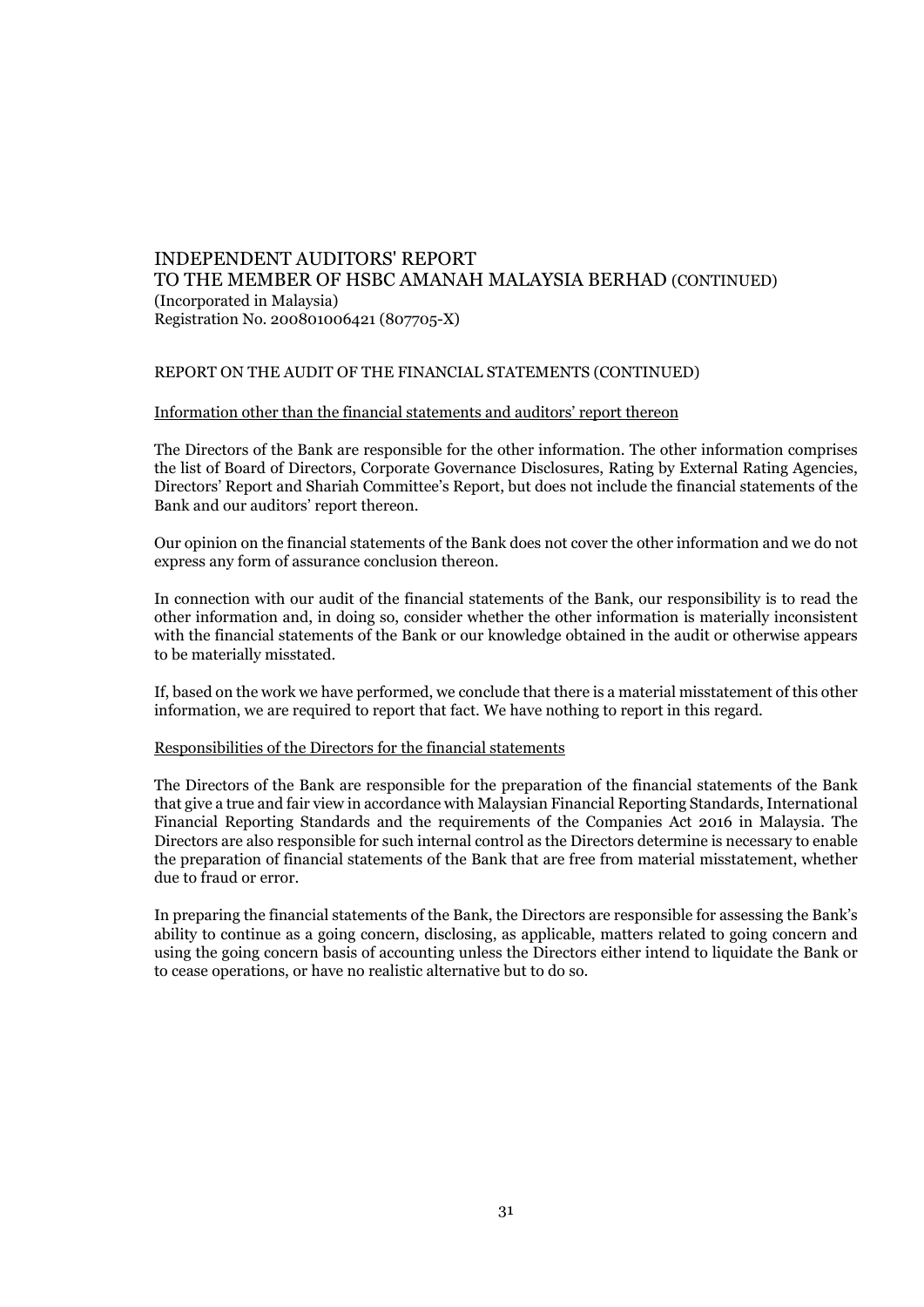#### REPORT ON THE AUDIT OF THE FINANCIAL STATEMENTS (CONTINUED)

#### Auditors' responsibilities for the audit of the financial statements

Our objectives are to obtain reasonable assurance about whether the financial statements of the Bank as a whole are free from material misstatement, whether due to fraud or error, and to issue an auditors' report that includes our opinion. Reasonable assurance is a high level of assurance, but is not a guarantee that an audit conducted in accordance with approved standards on auditing in Malaysia and International Standards on Auditing will always detect a material misstatement when it exists. Misstatements can arise from fraud or error and are considered material if, individually or in the aggregate, they could reasonably be expected to influence the economic decisions of users taken on the basis of these financial statements.

As part of an audit in accordance with approved standards on auditing in Malaysia and International Standards on Auditing, we exercise professional judgement and maintain professional scepticism throughout the audit. We also:

(a) Identify and assess the risks of material misstatement of the financial statements of the Bank, whether due to fraud or error, design and perform audit procedures responsive to those risks, and obtain audit evidence that is sufficient and appropriate to provide a basis for our opinion. The risk of not detecting a material misstatement resulting from fraud is higher than for one resulting from error, as fraud may involve collusion, forgery, intentional omissions, misrepresentations, or the override of internal control.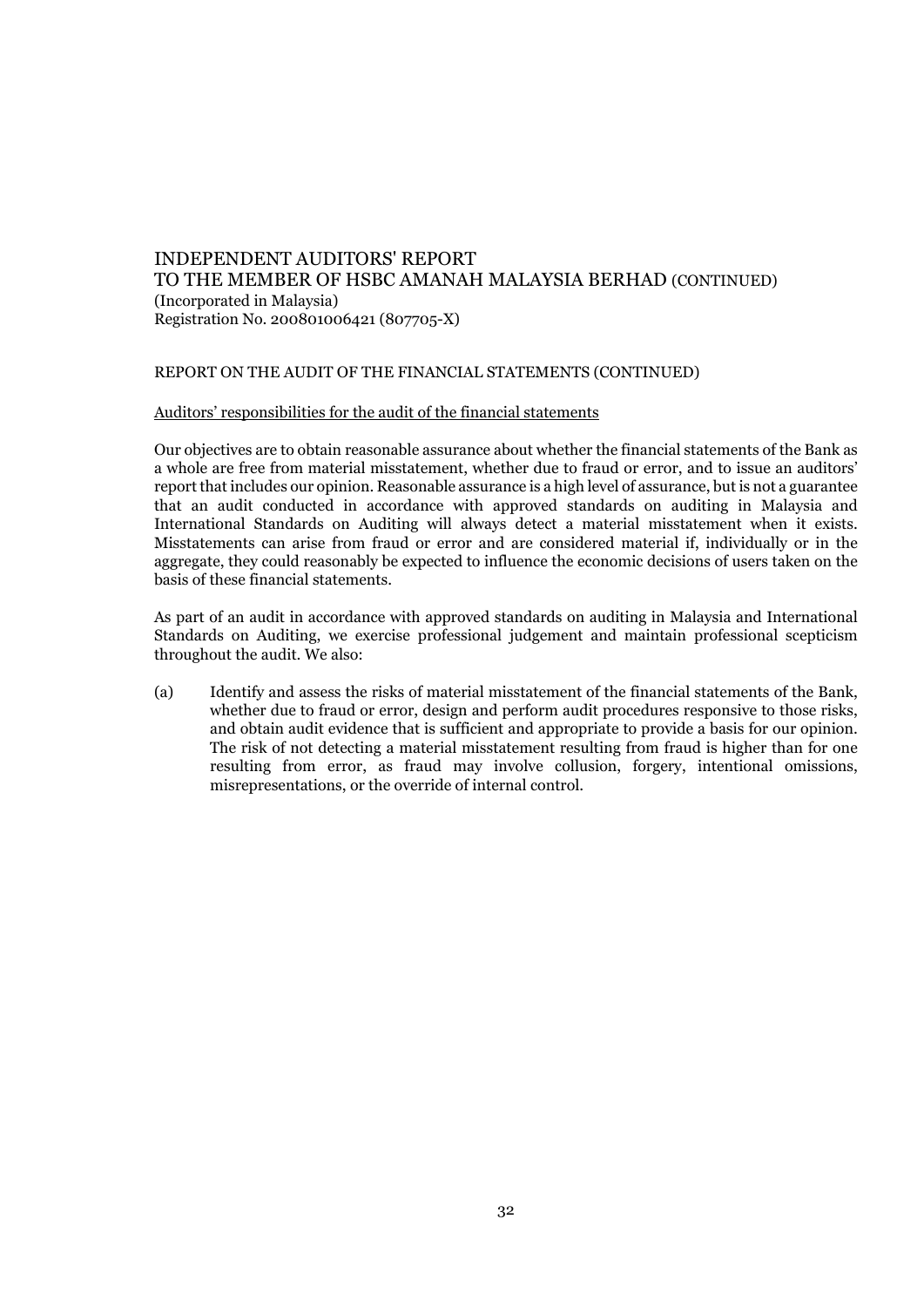#### REPORT ON THE AUDIT OF THE FINANCIAL STATEMENTS (CONTINUED)

- (b) Obtain an understanding of internal control relevant to the audit in order to design audit procedures that are appropriate in the circumstances, but not for the purpose of expressing an opinion on the effectiveness of the Bank's internal control.
- (c) Evaluate the appropriateness of accounting policies used and the reasonableness of accounting estimates and related disclosures made by the Directors.
- (d) Conclude on the appropriateness of the Directors' use of the going concern basis of accounting and, based on the audit evidence obtained, whether a material uncertainty exists related to events or conditions that may cast significant doubt on the Bank's ability to continue as a going concern. If we conclude that a material uncertainty exists, we are required to draw attention in our auditors' report to the related disclosures in the financial statements of the Bank or, if such disclosures are inadequate, to modify our opinion. Our conclusions are based on the audit evidence obtained up to the date of our auditors' report. However, future events or conditions may cause the Bank to cease to continue as a going concern.
- (e) Evaluate the overall presentation, structure and content of the financial statements of the Bank, including the disclosures, and whether the financial statements of the Bank represent the underlying transactions and events in a manner that achieves fair presentation.

We communicate with the Directors regarding, among other matters, the planned scope and timing of the audit and significant audit findings, including any significant deficiencies in internal control that we identify during our audit.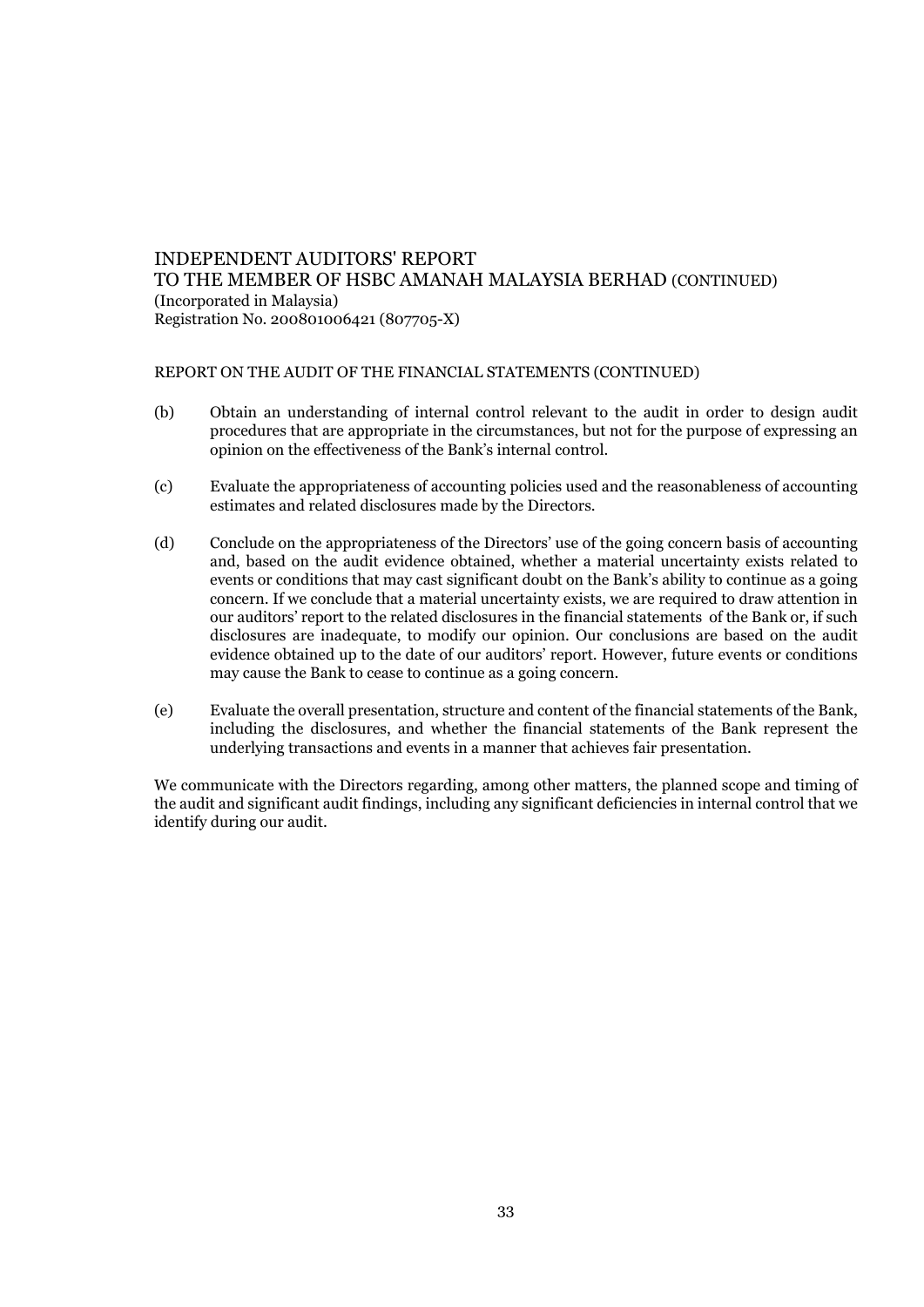## OTHER MATTERS

This report is made solely to the member of the Bank, as a body, in accordance with Section 266 of the Companies Act 2016 in Malaysia and for no other purpose. We do not assume responsibility to any other person for the content of this report.

PRICEWATERHOUSECOOPERS PLT WILLIAM MAH JIN CHIEK LLP0014401-LCA & AF 1146  $03085/07/2023$  J<br>Chartered Accountants Chartered Accountant Chartered Accountants Chartered Accountant

Kuala Lumpur 18 February 2022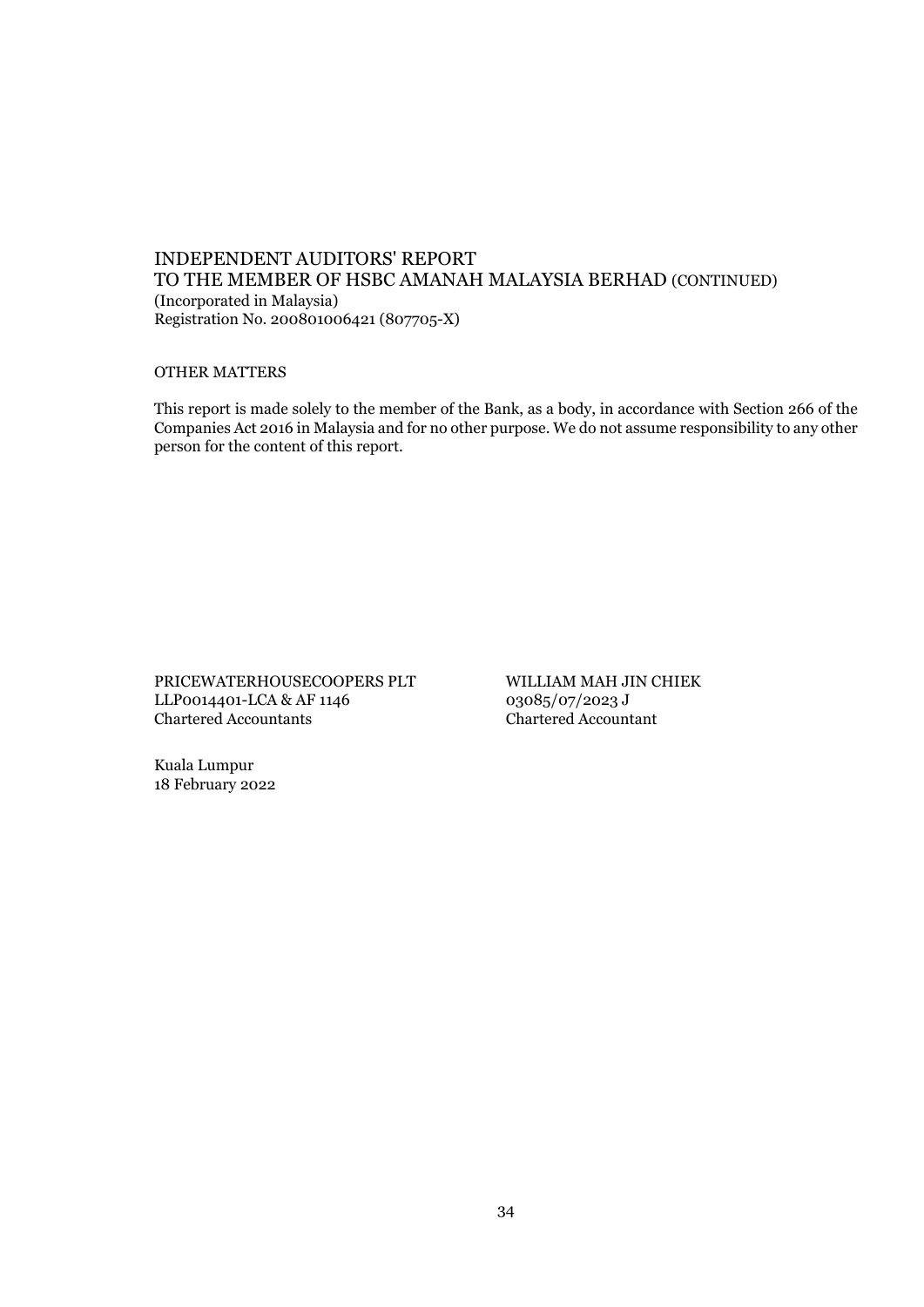# **STATEMENT OF FINANCIAL POSITION AS AT 31 DECEMBER 2021**

|                                                   | <b>Note</b>    | 31 Dec 2021<br><b>RM'000</b> | 31 Dec 2020<br>RM'000 |
|---------------------------------------------------|----------------|------------------------------|-----------------------|
| <b>Assets</b>                                     |                |                              |                       |
| Cash and short-term funds                         | $\overline{7}$ | 4,075,349                    | 3,251,883             |
| Deposits and placements with banks                |                |                              |                       |
| and other financial institutions                  | 8              |                              | 48,204                |
| Financial investments at fair value through other |                |                              |                       |
| comprehensive income (FVOCI)                      | 9              | 2,252,951                    | 1,299,815             |
| Financing and advances                            | 10             | 12,856,066                   | 13,492,576            |
| Derivative financial assets                       | 13             | 92,858                       | 231,334               |
| Other assets                                      | 14             | 74,424                       | 51,302                |
| Statutory deposits with Bank Negara Malaysia      | 15             | 19,861                       | 25,502                |
| Equipment                                         | 16             | 6,905                        | 9,084                 |
| Tax recoverable                                   |                | 13,260                       | 2,318                 |
| Deferred tax assets                               | 18             | 49,346                       | 27,760                |
| <b>Total assets</b>                               |                | 19,441,020                   | 18,439,778            |
| <b>Liabilities</b>                                |                |                              |                       |
| Deposits from customers                           | 19             | 12,791,702                   | 12,146,949            |
| Deposits and placements from banks                |                |                              |                       |
| and other financial institutions                  | 20             | 1,784,862                    | 1,577,953             |
| Structured liabilities designated at fair value   |                |                              |                       |
| through profit or loss (FVTPL)                    | 21             | 1,188,099                    | 1,113,253             |
| Bills payable                                     |                | 12,867                       | 48,007                |
| Derivative financial liabilities                  | 13             | 67,615                       | 175,982               |
| Other liabilities                                 | 22             | 469,724                      | 247,436               |
| Multi-Currency Sukuk Programme                    | 23             | 515,333                      | 523,841               |
| Subordinated Commodity Murabahah Financing        | 24             | 600,777                      | 578,700               |
| <b>Total liabilities</b>                          |                | 17,430,979                   | 16,412,121            |
| <b>Equity</b>                                     |                |                              |                       |
| Share capital                                     | 25             | 660,000                      | 660,000               |
| Reserves                                          | 26             | 1,350,041                    | 1,367,657             |
| Total equity attributable to owner of the Bank    |                | 2,010,041                    | 2,027,657             |
| <b>Total liabilities and equity</b>               |                | 19,441,020                   | 18,439,778            |
| Restricted investment accounts [1]                |                | 3,799,016                    | 3,551,362             |
| Total Islamic Banking asset [1]                   |                | 23,240,036                   | 21,991,140            |
| <b>Commitments and contingencies</b>              | 37             | 27,296,398                   | 24,459,591            |

<sup>[1]</sup> The disclosure is in accordance with the requirements of Bank Negara Malaysia's Guideline on Financial Reporting for Islamic Banking Institutions dated 27 September 2019.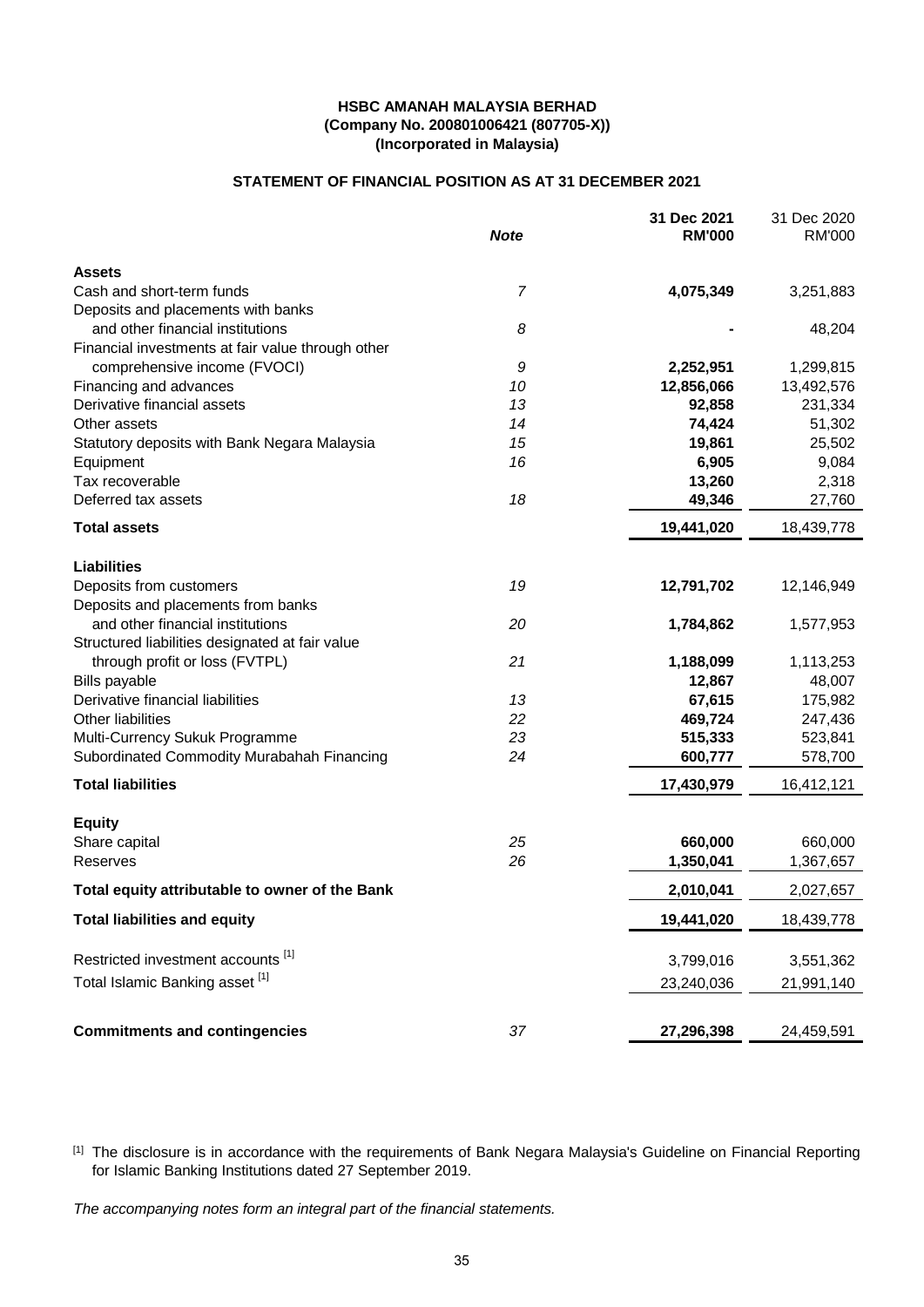# **STATEMENT OF PROFIT OR LOSS FOR THE FINANCIAL YEAR ENDED 31 DECEMBER 2021**

|                                                |             | 31 Dec 2021   | 31 Dec 2020 |
|------------------------------------------------|-------------|---------------|-------------|
|                                                | <b>Note</b> | <b>RM'000</b> | RM'000      |
| Income derived from investment of              |             |               |             |
| depositors' funds and others                   | 27          | 550,179       | 653,063     |
| Income derived from investment of              |             |               |             |
| shareholder's funds                            | 28          | 149,490       | 159,932     |
| Impairment provision                           | 29          | (216,886)     | (164,252)   |
| Total distributable income                     |             | 482,783       | 648,743     |
| Income attributable to depositors              | 30          | (173, 017)    | (273, 397)  |
| Total net income                               |             | 309,766       | 375,346     |
| Operating expenses                             | 31          | (255,773)     | (254, 057)  |
| Profit before tax                              |             | 53,993        | 121,289     |
| Tax expense                                    | 32          | (5,614)       | (27, 322)   |
| Profit for the financial year                  |             | 48,379        | 93,967      |
| Basic earnings per RM0.50 ordinary share       |             | 48.4 sen      | 94.0 sen    |
|                                                |             |               |             |
| Dividends per RM0.50 ordinary share (net)      |             |               |             |
| - final dividend paid in respect of prior year |             | 50.0 sen      | 50.0 sen    |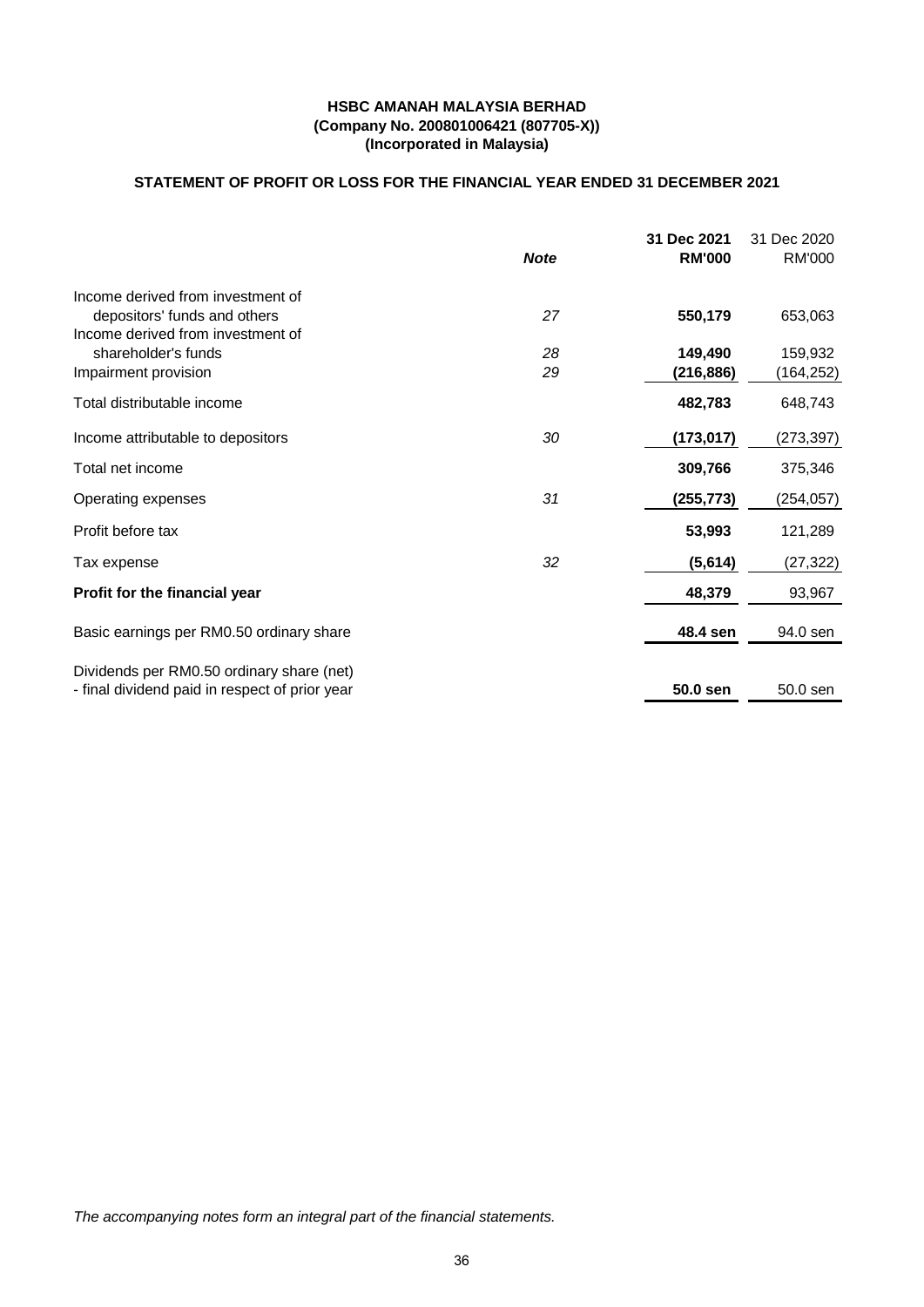# **FINANCIAL YEAR ENDED 31 DECEMBER 2021 STATEMENT OF OTHER COMPREHENSIVE INCOME FOR THE**

|                                                                                                     | 31 Dec 2021<br><b>RM'000</b> | 31 Dec 2020<br>RM'000 |
|-----------------------------------------------------------------------------------------------------|------------------------------|-----------------------|
| Profit for the financial year                                                                       | 48,379                       | 93,967                |
| Other comprehensive income/(expense)<br>Items that will not be reclassified to profit or loss       |                              |                       |
| Own credit reserves:                                                                                |                              |                       |
| Change in fair value<br>Income tax effect                                                           | (1, 408)<br>338              | 9,387<br>(2, 253)     |
|                                                                                                     |                              |                       |
| Items that will subsequently be reclassified to<br>profit or loss when specific conditions are met: |                              |                       |
| Fair value through other comprehensive income reserve:                                              |                              |                       |
| Change in fair value                                                                                | (16, 947)                    | 23,436                |
| Net amount transferred from profit or loss<br>Impairment written-back                               | (2, 554)<br>102              | (16, 118)<br>12       |
| Income tax effect                                                                                   | 4,680                        | (1,756)               |
| Other comprehensive (expense)/income for the financial                                              |                              |                       |
| year, net of income tax                                                                             | (15, 789)                    | 12,708                |
| Total comprehensive income for the financial year                                                   | 32,590                       | 106,675               |
| Profit attributable to the owner of the Bank                                                        | 48,379                       | 93,967                |
| Total comprehensive income attributable to the owner<br>of the Bank                                 | 32,590                       | 106,675               |
|                                                                                                     |                              |                       |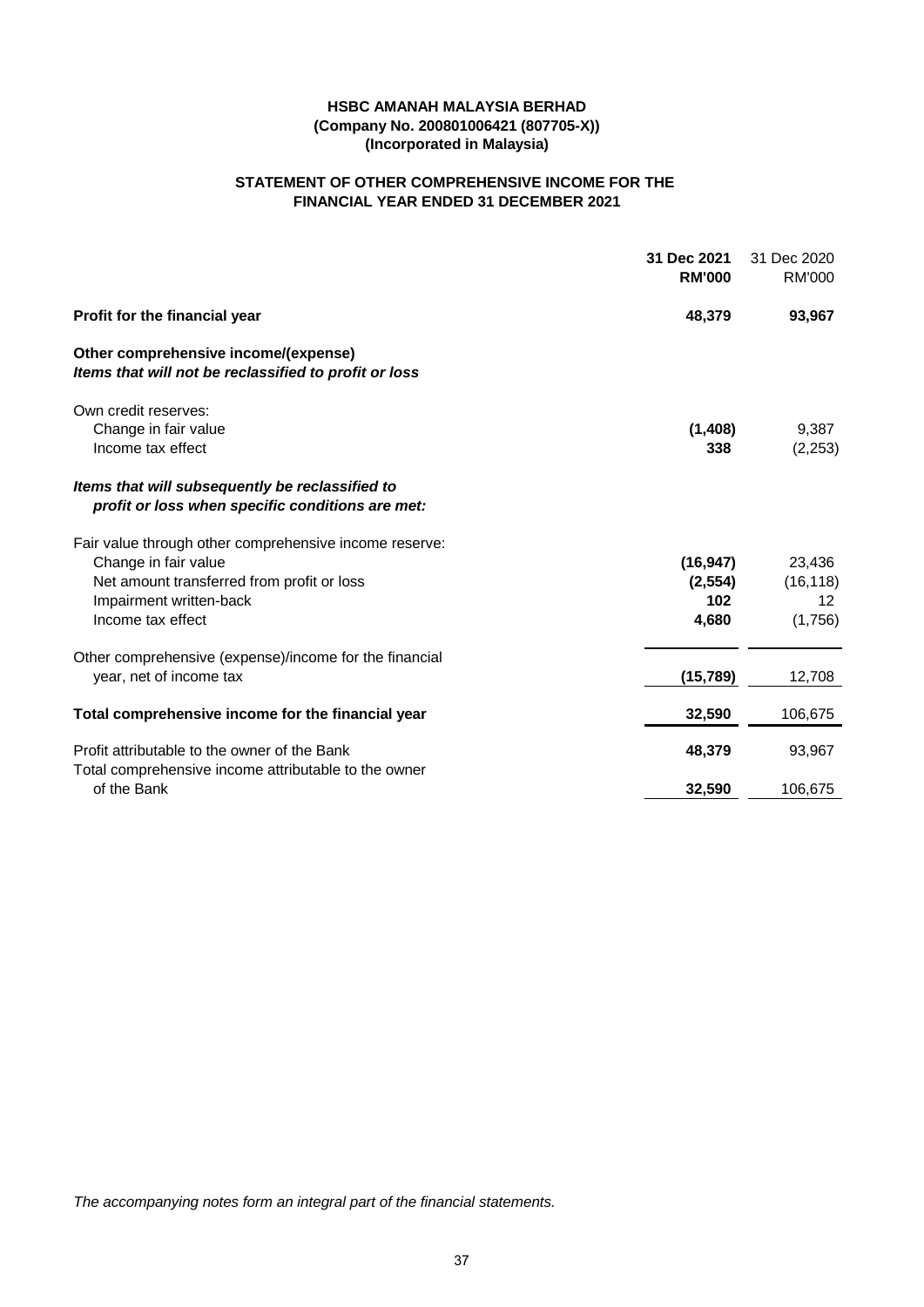# **STATEMENT OF CHANGES IN EQUITY FOR THE FINANCIAL YEAR ENDED 31 DECEMBER 2021**

|                                                             |               |               | Non-distributable |               |               | Distributable            |               |
|-------------------------------------------------------------|---------------|---------------|-------------------|---------------|---------------|--------------------------|---------------|
|                                                             |               |               | Own               | Capital       |               |                          |               |
|                                                             | Share         | <b>FVOCI</b>  | credit            | contribution  | Regulatory    | Retained                 | Total         |
|                                                             | capital       | reserve       | reserve           | reserve       | reserve       | profits                  |               |
|                                                             | <b>RM'000</b> | <b>RM'000</b> | <b>RM'000</b>     | <b>RM'000</b> | <b>RM'000</b> | <b>RM'000</b>            | <b>RM'000</b> |
| 2021                                                        |               |               |                   |               |               |                          |               |
| <b>Balance at 1 January</b>                                 | 660,000       | 11,868        | (1, 123)          | 777           | 6,100         | 1,350,035                | 2,027,657     |
| Profit for the financial year                               |               |               |                   |               |               | 48,379                   | 48,379        |
| Other comprehensive income, net of tax                      |               |               |                   |               |               |                          |               |
| FVOCI reserve/Own Credit reserve                            |               |               |                   |               |               |                          |               |
| Net change in fair value                                    |               | (12, 880)     | (1,070)           |               |               | $\blacksquare$           | (13,950)      |
| Net amount transferred to profit or loss                    |               | (1, 941)      |                   |               |               | $\blacksquare$           | (1, 941)      |
| Impairment charges                                          |               | 102           |                   |               |               |                          | 102           |
| Total other comprehensive expense                           |               | (14, 719)     | (1,070)           |               |               | $\overline{\phantom{a}}$ | (15, 789)     |
|                                                             |               |               |                   |               |               |                          |               |
| Total comprehensive (expense)/income for the financial year |               | (14, 719)     | (1,070)           |               |               | 48,379                   | 32,590        |
| Net change in regulatory reserves                           |               |               |                   |               | 40,700        | (40, 700)                |               |
| Transactions with the owner, recorded directly in equity    |               |               |                   |               |               |                          |               |
| Share based payment transactions                            |               |               |                   | (266)         |               | 60                       | (206)         |
| Dividends paid to owner - 2020 final                        |               |               |                   |               |               | (50,000)                 | (50,000)      |
| <b>Balance at 31 December</b>                               | 660,000       | (2,851)       | (2, 193)          | 511           | 46,800        | 1,307,774                | 2,010,041     |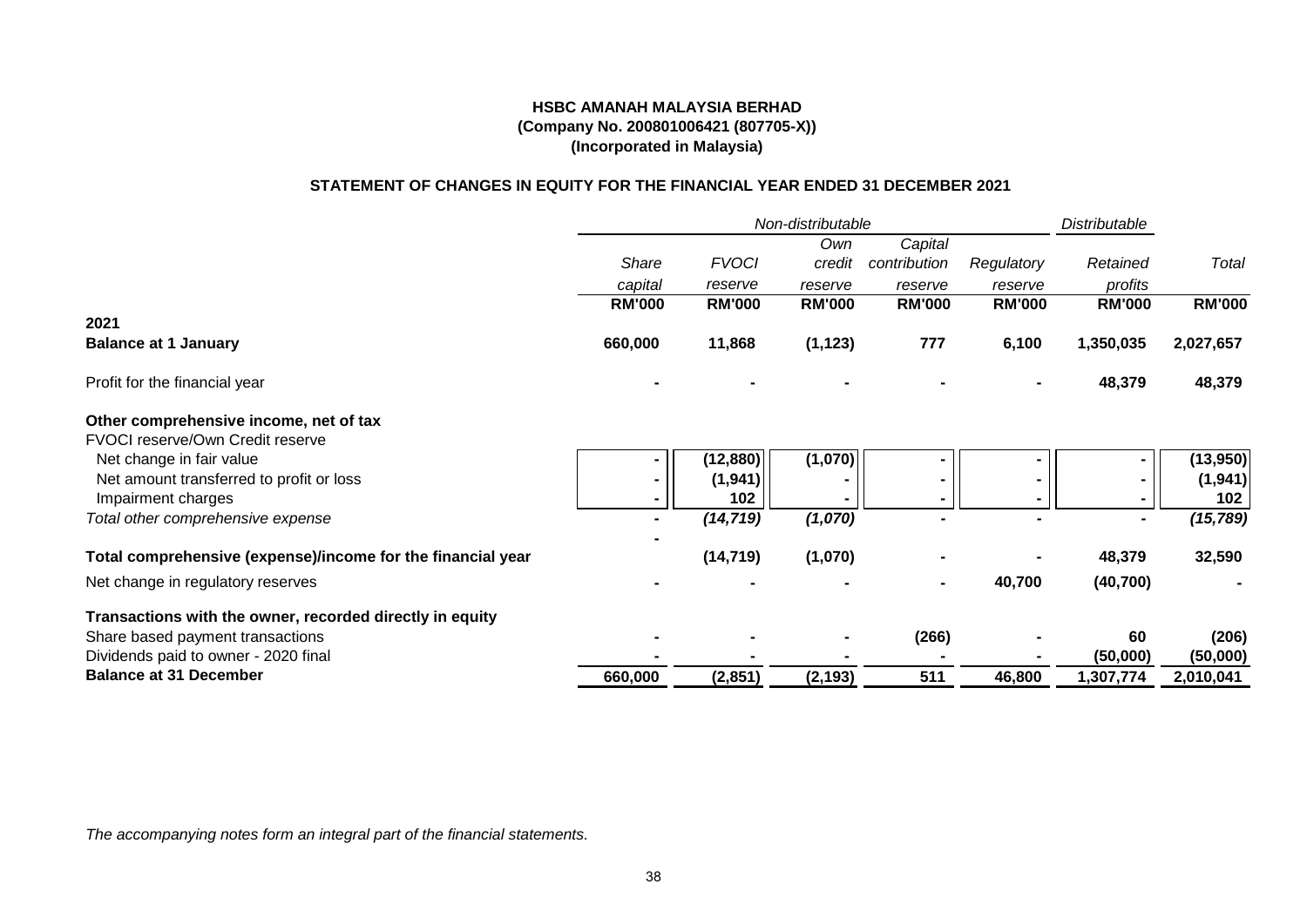# **(Company No. 200801006421 (807705-X)) (Incorporated in Malaysia) HSBC AMANAH MALAYSIA BERHAD**

# **STATEMENT OF CHANGES IN EQUITY FOR THE FINANCIAL YEAR ENDED 31 DECEMBER 2021 (Cont'd)**

|                                                          |               |               | Non-distributable |                          |               | Distributable |               |
|----------------------------------------------------------|---------------|---------------|-------------------|--------------------------|---------------|---------------|---------------|
|                                                          |               |               | Own               | Capital                  |               |               |               |
|                                                          | Share         | <b>FVOCI</b>  | credit            | contribution             | Regulatory    | Retained      | Total         |
|                                                          | capital       | reserve       | reserve           | reserve                  | reserve       | profits       |               |
|                                                          | <b>RM'000</b> | <b>RM'000</b> | <b>RM'000</b>     | <b>RM'000</b>            | <b>RM'000</b> | <b>RM'000</b> | <b>RM'000</b> |
| 2020                                                     |               |               |                   |                          |               |               |               |
| <b>Balance at 1 January</b>                              | 660,000       | 6,294         | (8, 257)          | 537                      | 53,100        | 1,259,011     | 1,970,685     |
| Profit for the financial year                            |               |               |                   |                          |               | 93,967        | 93,967        |
| Other comprehensive income, net of tax                   |               |               |                   |                          |               |               |               |
| FVOCI reserve/Own Credit reserve                         |               |               |                   |                          |               |               |               |
| Net change in fair value                                 |               | 17,812        | 7,134             |                          |               | ۰.            | 24,946        |
| Net amount transferred to profit or loss                 | ۰.            | (12, 250)     |                   | $\overline{\phantom{a}}$ |               | $\sim$        | (12, 250)     |
| Impairment charges                                       | ۰.            | 12            |                   |                          |               | н.            | 12            |
| Total other comprehensive income                         |               | 5,574         | 7,134             |                          |               |               | 12,708        |
| Total comprehensive income for the financial year        |               | 5,574         | 7,134             |                          |               | 93,967        | 106,675       |
| Net change in regulatory reserves                        |               |               |                   |                          | (47,000)      | 47,000        |               |
| Transactions with the owner, recorded directly in equity |               |               |                   |                          |               |               |               |
| Share based payment transactions                         |               |               |                   | 240                      |               | 57            | 297           |
| Dividends paid to owner - 2019 final                     |               |               |                   |                          |               | (50,000)      | (50,000)      |
| <b>Balance at 31 December</b>                            | 660,000       | 11,868        | (1, 123)          | 777                      | 6,100         | 1,350,035     | 2,027,657     |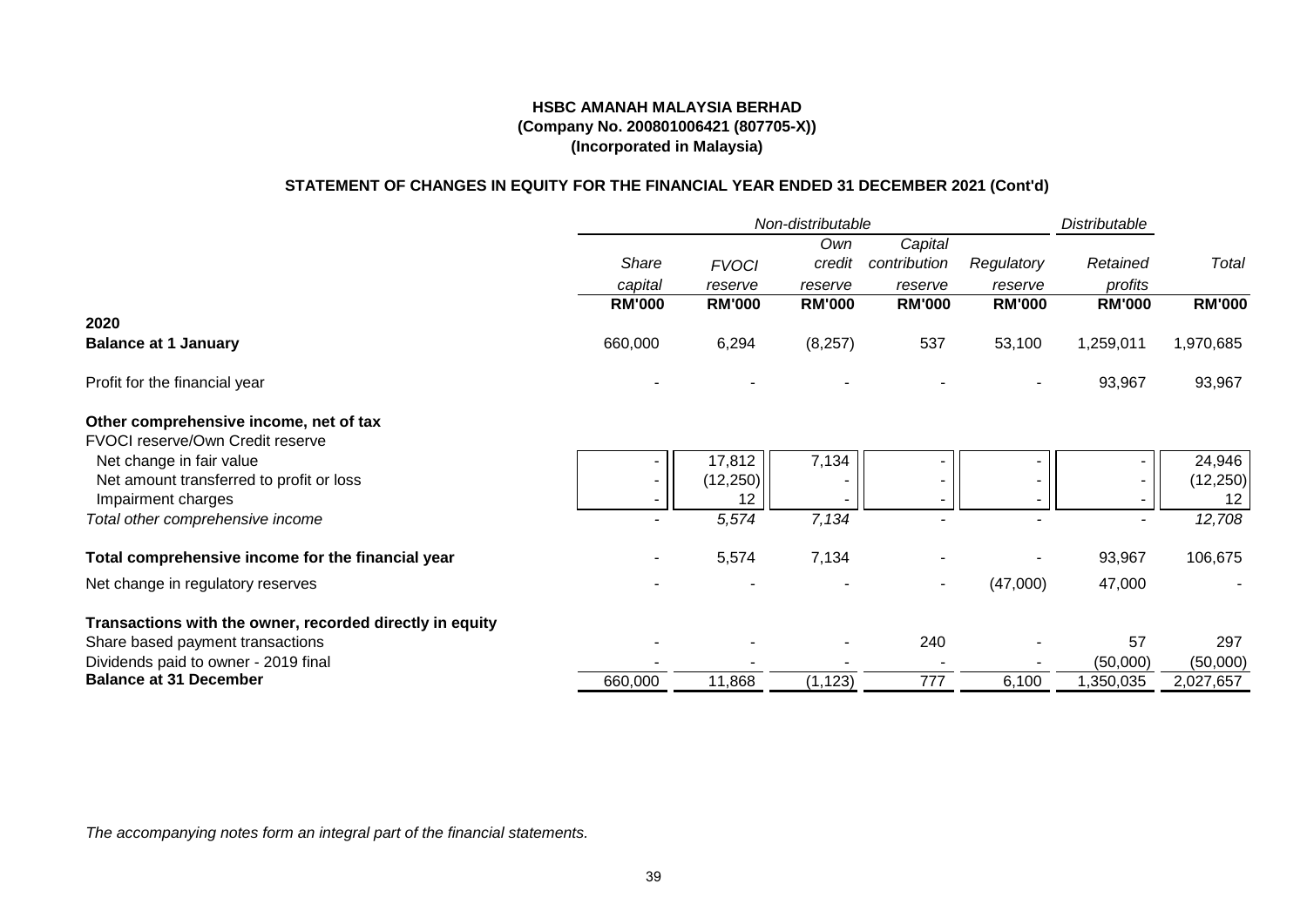# **(Incorporated in Malaysia) (Company No. 200801006421 (807705-X)) HSBC AMANAH MALAYSIA BERHAD**

# **STATEMENT OF CASH FLOWS FOR THE FINANCIAL YEAR ENDED 31 DECEMBER 2021**

|                                                                         | 31 Dec 2021<br><b>RM'000</b> | 31 Dec 2020<br><b>RM'000</b> |
|-------------------------------------------------------------------------|------------------------------|------------------------------|
|                                                                         |                              |                              |
| <b>Cash Flows from Operating Activities</b>                             |                              |                              |
| Profit before tax                                                       | 53,993                       | 121,289                      |
| Adjustments for:                                                        |                              |                              |
| Equipment written off                                                   | 121                          | 265                          |
| Unrealised (gain)/loss from dealing in foreign currency                 | (6, 963)                     | 851                          |
| Unrealised loss from revaluation of financial assets at FVTPL           | 16,646                       | 711                          |
| Unrealised loss/(gain) from trading in derivatives                      | 4,805                        | (5, 247)                     |
| Allowance for impairment losses                                         | 272,080                      | 210,412                      |
| Share based payment transactions                                        | 68                           | 253                          |
| Depreciation of equipment                                               | 2,443                        | 2,136                        |
| Depreciation of Right-of-use (ROU) assets                               | 6,553                        | 7,264                        |
| Impairment of ROU assets                                                | 129                          |                              |
| Unrealised gains of foreign exchange translation on subordinated        |                              |                              |
| commodity murabahah financing                                           | 22,077                       | (10, 912)                    |
| Net expenses on financial instruments fair value through profit or loss | 4,165                        | 49,367                       |
| Modification (gain)/loss on financing and advances, net of unwinding    | (14, 442)                    | 5,961                        |
| Operating profit before changes in operating assets and liabilities     | 361,675                      | 382,350                      |
| Decrease/(Increase) in operating assets                                 |                              |                              |
| Deposits and placements with banks and other financial institutions     | 48,210                       | 90,948                       |
| Financing and advances                                                  | 385,622                      | (666, 209)                   |
| Derivative financial assets                                             | 123,988                      | (101, 975)                   |
| Other assets                                                            | (5,713)                      | 23,565                       |
| Statutory deposits with Bank Negara Malaysia                            | 5,641                        | 304,160                      |
| Total decrease/(increase) in operating assets                           | 557,748                      | (349, 511)                   |
| (Decrease)/Increase in operating liabilities                            |                              |                              |
| Deposits from customers                                                 | 644,753                      | (1, 173, 384)                |
| Deposits and placements from banks and other financial institutions     | 206,909                      | (762,001)                    |
| Structured liabilities designated at FVTPL                              | 60,765                       | (214, 173)                   |
| Bills payable                                                           | (35, 140)                    | 25,971                       |
| Derivative financial liabilities                                        | (108, 367)                   | 96,261                       |
| <b>Other liabilities</b>                                                | 241,038                      | (46, 660)                    |
| Total increase/(decrease) in operating liabilities                      | 1,009,958                    | (2,073,986)                  |
| Cash generated from operating activities                                | 1,929,381                    | (2,041,147)                  |
| Income tax paid                                                         | (33, 125)                    | (49, 508)                    |
| Net cash generated from/(used in) operating activities                  | 1,896,256                    | (2,090,655)                  |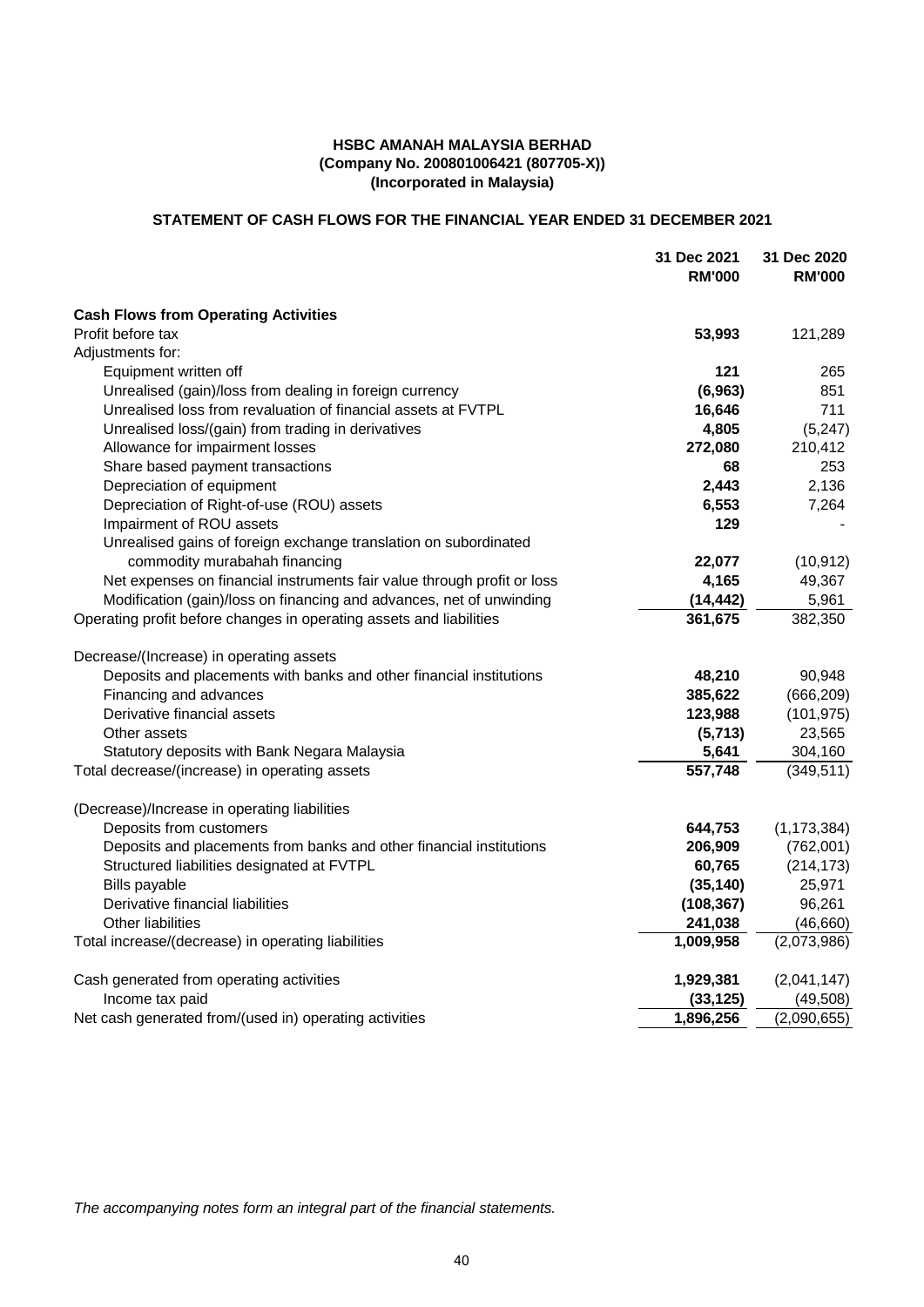# **STATEMENT OF CASH FLOWS FOR THE FINANCIAL YEAR ENDED 31 DECEMBER 2021 (Cont'd)**

|            | <b>RM'000</b> |
|------------|---------------|
|            |               |
|            |               |
|            | (1, 117, 580) |
|            |               |
| 479,936    | 2,531,567     |
| (385)      | (4, 384)      |
| (997, 113) | 1,409,603     |
|            |               |
| (12, 107)  | (30, 458)     |
| (13, 570)  | (18, 571)     |
|            | (750,000)     |
| (50,000)   | (50,000)      |
| (75,677)   | (849,029)     |
|            |               |
| 823,466    | (1,530,081)   |
| 3,251,883  | 4,781,964     |
| 4,075,349  | 3,251,883     |
|            |               |
| 4,075,349  | 3,251,883     |
|            | (1,476,664)   |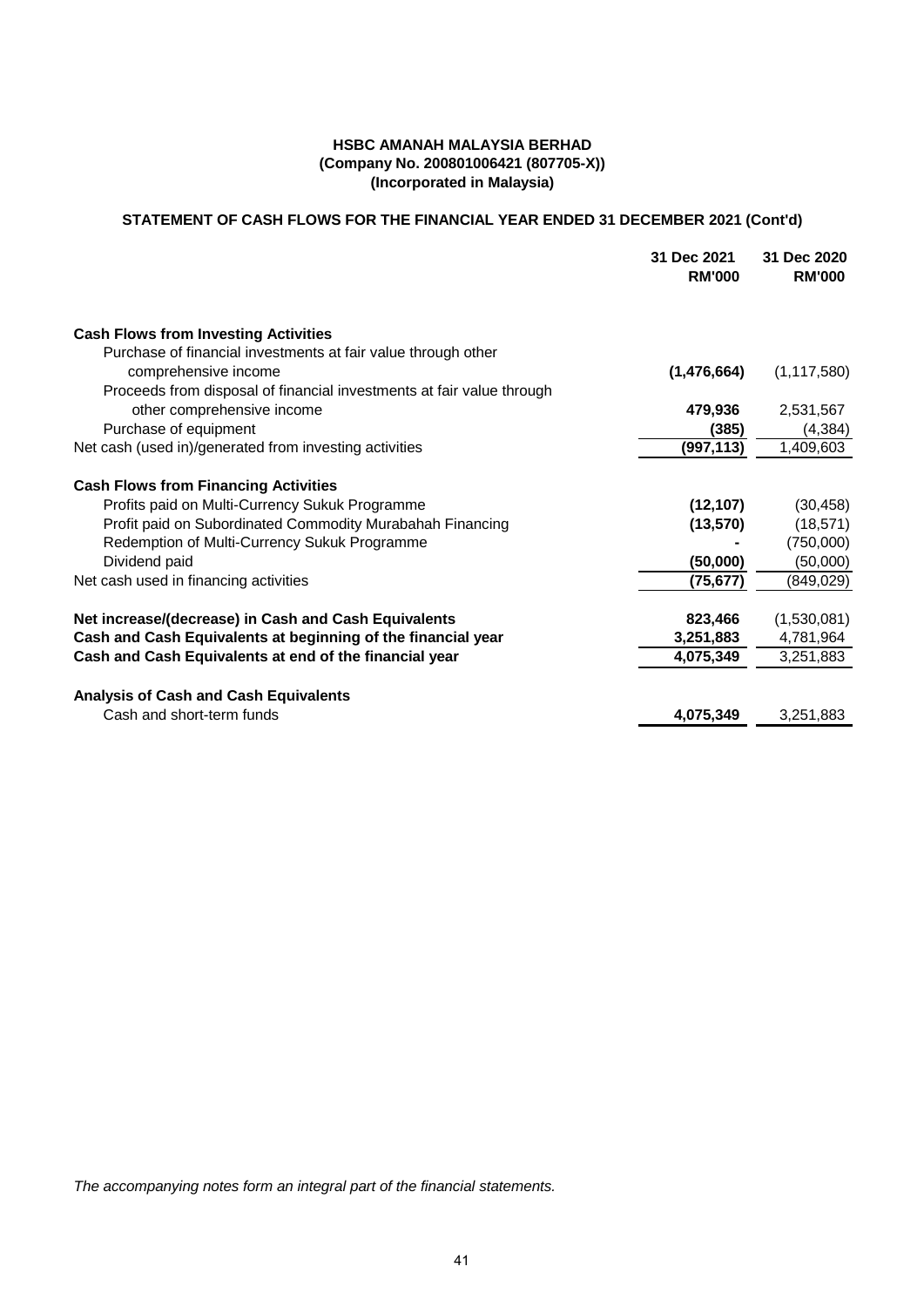# **STATEMENT OF CASH FLOWS FOR THE FINANCIAL YEAR ENDED 31 DECEMBER 2021 (Cont'd)**

# **Changes in liabilities arising from financing activities**

|                                                                                                    | At                         |                                      | Foreign                                 | <b>Fair value</b>         |                                        |                                    |
|----------------------------------------------------------------------------------------------------|----------------------------|--------------------------------------|-----------------------------------------|---------------------------|----------------------------------------|------------------------------------|
|                                                                                                    | 1 January<br><b>RM'000</b> | <b>Cash outflow</b><br><b>RM'000</b> | exchange<br>adjustment<br><b>RM'000</b> | movement<br><b>RM'000</b> | <b>Profit accrual</b><br><b>RM'000</b> | At<br>31 December<br><b>RM'000</b> |
| 2021                                                                                               |                            |                                      |                                         |                           |                                        |                                    |
| Multi-Currency Sukuk Programme                                                                     | 523,841                    |                                      |                                         | (8,508)                   |                                        | 515,333                            |
| Subordinated Commodity Murabahah Financing                                                         | 578,700                    |                                      | 22,077                                  |                           |                                        | 600,777                            |
| Other Liabilities of which:                                                                        |                            |                                      |                                         |                           |                                        |                                    |
| Profits paid on Multi-Currency Sukuk Programme                                                     | 5,360                      | (12, 107)                            |                                         |                           | 11,989                                 | 5,242                              |
| Profits paid on Subordinated Commodity Murabahah                                                   |                            |                                      |                                         |                           |                                        |                                    |
| Financing                                                                                          | 118                        | (13, 570)                            |                                         |                           | 13,595                                 | 143                                |
|                                                                                                    | 1,108,019                  | (25, 677)                            | 22,077                                  | (8,508)                   | 25,584                                 | 1,121,495                          |
| 2020                                                                                               |                            |                                      |                                         |                           |                                        |                                    |
| Multi-Currency Sukuk Programme                                                                     | 1,265,929                  | (750,000)                            |                                         | 7,912                     |                                        | 523,841                            |
| Subordinated Commodity Murabahah Financing                                                         | 589,612                    |                                      | (10, 912)                               |                           |                                        | 578,700                            |
| Other Liabilities of which:                                                                        |                            |                                      |                                         |                           |                                        |                                    |
| Profits paid on Multi-Currency Sukuk Programme<br>Profits paid on Subordinated Commodity Murabahah | 13,724                     | (30, 458)                            |                                         |                           | 22,094                                 | 5,360                              |
| Financing                                                                                          | 281                        | (18, 571)                            |                                         |                           | 18,408                                 | 118                                |
|                                                                                                    | 1,869,546                  | (799,029)                            | (10, 912)                               | 7,912                     | 40,502                                 | 1,108,019                          |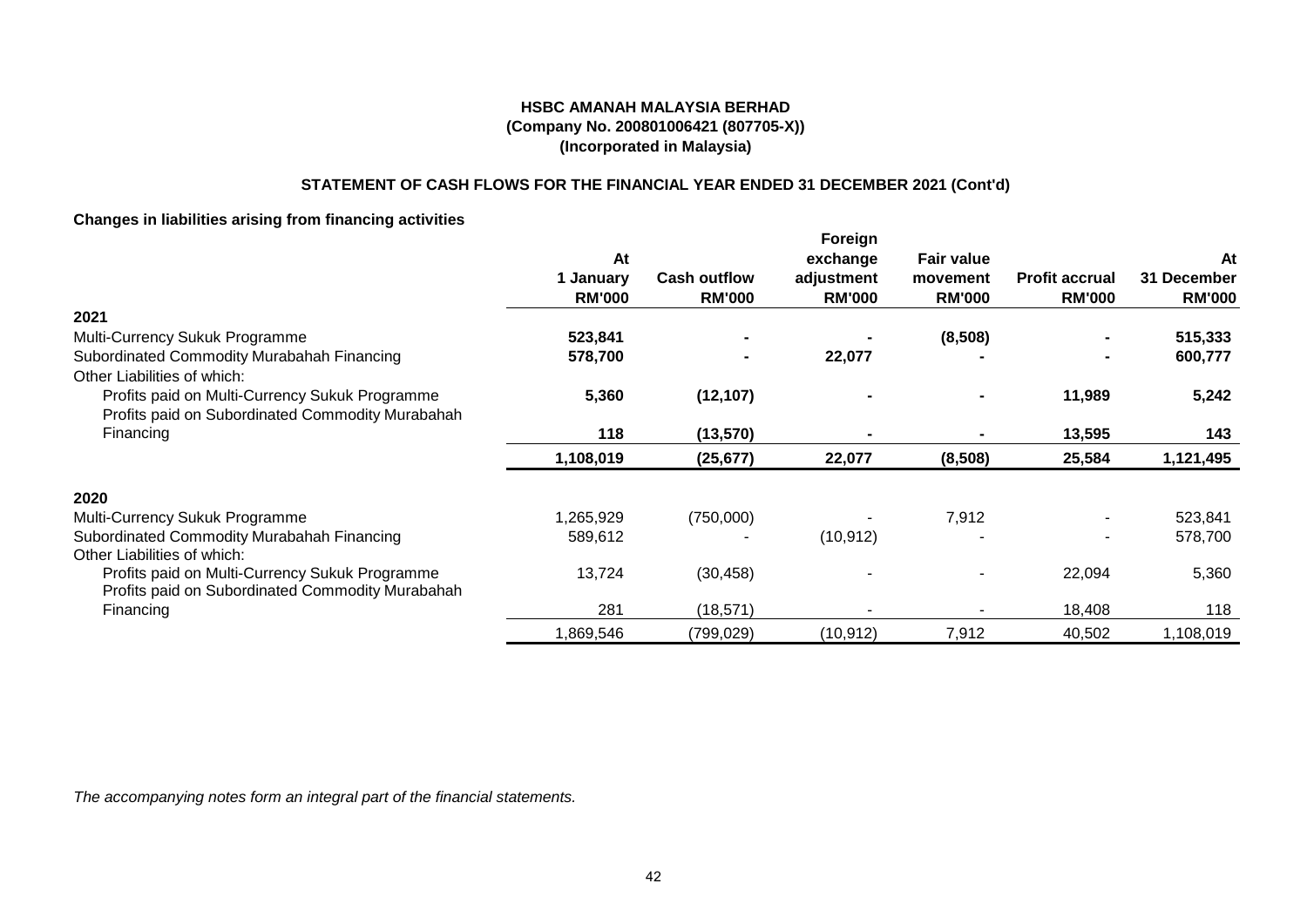## **NOTES TO THE FINANCIAL STATEMENTS**

### **1 General Information**

HSBC Amanah Malaysia Berhad (the Bank) is a licensed Islamic Bank under the Islamic Financial Services Act, 2013. The principal activities of the Bank are Islamic banking and related financial services.

There were no significant changes in these activities during the financial year.

The Bank is a public limited liability company, incorporated and domiciled in Malaysia. The registered office of the Bank is located at Level 21, Menara IQ, Lingkaran TRX, 55188 Tun Razak Exchange, Kuala Lumpur.

The immediate holding company and ultimate holding company during the financial year are HSBC Bank Malaysia Berhad (HBMY) and HSBC Holdings Plc, respectively.

The financial statements were approved and authorised for issue by the Board of Directors on 9 February 2022.

### **2 Basis of Preparation**

# *(a) Statement of compliance*

The financial statements of the Bank have been prepared in accordance with the requirements of Malaysian Financial Reporting Standards (MFRS), International Financial Reporting Standards, the requirements of the Companies Act 2016 in Malaysia and BNM requirements on Shariah related disclosures.

### **(i) Standards and amendments to published standards that are effective**

The amendments to published standards that are effective and applicable to the Bank for the financial year beginning on 1 January 2021 are as follows:

 Amendments to MFRS 9, MFRS 139, MFRS 7, MFRS 4 and MFRS 16 "Profit Rate Benchmark (IBOR) Reform - Phase 2"

 The Phase 1 amendments, which was effective on 1 January 2020, provided temporary reliefs from applying specific hedge accounting requirements to relationships affected by uncertainties arising as a result of IBOR reform. The Phase 2 amendments address issues that arise from the implementation of the reforms, including the replacement of one benchmark with an alternative one.

 The Phase 2 amendments provide practical expedient allowing entities to update the effective profit rate (for instruments measured at amortised cost, lessees and insurers applying the temporary exemption from MFRS 9) to account for any required changes in contractual cash flows that is a direct consequence of IBOR reform. This results in no immediate gain or loss recognised in profit or loss.

 The Phase 2 amendments require entities to update the hedge documentation to reflect the changes required by the IBOR replacement. These amendments also provide reliefs that enable and require entities to continue hedge accounting in circumstances when changes in hedged items and hedging instruments are solely due to IBOR reform.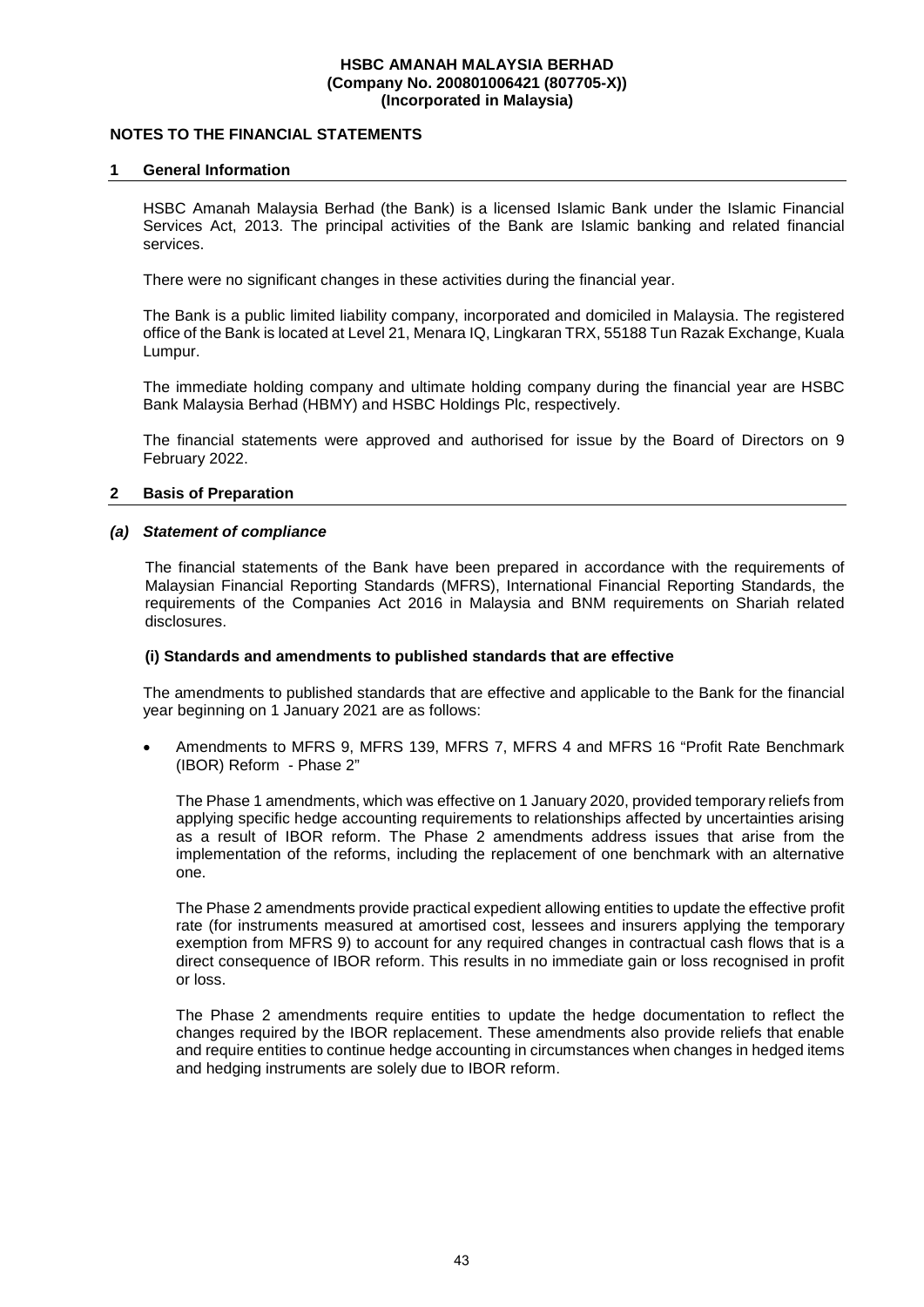### **2 Basis of Preparation (Cont'd)**

### *(a) Statement of compliance (Cont'd)*

#### **(i) Standards and amendments to published standards that are effective (Cont'd)**

Amendments to MFRS 16 "COVID-19-Related Rent Concessions"

 In 2020, MFRS 16 "Leases" was amended to provide an optional practical expedient to the lessees on accounting for COVID-19-related rent concessions, such as rent holidays and temporary rent reductions of which payments are originally due on or before 30 June 2021.

The adoption of the above accounting standards, annual improvements and amendments does not give rise to any material financial impact to the Bank.

### **(ii) Standards and amendments to published standards that have been issued but not yet effective**

A number of new standards and amendments to standards and interpretations have been issued that are applicable to the Bank but are not yet effective.

#### Effective for annual periods commencing on or after 1 April 2021

Amendments to MFRS 16 "COVID-19-Related Rent Concessions beyond 30 June 2021"

The 2021 amendment extends the applicable period of the practical expedient by one year to cover rent concessions that reduce lease payments originally due on or before 30 June 2022, provided the other conditions for applying the practical expedient are met. The amendments shall be applied prospectively.

#### Effective for annual periods commencing on or after 1 January 2022

Amendments to MFRS 116 "Proceeds before Intended Use"

 The amendments prohibit an entity from deducting from the cost of a property, plant and equipment the proceeds received from selling items produced by the property, plant and equipment before it is ready for its intended use. The sales proceeds should instead be recognised in profit or loss. The amendments also clarify that testing whether an asset is functioning properly refers to assessing the technical and physical performance of the property, plant and equipment. The amendments shall be applied retrospectively.

Amendments to MFRS 3 "Reference to the Conceptual Framework"

 The amendments replace the reference to Framework for Preparation and Presentation of Financial Statements with 2018 Conceptual Framework. The amendments did not change the current accounting for business combinations on acquisition date. The amendments provide an exception for the recognition of liabilities and contingent liabilities should be in accordance with the principles of MFRS 137 'Provisions, contingent liabilities and contingent assets' and IC Interpretation 21 'Levies' when falls within their scope. It also clarifies that contingent assets should not be recognised at the acquisition date. The amendments shall be applied prospectively.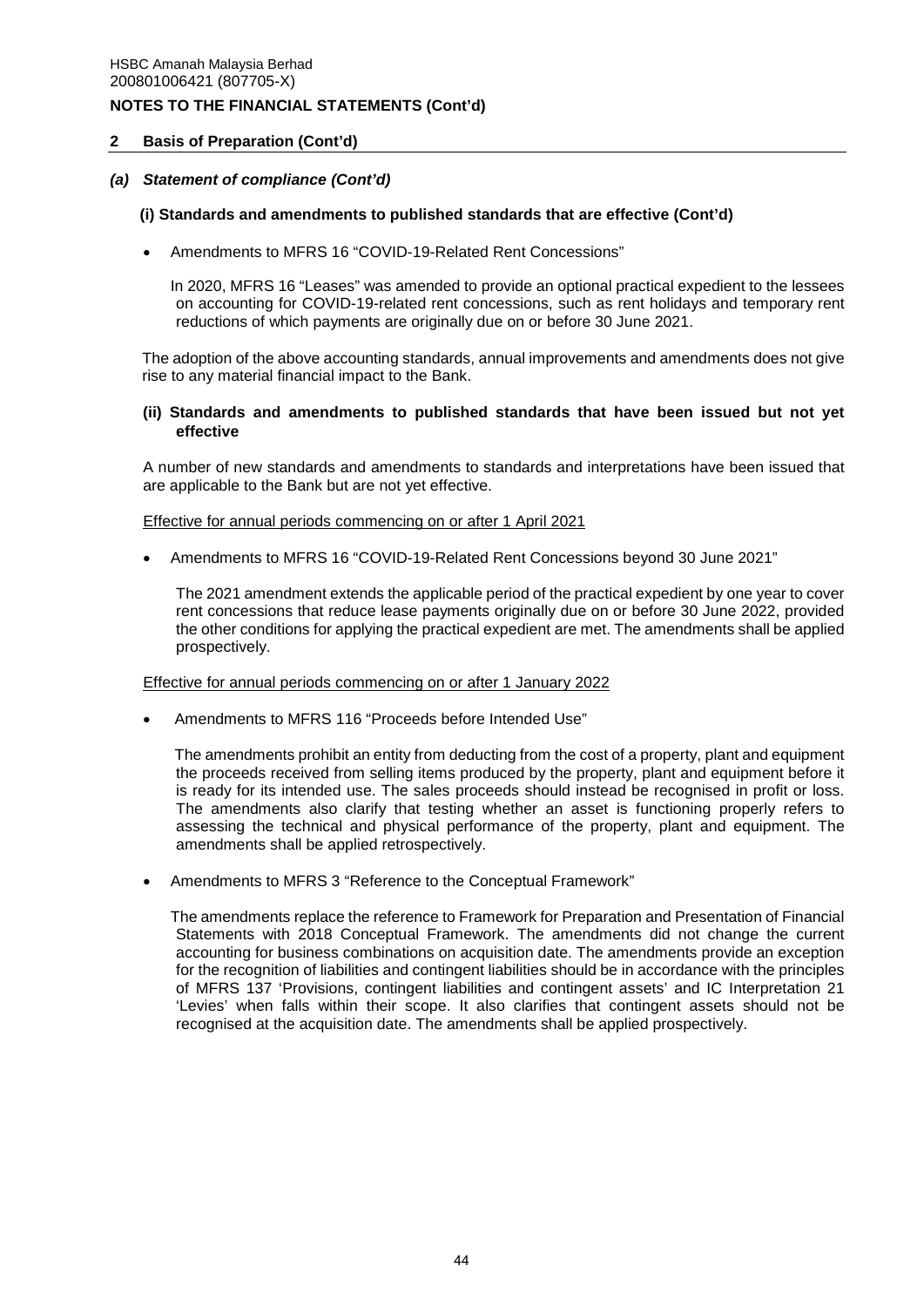### **2 Basis of Preparation (Cont'd)**

### *(a) Statement of compliance (Cont'd)*

**(ii) Standards and amendments to published standards that have been issued but not yet effective (Cont'd)** 

Effective for annual periods commencing on or after 1 January 2022 (Cont'd)

- Annual Improvements to MFRSs (2018 2020 cycle) effective for annual periods beginning on or after 1 January 2022 as follows:
	- Amendment to Illustrative Example accompanying MFRS 16 Leases: Lease Incentives.
	- Amendment to MFRS 9 Financial Instruments: Fees in the '10 per cent' Test for Derecognition of Financial Liabilities.
- Amendments to MFRS 137 "Onerous Contracts Cost of Fulfilling a Contract"

 The amendments clarify that direct costs of fulfilling a contract include both the incremental cost of fulfilling the contract as well as an allocation of other costs directly related to fulfilling contracts. The amendments also clarify that before recognising a separate provision for an onerous contract, impairment loss that has occurred on assets used in fulfilling the contract should be recognised. The amendments shall be applied retrospectively.

#### Effective for annual periods commencing on or after 1 January 2023

Amendments to MFRS 101 "Classification of liabilities as current or non-current"

 The amendments clarify that a liability is classified as non-current if an entity has a substantive right at the end of the reporting period to defer settlement for at least 12 months after the reporting period. If the right to defer settlement of a liability is subject to the entity complying with specified conditions (for example, debt covenants), the right exists at the end of the reporting period only if the entity complies with those conditions at that date. The amendments further clarify that the entity must comply with the conditions at the end of the reporting period even if the lender does not test compliance until a later date.

 The assessment of whether an entity has the right to defer settlement of a liability at the reporting date is not affected by expectations of the entity or events after the reporting date.

 In addition, the amendments clarify that when a liability could be settled by the transfer of an entity's own equity instruments (e.g. a conversion option in a convertible bond), conversion option that is not an equity instrument as defined in MFRS 132 'Financial Instruments: Presentation' is considered in the current or non-current classification of the convertible instrument.

The amendments shall be applied retrospectively.

- Amendments to MFRS 101, MFRS Practice Statement 2 and MFRS 108 on disclosure of accounting policies and definition of accounting estimates
	- Amendments on disclosure of accounting policies

The amendments to MFRS 101 require companies to disclose material accounting policies rather than significant accounting policies. Entities are expected to make disclosure of accounting policies specific to the entity and not generic disclosures on MFRS applications. The amendment explains an accounting policy is material if, when considered together with other information included in an entity's financial statements, it can reasonably be expected to influence decisions that the primary users of general purpose financial statements make on the basis of those financial statements. Also, accounting policy information is expected to be material if, without it, the users of the financial statements would be unable to understand other material information in the financial statements.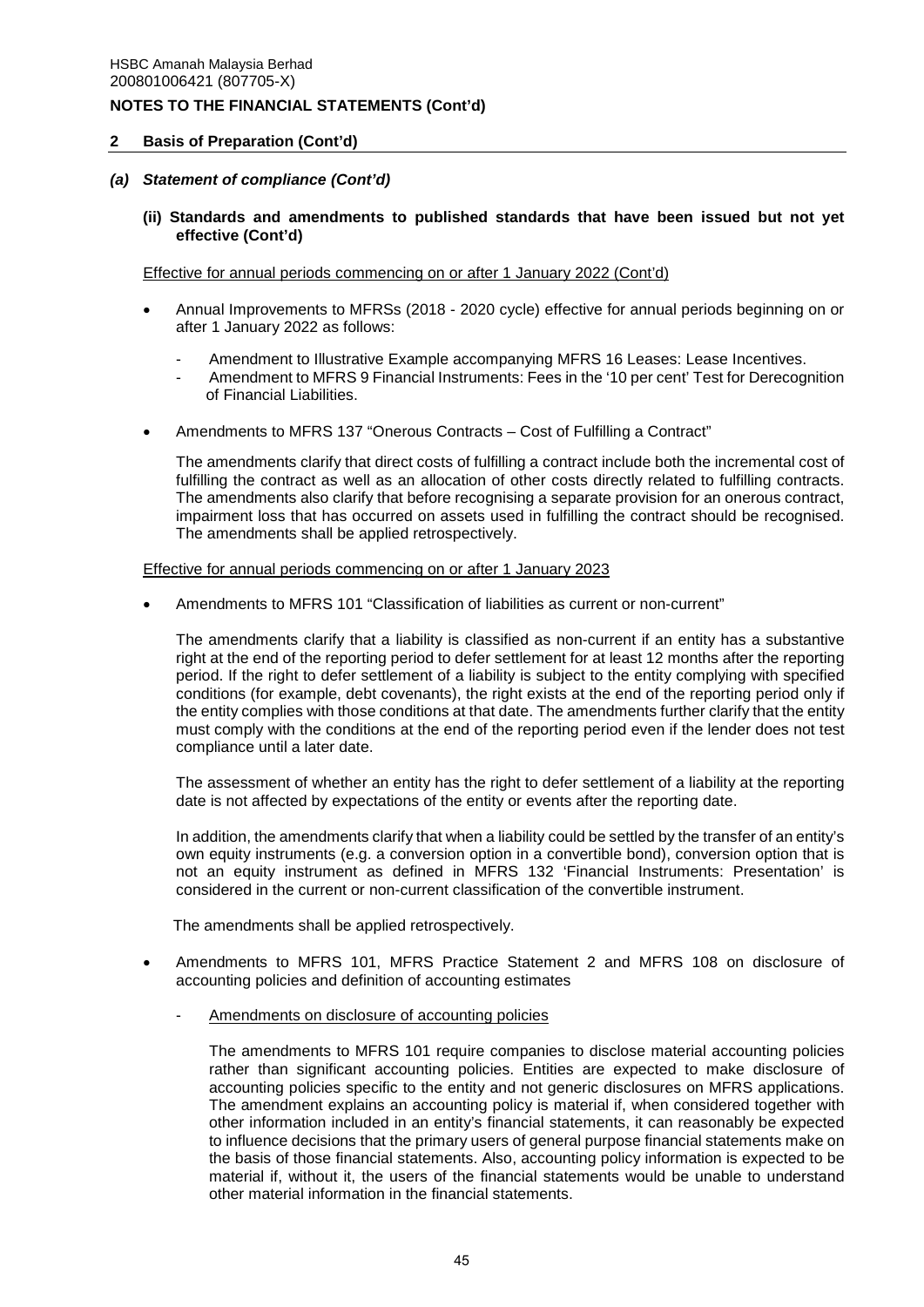### **2 Basis of Preparation (Cont'd)**

### *(a) Statement of compliance (Cont'd)*

**(ii) Standards and amendments to published standards that have been issued but not yet effective (Cont'd)** 

Effective for annual periods commencing on or after 1 January 2023 (Cont'd)

- Amendments to MFRS 101, MFRS Practice Statement 2 and MFRS 108 on disclosure of accounting policies and definition of accounting estimates (Cont'd)
	- Amendments on disclosure of accounting policies (Cont'd)

Accordingly, immaterial accounting policy information need not be disclosed. However, if it is disclosed, it should not obscure material accounting policy information. MFRS Practice Statement 2 was amended to provide guidance on how to apply the concept of materiality to accounting policy disclosures.

Amendments on definition of accounting estimates

The amendments to MFRS 108, redefined accounting estimates as 'monetary amounts in financial statements that are subject to measurement uncertainty'. To distinguish from changes in accounting policies, the amendments clarify that effects of a change in an input or measurement technique used to develop an accounting estimate is a change in accounting estimate, if they do not arise from prior period errors. Examples of accounting estimates include expected credit losses; net realisable value of inventory; fair value of an asset or liability; depreciation for property, plant and equipment; and provision for warranty obligations.

 Amendments to MFRS 112 "Deferred Tax related to Assets and Liabilities arising from a Single Transaction"

The amendments clarify that the initial exemption rule does not apply to transactions where both an asset and a liability are recognised at the same time such as leases and decommissioning obligations. Accordingly, entities are required to recognise both deferred tax assets and liabilities for all deductible and taxable temporary differences arising from such transactions.

None of the above is expected to have a significant effect on the financial statements of the Bank.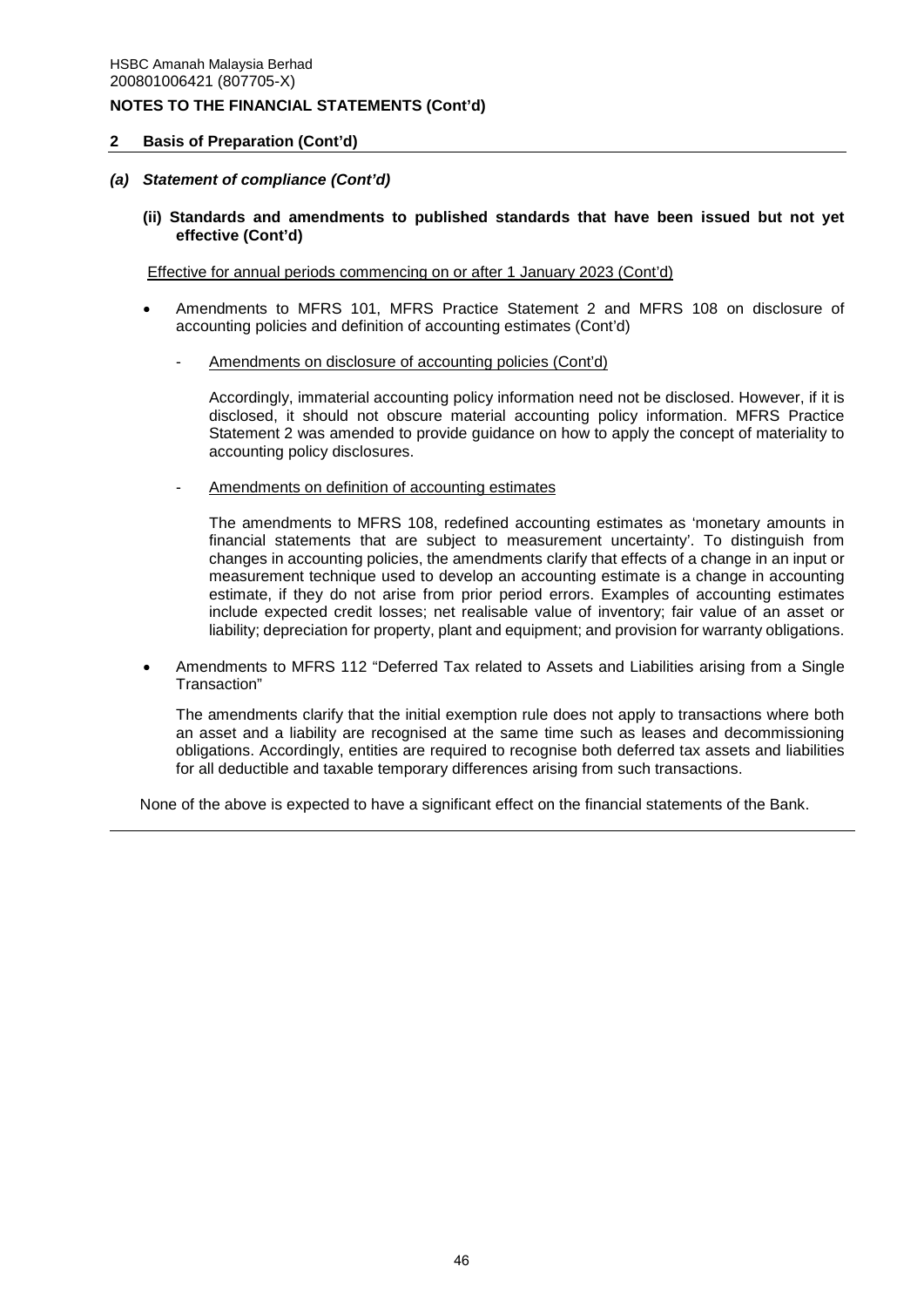# **2 Basis of Preparation (Cont'd)**

### *(b) Basis of measurement*

The financial statements of the Bank have been prepared under the historical cost convention, except for the following assets and liabilities as disclosed in their respective accounting policy notes:

- Structured liabilities
- Financial investments
- Derivatives and hedge accounting
- Financial liabilities designated at fair value through profit or loss (FVTPL)

# *(c) Functional and presentation currency*

These financial statements are presented in Ringgit Malaysia (RM), which is the Bank's functional currency. All financial information presented in RM has been rounded to the nearest thousand, unless otherwise stated.

# *(d) Use of estimates and judgements*

The results of the Bank are sensitive to the accounting policies, assumptions and estimates that underlie the preparation of the financial statements. The significant accounting policies are described in Note 3. The preparation of the financial statements in conformity with MFRSs requires management to make estimates and assumptions about future conditions. The use of available information and the application of judgement are inherent in the formation of estimates; actual results in the future may differ from estimates upon which financial information is prepared.

Management believes that the Bank's critical accounting policies where judgement is necessarily applied are those which relate to impairment of financing and advances and the valuation of financial instruments (refer to Note 6). There are no other significant areas of estimation uncertainty and critical judgements in applying accounting policies that have significant effect on the amounts recognised in the financial statements other than those disclosed above.

Estimates and underlying assumptions are reviewed on an ongoing basis. Revisions to accounting estimates are recognised in the period in which the estimates are revised and in any future periods affected.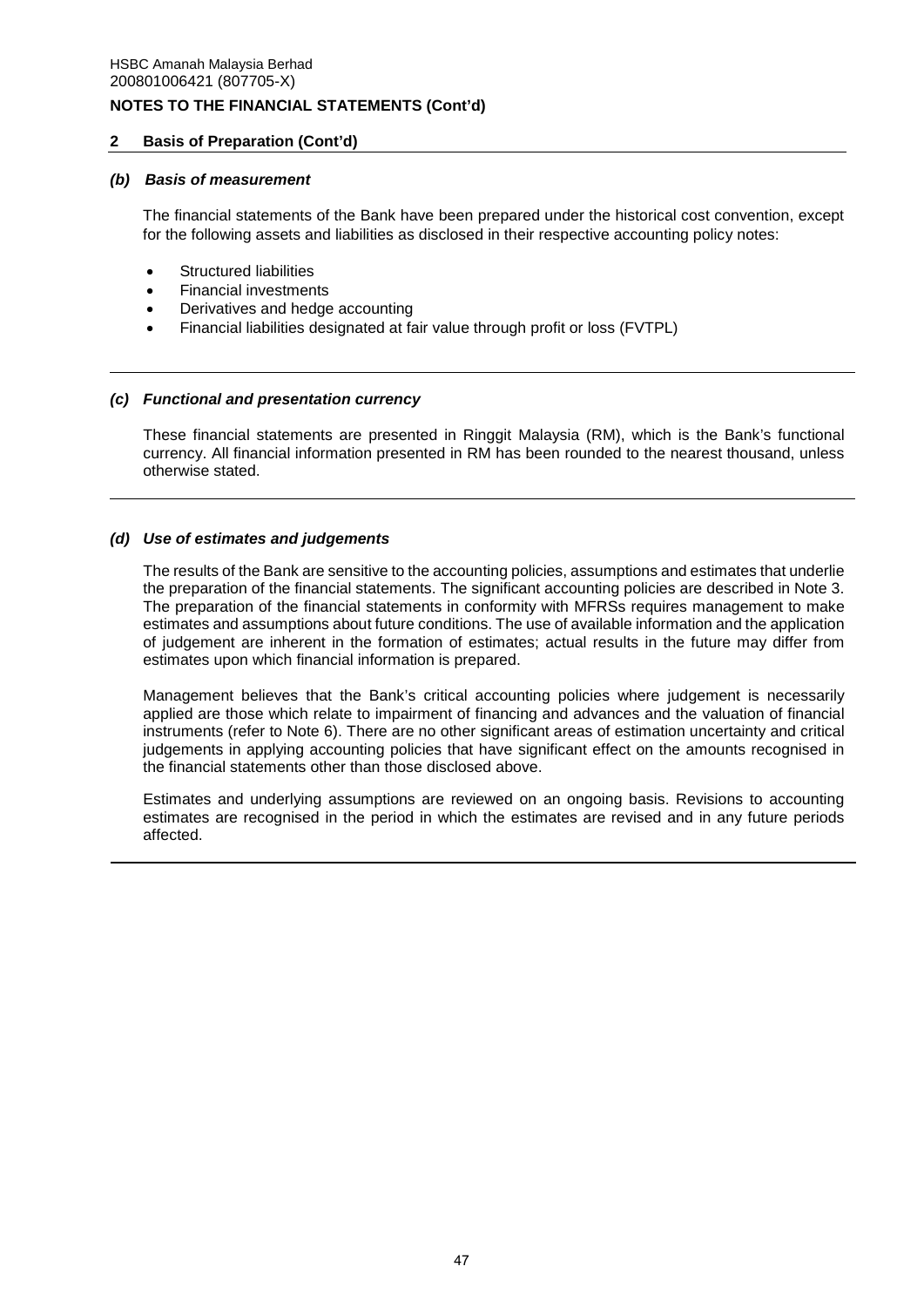### **3 Significant Accounting Policies**

The accounting policies set out below have been applied consistently to the periods presented in these financial statements and have been applied consistently by the Bank.

#### *(a) Foreign Currencies*

Transactions in foreign currencies are translated to the functional currency at exchange rates at the dates of the transactions.

Monetary assets and liabilities denominated in foreign currencies at the reporting period are retranslated to the functional currency at the exchange rate at that date.

Non-monetary assets and liabilities denominated in foreign currencies are not retranslated at the end of the reporting date except for those that are measured at fair value are retranslated to the functional currency at the exchange rate at the date that the fair value was determined.

Foreign currency differences arising on retranslation are recognised in profit or loss, except for differences arising on the retranslation of FVOCI equity instruments or a financial instrument designated as a hedge of currency risk, which are recognised in other comprehensive income.

### *(b) Financing Income and Expenses*

Financing income and expenses for all financial instruments of the Bank, except those classified as financial instruments designated at fair value through profit or loss (FVTPL) are recognised in 'finance income' and 'income attributable to depositors' in the statement of profit or loss on an accrual basis using the effective profit rate method in accordance with the principles of Shariah. The effective profit rate method is a way of calculating the amortised cost of a financial asset or a financial liability (or groups of financial assets or financial liabilities) and of allocating the Islamic financing income or expense over the relevant period.

The effective profit rate is the rate that exactly discounts the estimated future cash payments or receipts through the expected life of the financial instruments, or where appropriate, a shorter period, to the net carrying amount of the financial asset or liability. When calculating the effective profit rate, the Bank estimates cash flows considering all contractual terms of the financial instrument but not future credit losses.

The calculation of the effective profit rate includes all amounts paid or received by the Bank that are an integral part of the effective profit rate, including transaction costs and all other premiums or discounts.

Profit on impaired financial assets of the Bank is recognised using the rate of profit used to discount the future cash flows for the purpose of measuring the impairment loss.

- i) Commodity Murabahah Income is recognised on effective profit rate basis over the period of the contract based on the principal amounts outstanding.
- ii) Ijarah Thumma Al-Bai Income is recognised on effective profit rate over the term of the contract.
- iii) Musharakah (Co-ownership) Income is accounted for on the basis of the reducing balance on a time-apportioned (the Bank's coownership portion) basis that reflects the effective yield on the asset.
- iv) Bai Al-Inah (Sale and Buy Back) Income is recognised on effective profit rate basis over the period of the contract based on the principal amounts outstanding.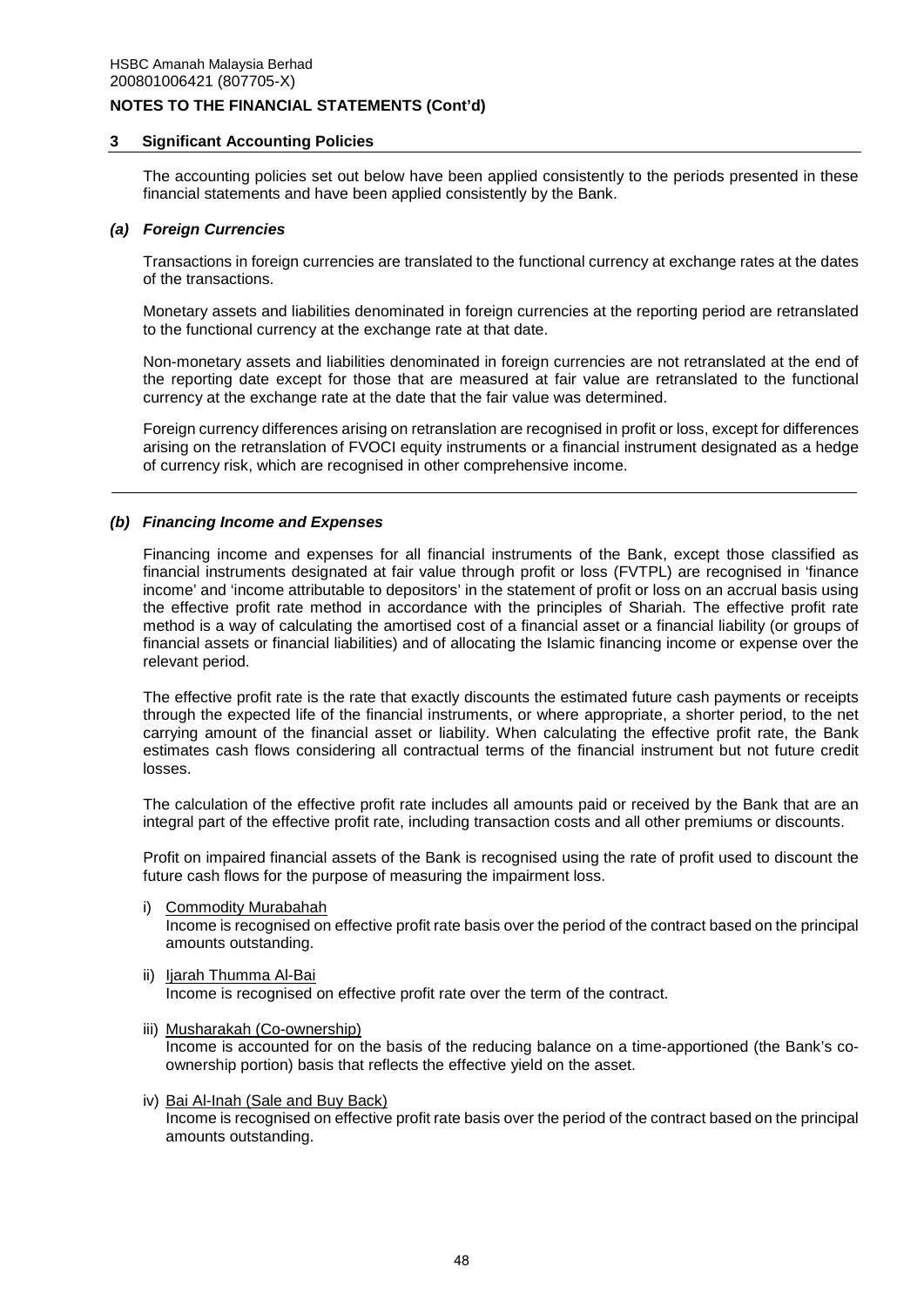## **3 Significant Accounting Policies (Cont'd)**

### *(b) Financing Income and Expenses (Cont'd)*

- v) Ujrah (rendering services for credit card-i holders) Income is recognised based on the identified services, benefits and privileges in exchange of a fee.
- vi) Ujrah (rendering services for facilities other than credit card-i holders) Income is recognised based on mutually agreed fee to provide the facility to customers.

Financing income and expenses from Islamic Banking operations are recognised on an accrual basis and in accordance with the principles of Shariah.

Financing income and expenses of the Bank presented in the statement of profit and loss include:

- profit on financial assets and liabilities measured at amortised costs calculated on an effective profit rate basis;
- profit on FVOCI investment securities calculated on an effective profit rate basis;
- the effective portion of fair value changes in qualifying hedging derivatives designated in cash flow hedges of variability in profit cash flows, in the same period that the hedged cash flows affect financing income/expense; and
- the effective portion of fair value changes in qualifying hedging derivatives designated in fair value hedges of profit rate risk.

### *(c) Fees and commission, net trading income and other operating income*

Fee income is earned from a diverse range of services the Bank provides to their customers. Fee income is accounted for as follows:

- income earned on the execution of a significant act is recognised as revenue when the act is completed;
- income earned from the provision of services is recognised as revenue as the services are provided; and
- income which forms an integral part of the effective profit rate of a financial instrument is recognised as an adjustment to the effective profit rate and recorded in 'financing income' (see Note 3(b)).

Dividend income is recognised when the right to receive payment is established. This is the ex-dividend date for listed equity securities, and usually the date when shareholders approve the dividend for unlisted equity securities.

Net trading income comprises all gains and losses from changes in the fair value of financial assets and financial liabilities FVTPL, together with the related profit income and expense; and it also includes all gains and losses from changes in the fair value of derivatives that are managed in conjunction with financial assets and liabilities measured at fair value through profit or loss.

Net income/(expense) from financial instruments designated at fair value includes:

- all gains and losses from changes in the fair value of financial assets and financial liabilities designated at fair value through profit or loss, including liabilities under investment contracts;
- all gains and losses from changes in the fair value of derivatives that are managed in conjunction with financial assets and liabilities designated at fair value through profit or loss; and
- profit income, profit expense and dividend income in respect of:
	- financial assets and financial liabilities designated at fair value through profit or loss; and
	- derivatives managed in conjunction with the above, except for profit arising from debt securities issued by the Bank and derivatives managed in conjunction with those debt securities, which is recognised in 'financing income and expenses' (Note 3(b)).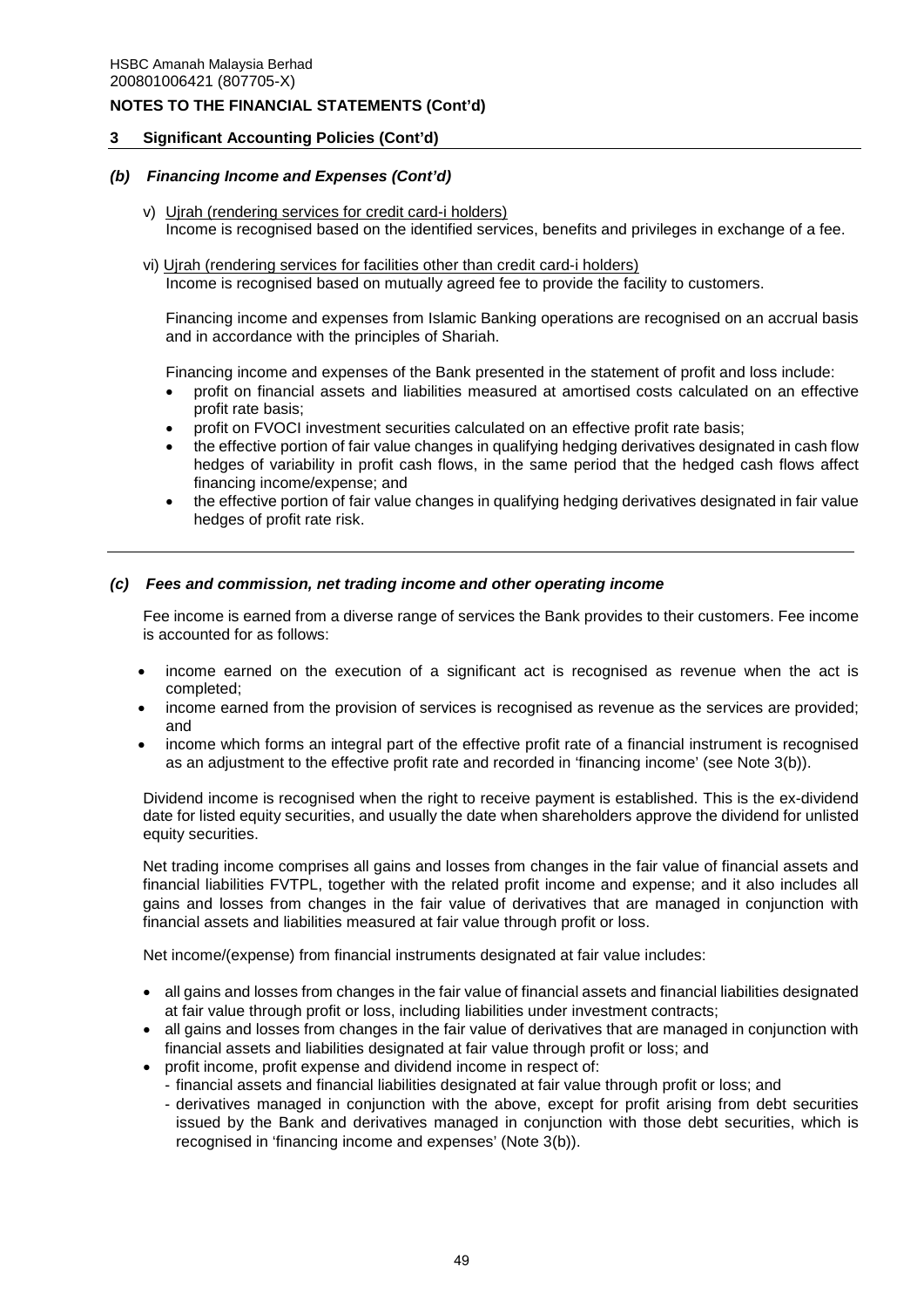### **3 Significant Accounting Policies (Cont'd)**

# *(c) Fees and commission, net trading income and other operating income (Cont'd)*

The fair value of financial instruments is generally measured on an individual basis. However, in cases where the Bank manages a group of financial assets and liabilities according to its net market or credit risk exposure, the fair value of the group of financial instruments is measured on a net basis but the underlying financial assets and liabilities are presented separately in the financial statements, unless they satisfy the offsetting criteria.

### *(d) Income tax*

Income tax comprises current tax and deferred tax. Income tax is recognised in the profit or loss except to the extent that it relates to items recognised in other comprehensive income or directly in equity, in which case it is recognised in the same statement in which the related item appears.

Current tax is the tax expected to be payable or receivable on the taxable income or loss for the financial year, calculated using tax rates enacted or substantively enacted at the end of the reporting period, and any adjustment to tax payable in respect of previous financial years. The Bank provides for potential current tax liabilities that may arise on the basis of the amounts expected to be paid to the tax authorities. Current tax assets and liabilities are offset when the Bank intends to settle on a net basis and the legal right to offset exists.

Deferred tax is recognised on temporary differences between the carrying amounts of assets and liabilities in the balance sheet and the amounts attributed to such assets and liabilities for tax purposes. Deferred tax liabilities are generally recognised for all taxable temporary differences and deferred tax assets are recognised to the extent that it is probable that future taxable profits will be available against which deductible temporary differences can be utilised.

Deferred tax is calculated using the tax rates expected to apply in the periods in which the assets will be realised or the liabilities settled, based on tax rates and laws enacted, or substantively enacted, by the balance sheet date. Deferred tax assets and liabilities are offset when they arise in the same tax reporting group and relate to income taxes levied by the same taxation authority, and when the Bank has a legal right to offset.

Deferred tax relating to fair value of FVOCI investments and cash flow hedging instruments which are charged or credited directly to other comprehensive income, is also charged or credited to other comprehensive income and is subsequently recognised in the profit or loss when the deferred fair value gain or loss is recognised in the profit or loss.

### *(e) Cash and cash equivalents*

For the purpose of the statements of cash flows, cash and cash equivalents include highly liquid investments that are readily convertible to known amounts of cash and which are subject to an insignificant risk of change in value. Cash and cash equivalents comprise cash at hand and bank balances, short term deposits and placements with banks maturing within one month.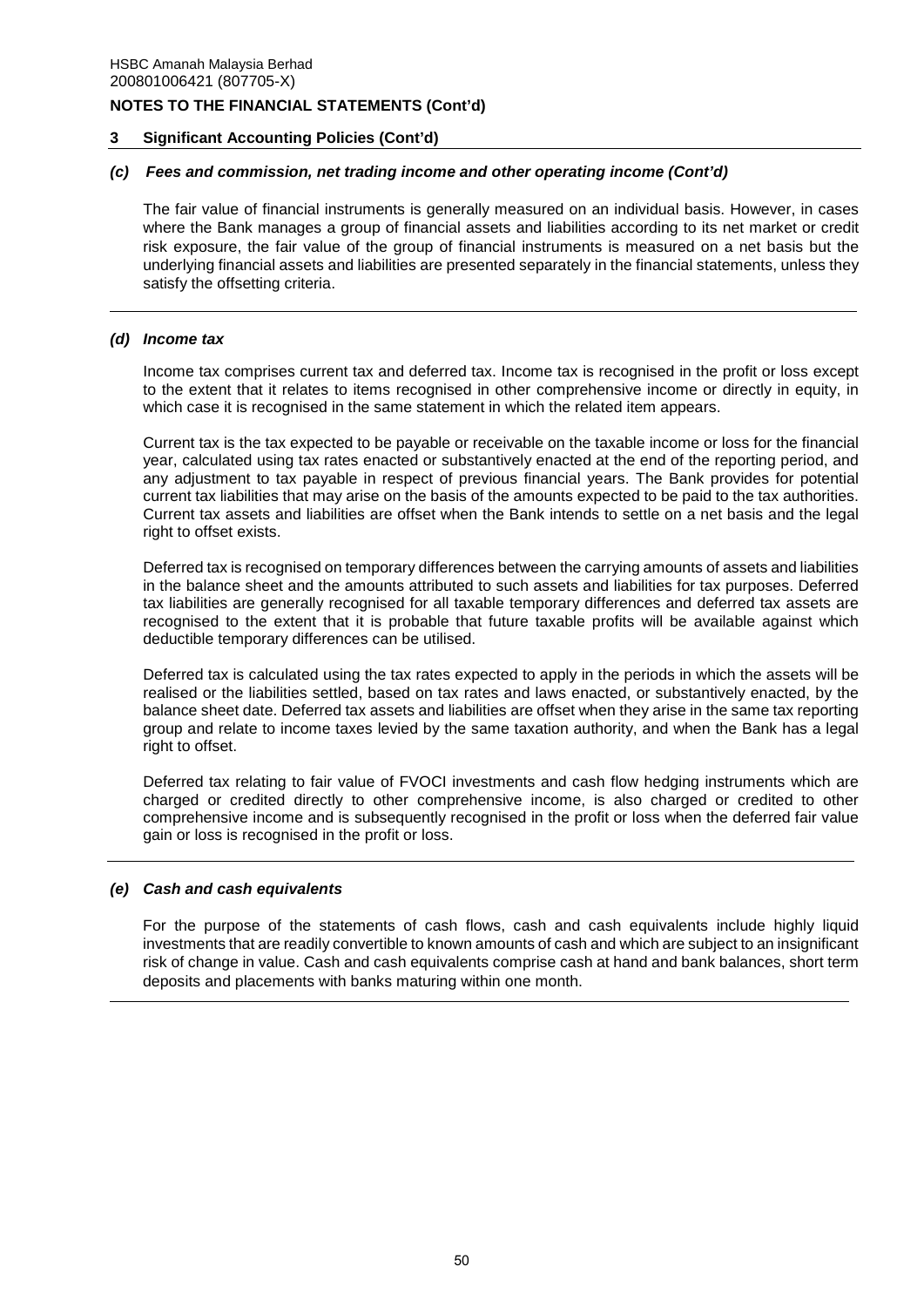## **3 Significant Accounting Policies (Cont'd)**

## *(f) Financial instruments*

### **(i) Initial recognition and measurement**

A financial asset or a financial liability is recognised in the statement of financial position when, and only when the Bank becomes a party to the contractual provisions of the instrument.

A financial instrument is recognised initially, at its fair value plus, in the case of a financial instrument not at fair value through profit or loss, transactions costs that are directly attributable to the acquisition or issue of the financial instrument.

### **(ii) Financial instruments categories and subsequent measurement**

The Bank categorises financial instruments as follows:

- financial instruments measured at amortised cost (See Note 3(g));
- financial assets measured at fair value through other comprehensive income (FVOCI) (Note 3(h));
- equity securities measured at fair value with fair value movements presented in OCI (Note 3(i)); or
- financial instruments designated at fair value through profit or loss (FVTPL) (Note 3(j)).

The Bank classifies its financial liabilities, as measured at amortised cost or designated at fair value through profit or loss (See accounting policies in Notes 3(g) and 3(j)).

# **(iii) Derecognition of financial assets and liabilities**

Financial assets are derecognised when the rights to receive cash flows from the assets have expired; or where the Bank has transferred its contractual rights to receive the cash flows of the financial assets, and has transferred substantially all the risks and rewards of ownership; or where both control and substantially all the risks and rewards are not retained.

Financial liabilities are derecognised when they are extinguished, i.e. when the obligation is discharged, cancelled, or expires.

### **(iv) Offsetting financial assets/liabilities and income/expenses**

Financial assets and liabilities are offset and the net amount reported in the statement of financial position when there is a legally enforceable right to offset the recognised amounts and the Bank intends to settle on a net basis, or realise the asset and settle the liability simultaneously. The legally enforceable right must not be contingent on future events and must be enforceable in the normal course of business and in the event of default, insolvency or bankruptcy.

The 'Gross amounts not offset in the statement of financial position' for derivatives and securities purchased under resale agreements and similar arrangements include transactions where:

- the counterparty has an offsetting exposure with the Bank and a master netting or similar arrangement is in place with a right of set off only in the event of default, insolvency or bankruptcy, or the offset criteria are otherwise not satisfied; and
- cash and non-cash collaterals are received and pledged in respect of the transactions described above.

Income and expenses are presented on a net basis only when permitted under the MFRSs, or for gains and losses arising from a group of similar transactions such as in the Bank's trading activity.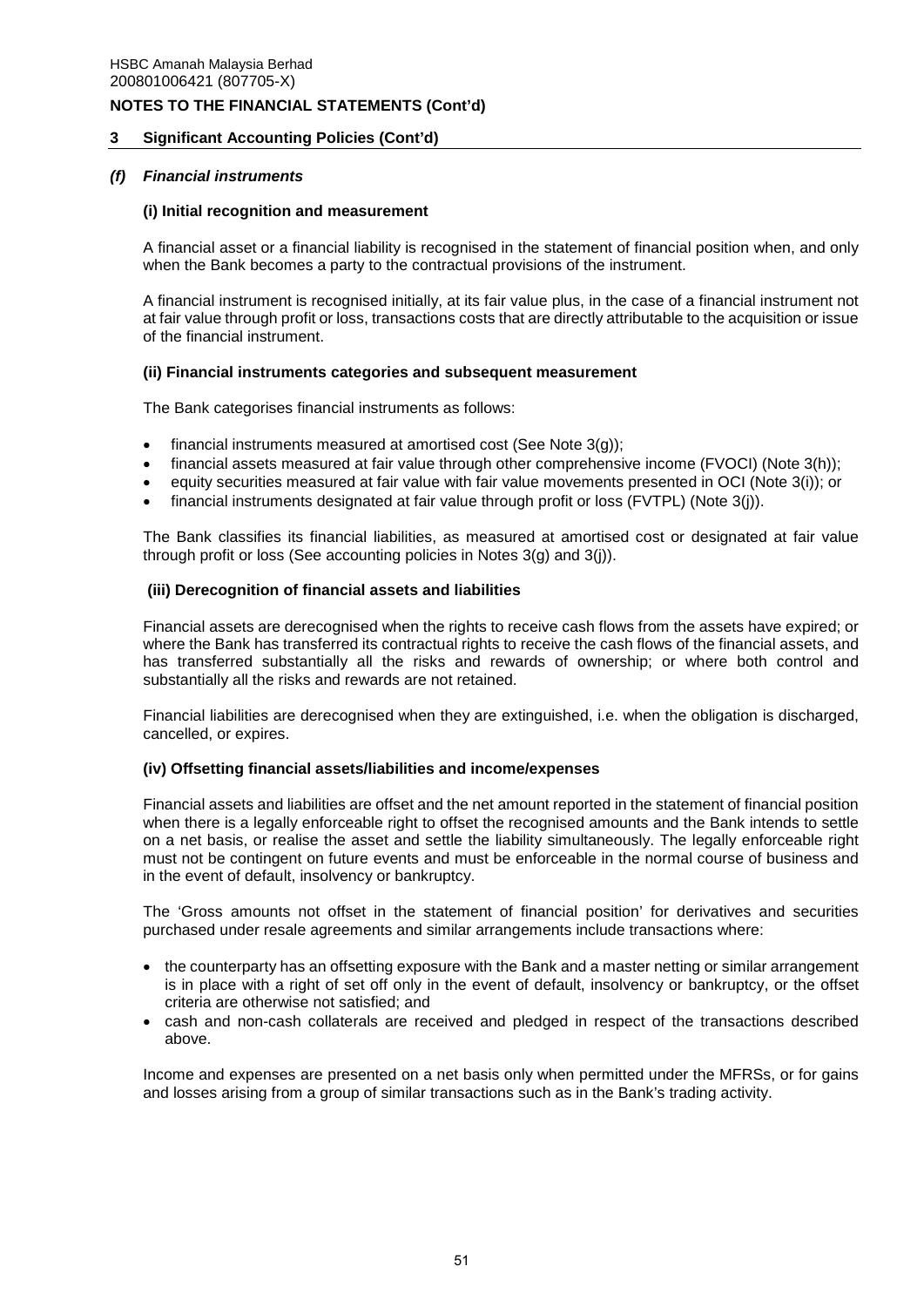# **3 Significant Accounting Policies (Cont'd)**

## *(f) Financial instruments (Cont'd)*

### **(v) Valuation of financial instruments**

All financial instruments are recognised initially at fair value. Fair value is the price that would be received to sell an asset or paid to transfer a liability in an orderly transaction between market participants at the measurement date. The fair value of a financial instrument on initial recognition is generally its transaction price (that is, the fair value of the consideration given or received). However, if there is a difference between the transaction price and the fair value of financial instruments whose fair value is based on a quoted price in an active market or a valuation technique that uses only data from observable markets, the Bank recognises the difference as a trading gain or loss at inception (day 1 gain or loss). In all other cases, the entire day 1 gain or loss is deferred and recognised in the income statement over the life of the transaction when the inputs become observable, the transaction matures or is closed out, or when the Bank enters into an offsetting transaction.

The fair value of financial instruments is generally measured on an individual basis. However, in cases where the Bank manages a group of financial assets and liabilities according to its net market or credit risk exposure, the fair value of the group of financial instruments is measured on a net basis but the underlying financial assets and liabilities are presented separately in the financial statements, unless they satisfy the MFRSs offsetting criteria.

Subsequent to initial recognition, the fair values of financial instruments measured at fair value are measured in accordance with the Bank's valuation methodologies, which are described in Note 6(b)(ii).

### **(vi) Derivative financial instruments and hedge accounting**

Derivatives are financial instruments that derive their value from the price of underlying items such as equities, profit rates or other indices. Derivatives are recognised initially and are subsequently measured at fair value through profit or loss. Derivatives are classified as assets when their fair value is positive or as liabilities when their fair value is negative. This includes embedded derivatives in financial liabilities which are bifurcated from the host contract when they meet the definition of a derivative on a stand-alone basis. Where the derivatives are managed with debt securities issued by the Bank that are designated at fair value, the contractual profit is shown in 'financing expense' together with the profit payable on the issued debt.

### Hedge accounting

When derivatives are not part of fair value designated relationships, if held for risk management purposes they are designated in hedge accounting relationships where the required criteria for documentation and hedge effectiveness are met. The Bank uses these derivatives or, where allowed, other non- derivative hedging instruments in fair value hedges, cash flow hedges or hedges of net investments in foreign operations as appropriate to accounting for the risk being hedged.

*Fair value hedge* 

Fair value hedge accounting does not change the recording of gains and losses on derivatives and other hedging instruments, but results in recognising changes in the fair value of the hedged assets or liabilities attributable to the hedged risk that would not otherwise be recognised in the income statement. If a hedge relationship no longer meets the criteria for hedge accounting, hedge accounting is discontinued and the cumulative adjustment to the carrying amount of the hedged item is amortised to the income statement on a recalculated effective profit rate, unless the hedged item has been derecognised, in which case it is recognised in the income statement immediately.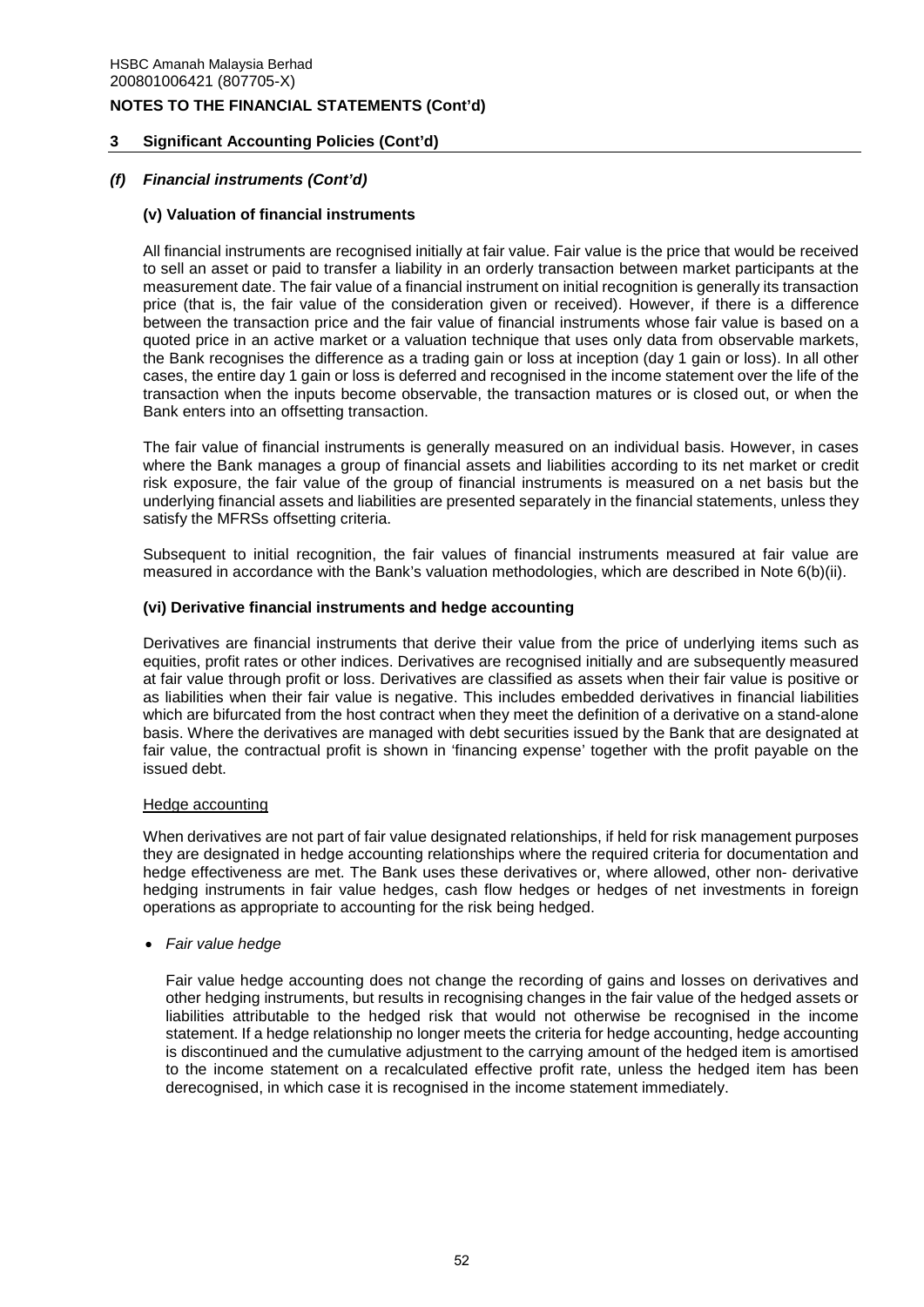# **3 Significant Accounting Policies (Cont'd)**

## *(f) Financial instruments (Cont'd)*

## **(vi) Derivative financial instruments and hedge accounting (Cont'd)**

Hedge accounting (Cont'd)

*Cash flow hedge* 

The effective portion of gains and losses on hedging instruments is recognised in other comprehensive income and the ineffective portion of the change in fair value of derivative hedging instruments that are part of a cash flow hedge relationship is recognised immediately in the income statement within 'Other operating income'. The accumulated gains and losses recognised in other comprehensive income are reclassified to the income statement in the same periods in which the hedged item affects profit or loss. When a hedge relationship is discontinued, or partially discontinued, any cumulative gain or loss recognised in other comprehensive income remains in equity until the forecast transaction is recognised in the income statement. When a forecast transaction is no longer expected to occur, the cumulative gain or loss previously recognised in other comprehensive income is immediately reclassified to the income statement.

*Hedging Instruments impacted by Inter-Bank Offered Rates (IBOR) Reform* 

The first set of amendments (Phase 1) to MFRS 9 and MFRS 139, which came into effect from 1 January 2020 (with early adoption allowed from 1 January 2019) primarily allowed the assumption that the interbank offered rates (IBORs) are to continue unaltered for the purposes of forecasting hedged cash flows until such time as the uncertainty of transitioning to risk free rates (RFRs) is resolved.

The second set of amendments (Phase 2), which was effective from 1 January 2021 allows for modification of hedge documentation to reflect the components of hedge relationships which have transitioned to RFRs on an economically equivalent basis as a direct result of the IBOR transition. The Phase 2 amendments address issues arising during the IBOR reform, including specifying when the Phase 1 amendments will cease to apply, when hedge designations and documentation should be updated, and when hedges of the alternative benchmark rate as the hedged risk are permitted.

On 24 September 2021, Bank Negara Malaysia announced the launch of the Malaysia Overnight Rates (MYOR) as the new alternative reference rate for Malaysia. The MYOR will run in parallel to the existing KLIBOR rates. The publication of the 2- and 12-month KLIBOR tenors will be discontinued on 1 January 2023. The remaining 1-, 3- and 6-month KLIBOR tenors will be reviewed in the second half of 2022. A new Islamic benchmark rate to replace the Kuala Lumpur Islamic Reference Rate will be announced by the first half of 2022.

The Bank does not have any hedging instruments as at 31 December 2021 and 31 December 2020.

## *(g) Financial instruments measured at amortised cost*

Financial assets that are held to collect the contractual cash flows and that contain contractual terms that give rise on specified dates to cash flows that are solely payments of principal and profit, such as most advances and financing to banks and customers and some debt securities, are measured at amortised cost. In addition, most financial liabilities are measured at amortised cost. The carrying value of these financial assets at initial recognition includes any directly attributable transactions costs.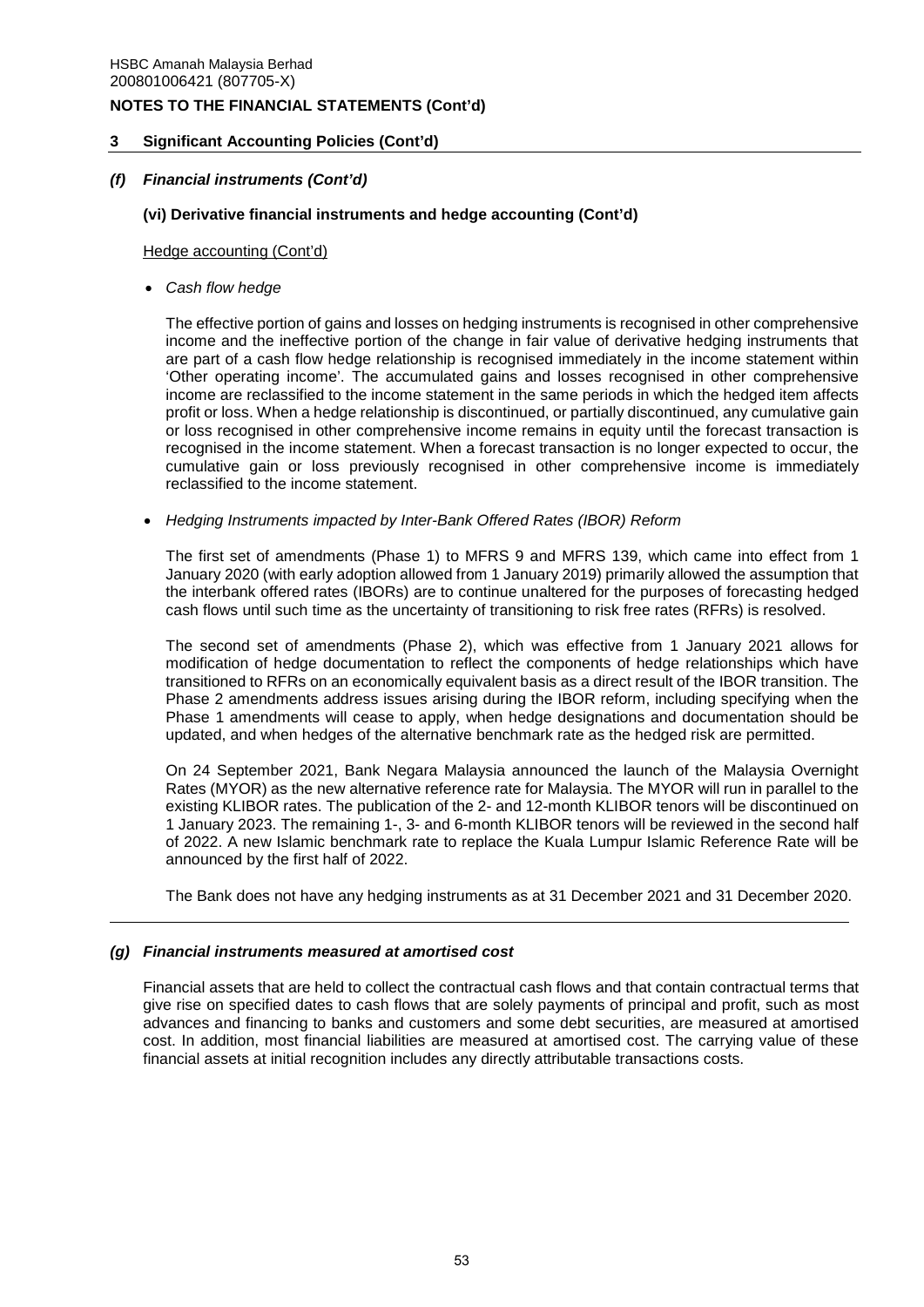# **3 Significant Accounting Policies (Cont'd)**

## *(g) Financial instruments measured at amortised cost (Cont'd)*

Financing and advances consist of Commodity Murabahah, Ijarah Thumma Al-Bai, Diminishing Musharakah, Bai Al-Inah and Ujrah contracts. They include financing and advances to customers and placements with banks that originated from the Bank, which are not classified as either held for trading or designated at fair value. They are recognised when cash is advanced to customers and derecognised when either the customer pays its obligations, or the advances are sold or written off, or substantially all the risks and rewards of ownership are transferred. They are initially recorded at fair value plus any directly attributable transaction costs and are subsequently measured at amortised cost using the effective profit rate method, less any reduction from impairment or uncollectibility.

The Bank may commit to underwrite financing and advances on fixed contractual terms for specified periods of time. When the financing and advances arising from the lending commitment is expected to be held for trading, the commitment to lend is recorded as a derivative. When the Bank intends to hold the financing and advances, the related commitment is included in the impairment calculations set out in Note 3(k). They are derecognised when either the borrower repays its obligations, or the financing and advances are sold or written off, or substantially all the risks and rewards of ownership are transferred.

For financing under the Syndicated Investment Account for Financing/Investment Agency Account (SIAF/IAA) arrangements, the Bank applies the derecognition principles as stated in accounting policy Note 3(f)(iii) on derecognition of financial assets.

# **(i) Contracts under Islamic sell and buyback agreements**

When debt securities are sold subject to a commitment to repurchase them at a predetermined price (repos), they remain on the balance sheet and a liability is recorded in respect of the consideration received. Securities purchased under commitments to resell (reverse repos) are not recognised on the balance sheet and an asset is recorded in respect of the initial consideration paid. Non-trading repos and reverse repos are measured at amortised cost. The difference between the sale and repurchase price or between the purchase and resale price is treated as profit and recognised in net financing income over the life of the agreement. Contracts that are economically equivalent to reverse repurchase or repurchase agreements (such as sales or purchases of debt securities entered into together with total return swaps with the same counterparty) are accounted for similarly to, and presented together with, reverse repurchase or repurchase agreements.

### **(ii) Financial liabilities measured at amortised cost**

Financial liabilities that are not classified as fair value through profit or loss fall into this category and are measured at amortised cost. The financial liabilities measured at amortised cost are deposits from customers, deposits and placement from banks and other financial institutions, bills payable, other liabilities and subordinated liabilities.

Financial liabilities are recognised when the Bank enters into the contractual provisions of the arrangements with counterparties, which are generally on trade date, and initially measured at fair value, which is normally the consideration received. Subsequent measurement of financial liabilities, other than those measured at fair value through profit or loss and financial guarantees, is at amortised cost, using the effective profit method to amortise the difference between proceeds received, net of directly attributable transaction costs incurred, and the redemption amount over the expected life of the instrument.

Subordinated liabilities of the Bank are measured at amortised cost using the effective profit rate method, except for the portions which are fair value hedged, which are adjusted for the fair value gains or losses attributable to the hedged risks. Profits payable on subordinated liabilities of the Bank is recognised on an accrual basis.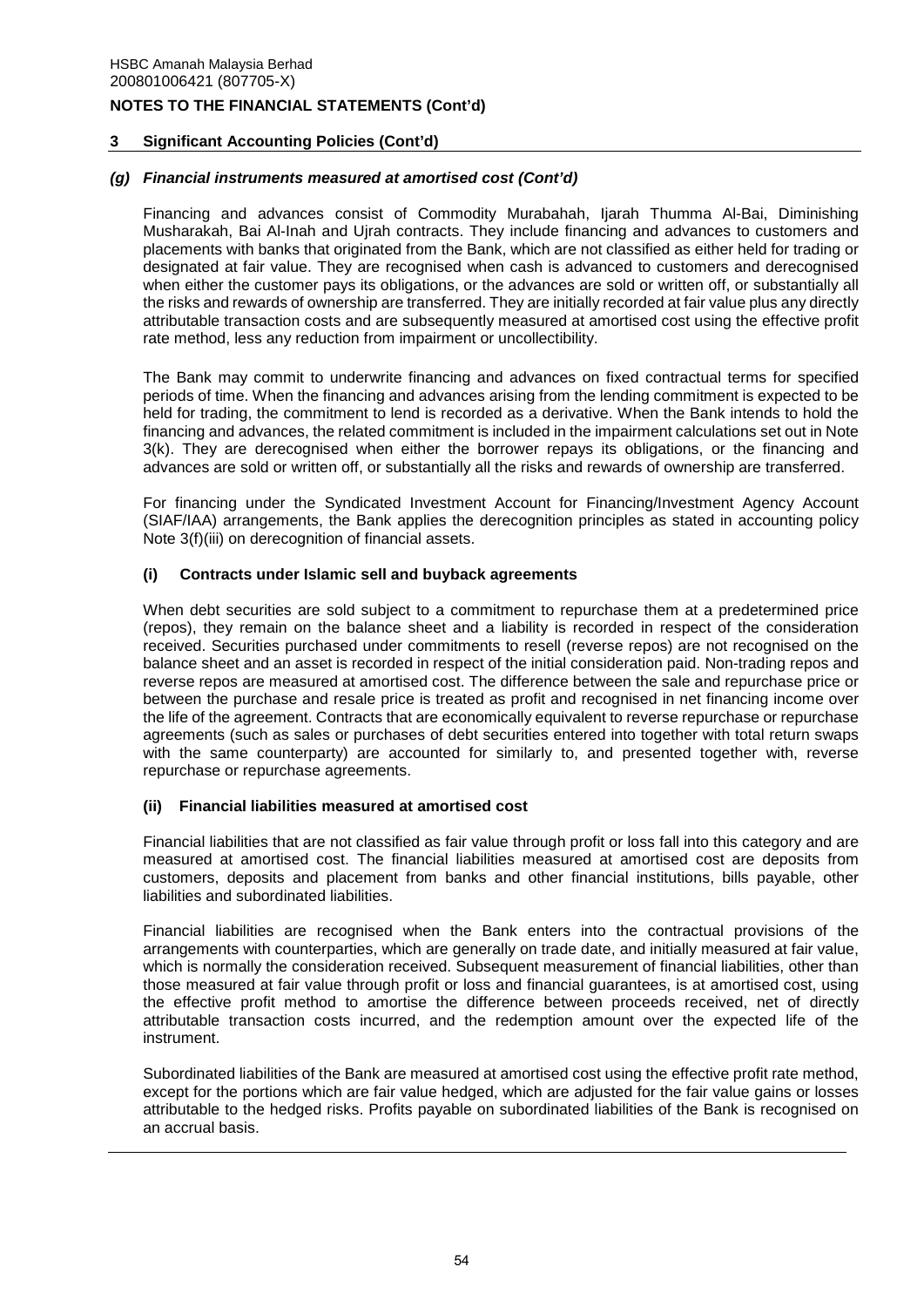# **3 Significant Accounting Policies (Cont'd)**

# *(h) Financial assets measured at fair value through other comprehensive income (FVOCI)*

Financial assets held for a business model that is achieved by both collecting contractual cash flows and selling and that contain contractual terms that give rise on specified dates to cash flows that are solely payments of principal and profit are measured at FVOCI. These comprise primarily debt securities. They are recognised on the trade date when the Bank enters into contractual arrangements to purchase and are normally derecognised when they are either sold or redeemed. They are subsequently remeasured at fair value and changes therein (except for those relating to impairment, financing income and foreign currency exchange gains and losses) are recognised in other comprehensive income until the assets are sold. Upon disposal, the cumulative gains or losses in other comprehensive income are recognised in the income statement as 'Other operating income'. Financial assets measured at FVOCI are included in the impairment calculations set out below and impairment is recognised in profit or loss.

### *(i) Equity securities measured at fair value with fair value movements presented in Other Comprehensive Income (OCI)*

The equity securities for which fair value movements are shown in OCI are business facilitation and other similar investments where the Bank holds the investments other than to generate a capital return. Gains or losses on the derecognition of these equity securities are not transferred to profit or loss. Dividend income is recognised in profit or loss.

# *(j) Financial instruments designated at fair value through profit or loss (FVTPL)*

Financial instruments, other than those held for trading, are classified in this category if they meet one or more of the criteria set out below and are so designated irrevocably at inception:

- the use of the designation removes or significantly reduces an accounting mismatch; and
- when a group of financial assets and liabilities or a group of financial liabilities is managed and its performance is evaluated on a fair value basis, in accordance with a documented risk management or investment strategy;
- where the financial liability contains one or more non-closely related embedded derivatives

Designated financial assets are recognised when the Bank enters into contracts with counterparties, which is generally on trade date, and are normally derecognised when the rights to the cash flows expire or are transferred. Designated financial liabilities are recognised when the Bank enters into contracts with counterparties, which is generally on settlement date, and are normally derecognised when extinguished. Subsequent changes in fair values are recognised in the income statement in 'Net income/(expenses) from financial liabilities designated at fair value' except for the effect of changes in the liabilities' credit risk which is presented in OCI, unless that treatment would create or enlarge an accounting mismatch in profit or loss.

Under the above criterion, the main classes of financial instruments designated by the Bank are:

 Debt instruments for funding purposes that are designated to reduce an accounting mismatch (including Multi-currency sukuk programme)

The profit and/or foreign exchange exposure on certain fixed rate debt securities issued has been matched with the profit and/or foreign exchange exposure on certain swaps as part of a documented risk management strategy.

Structured liabilities designated at fair value through profit or loss

Structured liabilities of the Bank designated at fair value are recognised in the balance sheet in 'Structured Liabilities Designated at Fair Value'. Please refer to Note 21.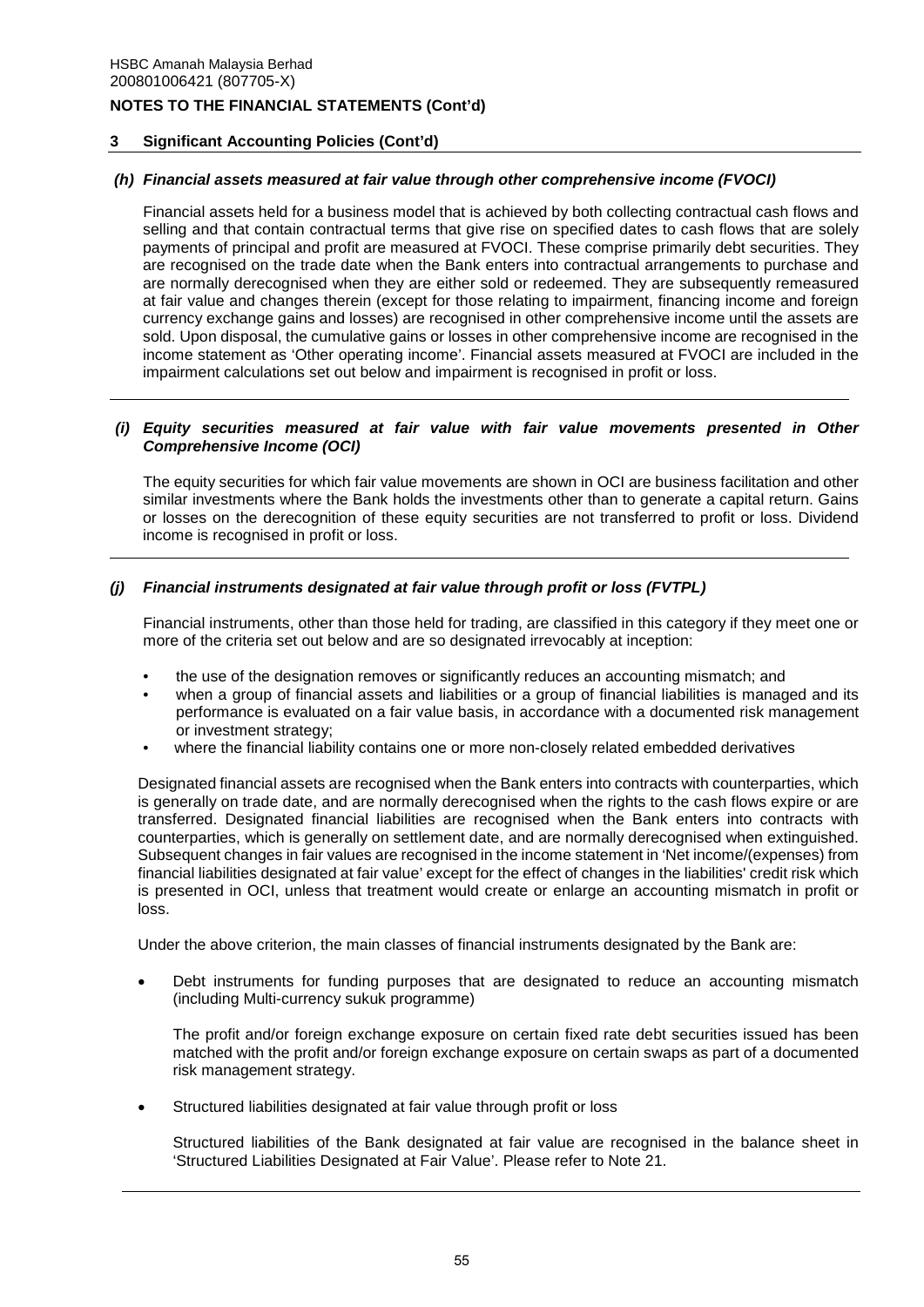# **3 Significant Accounting Policies (Cont'd)**

## *(k) Impairment of amortised cost and FVOCI financial assets*

Expected credit losses (ECL) are recognised for placements and advances to banks, advances and financing to customers, non-trading reverse repurchase agreements, other financial assets held at amortised cost, debt instruments measured at fair value through other comprehensive income, debt instruments measured at amortised cost and certain financing commitments and financial guarantee contracts. At initial recognition, allowance (or provision in the case of some financing commitments and financial guarantees) is required for ECL resulting from default events that are possible within the next 12 months (or less, where the remaining life is less than 12 months) (12-month ECL). In the event of a significant increase in credit risk, allowance (or provision) is required for ECL resulting from all possible default events over the expected life of the financial instrument (lifetime ECL). Financial assets where 12 month ECL is recognised are considered to be 'stage 1'; financial assets which are considered to have experienced a significant increase in credit risk are in 'stage 2'; and financial assets for which there is objective evidence of impairment so are considered to be in default or otherwise credit-impaired are in 'stage 3'.

# **(i) Credit-impaired (stage 3)**

The Bank determines that a financial instrument is credit-impaired and in stage 3 by considering relevant objective evidence, primarily whether:

- Quantitative criteria
	- contractual payments of either principal or profit are past due for more than 90 days.
- Qualitative criteria
	- there are other indications that the borrower is unlikely to pay such as when a concession has been granted to the borrower for economic or legal reasons relating to the borrower's financial condition; and
	- the financing and advances is otherwise considered to be in default.

If such unlikeliness to pay is not identified at an earlier stage, it is deemed to occur when an exposure is 90 days past due. Therefore, the definitions of credit-impaired and default are aligned as far as possible so that stage 3 represents all financings which are considered defaulted or otherwise credit-impaired. Financing income is recognised by applying the effective profit rate to the amortised cost amount, i.e. gross carrying amount less ECL allowance.

### **(ii) Write-off**

Financial assets (and the related impairment allowances) are normally written off, either partially or in full, when there is no realistic prospect of recovery. Where financing and advances are secured, this is generally after receipt of any proceeds from the realisation of security. In circumstances where the net realisable value of any collateral has been determined and there is no reasonable expectation of further recovery, write-off may be earlier.

### **(iii) Renegotiation**

Financing and advances are identified as renegotiated and classified as credit-impaired when the contractual payment terms are modified due to significant credit distress of the borrower. Renegotiated financing remains classified as credit-impaired until there is sufficient evidence to demonstrate a significant reduction in the risk of non-payment of future cash flows and retain the designation of renegotiated until maturity or derecognition.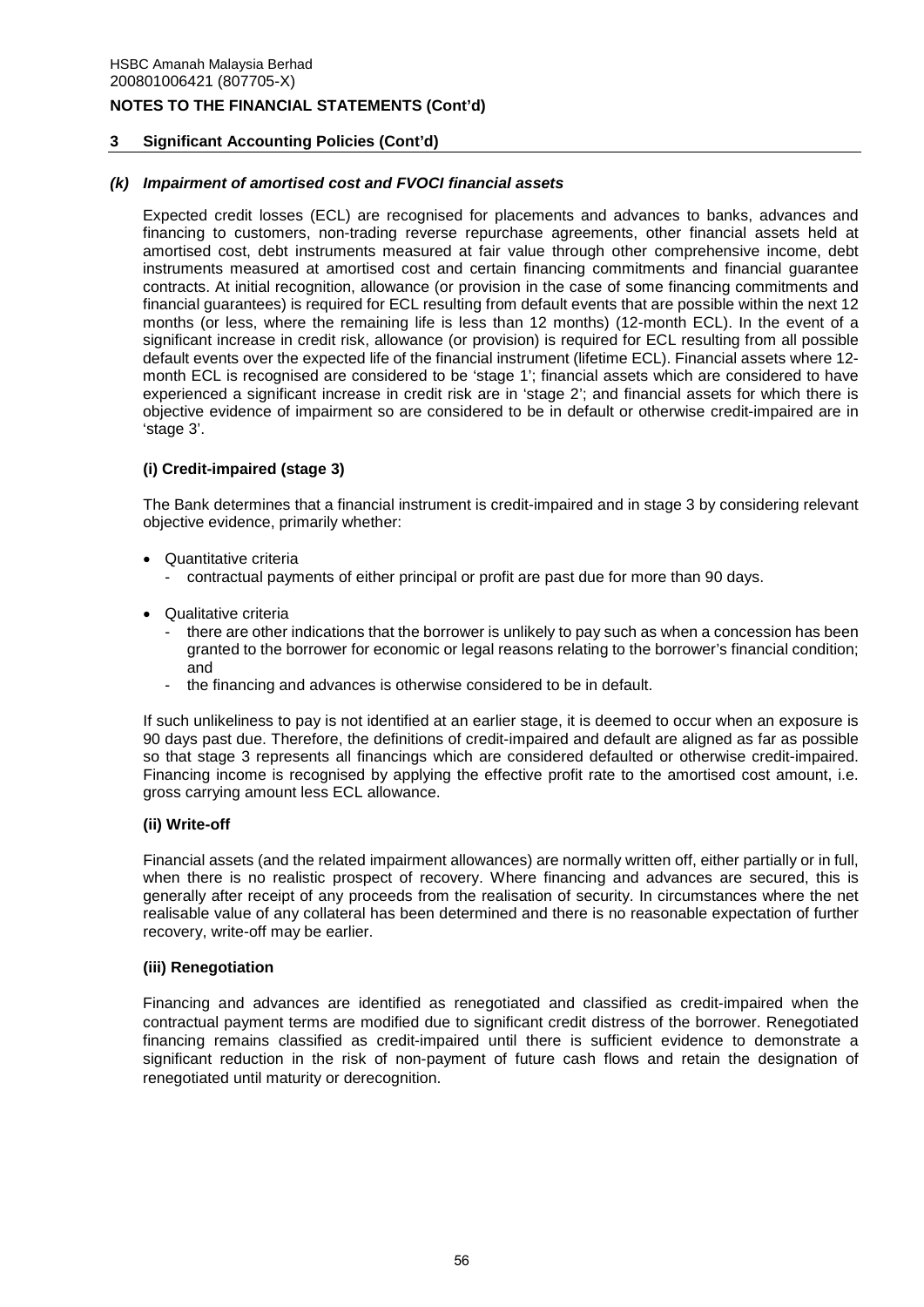## **3 Significant Accounting Policies (Cont'd)**

### *(k) Impairment of amortised cost and FVOCI financial assets*

### **(iii) Renegotiation (Cont'd)**

A financing and advances that is renegotiated is derecognised if the existing agreement is cancelled and a new agreement is made on substantially different terms or if the terms of an existing agreement are modified such that the renegotiated financing is a substantially different financial instrument. The renegotiated financing and advances may be reclassified as unimpaired when restructured payment is received and observed for a minimum period of 12 months.

Other than originated credit-impaired financing, all other modified financing could be transferred out of Stage 3 if they no longer exhibit any evidence of being credit-impaired and, in the case of renegotiated financing, there is sufficient evidence to demonstrate a significant reduction in the risk of non-payment of future cash flows, over the minimum observation period, and there are no other indicators of impairment. These financing could be transferred to stage 1 or 2 based on the mechanism as described below by comparing the risk of a default occurring at the reporting date (based on the modified contractual terms) and the risk of a default occurring at initial recognition (based on the original, unmodified contractual terms). Any amount written off as a result of the modification of contractual terms would not be reversed. For detail of the risk management process on renegotiated financings, please refer to 'Renegotiated financings and forbearance' in Note 4(b)(iii).

#### **(iv) Financing and advances modifications other than renegotiated financing and advances**

Financing and advances modifications that are not identified as renegotiated are considered to be commercial restructuring. Where a commercial restructuring results in a modification (whether legalised through an amendment to the existing terms or the issuance of a new financing contract) such that the Bank's rights to the cash flows under the original contract have expired, the old financing is derecognised and the new financing is recognised at fair value. The rights to cash flows are generally considered to have expired if the commercial restructure is at market rates and no payment-related concession has been provided.

Mandatory and general offer of financing and advances modifications that are not borrower-specific, for example market-wide customer relief programmes, have not been classified as renegotiated financing and advances, and generally have not resulted in derecognition, but their stage allocation is determined considering all available and supportable information under our ECL impairment policy.

Changes made to these financial instruments, including financing and advances that are economically equivalent and required by profit rate benchmark reform do not result in the derecognition or a change in the carrying amount of the financial instrument, but instead require the effective profit rate to be updated to reflect the change of the profit rate benchmark.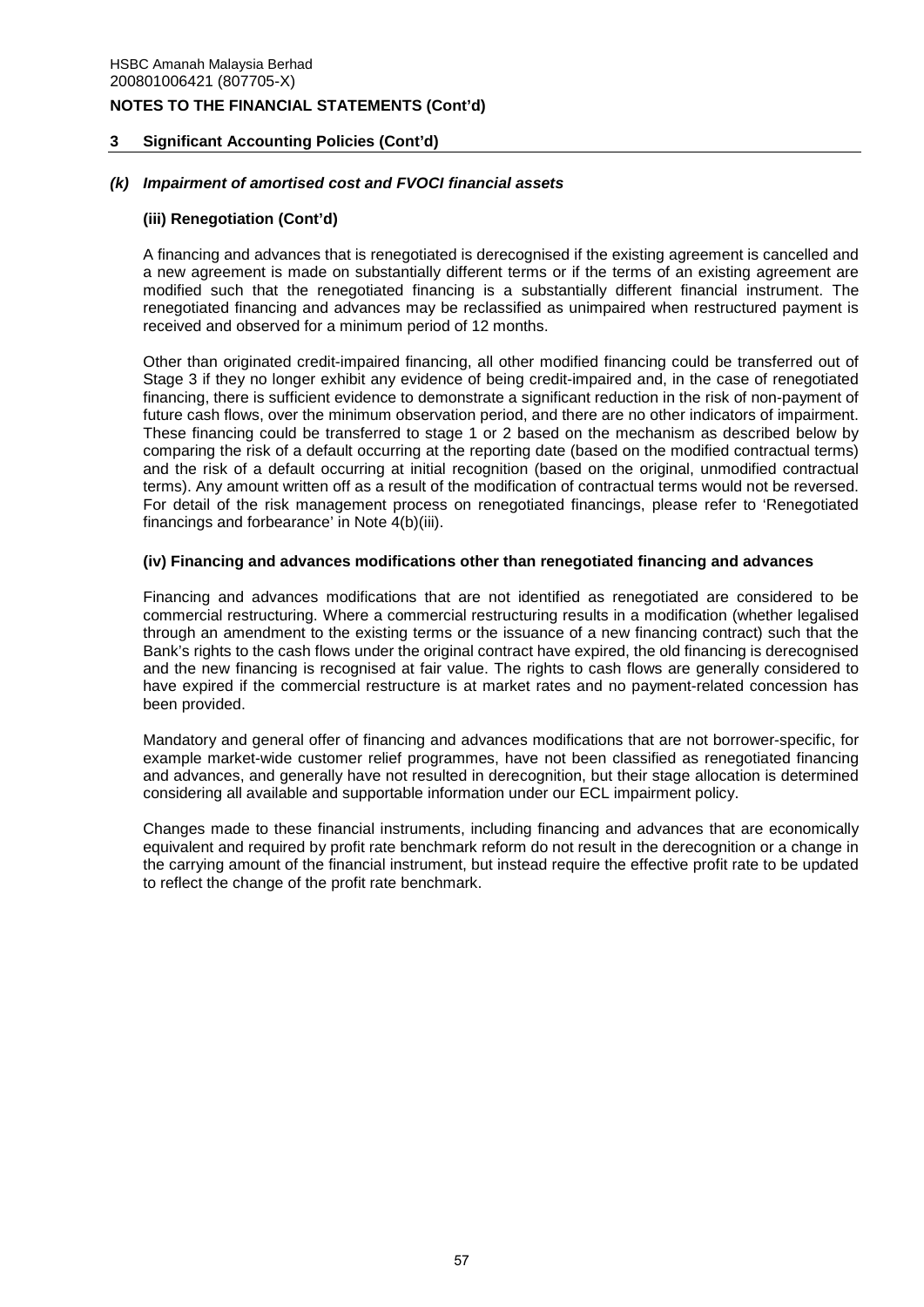# **3 Significant Accounting Policies (Cont'd)**

## *(k) Impairment of amortised cost and FVOCI financial assets*

## **(v) Significant increase in credit risk (Stage 2)**

An assessment of whether credit risk has increased significantly since initial recognition is performed at each reporting period by considering the change in the risk of default occurring over the remaining life of the financial instrument. The assessment explicitly or implicitly compares the risk of default occurring at the reporting date compared to that at initial recognition, taking into account reasonable and supportable information, including information about past events, current conditions and future economic conditions. The assessment is unbiased, probability-weighted, and to the extent relevant, uses forward-looking information consistent with that used in the measurement of ECL. The analysis of credit risk is multifactor. The determination of whether a specific factor is relevant and its weight compared with other factors depends on the type of product, the characteristics of the financial instrument and the borrower, and the geographical region. Therefore, it is not possible to provide a single set of criteria that will determine what is considered to be a significant increase in credit risk and these criteria will differ for different types of lending, particularly between retail and wholesale. However, unless identified at an earlier stage, all financial assets are deemed to have suffered a significant increase in credit risk when 30 days past due. In addition, wholesale financing and advances that are individually assessed, and are included in the watch or worry list due to credit reason, are included in stage 2.

For wholesale portfolios, the quantitative comparison assesses default risk using a lifetime probability of default (PD) which encompasses a wide range of information including the obligor's customer risk rating, macroeconomic condition forecasts and credit transition probabilities. For origination CRRs up to 3.3, significant increase in credit risk is measured by comparing the average PD for the remaining term estimated at origination with the equivalent estimation at reporting date. The quantitative measure of significance varies depending on the credit quality at origination as follows:

| <b>Origination CRR</b> | Significant trigger - PD to increase by |
|------------------------|-----------------------------------------|
| $0.1 - 1.2$            | 15bps                                   |
| $2.1 - 3.3$            | 30bps                                   |

For CRRs greater than 3.3 that are not impaired, a significant increase in credit risk is considered to have occurred when the origination PD has doubled. The significance of changes in PD was informed by expert credit risk judgement, referenced to historical credit migrations and to relative changes in external market rates.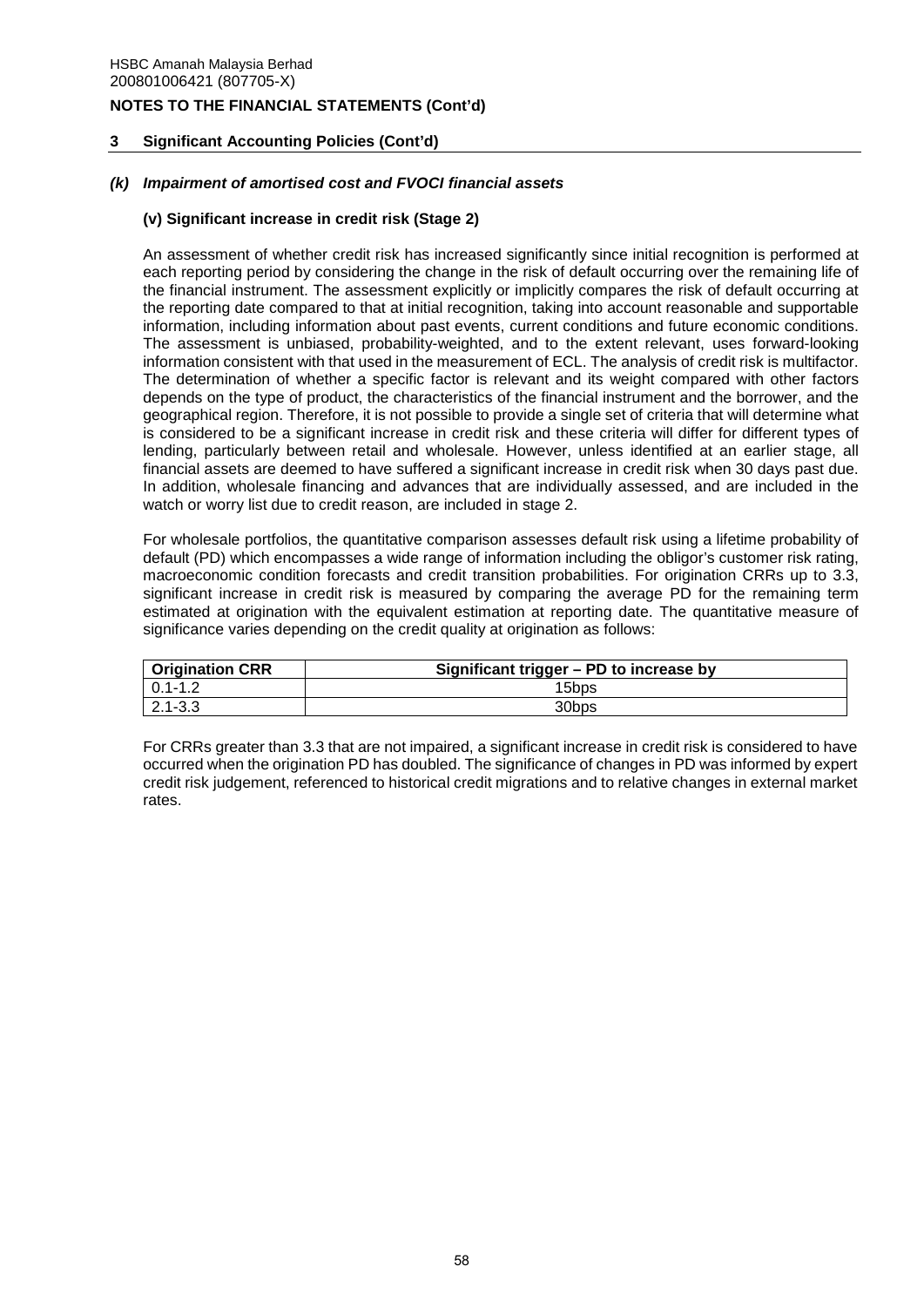# **3 Significant Accounting Policies (Cont'd)**

## *(k) Impairment of amortised cost and FVOCI financial assets (Cont'd)*

## **(v) Significant increase in credit risk (Stage 2) (Cont'd)**

For financing and advances originated prior to the implementation of MFRS 9, the origination PD does not include adjustments to reflect expectations of future macroeconomic conditions since these are not available without the use of hindsight. In the absence of this data, origination PD must be approximated assuming through-the-cycle (TTC) PDs and TTC migration probabilities, consistent with the instrument's underlying modelling approach and the CRR at origination. For these financing, the quantitative comparison is supplemented with additional CRR deterioration based thresholds as set out in the table below:

| <b>Origination CRR</b> | Additional significance criteria - Number of CRR grade notches<br>deterioration required to identify as significant credit deterioration<br>(Stage 2) (> or equal to) |  |
|------------------------|-----------------------------------------------------------------------------------------------------------------------------------------------------------------------|--|
| 0.1                    | 5 notches                                                                                                                                                             |  |
| $1.1 - 4.2$            | 4 notches                                                                                                                                                             |  |
| $4.3 - 5.1$            | 3 notches                                                                                                                                                             |  |
| $5.2 - 7.1$            | 2 notches                                                                                                                                                             |  |
| $7.2 - 8.2$            | 1 notches                                                                                                                                                             |  |
| 8.3                    | 0 notches                                                                                                                                                             |  |

Please refer to Note 4(b)(iii) for the 23-grade scale used for CRR.

For certain portfolios of debt securities where external market ratings are available and credit ratings are not used in credit risk management, the debt securities will be in stage 2 if their credit risk increases to the extent they are no longer considered investment grade. Investment grade is where the financial instrument has a low risk of incurring losses, the structure has a strong capacity to meet its contractual cash flow obligations in the near term and adverse changes in economic and business conditions in the longer term may, but will not necessarily, reduce the ability of the borrower to fulfil their contractual cash flow obligations.

For retail portfolios, default risk is assessed using a reporting date 12-month PD derived from credit scores which incorporate all available information about the customer. This PD is adjusted for the effect of macroeconomic forecasts for periods longer than 12 months and is considered to be a reasonable approximation of a lifetime PD measure. Retail exposures are first segmented into homogeneous portfolios, generally by product. Within each portfolio, the stage 2 accounts are defined as accounts with an adjusted 12-month PD greater than the average 12-month PD of financing and advances in that portfolio 12 months before they become 30 days past due. The expert credit risk judgement is that no prior increase in credit risk is significant. This portfolio-specific threshold identifies financings with a PD higher than would be expected from financing and advances that are performing as originally expected and higher than what would have been acceptable at origination. It therefore approximates a comparison of origination to reporting date PDs.

### **(vi) Unimpaired and without significant increase in credit risk – (stage 1)**

ECL resulting from default events that are possible within the next 12 months (12-month ECL) is recognised for financial instruments that remain in Stage 1.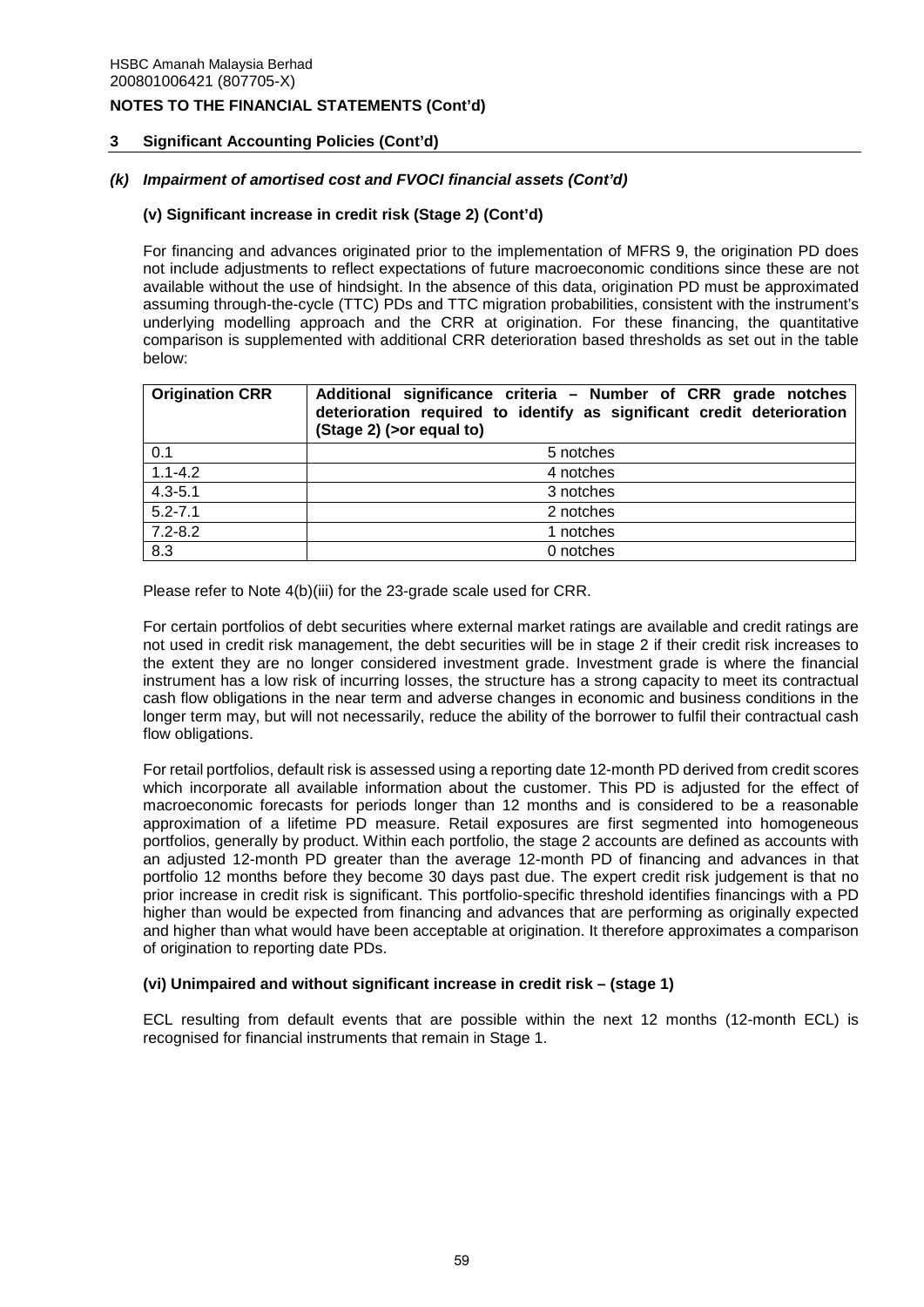# **3 Significant Accounting Policies (Cont'd)**

## *(k) Impairment of amortised cost and FVOCI financial assets (Cont'd)*

### **(vii) Movement between stages**

Financial assets can be transferred between the different categories depending on their relative increase in credit risk since initial recognition. Financial instruments are transferred out of stage 2 if their credit risk is no longer considered to be significantly increased since initial recognition based on the assessments described above. Except for renegotiated financing, financial instruments are transferred out of Stage 3 when they no longer exhibit any evidence of credit impairment as described above. Renegotiated financing will continue to be in Stage 3 until there is sufficient evidence to demonstrate a significant reduction in the risk of non-payment of future cash flows, observed over a minimum one-year period and there are no other indicators of impairment. For financing that are assessed for impairment on a portfolio basis, the evidence typically comprises a history of payment performance against the original or revised terms, as appropriate to the circumstances. For financing that are assessed for impairment on an individual basis, all available evidence is assessed on a case-by-case basis.

### **(viii) Measurement of ECL**

The assessment of credit risk, and the estimation of ECL, are unbiased and probability-weighted, and incorporate all available information which is relevant to the assessment including information about past events, current conditions and reasonable and supportable forecasts of future events and economic conditions at the reporting date. In addition, the estimation of ECL should take into account the time value of money.

In general, the Bank calculates ECL using three main components, a probability of default (PD), a loss given default (LGD) and the exposure at default (EAD).

The 12-month ECL is calculated by multiplying the 12-month PD, LGD and EAD. Lifetime ECL is calculated using the lifetime PD instead. The 12-month and lifetime PDs represent the probability of default occurring over the next 12 months and the remaining maturity of the instrument respectively.

The EAD represents the expected balance at default, taking into account the repayment of principal and profit from the balance sheet date to the default event together with any expected drawdowns of committed facilities. The LGD represents expected losses on the EAD given the event of default, taking into account, among other attributes, the mitigating effect of collateral value at the time it is expected to be realised and the time value of money.

The ECL for wholesale Stage 3 is determined on an individual basis using a discounted cash flow (DCF) methodology. The expected future cash flows are based on the credit risk officer's estimates as at the reporting date, reflecting reasonable and supportable assumptions and projections of future recoveries and expected future receipts of profit. Collateral is taken into account if it is likely that the recovery of the outstanding amount will include realisation of collateral based on the estimated fair value of collateral at the time of expected realisation, less costs for obtaining and selling the collateral. The cash flows are discounted at a reasonable approximation of the original effective profit rate. For significant cases, cash flows under four different scenarios are probability-weighted by reference to the economic scenarios applied more generally by the Bank and the judgement of the credit risk officer in relation to the likelihood of the workout strategy succeeding or receivership being required. For less significant cases, the effect of different economic scenarios and work-out strategies are approximated and applied as an adjustment to the most likely outcome.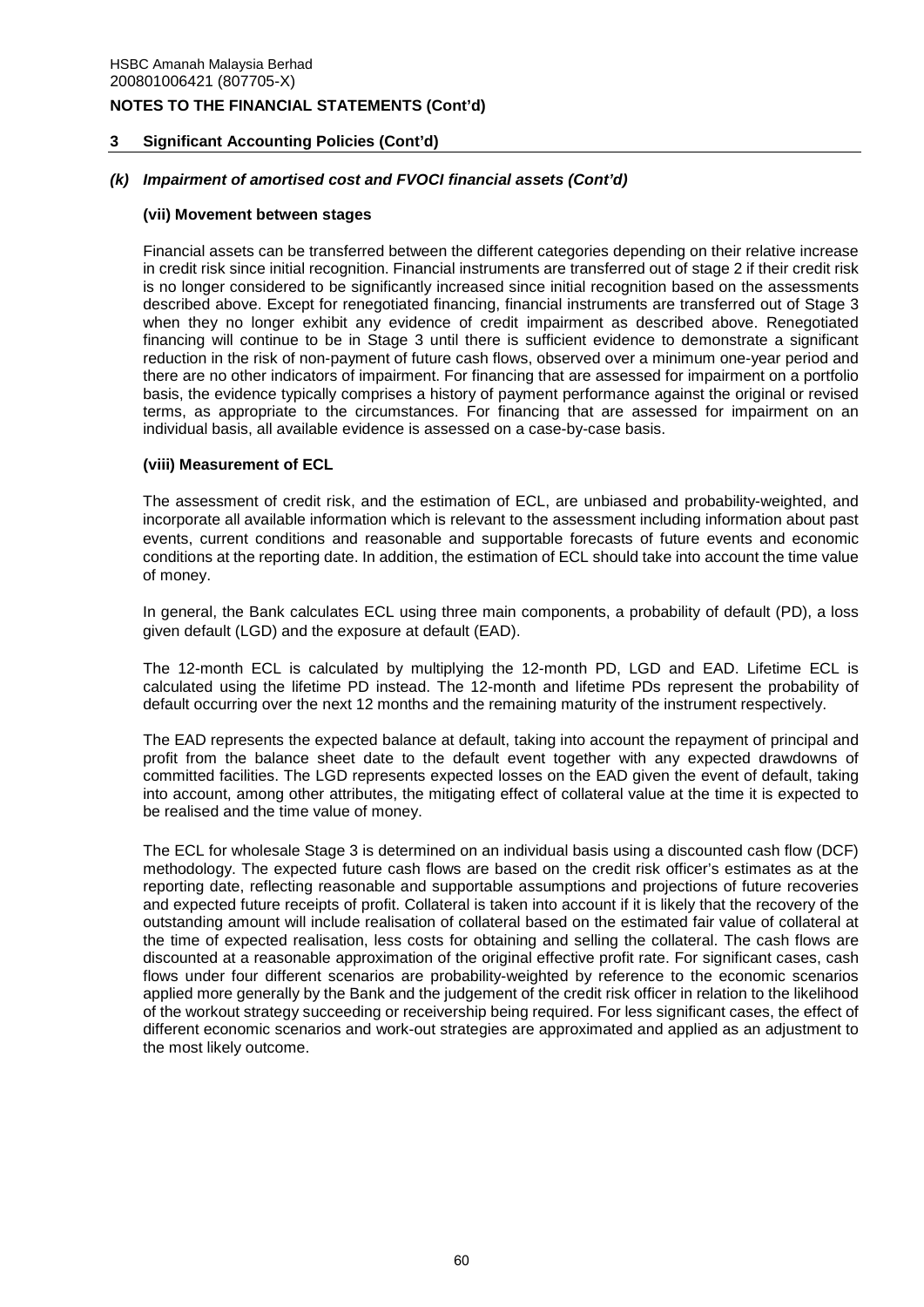# **3 Significant Accounting Policies (Cont'd)**

# *(k) Impairment of amortised cost and FVOCI financial assets (Cont'd)*

### **(ix) Period over which ECL is measured**

ECL is measured from the initial recognition of the financial asset. The maximum period considered when measuring ECL (be it 12-month or lifetime ECL) is the maximum contractual period over which the Bank is exposed to credit risk. For wholesale overdrafts, credit risk management actions are taken no less frequently than on an annual basis and therefore this period is to the expected date of the next substantive credit review. The date of the substantive credit review also represents the initial recognition of the new facility. However, where the financial instrument includes both a drawn and undrawn commitment and the contractual ability to demand repayment and cancel the undrawn commitment does not serve to limit the Bank's exposure to credit risk to the contractual notice period, the contractual period does not determine the maximum period considered. Instead, ECL is measured over the period the Bank remains exposed to credit risk that is not mitigated by credit risk management actions. This applies to retail overdrafts and credit cards, where the period is the average time taken for Stage 2 exposures to default or close as performing accounts, determined on a portfolio basis and ranging from between two and six years. In addition, for these facilities it is not possible to identify the ECL on the financing and advances commitment component separately from the financial asset component. As a result, the total ECL is recognised in the loss allowance for the financial asset unless the total ECL exceeds the gross carrying amount of the financial asset, in which case the ECL is recognised as a provision.

### **(x) Forward-looking economic inputs**

The Bank applies multiple forward-looking global economic scenarios determined with reference to external forecast distributions representative of their view of forecast economic conditions. This approach is considered sufficient to calculate unbiased expected loss in most economic environments. Additional analysis may be necessary and may result in additional scenarios or adjustments, to reflect a range of possible economic outcomes sufficient for an unbiased estimate. The detailed methodology is disclosed in 'Measurement uncertainty and sensitivity analysis of ECL estimates' in Note 4(b)(v).

### *(l) Equipment*

Equipment, fixtures and fittings, and motor vehicles are stated at cost less accumulated depreciation and any accumulated impairment losses. The related capital work-in-progress is stated at cost and is not depreciated. Depreciation of capital work-in-progress commences when the assets are ready for their intended use. Depreciation of all other equipment is calculated on a straight-line basis to write off the assets over their useful lives as follows:

| Office equipment, fixtures and fittings | 5 to 7 years |
|-----------------------------------------|--------------|
| Computer equipment                      | 4 to 5 years |
| Motor vehicles                          | 5 years      |

Additions to equipment costing RM2,000 and below are expensed to profit or loss in the month of purchase. For assets costing more than RM2,000, it will be capitalised and depreciated accordingly.

The gains or losses on disposal of an item of equipment is determined by comparing the proceeds from disposal with the carrying amount of the equipment and is recognised net within "other operating income" in the profit or loss.

Equipment is subject to review for impairment if there are events or changes in circumstances which indicate that the carrying amount may not be recoverable.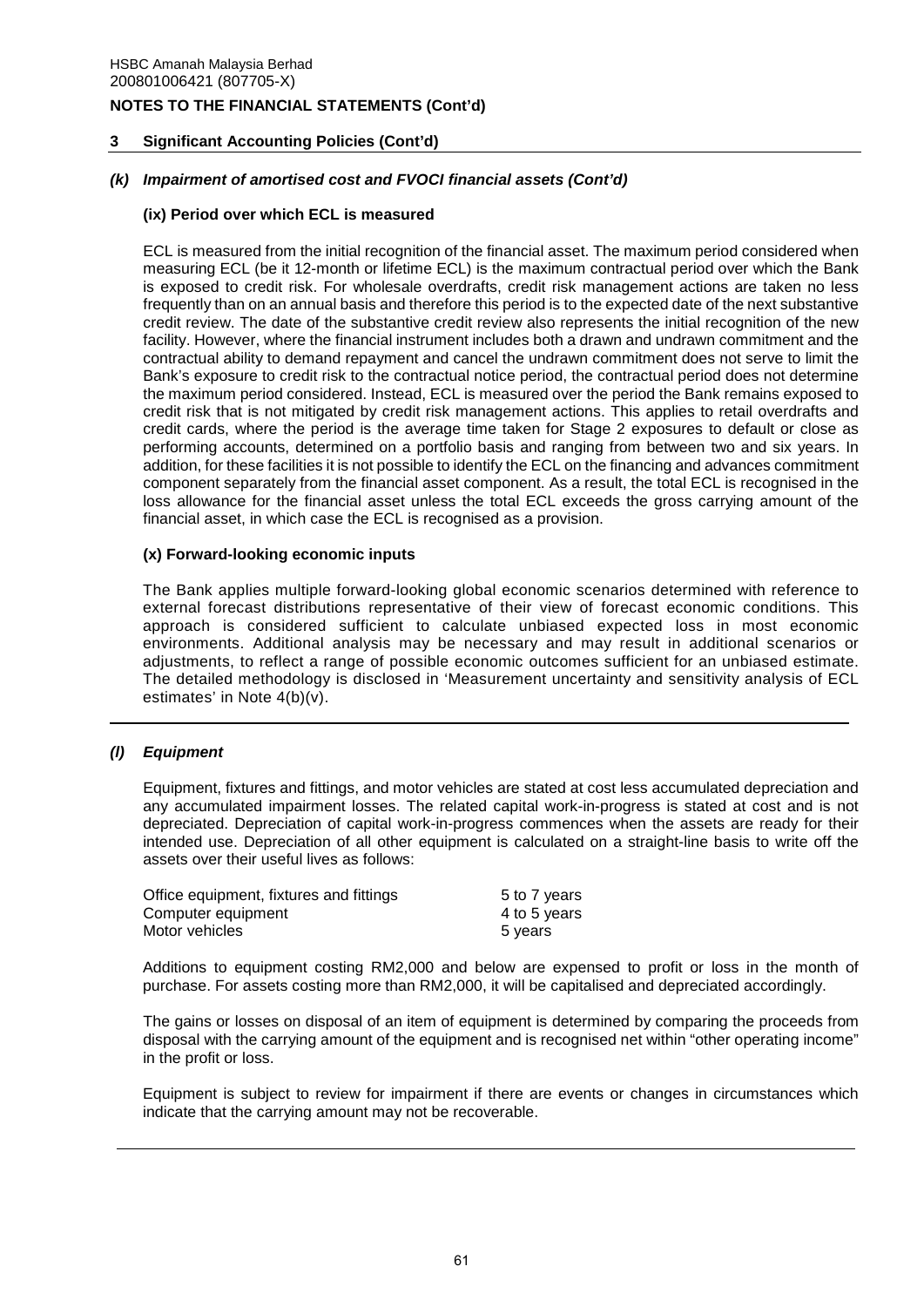### **3 Significant Accounting Policies (Cont'd)**

### *(m) Leases*

Leases are recognised as a Right of Use (ROU) asset and a corresponding lease liability at the date at which the leased asset is made available for use. ROU asset is presented within "Other Assets" in the statement of financial position, and is depreciated, over the shorter of the ROU asset's useful economic life and the lease term, on a straight-line basis.

Lease liability is represented in the "Other Liabilities" in the statement of financial position. Lease payments are allocated between the liability and finance cost. The finance cost is charged to the statement of profit or loss as finance expense over the lease term so as to produce a constant period profit rate on the remaining balance of the liability.

In determining the lease term, all facts and circumstances that create an economic incentive to exercise an extension or termination option are considered.

Where the discount rate implicit in the lease is unavailable, the incremental borrowing rate is used. This is the rate that the Bank would has to pay to borrow the funds necessary to obtain an asset of a similar value in a similar economic environment at similar terms and conditions.

 The Bank has elected not to recognise ROU assets and lease liabilities for short-term leases that have lease terms of 12 months or less and leases of low value leases. Lease payments relating to these leases are expensed to the statement of profit or loss on a straight-line basis over the lease term.

#### *(n) Bills payable*

Bills payable represents bills payable to various beneficiaries arising from the sale of bank drafts, demand drafts, cashier's orders and certified cheques.

#### *(o) Intangible assets*

Intangible assets of the Bank represent computer software that have a finite useful life, and are stated at cost less accumulated amortisation and any accumulated impairment losses. Computer software includes both purchased and internally generated software. The cost of internally generated software comprises all directly attributable costs necessary to create, produce and prepare the software to be capable of operating in the manner intended by management. Costs incurred in the ongoing maintenance of software are expensed immediately as incurred.

Amortisation of intangible assets is calculated to write off the cost of the intangible assets on a straight line basis over the estimated useful lives. The useful lives of internally generated software are between 3 and 5 years in general except for core banking applications with useful life of 10 years. Intangible assets are subject to impairment review if there are events or changes in circumstances which indicate that the carrying amount may not be recoverable.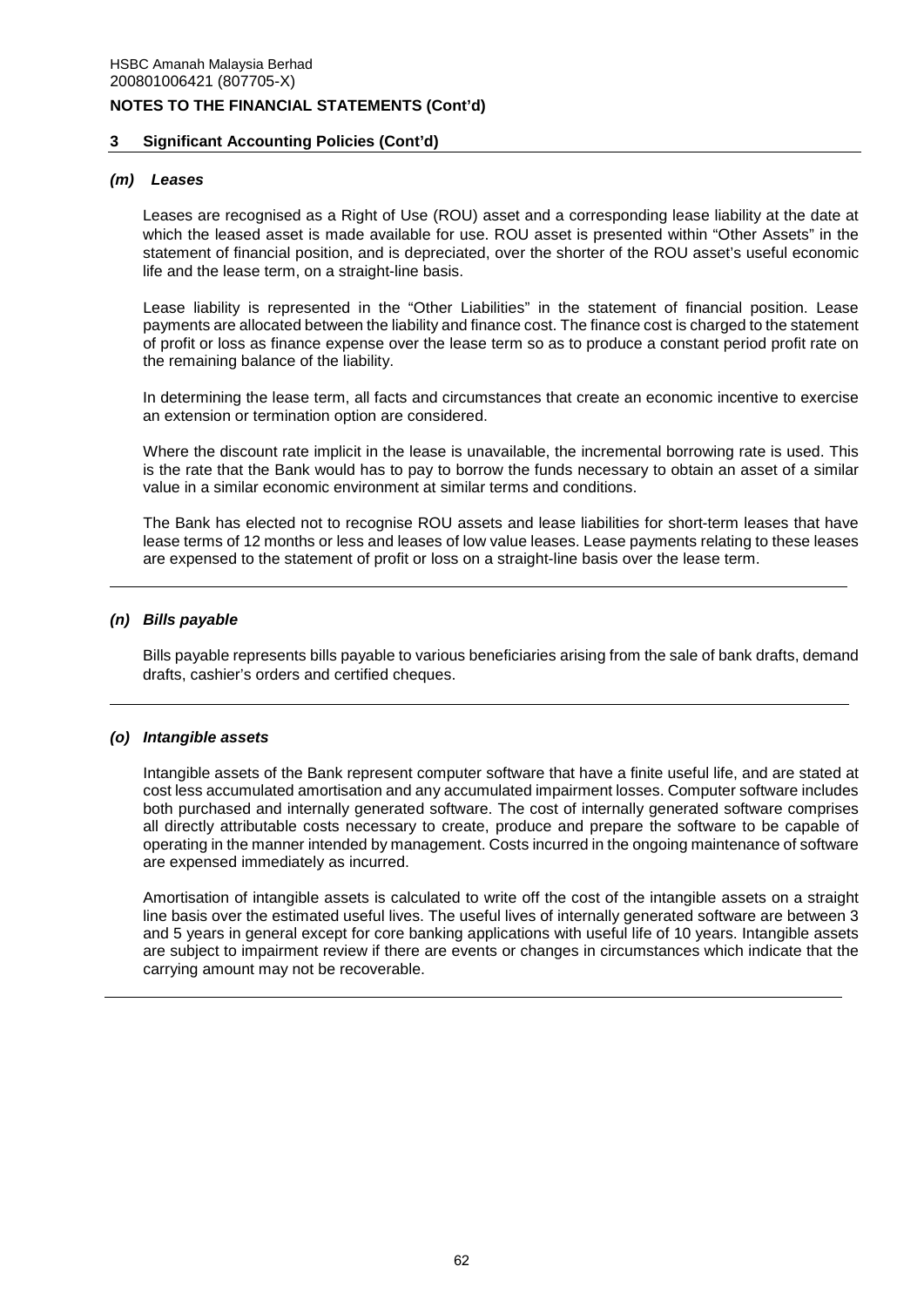### **3 Significant Accounting Policies (Cont'd)**

### *(p) Provisions, contingent liabilities and financial guarantees contracts*

Provisions are recognised when it is probable that an outflow of economic benefits will be required to settle a present legal or constructive obligation that has arisen as a result of past events and for which a reliable estimate can be made.

Contingent liabilities, which include certain guarantees and letters of credit pledged as collateral security, and contingent liabilities related to legal proceedings or regulatory matters, are not recognised in the financial statements but are disclosed unless the probability of settlement is remote.

Liabilities under financial guarantees contracts which are not classified as insurance contracts are recorded initially at their fair value, which is generally the fee received or present value of the fee receivable.

Financial guarantees contracts are subsequently measured at the higher of the amount determined in accordance with the expected credit loss model under MFRS 9 'Financial instruments' and the amount initially recognised less cumulative amount of income recognised in accordance with the principles of MFRS 15 'Revenue from Contracts with Customers', where appropriate.

### *(q) Employee benefits*

### **(i) Short term employee benefits**

Short term employee benefits obligations in respect of salaries, annual bonuses, paid annual leave and sick leave are measured at the amounts expected to be paid when the liabilities are settled and are expensed as the related service is provided.

 A liability is recognised for the amount expected to be paid under short term cash bonus or profit-sharing plans if the Bank has a present legal or constructive obligation to pay this amount as a result of past service provided by the employee and the obligation can be estimated reliably.

### **(ii) Defined contribution plan**

As required by law, companies in Malaysia make contributions to the Employees Provident Fund (EPF). Such contributions are recognised as an expense in the statement of profit or loss.

### **(iii) Termination benefits**

Termination benefits where applicable are payable when employment is terminated by the Bank for mutual or voluntary separation. The Bank recognise termination benefits when the Bank recognises costs for a restructuring that is within the scope of MFRS 137 'Provisions, Contingent Liabilities and Contingent Assets' and involves the payment of termination benefits. In the case of voluntary separation, the termination benefits are estimated based on the number of employees expected to apply and be accepted for the separation.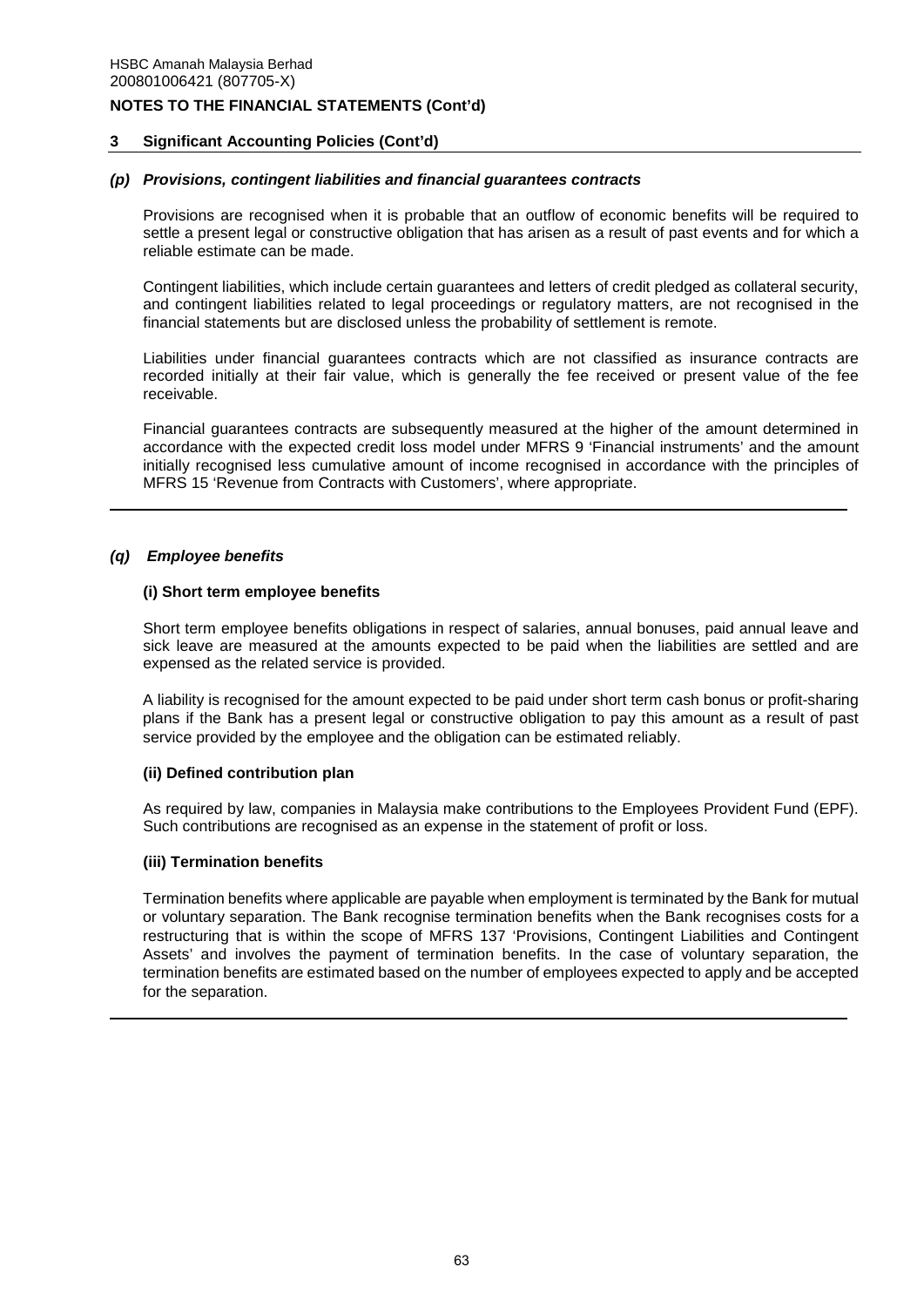### **3 Significant Accounting Policies (Cont'd)**

#### *(r) Share based payments*

The Bank's ultimate holding company operates a number of equity-settled share based payment arrangements with the Bank's employees as compensation for services provided by the employees. Equity-settled share based payment arrangements entitle employees to receive equity instruments of the ultimate holding company, HSBC Holdings plc.

The cost of share-based payment arrangements with employees is measured by reference to the fair value of equity instruments on the date they are granted, and recognised as an expense on a straight-line basis over the vesting period, with a corresponding credit to the equity. The credit to equity is treated as capital contribution as the ultimate holding company is compensating the Bank's employees with no expense to the Bank. The vesting period is the period during which all the specified vesting conditions of a share-based payment arrangement are to be satisfied. The fair value of equity instruments that are made available immediately, with no vesting period attached to the award, are expensed immediately.

Fair value is determined by using market prices or appropriate valuation models, taking into account the terms and conditions upon which the equity instruments were granted. Vesting conditions include service conditions and performance conditions; any other features of a share-based payment arrangement are non-vesting conditions. Market performance conditions and non-vesting conditions are taken into account when estimating the fair value of equity instruments at the date of grant, so that an award is treated as vesting irrespective of whether the market performance condition or non-vesting condition is satisfied, provided all other vesting conditions are satisfied.

Vesting conditions, other than market performance conditions, are not taken into account in the initial estimate of the fair value at the grant date. They are taken into account by adjusting the number of equity instruments included in the measurement of the transaction, so that the amount recognised for services received as consideration for the equity instruments granted shall be based on the number of equity instruments that eventually vest. On a cumulative basis, no expense is recognised for equity instruments that do not vest because of a failure to satisfy non-market performance or service conditions.

Where an award has been modified, as a minimum, the expense of the original award continues to be recognised as if it had not been modified. Where the effect of a modification is to increase the fair value of an award or increase the number of equity instruments, the incremental fair value of the award or incremental fair value of the extra equity instruments is recognised in addition to the expense of the original grant, measured at the date of modification, over the modified vesting period.

A cancellation that occurs during the vesting period is treated as an acceleration of vesting, and recognised immediately for the amount that would otherwise have been recognised for services over the remaining vesting period.

Where the ultimate holding company recharges the Bank for the equity instruments granted, the recharge is recognised over the vesting period.

### *(s) Share capital and other equity instruments*

Ordinary shares and other equity instruments with discretionary dividends are classified as equity according to the substance of the contractual arrangement of the particular instrument. Dividend distributions to holders of an equity instrument is recognised directly in equity.

#### *(t) Earnings per share*

The Bank presents basic earnings per share (EPS) data for its ordinary shares. Basic EPS is calculated by dividing the profit or loss attributable to the ordinary shareholder of the Bank by the weighted average number of shares outstanding during the year.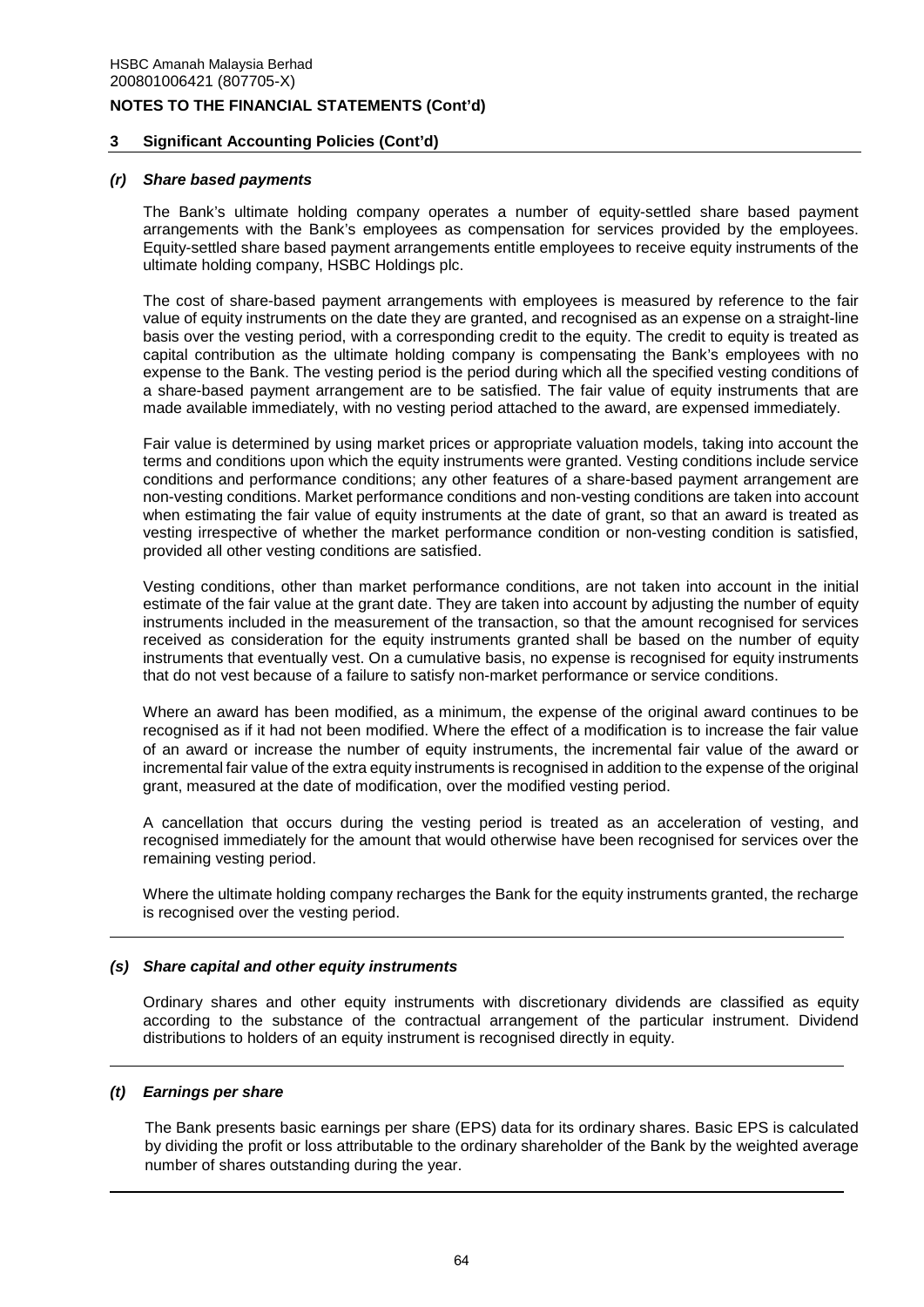### **4 Risk**

#### *(a) Introduction and overview*

#### **(i) Risk appetite**

The Bank recognises the importance of a strong culture, which refers to shared attitudes, values and standards that shape behaviours related to risk awareness, risk taking and risk management. All our people are responsible for the management of risk, with the ultimate accountability residing with the Board.

We seek to build our business for the long term by balancing social, environmental and economic considerations in the decisions we make. Our strategic priorities are underpinned by our endeavour to operate in a sustainable way. This helps us to carry out our social responsibility and manage the risk profile of the business. We are committed to managing and mitigating climate related risks, both physical and transition, and continue to incorporate consideration of these into how we manage and oversee risks internally and with our customers.

The following principles guide our overarching risk appetite for risk and determine how our businesses and risks are managed.

#### Financial position

- Aim to maintain a strong capital position, defined by regulatory and internal capital ratios.
- Carry out liquidity and funding management for each operating entity, on a stand-alone basis.

#### Operating model

- Seek to generate returns in line with a conservative risk appetite and strong risk management capability.
- Aim to deliver sustainable earnings and consistent returns for shareholders.

#### Business practice

- Zero tolerance for any of the employees knowingly engaging in any business, activity or association where foreseeable reputational risk or damage has not been considered and/or mitigated.
- No appetite for deliberately or knowingly causing detriment to consumers, or incurring a breach of the letter or spirit of regulatory requirements.
- No appetite for inappropriate market conduct by any member of staff or by any group business.

# Enterprise-wide application

The Bank's risk appetite encapsulates the considerations of financial and non-financial risks. They are applied across HSBC Group entities.

Financial risk is defined as the risk of a financial loss as a result of business activities. These types of risks are actively taken to maximise shareholder value and profits. Non-financial risk is the risk to achieving the Bank's strategy or objectives as the result of inadequate or failed internal processes, people and systems or from external events.

HSBC Group's risk appetite is expressed in both quantitative and qualitative terms and applied at the global business level and to material operating entities such as the Bank. It continues to evolve and expand its scope as part of its regular review process.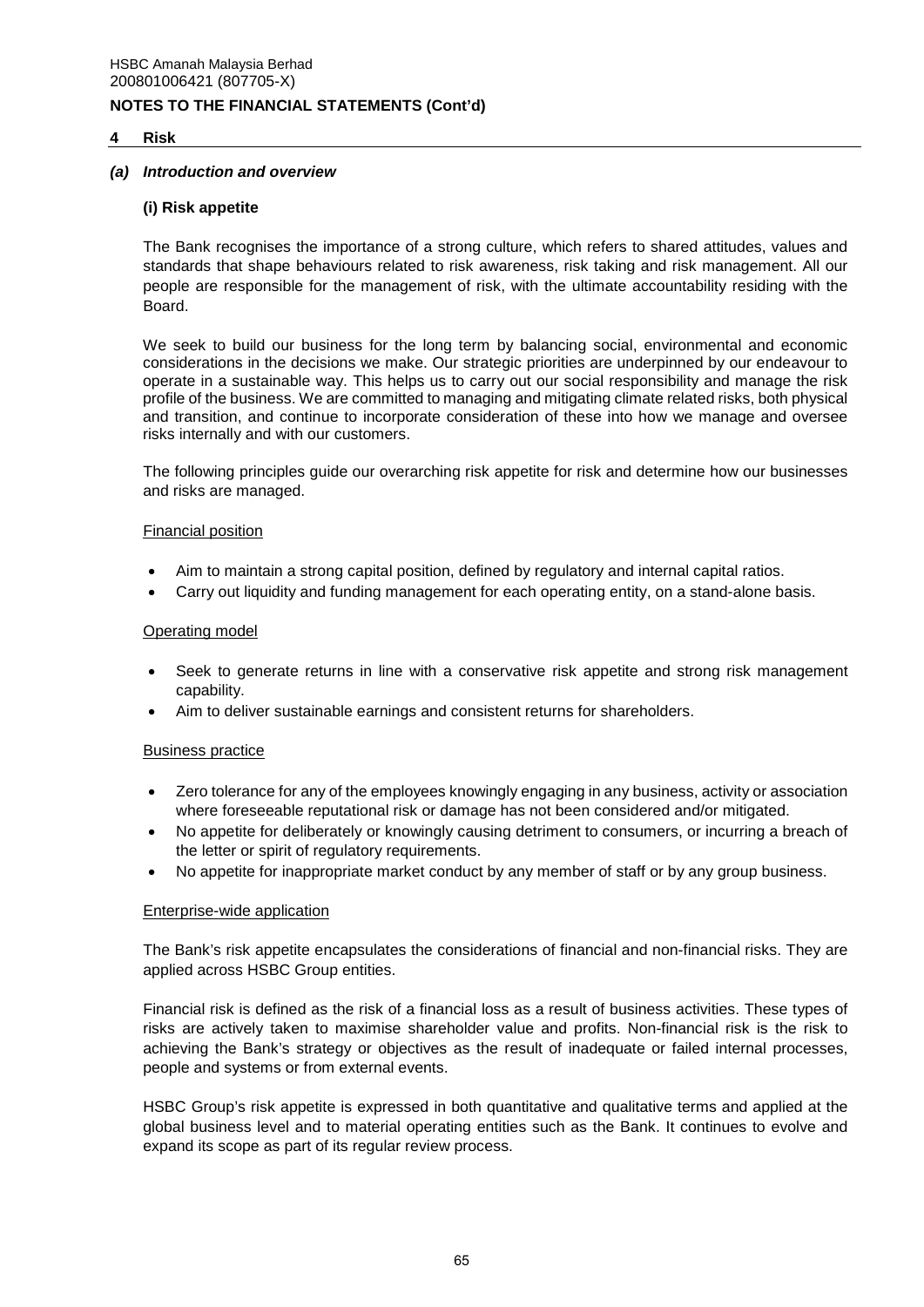# **4 Risk (Cont'd)**

# *(a) Introduction and overview (Cont'd)*

## **(i) Risk appetite (Cont'd)**

### Enterprise-wide application (Cont'd)

The Board reviews and approves the Bank's risk appetite to make sure it remains fit for purpose. The risk appetite is considered, developed and enhanced through:

- an alignment with our strategy, purpose, values and customer needs;
- trends highlighted in other group risk reports;
- communication with risk stewards on the developing risk landscape;
- strength of our capital, liquidity and balance sheet;
- compliance with applicable laws and regulations;
- effectiveness of the applicable control environment to mitigate risk, informed by risk ratings from risk control assessments;
- functionality, capacity and resilience of available systems to manage risk; and
- the level of available staff with the required competencies to manage risks.

The Bank formally articulates risk appetite through the risk appetite statement (RAS), which is approved by the Board on the recommendation of the Risk Committee (RC). Setting out risk appetite helps to make sure that suitable level of risk is agreed for the Bank. In this way, risk appetite informs financial planning process and helps senior management to allocate capital to business activities, services and products.

The RAS consists of qualitative statements and quantitative metrics, covering financial and non-financial risks. It is applied to the development of business line strategies, strategic and business planning, and remuneration.

The performance against the RAS is reported to the Risk Management Meeting (RMM) to support targeted insight and discussion on breaches of risk appetite and associated mitigating actions. This reporting allows risks to be promptly identified and mitigated, and informs risk-adjusted remuneration to drive a strong risk culture. All RASs and business activities are guided and underpinned by qualitative principles and/or quantitative metrics.

### **(ii) Risk management**

The Bank recognises that the primary role of risk management is to protect the customers, business, colleagues, shareholders and the communities that we serve, while ensuring we are able to support our strategy and provide sustainable growth. This is supported through our three lines of defence model as described in the commentary 'Responsibilities for risk management'. The implementation of our business strategy, remains a key focus. As we implement change initiatives, we actively manage the execution risks. Periodic risk assessments are being performed, including against strategies to help ensure retention of key personnel for our continued safe operation.

A comprehensive risk management approach is aimed to be used across the organisation and across all risk types, underpinned by the Bank's risk culture and values. This is outlined in the Bank's risk management framework, including the key principles, policies and practices that is employed in managing material risks, both financial and non-financial.

The framework fosters continual monitoring, promotes risk awareness and encourages a sound operational and strategic decision making process. It also supports a consistent approach to identifying, assessing, managing and reporting the risks we accept and incur in our activities. We continue to actively review and develop our risk management framework and enhance our approach to managing risk, through our activities with regard to: people and capabilities; governance; reporting and managing information; credit risk management models; and data.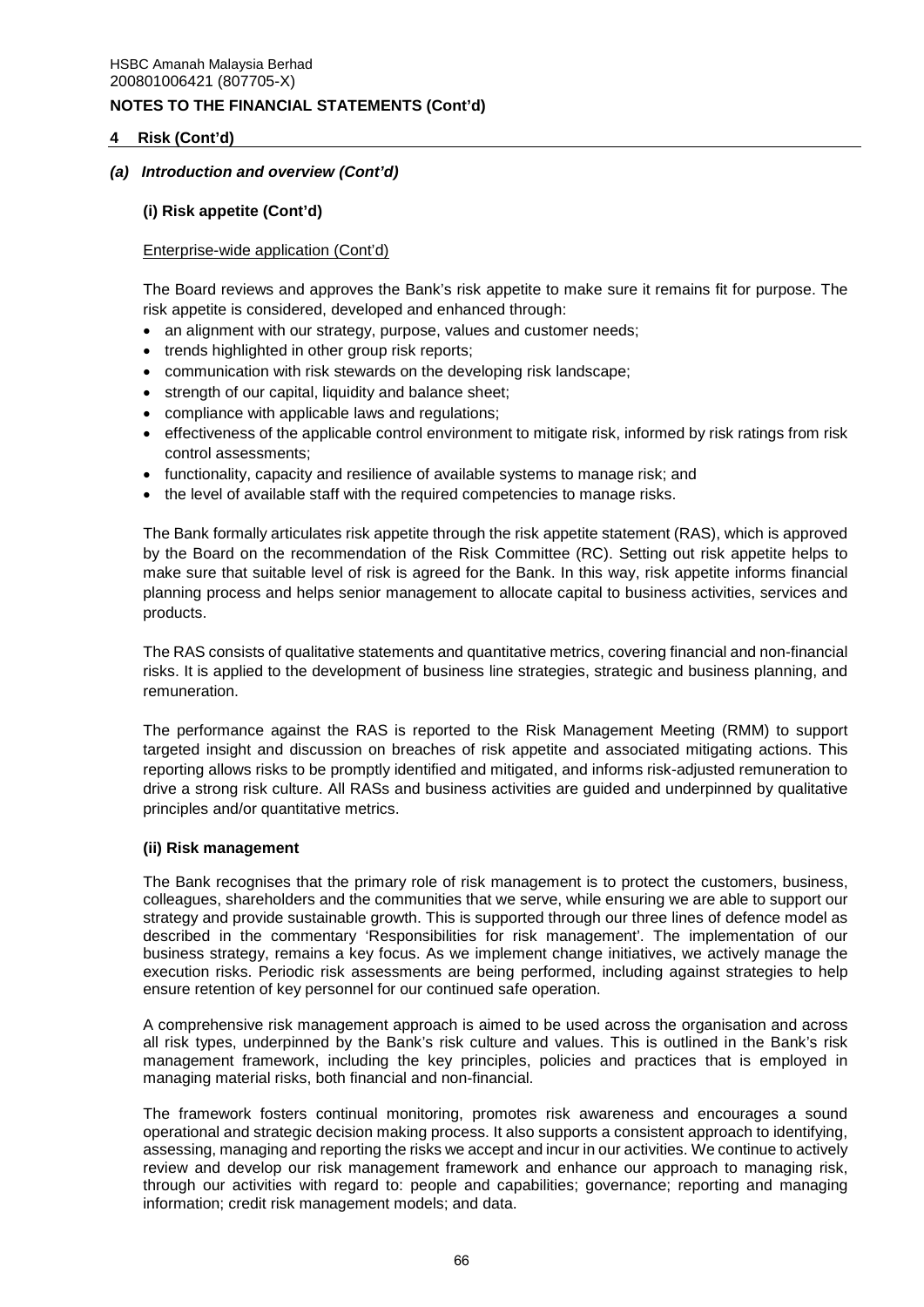# **4 Risk (Cont'd)**

# *(a) Introduction and overview (Cont'd)*

# **(ii) Risk management (Cont'd)**

# Risk management framework

The following diagram and descriptions summarise key aspects of the risk management framework, including governance, structure, risk management tools and risk culture, which together help align employee behaviour with the Bank's risk appetite.

| Key components of our risk management framework |                                                                                                         |                                                                                                                                                                                                                               |  |  |  |  |
|-------------------------------------------------|---------------------------------------------------------------------------------------------------------|-------------------------------------------------------------------------------------------------------------------------------------------------------------------------------------------------------------------------------|--|--|--|--|
|                                                 | <b>HSBC Values and risk culture</b>                                                                     |                                                                                                                                                                                                                               |  |  |  |  |
| <b>Risk</b><br>governance                       | Non-executive risk<br>governance                                                                        | The Board approves the risk appetite, plans<br>and performance targets. It sets the 'tone from<br>the top' and is advised by the Risk Committee.                                                                              |  |  |  |  |
|                                                 | <b>Executive risk governance</b>                                                                        | Executive<br>risk<br>governance<br>structure<br>İS.<br>for<br>responsible<br>the<br>enterprise-wide<br>management of all risks, including key policies<br>and frameworks for the management of risk<br>within the HSBC Group. |  |  |  |  |
| Roles and<br>responsibilities                   | <b>Three lines of defence</b><br>model                                                                  | The 'three lines of defence' model defines roles<br>and responsibilities for risk management. An<br>independent Risk function helps ensure the<br>necessary balance in risk/return decisions.                                 |  |  |  |  |
|                                                 | <b>Risk appetite</b>                                                                                    |                                                                                                                                                                                                                               |  |  |  |  |
| <b>Processes and</b><br>tools                   | Enterprise-wide risk                                                                                    | HSBC Group has several processes in place to                                                                                                                                                                                  |  |  |  |  |
|                                                 | <b>Active risk management:</b><br>identification/assessment,<br>monitoring, management<br>and reporting | identify/assess, monitor, manage and report<br>risks to help ensure we remain within our risk<br>appetite.                                                                                                                    |  |  |  |  |
|                                                 | <b>Policies and procedures</b>                                                                          | Policies and procedures define the minimum<br>requirements for the controls required to<br>manage risks.                                                                                                                      |  |  |  |  |
| <b>Internal controls</b>                        | <b>Control activities</b>                                                                               | Operational and resilience risk management<br>framework defines minimum standards and<br>processes for managing operational risks and<br>internal controls.                                                                   |  |  |  |  |
|                                                 | <b>Systems and</b><br>infrastructure                                                                    | HSBC Group has systems and/or processes<br>that support the identification, capture and<br>exchange of information to support risk<br>management activities.                                                                  |  |  |  |  |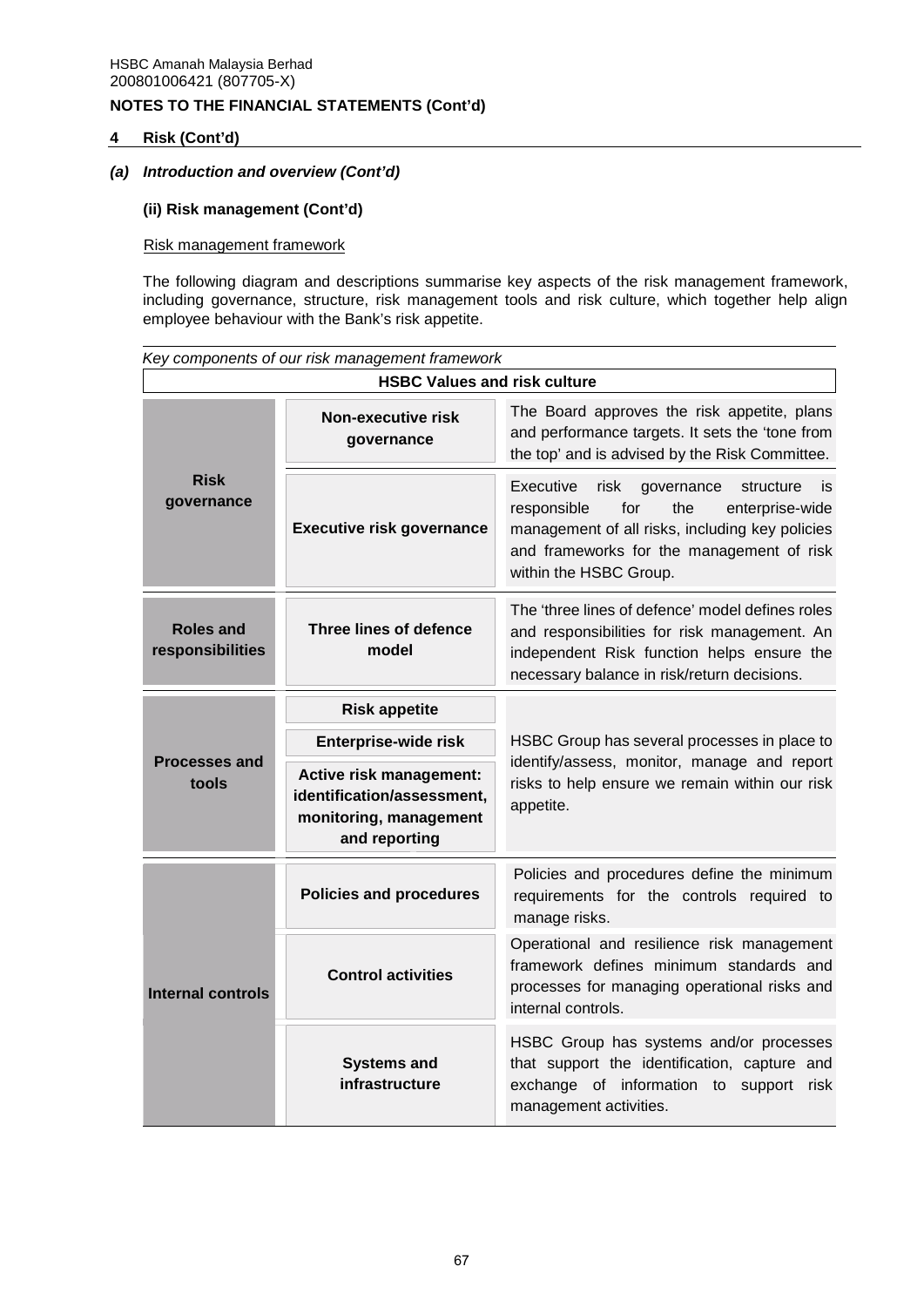### **4 Risk (Cont'd)**

### *(a) Introduction and overview (Cont'd)*

#### **(ii) Risk management (Cont'd)**

#### Risk governance

The Board has ultimate responsibility for the effective management of risk and approves our risk appetite. It is advised on risk-related matters by the Risk Committee.

The Chief Risk Officer, supported by the RMM, holds executive accountability for the ongoing monitoring, assessment and management of the risk environment and the effectiveness of the risk management framework.

The management of regulatory compliance risk and financial crime risk resides with the Chief Compliance Officer. Oversight is maintained by Chief Risk Officer in line with his enterprise risk oversight responsibilities, through the RMM.

The day-to-day responsibility for risk management is delegated to senior managers with individual accountability for decision making. All our people have a role to play in risk management. These roles are defined using the three lines of defence model, which takes into account our business and functional structures as described in the following commentary, 'Responsibilities for risk management'.

A defined executive risk governance structure is used to help ensure there is appropriate oversight and accountability of risk, which facilitates reporting and escalation to the RMM.

#### Responsibilities for risk management

All our people are responsible for identifying and managing risk within the scope of their roles. Roles are defined using the three lines of defence model, which takes into account our business and functional structures as described below.

#### *Three lines of defence*

To create a robust control environment to manage risks, we use an activity-based three lines of defence model. This model delineates management accountabilities and responsibilities for risk management and the control environment.

The model underpins our approach to risk management by clarifying responsibility, and encouraging collaboration, as well as enabling efficient coordination of risk and control activities.

The three lines of defence are summarised below:

- The first line of defence owns the risks and is responsible for identifying, recording, reporting and managing them in line with risk appetite, and ensuring that the right controls and assessments are in place to mitigate them.
- The second line of defence challenges the first line of defence on effective risk management, and provides advice and guidance in relation to the risk.
- The third line of defence is the Internal Audit function, which provides independent assurance that risk management approach and processes are designed and operating effectively.

#### *Risk function*

The Risk function, headed by the Chief Risk Officer, is responsible for the risk management framework. This responsibility includes establishing and monitoring of risk profiles, and identifying and managing the forward-looking risk. The Risk function is made up of sub-functions covering all risks to our business and forms part of the second line of defence. It is independent from the global businesses, including sales and trading functions, to provide challenge, appropriate oversight and balance in risk/return decisions.

Responsibility for minimising both financial and non-financial risk lies with our people. They are required to manage the risks of the business and operational activities for which they are responsible.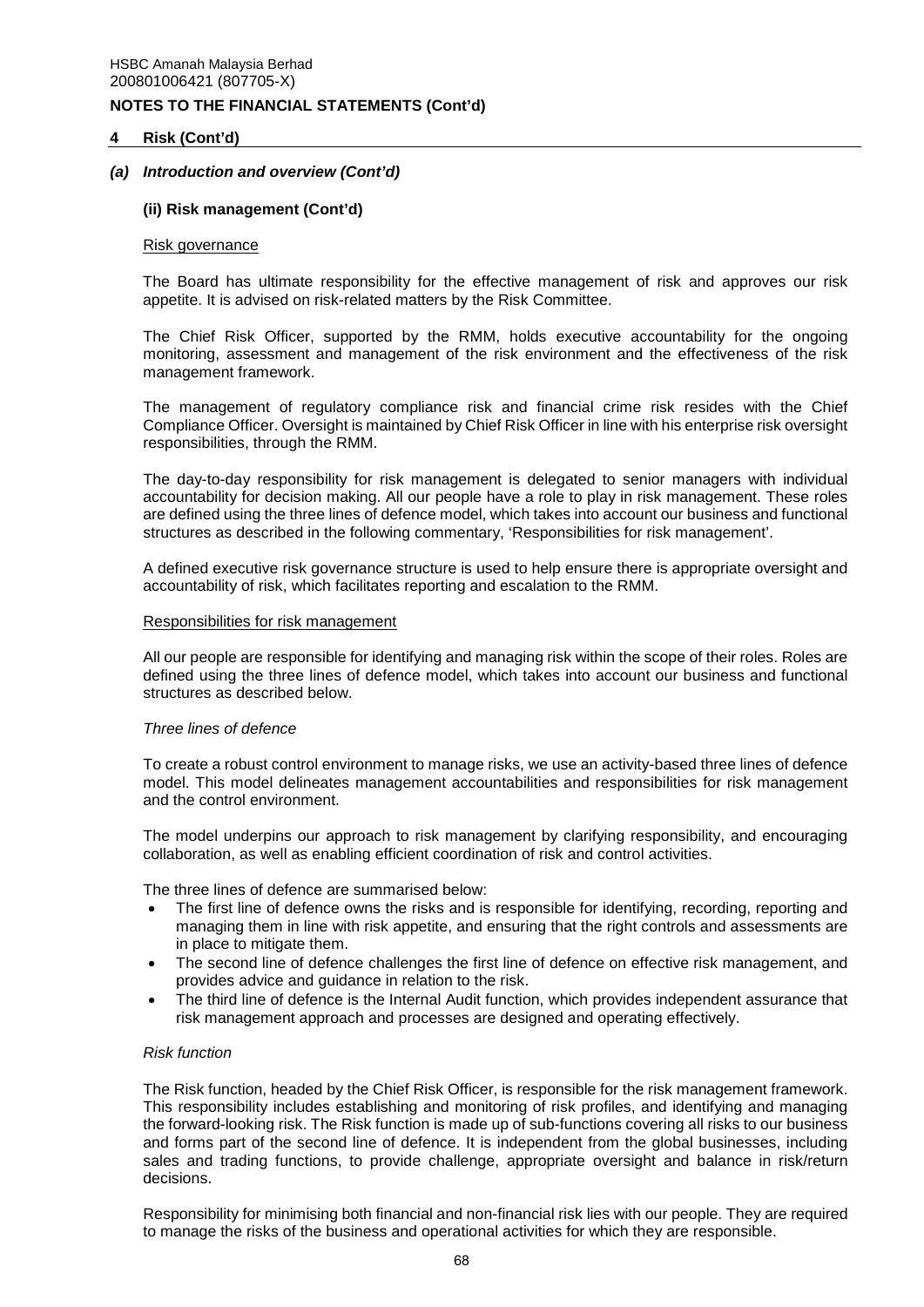### **4 Risk (Cont'd)**

## *(a) Introduction and overview (Cont'd)*

### **(ii) Risk management (Cont'd)**

#### Responsibilities for risk management (Cont'd)

#### *Risk function (Cont'd)*

Adequate oversight of risks is maintained through various specialist Risk Stewards, as well as the collective accountability held by Chief Risk Officer.

Non-financial risk is the risk to achieving our strategy or objectives as a result of failed internal processes, people and systems, or from external events. Sound non-financial risk management is central to achieving good outcomes for our customers.

We have continued to strengthen the control environment and our approach to the management of nonfinancial risk, as broadly set out in our risk management. The management of non-financial risk focuses on governance and risk appetite, and provides a single view of the non-financial risks that matter the most, and associated controls. It incorporates a risk management system designed to enable the active management of non-financial risk. Our ongoing focus is on simplifying our approach to non-financial risk management, while driving more effective oversight and better end-to-end identification and management of non-financial risks. This is overseen by the Operational and Resilience Risk function, headed by the HSBC Group Head of Operational and Resilience Risk.

#### *Stress testing*

The Bank operates a wide-ranging stress testing programme that supports risk management and capital and liquidity planning. Stress testing provides management with key insights into the impact of severely adverse events, and provides confidence to regulators on financial stability.

As well as undertaking regulatory-driven stress tests, we conduct our own internal stress tests, in order to understand the nature and level of all material risks, quantify the impact of such risks and develop plausible business as usual mitigating actions.

The stress testing programme assesses capital and liquidity strength through a rigorous examination of resilience to external shocks from a range of stress scenarios. They include potential adverse macroeconomic, geopolitical and operational risk events, and other potential events that are specific to the Bank. Stress testing analysis helps management understand the nature and extent of vulnerabilities to which the Bank is exposed and informs decisions about preferred capital or liquidity levels.

Separately, reverse stress tests are conducted at the Bank and, where required, in order to understand which potential extreme conditions would make the business model non-viable. Reverse stress testing identifies potential stresses and vulnerabilities which the Bank might face, and helps inform early warning triggers, management actions and contingency plans designed to mitigate risks.

#### *Key developments in 2021*

We continued to actively managed the risks resulting from the COVID-19 pandemic and its impacts on our customers and operations during 2021, as well as other key risks described in this section.

In addition, we enhanced our risk management in the following areas:

- We streamlined the articulation of our risk appetite framework, providing further clarity on how risk appetite interacts with strategic planning and recovery planning process.
- We continued to simplify our approach to non-financial risk management, with the implementation of more effective oversight tools and techniques to improve end-to-end identification and management of these risks.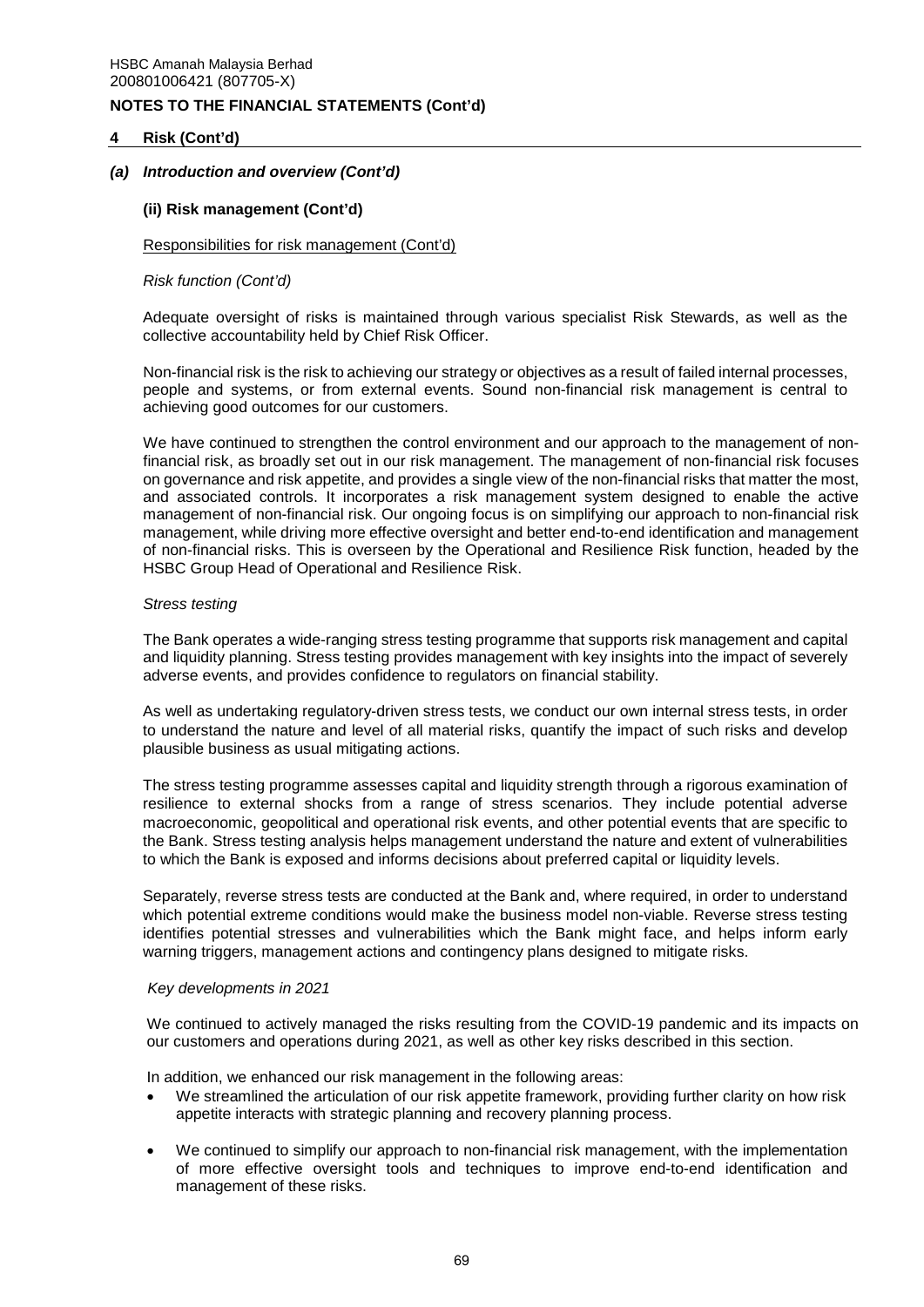## **4 Risk (Cont'd)**

## *(a) Introduction and overview (Cont'd)*

### **(ii) Risk management (Cont'd)**

#### Responsibilities for risk management (Cont'd)

*Key developments in 2021 (Cont'd)* 

- We accelerated the transformation of our approach to managing financial risks across the business and risk functions, including initiatives to enhance portfolio monitoring and analytics, credit risk, traded risk and treasury risk management, as well as the models used to manage financial risks.
- We continued to enhance our approach to portfolio and concentration risk management, through clearly defined roles and responsibilities, and improving our data and management information reporting capabilities.
- HSBC Group established a dedicated Climate Risk Oversight Forum to oversee our approach to climate risk and appointed a Group Head of Climate Risk in support of our climate change strategy and to oversee the development of our climate risk management capabilities. We leveraged on the HSBC Group's climate risk programme, which continues to drive the delivery of our enhanced climate risk management approach.
- We continued to improve the effectiveness of our financial crime controls with a targeted update of our fraud controls. We refreshed our financial crime policies, ensuring they remained up-to-date and addressed changing and emerging risks, and we continued to meet our regulatory obligations.
- We introduced enhanced governance and oversight around model adjustments and related processes for MFRS 9 models and Sarbanes-Oxley controls.

#### Top and emerging risks management

The Bank uses a top and emerging risks process to provide a forward looking view of issues that have the potential to threaten the execution of strategy or operations over the medium to long term.

The Bank proactively assess the internal and external risk environment, as well as review the themes identified across regions and global businesses, for any risks that may require global escalation, updating top and emerging risks as necessary.

A Top Risk is defined as a risk that the Bank is currently managing, which if not managed and mitigated has the potential to have a material impact on the Bank. It may arise across any combination of risk types, countries or global businesses. The impact may be well understood by senior management and some mitigating actions may already be in place.

An Emerging Risk is defined as a risk that could have a material impact on the risk profile of the Bank, but is not under active management and is not immediate. Existing mitigation plans are likely to be minimal, reflecting the uncertain nature of these risks at this stage. Some high-level analysis and/or stress testing may have been carried out to assess the potential impact.

The Bank's current key top and emerging risks are as follows:

- COVID-19 pandemic
- Geopolitical risk
- System resilience, cyber threat and unauthorised access to systems
- Climate-related risk
- Third party risk management
- People risk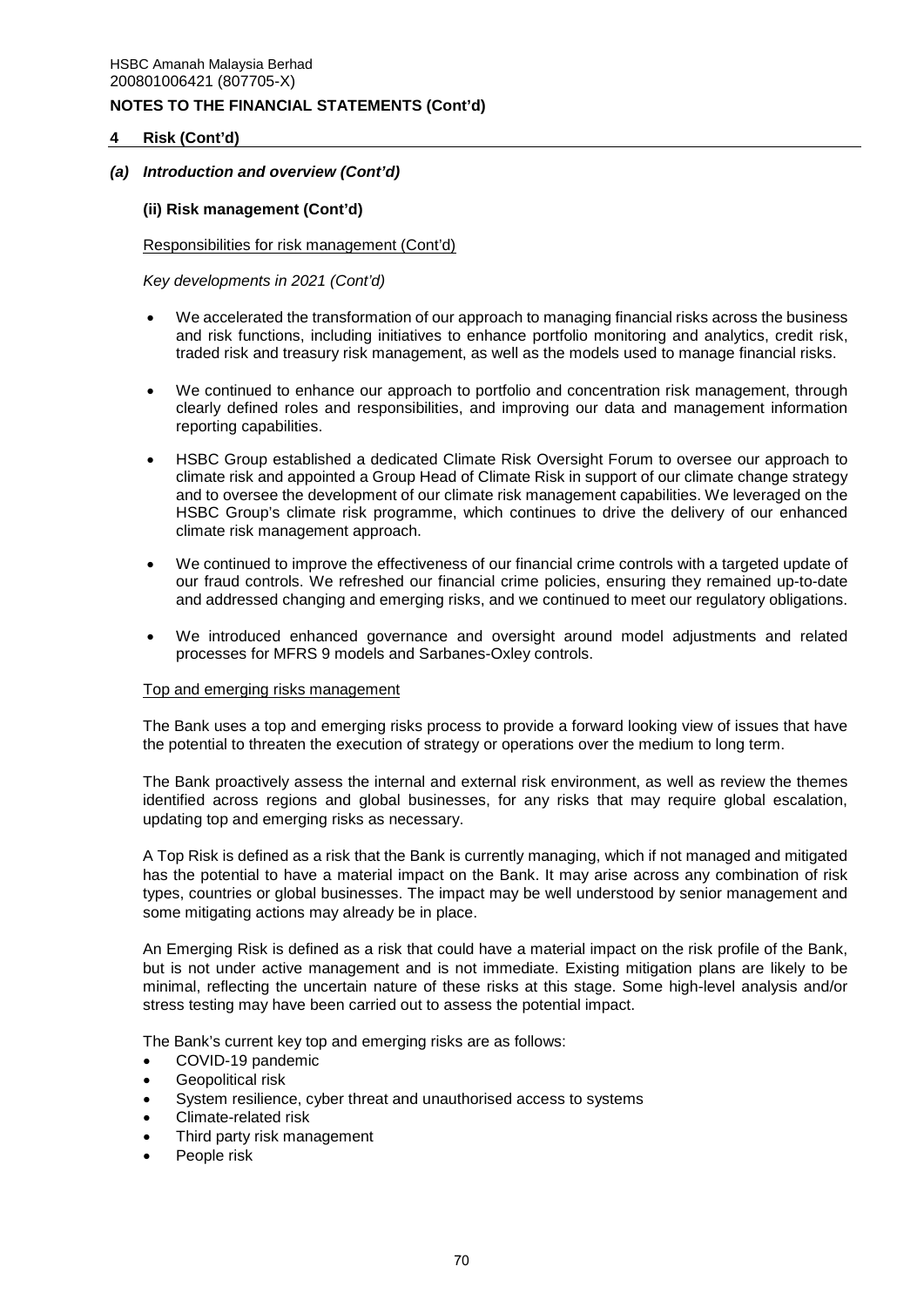## **4 Risk (Cont'd)**

## *(a) Introduction and overview (Cont'd)*

## **(ii) Risk management (Cont'd)**

### Top and emerging risks management (Cont'd)

*Area of Special Interest – Risks related to COVID-19* 

The COVID-19 pandemic and its effects on the global and local economy have impacted our customers and our performance. The outbreak necessitated our governments to respond at unprecedented levels to protect public health, the local economy and livelihoods. It has affected us at varying degrees as it has developed. The varying government measures in response to the pandemic have added challenges, given the rapid pace of change and significant operational demands. Although the situation has improved towards the end of 2021, there remains a risk of subsequent waves of infection which curtail or delay this recovery.

The Bank has implemented BNM-led measures to support our retail and small & medium enterprises (SMEs) through these challenging times. The industry sectors/sub-sectors that were identified as most affected by COVID-19 were wholesale & retail trade, accommodation, food and beverage services/restaurants, travel agencies/tourism and airline aviation. As at 31 December 2021, the gross outstanding financing and advances extended by the Bank to these sectors/sub-sectors was approximately RM 0.8 billion (31 December 2020: RM 0.8 billion). Separately, the gross outstanding financing and advances extended by the Bank to individuals under the targeted relief assistance programme were approximately RM 1.5 billion of our total gross financing and advances (2020: RM 0.5 billion).

The rapid introduction and varying nature of the government support schemes, as well as rising customer expectations, have also led to risks, due to large scale implementation within a short period of time. Such risks include operational risks, reputational risk and fraud risk. These risks are likely to heighten further once the new schemes are rolled out as a result of unavailability of system readiness, insufficient testing at times and manual workarounds introduced during the challenging times.

The COVID-19 outbreak has also led to a weakening in GDP, a key input used for calculating ECL, and there remains the risk of more adverse economic scenarios given its ongoing impact. The impact will vary by sectors of the economy. The impact of the outbreak on the long-term prospects of businesses in these sectors is uncertain and may lead to significant ECL charges on specific exposures. In addition, in times of crisis, fraudulent activity is often more prevalent, leading to potentially significant ECL charges.

The significant changes in economic and market drivers, customer behaviours and government actions caused by COVID-19 have also impacted the performance of financial models. These include retail and wholesale credit models which required more ongoing monitoring and frequent testing. It also has resulted in the use of compensating controls as underlays/overlays, on top of model outputs, to provide a more appropriate assessment. By their nature, such compensating controls require a significant degree of management judgement and assumptions to be applied, and there is a risk that future actual results/performance may differ from such judgements and assumptions.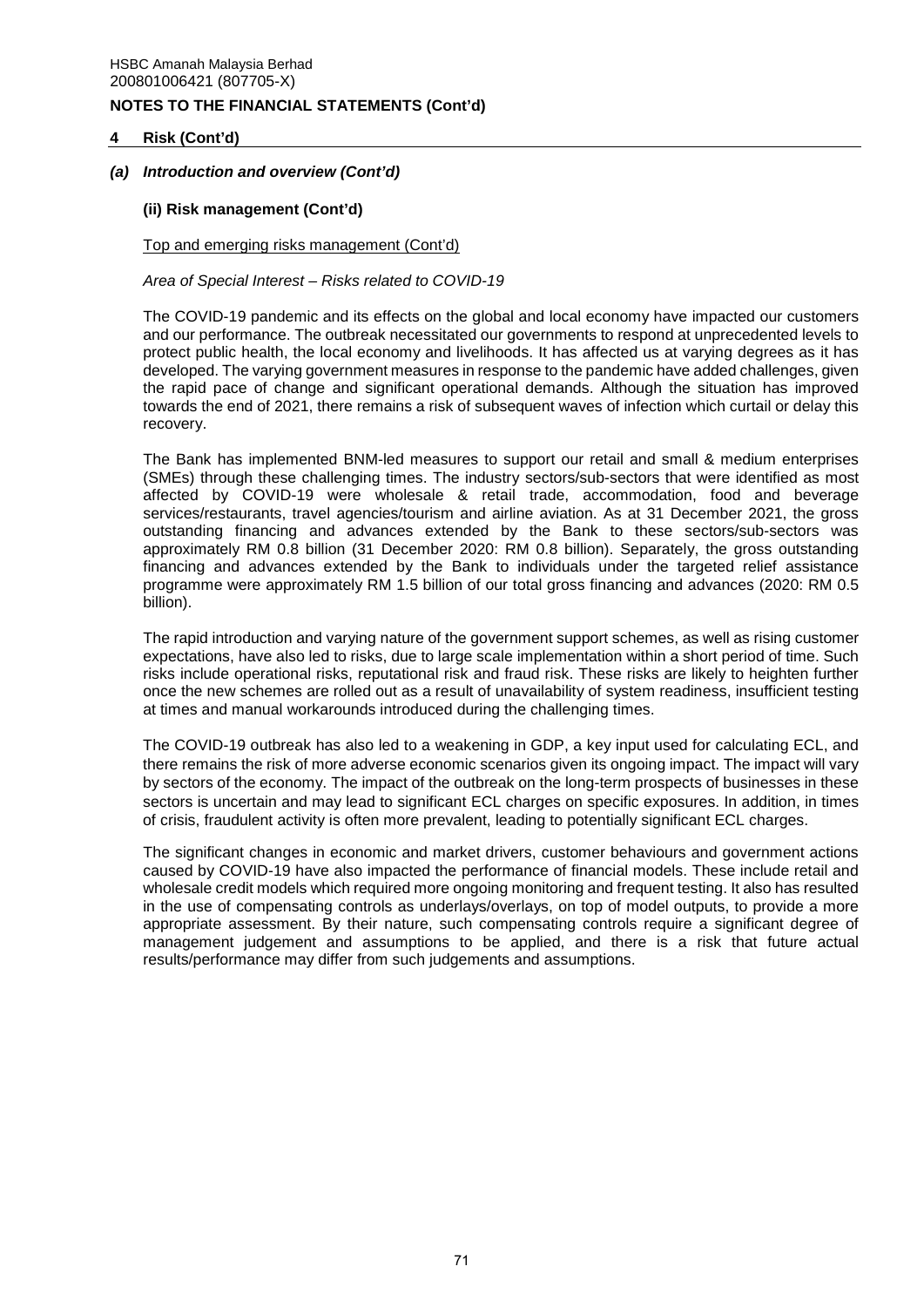## **4 Risk (Cont'd)**

## *(a) Introduction and overview (Cont'd)*

## **(ii) Risk management (Cont'd)**

#### Top and emerging risks management (Cont'd)

### *Area of Special Interest – Risks related to COVID-19 (Cont'd)*

The performance and usage of models over the 12 months will continue to be impacted by the consequences of the COVID-19 outbreak and models may need to be recalibrated.

Separately, the Bank has successfully implemented business continuity responses and managed to maintain majority of our service level agreements. The Bank has not experienced any major impacts to the supply chain from our third-party service providers due to COVID-19. The risk of damage or theft to our physical assets or criminal injury to our employees remains unchanged and no significant incidents have impacted our buildings or staff.

There remain significant uncertainties in assessing the duration of the COVID-19 outbreak and its impact. The actions taken by our Government and BNM provide an indication of the potential severity of the downturn and post-recovery environment, which from a commercial, regulatory and risk perspective could be significantly different to past crises. A prolonged period of significantly reduced economic activity as a result of the impact of the outbreak would have a materially adverse effect on our financial condition, results of operations, prospects, liquidity, capital position and credit ratings in Malaysia. This would, in turn, have an impact on our ability to meet our financial targets. Nevertheless, we will continue to monitor the situation closely and will undertake any additional mitigating action where necessary.

#### *Area of Special Interest – Climate-related risks*

Climate change can have an impact across HSBC's risk taxonomy through both transition and physical channels. Transition risk can arise from the move to a low-carbon economy, such as through policy, regulatory and technological changes. Physical risk can arise through increasing severity and/or frequency of severe weather or other climatic events, such as rising sea levels and flooding.

These have the potential to cause both idiosyncratic and systemic risks, resulting in potential financial and non-financial impacts for HSBC. Financial impacts could materialise if transition and physical risks impact the ability of borrowers to repay their financing and advances. Non-financial impacts could materialise if our own assets or operations are impacted by extreme weather or chronic changes in weather patterns, or as a result of business decisions to achieve our climate ambition.

Climate risks increased over 2021 primarily as a result of the pace and volume of policy and regulatory changes. These impacted the group, both directly and indirectly through our customers.

How climate change is impacting our customers

We recognise that climate change could impact our customers in two main ways. Firstly, customer business models may fail to align to a low-carbon economy, which could mean, for example, that new climate-related regulation may have a material impact on their business. Secondly, extreme weather events or chronic changes in weather patterns may damage our customers' assets leaving them unable to operate their business or live in their home.

One of the most valuable ways we can help our customers navigate the transition challenges and to become more resilient to the physical impacts of climate change is through financing and investment. To do this effectively, we must understand the risks they are facing.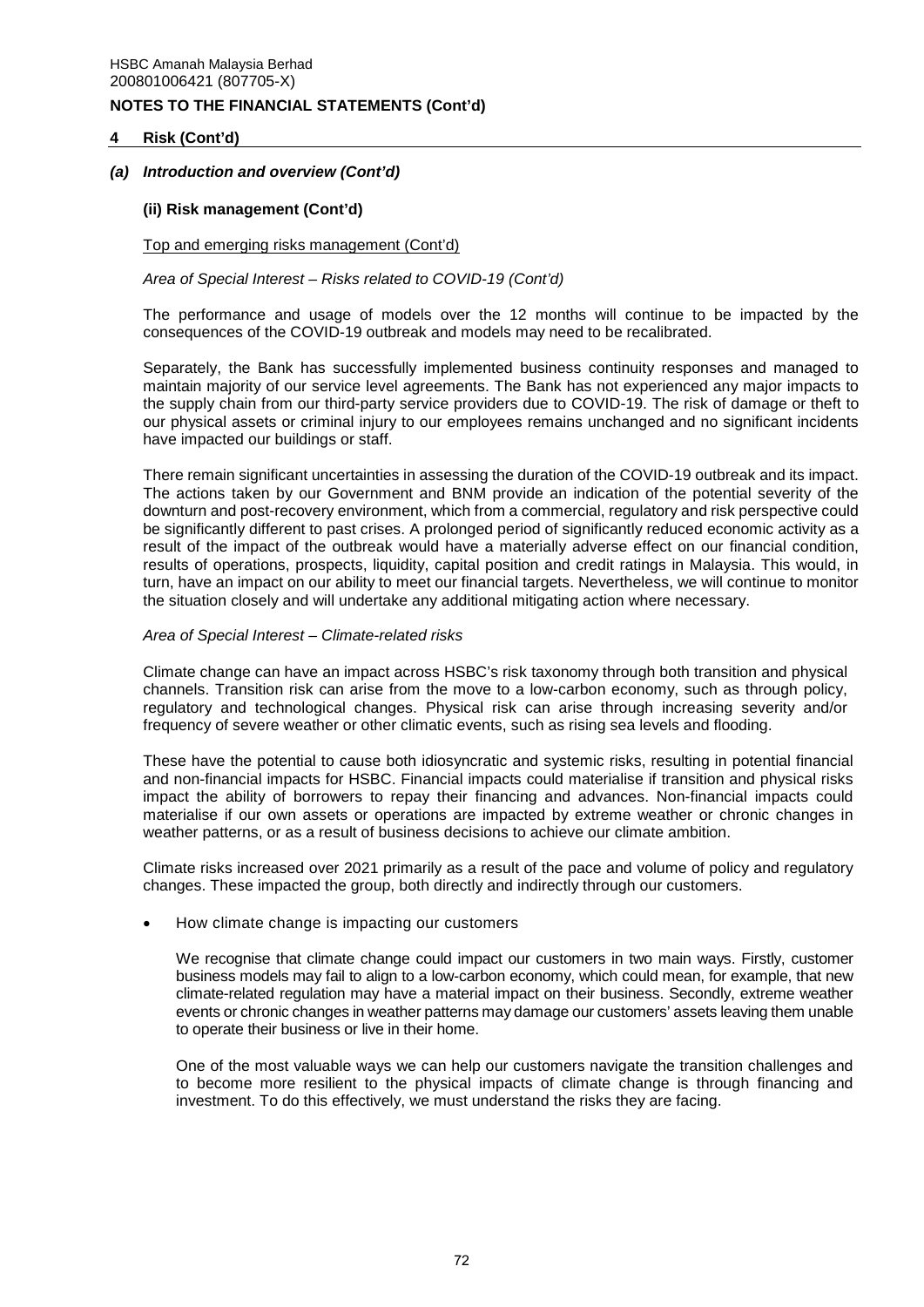## **4 Risk (Cont'd)**

## *(a) Introduction and overview (Cont'd)*

## **(ii) Risk management (Cont'd)**

Top and emerging risks management (Cont'd)

*Area of Special Interest – Climate-related risks (Cont'd)* 

How climate change is impacting our customers (Cont'd)

The table below summarises the key categories of transition, physical risk, with examples of how our customers might be affected financially by climate change and the shift to a low-carbon economy.

|                     | Key categories of transition and physical risk |                                                                                                                                                        |  |  |  |  |  |  |  |  |  |  |
|---------------------|------------------------------------------------|--------------------------------------------------------------------------------------------------------------------------------------------------------|--|--|--|--|--|--|--|--|--|--|
| <b>Climate risk</b> |                                                | Main causes of financial impact on customers                                                                                                           |  |  |  |  |  |  |  |  |  |  |
| <b>Transition</b>   | Policy and legal                               | Mandates on, and regulation of, existing<br>products and services.<br>Litigation from parties who have suffered from<br>the effects of climate change. |  |  |  |  |  |  |  |  |  |  |
|                     | <b>Technology</b>                              | Replacement of existing products with lower<br>emission options.                                                                                       |  |  |  |  |  |  |  |  |  |  |
|                     | End-demand (market)                            | Changing consumer behavior.                                                                                                                            |  |  |  |  |  |  |  |  |  |  |
|                     | <b>Reputational</b>                            | Increased scrutiny following a change in<br>stakeholder perceptions of climate-related<br>action or inaction.                                          |  |  |  |  |  |  |  |  |  |  |
| <b>Physical</b>     | Acute                                          | Increased frequency and severity of weather<br>events.                                                                                                 |  |  |  |  |  |  |  |  |  |  |
|                     | <b>Chronic</b>                                 | Changes in precipitation patterns.<br>Rising temperatures.                                                                                             |  |  |  |  |  |  |  |  |  |  |

Integrating climate risk into risk management

Our approach to climate risk management is aligned to HSBC Group-wide risk management framework and three line of defence model to ensure robust oversight of climate risk. We follow five simple steps: define and enable, identify and assess, manage, aggregate and report and govern.

We continue to evolve our risk appetite to reflect the risks from climate change, setting out the measures we intend to take to support our climate ambition and our commitments to regulators, investors and stakeholders.

We have also integrated climate risk into the supporting policies, processes and controls for our key climate risks - wholesale credit risk, retail credit risk, strategic risk (reputational), resilience risk and regulatory compliance. For example, we have developed the first version of a climate risk scoring tool for our corporate portfolios. In addition, we have published and started to implement the new coal policy.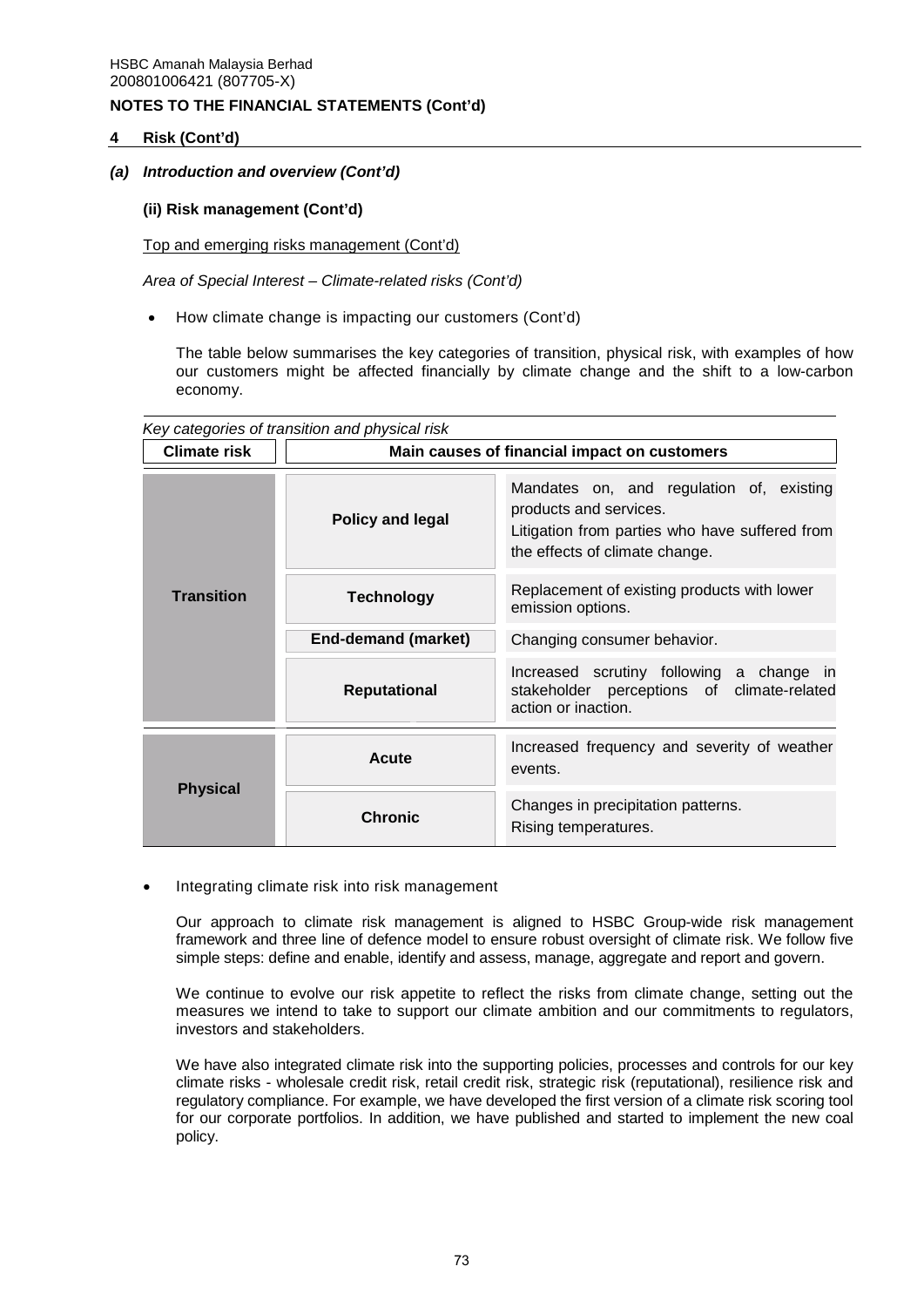## **4 Risk (Cont'd)**

## *(a) Introduction and overview (Cont'd)*

### **(ii) Risk management (Cont'd)**

Top and emerging risks management (Cont'd)

*Area of Special Interest – Climate-related risks (Cont'd)* 

Integrating climate risk into risk management (Cont'd)

We have provided tailored training sessions to our boards and delivered a suite of climate risk training to priority populations. The aim of this training is to increase awareness of the importance of climate risk, promote the right culture, bring uniformity and predictability to how decisions that concern climate risk are taken, and encourage challenge to ensure that climate risk is appropriately managed.

HSBC Group's dedicated climate risk programme continues to accelerate the development of a best in class climate risk management capability. This includes the forthcoming evolution of our risk appetite and continuing to increase the availability and quality of data so that new metrics can be developed to strengthen how we assess and manage climate risk and opportunities.

- Wholesale credit risk
- Identification and assessment

We have identified key sectors where our wholesale credit customers have the highest climate risk, based on their carbon dioxide (CO2) emissions. These include oil and gas, building and construction, chemicals, automotive, power and utilities and metals and mining.

We continue to roll out our CO2 transition and physical risk questionnaire to our largest customers in high-risk sectors to assess and improve our understanding of the impact of climate change on their business models and any related transition strategies.

We are developing our approach to climate stress testing.

**Management** 

We continue to evolve our transition risk framework, with the focus on developing a methodology, data analytics and climate-related risk score for our customers and portfolios.

This will enhance our management of transition and physical risk across our wholesale credit portfolio.

- Aggregation and reporting

We currently report our key sector exposure as part of the Environmental, Social and Governance (ESG) dashboard that is presented quarterly to the HSBC Group Executive Committee. Our reporting will evolve as our approach to climate risk management matures.

How we measure wholesale credit risk

We capture our lending activity to customers within the six high risk sectors, including environmentally responsible and sustainable finance activities. Green financing for large companies that work in high transition sectors is also included.

Information submitted through the CO2 transition risk questionnaire is collated to build a deeper picture of corporate customer readiness to change, and it helps us to identify potential business opportunities to support the transition. It is also being used to support and supplement the management of transition risk in our credit risk management processes.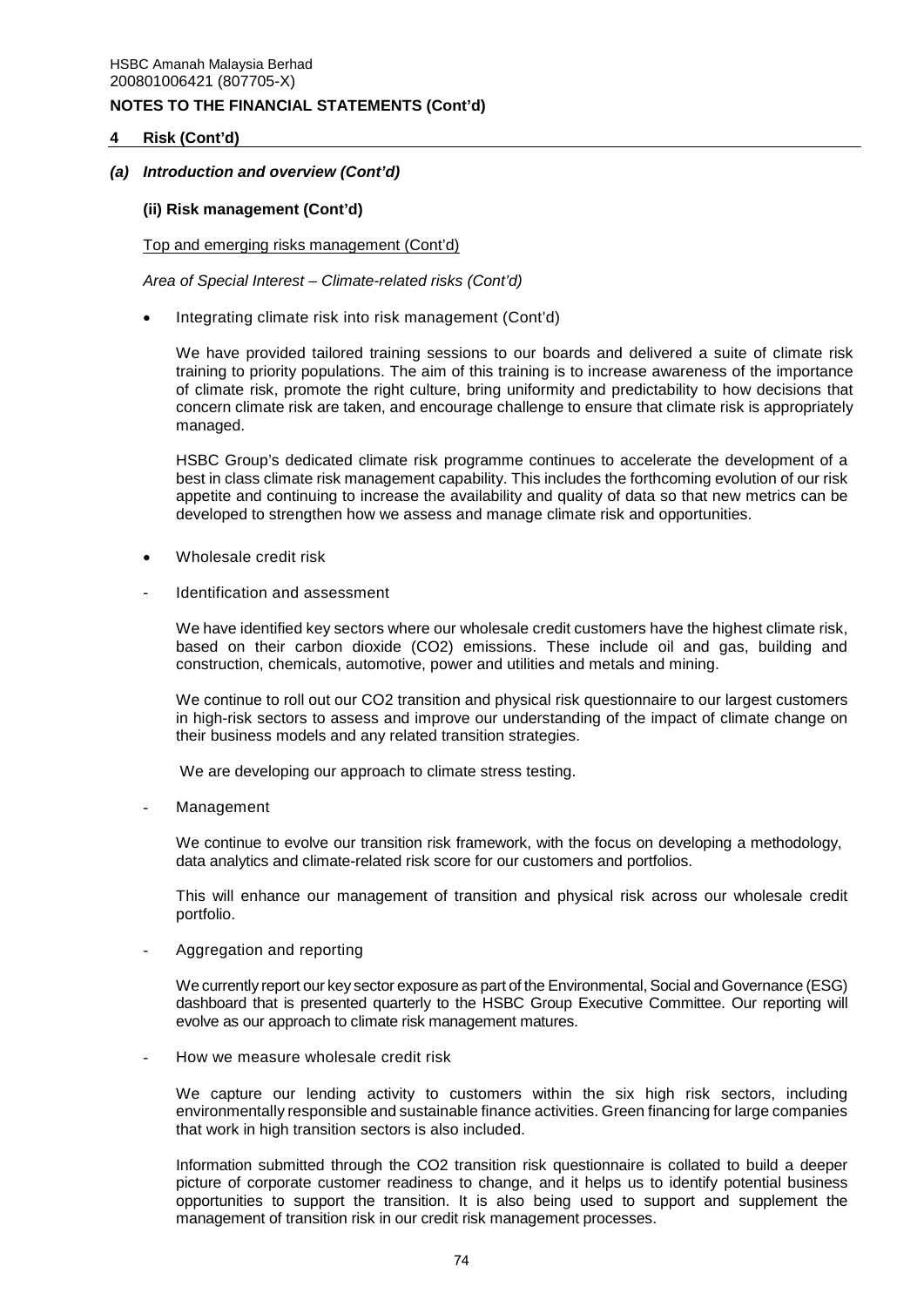## **4 Risk (Cont'd)**

## *(a) Introduction and overview (Cont'd)*

## **(iii) Material banking risks**

All of the Bank's activities involve analysis, evaluation, acceptance and management of some degree of risk or combination of risks. The Bank has exposure to the following material risks from financial instruments:

- credit risk
- liquidity and funding risk
- market risks (includes foreign exchange, profit rate, equity and basis risk)
- resilience risk
- regulatory compliance risk
- financial crime risk
- model risk

Note 4(b) to 4(h) presents information about the Bank's exposure to each of the above risks as well as the objectives, policies and processes for measuring and managing those risks.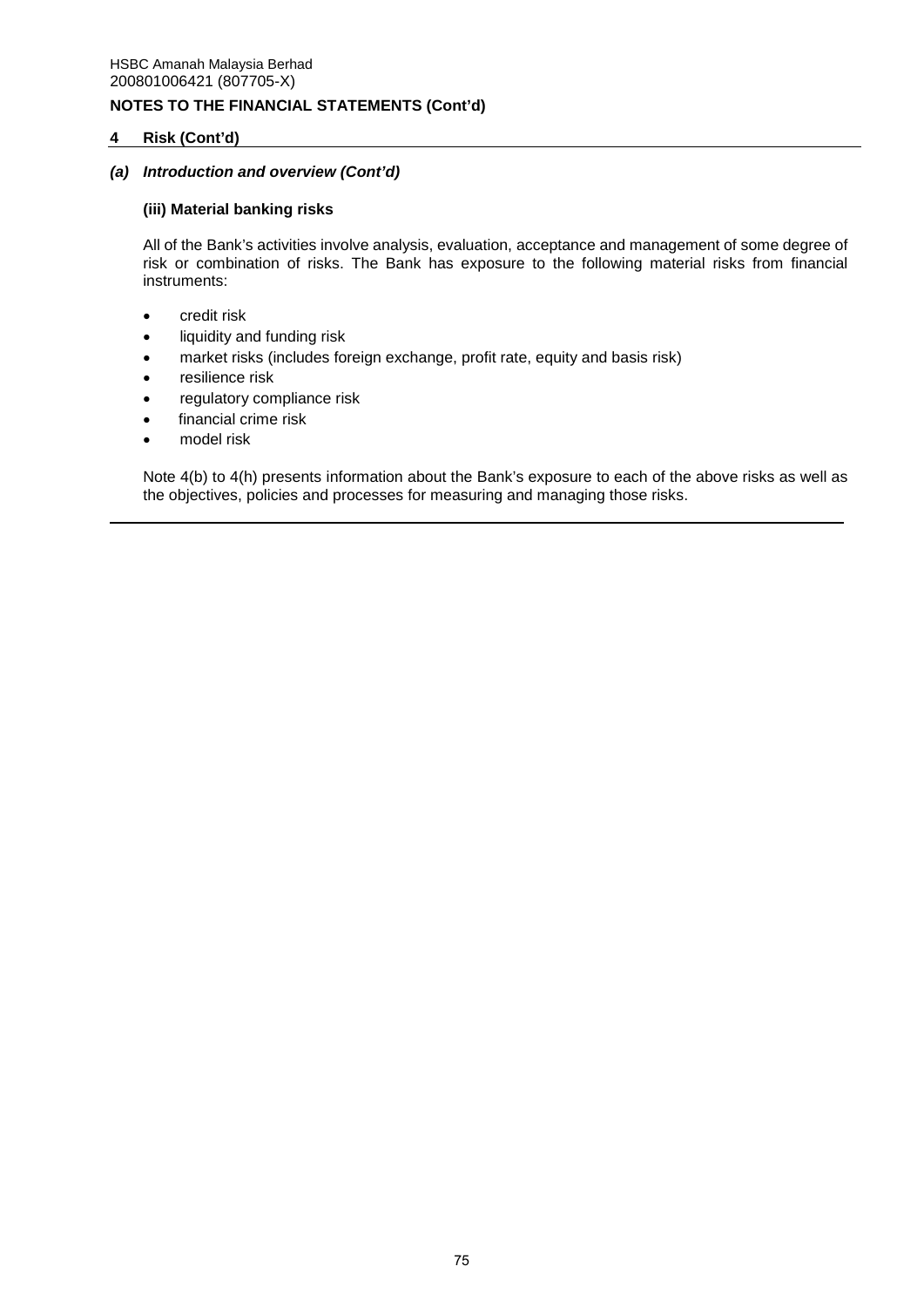## **4 Risk (Cont'd)**

## *(b) Credit risk*

### **(i) Overview**

Credit risk is the risk of financial loss if a customer or counterparty fails to meet an obligation under a contract. Credit risk arises principally from direct lending, trade finance and leasing business, but also from other products, such as guarantees and credit derivatives.

### **(ii) Credit risk management framework**

### Key developments in 2021

There were no material changes to the policies and practices for the management of credit risk in 2021 except for those that are specially-mentioned in relation to COVID-19. We continued to apply the requirements of MFRS 9 'Financial Instruments' within Credit Risk.

#### Governance and structure

The Bank has established credit risk management and related MFRS 9 processes. The Bank continues to assess the impact of economic developments in key markets on specific customers, customer segments or portfolios. As credit conditions change, the Bank takes mitigating action, including the revision of risk appetites or limits and tenors, as appropriate. In addition, the Bank continues to evaluate the terms under which credit facilities are provided within the context of individual customer requirements, the quality of the relationship, regulatory requirements, market practices and the Bank's market position.

## **(iii) Credit risk sub-function**

Credit approval authorities are delegated by the Board to the Chief Risk Officer (CRO) together with the authority to sub-delegate them. The Credit Risk sub-function in Global Risk at HSBC Group is responsible for the key policies and processes for managing credit risk, which include formulating credit policies and risk rating frameworks, guiding the Bank's appetite for credit risk exposures, undertaking independent reviews and objective assessment of credit risk, and monitoring performance and management of portfolios.

The principal objectives of credit risk management are:

- to maintain a strong culture of responsible lending, and robust risk policies and control frameworks;
- to both partner and challenge businesses in defining, implementing and continually re-evaluating risk appetite under actual and scenario conditions; and
- to ensure there is independent, expert scrutiny of credit risks, their causes and their mitigation.

## Key risk management processes

## *MFRS 9 'Financial Instruments' process*

The MFRS 9 process comprises three main areas: modelling and data; implementation; and governance.

• Modelling and data

To address the MFRS 9 requirements the Bank has established modelling and data processes which are subject to internal model risk governance including independent review of significant model developments.

• Implementation

A centralised impairment engine performs the expected credit loss (ECL) calculation using data, which is subject to a number of validation checks and enhancements, from a variety of client, finance and risk systems. Where possible, these checks and processes are performed in a globally consistent and centralised manner.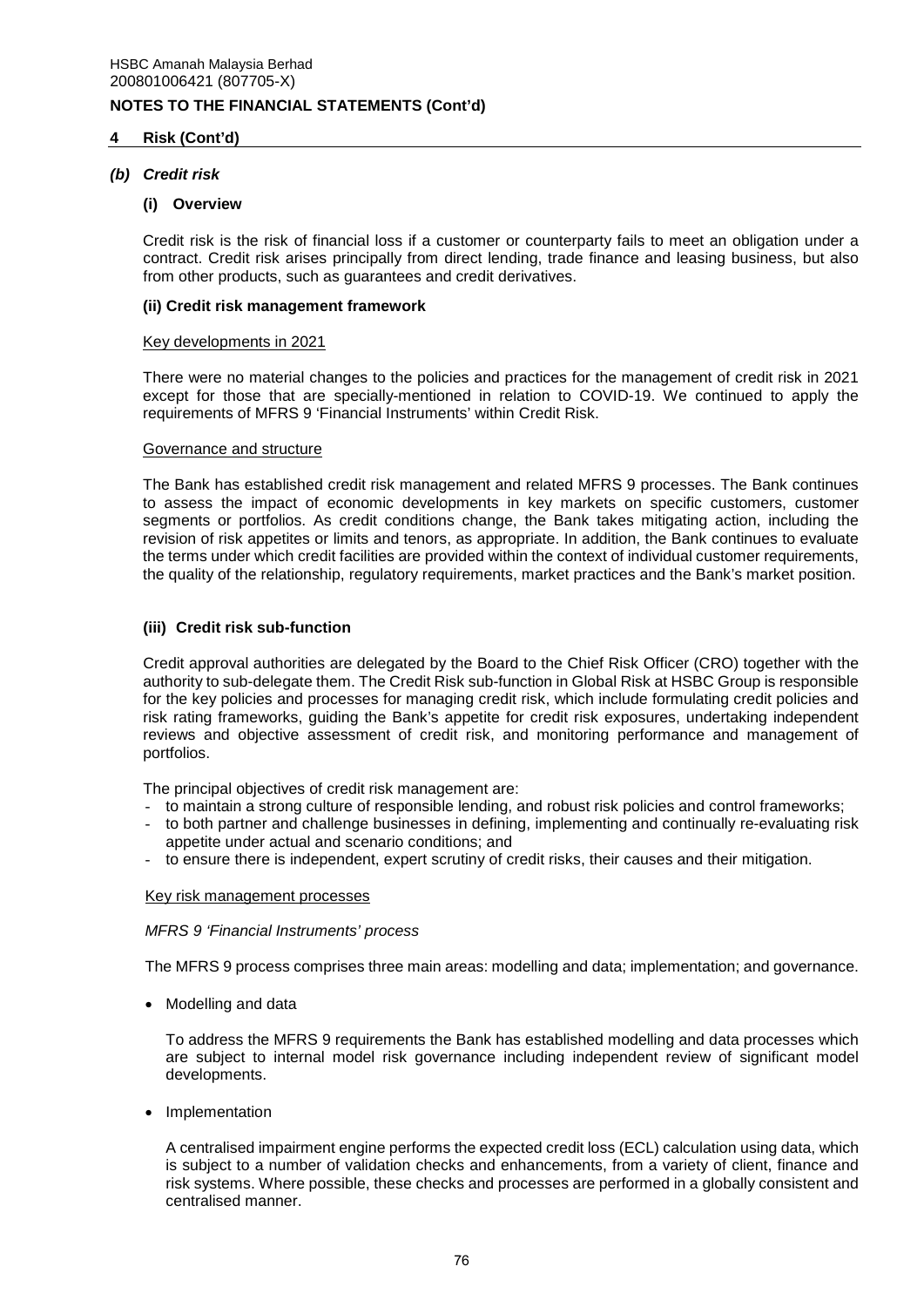## **4 Risk (Cont'd)**

## *(b) Credit risk (Cont'd)*

## **(iii) Credit risk sub-function (Cont'd)**

Key risk management processes (Cont'd)

*MFRS 9 'Financial Instruments' process (Cont'd)* 

Governance

Management review forums are established both in regions and sites in order to review and approve the impairment results. The management review forums have representatives from Credit Risk and Finance. The site and regional approvals are reported up to the global business impairment committee for final approval of the Bank's ECL for the period. Required members of the forum at site level are the Chief Risk Officer, head of Wholesale Credit and Market Risk, head of Wealth and Personal Banking Risk, as well as the Chief Financial Officer and the Financial Controller.

#### *Concentration of exposure*

Concentrations of credit risk arise when there are single material counterparty exposures or when there are a number of counterparties or exposures that have comparable economic characteristics, or such counterparties are engaged in similar activities or operate in the same geographical areas or industry sectors so that their collective ability to meet contractual obligations is uniformly affected by changes in economic, political or other conditions. We use a number of controls and measures to minimise undue concentration of exposure in our portfolios across industries, countries and global businesses. These include portfolio and counterparty limits, approval and review controls, and stress testing.

We monitor concentration of credit risk by sector and geographical location. The analysis of concentration of credit risk from financing and advances is shown in Notes  $10(v)$  and  $10(vii)$ . The analysis of concentration of credit risk from the Bank's financial assets is shown in Note 4(b)(vi).

#### *Credit quality of financial instruments*

The Bank's risk rating system facilitates the internal ratings-based approach under the adopted Basel framework to support the calculation of minimum credit regulatory capital requirement. The five credit quality classifications each encompass a range of granular internal credit rating grades assigned to wholesale and retail lending businesses, and the external ratings attributed by external agencies to debt securities. For debt securities and certain other financial instruments, external ratings have been aligned to the five quality classifications based upon the mapping of related customer risk rating (CRR) to external credit rating.

*Wholesale lending* 

The CRR 10-grade scale summarises a more granular underlying 23-grade scale of obligor probability of default (PD). All corporate customers are rated using the 10 or 23-grade scale, depending on the degree of sophistication of the Basel approach adopted for the exposure. Each CRR band is associated with an external rating grade by reference to long-run default rates for that grade, represented by the average of issuer-weighted historical default rates. This mapping between internal and external ratings is indicative and may vary over time.

## *Retail lending*

Retail lending credit quality is based on a 12-month point-in-time (PIT) probability-weighted PD.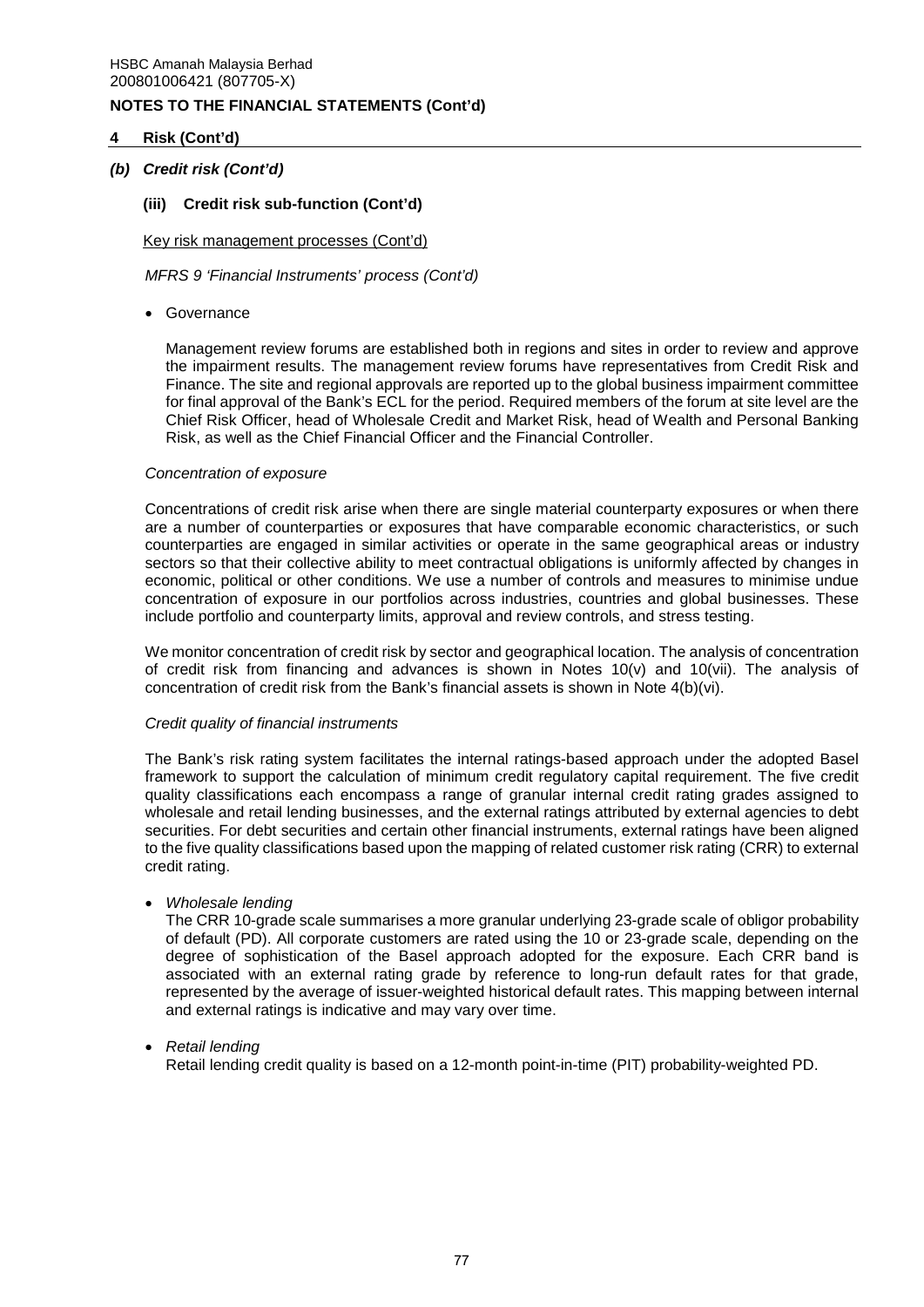## **4 Risk (Cont'd)**

### *(b) Credit risk (Cont'd)*

#### **(iii) Credit risk sub-function (Cont'd)**

Key risk management processes (Cont'd)

*Credit quality of financial instruments (Cont'd)*

*Credit quality classification* 

| Credit quality of the debt securities and other bills | <b>External Credit</b><br>Rating <sup>[1]</sup> |
|-------------------------------------------------------|-------------------------------------------------|
| Strong                                                | A- and above                                    |
| Good                                                  | BBB+ to BBB-                                    |
| Satisfactory                                          | BB+ to B and unrated                            |
| Sub-standard                                          | $B$ - to $C$                                    |
| Impaired                                              |                                                 |

| Credit quality of the corporate lending/<br>derivative financial assets/<br>securities purchased under resale agreements/<br>deposits and placements with banks and<br>other financial institutions | <b>Internal Credit</b><br>Rating                           | 12-month Basel<br>probability of<br>default %                              |
|-----------------------------------------------------------------------------------------------------------------------------------------------------------------------------------------------------|------------------------------------------------------------|----------------------------------------------------------------------------|
| Strong                                                                                                                                                                                              | CRR1 - CRR2                                                | $0.000 - 0.169$                                                            |
| Good                                                                                                                                                                                                | CRR3                                                       | $0.170 - 0.740$                                                            |
| Satisfactory                                                                                                                                                                                        | CRR4 - CRR5                                                | $0.741 - 4.914$                                                            |
| Sub-standard                                                                                                                                                                                        | CRR6 - CRR8                                                | 4.915-99.999                                                               |
| Impaired                                                                                                                                                                                            | CRR9 - CRR10                                               | 100                                                                        |
| Credit quality of the retail lending                                                                                                                                                                | <b>Internal Credit</b><br>Rating                           | 12-month<br>probability of<br>default %                                    |
| Strong<br>Good<br>Satisfactory<br>Sub-standard<br>Impaired                                                                                                                                          | Band 1 and 2<br>Band 3<br>Band 4 and 5<br>Band 6<br>Band 7 | $0.000 - 0.500$<br>$0.501 - 1.500$<br>1.501-20.000<br>20.001-99.999<br>100 |

*[1] External ratings have been aligned to the five quality classifications. The ratings of Standard and Poor's are cited, with those of other agencies being treated equivalently.* 

*Quality classification definitions:* 

- *'Strong' exposures demonstrate a strong capacity to meet financial commitments, with negligible or low probability of default and/or low levels of expected loss.*
- 'Good' exposures demonstrate a good capacity to meet financial commitments, with low default *risk.*
- *'Satisfactory' exposures require closer monitoring and demonstrate an average-to-fair capacity to meet financial commitments, with moderate default risk.*
- *'Sub-standard' exposures require varying degrees of special attention and default risk is of greater concern.*
- *'Credit-impaired' exposures have been assessed as impaired.*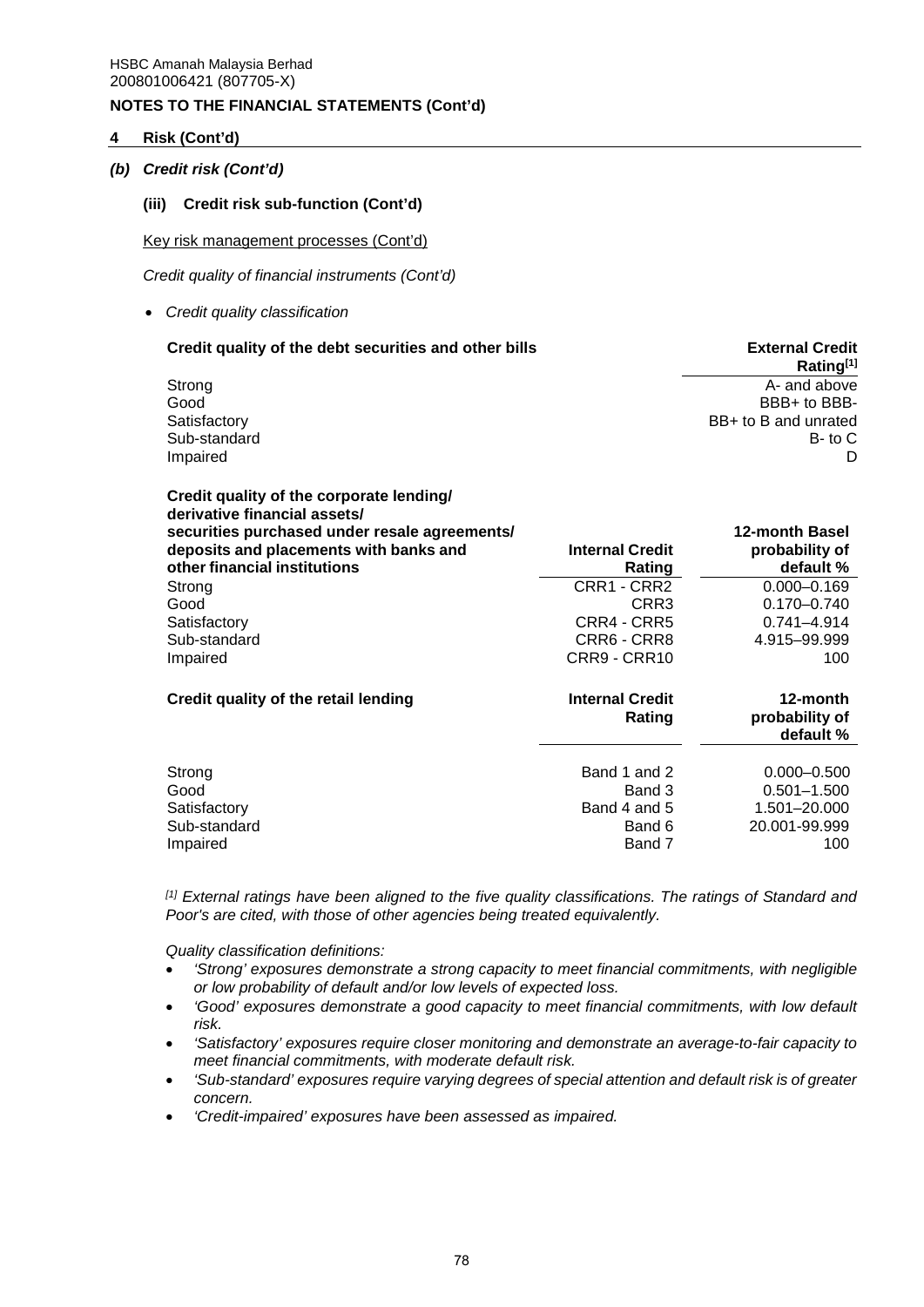## **4 Risk (Cont'd)**

### *(b) Credit risk (Cont'd)*

#### **(iii) Credit risk sub-function (Cont'd)**

#### Key risk management processes (Cont'd)

#### *Renegotiated financings and forbearance*

'Forbearance' describes concessions made on the contractual terms of a financing in response to an obligor's financial difficulties.

A financing and advances is classed as 'renegotiated' when we modify the contractual payment terms on concessionary terms because we have significant concerns about the borrowers' ability to meet contractual payments when due.

Non-payment-related concessions (e.g. covenant waivers), while potential indicators of impairment, do not trigger identification as renegotiated financings.

Financing and advances that have been identified as renegotiated retain this designation until maturity or derecognition. For details of the policy on derecognised renegotiated financings, see Note 3(k)(iii).

Credit quality of renegotiated financings

On execution of a renegotiation, a financing and advances will also be classified as credit impaired if it is not already so classified. In wholesale lending, all facilities with a customer, including financings that have not been modified, are considered credit impaired following the identification of a renegotiated financing.

Wholesale renegotiated financing and advances are classified as credit-impaired until there is sufficient evidence to demonstrate a significant reduction in the risk of non-payment of future cash flows, observed over a minimum one-year period, and there are no other indicators of impairment. Personal renegotiated financings are deemed to remain credit impaired until repayment or derecognition.

Renegotiated financings and recognition of expected credit losses

For wholesale lending, renegotiated financing and advances are typically assessed individually. Credit risk ratings are intrinsic to the impairment assessments. The individual impairment assessment takes into account the higher risk of the future non-payment inherent in renegotiated financings.

For retail lending, unsecured renegotiated financing and advances are generally segmented from other parts of the financing and advances portfolio. Renegotiated expected credit loss assessments reflect the higher rates of losses typically encountered with renegotiated financing and advances.

#### *Impairment assessment*

For details of the impairment policies on financing and advances and financial investments, see Note 3(k).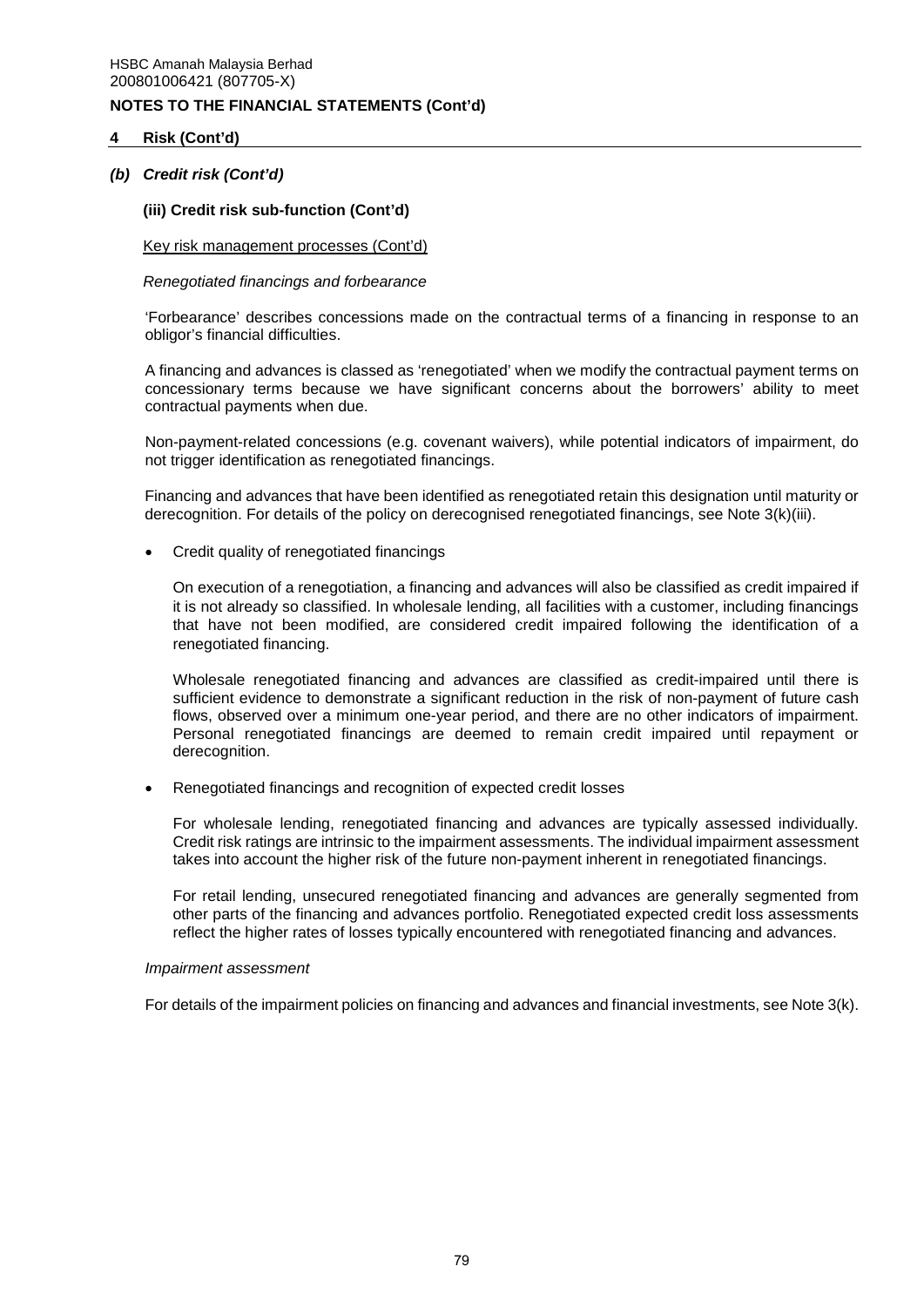## **4 Risk (Cont'd)**

## *(b) Credit risk (Cont'd)*

## **(iii) Credit risk sub-function (Cont'd)**

## Key risk management processes (Cont'd)

## *Write-off of financing and advances*

For details of the policy on the write-off of financing and advances, see Note 3(k)(ii).

Unsecured personal facilities, including credit cards, are generally written off at between 180 and 210 days past due except for unsecured restructured facilities which are usually written off at 90 days past due. The standard period runs until the end of the month in which the account becomes 180 days contractually delinquent. Write-off periods may be extended, generally to no more than 360 days past due. However, in exceptional circumstances, they may be extended further.

For secured facilities, write-off should occur upon repossession of collateral, receipt of proceeds via settlement, or determination that recovery of the collateral will not be pursued. Any secured assets maintained on the balance sheet beyond 60 months of consecutive delinquency-driven default require additional monitoring and review to assess the prospect of recovery.

In the event of bankruptcy or analogous proceedings, write-off may occur earlier than the maximum periods stated above. Collection procedures may continue after write-off.

## **(iv) Credit risk profile**

The financial assets recorded in each stage have the following characteristics:

Stage 1: These financial assets are unimpaired and without significant increase in credit risk on which a 12-month allowance for ECL is recognised.

Stage 2: A significant increase in credit risk has been experienced on these financial assets since initial recognition for which a lifetime ECL is recognised.

Stage 3: There is objective evidence of impairment and the financial assets are therefore considered to be in default or otherwise credit impaired on which a lifetime ECL is recognised.

Unless identified at an earlier stage, all financial assets are deemed to have suffered a significant increase in credit risk when they are 30 days past due (DPD) and are transferred from stage 1 to stage 2.

## **(v) Credit deterioration of financial instruments**

## Measurement uncertainty and sensitivity analysis of ECL estimates

The recognition and measurement of ECL involves the use of significant judgement and estimation. We form multiple economic scenarios based on economic forecasts, apply these assumptions to credit risk models to estimate future credit losses, and probability-weight the results to determine an unbiased ECL estimate. Management judgemental adjustments are used to address late-breaking events, data and model limitations, and expert credit judgements.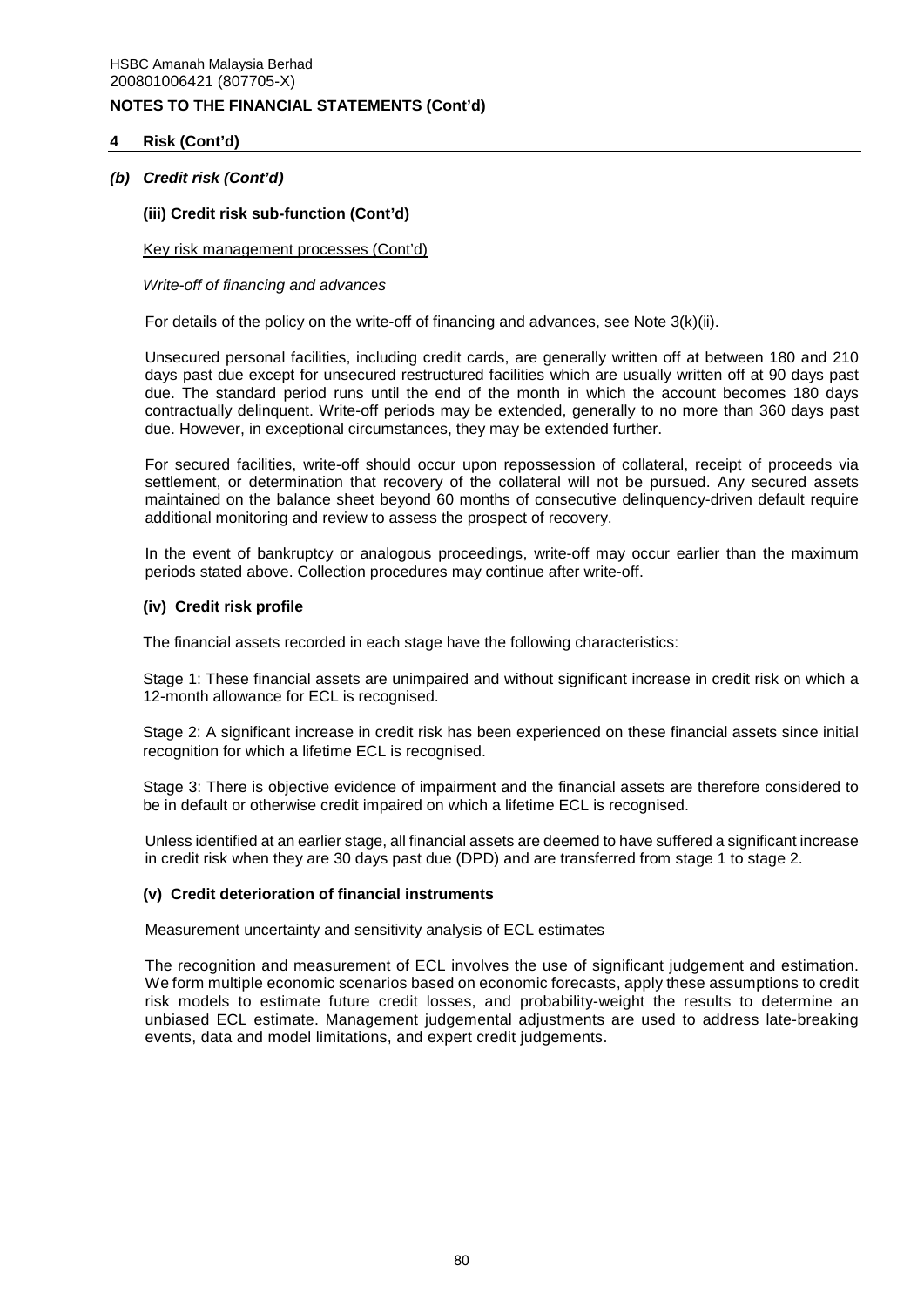## **4 Risk (Cont'd)**

## *(b) Credit risk (Cont'd)*

## **(v) Credit deterioration of financial instruments (Cont'd)**

## Methodology for developing forward looking economic scenarios

The Bank uses multiple economic scenarios to reflect assumptions about future economic scenarios based on consensus forecast distributions, supplemented by alternative or additional economic scenarios and/or management adjustments where, in management's judgement, the consensus forecast distribution does not adequately capture the relevant risks.

Four economic scenarios have been used to capture the exceptional nature of the current economic environment and to articulate management's view of the range of potential outcome. Scenarios produced to calculate ECL are aligned to HSBC's Top and Emerging Risks. Three of these scenarios are drawn from consensus forecasts and distributional estimates. The central scenario is deemed the "most likely" outcome and usually attracts the largest probability weighting, while the outer scenarios represent the tails of the distribution which are less likely to occur. The central scenario is created using the average of a panel of external forecasters ('the consensus') while consensus upside and downside scenarios are created with reference to distributions for select markets that capture forecasters views of the entire range of outcomes. Management have chosen to use an additional scenario to represent its view of severe downside risks that are not captured into the consensus scenarios. The use of an additional scenario is in line with HSBC's forward economic guidance (FEG) methodology and has been regularly used over the course of 2021. Unlike the consensus scenarios, these additional scenarios are driven by narrative assumptions and may result in shocks that drive economic activity permanently away from trend.

The following table describes key macroeconomic variables and the probabilities assigned in the consensus central, upside, downside and additional downside scenarios.

|                           |                       | 2021                 |                        | 2020                                 |         |          |          |                        |  |
|---------------------------|-----------------------|----------------------|------------------------|--------------------------------------|---------|----------|----------|------------------------|--|
|                           |                       |                      | <b>Scenario</b>        |                                      |         | Scenario |          |                        |  |
|                           | <b>Central</b><br>(%) | <b>Upside</b><br>(%) | <b>Downside</b><br>(%) | <b>Additional</b><br><b>Downside</b> | Central | Upside   | Downside | Additional<br>Downside |  |
|                           |                       |                      |                        | (%)                                  | $(\%)$  | $(\%)$   | $(\%)$   | (%)                    |  |
| GDP growth rate           | 4.8                   | 6.2                  | 3.6                    | 3.1                                  | 4.9     | 6.4      | 3.6      | 3.1                    |  |
| Inflation                 | 2.1                   | 2.4                  | 1.7                    | 0.9                                  | 2.2     | 2.8      | 1.6      | 1.0                    |  |
| Unemployment<br>rate      | 3.7                   | 3.6                  | 3.9                    | 5.2                                  | 3.6     | 3.4      | 3.8      | 5.2                    |  |
| Property price<br>growth  | 2.0                   | 2.7                  | 1.2                    | $-3.9$                               | 2.0     | 2.8      | 0.9      | $-4.7$                 |  |
| Short term profit<br>rate | 2.9                   | 3.1                  | 1.8                    | 1.8                                  | 2.0     | 2.1      | 1.6      | 0.8                    |  |
| Probability               | 75.0                  | 5.0                  | 20.0                   | 5.0                                  | 70.0    | 10.0     | 15.0     | 5.0                    |  |

## Critical accounting estimates and judgements

The calculation of ECL under MFRS 9 involves significant judgements, assumptions and estimates, as set out in the Note 2(d). The level of estimation uncertainty and judgement remained high during 2021 as a result of the economic effects of the COVID-19 outbreak, including significant judgements relating to:

 the selection and weighting of economic scenarios, given rapidly changing economic conditions in an unprecedented manner, uncertainty as to the effect of government and central bank support measures designed to alleviate adverse economic impacts, and a wider distribution of economic forecasts than before the pandemic. The key judgements are the length of time over which the economic effects of the pandemic will occur and the speed and shape of recovery. The main factors include the effectiveness of pandemic containment measures, the pace of roll-out and effectiveness of vaccines, and the emergence of new variants of the virus, plus a range of geopolitical uncertainties, which together, represent a very high degree of estimation uncertainty, particularly in assessing downside scenarios;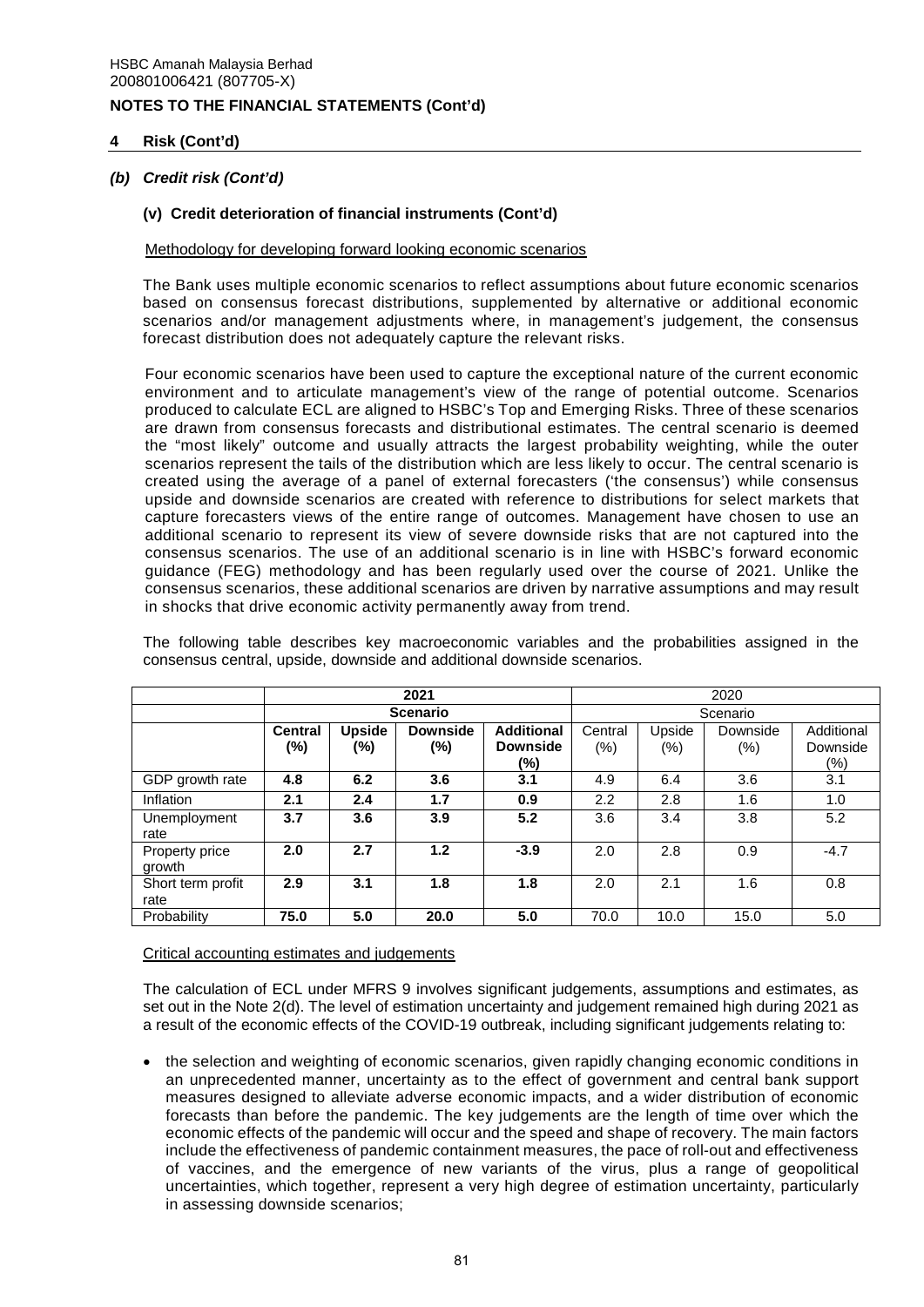## **4 Risk (Cont'd)**

## *(b) Credit risk management (Cont'd)*

### **(v) Credit deterioration of financial instruments (Cont'd)**

#### Critical accounting estimates and judgements (Cont'd)

- estimating the economic effects of those scenarios on ECL, where there is no observable historical trend that can be reflected in the models that will accurately represent the effects of the economic changes of the severity and speed brought about by the COVID-19 outbreak. Modelled assumptions and linkages between economic factors and credit losses may underestimate or overestimate ECL in these conditions, and there is significant uncertainty in the estimation of parameters such as collateral values and loss severity; and
- the identification of customers experiencing significant increases in credit risk and credit impairment, particularly where those customers have accepted payment deferrals and other reliefs designed to address short-term liquidity issues, or have extended those deferrals, given limitations in the available credit information on these customers. The use of segmentation techniques for indicators of significant increases in credit risk involves significant estimation uncertainty.

#### How economic scenarios are reflected in the calculation of ECL

HSBC Group has developed a globally consistent methodology for the application of forward economic guidance into the calculation of ECL by incorporating forward economic guidance into the estimation of the term structure of probability of default (PD) and loss given default (LGD). For PDs, the correlation of forward economic guidance to default rates is considered for a particular industry in a country. For LGD calculations the correlation of forward economic guidance to collateral values and realisation rates is considered for a particular country and industry. PDs and LGDs are estimated for the entire term structure of each instrument.

For impaired financing and advances, LGD estimates take into account independent recovery valuations provided by external consultants where available, or internal forecasts corresponding to anticipated economic conditions and individual company conditions. In estimating the ECL on impaired financings that are individually considered not to be significant, HSBC Group incorporates forward economic guidance proportionate to the probability-weighted outcome and the Central scenario outcome for nonstage 3 populations.

These models are based largely on historical observations and correlations with default rates.

We continue to observe volatility in macroeconomic variables as a result of the Covid-19 pandemic, which – together with significant governmental support programmes, forbearance and payment holidays – have impacted model performance and historical correlations between macroeconomic variables and defaults. As economic forecasts begin to improve, the level and speed of economic recovery remains outside the range of historical experience used to calibrate the models, and the timing of defaults has considerably shifted from the modelled assumptions. Management judgements have been used to overcome the limitations in the model generated outcome.

Management judgemental adjustments arise when data and model limitations are addressed in the short term using in-model and post-model adjustments. This includes refining model inputs and outputs and using post-model adjustments based on management judgement and higher level quantitative analysis for impacts that are difficult to model.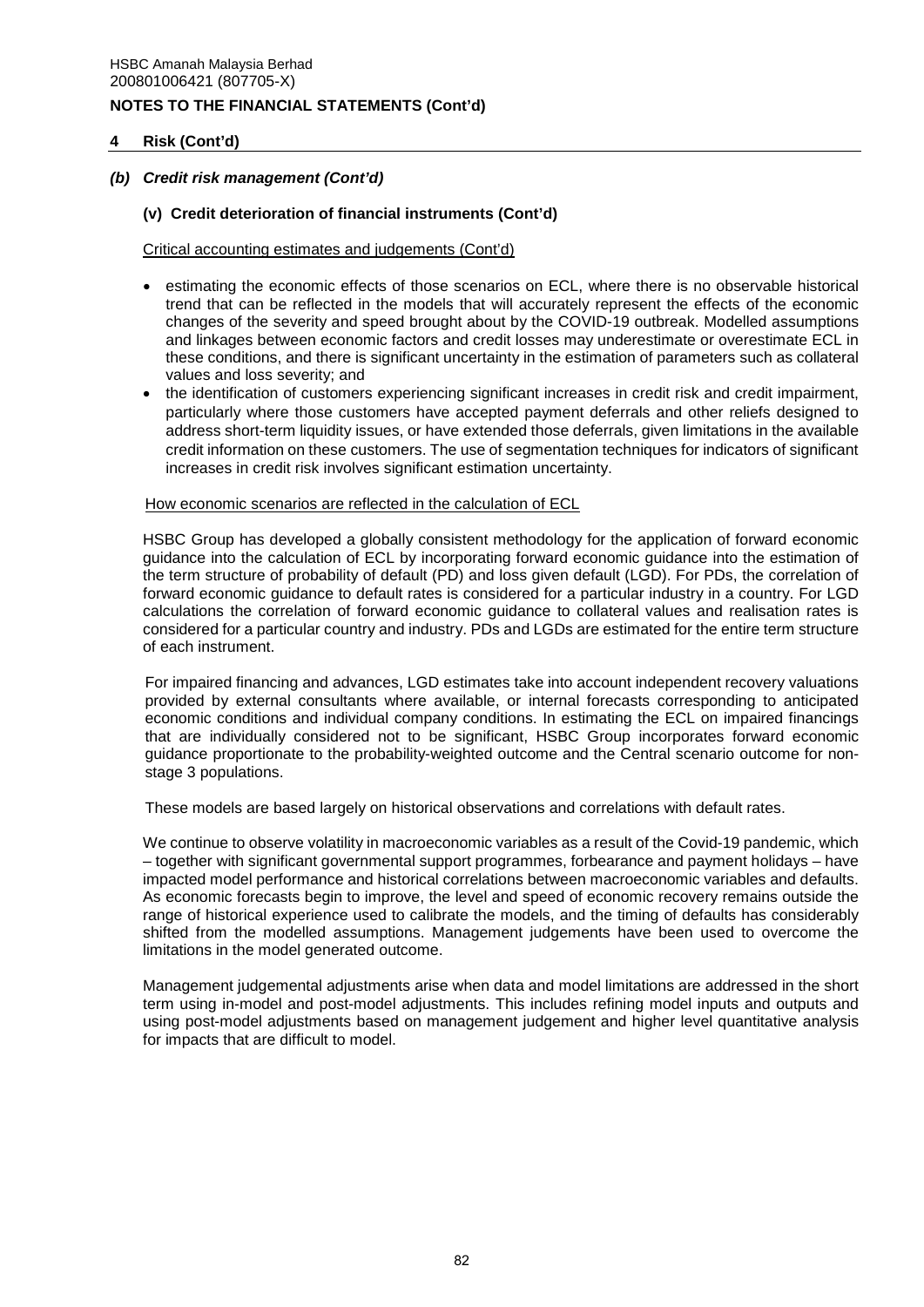## **4 Risk (Cont'd)**

## *(b) Credit risk (Cont'd)*

### **(v) Credit deterioration of financial instruments (Cont'd)**

#### Management judgemental adjustments

In the context of MFRS 9, management judgemental adjustments are short-term increases or decreases to the ECL at either a customer or portfolio level to account for late breaking events, model and data limitations and deficiencies, and expert credit judgement applied following management review and challenge. Internal governance is in place to regularly monitor post-model adjustments and where possible to reduce the reliance on these through model recalibration or redevelopment as appropriate.

At 31 December 2021, management judgements were applied to reflect credit risk dynamics not captured by our models. The drivers of the management judgemental adjustments continue to evolve with the economic environment. We have internal governance in place to monitor management judgemental adjustments regularly and, where possible, to reduce the reliance on these through model recalibration or redevelopment, as appropriate. Wider-ranging model changes will take time to develop and need observable loss data on which models can be developed. Models will be revisited over time once the longer-term impacts of the COVID-19 outbreak are observed. Therefore, we continue to anticipate significant management judgemental adjustments for the foreseeable future. Some management judgemental adjustments could cease once macroeconomic forecasts have stabilised and move within the range of historical experience, portfolio impacts due to unwinding of government schemes become visible and the uncertainty due to COVID-19 reduces.

 Management judgemental adjustments made in estimating the reported ECL for the Bank as at 31 December 2021 is RM47,248,000 (2020: RM80,287,000).

#### Economic scenarios sensitivity analysis of ECL estimates

Management considered the sensitivity of the ECL outcome against the economic forecasts conditions as part of the ECL governance process by recalculating the ECL under each scenario described above for selected portfolios, applying a 100% weighting to each scenario in turn. The weighting is reflected in both the determination of significant increase in credit risk and the measurement of the resulting ECL.

The ECL calculated for the upside and downside scenarios should not be taken to represent the lower and upper limits of possible ECL outcomes. The impact of defaults that might occur in the future under different economic scenarios is captured by recalculating ECL for financing and advances in stages 1 and 2 at the balance sheet date. The population of stage 3 financings (in default) at the balance sheet date is unchanged in these sensitivity calculations. Stage 3 ECL would only be sensitive to changes in forecasts of future economic conditions if the loss given default (LGD) of a particular portfolio was sensitive to these changes.

There is a particularly high degree of estimation uncertainty in numbers representing tail risk scenarios when assigned a 100% weighting.

For wholesale credit risk exposures, the sensitivity analysis excludes ECL and financial instruments related to defaulted obligors because the measurement of ECL is relatively more sensitive to credit factors specific to the obligor than future economic scenarios. Therefore, it is impracticable to separate the effect of macro-economic factors in individual assessments.

For retail credit risk exposures, the sensitivity analysis includes ECL for financing and advances to customers related to defaulted obligors. This is because the retail ECL for secured home financing portfolios including financings in all stages is sensitive to macroeconomic variables.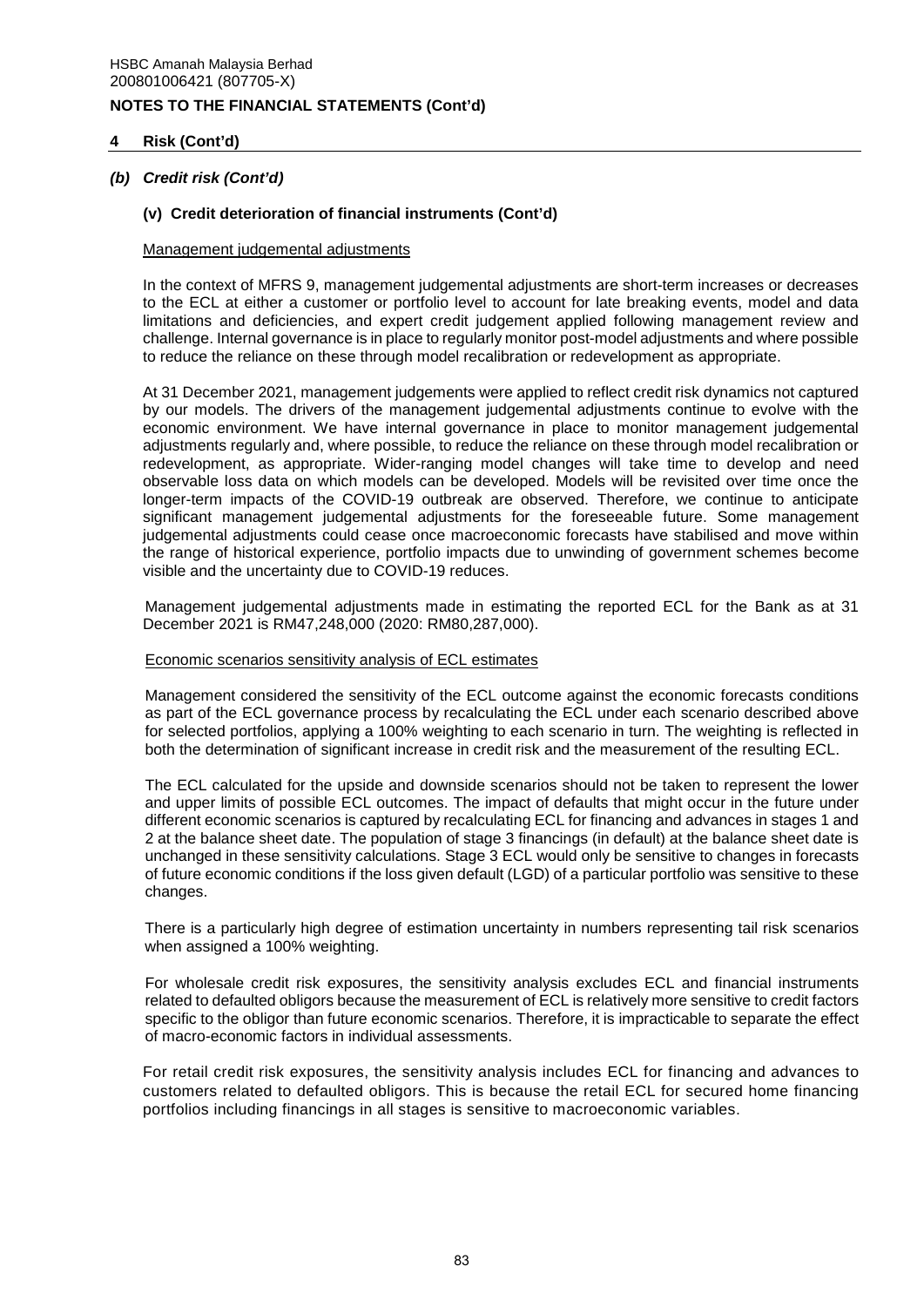## **4 Risk (Cont'd)**

### *(b) Credit risk management (Cont'd)*

### **(v) Credit deterioration of financial instruments (Cont'd)**

#### Wholesale and retail sensitivity

The wholesale and retail sensitivity analysis is stated inclusive of management judgemental adjustments, as appropriate to each scenario. The results tables exclude small portfolios. Additionally, in both the wholesale and retail analysis, the comparative period results for additional/alternative downside scenarios are not directly comparable to the current period, because they reflect different risk profiles relative with the consensus scenarios for the period end.

#### Wholesale analysis

#### **MFRS 9 ECL sensitivity to future economic conditions [1]**

| ECL coverage of financial instruments subject to<br>significant measurement uncertainty <sup>[2]</sup> | 31 Dec 2021 | 31 Dec 2020 |
|--------------------------------------------------------------------------------------------------------|-------------|-------------|
| Reported ECL (RM'000)                                                                                  | 23,714      | 13,261      |
| Gross carrying value/nominal amount [3] (RM'000)                                                       | 19,535,080  | 17,310,018  |
| Reported ECL Coverage (%)                                                                              | 0.12%       | 0.08%       |
| Coverage Ratios by Scenario (%)                                                                        |             |             |
| Consensus central scenario                                                                             | 0.11%       | 0.06%       |
| Consensus upside scenario                                                                              | 0.08%       | 0.05%       |
| Consensus downside scenario                                                                            | 0.13%       | 0.10%       |
| Alternative downside scenario                                                                          | 0.25%       | 0.26%       |

*[1]Excludes ECL and financial instruments relating to defaulted obligors because the measurement of ECL is relatively more sensitive to credit factors specific to the obligor then future economic scenario.* 

*[2]Includes off balance sheet financial instruments that are subject to significant measurement uncertainty.* 

*[3]Includes low credit risk financial instruments such as Debt instruments at FVOCI which have low ECL coverage ratios under all the above scenarios. Coverage ratios on financing and advances to customers including financing commitments and financial guarantees are typically higher.* 

#### Retail analysis

## **MFRS 9 ECL sensitivity to future economic conditions [1]**

| ECL coverage of financing and advances <sup>[2]</sup> | 31 Dec 2021 | 31 Dec 2020 |
|-------------------------------------------------------|-------------|-------------|
| Reported ECL (RM'000)                                 | 190,052     | 244,594     |
| Drawn Amount (RM'000)                                 | 4,392,397   | 5,729,921   |
| Reported ECL Coverage (%)                             | 4.33 %      | 4.27 %      |
| Coverage Ratios by Scenario (%)                       |             |             |
| Consensus central scenario                            | 4.10%       | 4.20%       |
| Consensus upside scenario                             | 3.87%       | 3.87 %      |
| Consensus downside scenario                           | 4.52%       | 4.59%       |
| Alternative downside scenario                         | 5.38 %      | 5.21 %      |

*[1]ECL sensitivities excludes portfolios using less complex modelling approaches.* 

*[2]ECL sensitivity includes only on balance sheet financial instruments to which MFRS 9 impairment requirements are applied.*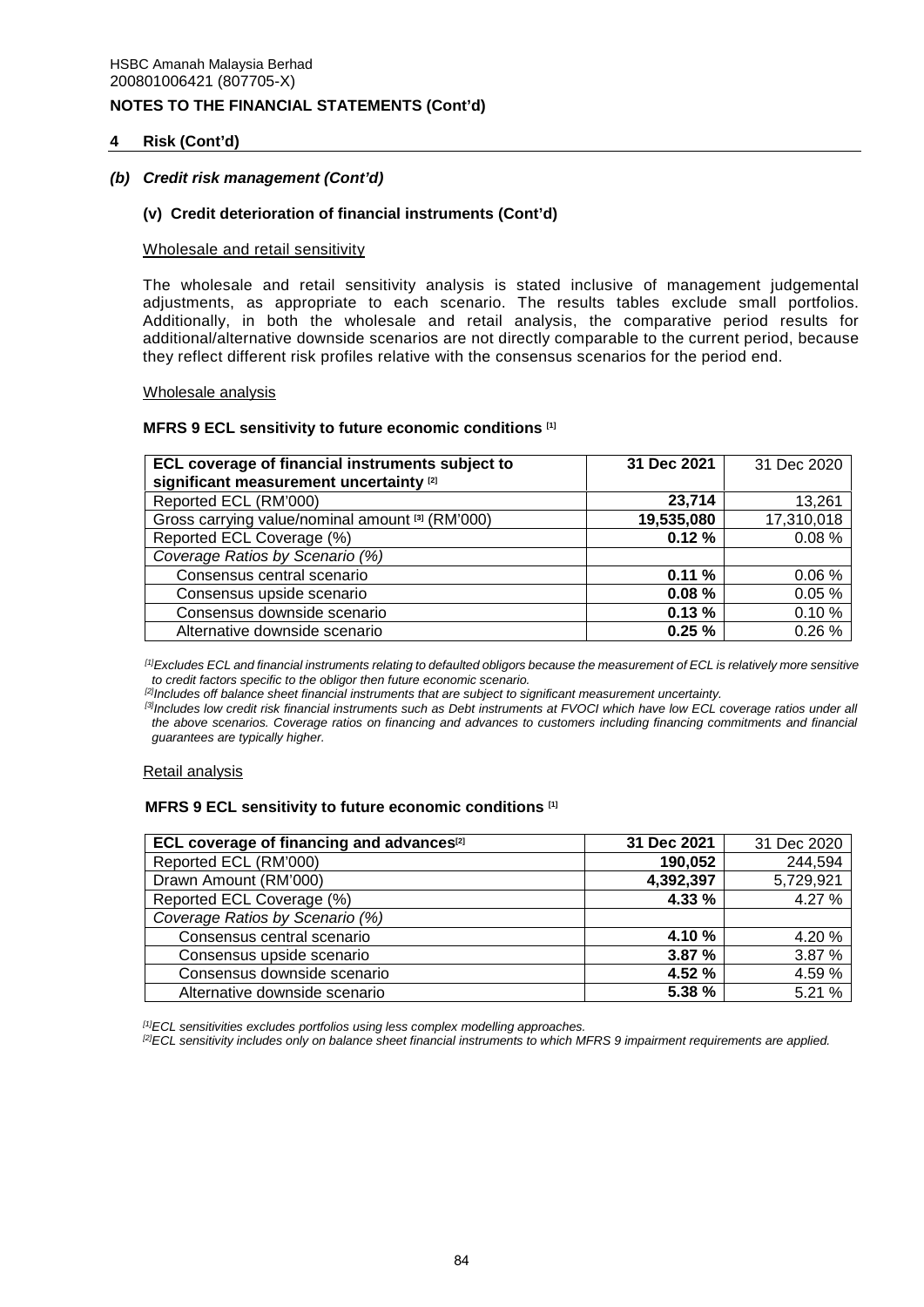## **4 Risk (Cont'd)**

## *(b) Credit risk management (Cont'd)*

## **(vi) Credit quality**

## Credit quality of financial instruments

The Bank assess credit quality of all financial instruments that are subject to credit risk. The credit quality of financial instruments is a point-in-time assessment of the probability of default of financial instruments, whereas stages 1 and 2 are determined based on relative deterioration of credit quality since initial recognition. Accordingly, for non-credit impaired financial instruments, there is no direct relationship between the credit quality assessment and stages 1 and 2, though typically the lower credit quality bands exhibit a higher proportion in stage 2.

The five credit quality classifications each encompass a range of granular internal credit rating grades assigned to wholesale and retail lending businesses and the external ratings attributed by external agencies to debt securities, as shown in the table below on the following page.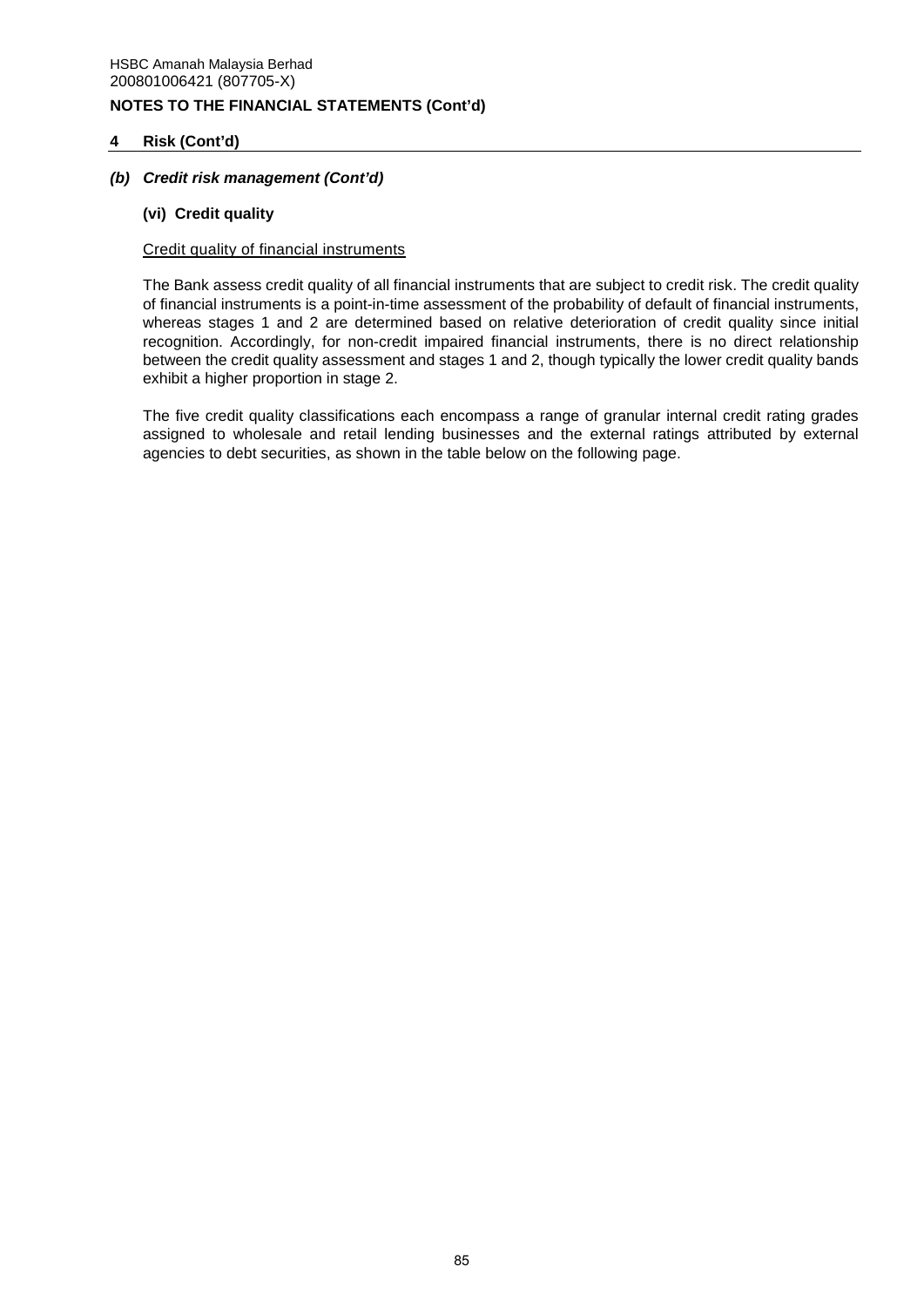## **4 Risk (Cont'd)**

### *(b) Credit Risk Management (Cont'd)*

### **(vi) Credit quality (Cont'd)**

### Distribution of financial assets by credit quality

|                                                             |               |           | <b>Gross Carrying Amount</b> |          |               |            |            |                         |
|-------------------------------------------------------------|---------------|-----------|------------------------------|----------|---------------|------------|------------|-------------------------|
| (RM'000)                                                    |               |           |                              | Sub-     | <b>Credit</b> |            | ECL        | Carrying amount (net of |
|                                                             | <b>Strong</b> | Good      | Satisfactory                 | standard | Impaired      | Total      | allowances | impairment provision)   |
| At 31 December 2021                                         |               |           |                              |          |               |            |            |                         |
| Cash and short-term funds                                   | 4.075.280     | 71        |                              |          |               | 4,075,351  | (2)        | 4,075,349               |
| <b>Financial assets at FVOCI</b>                            | 2,252,951     |           | ۰                            |          |               | 2,252,951  |            | 2,252,951               |
| Financing and advances to customers held at                 |               |           |                              |          |               |            |            |                         |
| amortised cost                                              | 3.740.647     | 2,986,416 | 4.908.283                    | 569,091  | 1,175,011     | 13.379.448 | (523, 382) | 12,856,066              |
| of which:                                                   |               |           |                              |          |               |            |            |                         |
| - retail                                                    | 1,612,717     | 1,287,543 | 2,116,124                    | 245,354  | 933,809       | 6,195,547  | (325, 659) | 5,869,888               |
| - corporate and commercial                                  | 2,127,930     | 1,698,873 | 2,792,159                    | 323,737  | 241,202       | 7,183,901  | (197, 723) | 6,986,178               |
| Derivatives financial assets                                | 87,646        | 12        | 5,009                        | 191      |               | 92,858     |            | 92,858                  |
| Other financial assets                                      | 35,840        |           |                              |          |               | 35,840     |            | 35,840                  |
| Irrevocable<br>financing<br>commitments<br>financial<br>and |               |           |                              |          |               |            |            |                         |
| guarantees                                                  | 4.622.000     | 854,000   | 1,766,000                    | 67,000   |               | 7,309,000  | (8,647)    | 7,300,353               |

|                                                             |               |           | <b>Gross Carrying Amount</b> |                          |                          |            |            |                         |
|-------------------------------------------------------------|---------------|-----------|------------------------------|--------------------------|--------------------------|------------|------------|-------------------------|
| (RM'000)                                                    |               |           |                              | Sub-                     | <b>Credit</b>            |            | <b>ECL</b> | Carrying amount (net of |
|                                                             | <b>Strong</b> | Good      | Satisfactory                 | standard                 | <b>Impaired</b>          | Total      | allowances | impairment provision)   |
| At 31 December 2020                                         |               |           |                              |                          |                          |            |            |                         |
| <b>Cash and short-term funds</b>                            | 3.251.894     |           |                              |                          |                          | 3,251,894  | (11)       | 3,251,883               |
| Deposits and placements with banks and other                |               |           |                              |                          |                          |            |            |                         |
| Ifinancial institutions                                     | 48.204        |           |                              |                          |                          | 48,204     |            | 48,204                  |
| <b>Financial assets at FVOCI</b>                            | 1,299,815     |           |                              | $\overline{\phantom{0}}$ | $\overline{\phantom{0}}$ | 1,299,815  |            | 1,299,815               |
| Financing and advances to customers held at                 |               |           |                              |                          |                          |            |            |                         |
| amortised cost                                              | 3,608,842     | 4,672,399 | 4,390,774                    | 562,181                  | 606,695                  | 13,840,891 | (348, 315) | 13,492,576              |
| of which:                                                   |               |           |                              |                          |                          |            |            |                         |
| - retail                                                    | 1.628.683     | 2.108.669 | 1.981.571                    | 253,714                  | 546,347                  | 6.518.984  | (320, 026) | 6,198,958               |
| - corporate and commercial                                  | 1,980,159     | 2,563,730 | 2,409,203                    | 308,467                  | 60,348                   | 7,321,907  | (28, 289)  | 7,293,618               |
| Derivatives financial assets                                | 213.653       | 102       | 17.422                       | 157                      |                          | 231,334    |            | 231,334                 |
| Other financial assets                                      | 19,358        |           |                              |                          |                          | 19,358     |            | 19,358                  |
| financing<br>commitments<br>Irrevocable<br>financial<br>and |               |           |                              |                          |                          |            |            |                         |
| guarantees                                                  | 4.307.000     | 1.361.000 | 1.152.000                    | 109.000                  | 1.000                    | 6.930.000  | (1, 977)   | 6,928,023               |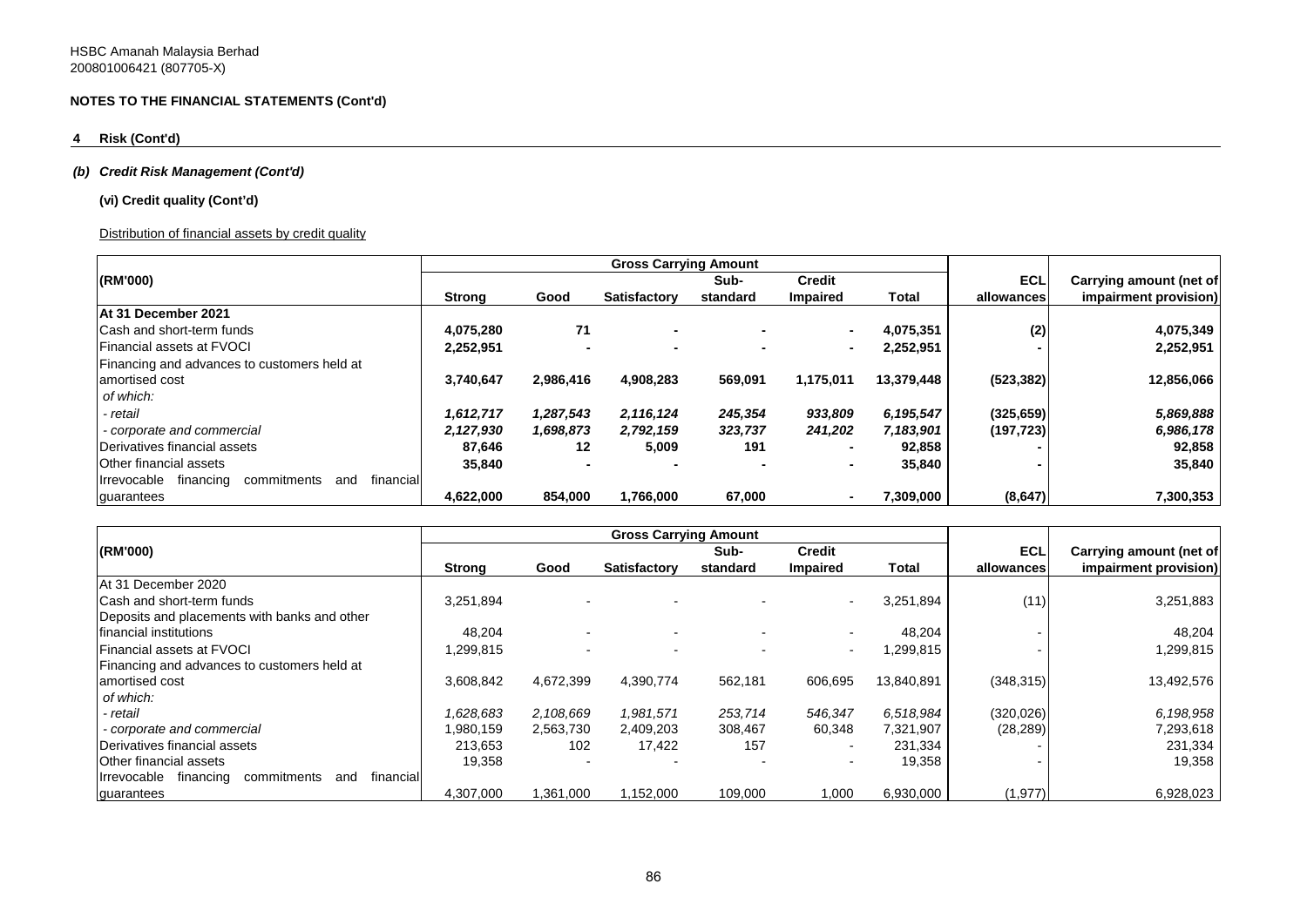## **4 Risk (Cont'd)**

## *(b) Credit risk (Cont'd)*

## **(vi) Credit quality (Cont'd)**

## Credit impaired financings (Stage 3)

The Bank determines that a financial instrument is credit impaired and in stage 3 by considering relevant objective evidence, primarily whether:

- contractual payments of either principal or profit are past due for more than 90 days;
- there are other indications that the borrower is unlikely to pay, such as when a concession has been granted to the borrower for economic or legal reasons relating to the borrower's financial condition; and
- the financing and advance is otherwise considered to be in default. If such unlikeliness to pay is not identified at an earlier stage, it is deemed to occur when an exposure is 90 days past due. Therefore, the definitions of credit impaired and default are aligned as far as possible so that stage 3 represents all financing and advances that are considered defaulted or otherwise credit impaired.

## Collateral and other credit enhancements

Although collateral can be an important mitigant of credit risk, it is the Bank's practice to lend on the basis of the customer's ability to meet their obligations out of their cash flow resources rather than placing primary reliance on collateral and other credit risk enhancements. Depending on the customer's standing and the type of product, facilities may be provided without any collateral or other credit enhancements. For other lending, a charge over collateral is obtained and considered in determining the credit decision and pricing. In the event of default, the Bank may utilise the collateral as a source of repayment.

In line with HSBC Global policy, lending/financing is made on the basis of the customer's capacity to repay, as opposed to placing primary reliance on credit risk mitigation. Depending on the customer's standing and the type of product, facilities may be provided unsecured. Mitigation of credit risk is nevertheless a key aspect of effective risk management and in the Bank, takes many forms, the most common method of which is to take collateral. The principal collateral types employed by the Bank are as follows:

- under the residential and real estate business; mortgages over residential and financed properties;
- under certain Islamic specialised financing and leasing transactions (such as machinery financing) where physical assets form the principal source of facility repayment, physical collateral is typically taken;
- in the commercial and industrial sectors, charges over business assets such as premises, stock and debtors;
- facilities provided to small and medium enterprises are commonly granted against guarantees by their owners/directors;
- guarantees from third parties can arise where facilities are extended without the benefit of any alternative form of security, e.g. where the Bank issues a bid or performance bond in favour of a noncustomer at the request of another bank;
- under the institutional sector, certain trading facilities are supported by charges over financial instruments such as cash, debt securities and equities; and
- financial collateral in the form of marketable securities is used in much of the over-the-counter (OTC) derivatives activities and in the Bank's securities financing business (securities lending and borrowing or repos and reverse repos).

The Bank does not disclose the fair value of collateral held as security or other credit enhancements on financing and advances and past due but not impaired as it is not practicable to do so.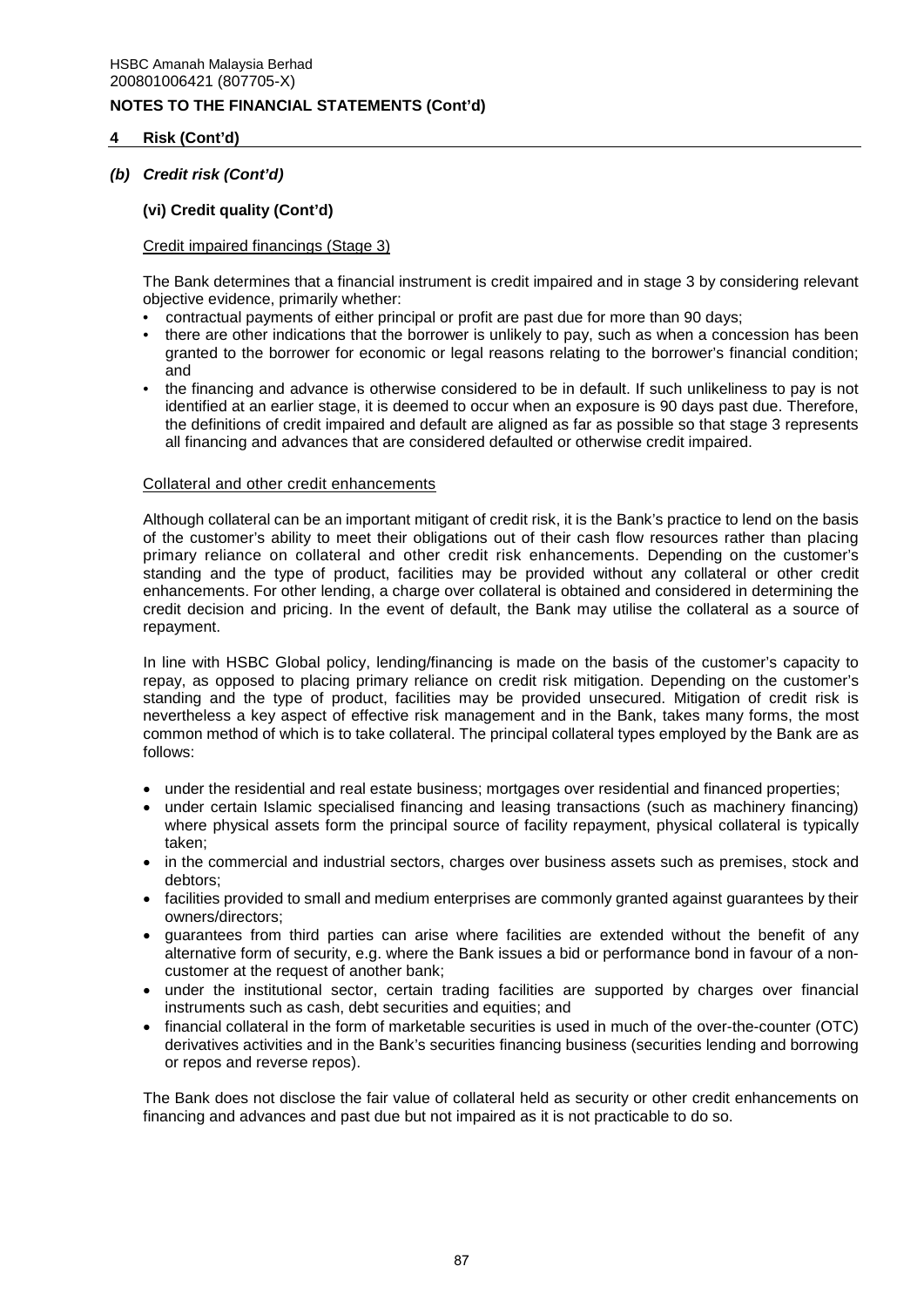## **4 Risk (Cont'd)**

## *(b) Credit risk (Cont'd)*

## **(vi) Credit quality (Cont'd)**

### Collateral and other credit enhancements (Cont'd)

The financial effect of collateral (quantification of the extent to which collateral and other credit enhancements mitigate credit risk) held for impaired advances and financing for the Bank as at 31 December 2021 are 51.3% (2020: 50.9%).

The financial effect of collateral held for other remaining on-balance sheet financial assets is not significant.

Collateral especially properties are made available for sale in an orderly fashion, with the proceeds used to reduce or repay the outstanding indebtedness. If excess funds arise after the debt/financing has been repaid, they are made available either to repay other secured lenders/financier with lower priority or are returned to the customer. The Bank does not generally occupy repossessed properties for its business use.

#### **Derivatives**

The Bank participates in transactions exposing us to counterparty credit risk. Counterparty credit risk is the risk of financial loss if the counterparty to a transaction defaults before satisfactorily settling it. It arises principally from over-the-counter (OTC) derivatives and securities financing transactions and is calculated in both the trading and non-trading books. Transactions vary in value by reference to a market factor such as profit rate, exchange rate or asset price.

The counterparty risk from derivative transactions is taken into account when reporting the fair value of derivative positions. The adjustment to the fair value is known as the credit value adjustment (CVA).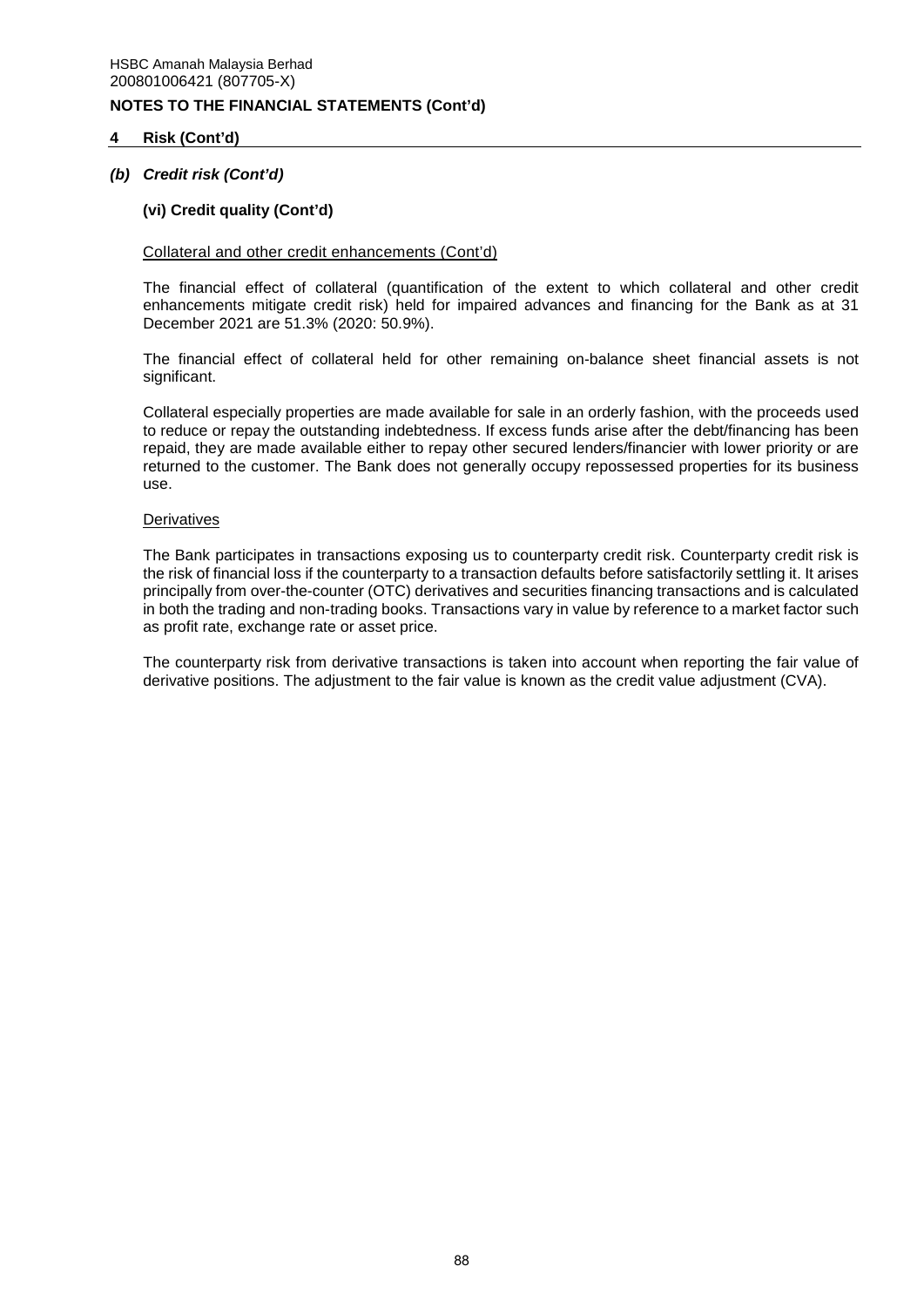#### **4 Risk (Cont'd)**

#### **(b) Credit Risk Management (Cont'd)**

#### **(vi) Credit quality (Cont'd)**

#### Offsetting financial assets and liabilities

The disclosures set out in the table below include financial assets and financial liabilities that are subject to an enforceable master netting agreement, irrespective of whether they are offset in the statement of financial position. Financial assets and financial liabilities are offset and the net amount is reported in the statement of financial position when there is a legally enforceable right to offset the recognised amounts and there is an intention to settle on a net basis, or realise the asset and liability simultaneously (the offset criteria). During the financial year, no financial assets or financial liabilities were offset in the statement of financial position because the master agreement or master Wa'ad referred to in para (ix) above do not meet the criteria for offsetting in the statement of financial position. The master agreement or master Wa'ad referred to in para (ix) above create for the parties to the agreement, a right of set off of recognised amounts that is enforceable only following an event of default, insolvency or bankruptcy of the Bank, or its counterparties. Financial instruments subject to offsetting, enforceable master netting agreements and similar agreements are shown as follows:

|                                                                                | (i)                                                    | (ii)<br>offset in the                               | $(iii) = (i) + (ii)$<br>Gross amounts Net amount of assets<br>presented in the | (iv)a<br>(iv)b<br>Gross amounts not offset in the<br>statement of financial position |                                                      | $(v) = (iii) - (iv)$               |  |
|--------------------------------------------------------------------------------|--------------------------------------------------------|-----------------------------------------------------|--------------------------------------------------------------------------------|--------------------------------------------------------------------------------------|------------------------------------------------------|------------------------------------|--|
| <b>Description</b>                                                             | Gross amounts of<br>recognised assets<br><b>RM'000</b> | statement of<br>financial position<br><b>RM'000</b> | statement of<br>financial position<br><b>RM'000</b>                            | <b>Financial</b><br>instruments<br><b>RM'000</b>                                     | Cash collateral<br><b>RM'000</b>                     | <b>Net amount</b><br><b>RM'000</b> |  |
| 2021                                                                           |                                                        |                                                     |                                                                                |                                                                                      |                                                      |                                    |  |
| <b>Bank</b><br>Derivative financial assets<br>Derivative financial liabilities | 92,858<br>67,615                                       | $\blacksquare$                                      | 92,858<br>67,615                                                               | ۰<br>$\blacksquare$                                                                  | $\overline{\phantom{0}}$<br>$\overline{\phantom{0}}$ | 92,858<br>67,615                   |  |
| 2020                                                                           |                                                        |                                                     |                                                                                |                                                                                      |                                                      |                                    |  |
| <b>Bank</b><br>Derivative financial assets<br>Derivative financial liabilities | 231,334<br>175,982                                     | $\blacksquare$<br>$\blacksquare$                    | 231,334<br>175,982                                                             | ۰<br>$\blacksquare$                                                                  | $\overline{\phantom{0}}$<br>$\blacksquare$           | 231,334<br>175,982                 |  |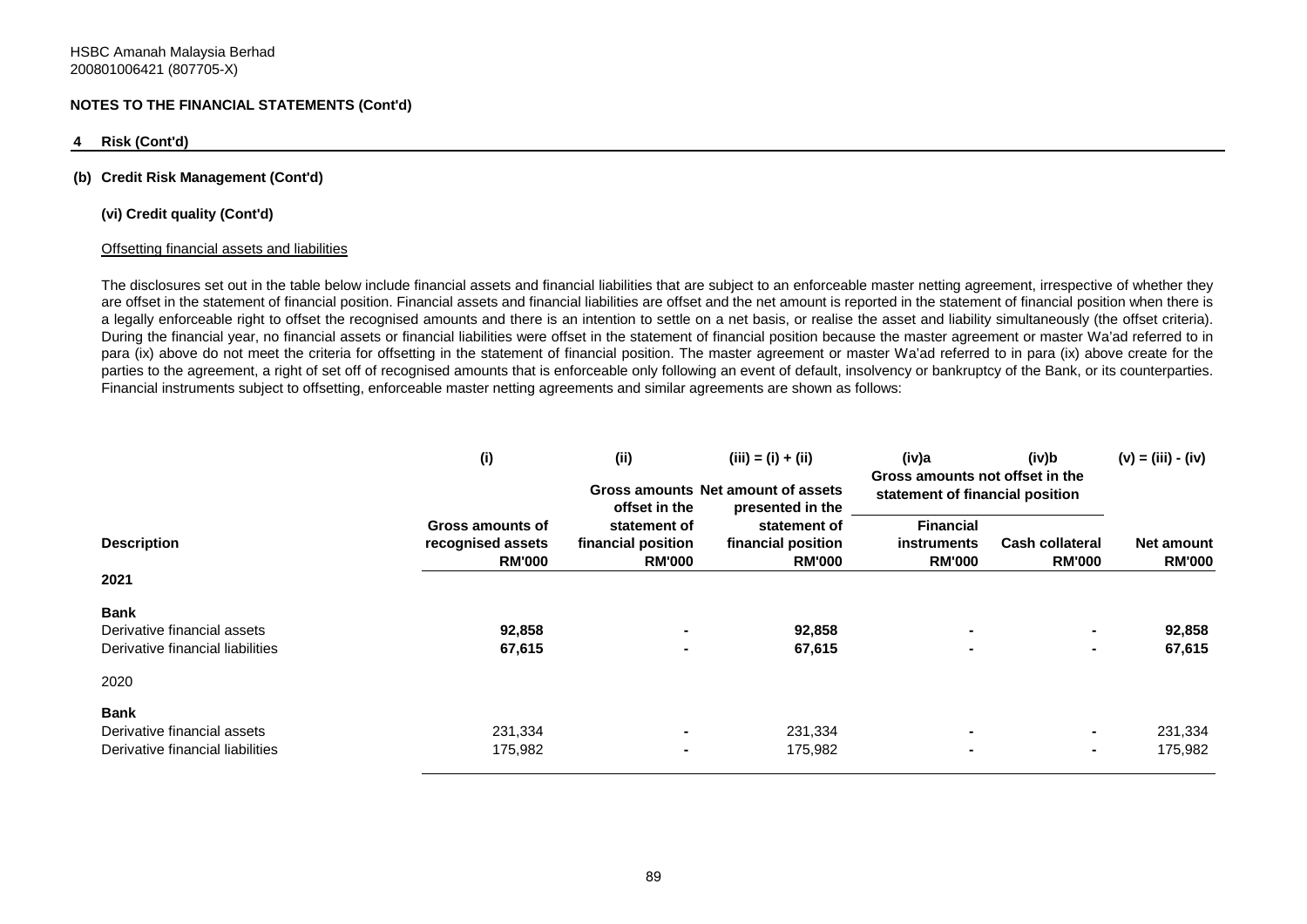## **4 Risk (Cont'd)**

## *(c) Liquidity and funding risk*

### **(i) Overview**

Liquidity risk is the risk that the Bank does not have sufficient financial resources to meet their obligations when they fall due. Liquidity risk arise from mismatches in the timing of cash flows.

Funding risk is the risk that the Bank cannot raise funding or can only do so at excessive cost.

The Bank maintains a diversified and stable funding base comprising core retail and corporate customer deposits and institutional balances. This is augmented by wholesale funding and portfolios of highly liquid assets. The objective of the Bank's liquidity and funding management is to ensure that all foreseeable funding commitments and deposit withdrawals can be met when due and that wholesale market access is coordinated and cost effective.

Current accounts and savings deposits payable on demand or at short notice form a significant part of HSBC Group's funding, and the Bank places considerable importance on maintaining their stability. For deposits, stability depends upon preserving depositor confidence in the Bank's capital strength and liquidity, and on competitive and transparent pricing. In aggregate, the Bank is net liquidity provider to the interbank market, placing significantly more funds with other banks than it borrows.

#### **(ii) Governance and structure**

The management of liquidity and funding is primarily carried out through HSBC Group's liquidity and funding risk framework (LFRF) and BNM's Liquidity Coverage Ratio and Net Stable Funding Ratio Framework. Limits are proposed by Asset, Liability and Capital Management (ALCM) through the RMM and approved by the Board. These limits vary to take account of the depth and liquidity of the local market in which the Bank operates. The Bank maintains strong liquidity positions and manage the liquidity profile of the assets, liabilities and commitments to ensure that cash flows are appropriately balanced and all obligations are met when due.

The Asset and Liability Committee (ALCO) is responsible for managing all ALCM issues including liquidity and funding risk management. Compliance with liquidity and funding requirements is monitored by ALCO through the following processes:

- maintaining compliance with relevant regulatory requirements of the operating entity;
- projecting cash flows under various stress scenarios and considering the level of liquid assets necessary in relation thereto;
- monitoring liquidity and funding ratios against internal and regulatory requirements;
- maintaining a diverse range of funding sources with adequate back-up facilities;
- managing the concentration and profile of term funding;
- managing contingent liquidity commitment exposures within predetermined limits;
- maintaining debt financing plans;
- monitoring of depositor concentration in order to avoid undue reliance on large individual depositors and ensuring a satisfactory overall funding mix; and
- maintaining liquidity and funding contingency plans. These plans identify early indicators of stress conditions and describe actions to be taken in the event of difficulties arising from systemic or other crises, while minimising adverse long-term implications for the business.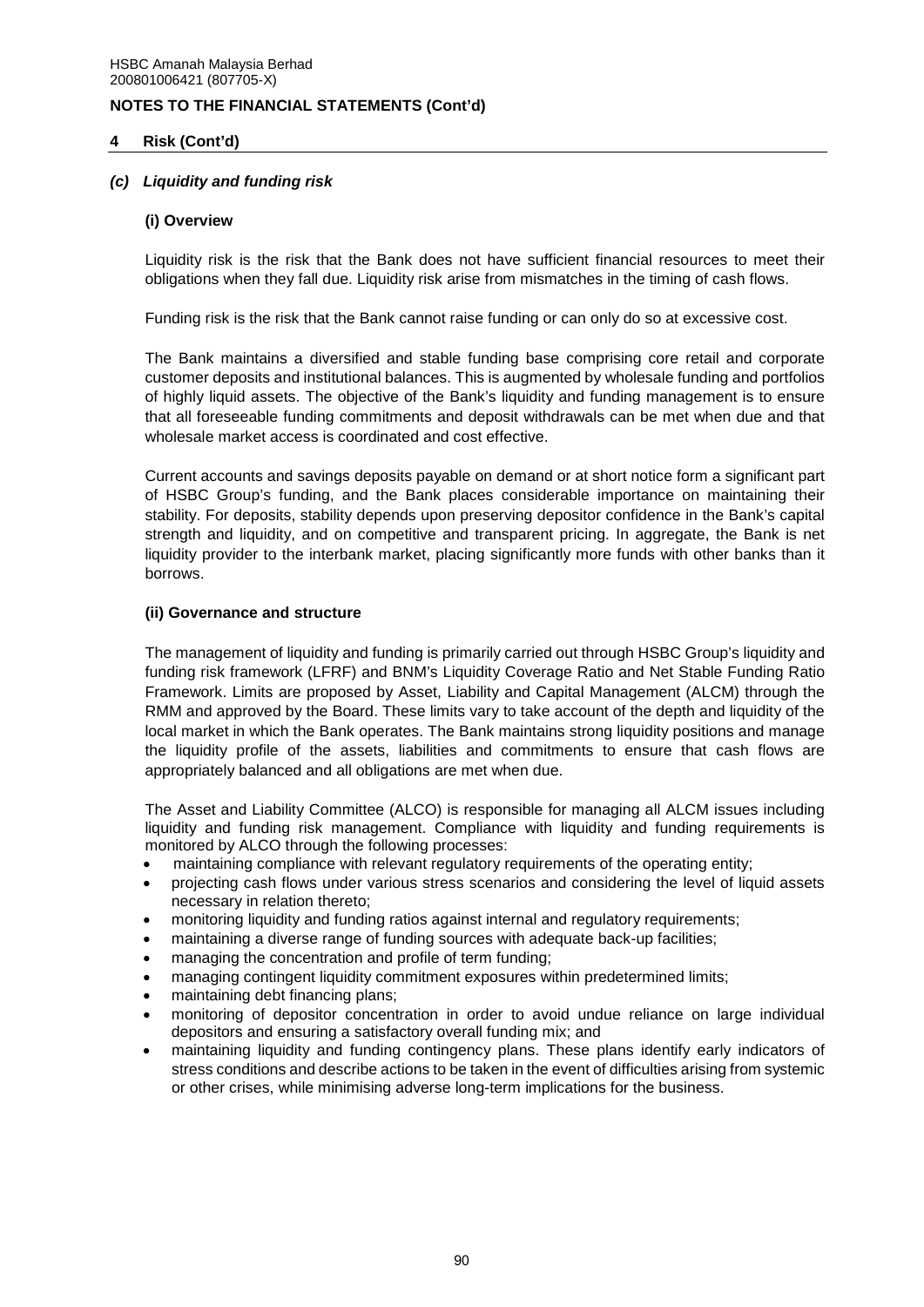## **4 Risk (Cont'd)**

## *(c) Liquidity and funding risk (Cont'd)*

## **(iii) Management of liquidity and funding risk**

The HSBC Group's LFRF uses the liquidity coverage ratio (LCR) and net stable funding ratio (NSFR) regulatory framework as a foundation, but adds extra metrics, limits and overlays to address the risks that we consider are not adequately reflected by the regulatory framework.

Funding and liquidity plans form part of the financial resource plan that is approved by the Board. The critical Board-level appetite measures are the liquidity coverage ratio (LCR) and net stable funding ratio (NSFR). An internal liquidity metric (ILM) was introduced in January 2021 to supplement the LCR and NSFR metrics. An appropriate funding and liquidity profile is managed through a wider set of measures:

- a minimum LCR requirement;
- a minimum NSFR requirement or other appropriate metric;
- an internal liquidity metric (ILM);
- a legal entity depositor concentration limit;
- three-month and 12-month cumulative rolling term contractual maturity limits covering deposits from banks, deposits from non-bank financial institutions and securities issued;
- a minimum LCR requirement by currency;
- intra-day liquidity;
- the application of liquidity funds transfer pricing; and
- forward-looking funding assessments.

The management of liquidity risk was enhanced during 2020 in response to the COVID-19 outbreak pandemic. Liquidity risk is closely monitored and continues to be enhanced to ensure the Bank anticipated, monitored and responded to the impact.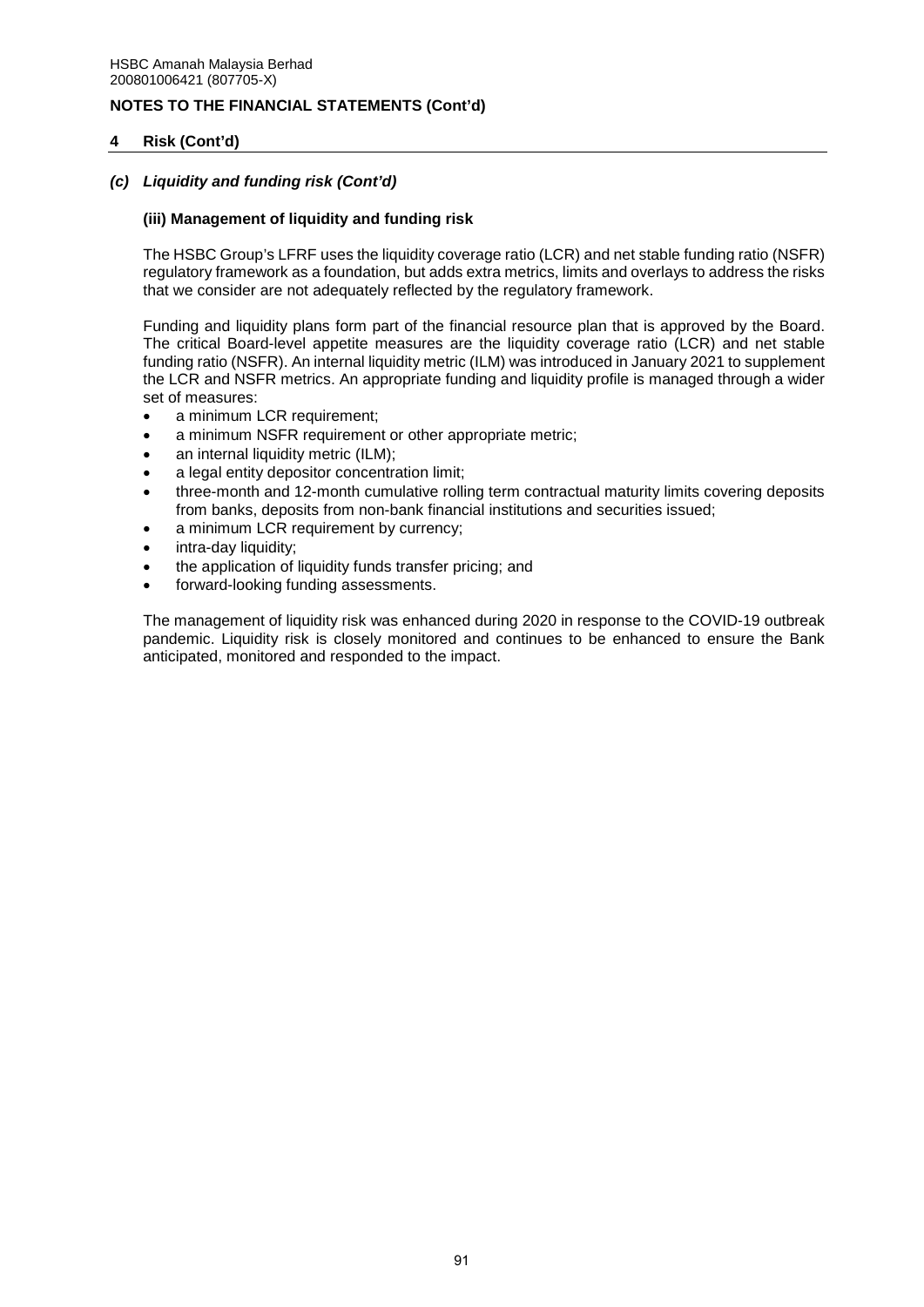### **4 Risk (Cont'd)**

### *(c) Liquidity and funding risk management (Cont'd)*

#### **(iv) Liquidity risk**

The following tables summarise the Bank's exposure to liquidity risk. The asset and liabilities at carrying amount are allocated to time bands by reference to the remaining contractual maturity and/or their behavioural profile.

|                                      | Non-trading book |               |               |               |               |               |                |               |
|--------------------------------------|------------------|---------------|---------------|---------------|---------------|---------------|----------------|---------------|
|                                      |                  |               |               |               |               | Non-          |                |               |
|                                      | Up to            | $>1 - 3$      | $>3 - 12$     | $1 - 5$       | Over 5        | specific      | <b>Trading</b> |               |
| 31 December 2021                     | 1 month          | months        | months        | years         | years         | maturity      | book           | <b>Total</b>  |
|                                      | <b>RM'000</b>    | <b>RM'000</b> | <b>RM'000</b> | <b>RM'000</b> | <b>RM'000</b> | <b>RM'000</b> | <b>RM'000</b>  | <b>RM'000</b> |
| <b>ASSETS</b>                        |                  |               |               |               |               |               |                |               |
| Cash and short-term funds            | 4,075,349        |               |               |               |               |               |                | 4,075,349     |
| Financial investments at FVOCI       |                  | 210,456       | 625,682       | 1,416,813     |               |               |                | 2,252,951     |
| Financing and advances               | 2,405,035        | 2,333,625     | 1,221,754     | 1,570,419     | 5,325,233     |               |                | 12,856,066    |
| Derivative financial assets          |                  |               |               |               |               |               | 92,858         | 92,858        |
| Others                               | 540              | 2,104         | 8,557         | 18,832        | 12,664        | 118,322       | 2,777          | 163,796       |
| <b>Total Assets</b>                  | 6,480,924        | 2,546,185     | 1,855,993     | 3,006,064     | 5,337,897     | 118,322       | 95,635         | 19,441,020    |
| <b>LIABILITIES AND EQUITY</b>        |                  |               |               |               |               |               |                |               |
| Deposits from customers              | 8,565,395        | 1,988,450     | 1,807,091     | 430,766       |               |               |                | 12,791,702    |
| Deposits and placements from banks   |                  |               |               |               |               |               |                |               |
| and other financial institutions     | 363,657          | 600,516       | 820,689       |               |               |               |                | 1,784,862     |
| Structured liabilities designated as |                  |               |               |               |               |               |                |               |
| <b>FVTPL</b>                         | 1,883            | 2,324         | 248,266       | 917,305       | 18,321        |               |                | 1,188,099     |
| <b>Bills payable</b>                 | 12,867           |               |               |               |               |               |                | 12,867        |
| Multi-Currency Sukuk Programme       |                  |               |               | 515,333       |               |               |                | 515,333       |
| Subordinated Commodity Murabahah     |                  |               |               |               |               |               |                |               |
| Financing                            |                  |               |               | 600,777       |               |               |                | 600,777       |
| Derivative financial liabilities     |                  |               |               |               |               |               | 67,615         | 67,615        |
| Others                               | 163,010          | 9,327         | 14,499        | 19,294        |               | 263,594       |                | 469,724       |
| <b>Total Liabilities</b>             | 9,106,812        | 2,600,617     | 2,890,545     | 2,483,475     | 18,321        | 263,594       | 67,615         | 17,430,979    |
| Equity                               |                  |               |               |               |               | 2,010,041     |                | 2,010,041     |
| <b>Total Liabilities and Equity</b>  | 9,106,812        | 2,600,617     | 2,890,545     | 2,483,475     | 18,321        | 2,273,635     | 67,615         | 19,441,020    |
| Net maturity mismatches              | (2,625,888)      | (54, 432)     | (1,034,552)   | 522,589       | 5,319,576     | (2, 155, 313) | 28,020         |               |
| Off balance sheet liabilities        | 11,207,830       | 4,592,394     | 8,515,759     | 2,839,303     | 141,112       |               |                | 27,296,398    |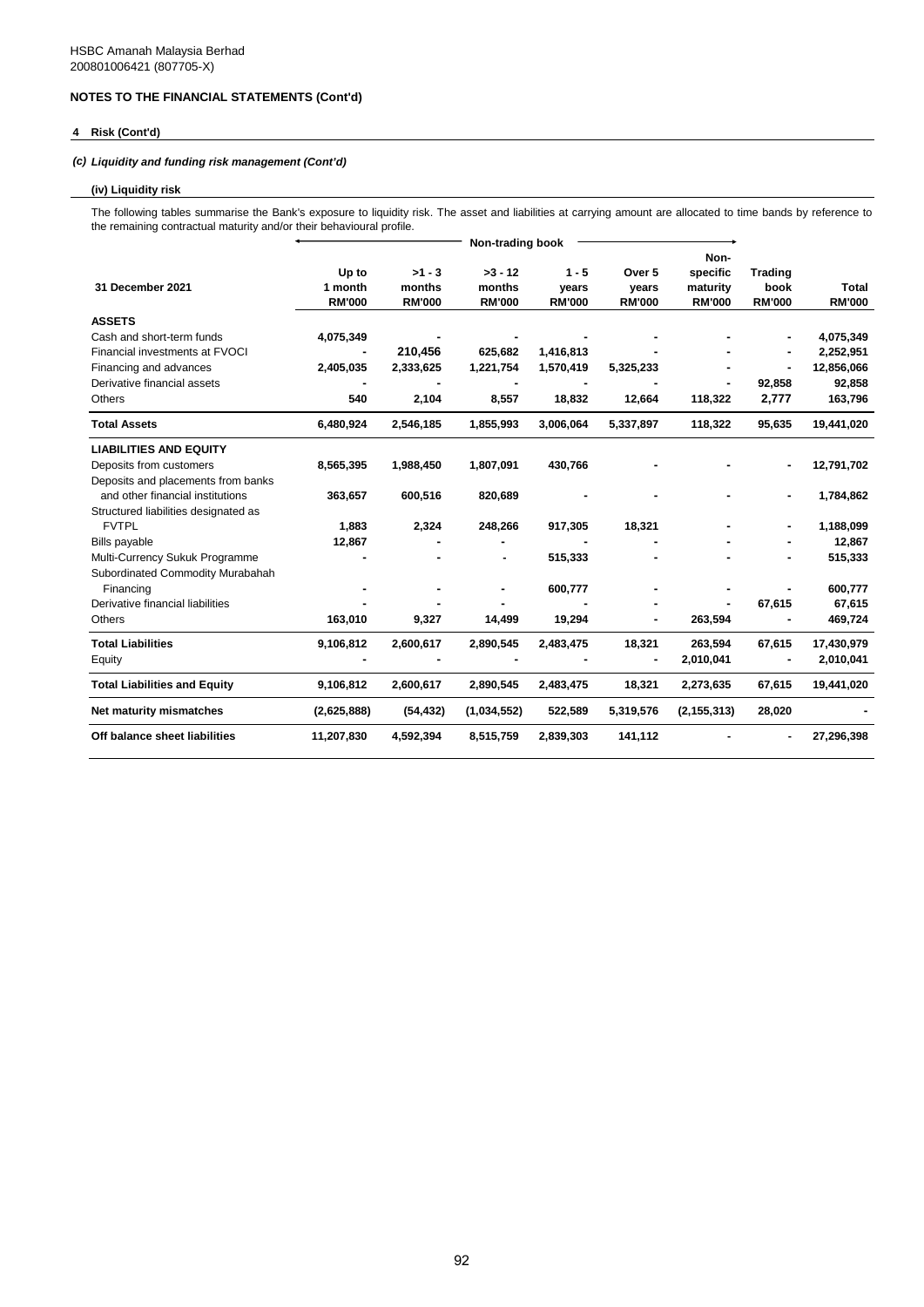## **4 Risk (Cont'd)**

## *(c) Liquidity and funding risk management (Cont'd)*

### **(iv) Liquidity risk (Cont'd)**

|                                      |               |               | Non-trading book |               |                   |               |                          |               |
|--------------------------------------|---------------|---------------|------------------|---------------|-------------------|---------------|--------------------------|---------------|
|                                      |               |               |                  |               |                   | Non-          |                          |               |
|                                      | Up to         | $>1 - 3$      | $>3 - 12$        | $1 - 5$       | Over <sub>5</sub> | specific      | Trading                  |               |
| 31 December 2020                     | 1 month       | months        | months           | years         | years             | maturity      | book                     | Total         |
|                                      | <b>RM'000</b> | <b>RM'000</b> | <b>RM'000</b>    | <b>RM'000</b> | <b>RM'000</b>     | <b>RM'000</b> | <b>RM'000</b>            | <b>RM'000</b> |
| <b>ASSETS</b>                        |               |               |                  |               |                   |               |                          |               |
| Cash and short-term funds            | 3,251,883     |               |                  |               |                   |               |                          | 3,251,883     |
| Deposits and placements with banks   |               |               |                  |               |                   |               |                          |               |
| and other financial institutions     |               | 48,204        |                  |               |                   |               |                          | 48,204        |
| Financial investments at FVOCI       |               |               | 25,197           | 1,274,618     |                   |               |                          | 1,299,815     |
| Financing and advances               | 2,806,332     | 1,684,309     | 611,846          | 2,836,030     | 5,554,059         |               |                          | 13,492,576    |
| Derivative financial assets          |               |               |                  |               |                   |               | 231,334                  | 231,334       |
| Others                               | 2,724         | 126           | 413              | 25,593        | 7,242             | 79,868        |                          | 115,966       |
| <b>Total Assets</b>                  | 6,060,939     | 1,732,639     | 637,456          | 4,136,241     | 5,561,301         | 79,868        | 231,334                  | 18,439,778    |
| <b>LIABILITIES AND EQUITY</b>        |               |               |                  |               |                   |               |                          |               |
| Deposits from customers              | 7,843,461     | 2,008,148     | 1,929,226        | 366,114       |                   |               |                          | 12,146,949    |
| Deposits and placements from banks   |               |               |                  |               |                   |               |                          |               |
| and other financial institutions     | 34,199        | 546,655       | 278,056          | 719,043       |                   |               |                          | 1,577,953     |
| Structured liabilities designated as |               |               |                  |               |                   |               |                          |               |
| <b>FVTPL</b>                         | 14,085        | 49,674        | 510,581          | 515,882       | 23,031            |               |                          | 1,113,253     |
| Bills payable                        | 48,007        |               |                  |               |                   |               |                          | 48,007        |
| Multi-Currency Sukuk Programme       |               |               |                  | 523,841       |                   |               |                          | 523,841       |
| Subordinated Commodity Murabahah     |               |               |                  |               |                   |               |                          |               |
| Financing                            |               |               |                  | 578,700       |                   |               |                          | 578,700       |
| Derivative financial liabilities     |               |               |                  |               |                   |               | 175,982                  | 175,982       |
| Others                               | 52,973        | 10,772        | 16,303           | 17,890        |                   | 149,498       |                          | 247,436       |
| <b>Total Liabilities</b>             | 7,992,725     | 2,615,249     | 2,734,166        | 2,721,470     | 23,031            | 149,498       | 175,982                  | 16,412,121    |
| Equity                               |               |               |                  |               |                   | 2,027,657     | $\overline{\phantom{a}}$ | 2,027,657     |
| <b>Total Liabilities and Equity</b>  | 7,992,725     | 2,615,249     | 2,734,166        | 2,721,470     | 23,031            | 2,177,155     | 175,982                  | 18,439,778    |
| Net maturity mismatches              | (1,931,786)   | (882, 610)    | (2,096,710)      | 1,414,771     | 5,538,270         | (2,097,287)   | 55,352                   |               |
| Off balance sheet liabilities        | 9,617,022     | 5,800,270     | 6,531,543        | 2,407,600     | 103,156           |               |                          | 24,459,591    |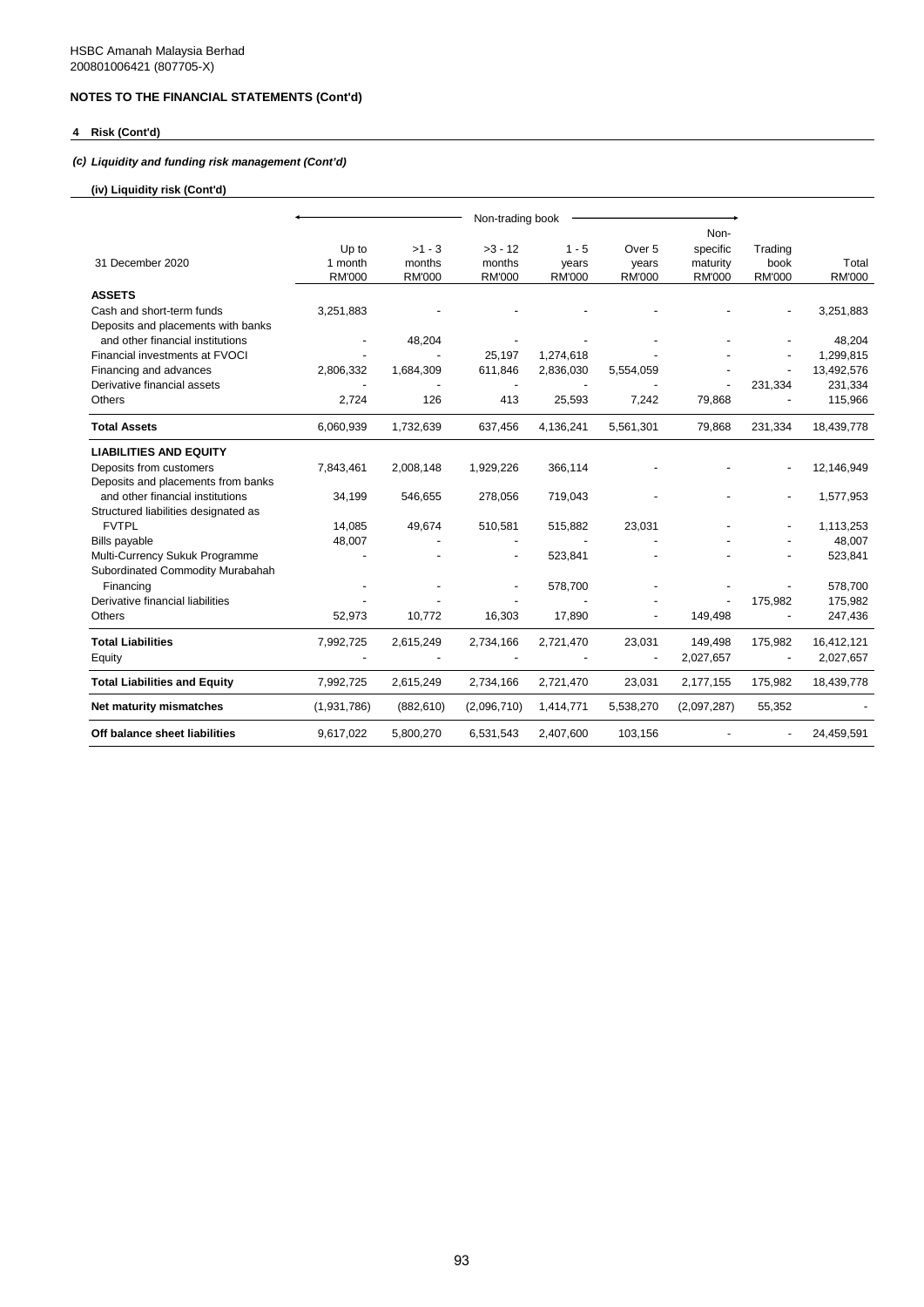#### **4 Risk (Cont'd)**

#### **(c) Liquidity and funding risk management (Cont'd)**

The balances in the tables below will not agree directly with the balances in the statement of financial position as the table incorporates, on an undiscounted basis, all cash flows relating to principal and future coupon payments. In addition, financing and other credit-related commitments and financial guarantees and similar contracts are generally not recognised on the statement of financial position.

Cash flows payable in respect of customer accounts are primarily contractually repayable on demand or at short notice. However, in practice, short term deposit balances remain stable as inflows and outflows broadly match and a significant portion of financing commitments expire without being drawn upon.

#### **(v) Cash flows payable by the Bank under financial liabilities by remaining contractual maturities**

|                                            |            |              | <b>Due</b>  |             |             |               |
|--------------------------------------------|------------|--------------|-------------|-------------|-------------|---------------|
|                                            |            |              | between 3   | Duel        |             |               |
|                                            |            | Due within 3 | months to   | between 1   | Due after 5 |               |
| <b>RM'000</b>                              | On Demand  | months       | 12 months   | and 5 years | vears       | Total         |
| At 31 December 2021                        |            |              |             |             |             |               |
| <b>Non-derivative liabilities</b>          |            |              |             |             |             |               |
| Deposits by customers                      | 6,235,786  | 4,339,801    | 1,827,097   | 460,875     |             | 12,863,559    |
| Deposits and placements from banks         |            |              |             |             |             |               |
| and other financial institutions           |            | 966,198      | 825,859     |             |             | 1,792,057     |
| Structured liabilities designated at fair  |            |              |             |             |             |               |
| value through profit or loss (FVTPL)       | 2,977      | 2,246        | 236,860     | 1,062,977   |             | 1,305,060     |
| Bills payable                              | 12,867     |              |             |             |             | 12,867        |
| Multi-Currency Sukuk Programme             |            |              | 21,500      | 521,500     |             | 543,000       |
| Subordinated Commodity Murabahah           |            |              |             |             |             |               |
| financing                                  |            | 3,326        | 10,340      | 626,951     |             | 640,617       |
| Other liabilities                          | 152,117    | 29,531       | 30,211      | 40.198      | 120,485     | 372,542       |
| Financing and other credit-related         |            |              |             |             |             |               |
| commitments                                | 8,898,535  | 218,924      | 916,116     | 320,180     | 1,516       | 10,355,271    |
| Financial guarantees and similar contracts | 126,874    | 112,256      | 861,131     | 533,097     | 139,596     | 1,772,954     |
|                                            | 15,429,156 | 5,672,282    | 4,729,114   | 3,565,778   | 261,597     | 29,657,927    |
| <b>Derivative liabilities</b>              |            |              |             |             |             |               |
| Gross settled derivatives                  |            |              |             |             |             |               |
| - Inflow                                   |            | (3,273,213)  | (3,054,653) | (6, 781)    |             | (6, 334, 647) |
| - Outflow                                  |            | 3,302,529    | 3,078,291   | 23,788      |             | 6,404,608     |
| Net settled derivatives                    |            | 85           | 453         | 914         |             | 1,452         |

|                                            |                   |              | <b>Due</b>  |             |             |             |
|--------------------------------------------|-------------------|--------------|-------------|-------------|-------------|-------------|
|                                            |                   |              | between 3   | Duel        |             |             |
|                                            |                   | Due within 3 | months to   | between 1   | Due after 5 |             |
| <b>RM'000</b>                              | <b>On Demandl</b> | months       | 12 months   | and 5 years | vears       | Total       |
| At 31 December 2020                        |                   |              |             |             |             |             |
| <b>Non-derivative liabilities</b>          |                   |              |             |             |             |             |
| Deposits by customers                      | 4,941,771         | 4,935,676    | 1,946,100   | 394,570     |             | 12,218,117  |
| Deposits and placements from banks         |                   |              |             |             |             |             |
| and other financial institutions           |                   | 784,348      | 79,104      | 770,526     | -           | 1,633,978   |
| Structured liabilities designated at fair  |                   |              |             |             |             |             |
| value through profit or loss (FVTPL)       | 34,930            | 52,677       | 511,499     | 514,395     | ٠           | 1,113,501   |
| Bills payable                              | 48,007            |              |             |             |             | 48,007      |
| Multi-Currency Sukuk Programme             |                   |              | 21,500      | 543,000     | ۰           | 564,500     |
| Subordinated Commodity Murabahah           |                   |              |             |             |             |             |
| financing                                  |                   | 3,234        | 10,119      | 617,683     |             | 631,036     |
| <b>Other liabilities</b>                   | 48,539            | 33,877       | 22,183      | 32,197      | 99,230      | 236,026     |
| Financing and other credit-related         |                   |              |             |             |             |             |
| commitments                                | 8,099,591         | 238,914      | 1,212,032   | 133,274     |             | 9,683,811   |
| Financial guarantees and similar contracts | 114,288           | 121,578      | 604,897     | 449,823     | 103,156     | 1,393,742   |
|                                            | 13,287,126        | 6,170,304    | 4,407,434   | 3,455,468   | 202,386     | 27,522,718  |
| <b>Derivative liabilities</b>              |                   |              |             |             |             |             |
| Gross settled derivatives                  |                   |              |             |             |             |             |
| - Inflow                                   |                   | (3,372,190)  | (2,002,196) | (114, 992)  |             | (5,489,378) |
| - Outflow                                  |                   | 3,488,986    | 2,069,887   | 121,202     |             | 5,680,075   |
| Net settled derivatives                    |                   | 336          | 877         | 1,220       |             | 2,433       |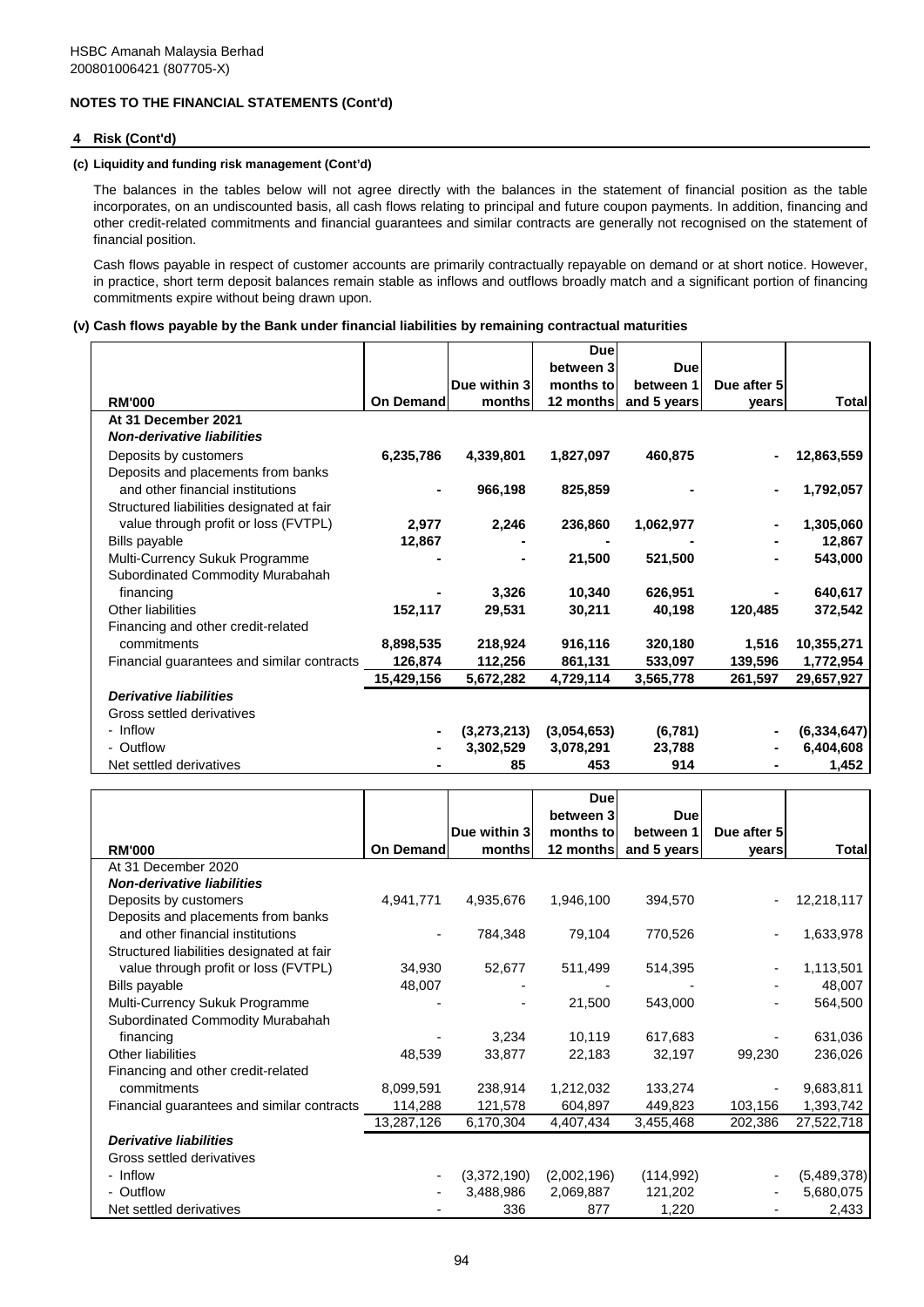## **4 Risk (Cont'd)**

## *(d) Market risk*

Market risk is the risk that movements in market risk factors, such as foreign exchange rates, profit rates, credit spreads, equity prices and commodity prices, will reduce the Bank's income or the value of its portfolios. Exposure to market risk is separated into two portfolios: trading portfolios and nontrading portfolios.

Where appropriate, the Bank applies similar risk management policies and measurement techniques to both trading and non-trading portfolios. The objective of the Bank's market risk management is to manage and control market risk exposures to optimise return on risk while maintaining a market profile consistent with HSBC Group's established risk appetite.

There were no material changes to the Bank's policies and practices for the management of market risk in 2021.

Market risk is managed and controlled through limit mandates approved by the Board of Directors. The Bank has an independent market risk management and control sub-function, which is responsible for measuring, monitoring and reporting market risk exposures against limits on a daily basis.

The Product Control function enforces the controls around trading in permissible instruments and also restricts trading in the more complex derivatives products to offices with appropriate levels of product expertise and robust control systems.

## **(i) Key risk management process**

## Monitoring and limiting market risk exposures

Our objective is to manage and control market risk exposures while maintaining a market profile consistent with our risk appetite. We use a range of tools to monitor and limit market risk exposures including sensitivity analyses, VaR and stress testing.

## Sensitivity analysis

Sensitivity analysis measures the impact of individual market factor movements on specific instruments or portfolios including profit rates, foreign exchange rates and equity prices. Sensitivity measures are used to monitor the market risk positions within each risk type.

Granular sensitivity limits are set primarily for trading desks with consideration of market liquidity, customer demand and capital constraints, among other factors.

## Value at risk (VaR)

VaR is a technique for estimating the potential losses on risk positions as a result of movements in market rates and prices over a specified time horizon and to a given level of confidence. The use of VaR is integrated into market risk management and is calculated for all trading positions regardless of how the Bank capitalises those exposures.

In addition, the Bank calculates VaR for non-trading portfolios in order to have a complete picture of market risk. Where VaR is not calculated explicitly, alternative tools are used as summarised in the Market Risk stress testing section below.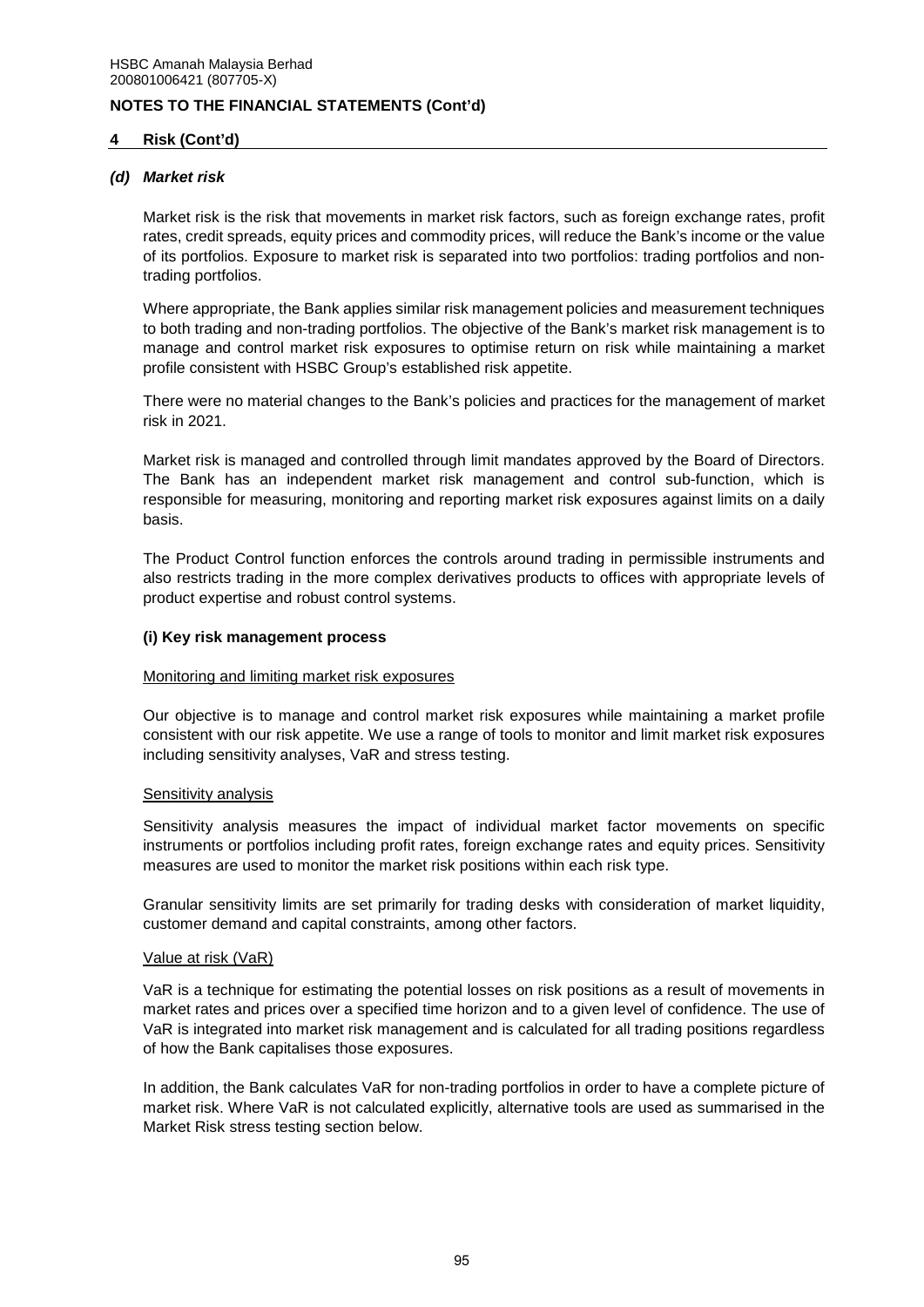## **4 Risk (Cont'd)**

## *(d) Market risk management (Cont'd)*

## **(i) Key risk management process (Cont'd)**

## Value at risk (VaR) (Cont'd)

The VaR models used by the Bank is predominantly based on historical simulation which incorporate the following features:

- historical market rates and prices are calculated with reference to foreign exchange rates and commodity prices, profit rates, equity prices and the associated volatilities;
- potential market movements that are calculated with reference to data from the past two years; and
- VaR measures are calculated to a 99 per cent confidence level and use a one-day holding period.

The models also incorporate the effect of option features on the underlying exposures. The nature of the VaR models means that an increase in observed market volatility will lead to an increase in VaR without any changes in the underlying positions.

A summary of the VaR position of the Bank's trading portfolio at the reporting date is as follows:

| RM'000                | At 31 December 2021 | Average        | Maximum | Minimum        |
|-----------------------|---------------------|----------------|---------|----------------|
| Foreign currency risk | 35                  | 32             | 271     |                |
| Profit rate risk      | 218                 | 218            | 319     | 126            |
| Equity risk           | $\blacksquare$      |                | 63      | $\blacksquare$ |
| Credit spread risk    | $\blacksquare$      | $\blacksquare$ | 14      | $\blacksquare$ |
| Overall               | 234                 | 226            | 395     | 130            |

| RM'000                | At 31 December 2020      | Average | Maximum | <b>Minimum</b> |
|-----------------------|--------------------------|---------|---------|----------------|
| Foreign currency risk | 73                       | 43      | 169     |                |
| Profit rate risk      | 247                      | 201     | 822     | 66             |
| Credit spread risk    | $\overline{\phantom{a}}$ |         | 18      |                |
| Overall               | 270                      | 208     | 829     | 78             |

Although a valuable guide to risk, VaR is used with awareness of its limitations. For example:

- the use of historical data as a proxy for estimating future market movement may not encompass all potential market events, particularly those that are extreme in nature;
- the use of a one-day holding period for risk management purposes of trading and non-trading books assumes that this short period is sufficient to hedge or liquidate all positions;
- the use of a 99 per cent confidence level, by definition, does not take into account losses that might occur beyond this level of confidence;
- VaR is calculated on the basis of exposures outstanding at the close of business and therefore does not necessarily reflect intra-day exposures.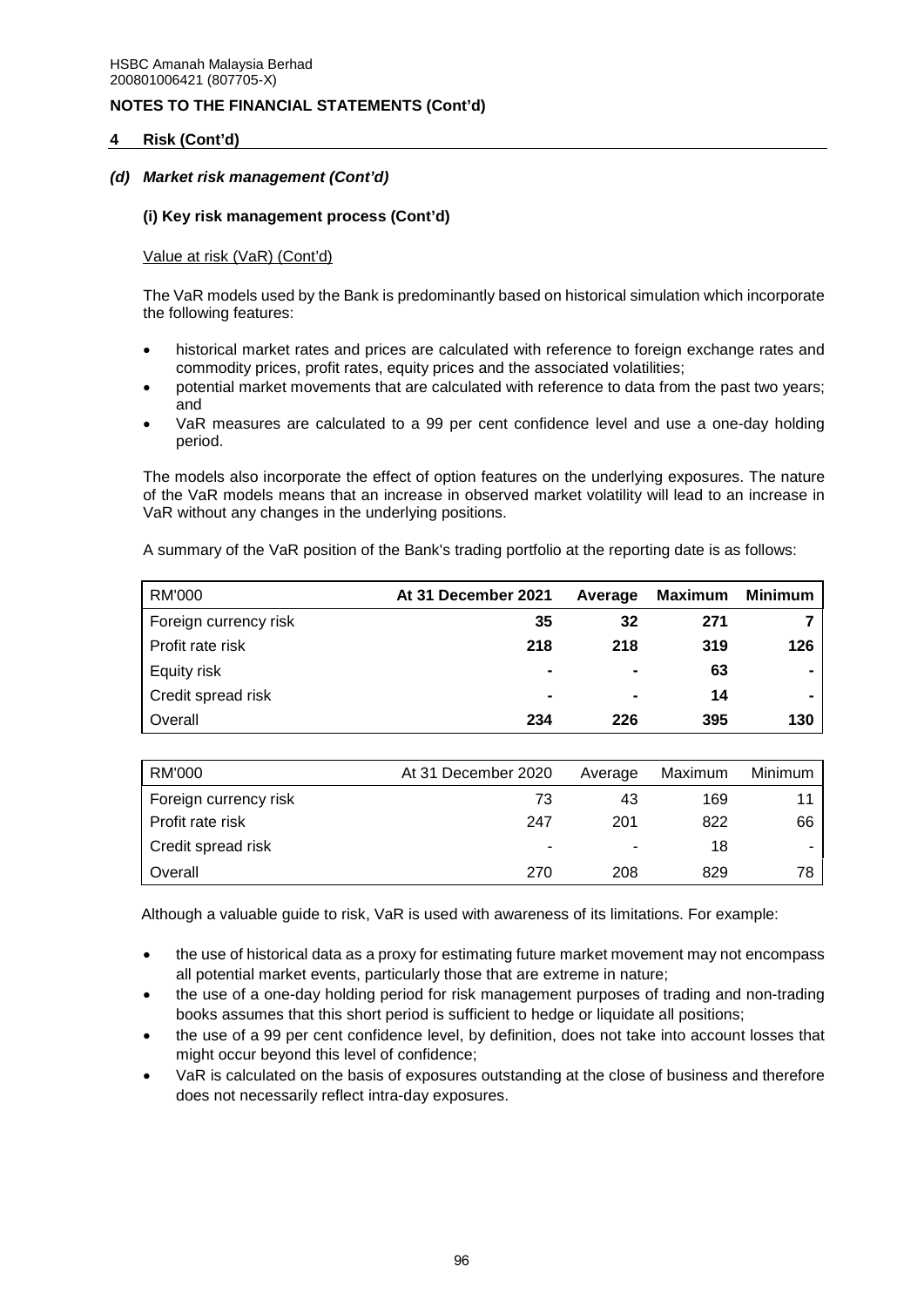## **4 Risk (Cont'd)**

## *(d) Market risk management (Cont'd)*

### **(ii) Profit Rate Risk in the Banking Book**

Profit Rate Risk in the Banking Book is the risk of an adverse impact to earnings or capital due to changes in market profit rates that affect the banking book positions. The risk arises either from timing mismatches in the repricing of non-traded assets and liabilities, an imperfect correlation between changes in the rates earned and paid on different instruments with otherwise similar repricing characteristics; as well as from option derivative positions or from optional elements embedded in the assets, liabilities and/or off-balance sheet items, where customer can alter the level and timing of their cash flows. In its management of the risk, the Bank aim to mitigate the impact of future profit rate movements which could reduce future net profit income or its net worth, while balancing the cost of hedging activities to the current revenue stream. Monitoring the sensitivity of the projected net financing income and of the present value of expected net cash flows under varying profit rate scenarios is a key part of this.

In order to manage structural profit rate risk, non-traded assets and liabilities are transferred to Markets Treasury (MKTY) based on their repricing and maturity characteristics. For assets and liabilities with no defined maturity or repricing characteristics, behaviouralisation is used to assess the profit rate risk profile. MKTY manages the banking book profit rate positions transferred to it within the approved limits. ALCO is responsible for monitoring and reviewing the overall structural profit rate risk position. Profit rate behaviouralisation policies have to be formulated in line with the Bank's behaviouralisation policies and approved annually by ALCO.

#### Sensitivity of net financing income

A principal part of our management of non-traded profit rate risk is to monitor the sensitivity of expected net financing income ('NFI') under varying profit rate scenarios (simulation modelling), where all other economic variables are held constant.

NFI sensitivity reflects the group's sensitivity of earnings due to changes in market profit rates. Projected NFI sensitivity figures represent the effect of pro forma movements in projected yield curves based on a constant balance sheet size and structure. The exception to this is where the size of the balances changes materially or repricing is deemed profit rate sensitive, for example, non-profitbearing current account migration and fixed-rate financings early prepayment. These sensitivity calculations do not incorporate actions that would be taken by MKTY or in the business that originate the risk to mitigate the effect of profit rate movements.

#### Sensitivity of economic value of equity

Economic value of equity (EVE) represents the present value of the future banking book cash flows that could be distributed to equity providers under a managed run-off scenario. This equates to the current book value of equity plus the present value of future NII in this scenario. EVE can be used to assess the economic capital required to support profit rate risk in the banking book.

An EVE sensitivity represents the expected movement in EVE due to pre-specified movements in profit rates, where all other economic variables are held constant. EVE sensitivity is monitored as a percentage of Tier 1 capital resources.

#### Non-traded VaR

Non-traded VaR uses the same models as those used in the trading book and includes only the elements of risk that are transferred to MKTY.

The profit rate sensitivities set out in the table below are illustrative only and are based on simplified scenarios.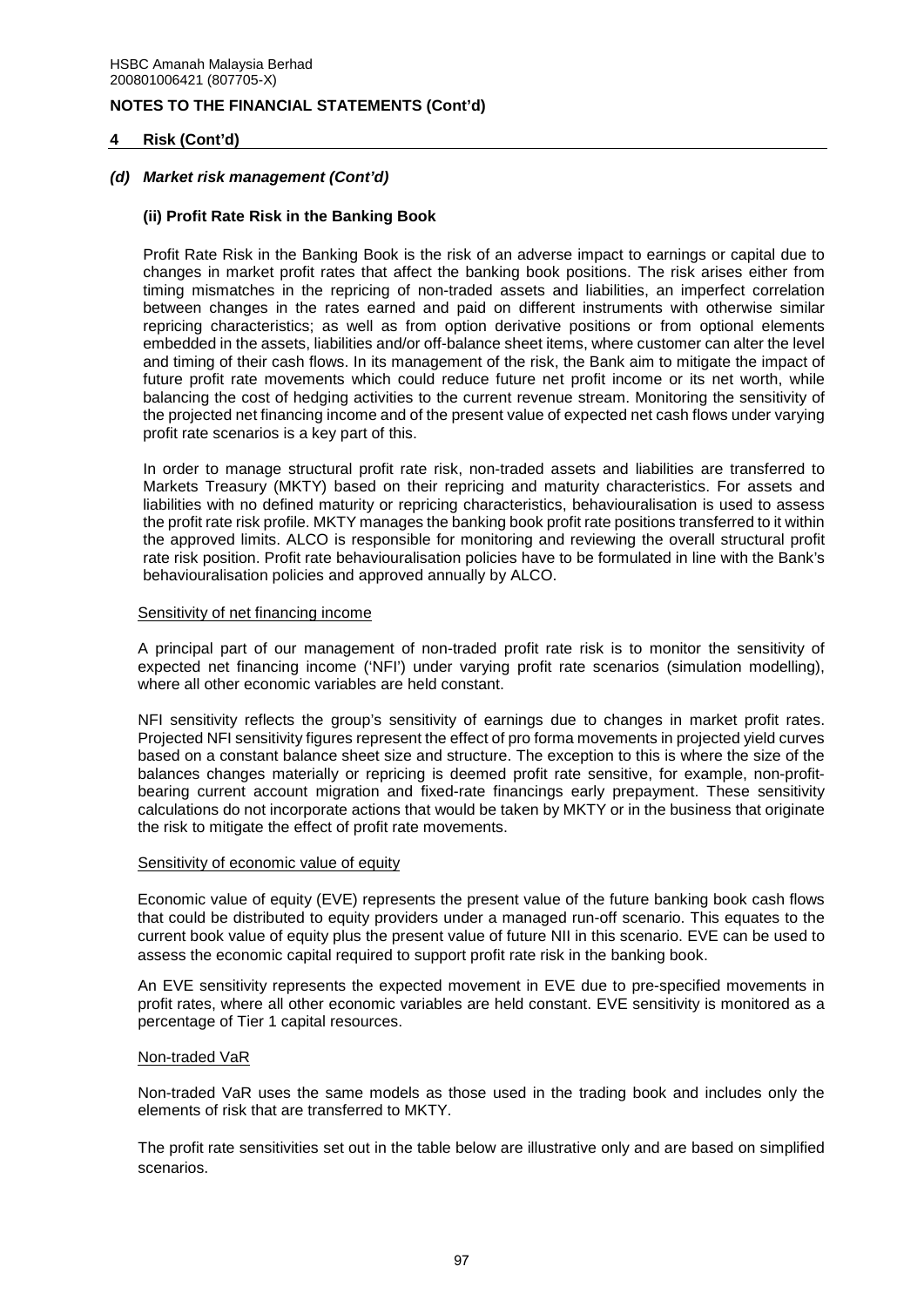## **4 Risk (Cont'd)**

## *(d) Market risk (Cont'd)*

## **(ii) Profit Rate Risk in the Banking Book (Cont'd)**

Sensitivity of projected Net Finance Income

Change in projected net finance income in next 12 months arising from a shift in profit rates of:

|                                           | RM'000     |          |           |         |  |  |  |
|-------------------------------------------|------------|----------|-----------|---------|--|--|--|
|                                           | 31 Dec 21  |          | 31 Dec 20 |         |  |  |  |
| Basis point parallel shift in yield curve | $+100$ bps | -100bps  | $+100bps$ | -100bps |  |  |  |
|                                           |            |          |           |         |  |  |  |
| RM                                        | (12, 186)  | 8.640    | (14, 418) | 6.671   |  |  |  |
| USD                                       | 2,824      | (2, 466) | 2,380     | (256)   |  |  |  |
| Others                                    | 236        | (42)     | 6.554     | 1,566   |  |  |  |
|                                           | (9, 126)   | 6,132    | (5,484)   | 7,981   |  |  |  |

## Sensitivity of projected Economic value of equity

Change in projected economic value of equity arising from a shift in profit rates of:

|                                           |            | RM'000     |           |           |  |  |  |
|-------------------------------------------|------------|------------|-----------|-----------|--|--|--|
|                                           | 31 Dec 21  |            | 31 Dec 20 |           |  |  |  |
| Basis point parallel shift in yield curve | $+200$ bps | $-200$ bps | $+200bps$ | $-200bps$ |  |  |  |
|                                           |            |            |           |           |  |  |  |
| <b>RM</b>                                 | (101, 380) | 114,487    | (107,964) | 124,123   |  |  |  |
| USD                                       | (4,988)    | 2,450      | (13, 375) | 6,919     |  |  |  |
| Others                                    | (1,404)    | 320        | (2,042)   | 1,113     |  |  |  |
|                                           | (107, 772) | 117,257    | (123,381) | 132,155   |  |  |  |

## Sensitivity of reported reserves in "other comprehensive income" to profit rate movements

Sensitivity of reported reserves in "other comprehensive income" to profit rate movements are monitored on a monthly basis by assessing the expected reduction in valuation of FVOCI portfolios and cash flow hedges to parallel movements of plus or minus 100 basis points in all yield curves.

|                                           | RM'000    |         |            |         |  |  |  |
|-------------------------------------------|-----------|---------|------------|---------|--|--|--|
|                                           | 31 Dec 21 |         | 31 Dec 20  |         |  |  |  |
| Basis point parallel shift in yield curve | $+100bps$ | -100bps | $+100$ bps | -100bps |  |  |  |
| RM                                        | (29, 565) | 29,565  | (23, 675)  | 23,675  |  |  |  |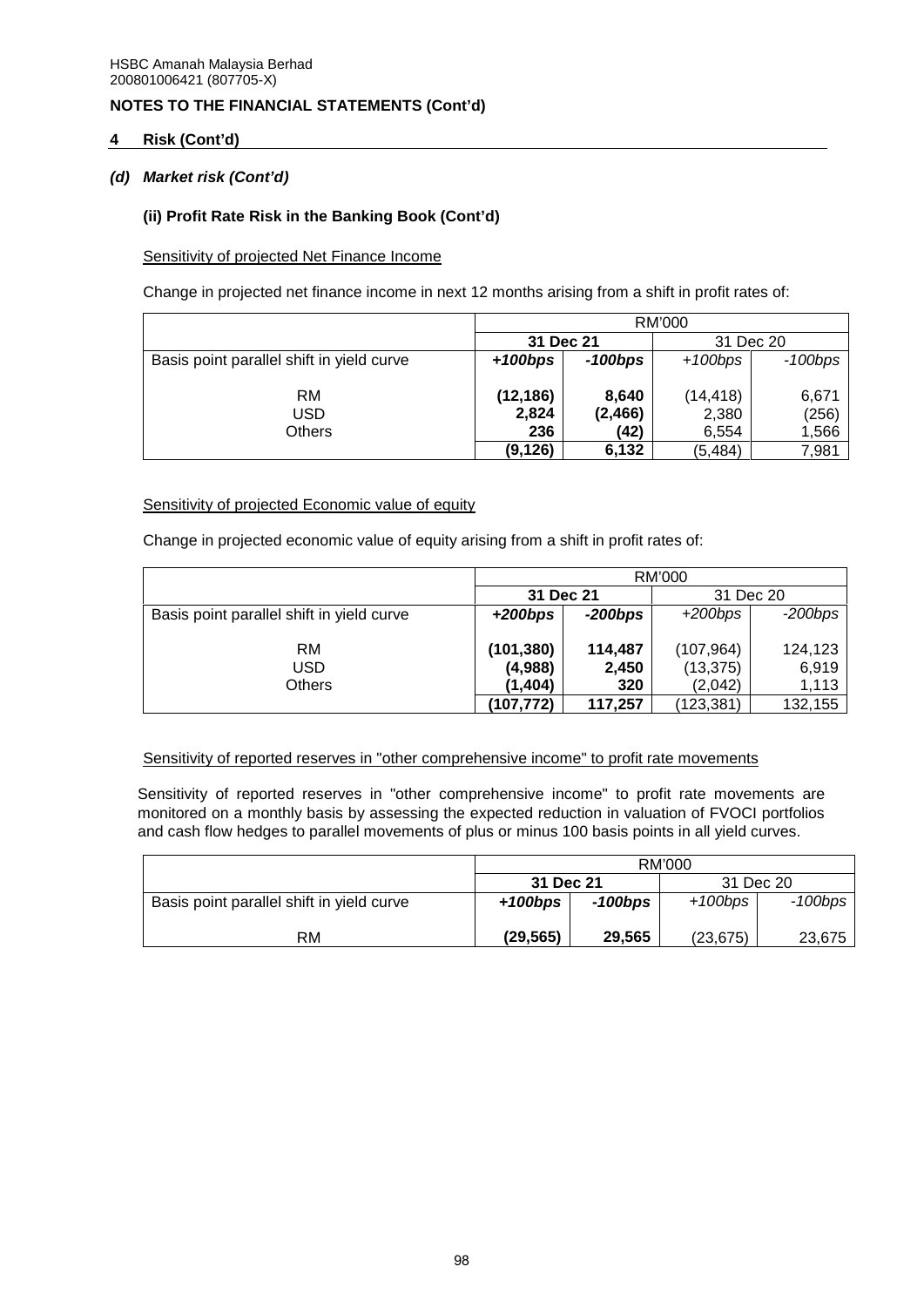## **4 Risk (Cont'd)**

## *(d) Market risk (Cont'd)*

### **(ii) Profit Rate Risk in the Banking Book (Cont'd)**

#### Foreign exchange risk

Foreign exchange risk arises as a result of movements in the relative value of currencies. The Bank controls the foreign exchange risk within the trading portfolio by limiting the open exposure to individual currencies, and on an aggregate basis.

|                            | RM'000    |       |           |        |  |  |
|----------------------------|-----------|-------|-----------|--------|--|--|
|                            | 31 Dec 21 |       | 31 Dec 20 |        |  |  |
| Appreciation/depreciation  | $+1%$     | $-1%$ | $+1\%$    | $-1\%$ |  |  |
| Impact to profit after tax | (36)      | 36    | 69        | (69)   |  |  |

Change in foreign exchange rate has no significant impact to other comprehensive income for the financial year ended 31 December 2021 and 31 December 2020.

The Bank measures the foreign exchange sensitivity based on the foreign exchange net open positions (including foreign exchange structural position) under an adverse movement in all foreign currencies against the functional currency – RM. The result implies that the Bank may be subject to additional translation (losses)/gains if the RM appreciates against other currencies and vice versa.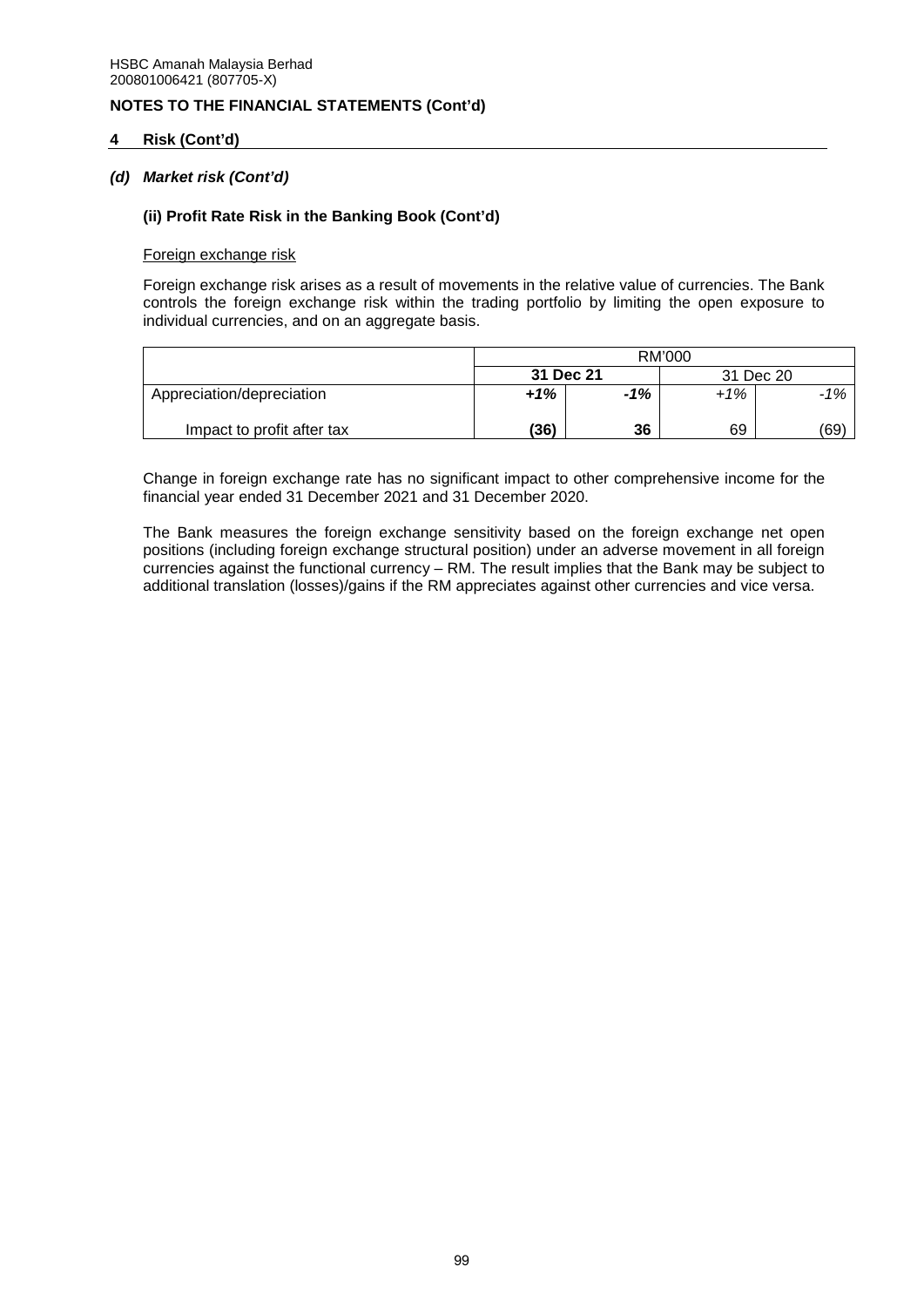### **4 Risk (Cont'd)**

### *(d) Market risk management (Cont'd)*

# **(iii) Profit Rate Risk**

The Bank is exposed to various risks associated with the effects of fluctuations in the prevailing levels of market profit rates on its financial position and cash flows. The following table summarises the Bank's exposure to the profit rates risk. The assets and liabilities at carrying amount are allocated to time bands by reference to the earlier of the next contractual repricing dates and maturity dates.

|                                        | Non-trading book                  |                                     |                                      |                                   |                                             |                                              |                                         |                               |                                         |
|----------------------------------------|-----------------------------------|-------------------------------------|--------------------------------------|-----------------------------------|---------------------------------------------|----------------------------------------------|-----------------------------------------|-------------------------------|-----------------------------------------|
| 31 December 2021                       | Up to<br>1 month<br><b>RM'000</b> | $>1 - 3$<br>months<br><b>RM'000</b> | $>3 - 12$<br>months<br><b>RM'000</b> | $1 - 5$<br>years<br><b>RM'000</b> | Over <sub>5</sub><br>years<br><b>RM'000</b> | Non-<br>profit<br>sensitive<br><b>RM'000</b> | <b>Trading</b><br>book<br><b>RM'000</b> | <b>Total</b><br><b>RM'000</b> | <b>Effective</b><br>profit<br>rate<br>% |
| <b>ASSETS</b>                          |                                   |                                     |                                      |                                   |                                             |                                              |                                         |                               |                                         |
| Cash and short-term funds              | 3,771,559                         |                                     |                                      |                                   |                                             | 303,792                                      |                                         | 4,075,351                     | 1.46                                    |
| - impairment allowances                |                                   |                                     |                                      |                                   |                                             | (2)                                          |                                         | (2)                           |                                         |
| Financial investments at FVOCI         | $\blacksquare$                    | 210,456                             | 625,682                              | 1,416,813                         |                                             |                                              |                                         | 2,252,951                     | 2.35                                    |
| Financing and advances                 |                                   |                                     |                                      |                                   |                                             |                                              |                                         |                               |                                         |
| - performing                           | 3,721,513                         | 7,072,503                           | 608,073                              | 595,771                           | 206,577                                     |                                              |                                         | 12,204,437                    | 4.18                                    |
| - impaired                             |                                   |                                     |                                      |                                   |                                             | 1,175,011                                    |                                         | 1,175,011                     |                                         |
| - impairment allowances                |                                   |                                     |                                      |                                   |                                             | (523, 382)                                   |                                         | (523, 382)                    |                                         |
| Derivative financial assets            |                                   |                                     |                                      |                                   |                                             |                                              | 92,858                                  | 92,858                        |                                         |
| Other assets                           |                                   |                                     |                                      |                                   |                                             | 33,063                                       | 2,777                                   | 35,840                        |                                         |
| <b>Total Financial Assets</b>          | 7,493,072                         | 7,282,959                           | 1,233,755                            | 2,012,584                         | 206,577                                     | 988,482                                      | 95,635                                  | 19,313,064                    |                                         |
| <b>LIABILITIES</b>                     |                                   |                                     |                                      |                                   |                                             |                                              |                                         |                               |                                         |
| Deposits from customers                | 7,415,891                         | 1,988,450                           | 1,807,091                            | 430,766                           |                                             | 1,149,504                                    |                                         | 12,791,702                    | 1.17                                    |
| Deposits and placements from banks     |                                   |                                     |                                      |                                   |                                             |                                              |                                         |                               |                                         |
| and other financial institutions       | 363,657                           | 600,516                             | 820,689                              |                                   |                                             |                                              |                                         | 1,784,862                     | 0.84                                    |
| Structured liabilities designated as   |                                   |                                     |                                      |                                   |                                             |                                              |                                         |                               |                                         |
| <b>FVTPL</b>                           | 1,883                             | 2,324                               | 248,266                              | 917,305                           | 18,321                                      |                                              |                                         | 1,188,099                     | 2.97                                    |
| <b>Bills payable</b>                   |                                   |                                     |                                      |                                   |                                             | 12,867                                       |                                         | 12,867                        |                                         |
| Multi-Currency Sukuk Programme         |                                   |                                     |                                      | 515,333                           |                                             |                                              |                                         | 515,333                       | 2.31                                    |
| Subordinated Commodity Murabahah       |                                   |                                     |                                      |                                   |                                             |                                              |                                         |                               |                                         |
| Financing                              |                                   |                                     |                                      | 600,777                           |                                             |                                              |                                         | 600.777                       | 2.28                                    |
| Derivative financial liabilities       |                                   |                                     |                                      |                                   |                                             |                                              | 67,615                                  | 67,615                        |                                         |
| Other liabilities                      |                                   |                                     |                                      |                                   |                                             |                                              |                                         |                               |                                         |
| - provision for credit commitments     |                                   |                                     |                                      |                                   |                                             | 8,937                                        |                                         | 8,937                         |                                         |
| - others                               |                                   |                                     |                                      |                                   |                                             | 310,816                                      |                                         | 310,816                       |                                         |
| <b>Total Financial Liabilities</b>     | 7,781,431                         | 2,591,290                           | 2,876,046                            | 2,464,181                         | 18,321                                      | 1,482,124                                    | 67,615                                  | 17,281,008                    |                                         |
| <b>Total profit</b><br>sensitivity gap | (288, 359)                        | 4,691,669                           | (1,642,291)                          | (451, 597)                        | 188,256                                     | (493, 642)                                   | 28,020                                  | 2,032,056                     |                                         |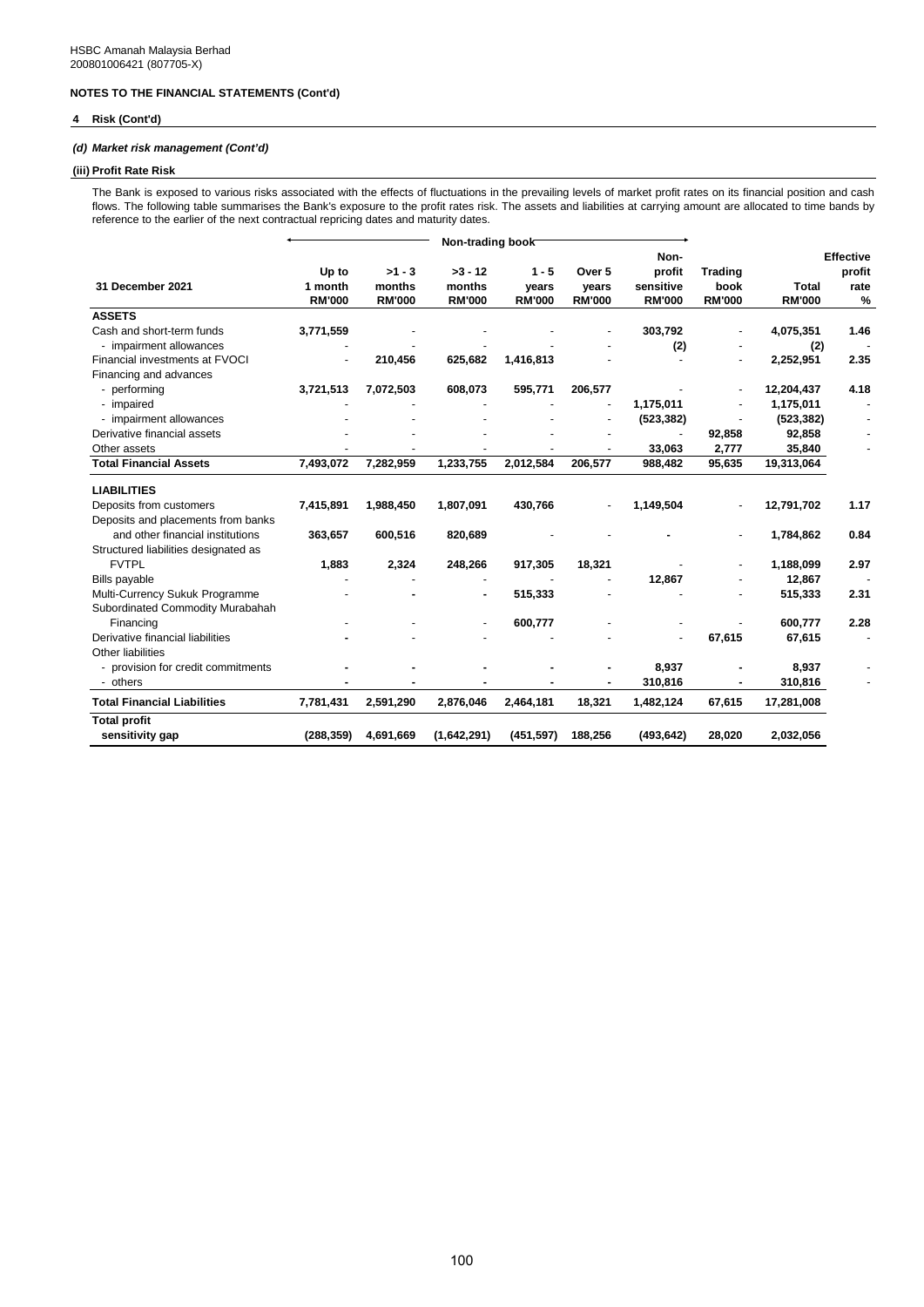### **4 Risk (Cont'd)**

## **(d) Market risk management (Cont'd)**

## **(iii) Profit Rate Risk (Cont'd)**

|                                      | Non-trading book -                |                                     |                                      |                                   |                                  |                                      |                                  |                        |                        |
|--------------------------------------|-----------------------------------|-------------------------------------|--------------------------------------|-----------------------------------|----------------------------------|--------------------------------------|----------------------------------|------------------------|------------------------|
|                                      |                                   |                                     |                                      |                                   |                                  | Non-                                 |                                  |                        | Effective              |
| 31 December 2020                     | Up to<br>1 month<br><b>RM'000</b> | $>1 - 3$<br>months<br><b>RM'000</b> | $>3 - 12$<br>months<br><b>RM'000</b> | $1 - 5$<br>years<br><b>RM'000</b> | Over 5<br>years<br><b>RM'000</b> | profit<br>sensitive<br><b>RM'000</b> | Trading<br>book<br><b>RM'000</b> | Total<br><b>RM'000</b> | profit<br>rate<br>$\%$ |
| <b>ASSETS</b>                        |                                   |                                     |                                      |                                   |                                  |                                      |                                  |                        |                        |
| Cash and short-term funds            | 3,127,631                         |                                     |                                      |                                   |                                  | 124,263                              |                                  | 3,251,894              | 1.92                   |
| - impairment allowances              |                                   |                                     |                                      |                                   |                                  | (11)                                 |                                  | (11)                   |                        |
| Deposits and placements with banks   |                                   |                                     |                                      |                                   |                                  |                                      |                                  |                        |                        |
| and other financial institutions     |                                   | 48,204                              |                                      |                                   |                                  |                                      |                                  | 48,204                 | 1.96                   |
| Financial investments at FVOCI       |                                   |                                     | 25,197                               | 1,274,618                         |                                  |                                      |                                  | 1,299,815              | 3.06                   |
| Financing and advances               |                                   |                                     |                                      |                                   |                                  |                                      |                                  |                        |                        |
| - performing                         | 4,705,668                         | 7,253,526                           | 331,165                              | 597,514                           | 346,323                          |                                      |                                  | 13,234,196             | 4.49                   |
| - impaired                           |                                   |                                     |                                      |                                   | ٠                                | 606,695                              |                                  | 606,695                |                        |
| - impairment allowances              |                                   |                                     |                                      |                                   |                                  | (348, 315)                           |                                  | (348, 315)             |                        |
| Derivative financial assets          |                                   |                                     |                                      |                                   |                                  | ÷,                                   | 231,334                          | 231,334                |                        |
| Other assets                         |                                   |                                     |                                      |                                   |                                  | 19,358                               |                                  | 19,358                 |                        |
| <b>Total Financial Assets</b>        | 7,833,299                         | 7,301,730                           | 356,362                              | 1,872,132                         | 346,323                          | 401,990                              | 231,334                          | 18,343,170             |                        |
| <b>LIABILITIES</b>                   |                                   |                                     |                                      |                                   |                                  |                                      |                                  |                        |                        |
| Deposits from customers              | 6,988,580                         | 2,008,148                           | 1,929,226                            | 366,114                           |                                  | 854,881                              |                                  | 12,146,949             | 1.79                   |
| Deposits and placements from banks   |                                   |                                     |                                      |                                   |                                  |                                      |                                  |                        |                        |
| and other financial institutions     | 230,139                           | 546,655                             | 78,056                               | 719,043                           |                                  | 4,060                                |                                  | 1,577,953              | 1.00                   |
| Structured liabilities designated as |                                   |                                     |                                      |                                   |                                  |                                      |                                  |                        |                        |
| <b>FVTPL</b>                         | 14,085                            | 49,674                              | 510,581                              | 515,882                           | 23,031                           |                                      |                                  | 1,113,253              | 3.18                   |
| <b>Bills payable</b>                 |                                   |                                     |                                      |                                   |                                  | 48,007                               |                                  | 48,007                 |                        |
| Multi-Currency Sukuk Programme       |                                   |                                     |                                      | 523,841                           |                                  |                                      |                                  | 523,841                | 3.16                   |
| Subordinated Commodity Murabahah     |                                   |                                     |                                      |                                   |                                  |                                      |                                  |                        |                        |
| Financing                            |                                   |                                     |                                      | 578,700                           |                                  |                                      |                                  | 578,700                | 3.03                   |
| Derivative financial liabilities     |                                   |                                     |                                      |                                   |                                  |                                      | 175,982                          | 175,982                |                        |
| Other liabilities                    |                                   |                                     |                                      |                                   |                                  |                                      |                                  |                        |                        |
| - provision for credit commitments   |                                   |                                     |                                      |                                   |                                  | 2,268                                |                                  | 2,268                  |                        |
| - others                             |                                   |                                     |                                      |                                   |                                  | 168,423                              |                                  | 168,423                |                        |
| <b>Total Financial Liabilities</b>   | 7,232,804                         | 2,604,477                           | 2,517,863                            | 2,703,580                         | 23,031                           | 1,077,639                            | 175,982                          | 16,335,376             |                        |
| <b>Total profit</b>                  |                                   |                                     |                                      |                                   |                                  |                                      |                                  |                        |                        |
| sensitivity gap                      | 600,495                           | 4,697,253                           | (2, 161, 501)                        | (831, 448)                        | 323,292                          | (675, 649)                           | 55,352                           | 2,007,794              |                        |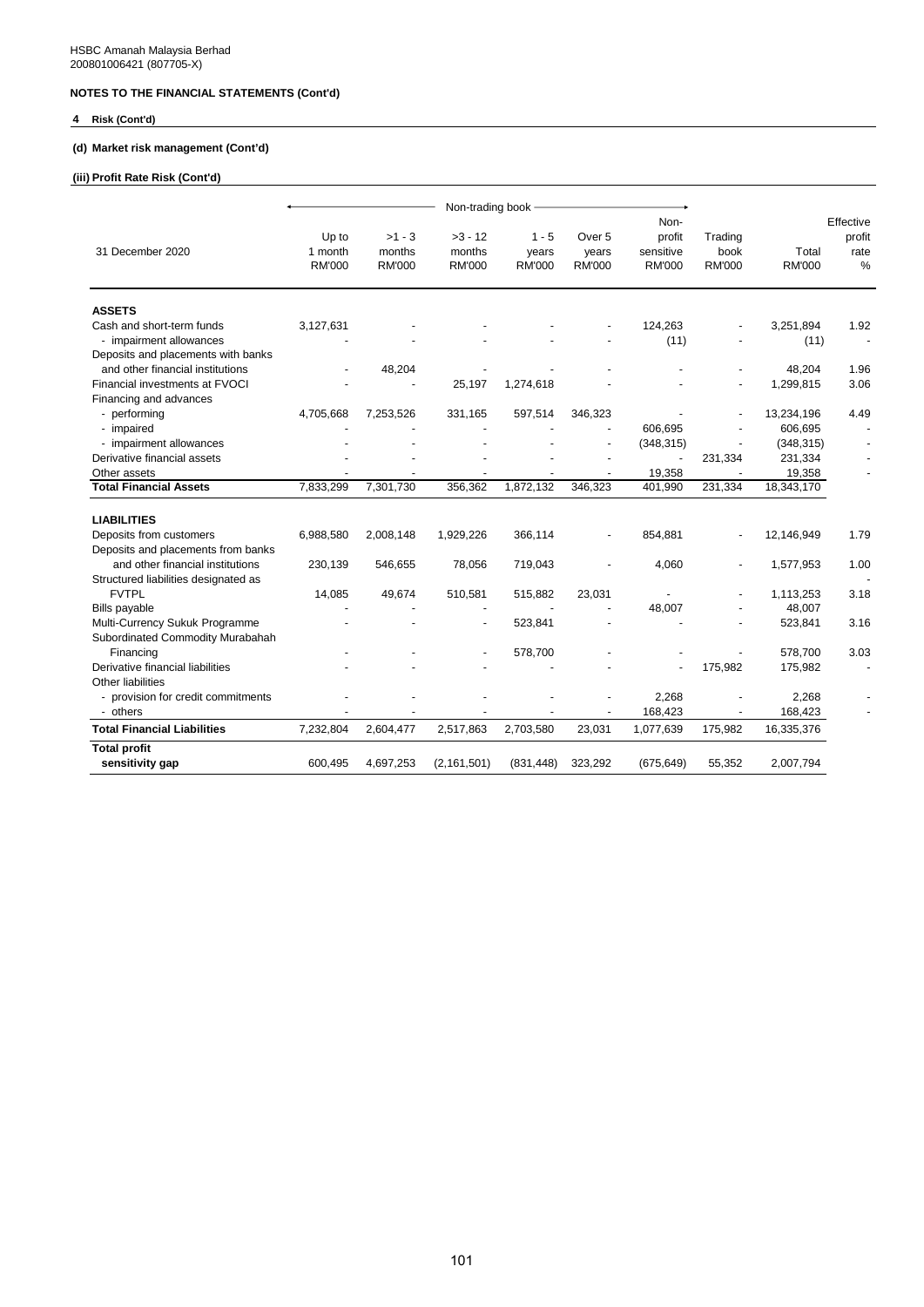## **4 Risk (Cont'd)**

## *(d) Market risk (Cont'd)*

#### **(iv) Stress testing**

Stress testing is an important procedure that is integrated into our market risk management framework to evaluate the potential impact on portfolio values of more extreme, although plausible, events or movements in a set of financial variables. In such scenarios, losses can be much greater than those predicted by VaR modelling.

Stress testing is implemented at the legal entity level with the scenarios tailored to capture the relevant potential events or market movements. The risk appetite around potential stress losses is set and monitored against a referral limits.

Market risk reverse stress tests are part of the overall consideration of legal entity's reverse stress tests which are undertaken based upon the premise that there is a fixed loss. The stress testing process identifies which scenarios lead to this loss. The rationale behind the reverse stress test is to understand scenarios which are beyond normal business settings that could have contagion and systemic implications.

Stress testing and reverse stress testing provide senior management with insights regarding the 'tail risk' beyond VaR for which our risk appetite is limited.

### **(v) Back-testing**

The accuracy of VaR models are routinely validated by backtesting them with both actual and hypothetical profit and loss against the corresponding VaR numbers. Hypothetical profit and loss excludes non-modelled items such as fees, commissions and revenue of intra-day transactions.

The actual number of profits or losses in excess of VaR over this period can be used to gauge how well the models are performing. A VaR model is deemed satisfactory if it experiences less than five profit or loss exceptions in a 250-day period.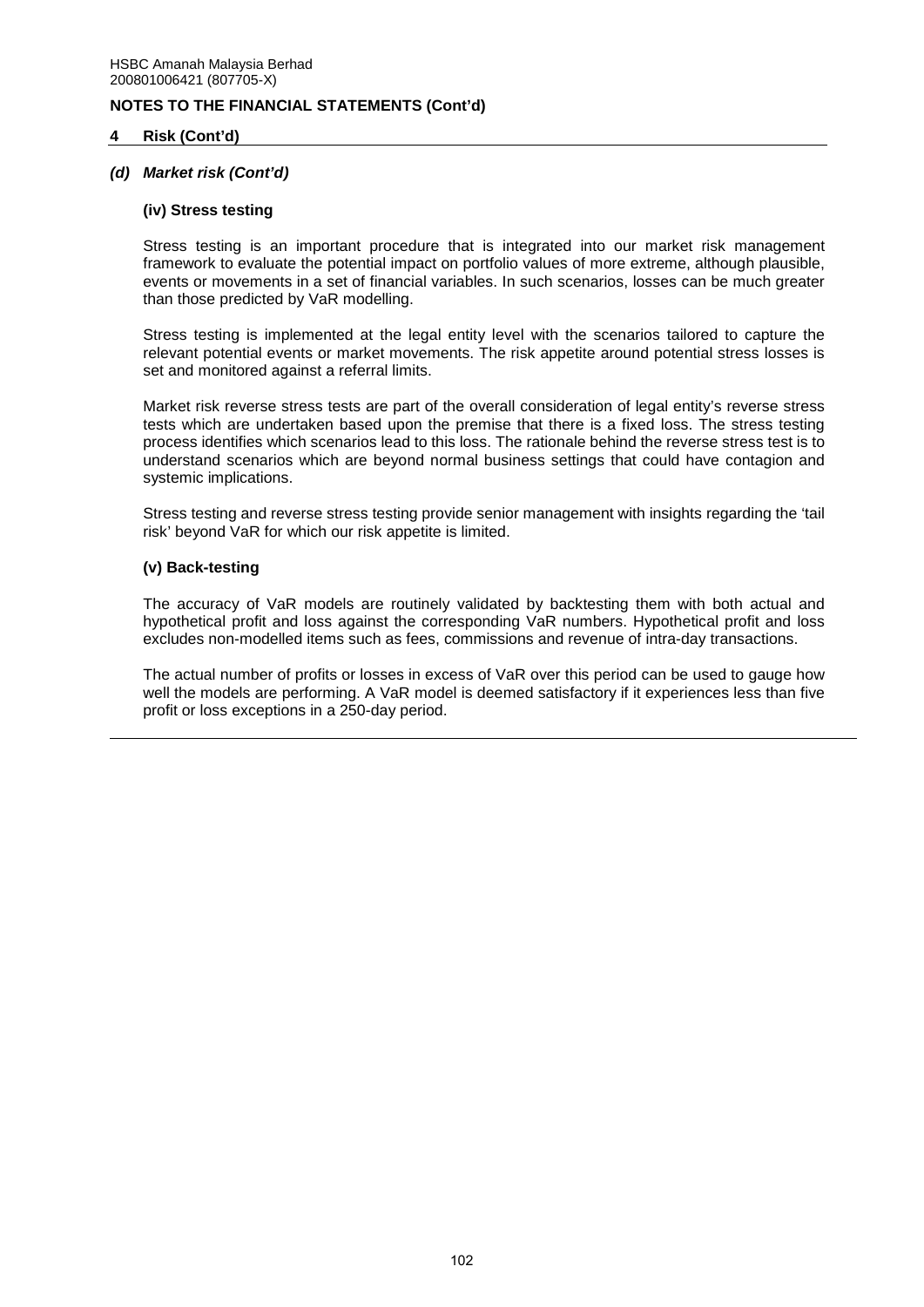## **4 Risk (Cont'd)**

### *(e) Resilience risk*

#### **(i) Overview**

Resilience risk is the risk that we are unable to provide critical services to our customers, affiliates and counterparties, as a result of sustained and significant operational disruption. Resilience risk arises from failures or inadequacies in processes, people, systems or external events.

#### **(ii) Resilience risk management**

#### Key developments in 2021

The Operational and Resilience Risk sub-function provides robust non-financial risk steward oversight of the management of risk to the Bank's businesses and functions. It also provides effective and timely independent challenge. In 2021, HSBC at the group level carried out a number of initiatives to strengthen the management of non-financial risks globally:

- Developed a more robust understanding of the Banks' risk and control environment, by updating material risk taxonomy and control libraries and refreshed material risk and control assessments.
- Further strengthened non-financial risk governance and senior leadership focus.
- Created a consolidated view of all risk issues across the Bank enabling better senior management focus, read across on material control issues and intervention as required.
- Enabled better analysis and reporting of non-financial risks, where more of our risk practitioners now have access to a wider range of management information on their risks and controls.
- Increased the capability of risk stewards to allow for effective stewardship to be in place across the Bank.
- Strengthened read across of issues and near misses by implementing a group-wide harmonised approach across business, functions and regions.
- Enhanced risk management oversight across the most material change initiatives to support growth in strategic transformation in 2021.

#### Governance and structure

The Operational and Resilience Risk target operating model provides a globally consistent view across resilience risks, strengthening HSBC Group risk management oversight while operating effectively as part of a simplified non-financial risk structure. HSBC Group view resilience risk across seven risk types related to:

- Third parties / supply-chain
- Information, Technology and Cyber Security
- Payments and manual processing
- Physical security
- Business Interruption / Contingency Risk
- Buildings unavailability, and
- Workplace safety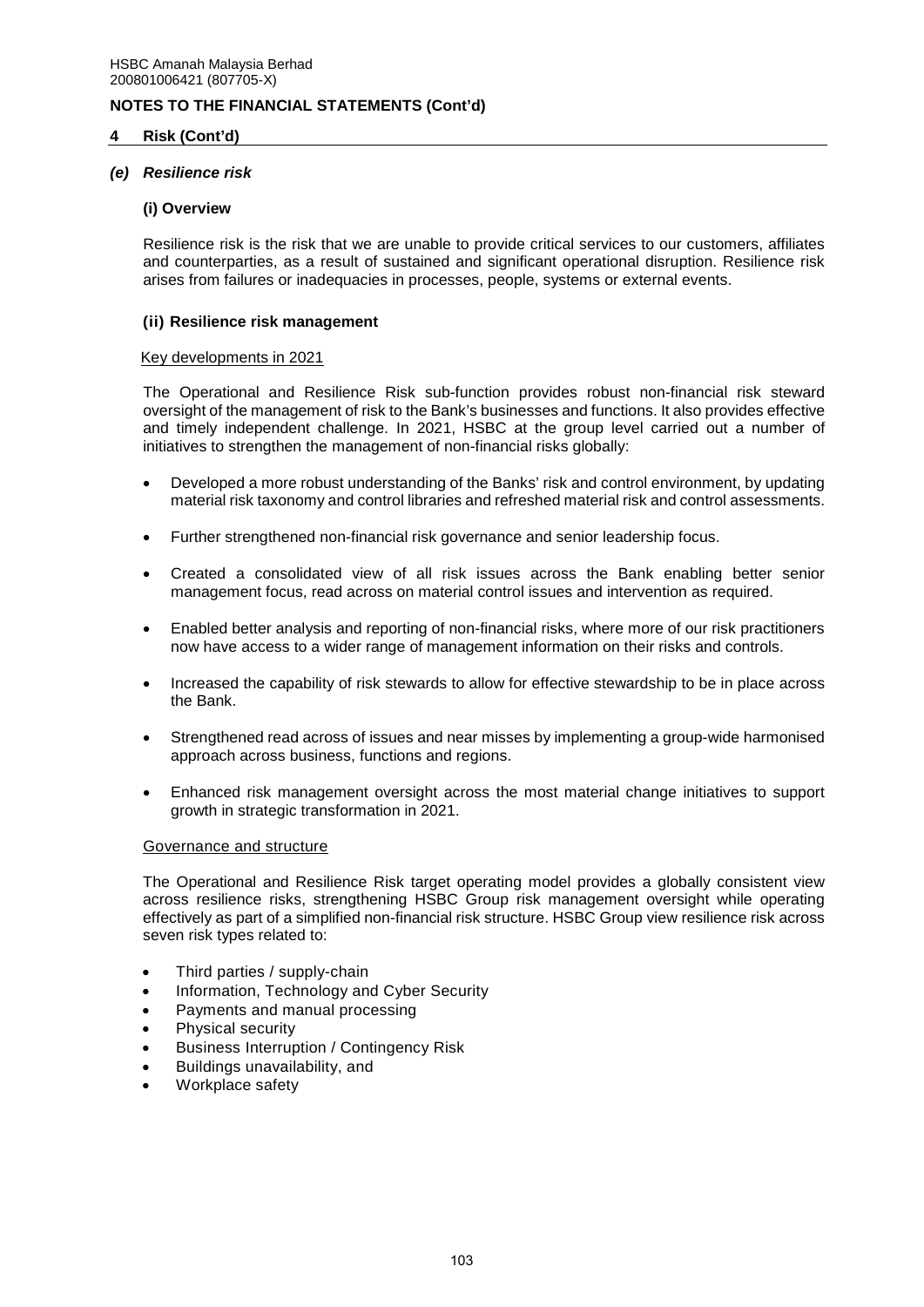## **4 Risk (Cont'd)**

## *(e) Resilience risk (Cont'd)*

#### **(ii) Resilience risk management (Cont'd)**

#### Governance and structure (Cont'd)

The Operational and Resilience Risk structure simplifies interactions with our key stakeholders by providing specialist skill and a single channel of contact. Resilience Risk actively challenges the business and delivers clear, consistent and credible responses, ensuring controls are being operated and risks are being managed.

A principal senior management meeting for Operational and Resilience Risk governance is the Non-Financial Risk Management Board (NFRMB), chaired by the HSBC Group Chief Risk Officer, with an escalation path to the HSBC Risk Management Meeting (GRMM). In Malaysia, this is governed through the country Risk Management Meeting (RMM).

#### Key risk management processes

Operational resilience is the Bank's ability to anticipate, prevent, adapt, respond to, recover and learn from internal or external disruption, protecting customers, the markets we operate in and economic stability. Resilience is measured by assessing whether we are able to continue to provide our most important services, within an agreed tolerance, during a severe but a plausible level. We accept that we will not be able to prevent all disruption, but we prioritise investment to continually improve our response and recovery strategies for our most important business services.

#### Business operations continuity

Business continuity, in response to the COVID-19 pandemic, remains in place across a number of locations where the Group operates, allowing the majority of service level agreements to be maintained. There were no significant impacts to service delivery in locations where the Group operates.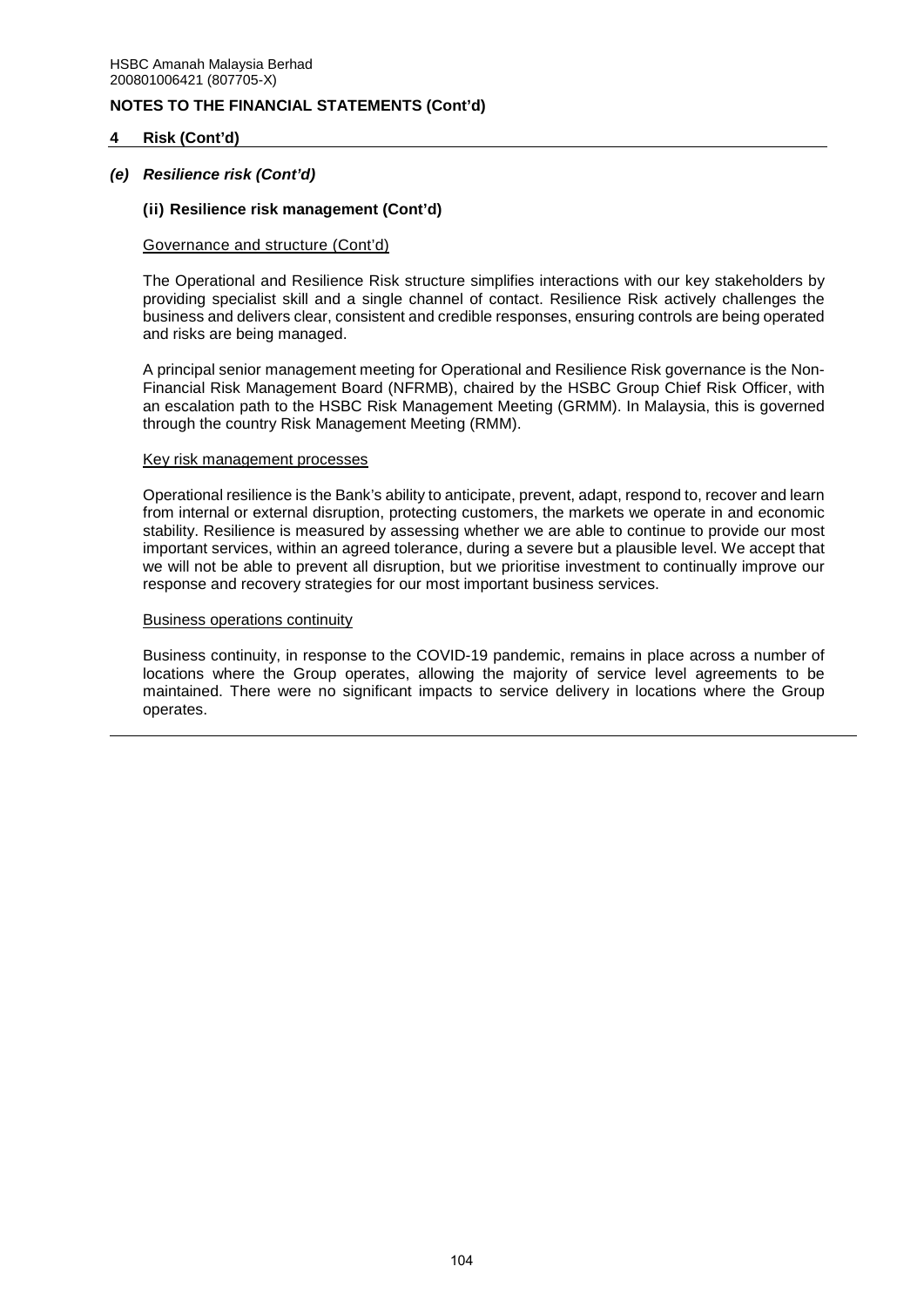## **4 Risk (Cont'd)**

## *(f) Regulatory compliance risk*

### **(i) Overview**

Regulatory compliance risk is the risk of failure to observe the letter and spirit of all relevant laws, codes, rules, regulations and standards of good market practice, which as consequence incur fines and penalties and suffer damage to our business.

Regulatory compliance risk arises from the risks associated with breaching the Bank's duty to customers and inappropriate market conduct as well as breaching other regulatory licensing, permissions and rules.

### **(ii) Regulatory compliance risk management**

#### Key developments in 2021

We have continued to embed the structural changes made in the prior year to our wider approach to Compliance Risk Management. The integration of the Group Risk and Compliance functions in May 2021 brought together two complementary functions which will strengthen the Regulatory Conduct mandate and our capability to drive ever greater standards in regard to conduct of our business.

In June 2021, we also announced HSBC's new purpose-led approach to conduct. As part of this, the Bank took the opportunity to align and simplify our approach, making conduct easier to understand and showing how it fulfils our value: 'we take responsibility'.

#### Governance and structure

Following the creation of the Group Regulatory Conduct capability in May 2020, we have continued to evolve our structure in response to the ever-changing business and industry needs. In March 2021, a new Group Regulatory Conduct Strategic Delivery and Analytics team was created to drive the Regulatory Conduct strategic priorities, and provides oversight of Regulatory Conduct sponsored projects.

The HSBC Group Regulatory Conduct capability continues to work closely with the Regional Chief Compliance Officers and their respective teams to help them identify and manage regulatory compliance risks across the bank. They also work together to ensure good conduct outcomes and to provide enterprise-wide support on the regulatory agenda and similarly, in Malaysia, the Regulatory Conduct capability works with the Chief Compliance Officer.

#### Conduct of business

The HSBC Group's new simplified Conduct Approach, which was launched in June 2021, guides us to do the right thing and to recognise the real impact we have for our customers and the financial markets in which we operate. It complements our Purpose and Values, setting outcomes to be achieved for our customers and markets. It recognises cultural and behavioural drivers of good conduct outcomes and applies across all risk disciplines, operational processes and technologies.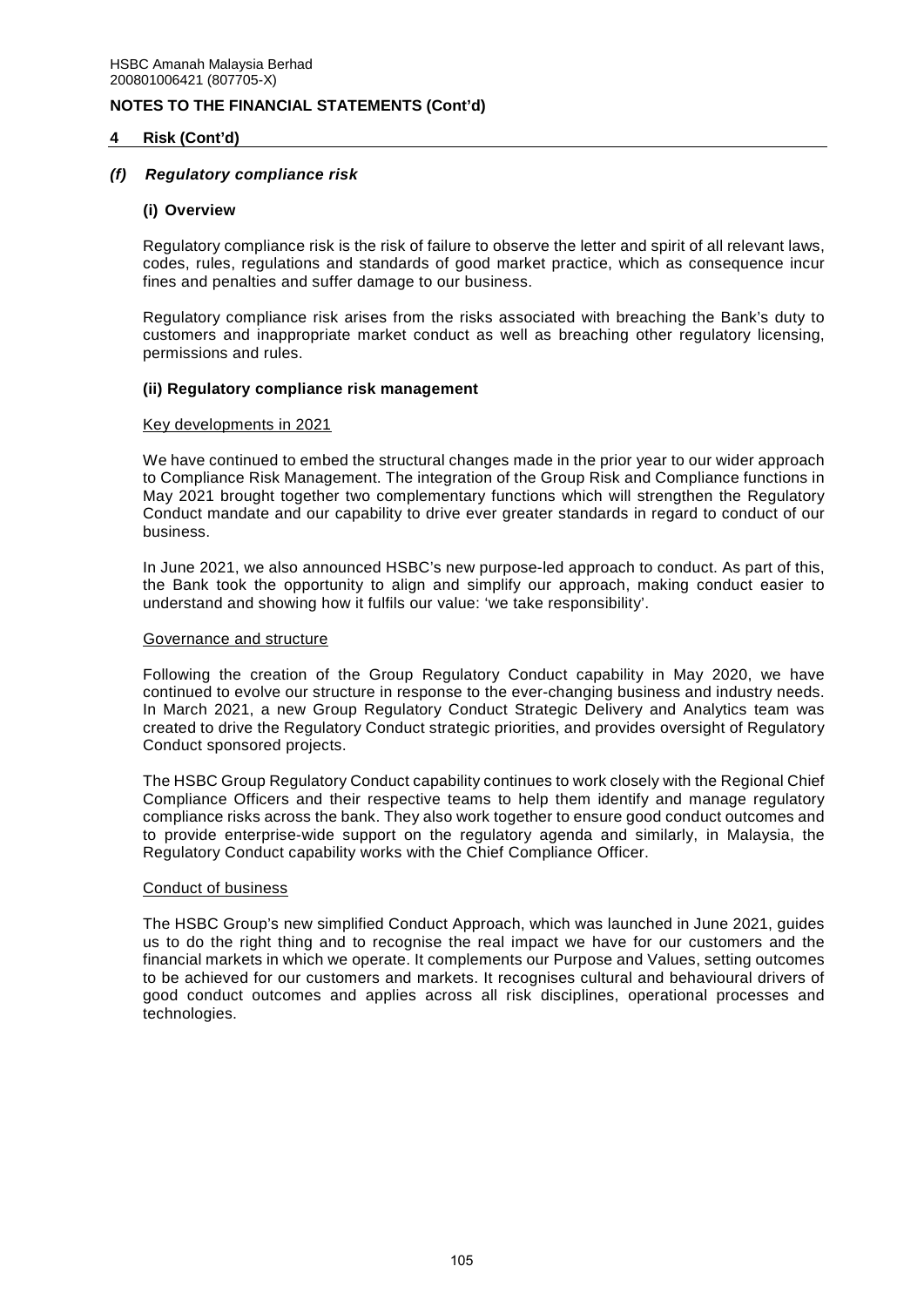## **4 Risk (Cont'd)**

## *(f) Regulatory compliance risk (Cont'd)*

## **(ii) Regulatory compliance risk management (Cont'd)**

Conduct of business (Cont'd)

During 2021:

- We understood and serviced our customers' ongoing needs and continued to champion a strong conduct and customer-focused culture. This was demonstrated through providing support to our customers facing financial difficulties as a result of the prolonged impacts of the pandemic and the resulting uncertainty in trading conditions.
- We began the integration of climate risk into the Group's risk management approach to recognise the importance of strengthened controls and oversight for our related activities.
- We operated resiliently and securely to avoid harm to our customers and markets by continuing to embed conduct within our business line processes and through our Non-Financial and Financial Risk Steward activities.
- We continued our focus on culture and behaviours as a driver of good conduct outcomes.
- We placed a particular focus on the importance of well-being and collaborative working as we continued to adapt to changing working practices as the pace of change resulting from the pandemic varied across our markets.
- We continued to emphasise and worked to create an environment in which employees are encouraged and feel safe to speak up.
- We delivered our annual global mandatory training course on conduct to reinforce the importance of conduct for all colleagues.
- The Board continues to maintain oversight of conduct matters through the Risk Committee.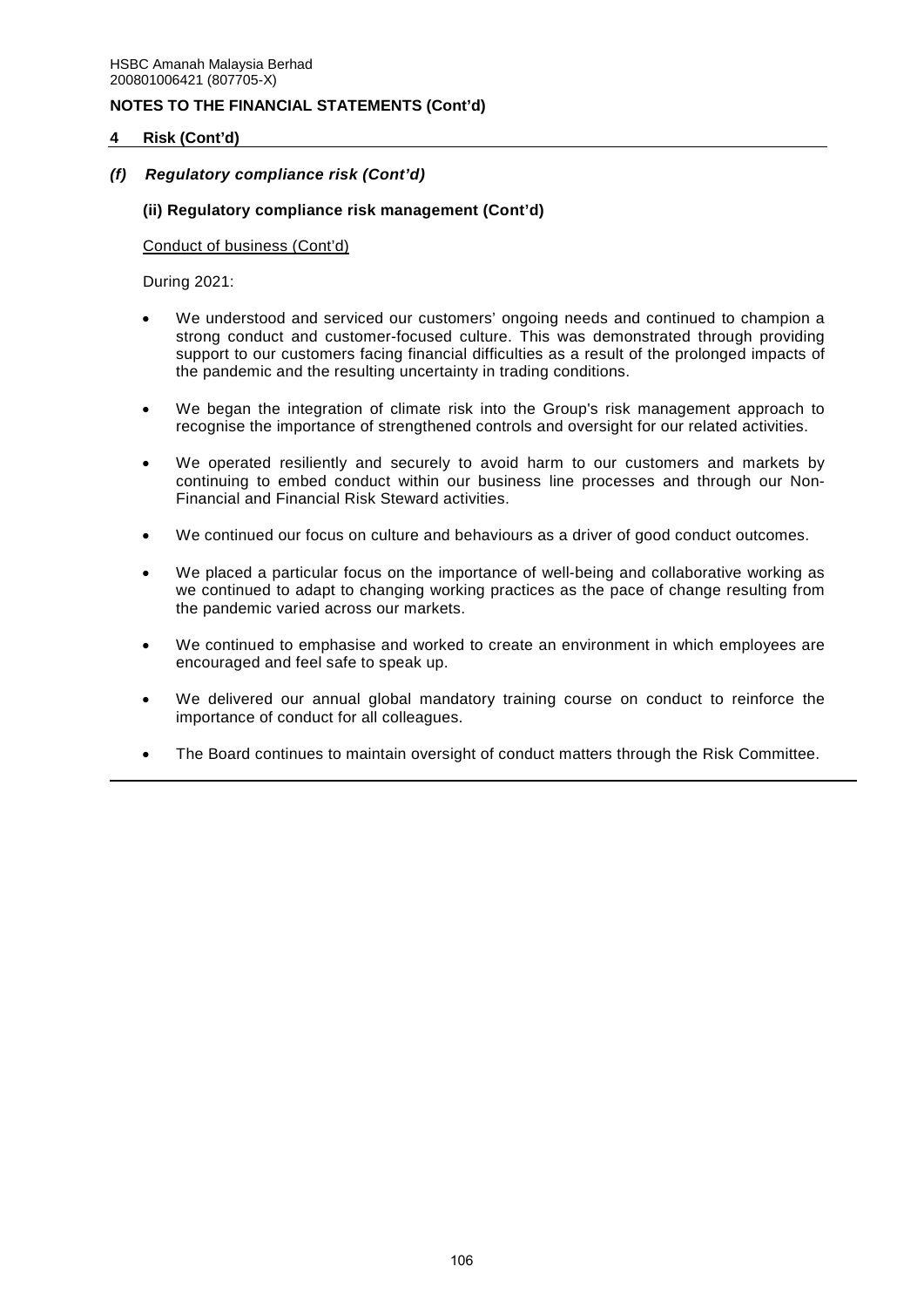### **4 Risk (Cont'd)**

### *(g) Financial crime risk*

#### **(i) Overview**

Financial crime risk is the risk of knowingly or unknowingly helping parties to commit or to further potentially illegal activity through HSBC, including money laundering, fraud, bribery and corruption, tax evasion, sanctions breaches, and terrorist and proliferation financing.

#### **(ii) Financial crime risk management**

#### Key developments in 2021

We consistently review the effectiveness of our financial crime risk management framework, which includes consideration of geopolitical and wider economic factors, and 2021 was no exception. We continued to support the Business in navigating the complex and dynamic nature of geopolitics as it relates to sanctions and export control risk. A key focus area in this regard relates to the array of new regulations and designations in 2021 and in alignment with our policy, which is to comply with all applicable sanctions regulations in the jurisdictions in which we operate.

We also continued to progress several key financial crime risk management initiatives, including:

- We deployed a key component of our intelligence-led, dynamic risk assessment capabilities for customer account monitoring in one of our home markets, and undertook important enhancements to our traditional transaction monitoring systems.
- We strengthened our anti-fraud capabilities, notably with respect to the early identification of first party lending fraud and the identification of new strategic detection tools.
- We continued to develop leading-edge surveillance technology and capabilities to identify potential market abuse, including testing machine learning capabilities to detect unauthorised trading.
- We invested in the use of artificial intelligence (AI) and advanced analytics techniques to manage financial crime risk, notably new automated capabilities in name and transaction screening.
- We implemented a market leading gifts and entertainment recording and approval system, which, in combination with an expenses reconciliation tool, allows us to manage our gifts and entertainment risk consistently and effectively.

#### Governance and structure

We have continued to review the effectiveness of our governance framework to manage financial crime risk. The framework aims to enable us to comply with the letter and the spirit of all applicable financial crime laws and regulations, as well as our own standards, values and policies relating to financial crime risks.

In 2021, the Risk and Compliance functions were integrated, allowing us to make better use of a broader range of perspectives from other risk disciplines.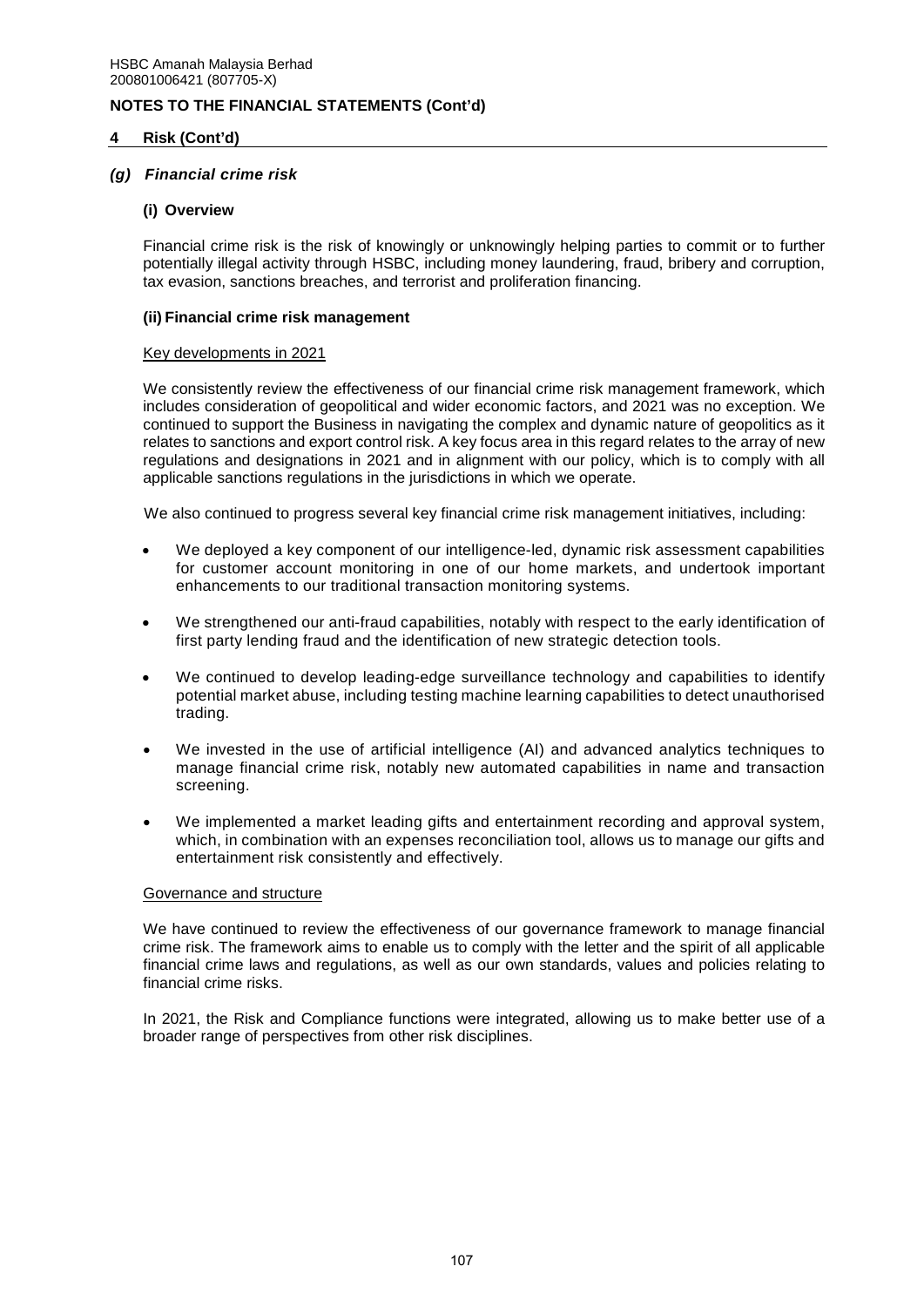## **4 Risk (Cont'd)**

## *(g) Financial crime risk (Cont'd)*

### **(ii) Financial crime risk management (Cont'd)**

#### Key risk management processes

The Bank assess the effectiveness of end-to-end financial crime risk management framework on an ongoing basis and invest in enhancing our operational control capabilities and technology solutions to deter and detect criminal activity. We have simplified our framework by streamlining and deduplicating policy requirements. We also strengthened our financial crime risk taxonomy and control libraries, improving our investigative and monitoring capabilities through technology deployments, as well as developing more targeted metrics. We have also enhanced governance and reporting.

We are committed to working in partnership with the wider industry and the public sector in managing financial crime risk, protecting the integrity of the financial system, the communities we serve. We participate in numerous public-private partnerships and information-sharing initiatives around the world also supporting national governments and international standard setters' reforms activity.

HSBC Group have been an advocate for a more effective international framework for managing financial crime risk, whether through engaging directly with the Financial Action Task Force, or via its key role in industry groups such as the Wolfsberg Group and the Institute of International Finance.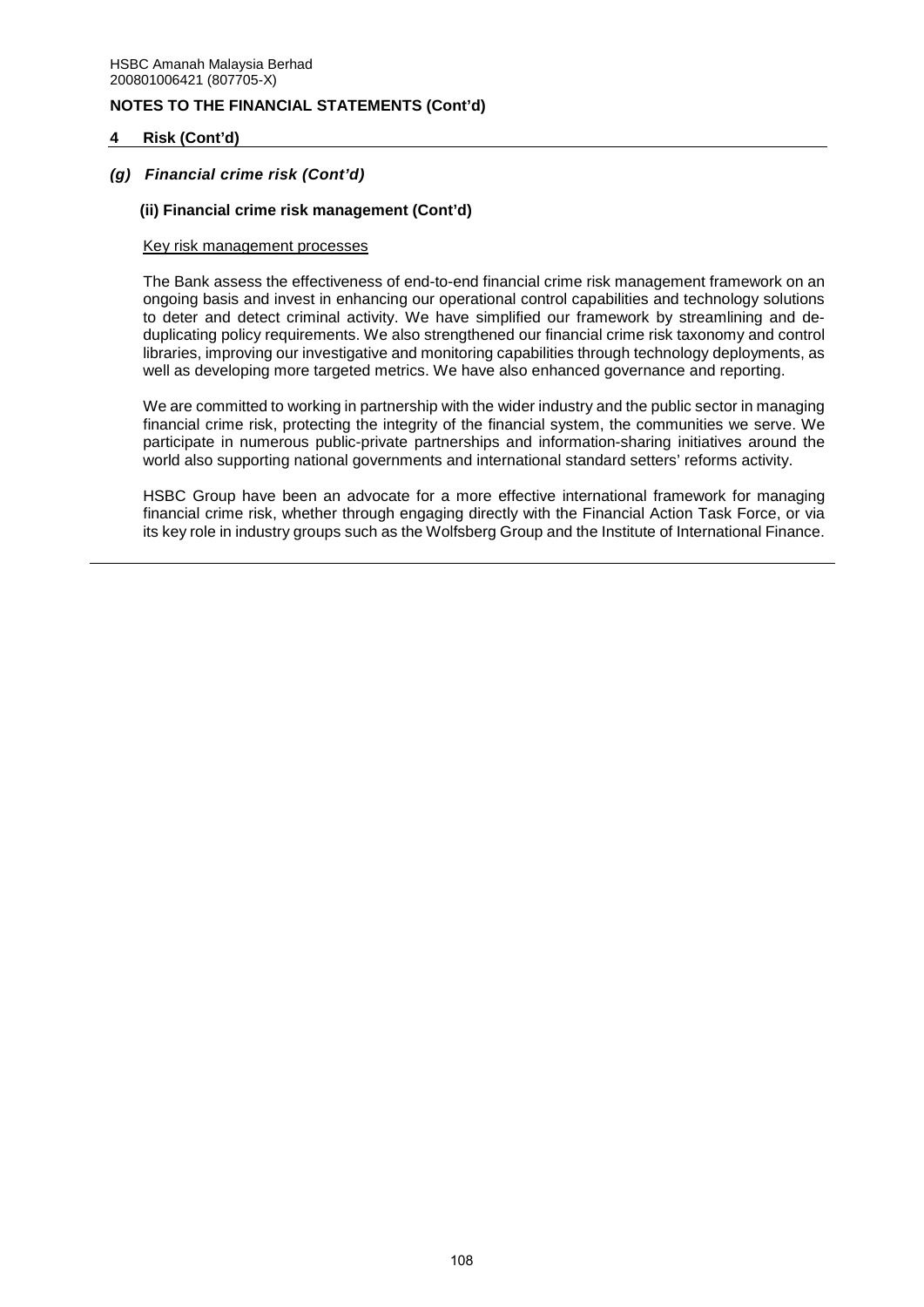## **4 Risk (Cont'd)**

## *(h) Model risk*

### **(i) Overview**

Model risk is the potential for adverse consequences from business decisions informed by models, which can be exacerbated by errors in methodology, design or the way they are used. Model risk arises in both financial and non-financial contexts whenever business decision making includes reliance on models.

## **(ii) Key developments in 2021**

In 2021, regulatory changes in model requirements and continued improvements in model risk management processes were key drivers of model risk. This included:

- Models impacted by changes to alternative rate setting mechanisms due to IBOR transition were redeveloped and validated.
- Model owners in Business and Functions continued to embed the requirements included in the Model Risk Policy and Standards introduced in 2020. On-going training in model requirements continued to be a critical component in raising knowledge levels among model role-holders.
- Stronger controls related to SOX models were introduced including second line approvals of SOX models prior to use. In addition, more granular review of model risk impact of loss model outputs by Model Risk Management was also introduced. The impact on model performance due to COVID-19 impact on models continued to be a key area of focus.
- There has been greater level of involvement by Businesses and Functions in the development and management of models. This included hiring of staff with strong model risk skills and enhanced focus on key model risk drivers such as data quality and model methodology.
- The transformation of the Model Risk Management team continued with changes to the model validation processes including new system and process and organisation changes. Key hires were made in HSBC Group during the year to strengthen oversight and expertise within the Function. Also, changes to the Model Inventory system provided Businesses and Functions improved functionality and more detailed information related to model risk.
- HBAP regional engagement strategy has been established in response to the growing maturity of model risk management and to support the demand across sites in the Region.
- Models related to Climate Risk and models using Advanced Analytics and Machine Learning became a critical area of focus and would grow in importance in 2022 and beyond. In response, new controls around these models were implemented and qualified specialist skills were added to the model risk teams to manage the increased model risk.

## **(iii) Governance**

The governance structure implemented in 2020 is fully operational. The HBAP Model Risk Committee (MRC) established in 2021 provides oversight of models used in HBAP. The Committee is chaired by the HBAP Chief Risk Officer and the Regional Heads of Businesses participate in these meetings. Authorised sub-forums operating under the remit of the HBAP MRC, oversee model risk management activities based on associated model categories.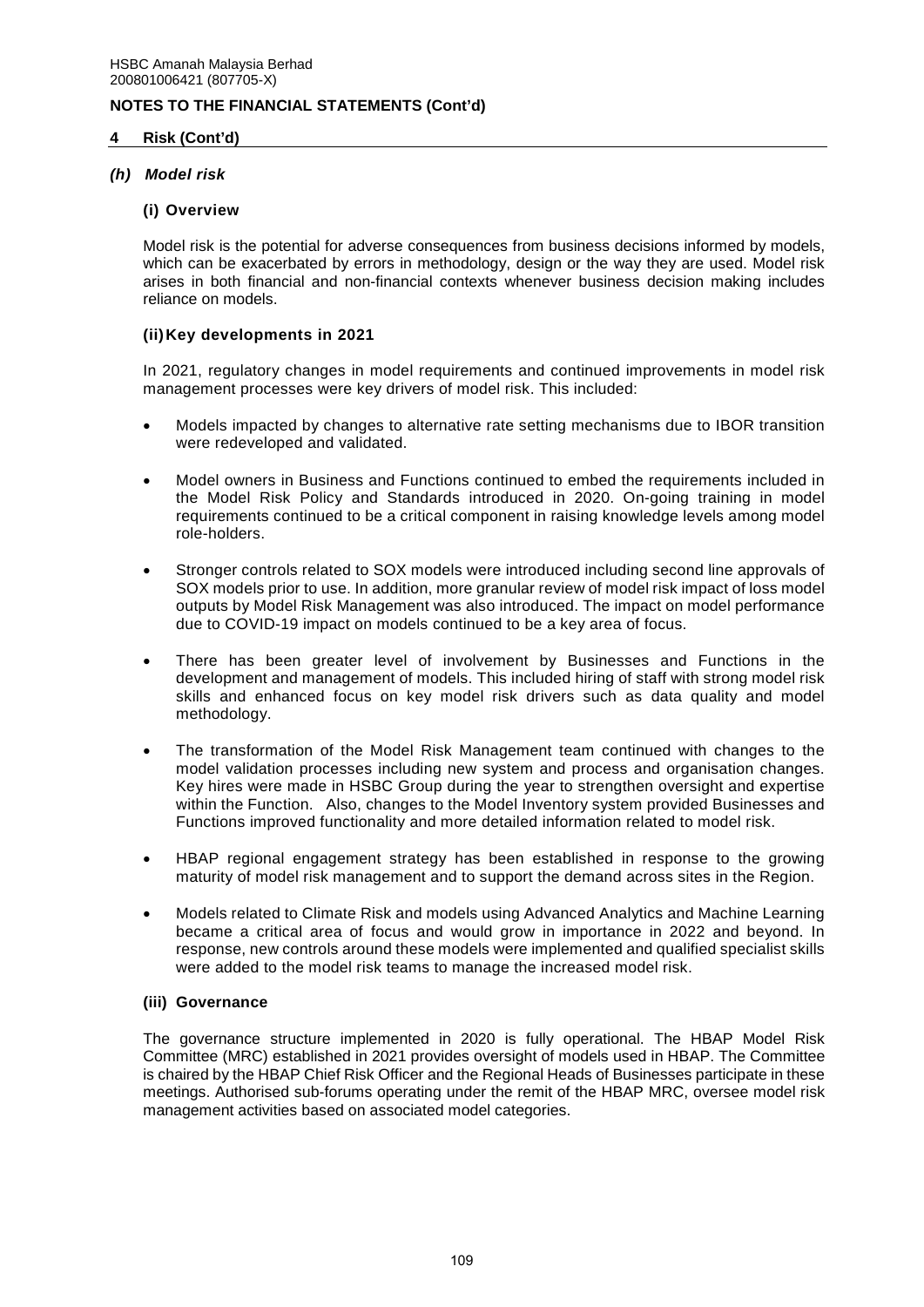### **4 Risk (Cont'd)**

### *(h) Model risk (Cont'd)*

#### **(iv) Key risk management processes**

A variety of modelling approaches, including regression, simulation, sampling, machine learning and judgemental scorecards for a range of business applications were used. These activities include customer selection, product pricing, financial crime transaction monitoring, creditworthiness evaluation and financial reporting.

The Bank's model risk management policies and procedures were regularly reviewed and required the first line of defence to demonstrate comprehensive and effective controls based on a library of model risk controls provided by Model Risk Management.

Model Risk Management also reports on model risk to senior management on a regular basis through the use of the risk map and regular key updates.

The effectiveness of these processes, including the Regional model oversight committee structure, are regularly reviewed to ensure clarity in authority, coverage and escalations and that appropriate understanding and ownership of model risk continue to be embedded in the businesses and functions.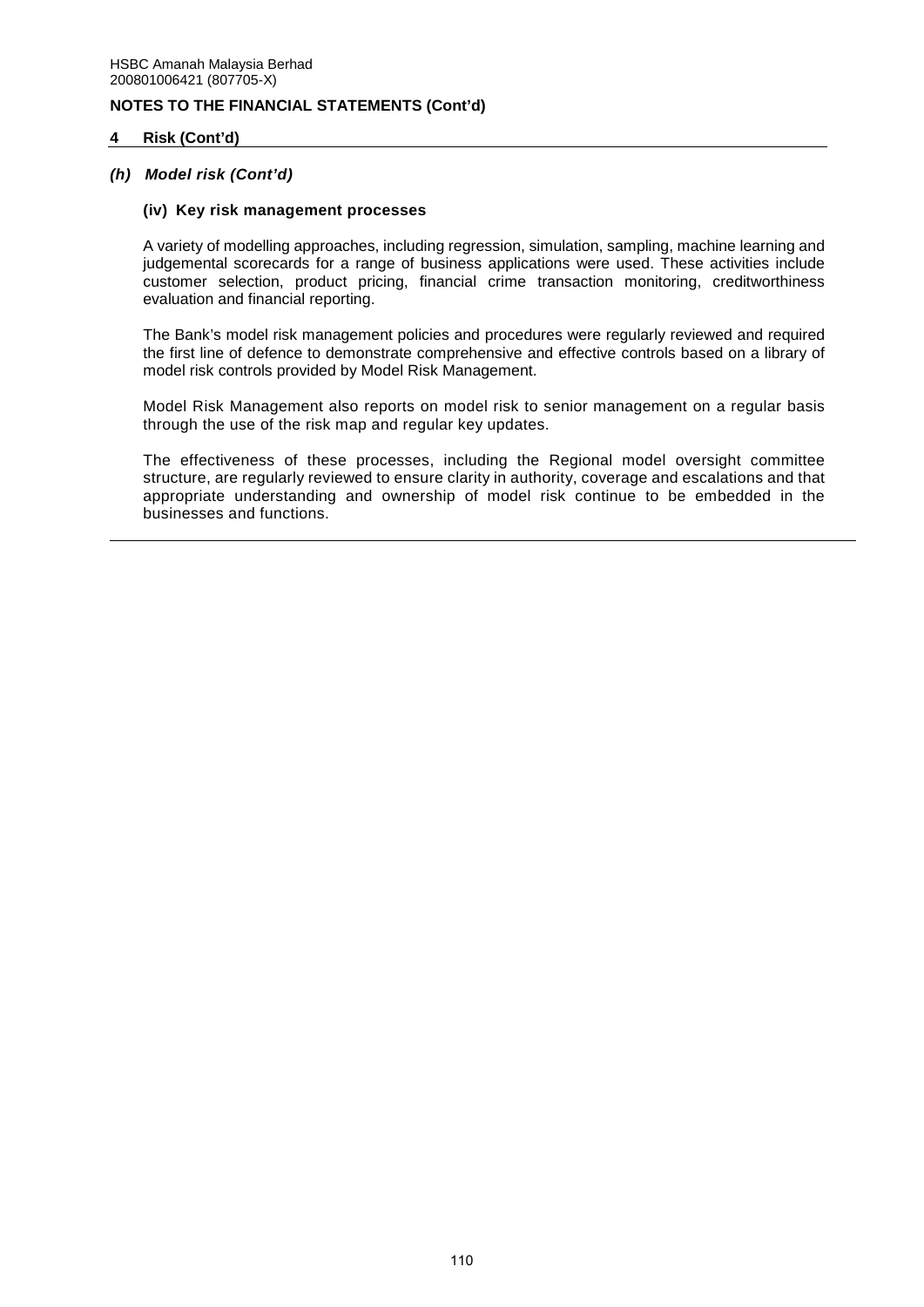### **4 Risk (Cont'd)**

#### *(i) IBOR Transition*

Interbank offered rates ('IBORs') have historically been used extensively to set profit rates on different types of financial transactions and for valuation purposes, risk measurement and performance benchmarking.

Following the UK's Financial Conduct Authority (FCA) announcement in July 2017 that it would no longer continue to persuade or require panel banks to submit rates for the London interbank offered rate (LIBOR), we have been actively working to transition legacy contracts from IBORs and meet client needs for new replacement rates.

Through 2021, our IBOR transition programme (the programme) developed IT and new near risk free replacement rate (RFR) product capabilities, and implemented supporting operational processes throughout the Group whilst actively engaging with our clients to discuss options for transition of their legacy contracts. As a result of the progress made by the programme in implementing new processes and controls the heightened financial and non-financial risks IBOR transition exposed HSBC to continue to reduce.

HSBC met the industry milestones to cease issuance of new LIBOR contracts in the demising benchmarks through 2021, and remaining LIBOR contracts will continue to be transitioned in 2022, with the need to complete transition of US dollar legacy contracts by mid-2023.

#### Financial Instruments Impacted by IBOR reform

Profit Rate Benchmark Reform Phase 2, the amendments to MFRSs issued in 2020, represents the second phase of the IASB's project on the effects of profit rate benchmark reform. The amendments address issues affecting financial statements when changes are made to contractual cash flows and hedging relationships.

Under these amendments, changes made to a financial instrument measured at other than fair value through profit or loss that are economically equivalent and required by profit rate benchmark reform, do not result in the derecognition or a change in the carrying amount of the financial instrument. Instead, they require the effective profit rate to be updated to reflect the change in the profit rate benchmark. In addition, hedge accounting will not be discontinued solely because of the replacement of the profit rate benchmark if the hedge meets other hedge accounting criteria. We have adopted the amendments from 1 January 2021.

The amounts in the below table provide an indication of the extent of the group's exposure to the IBOR benchmarks which are due to be replaced under Phase 2. Amounts are in respect of financial instruments that:

- contractually reference a profit rate benchmark that is planned to transition to an alternative benchmark;
- have a contractual maturity date beyond the date by which the reference profit rate benchmark is expected to cease; and
- are recognised on the Bank's balance sheet.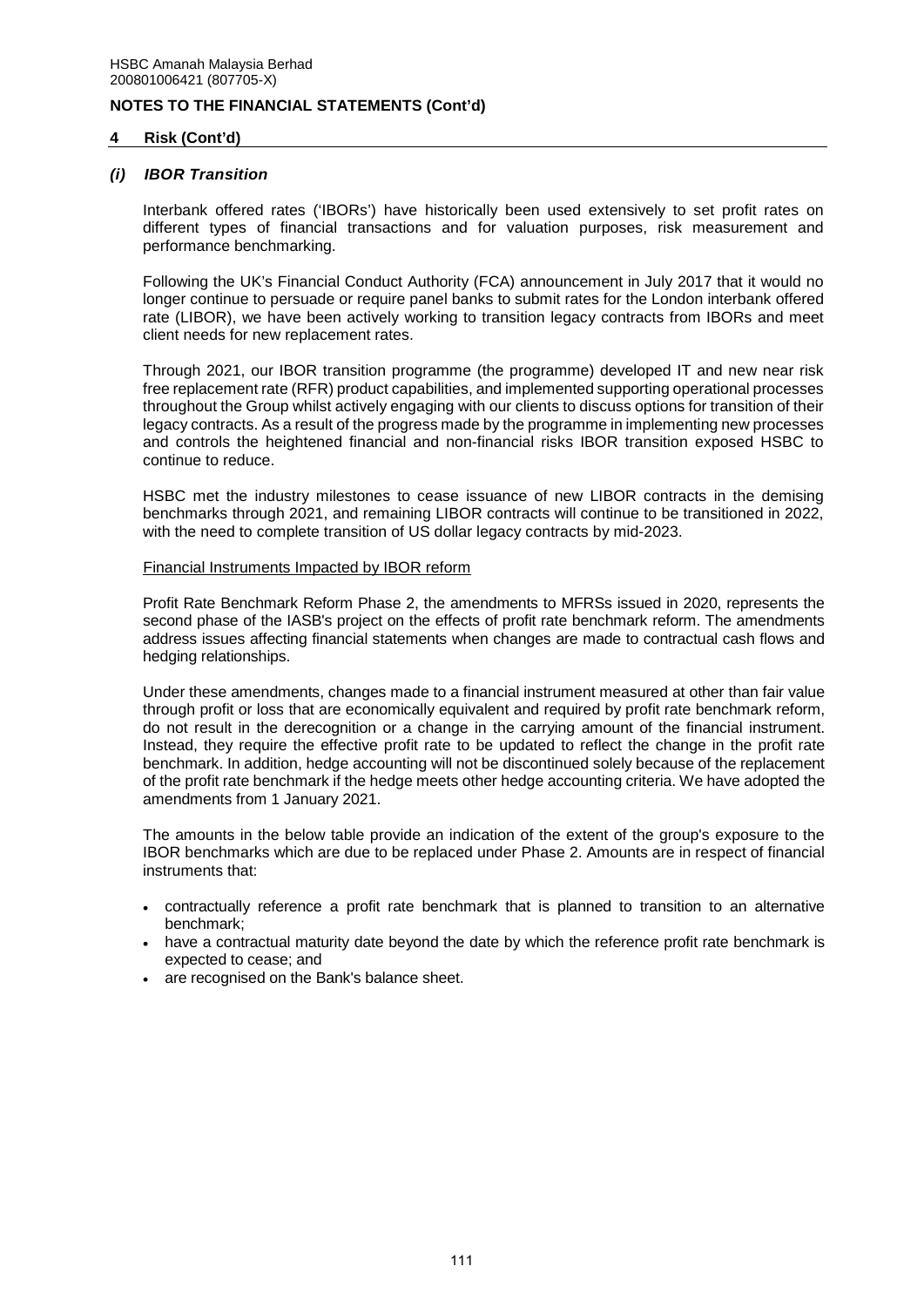## **4 Risk (Cont'd)**

## *(i) IBOR Transition (Cont'd)*

Financial Instruments Impacted by IBOR reform (Cont'd)

|                                                                               | <b>Carrying value</b> | Of which:<br>Have yet to transition to<br>an alternative<br>benchmark profit rate |
|-------------------------------------------------------------------------------|-----------------------|-----------------------------------------------------------------------------------|
| 2021                                                                          | <b>RM'000</b>         | <b>USD LIBOR</b><br><b>RM'000</b>                                                 |
| <b>Assets</b><br>Financing and Advances (Note 10)                             | 12,856,066            | 1,478,944                                                                         |
| <b>Liabilities</b><br>Subordinated Commodity Murabahah Financing<br>(Note 24) | 600,777               | 600,777                                                                           |
| Derivative notional contract amount (Note 13)                                 | 15,168,176            | 9.850                                                                             |

In March 2021, the administrator of LIBOR, IBA, announced that the publication date of most US dollar LIBOR tenors is extended from 31 December 2021 to 30 June 2023. Publication of one-week and two-month tenors will cease after 31 December 2021. This change, together with the extended publication dates of SIBOR, SOR and THBFIX, reduce the amounts presented at 31 December 2021 in the above table as some financial instruments included at 31 December 2020 will reach their contractual maturity date prior to the extended publication dates.

The amounts in the above table do not represent amounts at risk as the steps to transition for certain trades have been completed.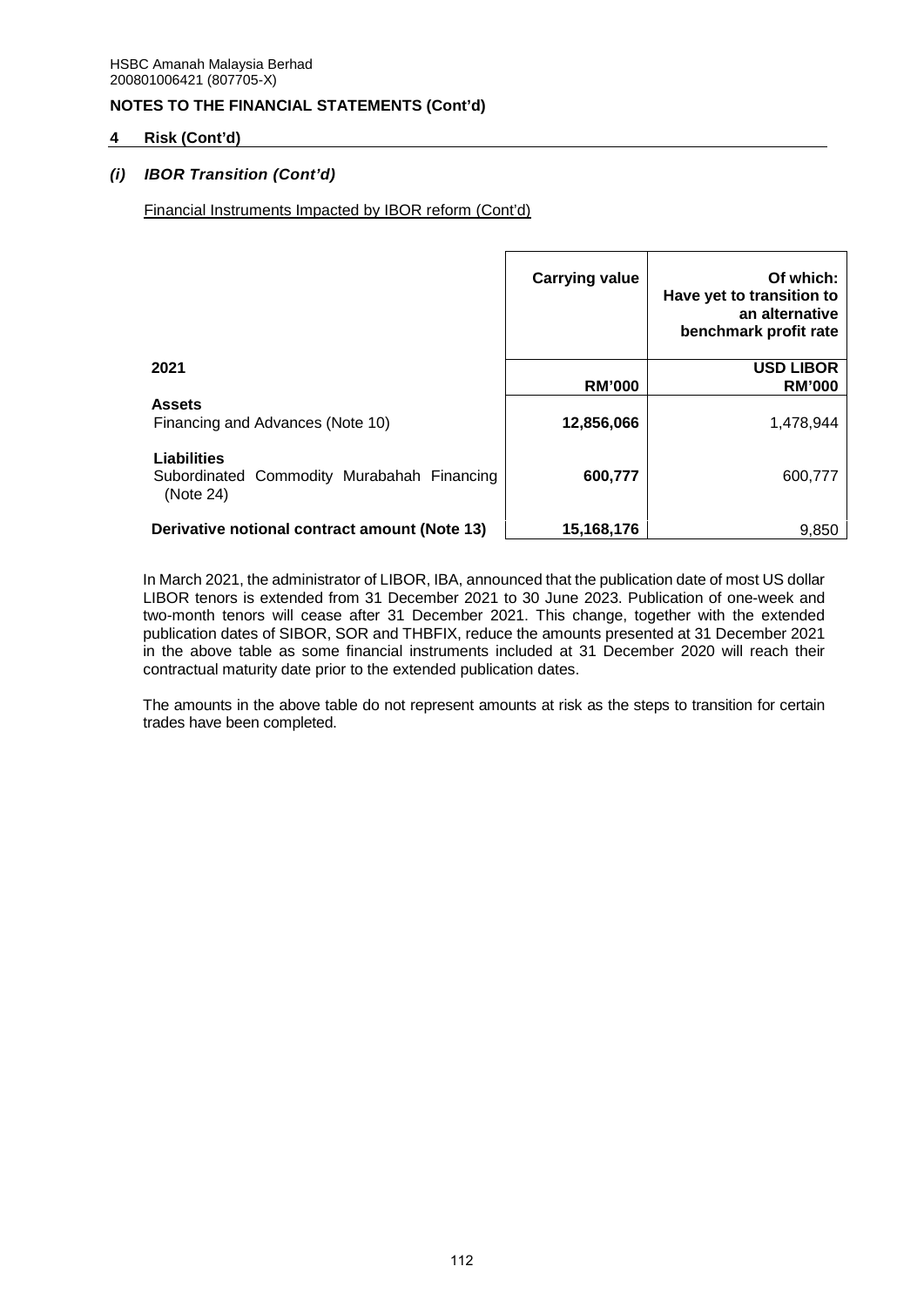#### **5 Capital management**

The Banks's approach to capital management is driven by its strategic and organisational requirements, taking into account the regulatory, economic and commercial environment in which the Bank operates.

It is the Bank's objective to maintain a strong capital base to support the development of its business and to meet regulatory capital requirements at all times. The policy on capital management is underpinned by a capital management framework, which enables the Bank to manage its capital in a consistent manner.

The Bank's capital management process is articulated in its annual capital plan which is approved by the Board. The plan is drawn up with the objective of maintaining both an appropriate amount of capital and an optimal mix between the different components of capital.

In accordance with Capital Management Framework, capital generated by subsidiaries in excess of planned requirements is returned to the parent companies, normally by way of dividends.

The principal forms of capital are included in the following balances on the balance sheet: share capital, other equity instruments, retained profits, other reserves and subordinated liabilities.

The Bank's regulatory capital is analysed in two tiers:

 Tier 1 capital is divided into Common Equity Tier 1 (CET1) Capital and Additional Tier 1 Capital. CET1 Capital includes ordinary share capital, retained earnings and other regulatory adjustments relating to items that are included in equity but are treated differently for capital adequacy purposes. The Bank does not have any Additional Tier 1 Capital as at 31 December 2021.

From 1 January 2020 to 31 December 2023, the Bank's CET1 will also include a portion of the impairment allowances equal to 12-months and lifetime expected credit losses for non-credit impaired financings (commonly known as Stage 1 and 2 provisions).

This is as allowed by BNM in its Guideline on Capital Adequacy Framework for Islamic Banks (Capital Component) issued on 9 December 2020 which allows banks to apply for a transitional arrangement where Stage 1 and 2 provisions for expected credit loss (ECL) are added back to CET1 Capital subject to capping and with an add-back factor that will gradually reduce over the transitional duration. The Bank has elected to adopt the transitional arrangement for four financial years beginning 1 January 2020.

 Tier 2 capital, which includes qualifying subordinated liabilities and subordinated term financing, impairment allowances equal to 12-months and lifetime expected credit losses for non-credit impaired financing (commonly known as Stage 1 and 2 provisions) and regulatory reserve.

### *(a) Externally imposed capital requirements*

The Bank is required to comply with BNM's Capital Adequacy Framework for Islamic Banks (Capital Components) Guideline for the purpose of computing regulatory capital adequacy ratios. Under the said Guideline, the Bank is required to maintain the minimum capital adequacy ratios for Common Equity Tier 1 (CET1), Tier 1 and Total Capital Ratios of 4.5%, 6.0% and 8.0% respectively.

## *(b) Basel III*

With effect from 1 January 2016, banking institutions in Malaysia are also required to maintain capital buffers above the minimum capital adequacy ratios. The capital buffer requirements comprise Capital Conservation Buffer (CCB) of 2.5%, and the Countercyclical Capital Buffer (CCyB) ranging between 0% to 2.5%. CCB is intended to build up capital buffers by individual banking institutions during normal times that can be drawn down during stress periods while CCyB is intended to protect the banking sector as a whole from the build-up of systemic risk during an economic upswing when aggregate credit growth tends to be excessive.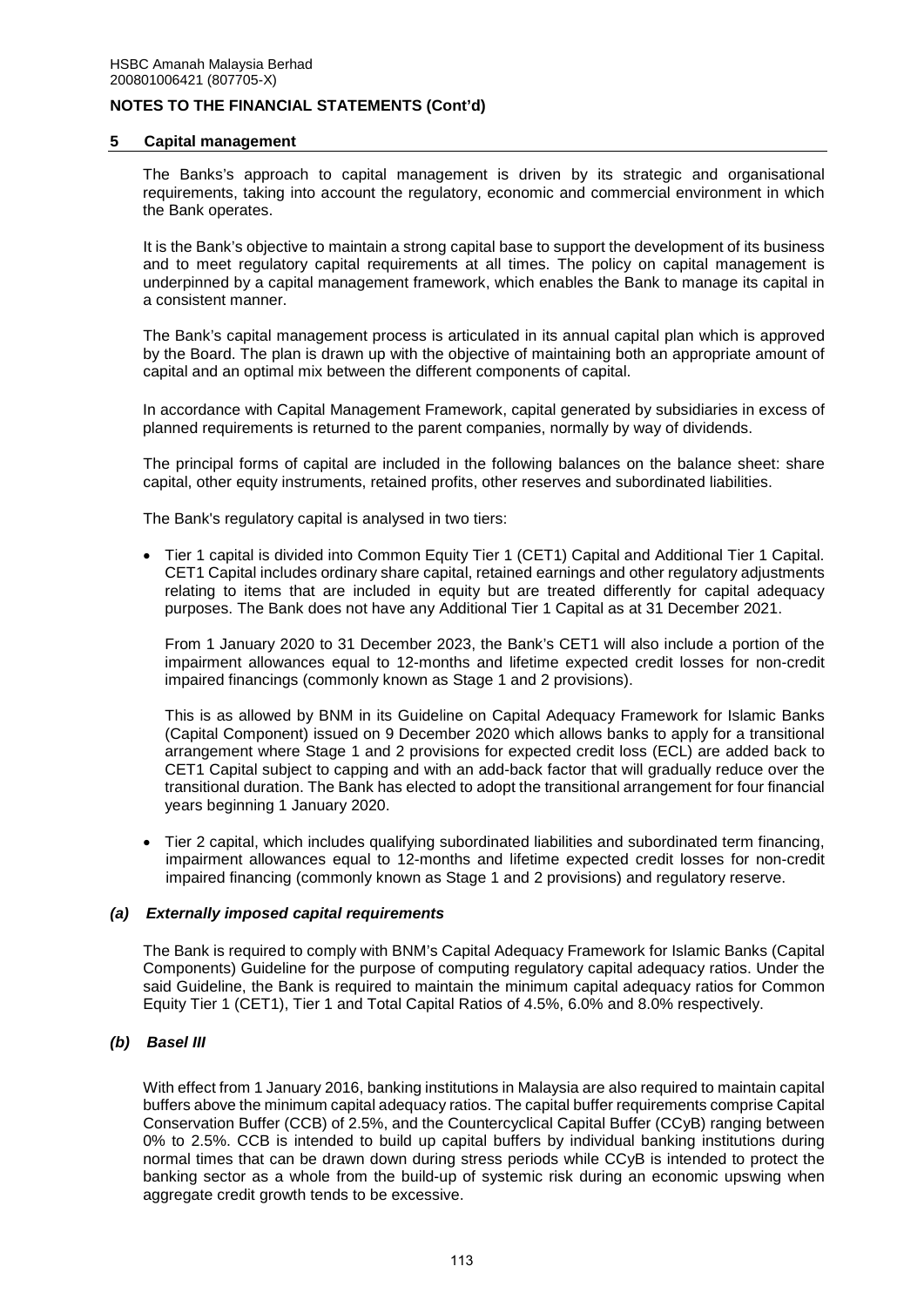## **5 Capital management (Cont'd)**

## *(b) Basel III (Cont'd)*

In line with the regulatory requirements, the Bank has also set further buffers to reflect risks not included in the regulatory capital calculation, arising from internal assessment of risks and the results of stress tests.

## *(c) Leverage ratio*

Basel III introduces a simple non risk-based leverage ratio as a complementary measure to the riskbased Capital Adequacy Framework. It aims to constrain the build-up of excess leverage in the banking sector, introducing additional safeguards against model risk and measurement errors. The ratio is a volume-based measure calculated as Basel III Tier 1 Capital divided by Total on- and offbalance sheet exposures.

The Bank is required to comply with BNM Leverage Ratio Framework which came into effect on 1 January 2018. This includes the implementation of the leverage ratio framework in Malaysia with the minimum leverage ratio requirement of 3%.

## **6 Use of estimates and judgements**

The results of the Bank are sensitive to the accounting policies, assumptions and estimates that underline the preparation of its financial statements. The significant accounting policies used in the preparation of the financial statements are described in Note 3.

The accounting policies that are deemed critical to the Bank's results and financial positions, in terms of the materiality of the items to which the policy is applied, and which involve a high degree of judgement including the use of assumptions and estimation, are discussed below.

### *(a) Impairment of financing and advances*

The Bank's accounting policy for losses arising from the impairment of customer financing and advances is described in Note 3(k). The calculation of the Bank's ECL under MFRS 9 requires a number of judgements, assumptions and estimates to be made. The most significant are set out below:

Judgements:

- Defining what is considered to be a significant increase in credit risk
- Determining the lifetime and point of initial recognition of overdrafts and credit cards
- Selecting and calibrating the PD, LGD and EAD models, which support the calculations, including making reasonable and supportable judgements about how models react to current and future economic conditions
- Selecting model inputs and economic forecasts, including determining whether sufficient and appropriately weighted economic forecasts are incorporated to calculate unbiased expected loss

Estimates:

 Note 4(b)(v) sets out the assumptions used in determining ECL and provides an indication of the sensitivity of the result to the application of different weightings being applied to different economic assumptions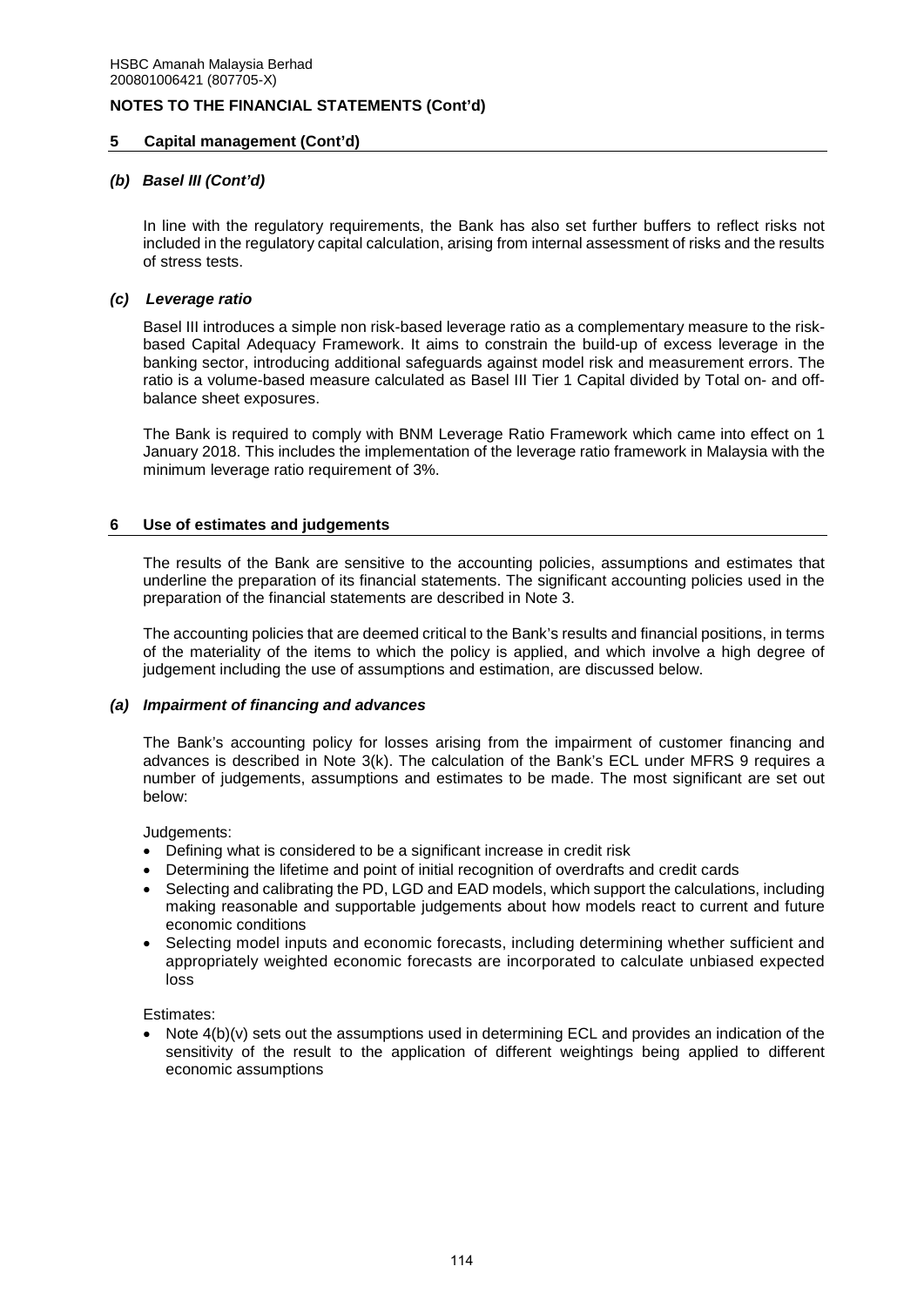## **6 Use of estimates and judgements (Cont'd)**

## *(b) Fair value of financial instruments carried at fair value*

The fair value of financial instruments is generally measured on the basis of the individual financial instrument. However, in cases where the Bank manages a group of financial assets and financial liabilities on the basis of its net exposure to either market risks or credit risk, the Bank measures the fair value of the group of financial instruments on a net basis, but presents the underlying financial assets and liabilities separately in the financial statements, unless they satisfy the offsetting criteria as described in Note 3(f)(iv).

Fair value is the price that would be received to sell an asset or paid to transfer a liability in an orderly transaction between market participants at the measurement date. The following table sets out the financial instruments carried at fair value.

| 2021                                                                                                                                    | Level 1<br><b>RM'000</b> | Level <sub>2</sub><br><b>RM'000</b> | Level 3<br><b>RM'000</b> | <b>Total</b><br><b>RM'000</b> |
|-----------------------------------------------------------------------------------------------------------------------------------------|--------------------------|-------------------------------------|--------------------------|-------------------------------|
| Financial investments at FVOCI (Note 9)                                                                                                 | 2,252,951                |                                     |                          | 2,252,951                     |
| Derivative financial assets (Note 13)                                                                                                   | 177                      | 71,840                              | 20,841                   | 92,858                        |
|                                                                                                                                         | 2,253,128                | 71,840                              | 20,841                   | 2,345,809                     |
| Structured liabilities designated at<br>FVTPL (Note 21)<br>Derivative financial liabilities (Note 13)<br>Multi-Currency Sukuk Programme | 904                      | 392,408<br>62,743                   | 795,691<br>3,968         | 1,188,099<br>67,615           |
| (Note 23)                                                                                                                               |                          | 515,333                             |                          | 515,333                       |
|                                                                                                                                         | 904                      | 970,484                             | 799,659                  | 1,771,047                     |
| 2020                                                                                                                                    |                          |                                     |                          |                               |
| Financial investments at FVOCI (Note 9)                                                                                                 | 1,299,815                |                                     |                          | 1,299,815                     |
| Derivative financial assets (Note 13)                                                                                                   | 137                      | 217,681                             | 13,516                   | 231,334                       |
|                                                                                                                                         | 1,299,952                | 217,681                             | 13,516                   | 1,531,149                     |
| Structured liabilities designated at<br>FVTPL (Note 21)<br>Derivative financial liabilities (Note 13)<br>Multi-Currency Sukuk Programme | 170                      | 610,899<br>175,765                  | 502,354<br>47            | 1,113,253<br>175,982          |
| (Note 23)                                                                                                                               |                          | 523,841                             |                          | 523,841                       |
|                                                                                                                                         | 170                      | 1,310,505                           | 502,401                  | 1,813,076                     |

# **(i) Control framework**

Fair values are subject to a control framework designed to ensure that they are either determined, or validated, by a function independent of the risk-taker.

Where fair values are determined by reference to externally quoted prices or observable pricing inputs to models, independent price determination or validation is utilised. For inactive markets, the Bank sources alternative market information, with greater weight given to information that is considered to be more relevant and reliable. Examples of the factors considered are price observability, instrument comparability, consistency of data sources, underlying data accuracy and timing of prices.

For fair values determined using valuation models, the control framework includes development or validation by independent support functions of the model logic, inputs, model outputs and adjustments. Valuation models are subject to a process of due diligence before becoming operational and are calibrated against external market data on an ongoing basis.

Changes in fair value are generally subject to a profit and loss analysis process and are disaggregated into high-level categories including portfolio changes, market movements and other fair value adjustments.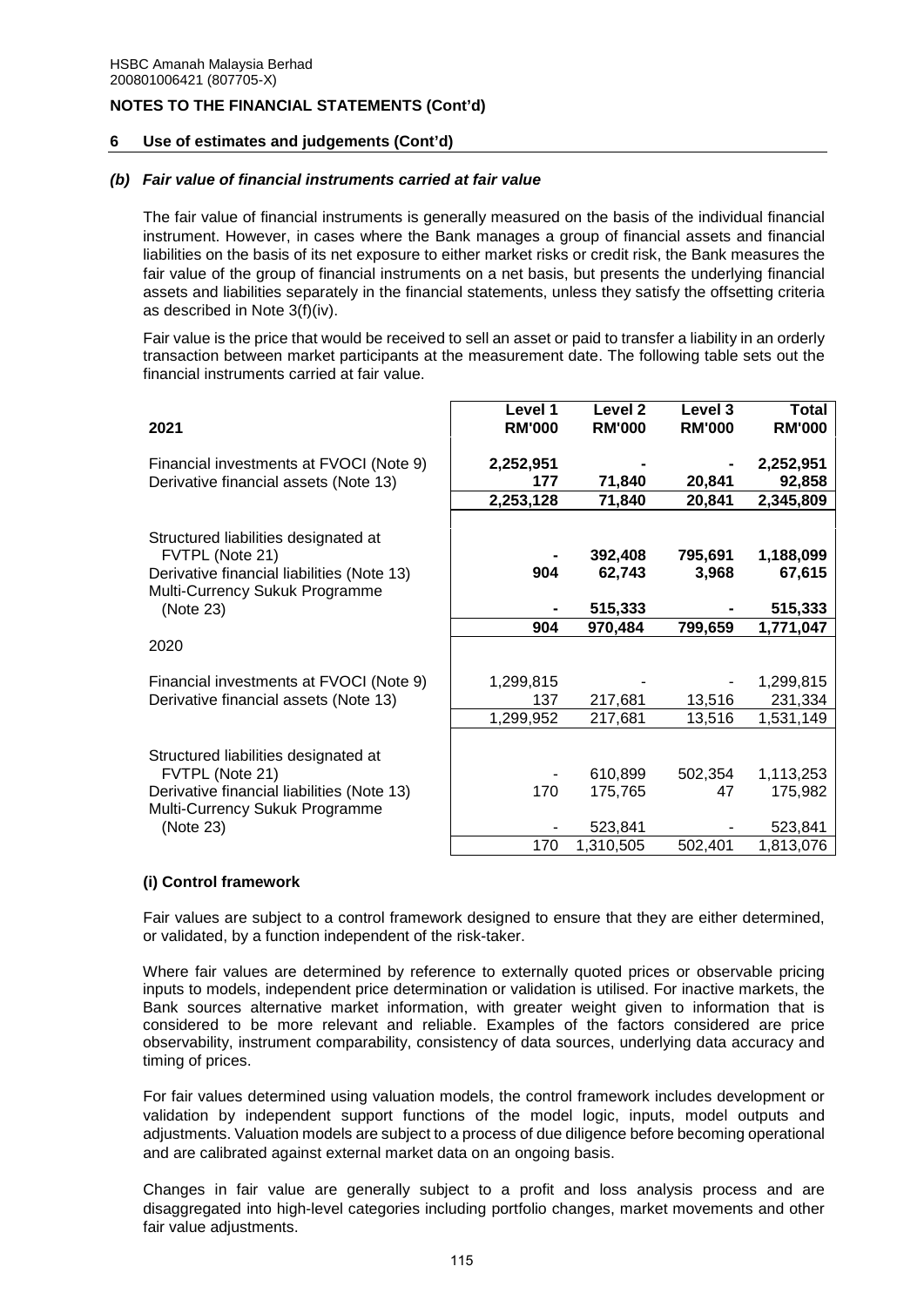## **6 Use of estimates and judgements (Cont'd)**

## *(b) Fair value of financial instruments carried at fair value (Cont'd)*

### **(ii) Determination of fair value**

Fair values are determined according to the following hierarchy:

Level 1 – Valuation technique using quoted market price

Financial instruments with quoted prices for identical instruments in active markets that the Bank can access at the measurement date.

Level 2 – Valuation technique using observable inputs

Financial instruments with quoted prices for similar instruments in active markets or quoted prices for identical or similar instruments in inactive markets and financial instruments valued using models where all significant inputs are observable.

Level 3 – Valuation technique with significant unobservable inputs

Financial instruments valued using valuation techniques where one or more significant inputs are unobservable.

The judgement as to whether a market is active may include, but is not restricted to, the consideration of factors such as the magnitude and frequency of trading activity, the availability of prices and the size of bid/offer spreads. The bid-offer spread represents the difference in prices at which a market participant would be willing to buy compared with the price at which they would be willing to sell. In inactive markets, obtaining assurance that the transaction price provides evidence of fair value or determining the adjustments to transaction prices that are necessary to measure the fair value of the instrument requires additional work during the valuation process.

# **(iii) Valuation techniques**

Valuation techniques incorporate assumptions about factors that other market participants would use in their valuations. A range of valuation techniques is employed, dependent upon the instrument type and available market data. Most sophisticated valuation techniques are based upon discounted cash flow analysis, in which expected future cash flows are calculated and discounted to present value using a discounting curve. Prior to consideration of credit risk, the expected future cash flows may be known, as would be the case for the fixed leg of a profit rate swap, or may be uncertain and require projection, as would be the case for the floating leg of an profit rate swap. Projection utilises market forward curves, if available. In option models, the probability of different potential future outcomes must be considered. In addition, the values of some products are dependent upon more than one market factor, and in these cases it will typically be necessary to consider how movements in one market factor may impact the other market factors. The model inputs necessary to perform such calculations include profit rate yield curves, exchange rates, volatilities, correlations, prepayment and default rates.

The majority of valuation techniques employ only observable market data. However, certain financial instruments are valued on the basis of valuation techniques that feature one or more significant market inputs that are unobservable, and for them the measurement of fair value is more judgemental. An instrument in its entirety is classified as valued using significant unobservable inputs if, in the opinion of management, a significant proportion of the instrument's inception profit (day 1 gain or loss) or greater than 5% of the instrument's carrying value is driven by unobservable inputs. 'Unobservable' in this context means that there is little or no current market data available from which to determine the price at which an arm's length transaction would be likely to occur. It generally does not mean that there is no market data available at all upon which to base a determination of fair value (consensus pricing data may, for example, be used). All fair value adjustments are included within the levelling determination. Structured notes issued and certain other hybrid instrument liabilities are included within structured liabilities and are measured at fair value. The credit spread applied to these instruments is derived from the spreads at which the Bank issues structured notes.

Gains and losses arising from changes in the credit spread of liabilities issued by the Bank reverse over the contractual life of the debt, provided that the debt is not paid at a premium or a discount.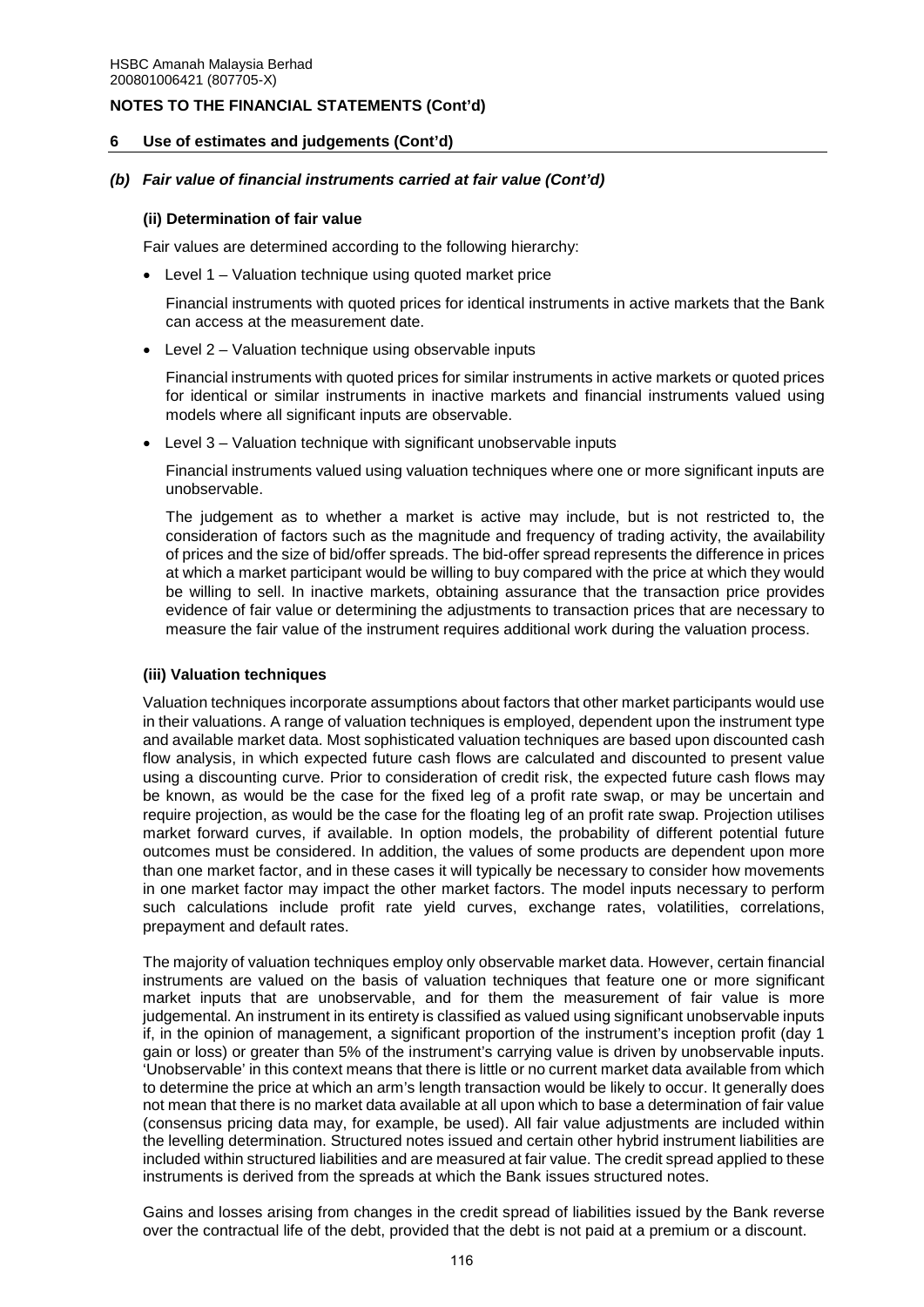#### **6 Use of estimates and judgements (Cont'd)**

#### *(b) Fair value of financial instruments carried at fair value (Cont'd)*

#### **(iv) Fair value adjustments**

Fair value adjustments are adopted when the Bank determines there are additional factors considered by market participant that are not incorporated within the valuation model. Movements in the level of fair value adjustments do not necessarily result in the recognition of profits or losses within the income statement, such as when models are enhanced and therefore fair value adjustments may no longer be required.

#### Bid-offer

MFRS 13 requires use of the price within the bid-offer spread that is most representative of fair value. Valuation models will typically generate mid-market values. The bid-offer adjustment reflects the extent to which bid-offer cost would be incurred if substantially all residual net portfolio market risks were closed using available hedging instruments or by disposing of, or unwinding the position.

#### **Uncertainty**

Certain model inputs may be less readily determinable from market data, and/or the choice of model itself may be more subjective. In these circumstances, an adjustment may be necessary to reflect the likelihood that market participants would adopt more conservative values for uncertain parameters and/or model assumptions, than those used in the Bank's valuation model.

#### Credit valuation adjustment (CVA) and Debit valuation adjustment (DVA)

The CVA is an adjustment to the valuation of over-the-counter (OTC) derivative contracts to reflect the possibility that the counterparty may default and the Bank may not receive the full market value of the transactions.

The DVA is an adjustment to the valuation of OTC derivative contracts to reflect the possibility that the Bank may default, and that the Bank may not pay the full market value of the transactions.

The Bank calculates a separate CVA and DVA for each legal entity, and for each counterparty to which the entity has exposure. With the exception of central clearing parties, all third-party counterparties are included in the CVA and DVA calculations, and these adjustments are not netted across entities.

The Bank calculates the CVA by applying the probability of default (PD) of the counterparty, conditional on the non-default of the Bank, to the Bank's expected positive exposure to the counterparty and multiplying the result by the loss expected in the event of default. Conversely, the Bank calculates the DVA by applying the PD of the Bank, conditional on the non-default of the counterparty, to the expected positive exposure of the counterparty to the Bank and multiplying the result by the loss expected in the event of default. Both calculations are performed over the life of the potential exposure.

For most products the Bank uses a simulation methodology, which incorporates a range of potential exposures over the life of the portfolio, to calculate the expected positive exposure to a counterparty. The simulation methodology includes credit mitigants, such as counterparty netting agreements and collateral agreements with the counterparty.

The methodologies do not, in general, account for 'wrong-way risk' which arises when the underlying value of the derivative prior to any CVA is positively correlated to the PD of the counterparty. When there is significant wrong-way risk, a trade-specific approach is applied to reflect this risk in the valuation.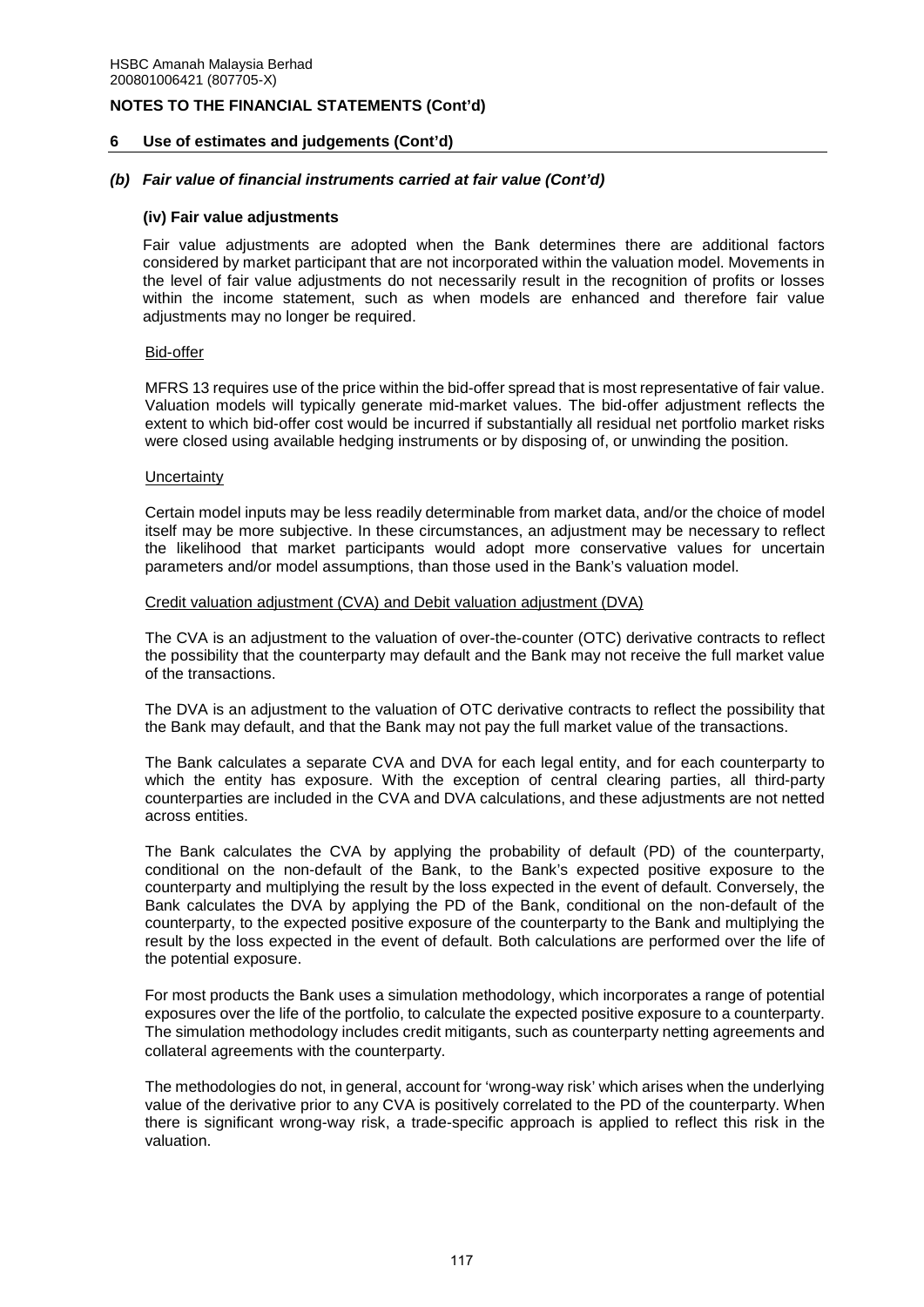## **6 Use of estimates and judgements (Cont'd)**

## *(b) Fair value of financial instruments carried at fair value (Cont'd)*

## **(iv) Fair value adjustments (Cont'd)**

### Funding fair value adjustment (FFVA)

The FFVA is calculated by applying future market funding spreads to the expected future funding exposure of any uncollateralised component of the OTC derivative portfolio. The expected future funding exposure is calculated by a simulation methodology, where available and is adjusted for events that may terminate the exposure, such as the default of the Bank or the counterparty. The FFVA and DVA are calculated independently.

### Model limitation

Models used for portfolio valuation purposes may be based upon a simplifying set of assumptions that do not capture all material market characteristics. In these circumstances, model limitation adjustments are adopted.

#### Inception profit (Day 1 profit or loss reserves)

Inception profit adjustments are adopted where the fair value estimated by a valuation model is based on one or more significant unobservable inputs.

### **(v) Reconciliation of fair value measurements in Level 3 of the fair value hierarchy**

The following table provides a reconciliation of the movement between opening and closing balances of Level 3 financial instruments, measured at fair value using a valuation technique with significant unobservable inputs:

|                       |                   | 2021               |                    | 2020          |                       |                          |
|-----------------------|-------------------|--------------------|--------------------|---------------|-----------------------|--------------------------|
|                       | <b>Derivative</b> | <b>Derivative</b>  |                    | Derivative    | Derivative            |                          |
|                       | financial         | financial          | <b>Structured</b>  | financial     | financial             | Structured               |
|                       | assets            | <b>liabilities</b> | <b>liabilities</b> | assets        | liabilities           | liabilities              |
| <b>RM'000</b>         |                   |                    |                    |               |                       |                          |
|                       |                   |                    |                    |               |                       |                          |
| Balance at 1 January  | 13,516            | 48                 | 502,354            | 5,363         | 108                   | 212,793                  |
| Total gains or losses |                   |                    |                    |               |                       |                          |
| - In profit or loss   | $6,746^{[1]}$     | $3,920^{[2]}$      | $(3,968)^{[2]}$    | $8.153^{[1]}$ | $(60)$ <sup>[2]</sup> | 7,319[2]                 |
| - in OCI              |                   |                    | $2,826^{[1]}$      |               |                       | $(2,785)$ <sup>[1]</sup> |
| <b>Issues</b>         |                   |                    | 289,433            |               |                       | 309,197                  |
| <b>Settlements</b>    |                   |                    | (34,134)           |               |                       | (24,170)                 |
| Transfer into Level 3 | 578               |                    | 39,179             | ٠             |                       |                          |
| Balance at 31         |                   |                    |                    |               |                       |                          |
| December              | 20,840            | 3,968              | 795,690            | 13,516        | 48                    | 502.354                  |

**[1]** Denotes gains in the Profit or Loss or OCI

**[2]** Denotes losses in the Profit or Loss or OCI

Transfers between levels of the fair value hierarchy are deemed to occur at the end of the reporting period.

For derivative financial assets/liabilities, transfers out of Level 3 were due to the maturity of the derivatives or as a result of early termination.

For structured liabilities, transfers into Level 3 were due to new deals with unobservable volatilities. Transfers out of Level 3 resulted from maturity or early termination of the instruments.

For structured liabilities, realised and unrealised gains and losses are presented in profit or loss under "Other operating income".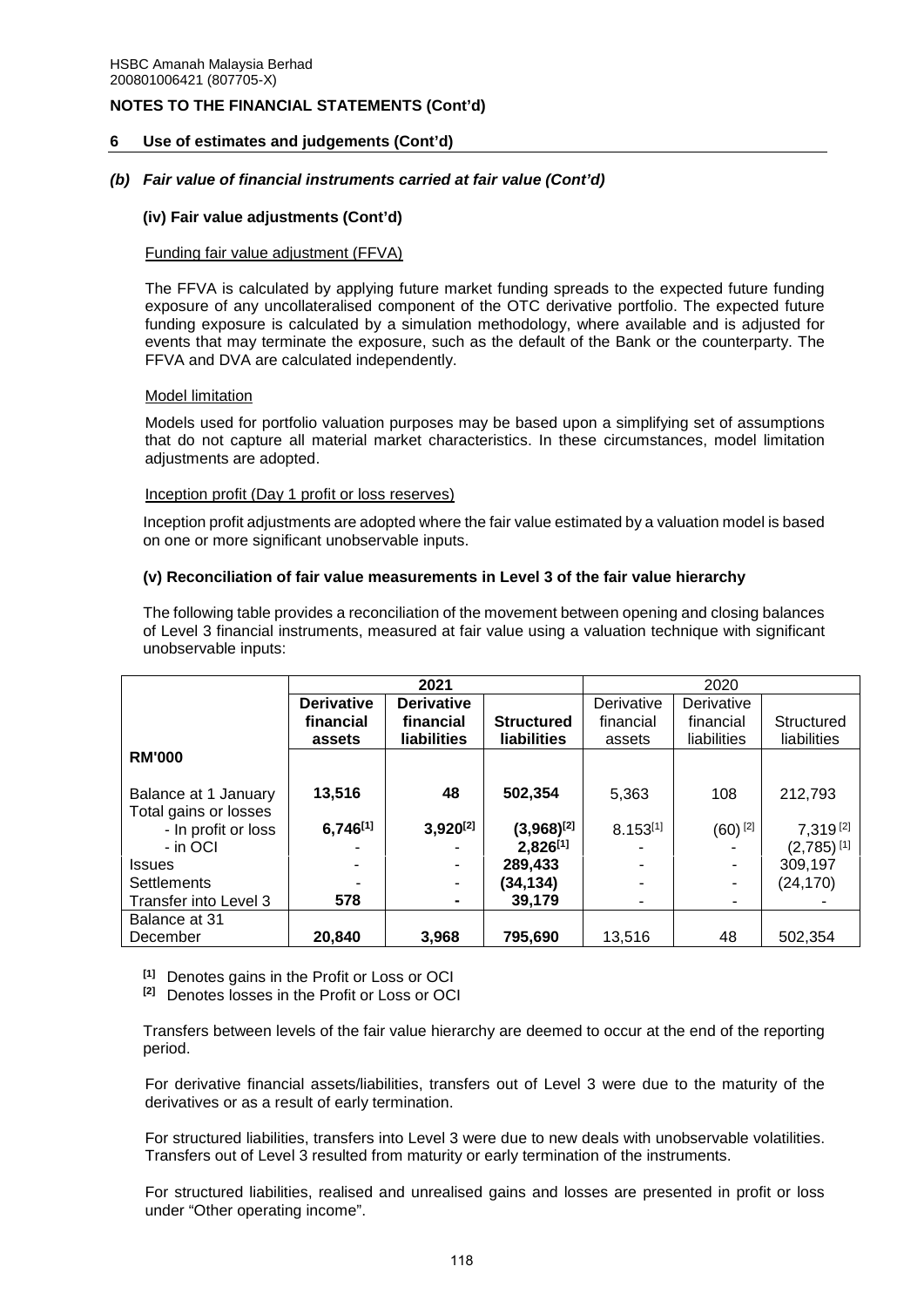## **6 Use of estimates and judgements (Cont'd)**

# *(b) Fair value of financial instruments carried at fair value (Cont'd)*

## **(v) Reconciliation of fair value measurements in Level 3 of the fair value hierarchy (Cont'd)**

Total gains or losses included in profit or loss for the financial year in the above tables are presented in the statement of profit or loss as follows:

| 2021<br><b>RM'000</b><br>Total gains or losses included in profit or loss for<br>the financial year ended:<br>-Net trading income<br>Total gains or losses included in profit or loss for | <b>Derivative</b><br>financial<br>assets<br>$(1,590)^{[1]}$ | <b>Derivative</b><br>financial<br><b>liabilities</b> | <b>Structured</b><br><b>liabilities</b><br>$(1,226)^{[2]}$ |
|-------------------------------------------------------------------------------------------------------------------------------------------------------------------------------------------|-------------------------------------------------------------|------------------------------------------------------|------------------------------------------------------------|
| assets and liabilities held at the end of the<br>financial year<br>-Net trading income                                                                                                    | $8,336^{[2]}$                                               | $3,920^{[1]}$                                        | $(2,742)^{[2]}$                                            |
| 2020<br>RM'000<br>Total gains or losses included in profit or loss for<br>the financial year ended:<br>-Net trading income                                                                | $(512)^{[1]}$                                               |                                                      | $(284)^{[2]}$                                              |
| Total gains or losses included in profit or loss for<br>assets and liabilities held at the end of the<br>financial year<br>-Net trading income                                            | $8,665^{[2]}$                                               | $(60)^{[2]}$                                         | $7,603^{[1]}$                                              |

[1] Denotes losses in the Profit or Loss

[2] Denotes gains in the Profit or Loss

## **(vi) Quantitative information about significant unobservable inputs in Level 3 valuations**

Level 3 fair values are estimated using unobservable inputs for the financial assets and liabilities. The following table shows the valuation techniques used in the determination of fair values within Level 3 at Bank basis for the current year, as well as the key unobservable inputs used in the valuation models.

|                              | Valuation    |                             | Range of estimates for |
|------------------------------|--------------|-----------------------------|------------------------|
| Type of financial instrument | technique    | Key unobservable inputs     | unobservable input     |
| Structured liabilities       | Option model | Long term equity volatility | 2021: 6.30%-31.40%     |
|                              |              |                             | 2020: 6.25%-30.60%     |
| Equity derivatives           | Option model | Long term equity volatility | 2021: 6.30%-31.40%     |
|                              |              |                             | 2020: 6.25%-30.60%     |

## **(vii) Key unobservable inputs to Level 3 financial instruments**

The key unobservable inputs to Level 3 financial instruments include volatility and correlation for structured notes and deposits valued using option models, and private equity investments. In the absence of an active market, the fair value of private equity and strategic investments is estimated on the basis of an analysis of the investee's financial position and results, risk profile, prospects and other factors, as well as by reference to market valuations for similar entities quoted in an active market, or the price at which similar companies have changed ownership.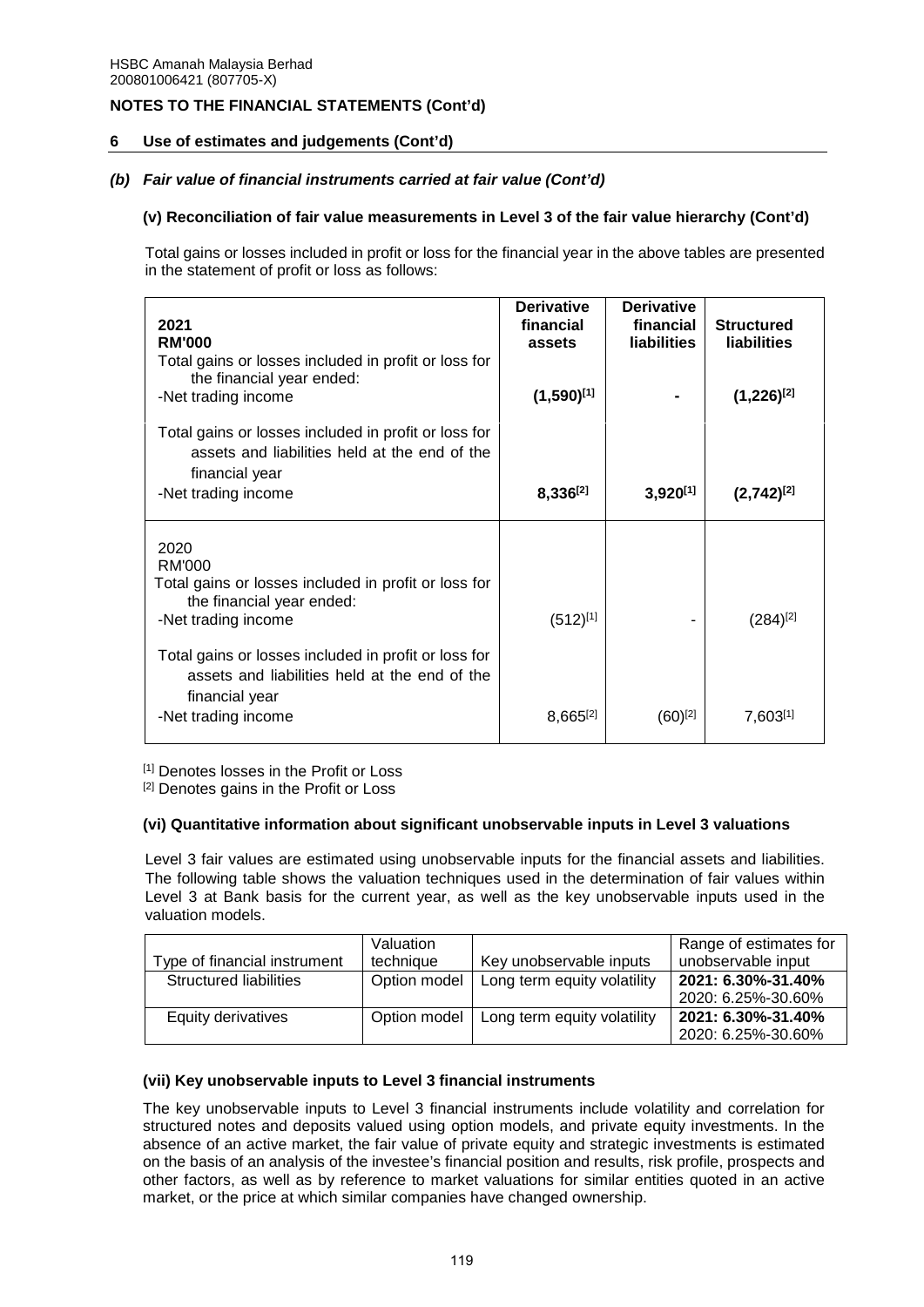## **6 Use of estimates and judgments (Cont'd)**

#### *(c) Fair values of financial assets and liabilities not measured at fair value*

The fair value of each financial asset and liabilities presented in the statement of financial position of the Bank approximates the carrying amount as at the reporting date except for the following:

|                                    | 31 Dec 2021   | 31 Dec 2021   | 31 Dec 2020 | 31 Dec 2020 |
|------------------------------------|---------------|---------------|-------------|-------------|
|                                    | Carrying      | Fair          | Carrying    | Fair        |
|                                    | amount        | value         | amount      | value       |
|                                    | <b>RM'000</b> | <b>RM'000</b> | RM'000      | RM'000      |
| <b>Financial Assets</b>            |               |               |             |             |
| Financing and advances             | 12,856,066    | 12,874,441    | 13.492.576  | 13,555,991  |
| <b>Financial Liabilities</b>       |               |               |             |             |
| Deposits from customers            | 12,791,702    | 12,784,474    | 12,146,949  | 12,153,654  |
| Deposits and placements from banks |               |               |             |             |
| and other financial institutions   | 1,784,862     | 1,784,862     | 1.577.953   | 1,577,924   |
| Subordinated Commodity Murabahah   |               |               |             |             |
| Financing                          | 600,777       | 631,025       | 578.700     | 617,374     |
|                                    |               |               |             |             |

The methods and assumptions used in estimating the fair values of financial instruments other than those already mentioned in Note 3(f)(v) are as follows:

#### **Cash and short-term funds**

#### **Deposits and placements with banks and other financial institutions**

The carrying amounts approximate fair values due to their relatively short-term nature.

#### **Financing and advances**

To determine the fair value of financing and advances to banks and customers, financing and advances are segregated, as far as possible, into portfolios of similar characteristics. Fair values are based on observable market transactions, when available. When they are unavailable, fair values are estimated using valuation models incorporating a range of input assumptions. These assumptions may include: value estimates from third-party brokers reflecting over-the-counter trading activity; forward-looking discounted cash flow models, taking account of expected customer prepayment rates, using assumptions that the Bank believes are consistent with those that would be used by market participants in valuing such financing; new business rates estimates for similar financing; and trading inputs from other market participants including observed primary and secondary trades. From time to time, the Bank may engage a third-party valuation specialist to measure the fair value of a pool of financing.

The fair value of financing and advances reflect expected credit losses at the balance sheet date and estimates of market participants' expectations of credit losses over the life of the financing and advances, and the fair value effect of repricing between origination and the balance sheet date. For credit impaired financing and advances, fair value is estimated by discounting the future cash flows over the time period they are expected to be recovered.

#### **Deposits from customers**

#### **Deposits and placements from banks and other financial institutions**

Deposits, placements and obligations which mature or reprice after six months are grouped by residual maturity. Fair value is estimated using discounted cash flows, applying either market rates, where applicable, or current rates offered for deposits of similar remaining maturities. The fair value of a deposit repayable on demand is approximated by its carrying value.

### **Multi-Currency Sukuk Programme**

#### **Subordinated Commodity Murabahah Financing**

The fair value of subordinated bonds issued at cost were estimated based on discounted cash flows using rates currently offered for debt instruments of similar remaining maturities and credit grading.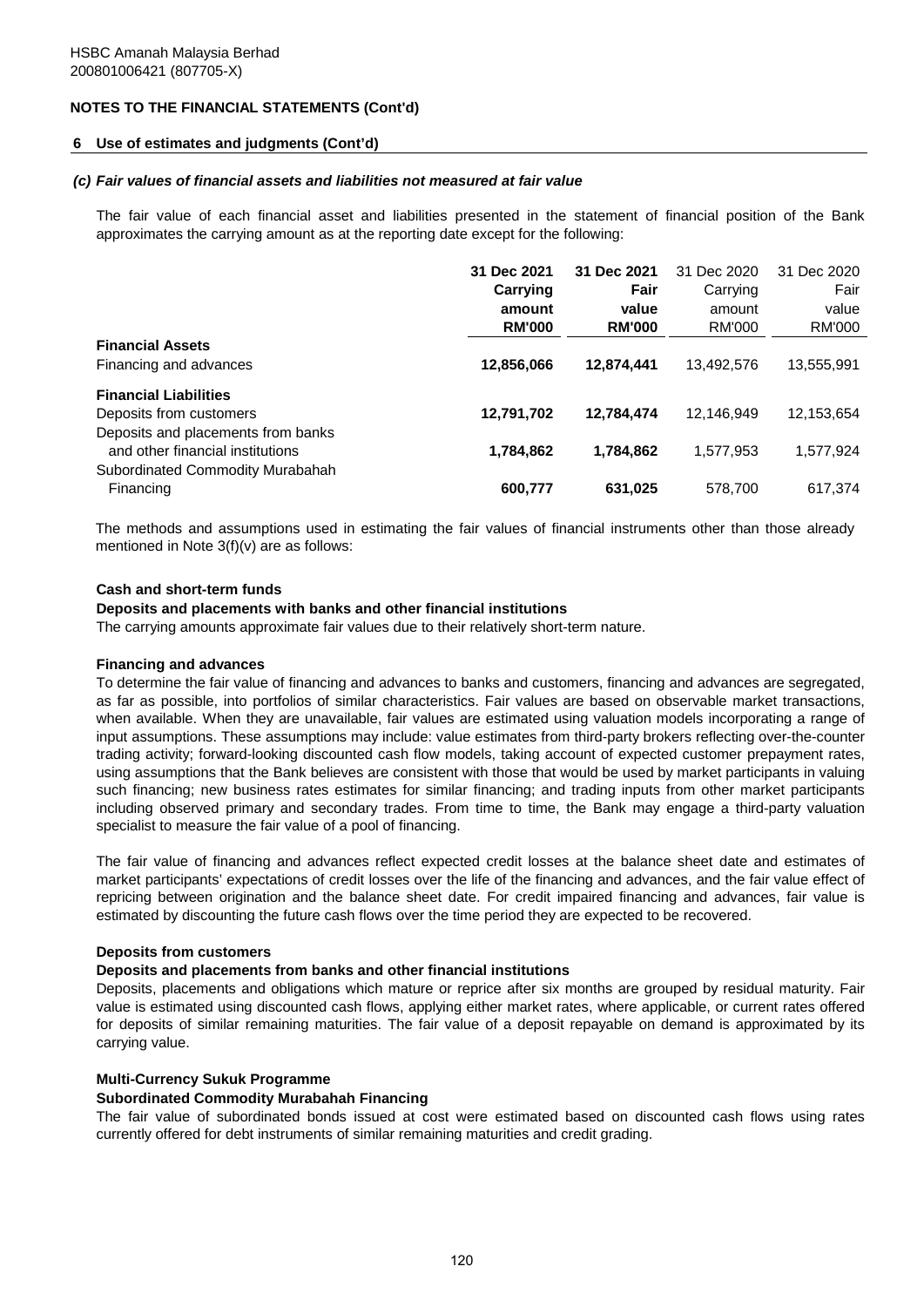## **6 Use of estimates and judgments (Cont'd)**

## *(c) Fair values of financial assets and liabilities not measured at fair value (Cont'd)*

The fair value of each financial asset and liabilities presented in the statement of financial position of the Bank approximates the carrying amount as at the reporting date except for the following (Cont'd):

| 31 Dec 2021                                   | Level 1<br><b>RM'000</b> | Level <sub>2</sub><br><b>RM'000</b> | Level 3<br><b>RM'000</b> | <b>Total fair</b><br>value<br><b>RM'000</b> | <b>Total</b><br>carrying<br>amount<br><b>RM'000</b> |
|-----------------------------------------------|--------------------------|-------------------------------------|--------------------------|---------------------------------------------|-----------------------------------------------------|
| <b>Financial Assets</b>                       |                          |                                     |                          |                                             |                                                     |
| Financing and advances                        |                          |                                     | 12,874,441               | 12,874,441                                  | 12,856,066                                          |
| <b>Financial Liabilities</b>                  |                          |                                     |                          |                                             |                                                     |
| Deposits from customers                       |                          | 12,784,474                          |                          | 12,784,474                                  | 12,791,702                                          |
| Deposits and placements from banks            |                          |                                     |                          |                                             |                                                     |
| and other financial institutions              |                          | 1,784,862                           |                          | 1,784,862                                   | 1,784,862                                           |
| Subordinated Commodity Murabahah<br>Financing |                          | 631,025                             |                          | 631,025                                     | 600,777                                             |
| 31 Dec 2020                                   |                          |                                     |                          |                                             |                                                     |
|                                               |                          |                                     |                          |                                             |                                                     |
| <b>Financial Assets</b>                       |                          |                                     |                          |                                             |                                                     |
| Financing and advances                        |                          | ۰                                   | 13,555,991               | 13,555,991                                  | 13,492,576                                          |
| <b>Financial Liabilities</b>                  |                          |                                     |                          |                                             |                                                     |
| Deposits from customers                       |                          | 12,153,654                          |                          | 12,153,654                                  | 12,146,949                                          |
| Deposits and placements from banks            |                          |                                     |                          |                                             |                                                     |
| and other financial institutions              |                          | 1,577,924                           |                          | 1,577,924                                   | 1,577,953                                           |
| Subordinated Commodity Murabahah              |                          |                                     |                          |                                             |                                                     |
| Financing                                     |                          | 617,374                             |                          | 617,374                                     | 578,700                                             |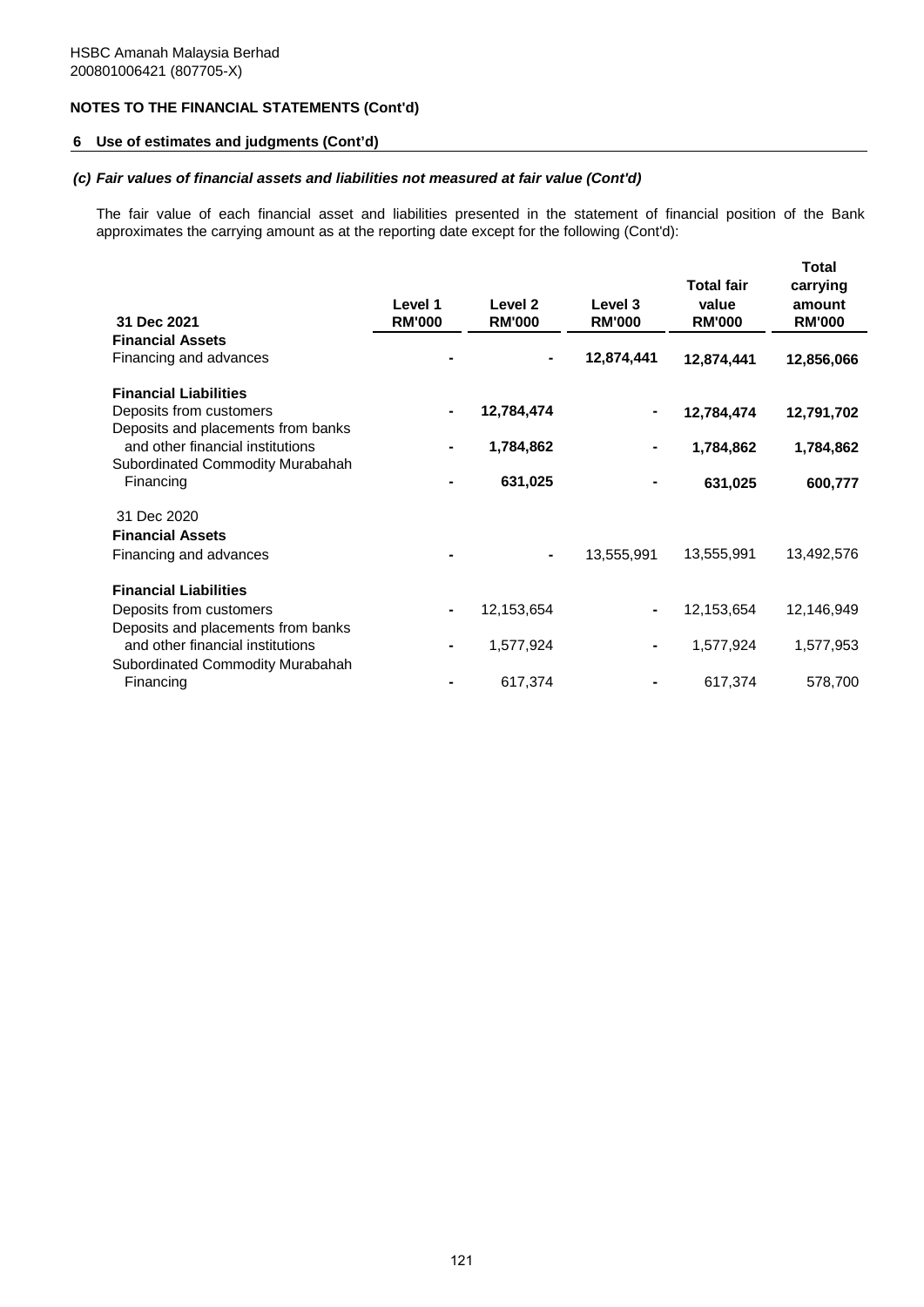### **7 Cash and Short-Term Funds**

|                                                                                                                  | 31 Dec 2021<br><b>RM'000</b> | 31 Dec 2020<br>RM'000 |
|------------------------------------------------------------------------------------------------------------------|------------------------------|-----------------------|
| Cash and balances with banks and other financial institutions<br>Money at call and interbank placements maturing | 377,259                      | 188,091               |
| within one month                                                                                                 | 3,698,090                    | 3,063,792             |
|                                                                                                                  | 4,075,349                    | 3,251,883             |
|                                                                                                                  |                              |                       |

Money at call and interbank placements maturing within one month is within Stage 1 allocation (12-months ECL) with RM1,000 impairment allowance as at 31 December 2021 (31 December 2020: RM10,550).

#### **8 Deposits and Placements with Banks and Other Financial Institutions**

|   |                                                                                | 31 Dec 2021<br><b>RM'000</b> | 31 Dec 2020<br>RM'000 |
|---|--------------------------------------------------------------------------------|------------------------------|-----------------------|
|   | Bank Negara Malaysia                                                           |                              | 48,204                |
| 9 | Financial Investments at Fair Value through Other Comprehensive Income (FVOCI) |                              |                       |
|   |                                                                                | 31 Dec 2021<br><b>RM'000</b> | 31 Dec 2020<br>RM'000 |
|   | Money market instruments:<br>Malaysian Government Islamic Sukuk                | 2,252,951                    | 1,299,815             |

Financial investments at FVOCI are within Stage 1 allocation (12 -months ECL) with RM280,000 impairment allowance as at 31 December 2021 (31 December 2020: RM178,000). The carrying amount of financial investments at FVOCI is equivalent to their fair value. The impairment allowance is recognised in other comprehensive income and does not reduce the carrying amount in the statement of financial position.

The maturity structure of money market instruments held as FVOCI is as follows:

| Maturing within one year          | 836.139   | 25.198    |
|-----------------------------------|-----------|-----------|
| More than one year to three years | 1.416.812 | 1.274.617 |
|                                   | 2,252,951 | 1,299,815 |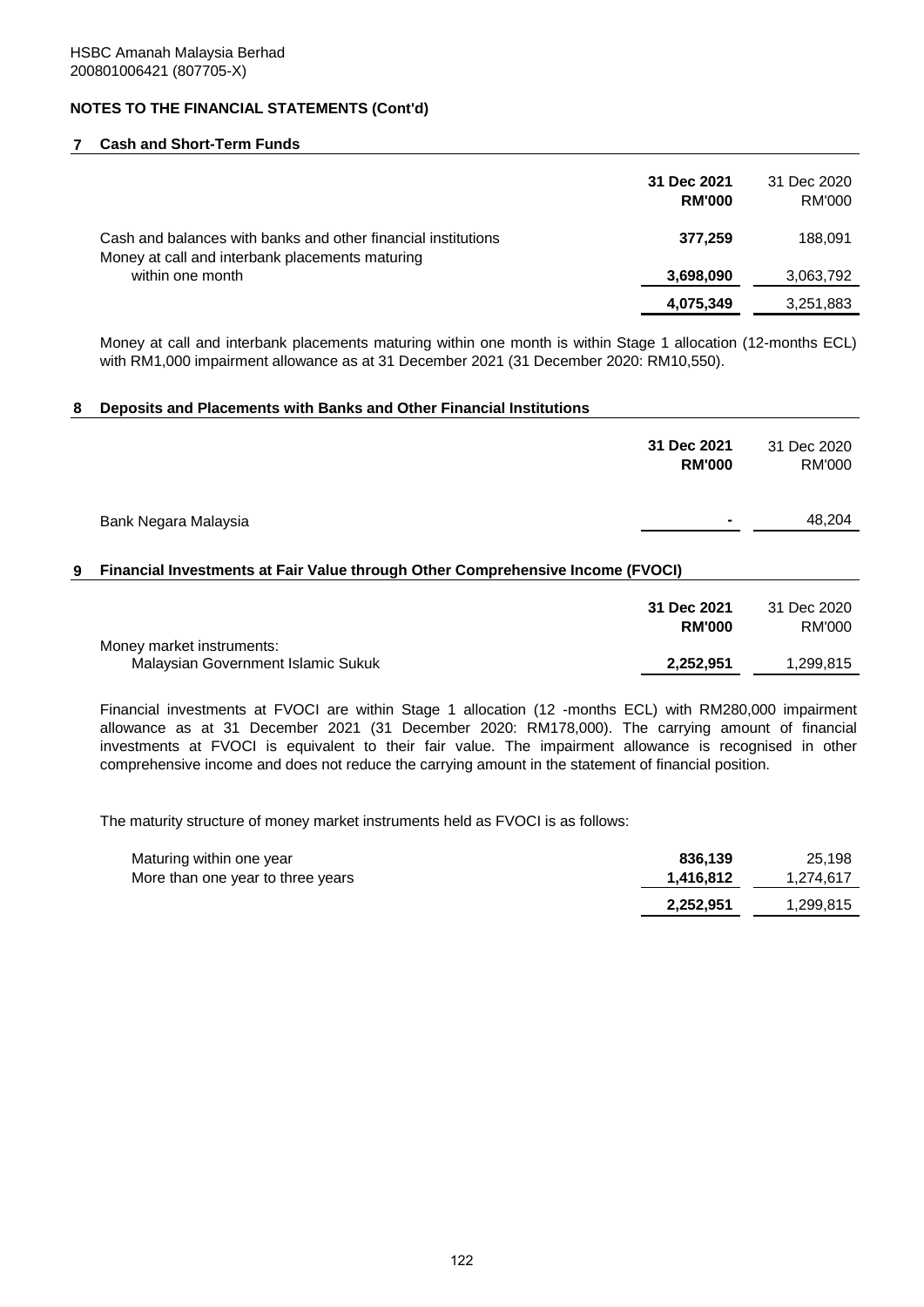## **10 Financing and Advances**

# **(i) By type and Shariah contracts**

| At amortised cost            | Sale-based<br>contracts       | Lease-based<br>contracts | <b>Equity-based</b><br>contracts        |               |               |
|------------------------------|-------------------------------|--------------------------|-----------------------------------------|---------------|---------------|
|                              | <b>Commodity</b><br>Murabahah | Ijarah Thumma<br>Al-Bai  | <b>Diminishing</b><br><b>Musharakah</b> | Ujrah         | <b>Total</b>  |
| 31 Dec 2021                  | <b>RM'000</b>                 | <b>RM'000</b>            | <b>RM'000</b>                           | <b>RM'000</b> | <b>RM'000</b> |
| Cash line-i                  | 70,093                        |                          |                                         |               | 70,093        |
| Term financing:              |                               |                          |                                         |               |               |
| House financing              |                               |                          | 3,857,513                               |               | 3,857,513     |
| Hire purchase receivables    |                               | 210,548                  |                                         |               | 210,548       |
| Syndicated term financing    | 1,022,242                     |                          |                                         |               | 1,022,242     |
| Other term financing         | 2,342,879                     |                          | 869,012                                 |               | 3,211,891     |
| Trust receipts               | 457,790                       |                          |                                         |               | 457,790       |
| Claims on customers under    |                               |                          |                                         |               |               |
| acceptance credits           | 198,498                       |                          |                                         |               | 198,498       |
| <b>Bills receivables</b>     | 1,147,722                     |                          |                                         |               | 1,147,722     |
| Staff financing-i            | 1,104                         |                          | 383                                     |               | 1,487         |
| Credit cards-i               |                               |                          |                                         | 1,073,822     | 1,073,822     |
| Revolving financing          | 2,124,126                     |                          |                                         |               | 2,124,126     |
| Other financing              |                               |                          | 3,716                                   |               | 3,716         |
| Gross financing and advances | 7,364,454                     | 210,548                  | 4,730,624                               | 1,073,822     | 13,379,448    |
| Less: Impairment allowance   |                               |                          |                                         |               | (523, 382)    |
|                              |                               |                          |                                         |               |               |

Total net financing and advances **12,856,066**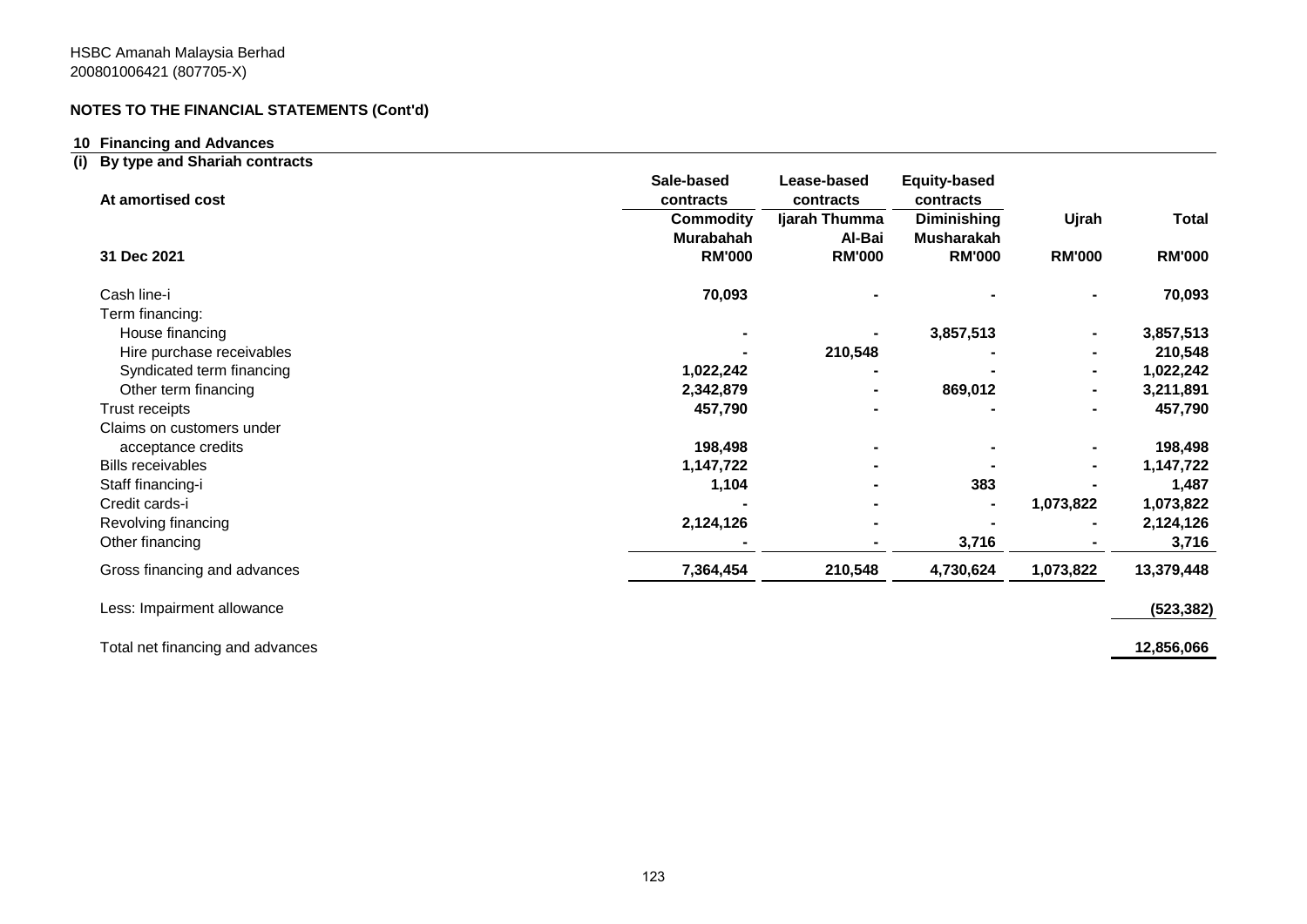## **10 Financing and Advances (Cont'd)**

# **(i) By type and Shariah contracts (Cont'd)**

|                              | Sale-based contracts |               | Lease-based<br>contracts | Equity-based<br>contracts |               |            |
|------------------------------|----------------------|---------------|--------------------------|---------------------------|---------------|------------|
|                              | Commodity            | Bai           | Ijarah Thumma            | Diminishing               | Ujrah         | Total      |
|                              | Murabahah            | Al-Inah       | Al-Bai                   | Musharakah                |               |            |
| 31 Dec 2020                  | <b>RM'000</b>        | <b>RM'000</b> | <b>RM'000</b>            | <b>RM'000</b>             | <b>RM'000</b> | RM'000     |
| Cash line-i                  | 70,597               |               |                          |                           |               | 70,597     |
| Term financing:              |                      |               |                          |                           |               |            |
| House financing              |                      |               |                          | 4,044,001                 |               | 4,044,001  |
| Hire purchase receivables    |                      |               | 206,548                  |                           |               | 206,548    |
| Syndicated term financing    | 1,164,754            |               |                          |                           |               | 1,164,754  |
| Other term financing         | 2,720,594            | 32            |                          | 948,860                   |               | 3,669,486  |
| Trust receipts               | 447,183              |               |                          |                           |               | 447,183    |
| Claims on customers under    |                      |               |                          |                           |               |            |
| acceptance credits           | 282,094              |               |                          |                           |               | 282,094    |
| <b>Bills receivables</b>     | 652,868              |               |                          |                           |               | 652,868    |
| Staff financing-i            | 1,297                | 2             |                          | 987                       |               | 2,286      |
| Credit cards-i               |                      |               |                          |                           | 1,090,323     | 1,090,323  |
| Revolving financing          | 2,207,130            |               |                          |                           |               | 2,207,130  |
| Other financing              |                      |               |                          | 3,621                     |               | 3,621      |
| Gross financing and advances | 7,546,517            | 34            | 206,548                  | 4,997,469                 | 1,090,323     | 13,840,891 |
| Less: Impairment allowance   |                      |               |                          |                           |               | (348, 315) |

Total net financing and advances 13,492,576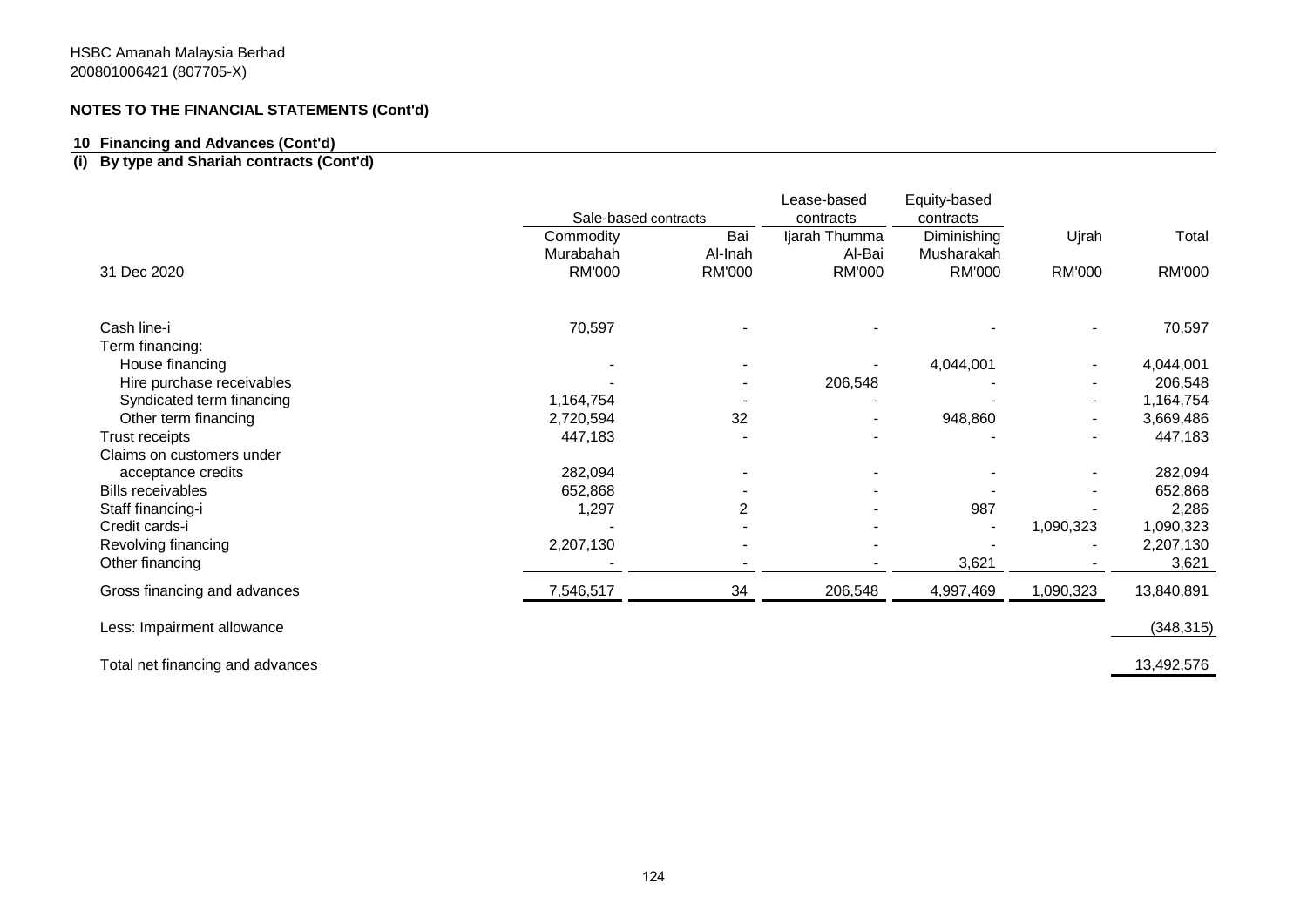# **10 Financing and Advances (Cont'd)**

# **(ii) By type of customer**

|       |                                                                            | 31 Dec 2021<br><b>RM'000</b> | 31 Dec 2020<br><b>RM'000</b> |
|-------|----------------------------------------------------------------------------|------------------------------|------------------------------|
|       | Domestic non-bank financial institutions<br>Domestic business enterprises: | 417,793                      | 454,666                      |
|       | Small medium enterprises                                                   | 1,116,987                    | 1,095,207                    |
|       | Others                                                                     | 4,357,333                    | 4,325,674                    |
|       | Individuals                                                                | 5,722,624                    | 6,021,819                    |
|       | Other domestic entities                                                    | $\mathbf{2}$                 | 1,092                        |
|       | Foreign entities/individuals                                               | 1,764,709                    | 1,942,433                    |
|       |                                                                            | 13,379,448                   | 13,840,891                   |
| (iii) | By profit rate sensitivity                                                 |                              |                              |
|       |                                                                            | 31 Dec 2021                  | 31 Dec 2020                  |
|       |                                                                            | <b>RM'000</b>                | <b>RM'000</b>                |
|       | Fixed rate:                                                                |                              |                              |
|       | Hire purchase receivables                                                  | 210,548                      | 206,548                      |
|       | Other financing<br>Variable rate:                                          | 3,648,621                    | 3,356,748                    |
|       | Base Rate/Base Financing Rate plus                                         | 4,783,525                    | 5,058,381                    |
|       | Cost-plus                                                                  | 4,736,754                    | 5,219,214                    |
|       |                                                                            | 13,379,448                   | 13,840,891                   |
|       |                                                                            |                              |                              |
| (iv)  | By residual contractual maturity                                           | 31 Dec 2021                  | 31 Dec 2020                  |
|       |                                                                            | <b>RM'000</b>                | <b>RM'000</b>                |
|       |                                                                            |                              |                              |
|       | Maturing within one year                                                   | 6,234,729                    | 5,163,910                    |
|       | More than one year to three years                                          | 590,214                      | 1,995,288                    |
|       | More than three years to five years                                        | 1,054,031                    | 906,313                      |
|       | Over five years                                                            | 5,500,474                    | 5,775,380                    |
|       |                                                                            | 13,379,448                   | 13,840,891                   |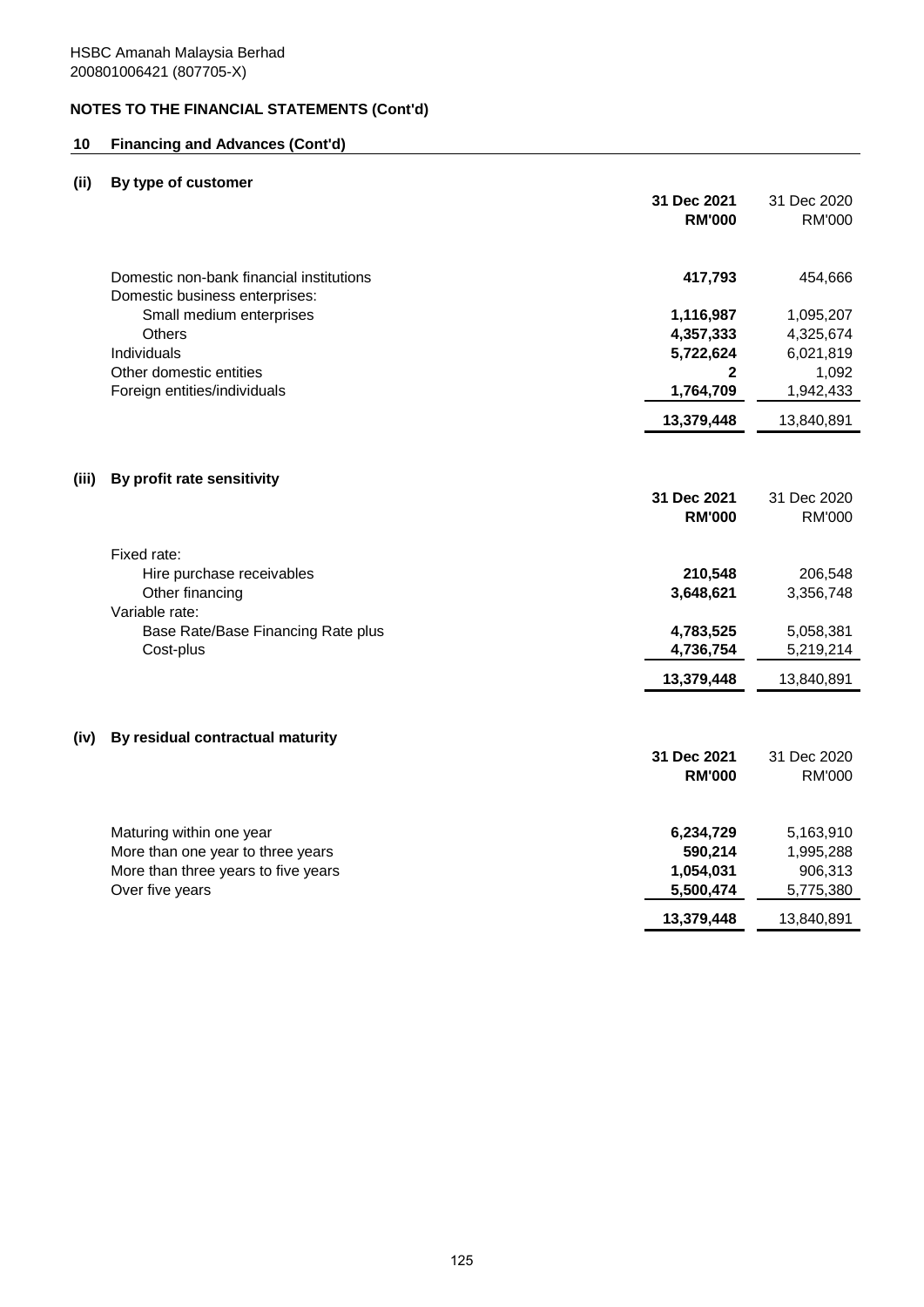## **10 Financing and Advances (Cont'd)**

#### **(v) By sector**

|      |                                                    | 31 Dec 2021   | 31 Dec 2020   |
|------|----------------------------------------------------|---------------|---------------|
|      |                                                    | <b>RM'000</b> | <b>RM'000</b> |
|      | Agriculture, hunting, forestry & fishing           | 10,608        | 15,392        |
|      | Mining and quarrying                               | 77,899        | 132,270       |
|      | Manufacturing                                      | 1,486,450     | 1,393,054     |
|      | Electricity, gas and water                         | 344,869       | 82,042        |
|      | Construction                                       | 963,817       | 1,056,386     |
|      | Real estate                                        | 956,755       | 868,979       |
|      | Wholesale & retail trade, restaurants & hotels     | 839,134       | 786,829       |
|      | Transport, storage and communication               | 146,321       | 185,984       |
|      | Finance, takaful and business services             | 900,248       | 1,096,363     |
|      | Household - Retail                                 | 6,195,547     | 6,518,984     |
|      | <b>Others</b>                                      | 1,457,800     | 1,704,608     |
|      |                                                    | 13,379,448    | 13,840,891    |
| (vi) | <b>By purpose</b>                                  |               |               |
|      |                                                    | 31 Dec 2021   | 31 Dec 2020   |
|      |                                                    | <b>RM'000</b> | <b>RM'000</b> |
|      |                                                    |               |               |
|      | Purchase of landed property:                       |               |               |
|      | Residential                                        | 3,857,897     | 4,044,988     |
|      | Non-residential                                    | 729,179       | 786,294       |
|      | Purchase of transport vehicles                     | 878           | 811           |
|      | Purchase of fixed assets excluding land & building | 210,292       | 203,613       |
|      | Consumption credit                                 | 2,140,872     | 2,252,123     |
|      | Construction                                       | 700,915       | 1,033,815     |
|      | Working capital                                    | 4,447,629     | 4,073,979     |
|      | Other purpose                                      | 1,291,786     | 1,445,268     |
|      |                                                    | 13,379,448    | 13,840,891    |
|      | (vii) By geographical distribution                 |               |               |
|      |                                                    | 31 Dec 2021   | 31 Dec 2020   |
|      |                                                    | <b>RM'000</b> | RM'000        |
|      | Northern Region                                    | 1,309,927     | 1,229,704     |
|      | Southern Region                                    | 1,527,607     | 1,682,219     |
|      | <b>Central Region</b>                              | 10,225,163    | 10,580,814    |
|      | Eastern Region                                     | 316,751       | 348,154       |
|      |                                                    | 13,379,448    | 13,840,891    |

Concentration by location for financing and advances is based on the location of the customer.

The Southern region consists of the states of Johor, Malacca and Negeri Sembilan. The Northern region consists of the states of Perlis, Kedah, Penang, Perak, Pahang, Kelantan and Terengganu.

The Central region consists of the states of Selangor, Federal Territory of Kuala Lumpur and Federal Territory of Putrajaya.

The Eastern region consists of the states of Sabah, Sarawak and the Federal Territory of Labuan.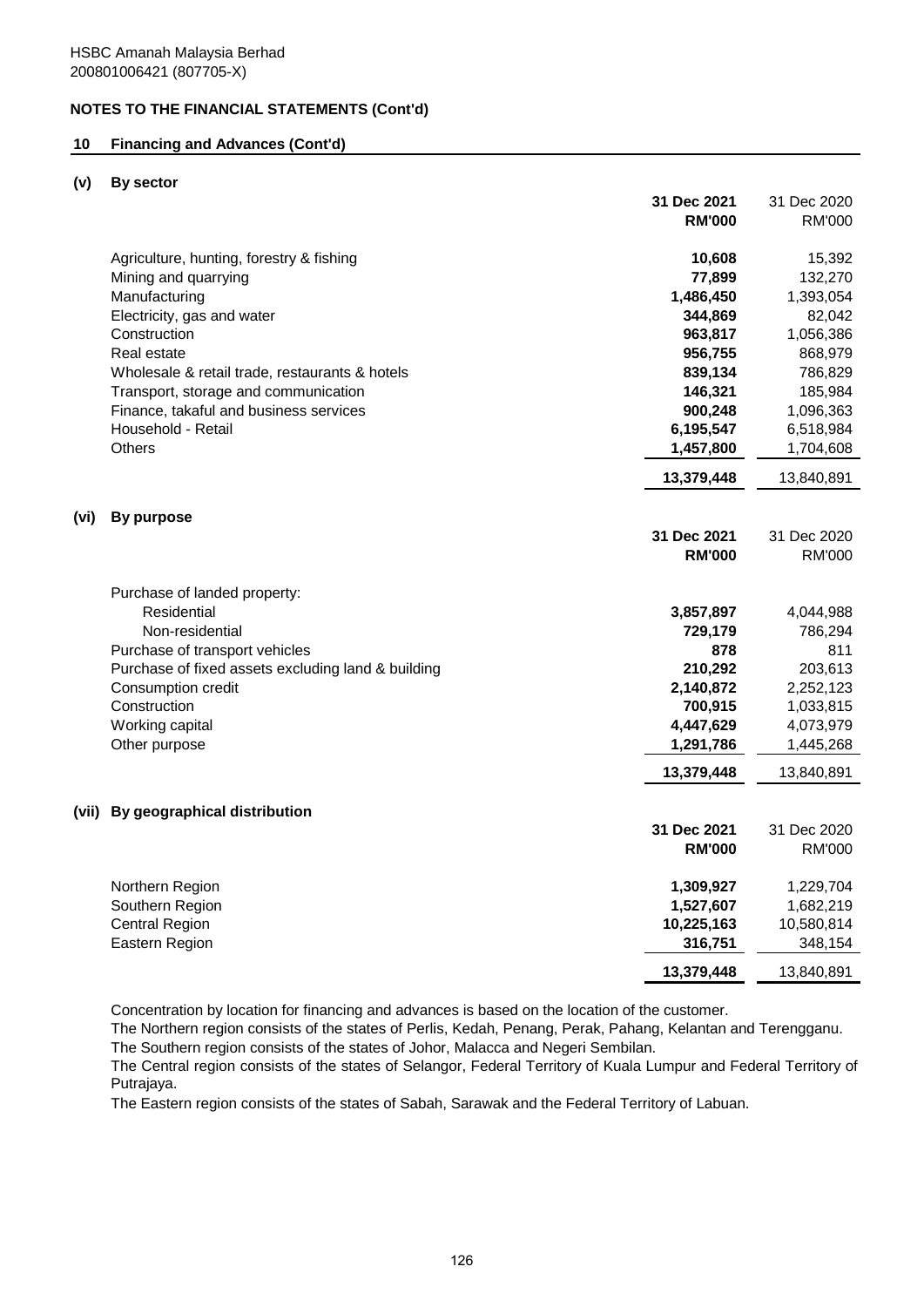### **10 Financing and Advances (Cont'd)**

#### **(viii) Assets under Management**

The details of assets under management in respect of the Syndicated Investment Account Financing (SIAF)/Investment Agency Account (IAA) financing are as below. The exposures and the corresponding risk weighted amount are reported in investors' financial statements.

|                                                                  | 31 Dec 2021<br><b>RM'000</b> | 31 Dec 2020<br><b>RM'000</b> |
|------------------------------------------------------------------|------------------------------|------------------------------|
| Total gross financing and advances<br>Less: Impairment allowance | 3,802,192<br>(183,710)       | 3,486,635<br>(872)           |
| Total net financing and advances                                 | 3,618,482                    | 3,485,763                    |
| Maturity not exceeding one year<br>Maturity exceeding one year   | 180,534                      | 50,516<br>15,083             |
| Total commitments and contingencies                              | 180,534                      | 65,599                       |
| <b>Total restricted investment accounts</b>                      | 3,799,016                    | 3,551,362                    |
| Risk weighted assets (RWA) of restricted investment accounts     | 2,941,036                    | 2.743.531                    |

The SIAF/IAA arrangement is based on the Wakalah principle where HBMY, solely or together with other financial institutions provide the funds, whilst the assets are managed by the Bank (as the Wakeel or agent). However, in the arrangement, the profits of the underlying assets are recognised by HBMY and the other financial institutions proportionately in relation to the funding provided in the syndication arrangement. At the same time, risks on the financing are also proportionately borne by HBMY and the other financial institutions. Hence, the underlying assets and allowance for impairment arising thereon, if any, are proportionately recognised and accounted for by HBMY and the other financial institutions.

The recognition and derecognition treatments of the above are in accordance to Note 3(g).

#### **11 Impaired Financing**

### **(i) Gross carrying amount movement of financing and advances classified as credit impaired:**

|                                                                                                                                   | 31 Dec 2021<br><b>RM'000</b>                | 31 Dec 2020<br>RM'000                       |
|-----------------------------------------------------------------------------------------------------------------------------------|---------------------------------------------|---------------------------------------------|
| Gross carrying amount as at 1 January<br>Transfer within stages<br>Net remeasurement due to changes in credit risk<br>Written-off | 606,695<br>692.116<br>(32, 714)<br>(91,086) | 385,303<br>239,123<br>101.377<br>(119, 108) |
| Gross carrying amount as at 31 December                                                                                           | 1,175,011                                   | 606,695                                     |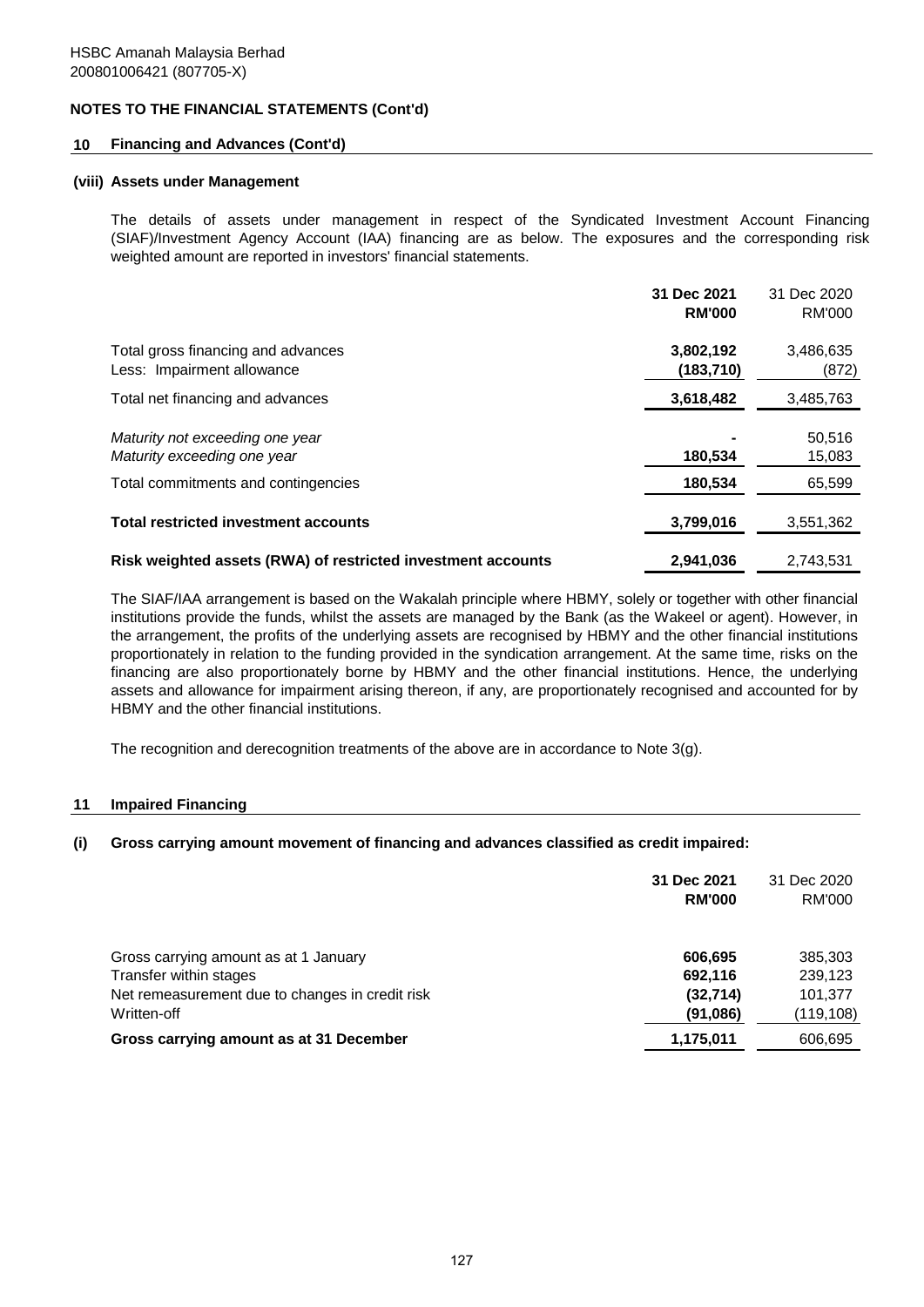# **11 Impaired Financing (Cont'd)**

# **(ii) By contract**

|       |                                                                                                                                                                        | 31 Dec 2021<br><b>RM'000</b> | 31 Dec 2020<br><b>RM'000</b>    |
|-------|------------------------------------------------------------------------------------------------------------------------------------------------------------------------|------------------------------|---------------------------------|
|       | Ijarah Thumma Al-Bai (AITAB) (hire purchase)<br>Commodity Murabahah (cost-plus)<br>Diminishing Musharakah (profit and loss sharing)<br>Bai Al-Inah (sell and buy back) | 172<br>542,650<br>608,253    | 435<br>294,380<br>284,368<br>32 |
|       | Ujrah (fee-based)                                                                                                                                                      | 23,936                       | 27,480                          |
|       |                                                                                                                                                                        | 1,175,011                    | 606,695                         |
| (iii) | By sector                                                                                                                                                              |                              |                                 |
|       |                                                                                                                                                                        | 31 Dec 2021                  | 31 Dec 2020                     |
|       |                                                                                                                                                                        | <b>RM'000</b>                | <b>RM'000</b>                   |
|       | Agriculture, hunting, forestry & fishing                                                                                                                               | 214                          | 319                             |
|       | Manufacturing                                                                                                                                                          | 25,502                       | 17,123                          |
|       | Construction                                                                                                                                                           | 136,921                      | 3,710                           |
|       | Wholesale & retail trade, restaurants & hotels                                                                                                                         | 8,211                        | 11,379<br>213                   |
|       | Transport, storage and communication<br>Finance, takaful and business services                                                                                         | 53,276                       | 5,988                           |
|       | Household - Retail                                                                                                                                                     | 933,809                      | 546,347                         |
|       | Others                                                                                                                                                                 | 17,078                       | 21,616                          |
|       |                                                                                                                                                                        | 1,175,011                    | 606,695                         |
| (iv)  | <b>By purpose</b>                                                                                                                                                      |                              |                                 |
|       |                                                                                                                                                                        | 31 Dec 2021<br><b>RM'000</b> | 31 Dec 2020<br><b>RM'000</b>    |
|       | Purchase of landed property:                                                                                                                                           |                              |                                 |
|       | Residential                                                                                                                                                            | 571,650                      | 264,301                         |
|       | Non-residential<br>Purchase of transport vehicles                                                                                                                      | 9,571                        | 13,502<br>62                    |
|       | Purchase of fixed assets excluding land & building                                                                                                                     | 169                          | 354                             |
|       | Consumption credit                                                                                                                                                     | 362,159                      | 281,388                         |
|       | Construction                                                                                                                                                           | 137,322                      | 3,650                           |
|       | Working capital                                                                                                                                                        | 77,892                       | 24,168                          |
|       | <b>Others</b>                                                                                                                                                          | 16,248                       | 19,270                          |
|       |                                                                                                                                                                        | 1,175,011                    | 606,695                         |
| (v)   | By geographical distribution                                                                                                                                           |                              |                                 |
|       |                                                                                                                                                                        | 31 Dec 2021                  | 31 Dec 2020                     |
|       |                                                                                                                                                                        | <b>RM'000</b>                | <b>RM'000</b>                   |
|       | Northern Region                                                                                                                                                        | 94,031                       | 51,444                          |
|       | Southern Region                                                                                                                                                        | 110,511                      | 63,554                          |
|       | <b>Central Region</b>                                                                                                                                                  | 949,437                      | 477,282                         |
|       | Eastern Region                                                                                                                                                         | 21,032                       | 14,415                          |

**1,175,011** 606,695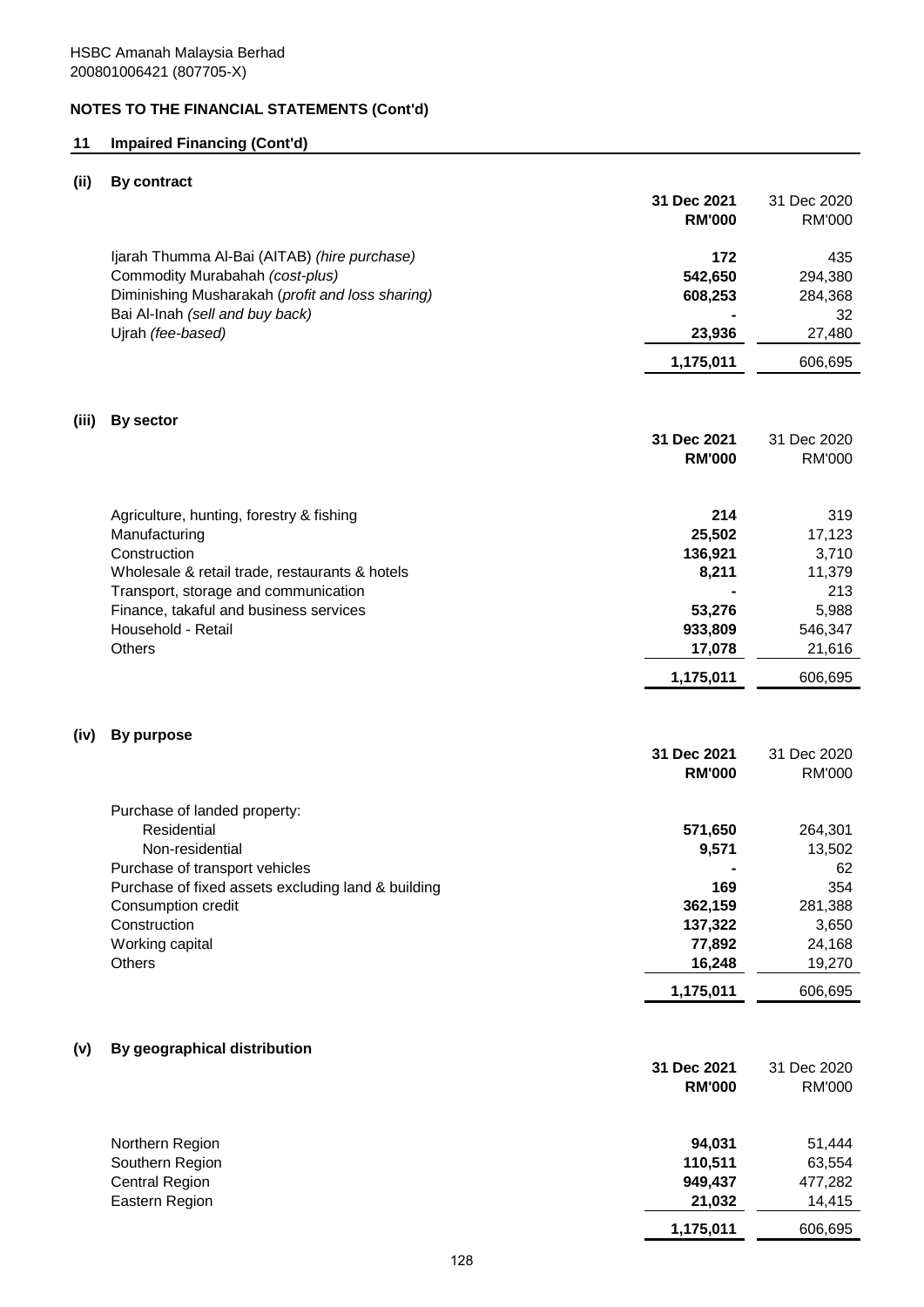#### **12 Expected credit losses allowance charges (ECL)**

#### **(i) Movements in ECL allowances for financing and advances**

The following table shows reconciliation from the opening to the closing balance of the ECL allowance for financing and advances:

|                                                 | Stage 1       | Stage 2       | Stage 3           |               |
|-------------------------------------------------|---------------|---------------|-------------------|---------------|
|                                                 | $12 -$        | Lifetime      |                   |               |
|                                                 | month ECL     | <b>ECL</b>    | Lifetime          |               |
|                                                 | not credit    | not credit    | <b>ECL</b> credit |               |
|                                                 | impaired      | impaired      | impaired          | Total         |
|                                                 | <b>RM'000</b> | <b>RM'000</b> | <b>RM'000</b>     | <b>RM'000</b> |
| Balance at 1 January 2021                       | 88,787        | 75,764        | 183,764           | 348,315       |
| Changes due to financial assets recognised in   |               |               |                   |               |
| the opening balance that have:                  |               |               |                   |               |
| - Transferred to Stage 1                        | 20,826        | (10,099)      | (10, 727)         |               |
| - Transferred to Stage 2                        | (23, 881)     | 29,788        | (5,907)           |               |
| - Transferred to Stage 3                        | (3,832)       | (28, 688)     | 32,520            |               |
| New financial assets originated or purchased    | 8,524         |               |                   | 8,524         |
| Net remeasurement due to changes in credit risk | (59, 179)     | 19,774        | 296,184           | 256,779       |
| Asset written-off                               |               |               | (91,086)          | (91,086)      |
| <b>Others</b>                                   | 850           |               |                   | 850           |
| <b>Balance at 31 December 2021</b>              | 32,095        | 86,539        | 404,748           | 523,382       |
| Balance at 1 January 2020                       | 46,503        | 68,003        | 142,759           | 257,265       |
| Changes due to financial assets recognised in   |               |               |                   |               |
| the opening balance that have:                  |               |               |                   |               |
| - Transferred to Stage 1                        | 22,948        | (20, 483)     | (2,465)           |               |
| - Transferred to Stage 2                        | (2,931)       | 5,669         | (2,738)           |               |
| - Transferred to Stage 3                        | (1,401)       | (6, 117)      | 7,518             |               |
| Changes due to modification not derecognised    |               |               |                   |               |
| New financial assets originated or purchased    | 27,984        |               |                   | 27,984        |
| Net remeasurement due to changes in credit risk | (4, 165)      | 28,692        | 157,798           | 182,325       |
| Asset written-off                               |               |               | (119, 108)        | (119, 108)    |
| Others                                          | (151)         |               |                   | (151)         |
| Balance at 31 December 2020                     | 88,787        | 75,764        | 183,764           | 348,315       |

<sup>[1]</sup> Included in the balance at 31 Dec 2021 are management judgemental adjustments made. Please refer to note  $4(b)(v)$ .

The Bank measures the expected credit losses (ECL) using the three-stage approach. The following section explains how significant changes in the gross carrying amount of financing and advances during the year have contributed to the changes in the ECL allowances for the Bank under the expected credit loss model.

The total ECL allowances increased by RM175.1 million compared to the balance at the beginning of the year. This net increase was mainly contributed by remeasurement driven by changes in credit risk (RM256.8 million) and new financial assets originated or purchased (RM8.5million), and partly offset by asset written-off (RM91.1 million).

- 12-months ECL not credit impaired (Stage 1) decreased by RM56.7 million, primarily due to decrease in remeasurement driven by changes in credit risk, migration of financing and advances from/to Stage 1, Stage 2 and Stage 3 and partially offset by new financial assets originated or purchased.
- Lifetime ECL not credit-impaired (Stage 2) - increased by RM10.8 million, primarily due to increase in remeasurement driven by changes in credit risk and partially offset by migration of financing and advances from/to Stage 1, Stage 2 and Stage 3.
- Lifetime ECL credit-impaired (Stage 3) increased by RM221 million, primarily due to increase in remeasurement driven by changes in credit risk and migration of financing and advances from/to Stage 1, Stage 2 and Stage 3, and partially offset by asset written-off. The increase in remeasurement due to changes in credit risk and net migration of financing and advances to stage 3 was mainly attributed to downgrade of financing and advances exposures in the household, finance, insurance and business services as well as construction sectors.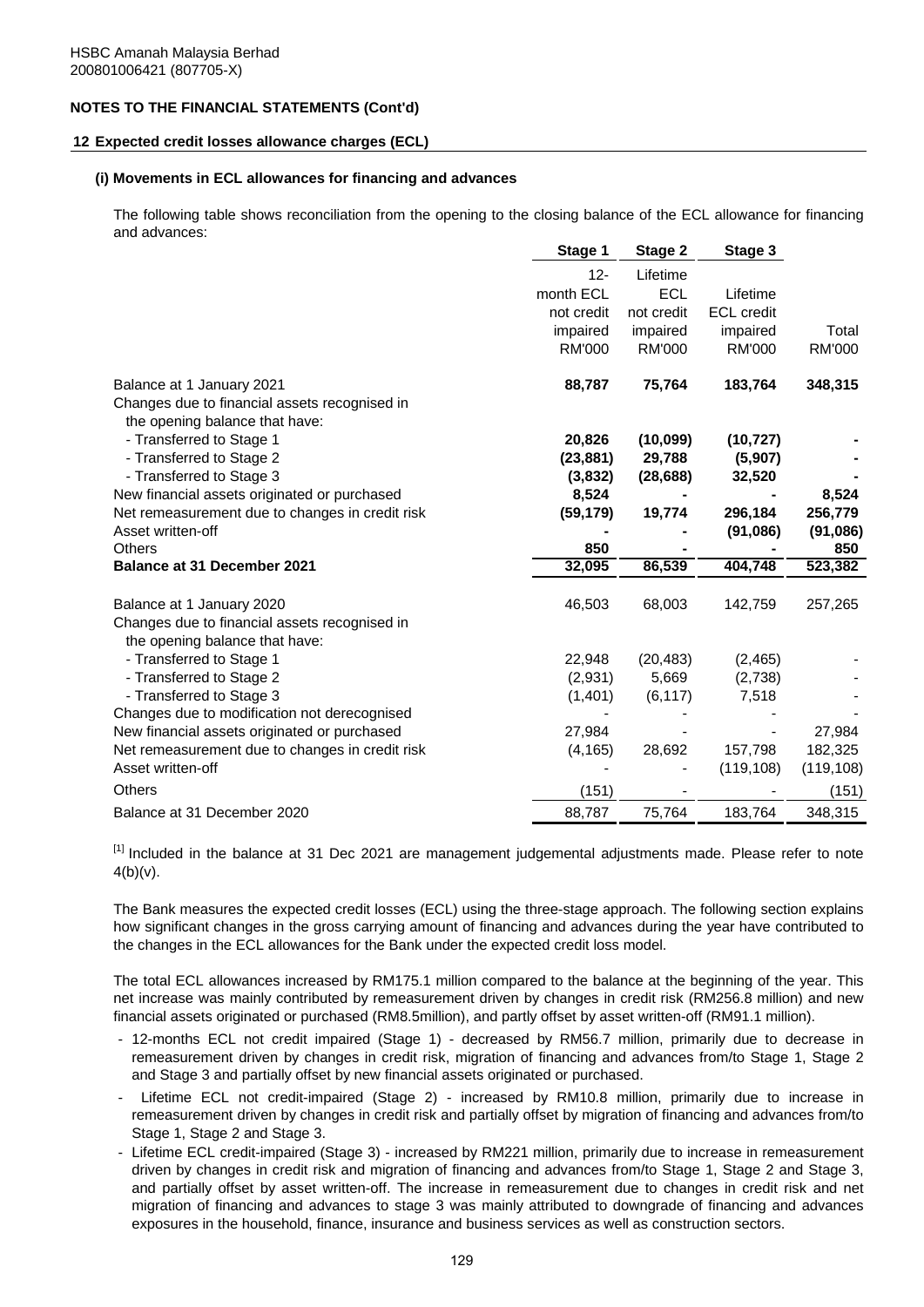#### **12 Expected credit losses allowance charges (ECL) (Cont'd)**

#### **(ii) Movements in ECL allowances for financing commitments**

The following table shows reconciliation from the opening to the closing balance of the ECL allowance for financing commitments:

|                                                 | Stage 1    | Stage 2       | Stage 3           |               |
|-------------------------------------------------|------------|---------------|-------------------|---------------|
|                                                 | $12 -$     | Lifetime      |                   |               |
|                                                 | month ECL  | <b>ECL</b>    | Lifetime          |               |
|                                                 | not credit | not credit    | <b>ECL</b> credit |               |
|                                                 | impaired   | impaired      | impaired          | Total         |
|                                                 | RM'000     | <b>RM'000</b> | <b>RM'000</b>     | <b>RM'000</b> |
| Balance at 1 January 2021                       | 1,509      | 759           |                   | 2,268         |
| Changes due to financial assets recognised in   |            |               |                   |               |
| the opening balance that have:                  |            |               |                   |               |
| - Transferred to Stage 1                        | 26         | (26)          |                   |               |
| - Transferred to Stage 2                        | (419)      | 419           |                   |               |
| - Transferred to Stage 3                        |            |               |                   |               |
| New financial assets originated or purchased    | 180        |               |                   | 180           |
| Net remeasurement due to changes in credit risk | 1,231      | 5,243         |                   | 6,474         |
| Others                                          | 15         |               |                   | 15            |
| Balance at 31 December 2021                     | 2,542      | 6,395         |                   | 8,937         |
| Balance at 1 January 2020                       | 1,276      | 874           | 402               | 2,552         |
| Changes due to financial assets recognised in   |            |               |                   |               |
| the opening balance that have:                  |            |               |                   |               |
| - Transferred to Stage 1                        | 170        | (170)         |                   |               |
| - Transferred to Stage 2                        | (20)       | 20            |                   |               |
| - Transferred to Stage 3                        |            |               |                   |               |
| New financial assets originated or purchased    | 546        |               |                   | 546           |
| Net remeasurement due to changes in credit risk | (406)      | 35            | (402)             | (773)         |
| Others                                          | (57)       |               |                   | (57)          |
| Balance at 31 December 2020                     | 1,509      | 759           |                   | 2,268         |

For retail portfolio, the split of ECL allowance for drawn amount and provision for undrawn commitments is not available. In accordance to MFRS 7 Financial Instruments disclosure, the provisions for the financing and other credit related commitments for retail portfolio are presented together with the allowance for the drawn financing and advances.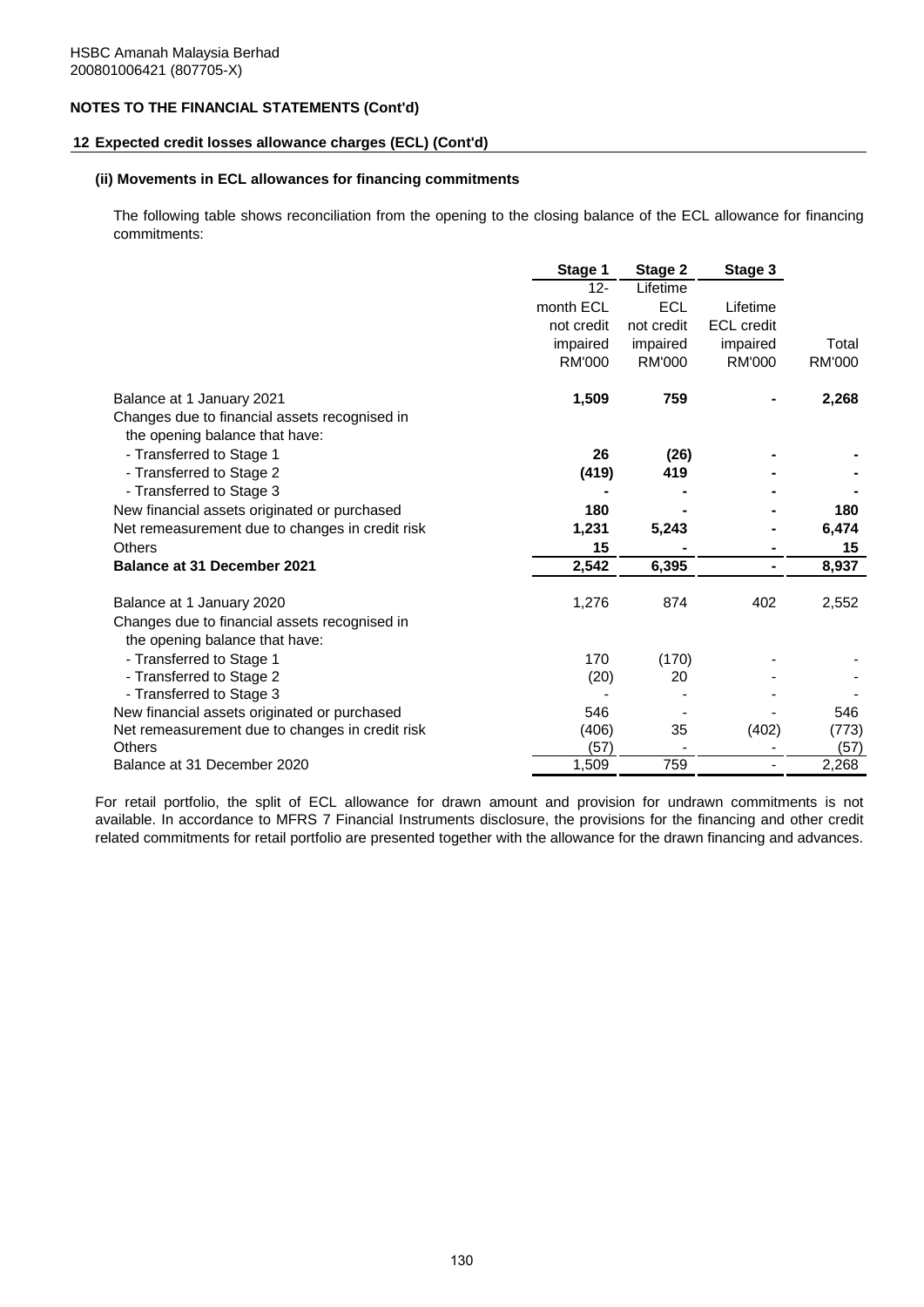## **13 Derivative Financial Instruments**

Details of derivative financial instruments outstanding are as follows:

Derivative financial instruments measured at their fair values together with their corresponding contract/notional amounts:

|                               |                               | <b>Contract / Notional Amount</b> |                               | <b>Positive Fair Value</b>    |                                 |                        | <b>Negative Fair Value</b>    |                                 |                               |
|-------------------------------|-------------------------------|-----------------------------------|-------------------------------|-------------------------------|---------------------------------|------------------------|-------------------------------|---------------------------------|-------------------------------|
| 31 Dec 2021                   | Up to 1 Year<br><b>RM'000</b> | $>1 - 5$ Years<br><b>RM'000</b>   | <b>Total</b><br><b>RM'000</b> | Up to 1 Year<br><b>RM'000</b> | $>1 - 5$ Years<br><b>RM'000</b> | Total<br><b>RM'000</b> | Up to 1 Year<br><b>RM'000</b> | $>1 - 5$ Years<br><b>RM'000</b> | <b>Total</b><br><b>RM'000</b> |
| <b>Trading derivatives:</b>   |                               |                                   |                               |                               |                                 |                        |                               |                                 |                               |
| Foreign exchange contracts    |                               |                                   |                               |                               |                                 |                        |                               |                                 |                               |
| - Forwards                    | 12,416,009                    | $\blacksquare$                    | 12,416,009                    | 53,471                        | $\blacksquare$                  | 53,471                 | 47,620                        |                                 | 47,620                        |
| - Swaps                       | 242,815                       | 21,146                            | 263,961                       |                               | 83                              | 83                     | 1,255                         | 141                             | 1,396                         |
| - Options                     | 44,947                        |                                   | 44,947                        | 6                             |                                 | 6                      | 6                             |                                 | 6                             |
| Profit rate related contracts |                               |                                   |                               |                               |                                 |                        |                               |                                 |                               |
| - Swaps                       | 235,000                       | 1,010,293                         | 1,245,293                     | 781                           | 17,292                          | 18,073                 | $\blacksquare$                | 1,658                           | 1,658                         |
| - Options                     | $\blacksquare$                | 361,968                           | 361,968                       |                               |                                 | $\blacksquare$         | $\blacksquare$                | 12,775                          | 12,775                        |
| Equity related contracts      |                               |                                   |                               |                               |                                 |                        |                               |                                 |                               |
| - Options purchased           | 243,376                       | 592,619                           | 835,995                       | 5,522                         | 15,703                          | 21,225                 |                               | 4,160                           | 4,160                         |
| <b>Total</b>                  | 13,182,147                    | 1,986,026                         | 15,168,173                    | 59,780                        | 33,078                          | 92,858                 | 48,881                        | 18,734                          | 67,615                        |

The Bank does not have any hedging instrument as at 31 December 2021.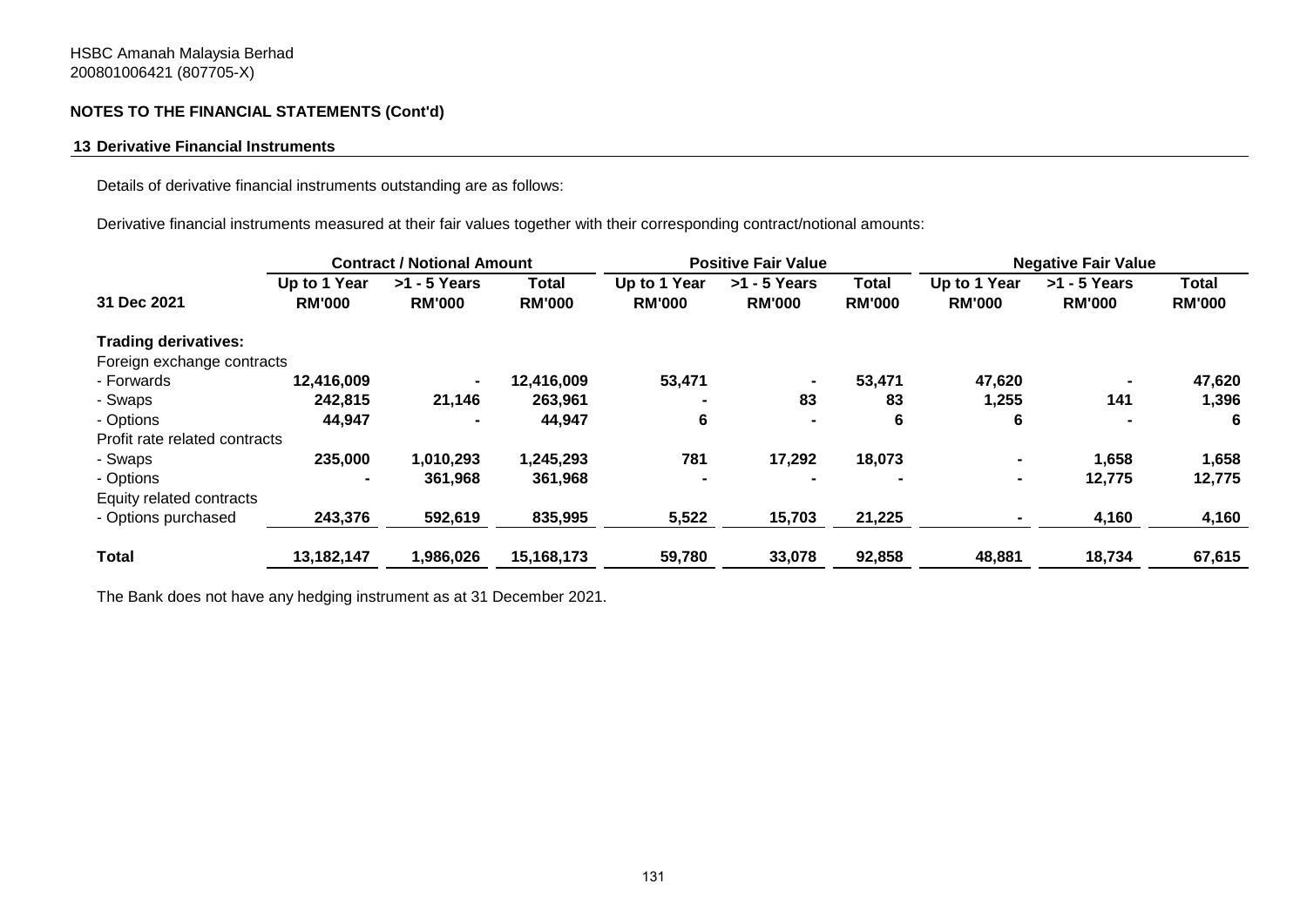## **13 Derivative Financial Instruments (Cont'd)**

|                               |              | Contract / Notional Amount |            | Positive Fair Value |                          | Negative Fair Value |               |                |         |
|-------------------------------|--------------|----------------------------|------------|---------------------|--------------------------|---------------------|---------------|----------------|---------|
|                               | Up to 1 Year | $>1 - 5$ Years             | Total      | Up to 1 Year        | $>1 - 5$ Years           | Total               | Up to 1 Year  | $>1 - 5$ Years | Total   |
| 31 Dec 2020                   | RM'000       | RM'000                     | RM'000     | <b>RM'000</b>       | <b>RM'000</b>            | RM'000              | <b>RM'000</b> | RM'000         | RM'000  |
| <b>Trading derivatives:</b>   |              |                            |            |                     |                          |                     |               |                |         |
| Foreign exchange contracts    |              |                            |            |                     |                          |                     |               |                |         |
| - Forwards                    | 10,538,055   | $\overline{\phantom{a}}$   | 10,538,055 | 157,213             | $\blacksquare$           | 157,213             | 158,328       |                | 158,328 |
| - Swaps                       | 236,607      | 219,241                    | 455,848    | 7,740               | 2,859                    | 10,599              | 7,726         | 7,190          | 14,916  |
| Profit rate related contracts |              |                            |            |                     |                          |                     |               |                |         |
| - Swaps                       | 211,000      | 1,107,611                  | 1,318,611  | 1,046               | 35,527                   | 36,573              |               | 2,690          | 2,690   |
| - Options                     | 243,592      |                            | 243,592    | 3,871               | $\overline{\phantom{0}}$ | 3,871               |               | ۰              | ٠       |
| Equity related contracts      |              |                            |            |                     |                          |                     |               |                |         |
| - Options purchased           | 328,281      | 497,651                    | 825,932    | 9,779               | 13,299                   | 23,078              |               | 48             | 48      |
| Total                         | 11,557,535   | 1,824,503                  | 13,382,038 | 179,649             | 51,685                   | 231,334             | 166,054       | 9,928          | 175,982 |

The Bank does not have any hedging instrument as at 31 December 2020.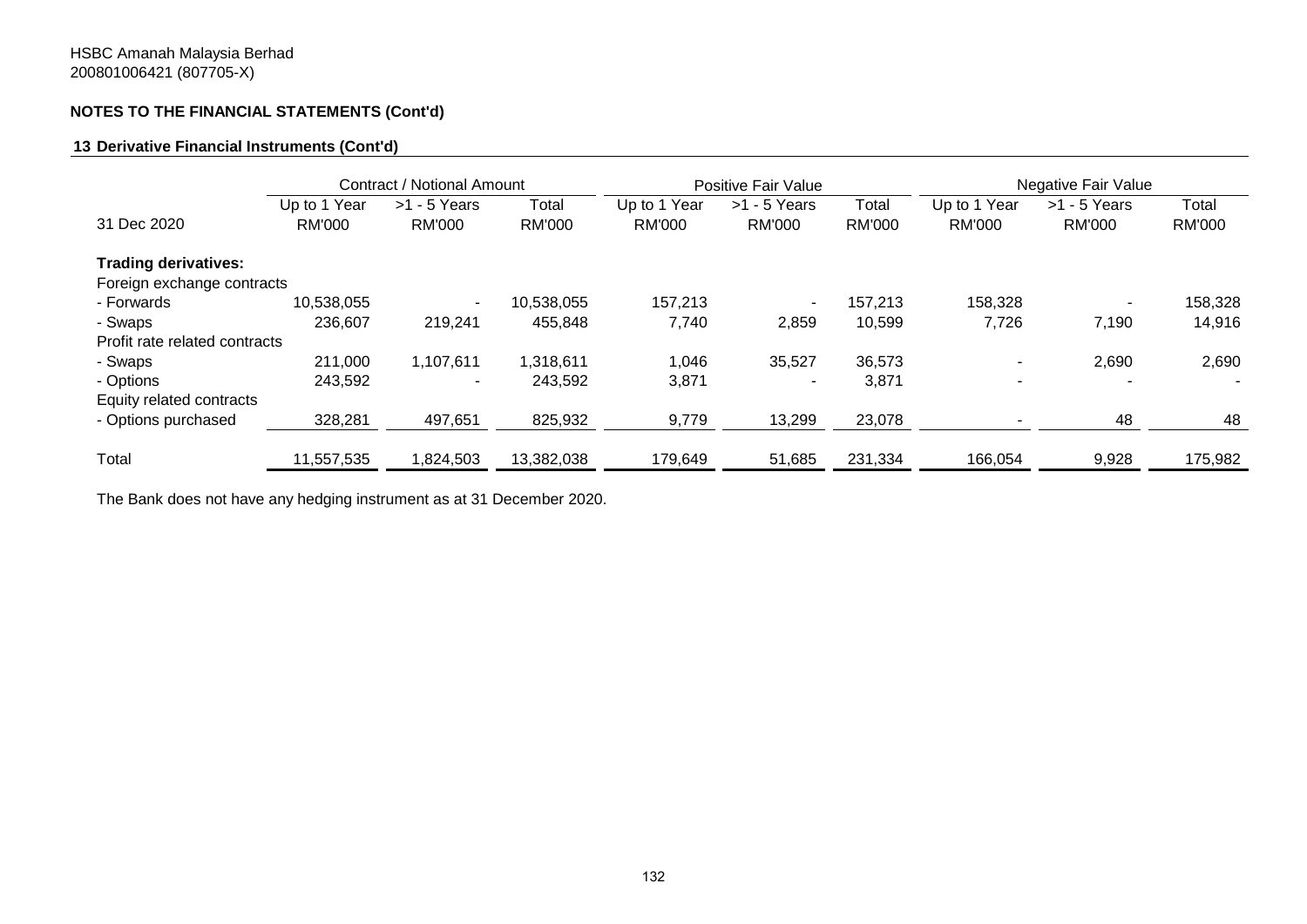#### **14 Other Assets**

|                                 | 31 Dec 2021<br><b>RM'000</b> | 31 Dec 2020<br>RM'000 |
|---------------------------------|------------------------------|-----------------------|
| <b>Settlements</b>              | 2,777                        |                       |
| Income receivable               | 11,718                       | 2,864                 |
| Profit receivable               | 20,824                       | 14,338                |
| Prepayments                     | 150                          | 300                   |
| Amount due from holding company | 371                          | 1,856                 |
| ROU assets [1]                  | 21,503                       | 19,903                |
| Other receivables               | 17,081                       | 12,041                |
|                                 | 74,424                       | 51,302                |

 $[1]$ ROU assets comprise solely properties. There were RM1,607,000 leases disposed by the Bank during the year (2020: RM nil). Existing leases that were subjected to modification during the year for the Bank were RM9,888,000 (2020: RM2,663,000).

Lease related expenses and cash outflows during the financial year:

|                                  | 31 Dec 2021<br><b>RM'000</b> | 31 Dec 2020<br>RM'000 |
|----------------------------------|------------------------------|-----------------------|
| Finance expense                  | 2.196                        | 1.338                 |
| Cash outflow for leases payments | 7.904                        | 7.684                 |

#### **15 Statutory Deposits with Bank Negara Malaysia**

The non-profit bearing statutory deposits are maintained with Bank Negara Malaysia in compliance with Section 26(2)(c) and 26(3) of the Central Bank of Malaysia Act 2009, the amounts of which are determined at set percentages of total eligible liabilities.

In 2020, BNM has reduced the Statutory Reserve Requirement (SRR) Ratio requirement from 3% to 2% effective 20 March 2020. BNM also allowed banks to recognise Malaysia Government Securities (MGS) and Malaysian Government Investment Issues (MGII) securities as part of statutory reserve requirement compliance until 31 December 2022.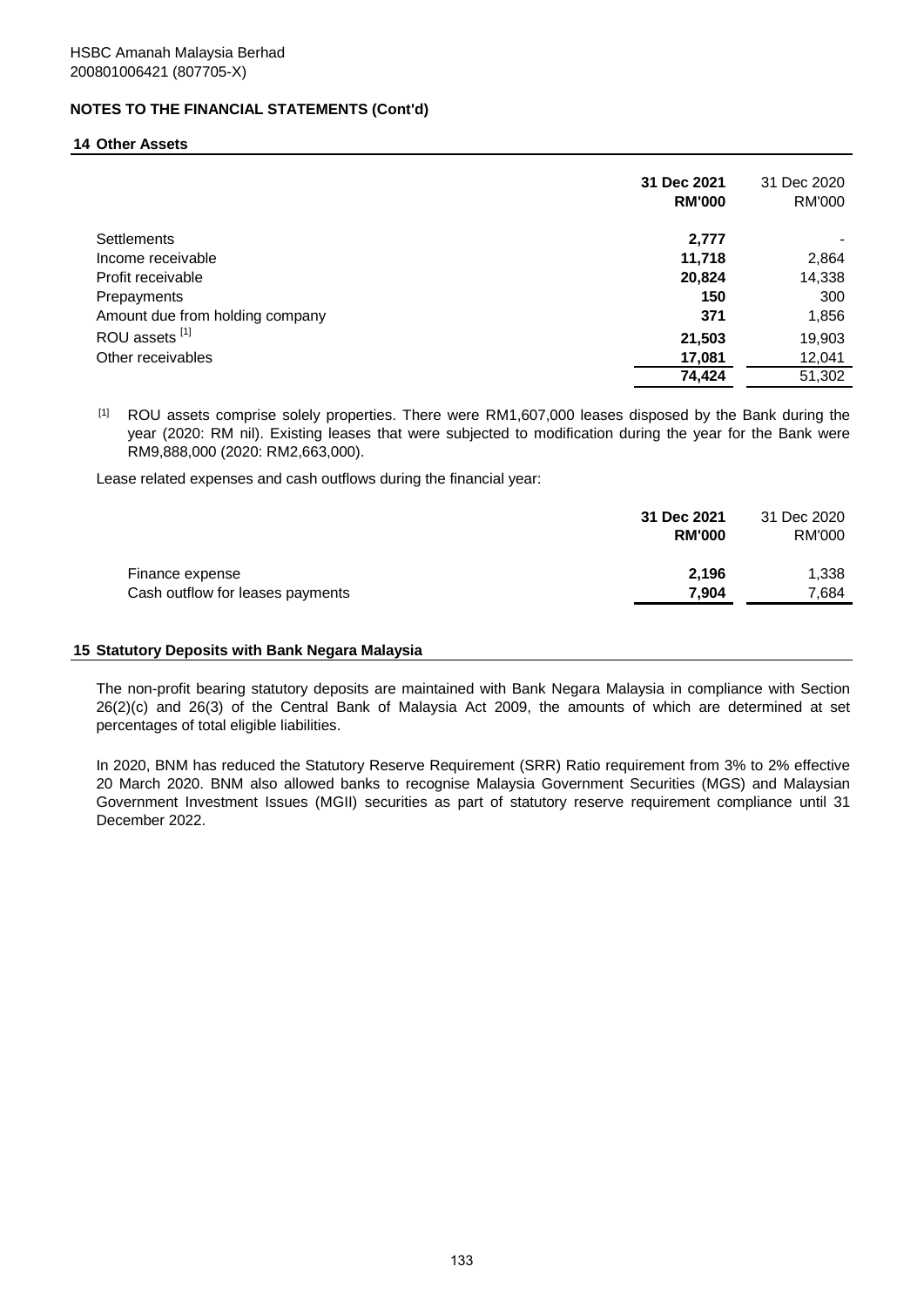# **16 Equipment**

|                                 | <b>Office</b>              |                 |               |               |
|---------------------------------|----------------------------|-----------------|---------------|---------------|
|                                 | equipment,<br>fixtures and | <b>Computer</b> | <b>Motor</b>  |               |
| 2021                            | fittings                   | equipment       | vehicles      | <b>Total</b>  |
|                                 | <b>RM'000</b>              | <b>RM'000</b>   | <b>RM'000</b> | <b>RM'000</b> |
| <b>Cost</b>                     |                            |                 |               |               |
| Balance at 1 January            | 34,099                     | 12,491          | 301           | 46,891        |
| <b>Additions</b>                | 385                        |                 |               | 385           |
| Written off                     | (4,087)                    | (85)            |               | (4, 172)      |
| Reclassification                | (173)                      | 159             |               | (14)          |
| Other movements                 | 68                         |                 |               | 68            |
| Balance at 31 December          | 30,292                     | 12,565          | 301           | 43,158        |
| <b>Accumulated depreciation</b> |                            |                 |               |               |
| Balance at 1 January            | 30,386                     | 7,306           | 115           | 37,807        |
| Charge for the financial year   | 1,365                      | 1,017           | 61            | 2,443         |
| Written off                     | (3,966)                    | (85)            |               | (4,051)       |
| Reclassification                | (173)                      | 159             |               | (14)          |
| Other movements                 | 68                         |                 |               | 68            |
| Balance at 31 December          | 27,680                     | 8,397           | 176           | 36,253        |
| Net book value at 31 December   | 2,612                      | 4,168           | 125           | 6,905         |
| 2020                            |                            |                 |               |               |
| Cost                            |                            |                 |               |               |
| Balance at 1 January            | 37,897                     | 20,218          | 301           | 58,416        |
| <b>Additions</b>                | 488                        | 3,896           |               | 4,384         |
| Written off                     | (4,286)                    | (11, 623)       |               | (15,909)      |
| Balance at 31 December          | 34,099                     | 12,491          | 301           | 46,891        |
| <b>Accumulated depreciation</b> |                            |                 |               |               |
| Balance at 1 January            | 33,115                     | 18,145          | 55            | 51,315        |
| Charge for the financial year   | 1,404                      | 672             | 60            | 2,136         |
| Written off                     | (4, 133)                   | (11, 511)       | $\sim$        | (15, 644)     |
| Balance at 31 December          | 30,386                     | 7,306           | 115           | 37,807        |
| Net book value at 31 December   | 3,713                      | 5,185           | 186           | 9,084         |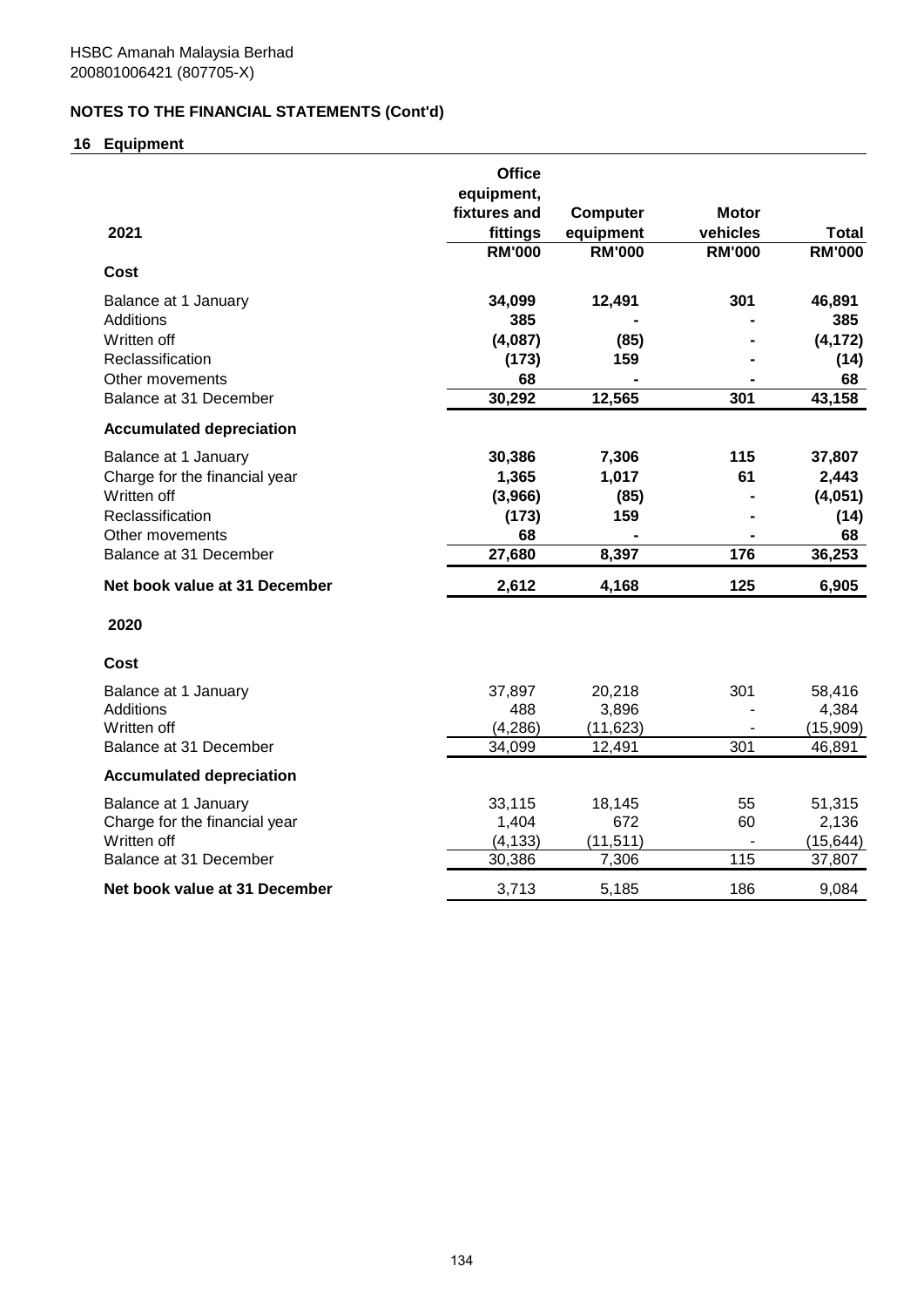## **17 Intangible assets**

|                                                                                 | 31 Dec 2021<br><b>RM'000</b>    | 31 Dec 2020<br>RM'000   |
|---------------------------------------------------------------------------------|---------------------------------|-------------------------|
| <b>Computer software</b>                                                        |                                 |                         |
| Cost                                                                            |                                 |                         |
| Balance at 1 January<br>Written off<br>Other movement<br>Balance at 31 December | 4,379<br>(1,903)<br>14<br>2,490 | 5,052<br>(673)<br>4,379 |
| <b>Accumulated amortisation</b>                                                 |                                 |                         |
| Balance at 1 January<br>Written off<br>Other movement<br>Balance at 31 December | 4,379<br>(1,903)<br>14<br>2,490 | 5,052<br>(673)<br>4,379 |
| Net book value at 31 December                                                   |                                 |                         |

# **18 Deferred Tax Assets**

The amounts, prior to offsetting are summarised as follows:

|                          | 31 Dec 2021 31 Dec 2020 |         |
|--------------------------|-------------------------|---------|
|                          | <b>RM'000</b>           | RM'000  |
|                          |                         |         |
| Deferred tax assets      | 50.197                  | 31.627  |
| Deferred tax liabilities | (851)                   | (3,867) |
|                          | 49.346                  | 27,760  |

Deferred tax assets and liabilities are offset where there is a legally enforceable right to set-off current tax assets against current tax liabilities.

|                               | 31 Dec 2021   | 31 Dec 2020 |
|-------------------------------|---------------|-------------|
|                               | <b>RM'000</b> | RM'000      |
| Deferred tax assets           |               |             |
| - settled more than 12 months | 13.090        | 12,572      |
| - settled within 12 months    | 37.107        | 19,055      |
| Deferred tax liabilities      |               |             |
| - settled more than 12 months | (514)         | (3,736)     |
| - settled within 12 months    | (337)         | (131)       |
|                               | 49.346        | 27.760      |

The recognised deferred tax assets and liabilities (before offsetting) are as follows:

|                                | 31 Dec 2021   | 31 Dec 2020 |
|--------------------------------|---------------|-------------|
|                                | <b>RM'000</b> | RM'000      |
| Equipment capital allowances   | (851)         | (177)       |
| ROU assets                     | 629           | 266         |
| <b>FVOCI</b> reserve           | 990           | (3,690)     |
| Own credit reserve             | 692           | 354         |
| Provision for accrued expenses | 31,347        | 15,842      |
| Deferred income                | 4,856         | 2,645       |
| Financing and advances         | 11,683        | 12,520      |
|                                | 49,346        | 27,760      |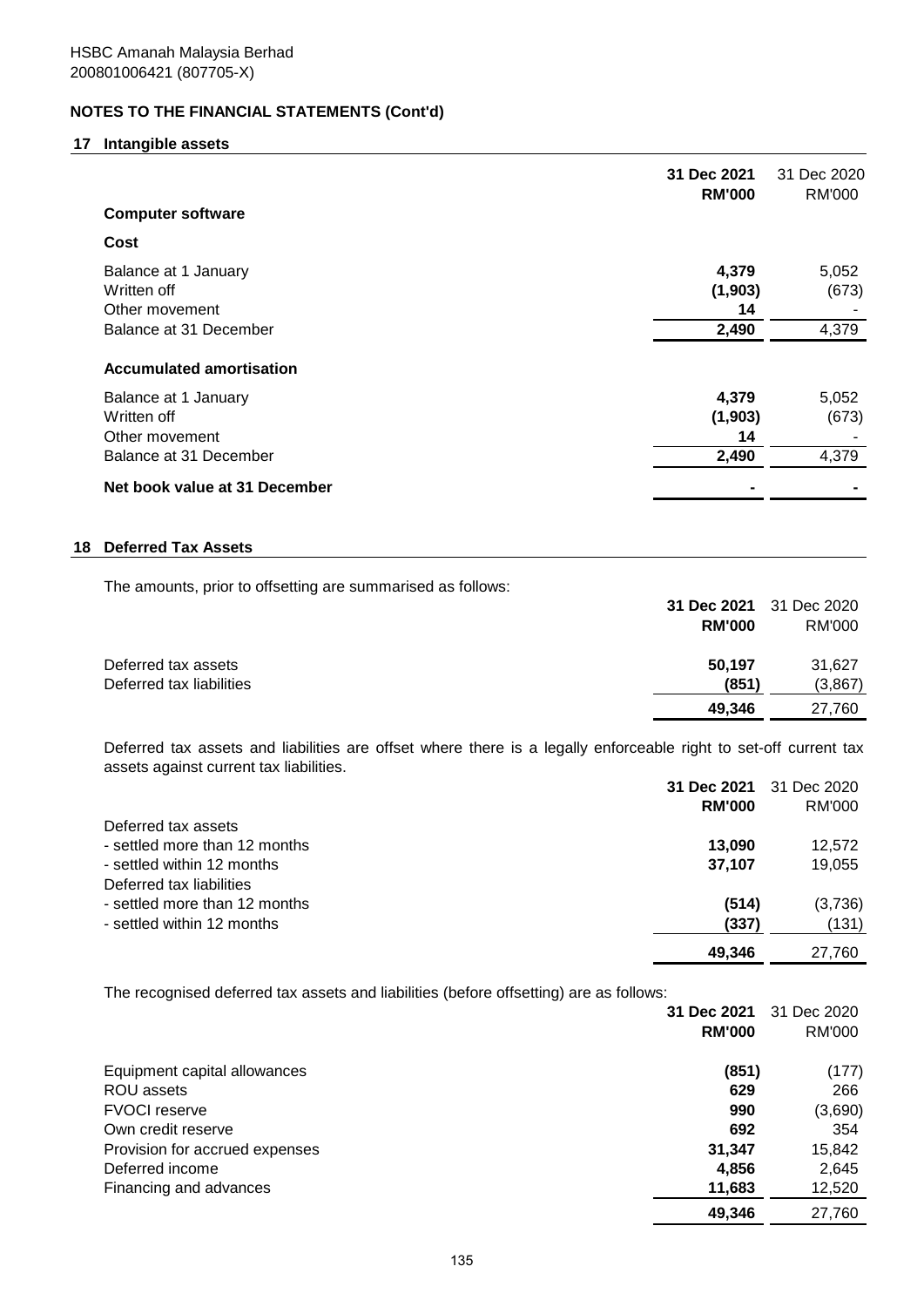# **18 Deferred Tax Assets (Cont'd)**

The movements in temporary differences during the financial year are as follows:

|                                                               | Recognised        |               |                         |                    |  |  |
|---------------------------------------------------------------|-------------------|---------------|-------------------------|--------------------|--|--|
|                                                               |                   | Recognised    | in other                |                    |  |  |
|                                                               | <b>Balance at</b> |               | in profit comprehensive | <b>Balance at</b>  |  |  |
|                                                               | 1 January         | or loss       |                         | income 31 December |  |  |
| 2021                                                          | <b>RM'000</b>     | <b>RM'000</b> | <b>RM'000</b>           | <b>RM'000</b>      |  |  |
| Financing and advances                                        | 12,520            | (837)         |                         | 11,683             |  |  |
| Own Credit reserve                                            | 354               |               | 338                     | 692                |  |  |
| Provision for accrued expenses                                | 15,842            | 15,505        |                         | 31,347             |  |  |
| Deferred income                                               | 2,645             | 2,211         |                         | 4,856              |  |  |
| ROU assets                                                    | 266               | 363           |                         | 629                |  |  |
| Financial investment at FVOCI                                 |                   |               | 990                     | 990                |  |  |
| <b>Deferred Tax Assets</b>                                    | 31,627            | 17,242        | 1,328                   | 50,197             |  |  |
| Equipment capital allowances                                  | (177)             | (674)         |                         | (851)              |  |  |
| Financial investment at FVOCI                                 | (3,690)           |               | 3,690                   |                    |  |  |
| <b>Deferred Tax Liabilities</b>                               | (3, 867)          | (674)         | 3,690                   | (851)              |  |  |
|                                                               |                   |               |                         |                    |  |  |
| <b>Net Deferred Tax Assets</b>                                | 27,760            | 16,568        | 5,018                   | 49,346             |  |  |
| 2020                                                          |                   |               |                         |                    |  |  |
| Financing and advances                                        | 6,865             | 5,655         |                         | 12,520             |  |  |
| Own Credit reserve                                            | 2,607             |               | (2, 253)                | 354                |  |  |
| Provision for accrued expenses                                | 7,147             | 8,695         |                         | 15,842             |  |  |
| Deferred income                                               | 9,302             | (6,657)       |                         | 2,645              |  |  |
| ROU assets                                                    | 28                | 238           |                         | 266                |  |  |
| Lease receivables                                             | 215               | (215)         |                         |                    |  |  |
| <b>Deferred Tax Assets</b>                                    | 26,164            | 7,716         | (2, 253)                | 31,627             |  |  |
|                                                               |                   |               |                         |                    |  |  |
| Equipment capital allowances<br>Financial investment at FVOCI | (322)<br>(1, 934) | 145           | (1,756)                 | (177)<br>(3,690)   |  |  |
|                                                               |                   |               |                         |                    |  |  |
| <b>Deferred Tax Liabilities</b>                               | (2, 256)          | 145           | (1,756)                 | (3,867)            |  |  |
| Net Deferred Tax Assets                                       | 23,908            | 7,861         | (4,009)                 | 27,760             |  |  |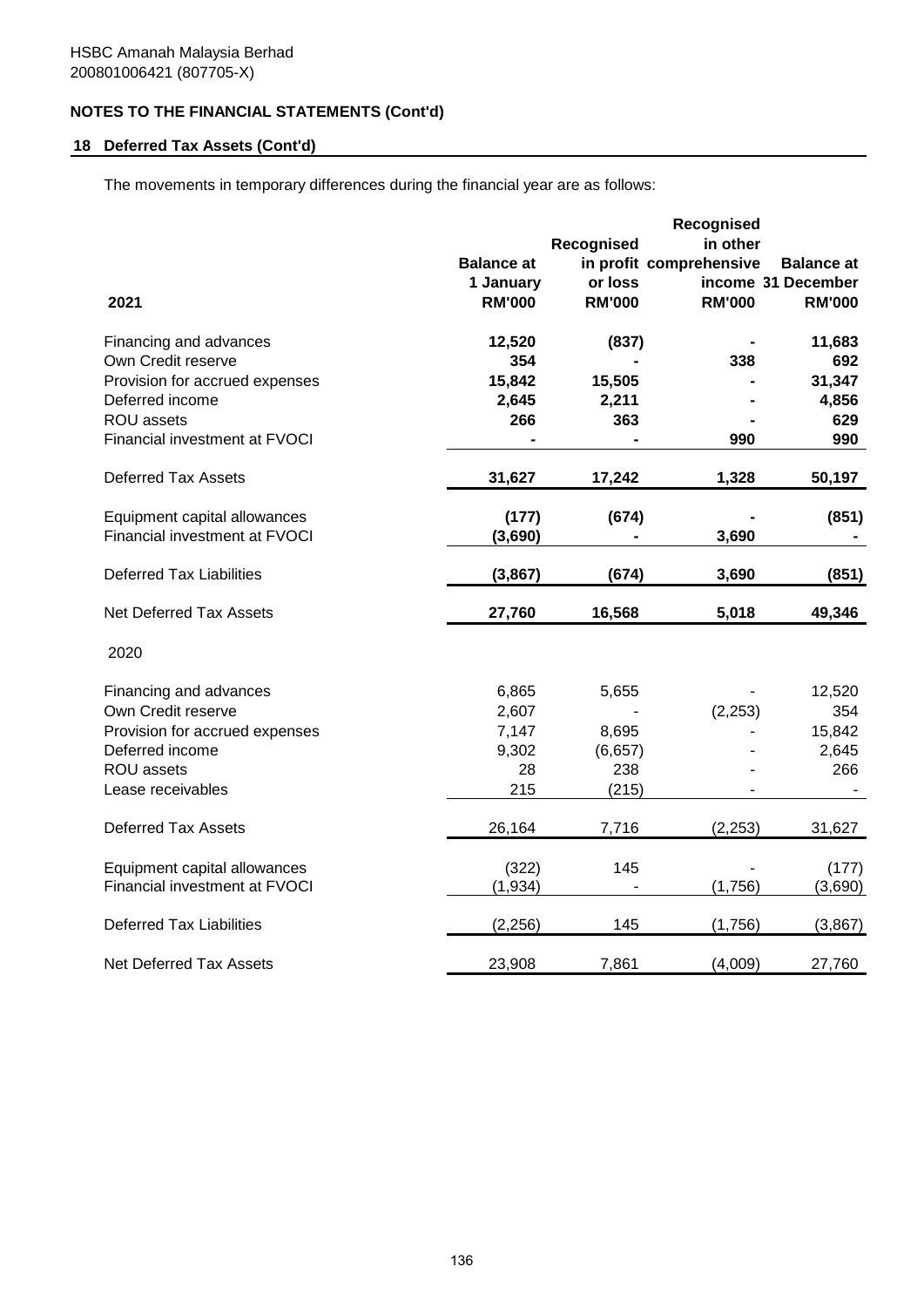# **19 Deposits From Customers**

# **(i) By type of deposit**

| At amortised cost                                      | 31 Dec 2021<br><b>RM'000</b> | 31 Dec 2020<br><b>RM'000</b> |
|--------------------------------------------------------|------------------------------|------------------------------|
| Non-Mudharabah Fund                                    |                              |                              |
| Demand deposits                                        |                              |                              |
| - Qard                                                 | 3,318,864                    | 2,437,811                    |
| Savings deposits                                       |                              |                              |
| - Qard                                                 | 2,859,605                    | 2,411,513                    |
| Term deposits<br>- Commodity Murabahah                 | 6,555,915                    | 7,205,178                    |
| - Qard                                                 | 57,318                       | 92,447                       |
|                                                        | 12,791,702                   | 12,146,949                   |
|                                                        |                              |                              |
| The maturity structure of term deposits is as follows: |                              |                              |
|                                                        |                              |                              |
|                                                        | 31 Dec 2021                  | 31 Dec 2020                  |
|                                                        | <b>RM'000</b>                | <b>RM'000</b>                |
| Due within six months                                  | 5,212,577                    | 5,906,115                    |
| More than six months to one year                       | 973,920                      | 1,026,167                    |
| More than one year to three years                      | 346,719                      | 249,314                      |
| More than three years to five years                    | 80,017                       | 116,029                      |
|                                                        | 6,613,233                    | 7,297,625                    |
|                                                        |                              |                              |
| (ii) By type of customer                               | 31 Dec 2021                  | 31 Dec 2020                  |
|                                                        | <b>RM'000</b>                | <b>RM'000</b>                |
|                                                        |                              |                              |
| Government and statutory bodies                        | 13,524                       | 18,278                       |
| <b>Business enterprises</b>                            | 3,610,567                    | 3,362,562                    |
| Individuals                                            | 5,738,029                    | 5,732,293                    |
| Foreign entities/individuals                           | 2,810,701                    | 2,701,901                    |
| <b>Others</b>                                          | 618,881                      | 331,915                      |
|                                                        | 12,791,702                   | 12,146,949                   |

# **20 Deposits and Placements from Banks and Other Financial Institutions**

|                                | 31 Dec 2021<br><b>RM'000</b> | 31 Dec 2020<br>RM'000 |
|--------------------------------|------------------------------|-----------------------|
| Non-Mudharabah Fund            |                              |                       |
| Licensed bank - parent company | 1,036,500                    | 854,839               |
| Bank Negara Malaysia           | 1.866                        | 4.060                 |
| Other financial institutions   | 746.496                      | 719,054               |
|                                | 1,784,862                    | 1,577,953             |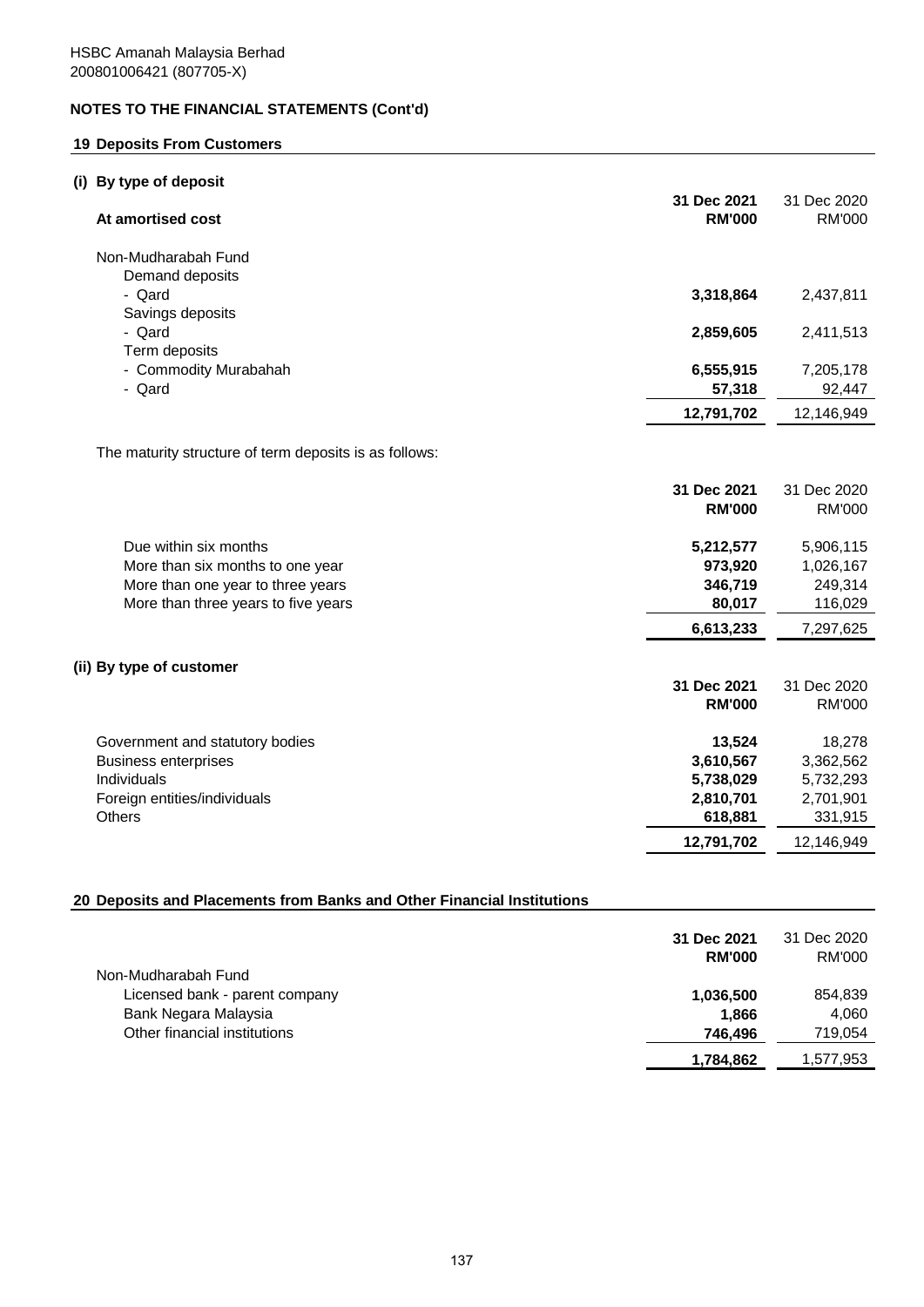## **21 Structured Liabilities Designated as Fair Value through profit or loss (FVTPL)**

| At fair value                                                           | 31 Dec 2021<br><b>RM'000</b> | 31 Dec 2020<br>RM'000 |
|-------------------------------------------------------------------------|------------------------------|-----------------------|
| Structured liabilities<br>Wakalah with Commodity Wa'ad<br>٠<br>Tawarrug | ۰<br>1,188,099               | 22,093<br>1,091,160   |
|                                                                         | 1,188,099                    | 1,113,253             |

Structured liabilities are measured at fair value over the life of the instruments. Structured liabilities are deposits with embedded derivatives, of which both profit paid and fair valuation on the structured liabilities are recorded as net income/expense from financial instruments designated at fair value.

#### **22 Other Liabilities**

|                                                       | <b>Note</b> | 31 Dec 2021<br><b>RM'000</b> | 31 Dec 2020<br><b>RM'000</b> |
|-------------------------------------------------------|-------------|------------------------------|------------------------------|
| At amortised cost                                     |             |                              |                              |
| <b>Settlements</b>                                    |             | 56                           |                              |
| Amounts due to holding company                        |             | 129,861                      | 30,520                       |
| Profit payable                                        |             | 51.425                       | 54,577                       |
| Deferred income                                       |             | 15.932                       | 11,582                       |
| Marginal deposit                                      |             | 19.452                       | 7,553                        |
| Accrued expenses                                      |             | 100.412                      | 66,016                       |
| Lease liabilities                                     |             | 23.656                       | 21,167                       |
| Other creditors                                       | (a)         | 119,993                      | 53,753                       |
| Provision on financing and credit related commitments | (b)         | 8,937                        | 2,268                        |
|                                                       |             | 469,724                      | 247,436                      |

#### (a) Other creditors

Included in other creditors is profit earned from inadvertent Shariah non-compliant activities. The contribution was distributed to the non-governmental organisations approved by the Shariah Committee during the financial year. No Shariah non-compliant event has been identified during the financial year.

| Source and use of charity funds                         | 31 Dec 2021<br><b>RM'000</b> | 31 Dec 2020<br>RM'000 |
|---------------------------------------------------------|------------------------------|-----------------------|
| Balance at 1 January                                    |                              |                       |
| Shariah non-compliant income for the financial year [1] |                              |                       |
| Contribution to non-profit organisations                | (4)                          | (9)                   |
| Balance at 31 December                                  |                              |                       |
|                                                         |                              |                       |

[1] Income received from transactions in Financing and Advances and Nostro Accounts.

(b) Refer to Note 12(ii) for movement in provision.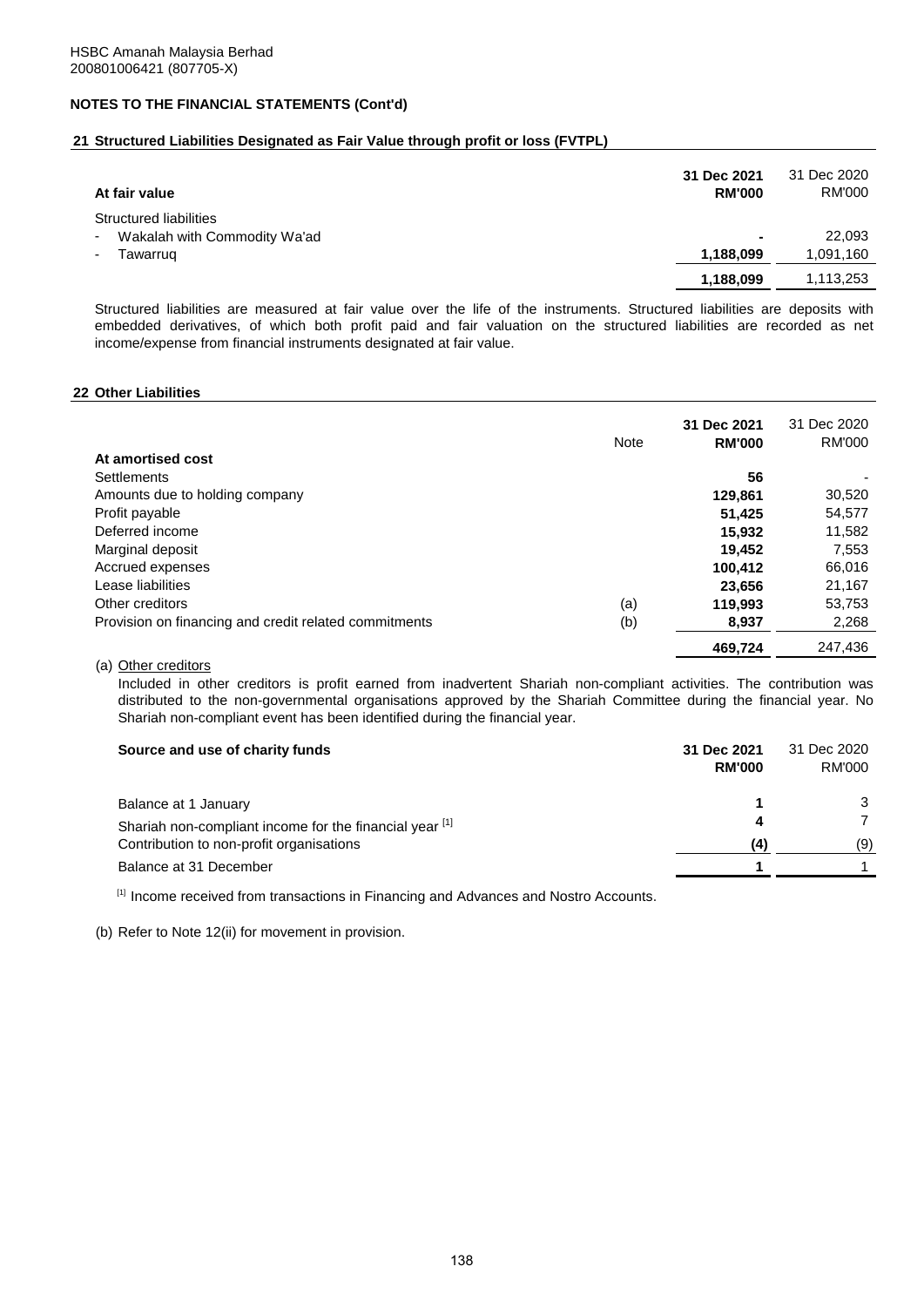# **23 Multi-Currency Sukuk Programme**

| 31 Dec 2021                                      | 31 Dec 2020 |
|--------------------------------------------------|-------------|
| <b>RM'000</b>                                    | RM'000      |
| Multi-Currency Sukuk Programme (MCSP)<br>515,333 | 523,841     |

The Bank issued the following series of 5-year unsecured Sukuk under its RM3.0 billion MCSP.

|                                                                        |               |              |                 | <b>Carrying Value</b>     |               |
|------------------------------------------------------------------------|---------------|--------------|-----------------|---------------------------|---------------|
|                                                                        |               | <b>Issue</b> | <b>Maturity</b> | 31 Dec 2021               | 31 Dec 2020   |
| <b>Issuance under MCSP</b>                                             | <b>RM'000</b> | <b>Date</b>  | <b>Date</b>     | <b>RM'000</b>             | <b>RM'000</b> |
| At fair value                                                          |               |              |                 |                           |               |
| 4th series [1]                                                         | 500,000       | 2 Oct 2018   | 2 Oct 2023      | 515,333                   | 523,841       |
|                                                                        |               |              |                 |                           |               |
| Movement in MCSP                                                       |               |              |                 |                           |               |
|                                                                        |               |              |                 |                           | 4th series    |
|                                                                        |               |              |                 |                           | 31 Dec 2021   |
| 2021                                                                   |               |              |                 |                           | <b>RM'000</b> |
| Balance at 1 January                                                   |               |              |                 |                           | 523,841       |
| Change in fair value other than from own credit risk                   |               |              |                 |                           | (7, 963)      |
| Change in fair value from own credit risk                              |               |              |                 |                           | 1,761         |
| Balance at 31 December                                                 |               |              |                 |                           | 517,639       |
|                                                                        |               |              |                 |                           |               |
|                                                                        |               |              |                 | 3rd series <sup>[2]</sup> | 4th series    |
|                                                                        |               |              |                 | 31 Dec 2020               | 31 Dec 2020   |
| 2020                                                                   |               |              |                 | <b>RM'000</b>             | <b>RM'000</b> |
| Balance at 1 January                                                   |               |              |                 | 751,732                   | 514,197       |
| Change in fair value other than from own credit risk                   |               |              |                 | 489                       | 15,791        |
| Change in fair value from own credit risk                              |               |              |                 | (2,221)                   | (6, 147)      |
| Redemption of Multi-Currency Sukuk <sup>[2]</sup>                      |               |              |                 | (750,000)                 |               |
| Balance at 31 December                                                 |               |              |                 |                           | 523,841       |
|                                                                        |               |              |                 | 31 Dec 2021               | 31 Dec 2020   |
|                                                                        |               |              |                 | <b>RM'000</b>             | <b>RM'000</b> |
|                                                                        |               |              |                 |                           |               |
| The cumulative loss/(gain) from change in fair value due to changes in |               |              |                 |                           |               |
| own credit risk                                                        |               |              |                 | 1,761                     | (8,368)       |

[1] Proceeds from this series are utilised, where appropriate, to finance eligible businesses and projects in accordance with HSBC's internal Sustainable Development Goals (SDG) Bond Framework.

[2] Redeemed on 27 March 2020.

#### **24 Subordinated Commodity Murabahah Financing**

|                                                                | 31 Dec 2021<br><b>RM'000</b> | 31 Dec 2020<br>RM'000 |
|----------------------------------------------------------------|------------------------------|-----------------------|
| Subordinated Commodity Murabahah Financing, at amortised costs |                              |                       |
| First tranche issued on 25 June 2014<br>$\blacksquare$         | 323.978                      | 312,073               |
| Second tranche issued on 30 June 2015<br>$\sim$                | 276.799                      | 266.627               |
|                                                                | 600.777                      | 578.700               |
|                                                                |                              |                       |

The unsecured Subordinated Commodity Murabahah financing comprise of two tranches of Basel III compliant Tier 2 subordinated financing of USD equivalent of RM250 million each from the Bank's immediate holding company, HSBC Bank Malaysia Berhad (HBMY). The tenor for both the Subordinated Commodity Murabahah financing is 10 years from the utilisation date with profit payable quarterly in arrears. Under the Capital Adequacy Framework for Islamic Banks (Capital Components), the par value of Tranche 1 of the subordinated financing are amortised on a straight line basis, with 20% of the par value phased out each year, with effect from 2020 for regulatory capital base purposes.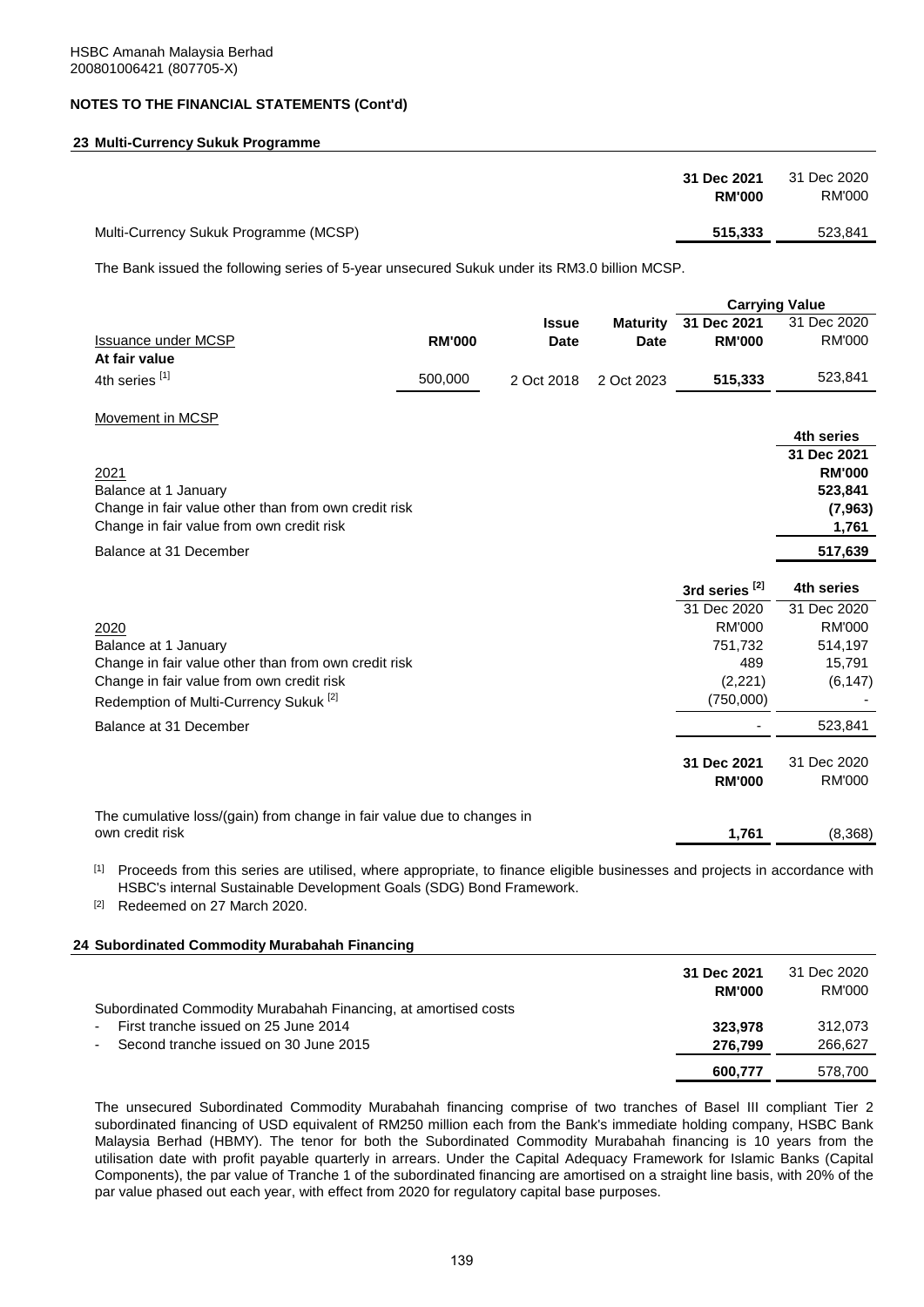#### **25 Share Capital**

|                                                                                                           | 31 Dec 2021                                          |               | 31 Dec 2020                                   |                              |
|-----------------------------------------------------------------------------------------------------------|------------------------------------------------------|---------------|-----------------------------------------------|------------------------------|
|                                                                                                           | <b>Number of</b><br>Ordinary<br><b>Shares ('000)</b> | <b>RM'000</b> | Number of<br>Ordinary<br><b>Shares ('000)</b> | RM'000                       |
| At 1 January/31 December - ordinary shares of RM0.50 each<br><b>Ordinary Shares Issued and Fully Paid</b> | 100,000                                              | 660,000       | 100,000                                       | 660,000                      |
|                                                                                                           |                                                      |               |                                               |                              |
| 26 Reserves                                                                                               |                                                      |               |                                               |                              |
|                                                                                                           |                                                      |               | 31 Dec 2021<br><b>RM'000</b>                  | 31 Dec 2020<br><b>RM'000</b> |
| Non-distributable                                                                                         |                                                      |               |                                               |                              |
| Financial investment at FVOCI                                                                             |                                                      |               | (2,851)                                       | 11,868                       |
| Own credit reserve <sup>[1]</sup>                                                                         |                                                      |               | (2, 193)                                      | (1, 123)                     |
| Capital contribution reserve <sup>[2]</sup>                                                               |                                                      |               | 511                                           | 777                          |
| Regulatory reserves <sup>[3]</sup>                                                                        |                                                      |               | 46,800                                        | 6,100                        |
|                                                                                                           |                                                      |               | 42,267                                        | 17,622                       |
| Distributable                                                                                             |                                                      |               |                                               |                              |
| <b>Retained profits</b>                                                                                   |                                                      |               | 1,307,774                                     | 1,350,035                    |
|                                                                                                           |                                                      |               | 1,350,041                                     | 1,367,657                    |

[1] Changes in fair value relating to the Bank's own credit risk are recognised in other comprehensive income. This is arising from structured product and multi-currency sukuk program.

[2] The capital contribution reserve is maintained to record the amount relating to share options granted to employees of the Bank directly by HSBC Holdings plc.

[3] The regulatory reserve is maintained in compliance with paragraph 10.9 of BNM's policy document on Financial Reporting and Financial Reporting for Islamic Banking Institutions issued on 27 September 2019, to maintain, in aggregate, loss allowance for non-credit-impaired exposures and regulatory reserve of no less than 1.0% of total credit exposures, net of loss allowance for credit-impaired exposures.

The regulatory reserve is debited against retained profits.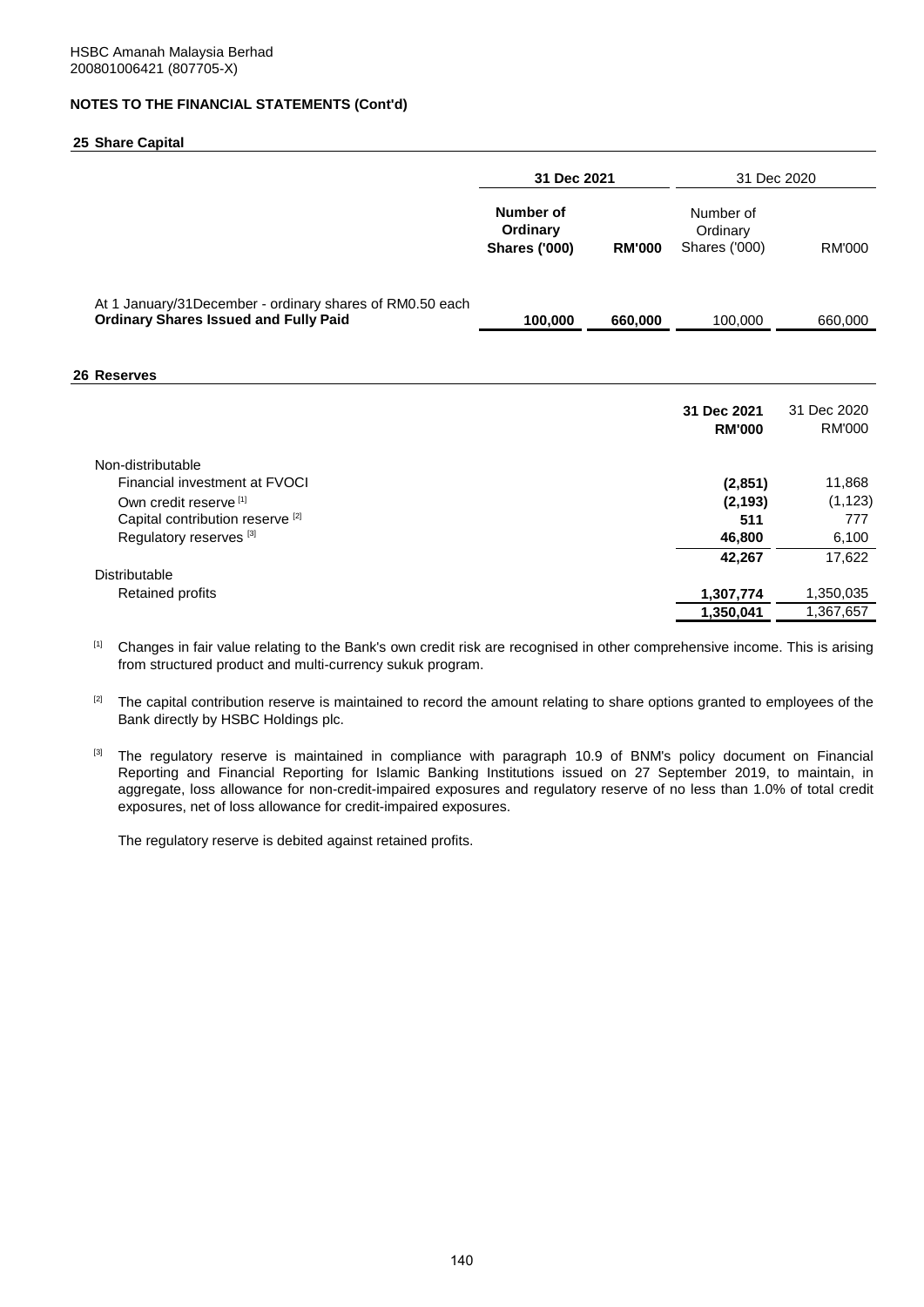# **27 Income Derived from Investment of Depositors' Funds and Others**

|                                                                                                                   | 31 Dec 2021<br><b>RM'000</b> | 31 Dec 2020<br><b>RM'000</b> |
|-------------------------------------------------------------------------------------------------------------------|------------------------------|------------------------------|
| Income derived from investment of:                                                                                |                              |                              |
| Term deposit<br>(i)<br>Other deposits<br>(ii)                                                                     | 372,011<br>178,168           | 450,768<br>202,295           |
|                                                                                                                   | 550,179                      | 653,063                      |
| Income derived from investment of term deposits<br>(1)                                                            |                              |                              |
| Finance income:<br>Financing and advances<br>- Profit earned other than recoveries from                           |                              |                              |
| impaired financing                                                                                                | 295,632                      | 373,571                      |
| - Recoveries from impaired financing                                                                              | 16,913                       | 14,040                       |
| Financial investments at FVOCI                                                                                    | 25,649                       | 40,685                       |
| Money at call and deposit with financial institutions                                                             | 27,540                       | 41,731                       |
|                                                                                                                   | 365,734                      | 470,027                      |
| Other operating income                                                                                            |                              |                              |
| Realised gains from dealing in foreign currency                                                                   | 21,505                       | 22,088                       |
| Unrealised gain/(loss) from dealing in foreign currency<br>Gain from sale of financial assets designated as FVTPL | 4,205                        | (543)                        |
| and other financial instruments                                                                                   | 4,132                        | 3,396                        |
| Unrealised loss from revaluation of financial assets at FVTPL                                                     | (10, 053)                    | (454)                        |
| Realised gain from trading in derivatives                                                                         | 1,872                        | 2,562                        |
| Unrealised (loss)/gain from trading in derivatives                                                                | (2,902)                      | 3,351                        |
| Net expenses from financial liabilities designated at FVTPL                                                       | (4, 165)                     | (49, 367)                    |
| Gain on disposal of financial investments at FVOCI                                                                | 1,172                        | 7,824                        |
| Other expense [1]                                                                                                 | (9,489)                      | (8, 116)                     |
|                                                                                                                   | 6,277                        | (19, 259)                    |
|                                                                                                                   | 372,011                      | 450,768                      |

[1] Included in Other expense is day 1 modification loss relating to COVID-19 relief measures of RM9,489,000 (2020: RM8,115,000).

|                                                       | 31 Dec 2021<br><b>RM'000</b> | 31 Dec 2020<br>RM'000 |
|-------------------------------------------------------|------------------------------|-----------------------|
| (ii) Income derived from investment of other deposits |                              |                       |
| Finance income:                                       |                              |                       |
| Financing and advances                                |                              |                       |
| - Profit earned other than recoveries from impaired   |                              |                       |
| financing                                             | 140.019                      | 151,102               |
| - Recoveries from impaired financing                  | 8.011                        | 5.679                 |
| Financial investments at FVOCI                        | 12.148                       | 16.457                |
| Money at call and deposit with financial institutions | 13,043                       | 16,879                |
|                                                       | 173.221                      | 190.117               |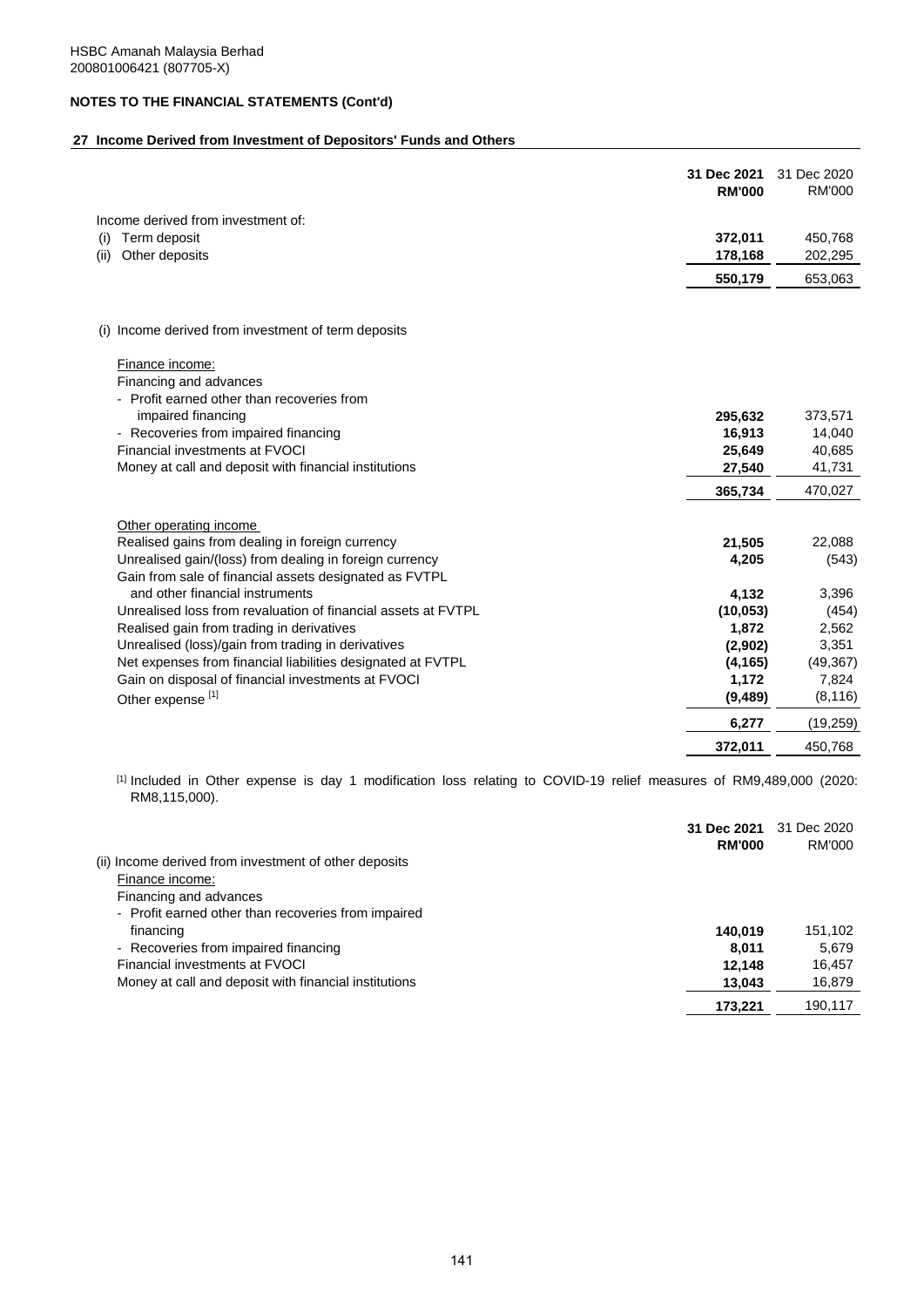#### **27 Income Derived from Investment of Depositors' Funds and Others (Cont'd)**

|                                                                | 31 Dec 2021<br><b>RM'000</b> | 31 Dec 2020<br>RM'000 |
|----------------------------------------------------------------|------------------------------|-----------------------|
| (ii) Income derived from investment of other deposits (Cont'd) |                              |                       |
| Other operating income                                         |                              |                       |
| Realised gain from dealing in foreign currency                 | 10,185                       | 8,934                 |
| Unrealised gain/(loss) from dealing in foreign currency        | 1,992                        | (220)                 |
| Gain from sale of financial assets designated as FVTPL         |                              |                       |
| and other financial instruments                                | 1,957                        | 1,374                 |
| Unrealised loss from revaluation of financial assets at FVTPL  | (4,761)                      | (184)                 |
| Realised gain from trading in derivatives                      | 887                          | 1,036                 |
| Unrealised (loss)/gain from trading in derivatives             | (1,374)                      | 1,356                 |
| Gain on disposal of financial investments at FVOCI             | 555                          | 3,165                 |
| Other expense [1]                                              | (4, 494)                     | (3,283)               |
|                                                                | 4,947                        | 12,178                |
|                                                                | 178,168                      | 202,295               |
|                                                                |                              |                       |

[1] Included in Other expense is day 1 modification loss relating to COVID-19 relief measures of RM4,494,000 (2020: RM3,283,000).

#### **28 Income Derived from Investment of Shareholder's Funds**

|                                                                                                | 31 Dec 2021<br><b>RM'000</b> | 31 Dec 2020<br><b>RM'000</b> |
|------------------------------------------------------------------------------------------------|------------------------------|------------------------------|
| Finance income:<br>Financing and advances                                                      |                              |                              |
| - Profit earned other than recoveries from impaired                                            |                              |                              |
| financing                                                                                      | 53,882                       | 60,223                       |
| - Recoveries from impaired financing                                                           | 3,083                        | 2,263                        |
| Financial investments at FVOCI                                                                 | 4,675                        | 6,559                        |
| Money at call and deposit with financial institutions                                          | 5,019                        | 6,728                        |
|                                                                                                | 66,659                       | 75,773                       |
| Other operating income                                                                         |                              |                              |
| Fee commission [1]                                                                             | 79,747                       | 77,361                       |
| Realised gains from dealing in foreign currency                                                | 3,919                        | 3,561                        |
| Unrealised gain/(loss) from dealing in foreign currency                                        | 766                          | (88)                         |
| Gain from sale of financial assets designated as FVTPL                                         |                              |                              |
| and other financial instruments                                                                | 753                          | 548                          |
| Unrealised loss from revaluation of financial assets at FVTPL                                  | (1,832)                      | (73)                         |
| Realised gain from trading in derivatives                                                      | 341                          | 413                          |
| Unrealised (loss)/gain from trading in derivatives                                             | (529)<br>1,018               | 540                          |
| Shared-service fees from holding company<br>Gain on disposal of financial investments at FVOCI | 214                          | 1,916<br>1,261               |
| Other expense <sup>[2]</sup>                                                                   | (1, 566)                     | (1,280)                      |
|                                                                                                | 82,831                       | 84,159                       |
|                                                                                                | 149,490                      | 159,932                      |
| [1] The above fees and commissions were derived from the<br>following major contributors:      |                              |                              |
| Service charges and fees                                                                       | 13,582                       | 23,316                       |
| Credit cards                                                                                   | 23,525                       | 17,211                       |
| <b>Credit facilities</b>                                                                       | 10,842                       | 8,629                        |
| Agency fee                                                                                     | 21,470                       | 15,283                       |

[2] Included in Other expense is day 1 modification loss relating to COVID-19 relief measures of RM1,729,000 (2020: RM1,308,000).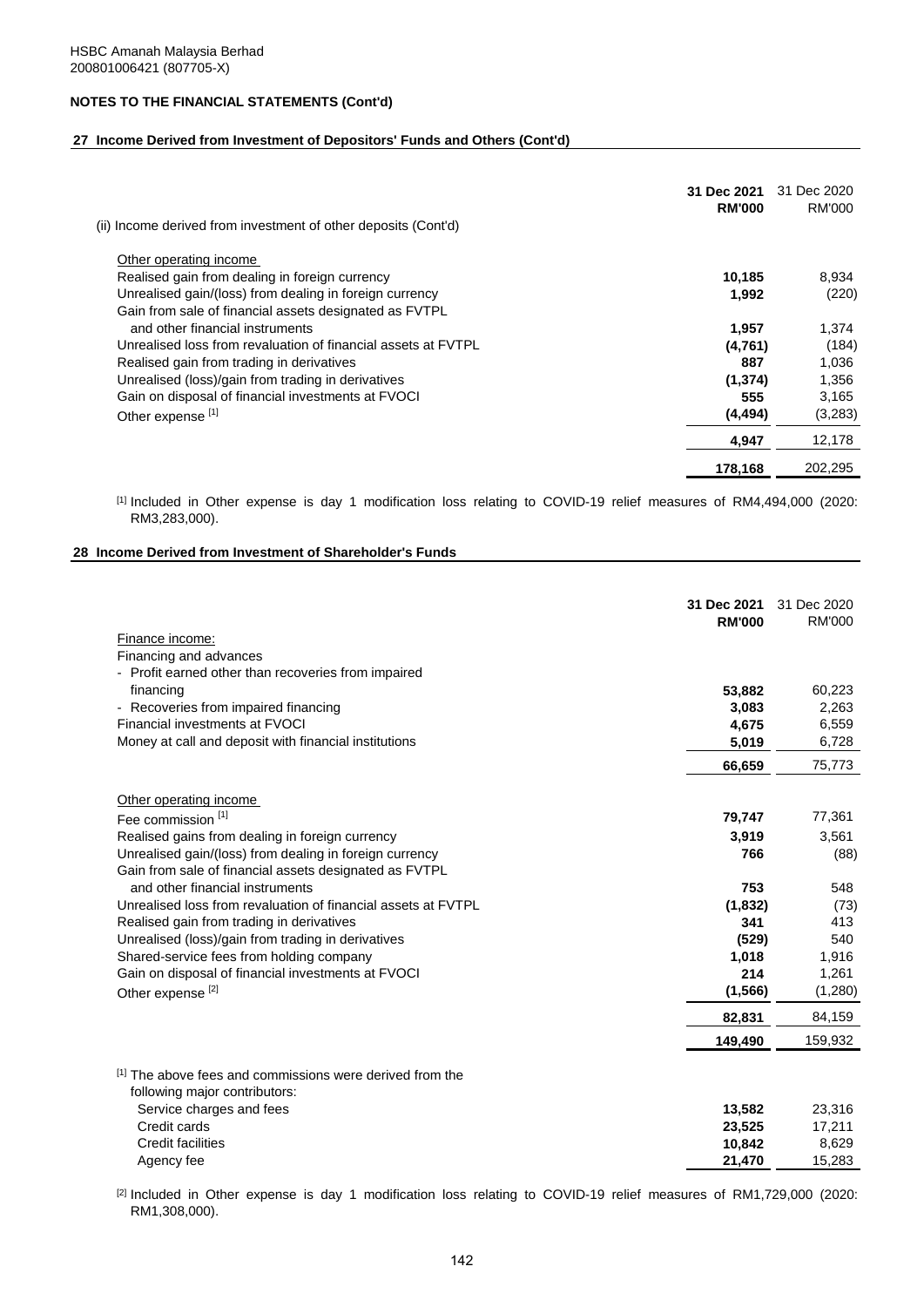## **29 Impairment provision**

|                                                                                          | 31 Dec 2021<br><b>RM'000</b> | 31 Dec 2020<br><b>RM'000</b> |
|------------------------------------------------------------------------------------------|------------------------------|------------------------------|
| New and increased allowance/provision (net of releases) [1]<br>Recoveries<br>Written off | 272.053<br>(55, 194)<br>27   | 210,096<br>(46, 160)<br>316  |
| Total charge to statement of profit or loss                                              | 216.886                      | 164.252                      |

 $[1]$  Included in the New and increased allowance are management judgemental adjustments made. Please refer to Note 4(b)(v).

Breakdown of the impairment allowance/provision is disclosed by financial instruments type are as follow:

### **(i) Financing and advances**

| New and increased allowance (net of releases)<br>Recoveries<br>Written off | 265,303<br>(55, 194)<br>27 | 210.309<br>(46, 160)<br>316 |
|----------------------------------------------------------------------------|----------------------------|-----------------------------|
| Total charge to statement of profit or loss                                | 210,136                    | 164,465                     |
| (ii) Money at call and interbank placements maturing within<br>one month   |                            |                             |
| (Net release)/net increase in allowance/provision                          | (6)                        |                             |
| (iii) Financing commitments                                                |                            |                             |
| Net increase/(net release) in allowance/provision                          | 6,654                      | (227)                       |
| (iv) Financial investment at FVOCI                                         |                            |                             |
| Net increase in allowance/provision                                        | 102                        | 13                          |
|                                                                            |                            |                             |

### **30 Income Attributable to Depositors**

|                                              | 31 Dec 2021<br><b>RM'000</b> | 31 Dec 2020<br><b>RM'000</b> |
|----------------------------------------------|------------------------------|------------------------------|
| Non-Mudharabah Fund                          |                              |                              |
| - Deposits from customers                    | 131.751                      | 212,967                      |
| - Deposits and placements of banks and other |                              |                              |
| financial institutions                       | 13,160                       | 18,268                       |
| - Lease liabilities                          | 2.196                        | 1,338                        |
| - Others                                     | 25,910                       | 40,824                       |
|                                              | 173,017                      | 273,397                      |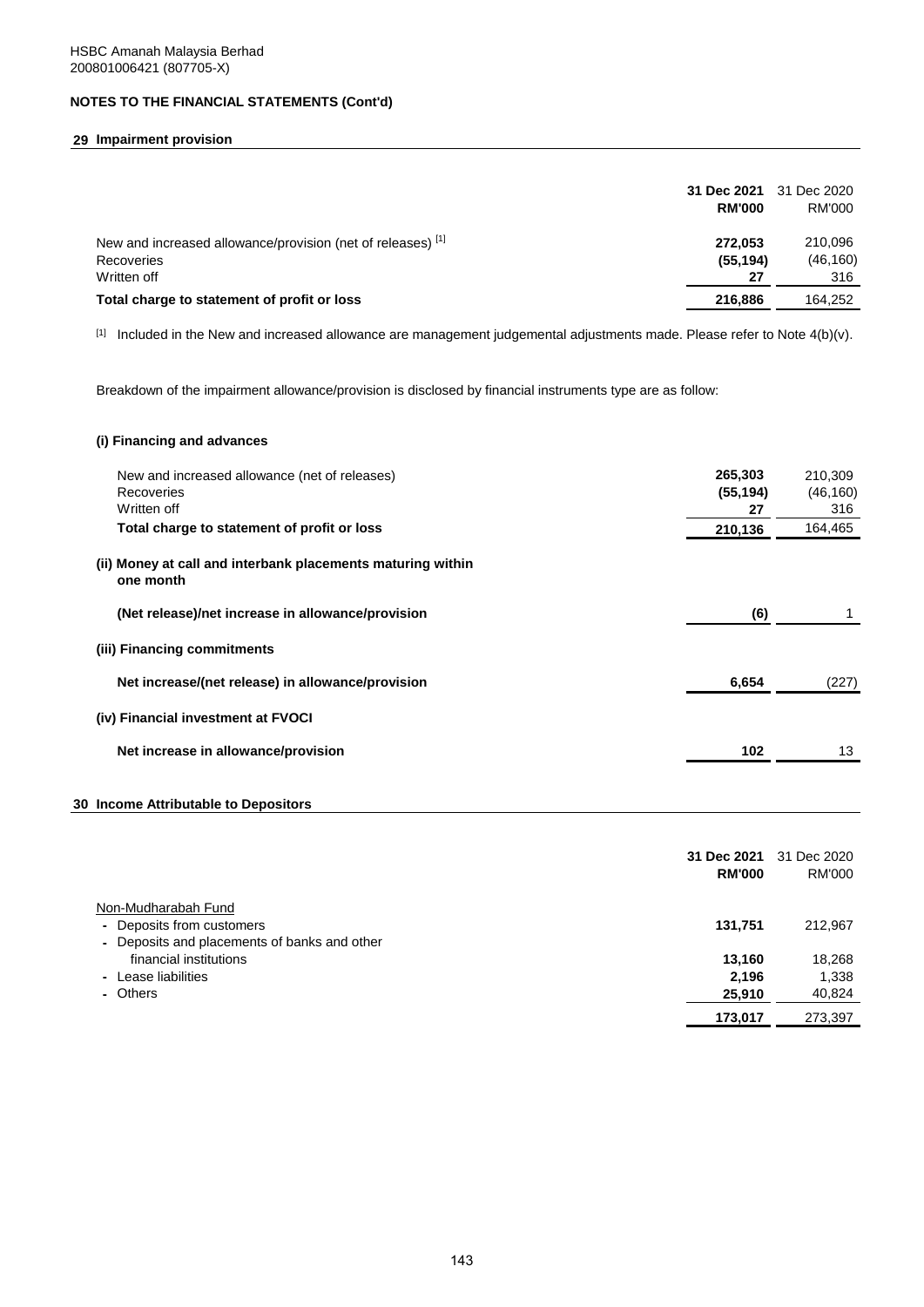## **31 Operating Expenses**

|                                                                                                                                                                                                              | 31 Dec 2021<br><b>RM'000</b>                                      | 31 Dec 2020<br><b>RM'000</b>                               |
|--------------------------------------------------------------------------------------------------------------------------------------------------------------------------------------------------------------|-------------------------------------------------------------------|------------------------------------------------------------|
| Personnel expenses                                                                                                                                                                                           | 46,381                                                            | 47,467                                                     |
| Promotion and marketing related expenses                                                                                                                                                                     | 6,669                                                             | 7,582                                                      |
| Establishment related expenses                                                                                                                                                                               | 17,454                                                            | 17,364                                                     |
| General administrative expenses                                                                                                                                                                              | 27,929                                                            | 33,645                                                     |
| Related company expenses                                                                                                                                                                                     | 157,340                                                           | 147,999                                                    |
|                                                                                                                                                                                                              | 255,773                                                           | 254,057                                                    |
| Personnel expenses                                                                                                                                                                                           |                                                                   |                                                            |
| Salaries, allowances and bonuses                                                                                                                                                                             | 33,766                                                            | 37,709                                                     |
| <b>Employees Provident Fund contributions</b>                                                                                                                                                                | 5,901                                                             | 6,663                                                      |
| Share based payment                                                                                                                                                                                          | 68                                                                | 253                                                        |
| Other staff related costs                                                                                                                                                                                    | 6,646                                                             | 2,842                                                      |
|                                                                                                                                                                                                              | 46,381                                                            | 47,467                                                     |
| Establishment related expenses<br>Depreciation of equipment<br>Depreciation of ROU assets<br>Impairment of ROU Assets<br>Information technology costs<br>Equipment written off<br><b>Utilities</b><br>Others | 2,443<br>6,553<br>129<br>4,126<br>121<br>1,209<br>2,873<br>17,454 | 2,136<br>7,264<br>2,263<br>265<br>1,949<br>3,487<br>17,364 |
| General administrative expenses<br>Auditors' remuneration<br>Statutory audit fees                                                                                                                            | 156                                                               | 156                                                        |
| Regulatory related fees                                                                                                                                                                                      |                                                                   |                                                            |
| - Current year                                                                                                                                                                                               | 10                                                                | 129                                                        |
| - Overprovision for prior year                                                                                                                                                                               | (106)                                                             |                                                            |
| Professional fees <sup>[1]</sup>                                                                                                                                                                             | 2,011                                                             | 1,560                                                      |
| Communication                                                                                                                                                                                                | 1,245                                                             | 1,969                                                      |
| Others                                                                                                                                                                                                       | 24,613                                                            | 29,831                                                     |
|                                                                                                                                                                                                              | 27,929                                                            | 33,645                                                     |

 $[1]$  Included in professional fees are fees paid to the Shariah Committee members of the Bank:

|                                     | 31 Dec 2021<br><b>RM'000</b> | 31 Dec 2020<br>RM'000 |
|-------------------------------------|------------------------------|-----------------------|
| Fees                                | 531                          | 565                   |
| Asst Prof Dr Ziyaad Mahomed         | 111                          | 110                   |
| Dr Aida binti Othman                | 92                           | 90                    |
| Dr Khairul Anuar bin Ahmad          | 22                           | 97                    |
| Prof Dr Younes Soualhi              | 92                           | 90                    |
| Dr Mohamed Ashraf bin Mohamed Iqbal | 92                           | 88                    |
| Dr Muhammad Syahmi Mohd Karim       | 92                           | 90                    |
| Dr. Nermin Klopic                   | 30                           |                       |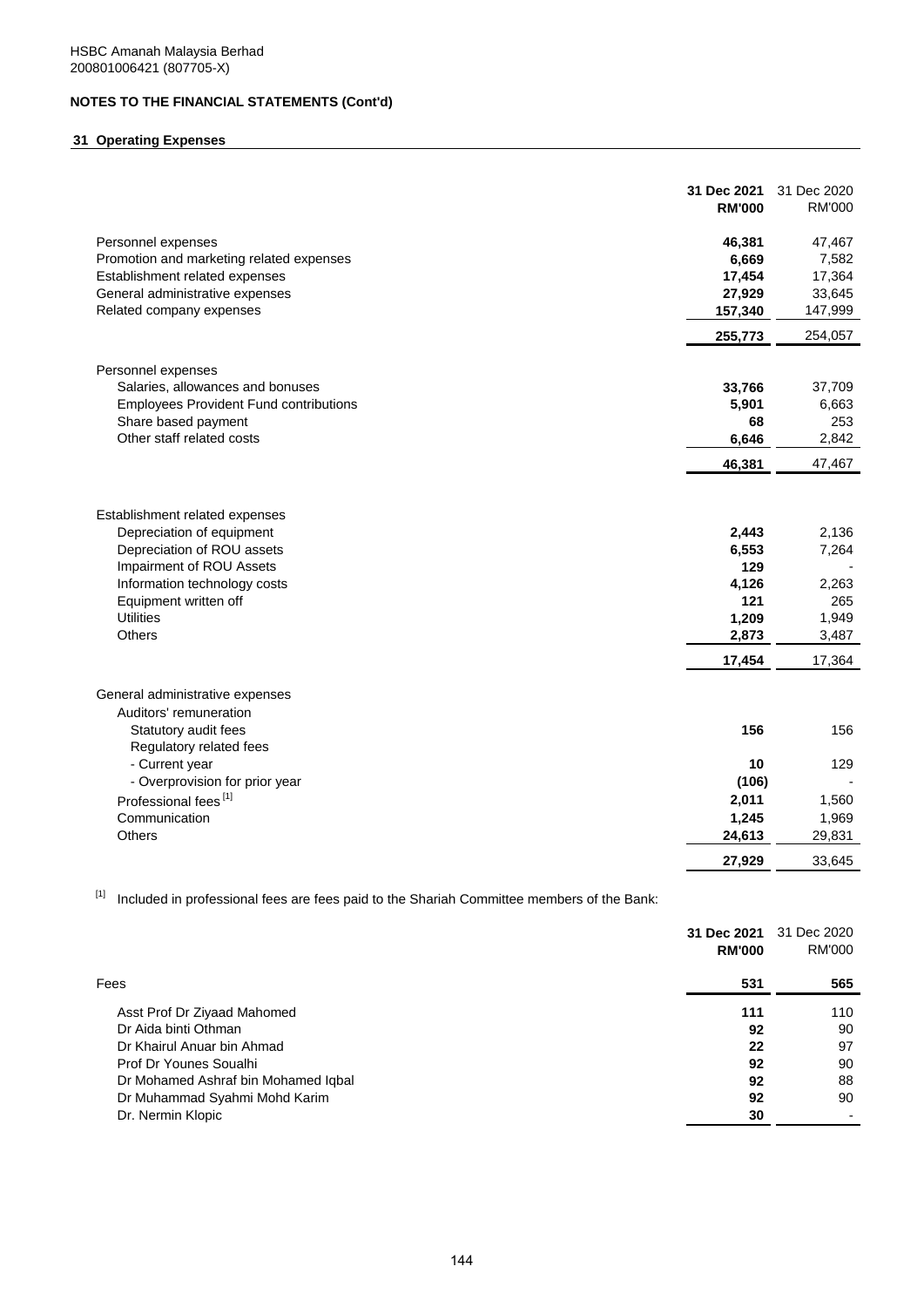## **31 Operating Expenses (Cont'd)**

|                                           | 31 Dec 2021<br><b>RM'000</b> | 31 Dec 2020<br>RM'000 |
|-------------------------------------------|------------------------------|-----------------------|
| Related company charges                   | 157,340                      | 147,999               |
| Of which by:                              |                              |                       |
| Type of service<br>(i)                    |                              |                       |
| - Information technology related cost     | 30,232                       | 24,163                |
| - Non information technology related cost | 127,108                      | 123,836               |
| (ii)<br>Country/ territory                |                              |                       |
| - Malaysia                                | 155,810                      | 147,097               |
| - United Kingdom                          | 1,522                        | 888                   |
| - Hong Kong                               | 8                            | 14                    |

### **32 Tax Expense**

|                                                   | 31 Dec 2021<br><b>RM'000</b> | 31 Dec 2020<br><b>RM'000</b> |
|---------------------------------------------------|------------------------------|------------------------------|
| Malaysian income tax                              |                              |                              |
| - Current year                                    | 23,826                       | 35,082                       |
| - Prior year                                      | (1,644)                      | 101                          |
| Total current tax recognised in profit or loss    | 22,182                       | 35,183                       |
| Deferred tax:                                     |                              |                              |
| Origination and reversal of temporary differences |                              |                              |
| - Current year                                    | (16, 568)                    | (13, 382)                    |
| - Overprovision in prior years                    |                              | 5,521                        |
| Total deferred tax recognised in profit or loss   | (16, 568)                    | (7,861)                      |
| Total tax expense                                 | 5,614                        | 27,322                       |

A numerical reconciliation between tax expense and the accounting profit multiplied by the applicable tax rate is as follows:

|                                                  | <b>RM'000</b> | RM'000  |
|--------------------------------------------------|---------------|---------|
| Profit before tax                                | 53,993        | 121,289 |
| Income tax using Malaysian tax rate              | 12,958        | 29,109  |
| Non-deductible expenses                          | 2,034         | 8,016   |
| Tax exempt income                                |               | (9,904) |
| Impact on change of tax rate [1]                 | (7, 734)      |         |
| (Over)/under provision in respect of prior years | (1,644)       | 101     |
| Tax expense                                      | 5,614         | 27.322  |

[1] In order to support the Government's initiative to assist parties affected by the pandemic, the Finance Act 2021 has introduced a special one-off tax for year of assessment ("YA") 2022 which is called 'Cukai Makmur' and will be imposed on non-micro, small and medium enterprise companies which generate high profits during the period of the pandemic. Chargeable income in excess of RM100.0 million will be charged an income tax rate of 33% for YA 2022.

### **33 Earnings per share**

The earnings per ordinary share have been calculated based on profit for the year and ordinary shares in issue of 100,000,000 (2020: 100,000,000) during the financial year.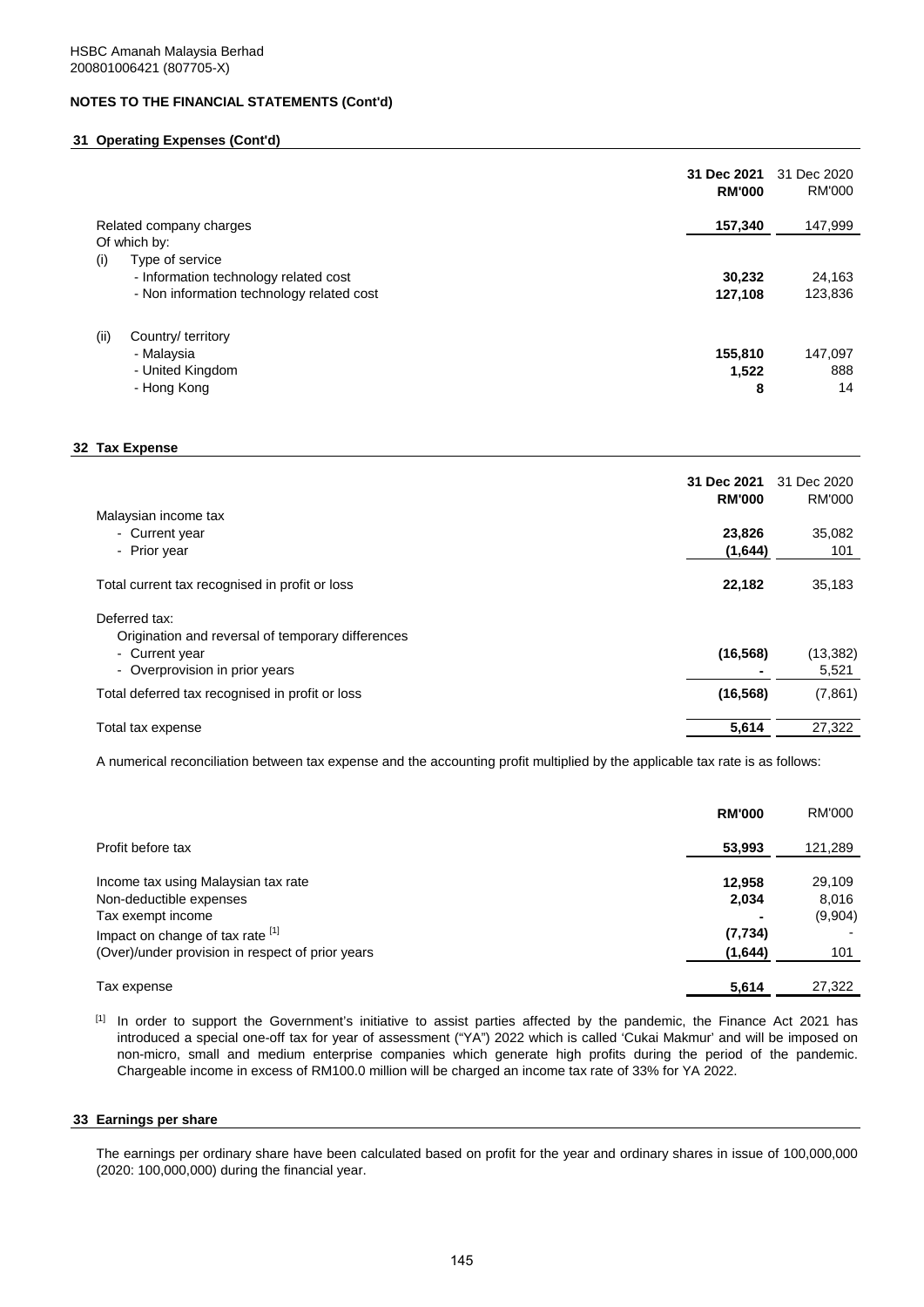## **34 Significant Related Party Transactions and Balances**

For the purpose of these financial statements, parties are considered to be related to the Bank if:

- i the Bank has the ability, directly or indirectly, to control the other party or exercise significant influence over the other party in making financial or operational decisions, or vice versa, or
- ii where the Bank and the party are subject to common control or common significant influence. Related parties may be individuals or other entities.

The related parties of the Bank comprise:

- i the Bank's immediate holding bank (hereinafter referred to as parent), and ultimate holding company;
- ii subsidiary and associated companies of the Bank's ultimate holding companies; and
- iii key management personnel who are defined as those person having authority for planning, directing and controlling the activities of the Bank, either directly or indirectly. Key management personnel consist of all members of the Board of Directors and certain senior management of the Bank, including their close family members
- iv Transactions, arrangements and agreements that are entered into by the Bank with companies that may be controlled/jointly controlled by the key management personnel of the Bank and their close family members.

(a) The significant transactions and outstanding balances of the Bank with its related parties are as follows:

|               |                                                                                                                                |                                                                                                                              |                                                                                 | 31 Dec 2020                                                                                                                                  |                                                                                                               |
|---------------|--------------------------------------------------------------------------------------------------------------------------------|------------------------------------------------------------------------------------------------------------------------------|---------------------------------------------------------------------------------|----------------------------------------------------------------------------------------------------------------------------------------------|---------------------------------------------------------------------------------------------------------------|
| <b>Parent</b> | <b>Other</b><br>related<br>companies                                                                                           | Key<br>management<br>personnel                                                                                               | Parent                                                                          | Other<br>related<br>companies                                                                                                                | Key<br>management<br>personnel<br><b>RM'000</b>                                                               |
|               |                                                                                                                                |                                                                                                                              |                                                                                 |                                                                                                                                              |                                                                                                               |
|               |                                                                                                                                |                                                                                                                              |                                                                                 |                                                                                                                                              |                                                                                                               |
|               |                                                                                                                                | 4                                                                                                                            |                                                                                 |                                                                                                                                              | 208                                                                                                           |
| 724           | 1,190                                                                                                                          |                                                                                                                              | 1,115                                                                           | 1,209                                                                                                                                        |                                                                                                               |
|               |                                                                                                                                |                                                                                                                              |                                                                                 |                                                                                                                                              |                                                                                                               |
|               |                                                                                                                                |                                                                                                                              |                                                                                 |                                                                                                                                              |                                                                                                               |
| (139,080)     | 4,321                                                                                                                          | 4                                                                                                                            | 141,416                                                                         | (12, 387)                                                                                                                                    | 208                                                                                                           |
|               |                                                                                                                                |                                                                                                                              |                                                                                 |                                                                                                                                              |                                                                                                               |
|               |                                                                                                                                |                                                                                                                              |                                                                                 |                                                                                                                                              | 100                                                                                                           |
|               |                                                                                                                                |                                                                                                                              |                                                                                 |                                                                                                                                              |                                                                                                               |
|               |                                                                                                                                |                                                                                                                              |                                                                                 |                                                                                                                                              |                                                                                                               |
|               |                                                                                                                                |                                                                                                                              |                                                                                 |                                                                                                                                              | 100                                                                                                           |
|               |                                                                                                                                |                                                                                                                              |                                                                                 |                                                                                                                                              |                                                                                                               |
|               |                                                                                                                                |                                                                                                                              |                                                                                 |                                                                                                                                              |                                                                                                               |
|               |                                                                                                                                |                                                                                                                              |                                                                                 |                                                                                                                                              | 5,351                                                                                                         |
|               |                                                                                                                                |                                                                                                                              |                                                                                 |                                                                                                                                              |                                                                                                               |
|               |                                                                                                                                |                                                                                                                              |                                                                                 |                                                                                                                                              |                                                                                                               |
|               |                                                                                                                                |                                                                                                                              |                                                                                 |                                                                                                                                              | 5,351                                                                                                         |
|               |                                                                                                                                |                                                                                                                              |                                                                                 |                                                                                                                                              |                                                                                                               |
| 1,036,500     | 746,486                                                                                                                        |                                                                                                                              | 854,839                                                                         | 719,054                                                                                                                                      |                                                                                                               |
|               |                                                                                                                                |                                                                                                                              |                                                                                 |                                                                                                                                              | 3,180                                                                                                         |
|               |                                                                                                                                |                                                                                                                              |                                                                                 |                                                                                                                                              |                                                                                                               |
|               |                                                                                                                                |                                                                                                                              |                                                                                 |                                                                                                                                              |                                                                                                               |
|               |                                                                                                                                |                                                                                                                              |                                                                                 |                                                                                                                                              |                                                                                                               |
|               |                                                                                                                                |                                                                                                                              |                                                                                 |                                                                                                                                              | 3,180                                                                                                         |
|               | <b>RM'000</b><br>1,018<br>19,470<br>146,741<br>166,211<br>75,594<br>929<br>76,523<br>31,139<br>203,879<br>600,777<br>1,872,295 | <b>RM'000</b><br>(140, 822)<br>3,128<br>3<br>7,277<br>765<br>10,599<br>18,641<br>71,777<br>154<br>71,931<br>3,994<br>750,480 | 31 Dec 2021<br><b>RM'000</b><br>6<br>$6\phantom{1}$<br>118<br>118<br>687<br>687 | <b>RM'000</b><br>138,385<br>1,916<br>25,606<br>137,702<br>163,308<br>212,533<br>1,951<br>214,484<br>22,601<br>66,312<br>578,700<br>1,522,452 | <b>RM'000</b><br>(13,602)<br>6<br>10,993<br>7,663<br>10,297<br>28,953<br>61,585<br>61,585<br>3,360<br>722,414 |

All transactions between the Bank and its related parties are made in the ordinary course of business.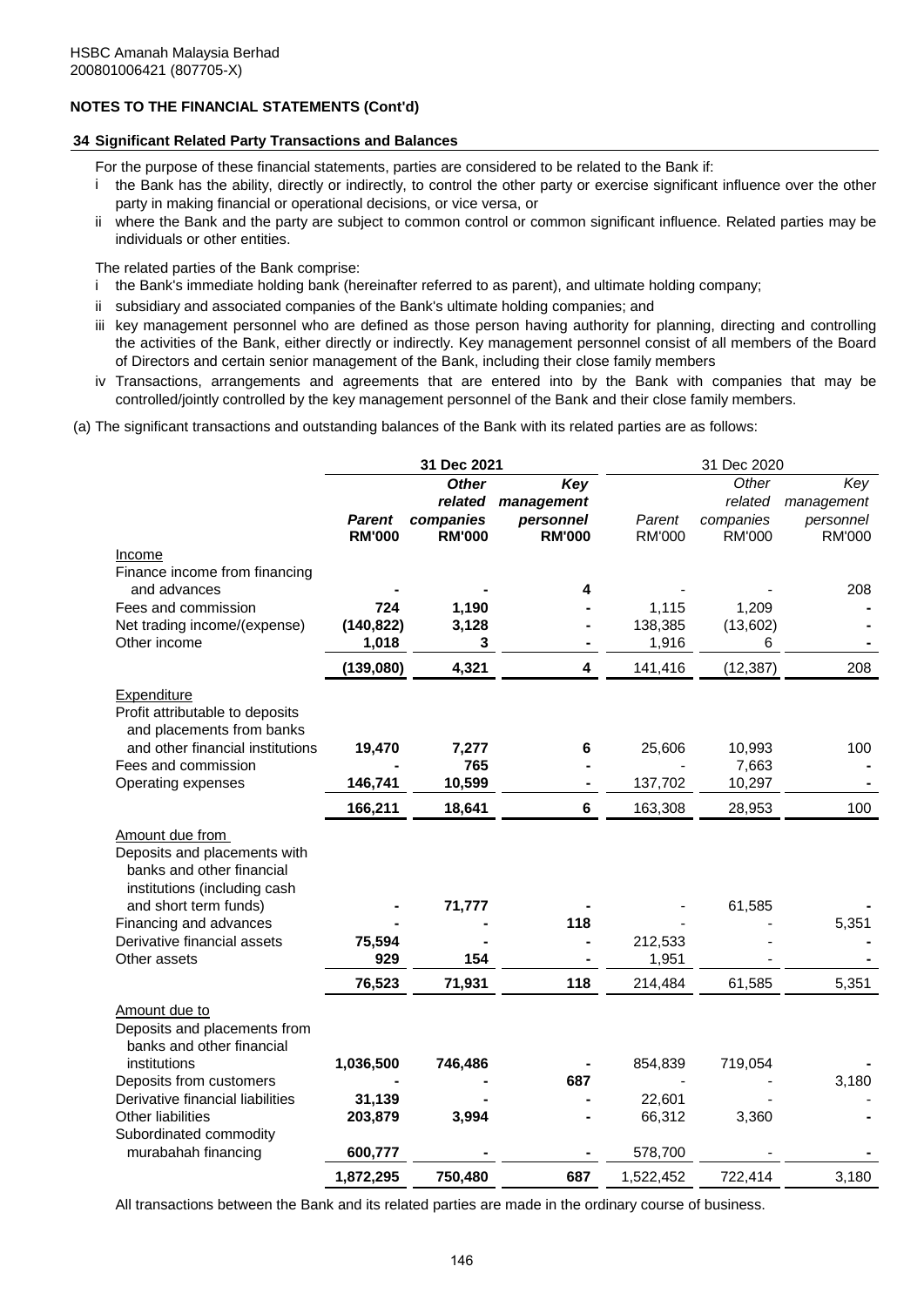## **34 Significant Related Party Transactions and Balances (Cont'd)**

# (b) Key management personnel and other material risk takers' remuneration

i) The remuneration of CEO and Directors

The remuneration of the members of the Board of Directors/CEO of HSBC Amanah Malaysia Berhad, charged to the statements of profit or loss and other comprehensive income during the financial year are as follows:

| 2021                                        |                 | Other short- |         |             |              |
|---------------------------------------------|-----------------|--------------|---------|-------------|--------------|
|                                             | <b>Salaries</b> | term         | Shared- |             |              |
|                                             | and             | employee     | based   |             |              |
|                                             | bonuses         | benefits     | payment | <b>Fees</b> | <b>Total</b> |
| <b>RM'000</b>                               |                 |              |         |             |              |
| <b>Non-Independent Executive Directors</b>  |                 |              |         |             |              |
| <b>Stuart Paterson Milne</b>                |                 |              |         |             |              |
| <b>Independent Non-Executive Directors</b>  |                 |              |         |             |              |
| Adil Ahmad                                  |                 |              |         | 143         | 143          |
| Albert Quah Chei Jin                        |                 |              |         | 142         | 142          |
| Ho Chai Huey                                |                 |              |         | 128         | 128          |
| Datuk Kamaruddin bin Taib <sup>[1]</sup>    |                 |              |         | 173         | 173          |
| Non-Independent Non-Executive Director      |                 |              |         |             |              |
| Lee Choo Hock                               |                 |              |         | 136         | 136          |
| Mukhtar Malik Hussain <sup>[2]</sup>        |                 |              |         | 42          | 42           |
|                                             |                 |              |         | 764         | 764          |
| <b>CEO</b>                                  |                 |              |         |             |              |
| Raja Amir Shah bin Raja Azwa <sup>[3]</sup> | 373             | 194          |         |             | 567          |
| Arsalaan Ahmed <sup>[4]</sup>               | 127             | 55           |         |             | 182          |
|                                             | 500             | 249          |         |             | 749          |

[1] Resigned on 1 January 2022

<sup>[2]</sup> Re-designated on 1 August 2021

[3] Appointed on 24 May 2021

[4] Resigned on 14 February 2021

## 2020

|                                               | <b>Salaries</b><br>bonuses | Other short-<br>and term employee<br>benefits | Shared-<br>based<br>payment | Fees | Total |
|-----------------------------------------------|----------------------------|-----------------------------------------------|-----------------------------|------|-------|
| <b>RM'000</b>                                 |                            |                                               |                             |      |       |
| <b>Non-Independent Executive Directors</b>    |                            |                                               |                             |      |       |
| Mukhtar Malik Hussain                         |                            |                                               |                             |      |       |
| <b>Stuart Paterson Milne</b>                  |                            |                                               |                             |      |       |
| <b>Independent Non-Executive Directors</b>    |                            |                                               |                             |      |       |
| Adil Ahmad                                    |                            | ۰                                             |                             | 143  | 143   |
| Albert Quah Chei Jin                          |                            | ۰                                             |                             | 142  | 142   |
| Ho Chai Huey                                  |                            | ۰                                             |                             | 128  | 128   |
| Datuk Kamaruddin bin Taib                     |                            | ٠                                             |                             | 173  | 173   |
| <b>Non-Independent Non-Executive Director</b> |                            |                                               |                             |      |       |
| Lee Choo Hock                                 |                            |                                               |                             | 136  | 136   |
|                                               |                            |                                               |                             | 722  | 722   |
| <b>CEO</b>                                    |                            |                                               |                             |      |       |
| Arsalaan Ahmed                                | 1,284                      | 492                                           | 332                         |      | 2,108 |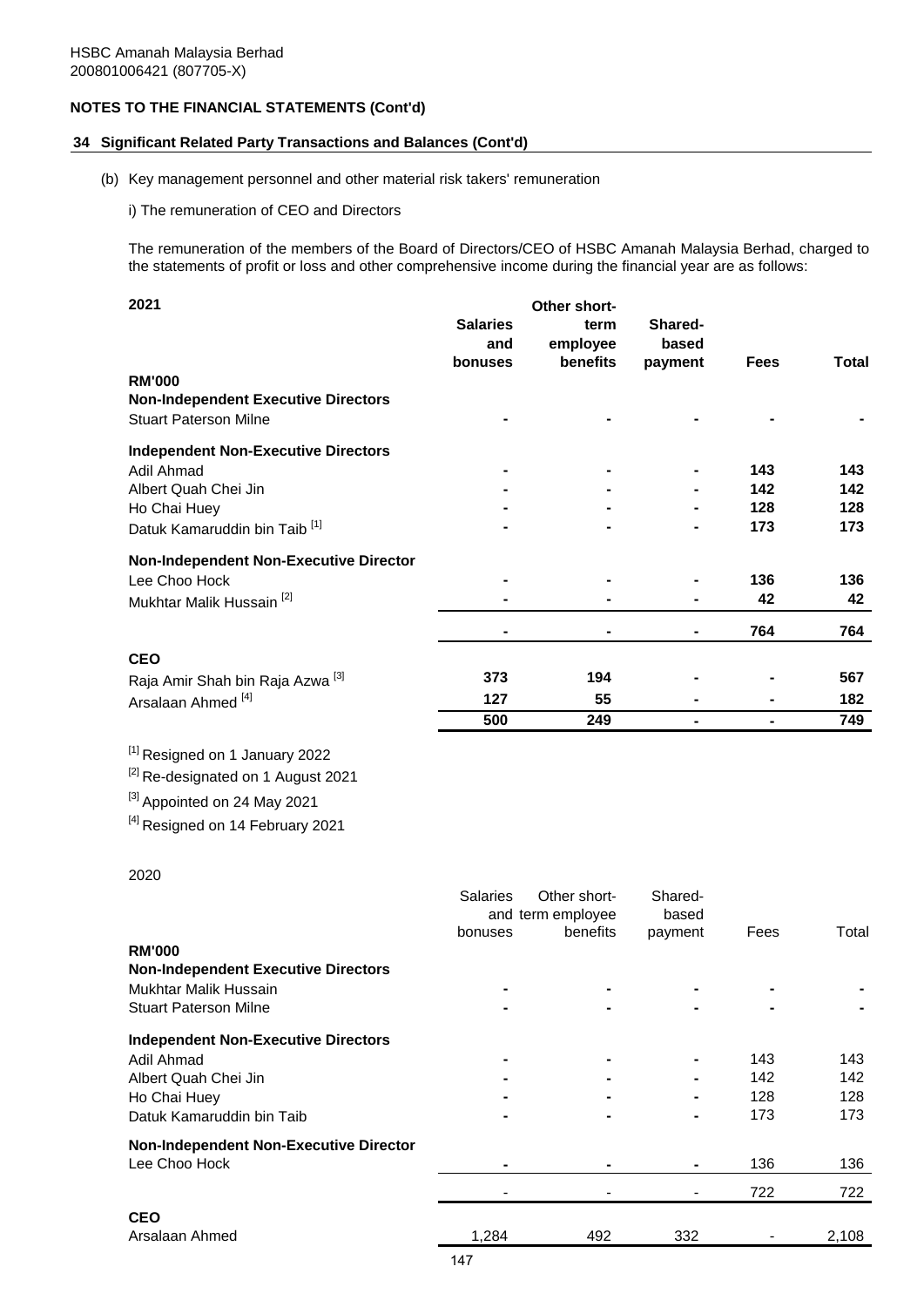## **34 Significant Related Party Transactions and Balances (Cont'd)**

- (b) Key management personnel and other material risk takers' remuneration (Cont'd)
	- ii) The remuneration of senior management and other material risk takers

Senior management consist of certain Executive Committee (EXCO) members for the Bank.

Other material risk taker refers to an employee who is not a member of the EXCO which falls under the Bank's material risk taker definition, and shall include:

(i) officer who can materially commit or control significant amounts of the Bank's resources or whose actions are likely to have a significant impact on its risk profile; or

(ii) officer who is among the most highly remunerated officers in the Bank.

The Bank does not have any other material risk takers as at 31 December 2021 and 31 December 2020.

#### **Total Remuneration**

| <b>Senior Management</b>            | 31 Dec 2021         |                          | 31 Dec 2020  |          |
|-------------------------------------|---------------------|--------------------------|--------------|----------|
|                                     | <b>Unrestricted</b> | <b>Deferred</b>          | Unrestricted | Deferred |
|                                     | <b>RM'000</b>       | <b>RM'000</b>            | RM'000       | RM'000   |
| Fixed remuneration                  |                     |                          |              |          |
| Cash                                | 2,471               |                          | 3,310        |          |
| Variable remuneration               |                     |                          |              |          |
| Cash                                | 937                 | $\overline{\phantom{0}}$ | 600          | 63       |
| Shares and share-linked instruments |                     | 56                       | 95           | 63       |
|                                     | 937                 | 56                       | 695          | 126      |
| <b>Total Senior Management's</b>    |                     |                          |              |          |
| <b>Remuneration</b>                 | 3,408               | 56                       | 4,005        | 126      |

Number of officers having received a variable remuneration during the financial year: 8 (2020: 6)

Other than the above, no senior management nor other material risk takers received any guaranteed bonuses, sign-on awards and severance payments.

### **Deferred Remuneration**

| 31 Dec 2021 | 31 Dec 2020<br>RM'000 |
|-------------|-----------------------|
|             |                       |
| 114         | 255                   |
| 166         | 420                   |
| 280         | 675                   |
| 151         | 208                   |
|             | <b>RM'000</b>         |

#### **35 Credit exposure to connected parties**

The credit exposures of the Bank to connected parties, as defined by Bank Negara Malaysia's Guidelines on Credit Transactions and Exposures with Connected Parties' are as follows:

|                                                                      | 31 Dec 2021   | 31 Dec 2020 |
|----------------------------------------------------------------------|---------------|-------------|
|                                                                      | <b>RM'000</b> | RM'000      |
| Aggregate value of outstanding credit exposures to connected parties | 669.930       | 799.355     |
| As a percentage of total credit exposures                            | 2.9%          | 3.7%        |
| Aggregate value of outstanding credit exposures to connected parties |               |             |
| which is non-performing or in default                                |               |             |
| As a percentage of total credit exposures                            |               |             |
|                                                                      |               |             |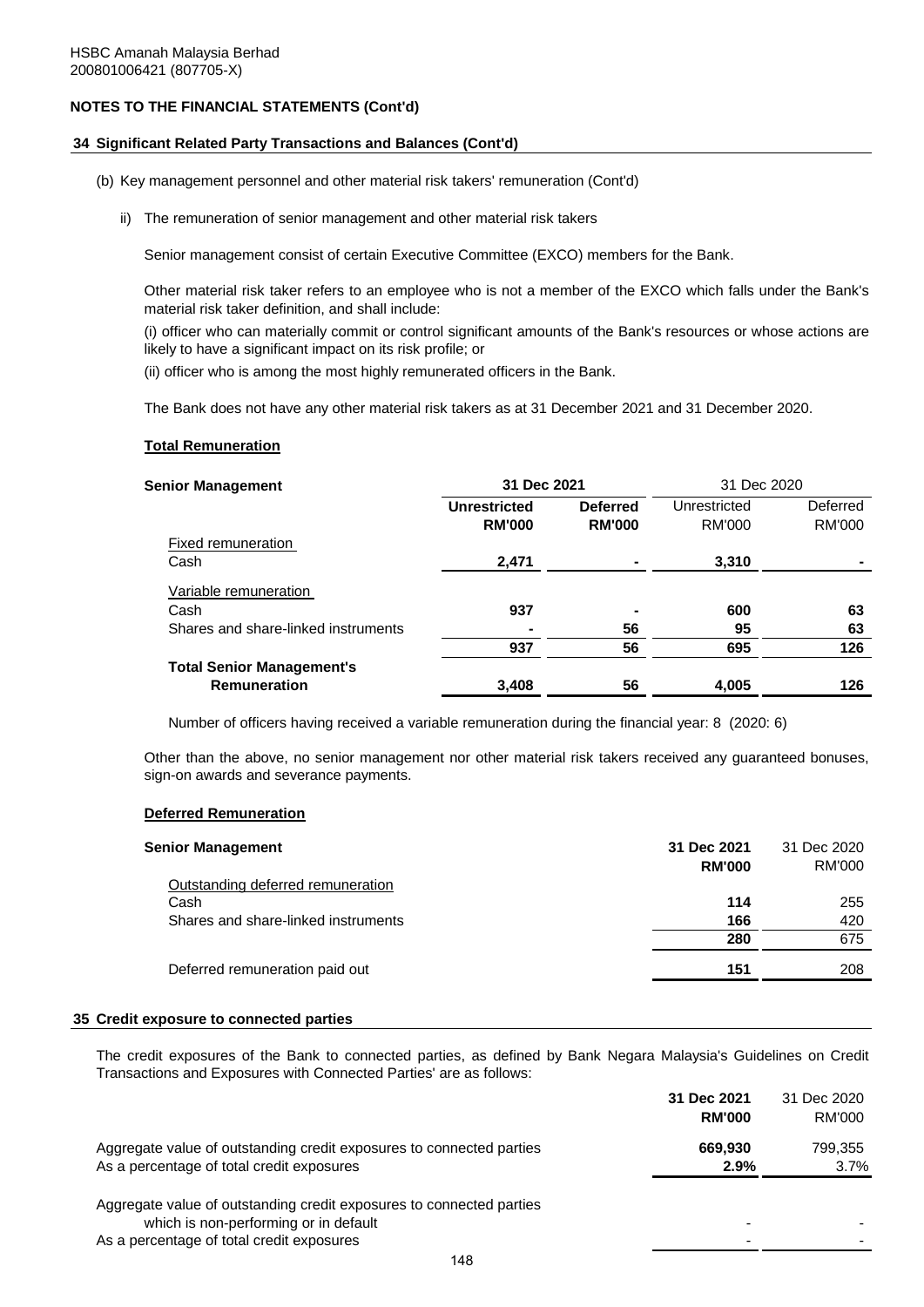### **36 Capital Adequacy**

|                                                                                                                                                                | 31 Dec 2021<br><b>RM'000</b>   | 31 Dec 2020<br><b>RM'000</b>   |
|----------------------------------------------------------------------------------------------------------------------------------------------------------------|--------------------------------|--------------------------------|
| Tier 1 capital<br>Paid-up ordinary share capital<br><b>Retained profits</b><br>Other reserves                                                                  | 660,000<br>1,307,774<br>40,307 | 660,000<br>1,350,035<br>20,960 |
| Regulatory adjustments<br>Total Common Equity Tier 1 (CET1) and Tier 1 capital                                                                                 | (83, 894)<br>1,924,187         | 4,172<br>2,035,167             |
| <b>Tier 2 capital</b><br>Subordinated Commodity Murabahah financing<br>Impairment allowance (unimpaired portion) & regulatory reserves<br>Total Tier 2 capital | 415,826<br>145,252<br>561,078  | 516,285<br>120,612<br>636,897  |
| <b>Capital base</b>                                                                                                                                            | 2,485,265                      | 2,672,064                      |
| Before deducting proposed dividend<br>CET1 and Tier 1 Capital ratio<br><b>Total Capital ratio</b>                                                              | 15.172%<br>19.596%             | 16.210%<br>21.282%             |
| After deducting proposed dividend<br>CET1 and Tier 1 Capital ratio<br><b>Total Capital ratio</b>                                                               | 15.172%<br>19.596%             | 15.811%<br>20.884%             |

The total capital and capital adequacy ratios have been computed based on the Standardised Approach in accordance with the Bank Negara Malaysia (BNM)'s Guidelines on Capital Adequacy Framework for Islamic Banks (CAFIB). The Bank has adopted the Standardised Approach for Credit Risk and Market Risk, and the Basic Indicator Approach for Operational Risk.

Pursuant to BNM's Guidelines on Capital Adequacy Framework for Islamic Banks (Capital Component) issued on 9 December 2020 (the Guidelines), the Bank elected to apply the transitional arrangements as specified in paragraph 39.

Under transitional arrangements, the expected credit loss (ECL) allowance measured at an amount equal to 12-month and lifetime ECL to the extent they are related to non-credit-impaired exposures (hereinafter referred to as Stage 1 and Stage 2 provisions), are allowed to be added back to CET-1, subject to a capping. The transitional arrangement commenced from financial year beginning 1 January 2020, with an add-back factor that will gradually reduce over the four-year transitional duration.

As required by the Guideline, below is the disclosure on the capital ratios with comparison of: (i) the Capital Ratios, computed in accordance with the transitional arrangement

(ii) the Capital Ratios, had the transitional arrangement not been applied.

|                                    | <b>With Transitional Arrangement</b> |             | Without Transitional Arrangement |             |
|------------------------------------|--------------------------------------|-------------|----------------------------------|-------------|
| Before deducting proposed dividend | 31 Dec 2021                          | 31 Dec 2020 | 31 Dec 2021                      | 31 Dec 2020 |
|                                    | $\frac{1}{2}$                        | %           | $\frac{1}{2}$                    | %           |
| CET1 and Tier 1 Capital            | 15.172%                              | 16.210%     | 15.085%                          | 15.811%     |
| <b>Total Capital</b>               | 19.596%                              | 21.282%     | 19.509%                          | 21.068%     |

Breakdown of RWA in the various categories of risk weights:

|                                                                                          | 31 Dec 2021<br><b>RM'000</b>      | 31 Dec 2020<br>RM'000             |
|------------------------------------------------------------------------------------------|-----------------------------------|-----------------------------------|
| Total RWA for credit risk<br>Total RWA for market risk<br>Total RWA for operational risk | 11,620,173<br>60.804<br>1,001,279 | 11,498,037<br>52.557<br>1,004,660 |
|                                                                                          | 12,682,256                        | 12,555,254                        |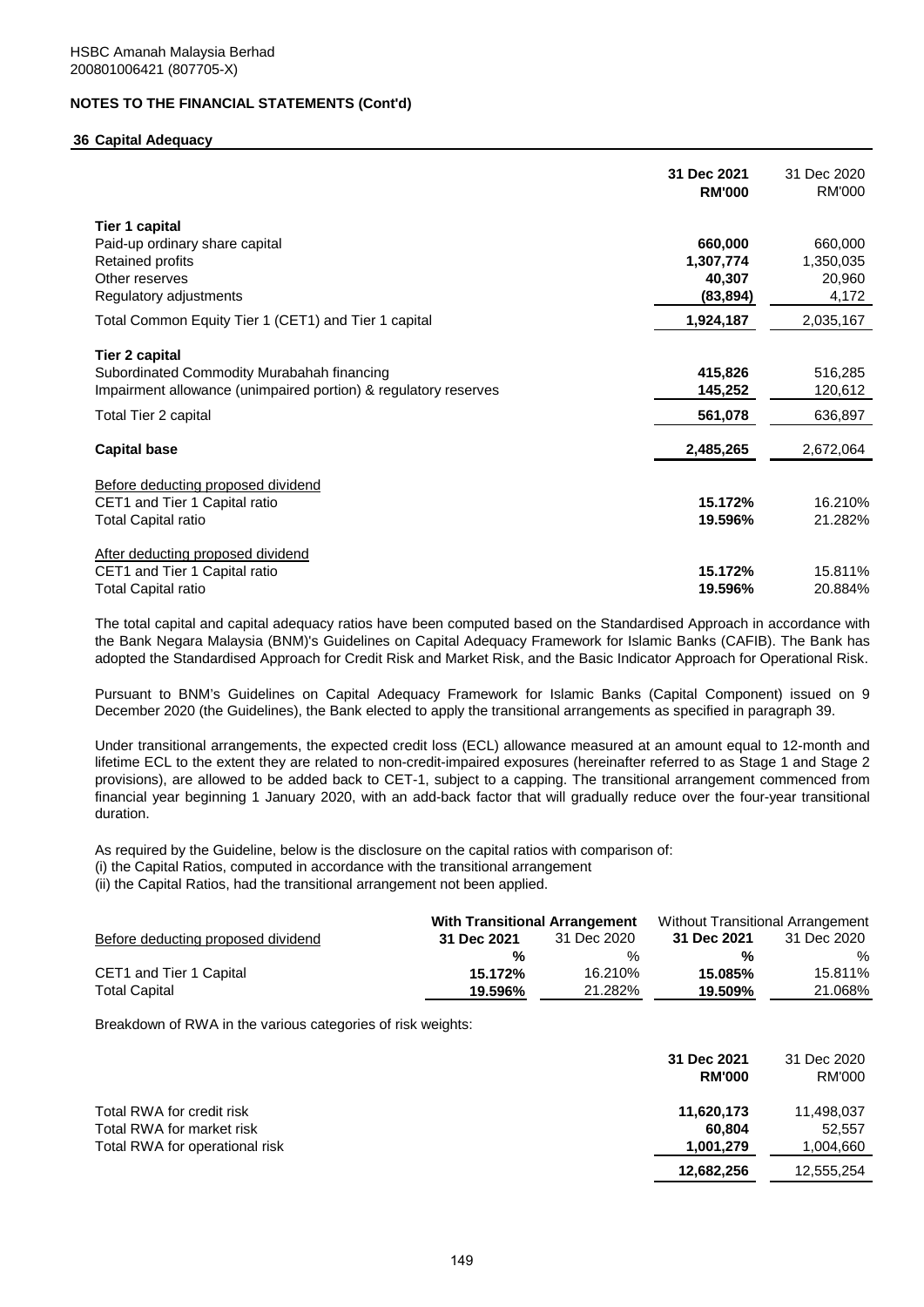# **37 Commitments and Contingencies**

The table below shows the contracts or underlying principal amounts, positive fair value of derivative contracts, credit equivalent amounts and risk weighted amounts of unmatured off-balance sheet transactions at the statement of financial position date. The underlying principal amounts indicate the volume of business outstanding and do not represent amounts at risk.

These commitments and contingencies are not secured over the assets of the Bank.

|                                                         | 31 Dec 2021   | 31 Dec 2020   |
|---------------------------------------------------------|---------------|---------------|
| <b>Principal amount</b>                                 | <b>RM'000</b> | <b>RM'000</b> |
| Direct credit substitutes                               | 17,418        | 20,562        |
| Transaction-related contingent items                    | 1,701,750     | 1,297,514     |
| Short-term self-liquidating trade-related contingencies | 53,786        | 75,666        |
| Formal standby facilities and credit lines              |               |               |
| - Maturity not exceeding one year                       | 1,361,894     | 1,389,116     |
| - Maturity exceeding one year                           | 3,190,748     | 2,311,222     |
| Other unconditionally cancellable                       | 2,343,942     | 2,294,173     |
| Unutilised credit card lines                            | 3,458,687     | 3,689,300     |
| Equity related contracts                                |               |               |
| - Less than one year                                    | 243,376       | 328,281       |
| - One year to less than five years                      | 592,619       | 497,651       |
| Profit rate related contracts                           |               |               |
| - Less than one year                                    | 235,000       | 454,592       |
| - One year to less than five years                      | 1,372,261     | 1,107,611     |
| Foreign exchange related contracts                      |               |               |
| - Less than one year                                    | 12,703,771    | 10,774,662    |
| - One year to less than five years                      | 21,146        | 219,241       |
|                                                         | 27,296,398    | 24,459,591    |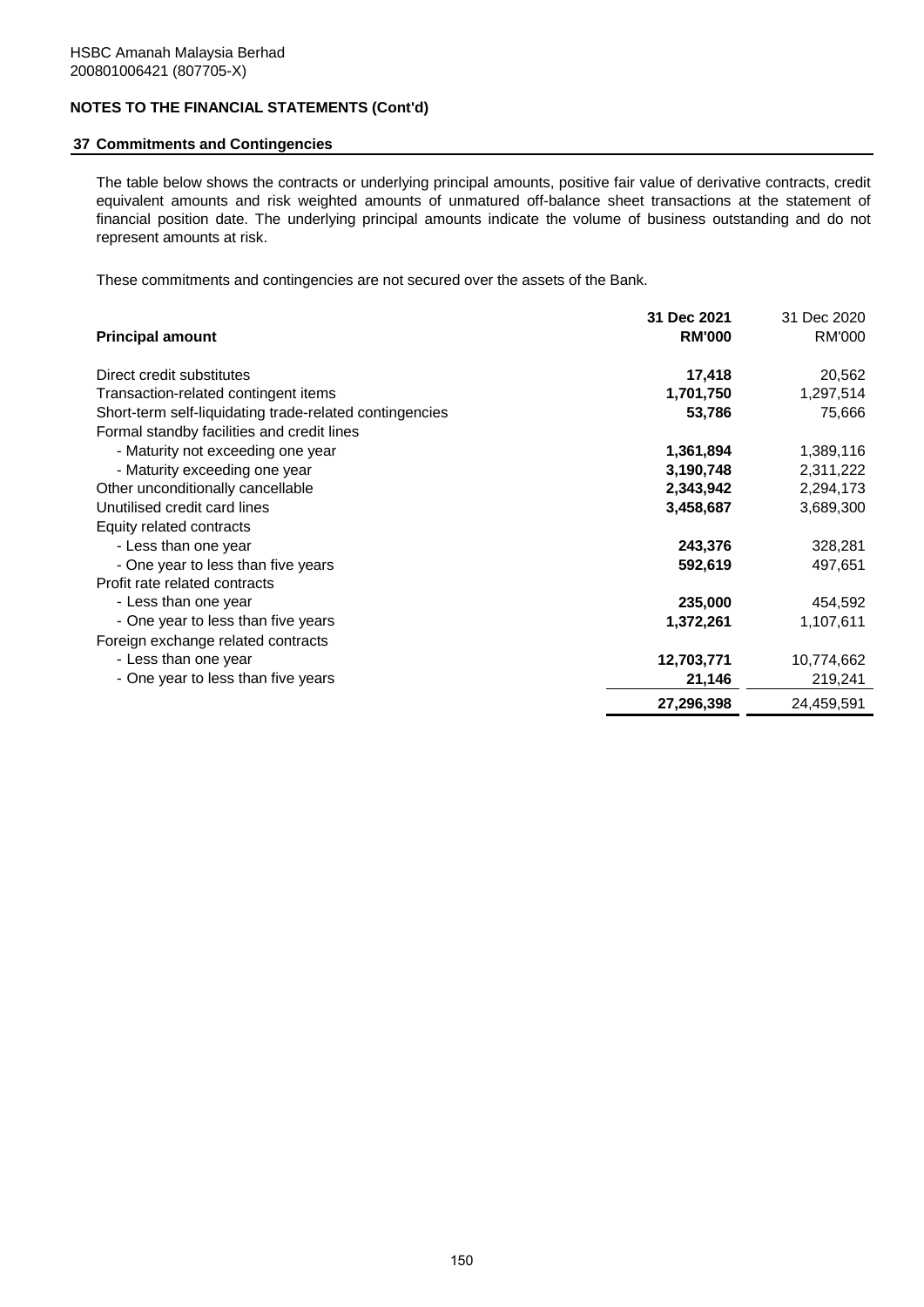## **38 Equity-based compensation**

The Bank participated in the following cash settled share compensation plans operated by the HSBC Group for the acquisition of HSBC Holdings plc shares.

### *Restricted Share Plan and Share Match Schemes*

The HSBC Holdings Restricted Share Plan is intended to align the interests of executives with those of shareholders by linking executive awards to the creation of superior shareholder value. This is achieved by focusing on predetermined targets. An assessment of performance over the relevant period ending on 31 December is used to determine the amount of the award to be granted. Deferred awards generally require employees to remain in employment over the vesting period and are not subject to performance conditions after the grant date. Deferred share awards generally vest over a period of three years. Vested shares may be subject to a retention requirement (restriction) post-vesting. The cost of the conditional awards is recognised through an annual charge based on the likely level of vesting of shares, apportioned over the period of service to which the award relates.

The Share Match Schemes was first introduced in Malaysia in 2014. Eligible HSBC employees will acquire HSBC Holdings ordinary shares. Shares are purchased in the market each quarter up to a maximum value of £750 or the equivalent in local currency over a period of one year. Matching awards are added at a ratio of one free share for every three purchased. Matching awards vest subject to continued employment and the retention of the purchased shares for a maximum period of two years and nine months.

|                                                        | 31 Dec 2021   | 31 Dec 2020   |
|--------------------------------------------------------|---------------|---------------|
|                                                        | <b>Number</b> | <b>Number</b> |
|                                                        | ('000)        | (000)         |
| Balance at 1 January                                   | 21            | 11            |
| Granted in the financial year                          | 14            | 28            |
| Exercised in the financial year                        |               | (15)          |
| Released in the financial year                         | (8)           | (2)           |
| Cancelled in the financial year                        | (11)          | (1)           |
| Balance at 31 December                                 | 16            | 21            |
| Compensation cost recognised during the financial year | 68            | 253           |

The weighted average purchase price for all shares purchased by HSBC for awards under the Restricted Share Plan and the Share Match Schemes is £4.08 (2020: £5.60). The weighted average fair value of the HSBC share at 31 December 2021 was £4.75 (2020: £5.80). The weighted average remaining vesting period as at 31 December 2021 for shares granted during the year was 1.12 years (2020: 1.25 years).